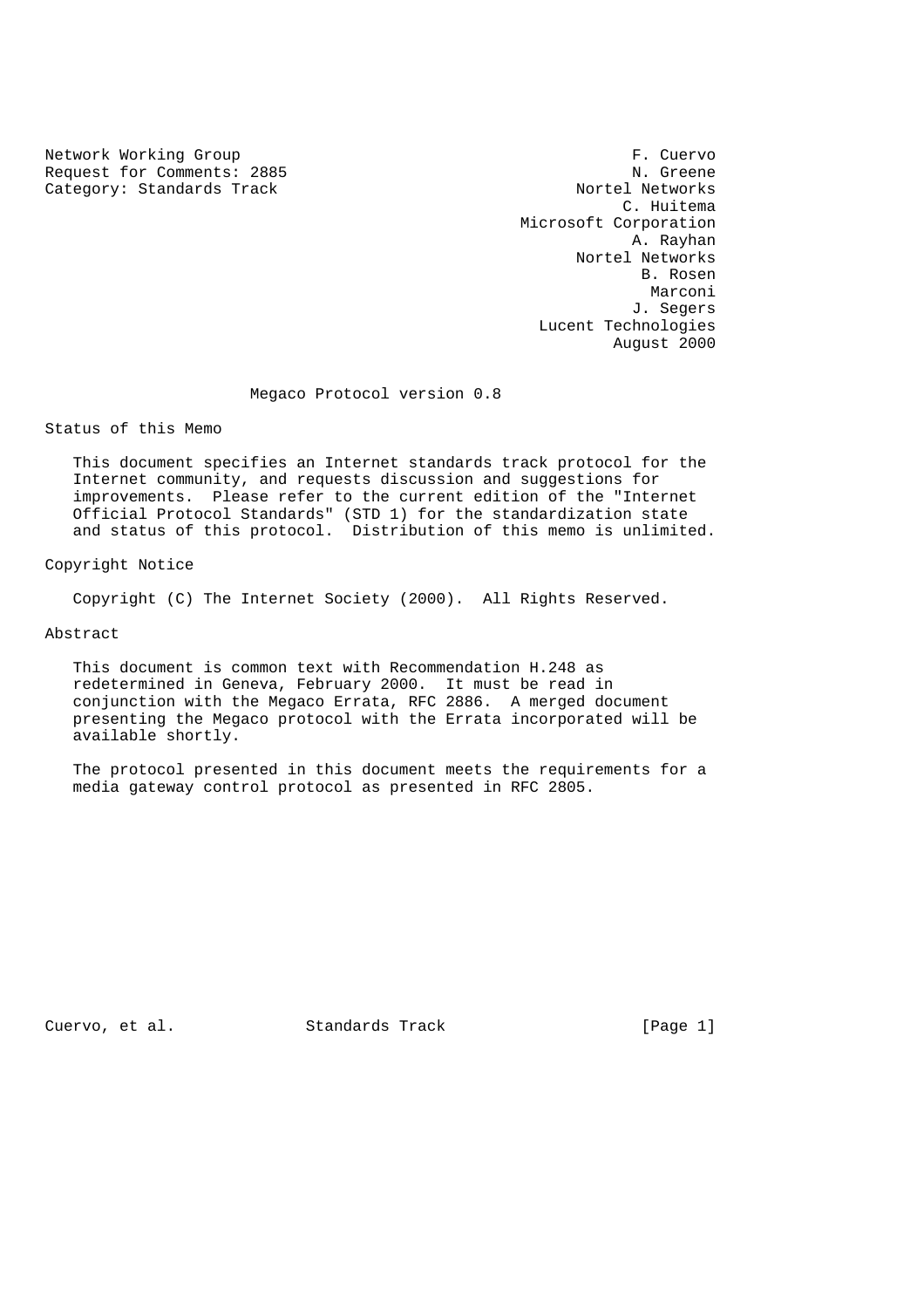# TABLE OF CONTENTS

| 6.1.1 Context Attributes and Descriptors15        |
|---------------------------------------------------|
| 6.1.2 Creating, Deleting and Modifying Contexts15 |
|                                                   |
|                                                   |
|                                                   |
|                                                   |
| 6.2.4 Termination Properties and Descriptors18    |
|                                                   |
|                                                   |
|                                                   |
|                                                   |
|                                                   |
| 7.1.3 Multiplex Descriptor22                      |
|                                                   |
| 7.1.5 Termination State Descriptor23              |
|                                                   |
| 7.1.7 LocalControl Descriptor24                   |
| 7.1.8 Local and Remote Descriptors25              |
|                                                   |
| 7.1.10 EventBuffer Descriptor31                   |
|                                                   |
|                                                   |
| 7.1.13 ServiceChange Descriptor33                 |
| 7.1.14 DigitMap Descriptor33                      |
| 7.1.15 Statistics Descriptor38                    |
|                                                   |
| 7.1.17 ObservedEvents Descriptor39                |
| Topology Descriptor39<br>7.1.18                   |
| 7.2 Command Application Programming Interface42   |
|                                                   |
|                                                   |
|                                                   |
|                                                   |
|                                                   |
|                                                   |
|                                                   |
|                                                   |
|                                                   |

Cuervo, et al. Standards Track [Page 2]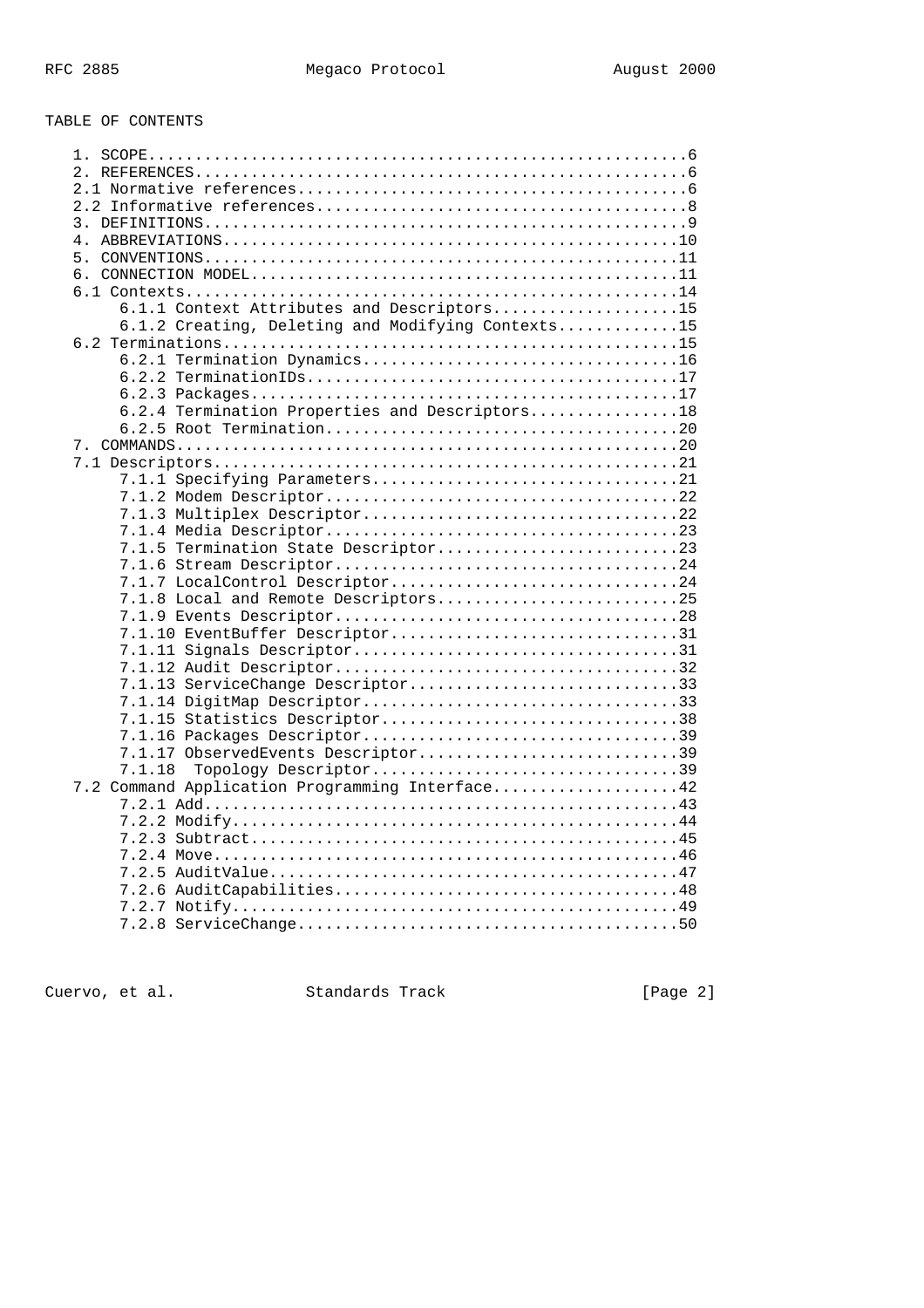| 7.2.9 Manipulating and Auditing Context Attributes54              |
|-------------------------------------------------------------------|
| 7.2.10 Generic Command Syntax54                                   |
|                                                                   |
|                                                                   |
|                                                                   |
| 8.1.1 Transaction Identifiers58                                   |
|                                                                   |
| 8.2 Transaction Application Programming Interface58               |
|                                                                   |
|                                                                   |
|                                                                   |
|                                                                   |
|                                                                   |
|                                                                   |
|                                                                   |
|                                                                   |
|                                                                   |
|                                                                   |
|                                                                   |
| 11.                                                               |
|                                                                   |
|                                                                   |
|                                                                   |
|                                                                   |
|                                                                   |
|                                                                   |
|                                                                   |
|                                                                   |
|                                                                   |
|                                                                   |
|                                                                   |
|                                                                   |
|                                                                   |
| 12.2 Guidelines to defining Properties, Statistics and Parameters |
|                                                                   |
|                                                                   |
|                                                                   |
|                                                                   |
| 13.                                                               |
|                                                                   |
|                                                                   |
|                                                                   |
| ANNEX A: BINARY ENCODING OF THE PROTOCOL (NORMATIVE)77            |
|                                                                   |
|                                                                   |
|                                                                   |
| ANNEX B TEXT ENCODING OF THE PROTOCOL (NORMATIVE)95               |
|                                                                   |

Cuervo, et al. Standards Track [Page 3]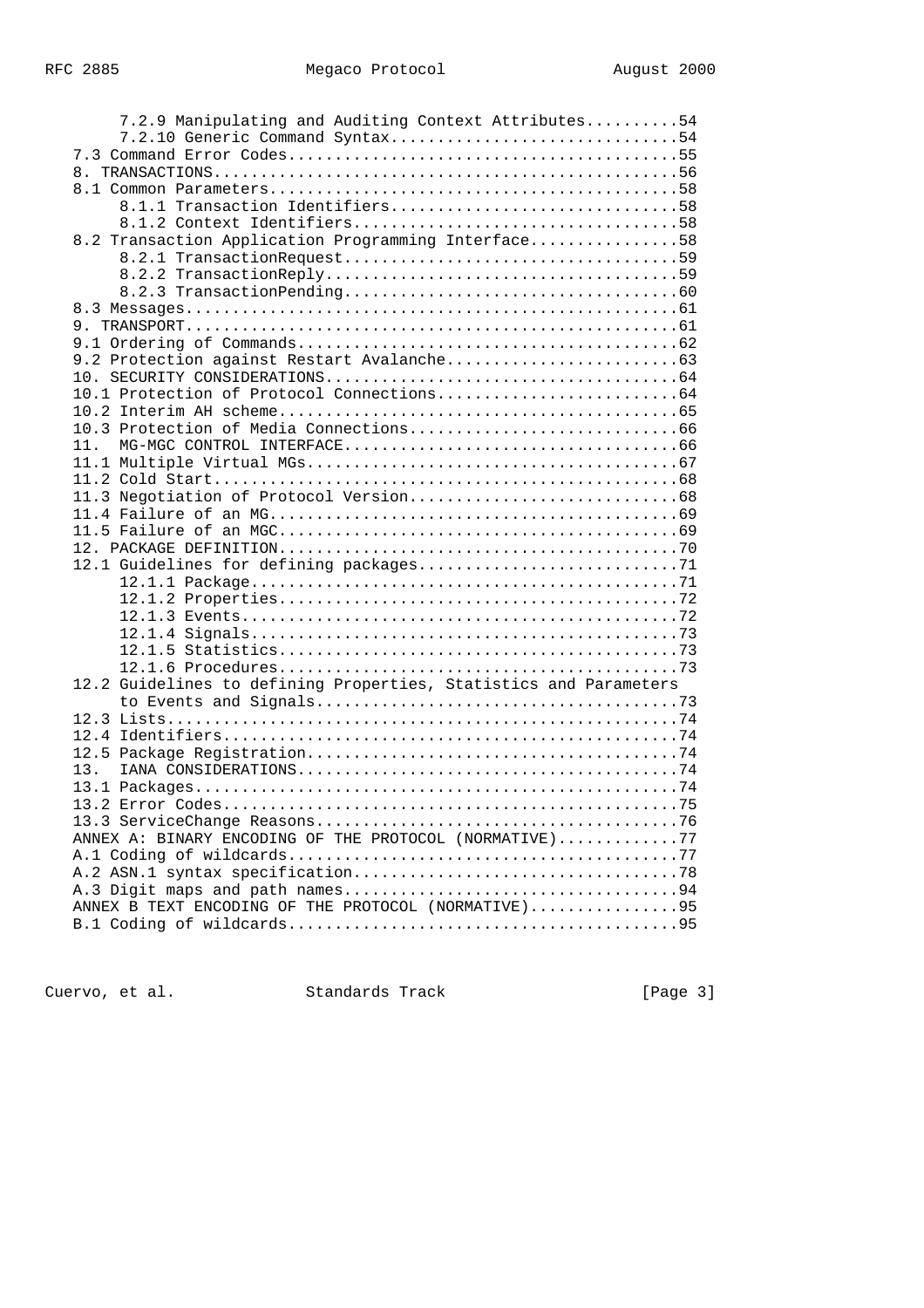| ANNEX C TAGS FOR MEDIA STREAM PROPERTIES (NORMATIVE)107      |  |
|--------------------------------------------------------------|--|
|                                                              |  |
|                                                              |  |
|                                                              |  |
|                                                              |  |
|                                                              |  |
|                                                              |  |
|                                                              |  |
|                                                              |  |
|                                                              |  |
|                                                              |  |
|                                                              |  |
|                                                              |  |
| ANNEX D TRANSPORT OVER IP (NORMATIVE)125                     |  |
| D.1 Transport over IP/UDP using Application Level Framing125 |  |
| D.1.1 Providing At-Most-Once Functionality125                |  |
| D.1.2 Transaction identifiers and three-way handshake126     |  |
| D.1.2.1 Transaction identifiers126                           |  |
| D.1.2.2 Three-way handshake126                               |  |
| D.1.3 Computing retransmission timers127                     |  |
| D.1.4 Provisional responses128                               |  |
| D.1.5 Repeating Requests, Responses and Acknowledgements128  |  |
| D.2                                                          |  |
| D.2.1 Providing the At-Most-Once functionality130            |  |
| D.2.2 Transaction identifiers and three way handshake130     |  |
| D.2.3 Computing retransmission timers131                     |  |
| D.2.4 Provisional responses131                               |  |
| D.2.5 Ordering of commands131                                |  |
|                                                              |  |
|                                                              |  |
|                                                              |  |
|                                                              |  |
|                                                              |  |
|                                                              |  |
|                                                              |  |
|                                                              |  |
|                                                              |  |
|                                                              |  |
|                                                              |  |
|                                                              |  |
|                                                              |  |
|                                                              |  |
|                                                              |  |
|                                                              |  |
|                                                              |  |
|                                                              |  |
|                                                              |  |

Cuervo, et al. Standards Track [Page 4]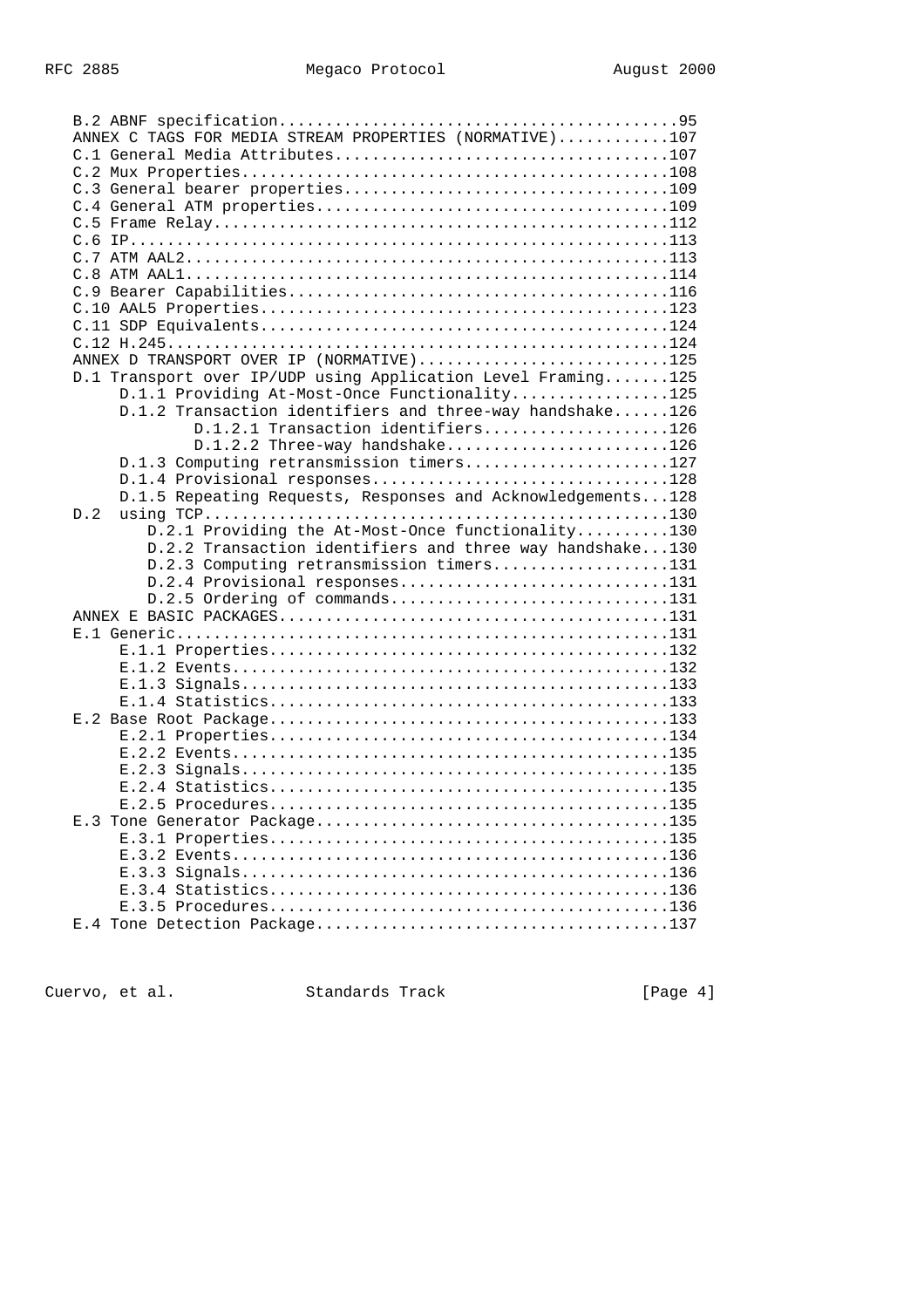| E.5 Basic DTMF Generator Package140          |  |
|----------------------------------------------|--|
|                                              |  |
|                                              |  |
|                                              |  |
|                                              |  |
|                                              |  |
|                                              |  |
|                                              |  |
|                                              |  |
|                                              |  |
|                                              |  |
|                                              |  |
|                                              |  |
| E.7 Call Progress Tones Generator Package143 |  |
|                                              |  |
|                                              |  |
|                                              |  |
|                                              |  |
|                                              |  |
| E.8 Call Progress Tones Detection Package145 |  |
|                                              |  |
|                                              |  |
|                                              |  |
|                                              |  |
|                                              |  |
| E.9 Analog Line Supervision Package146       |  |
|                                              |  |
|                                              |  |
|                                              |  |
|                                              |  |
|                                              |  |
| E.10 Basic Continuity Package148             |  |
|                                              |  |
|                                              |  |
|                                              |  |
|                                              |  |
|                                              |  |
|                                              |  |
|                                              |  |
|                                              |  |
|                                              |  |
|                                              |  |
|                                              |  |
| E.12 RTP                                     |  |
|                                              |  |

Cuervo, et al. Standards Track

[Page 5]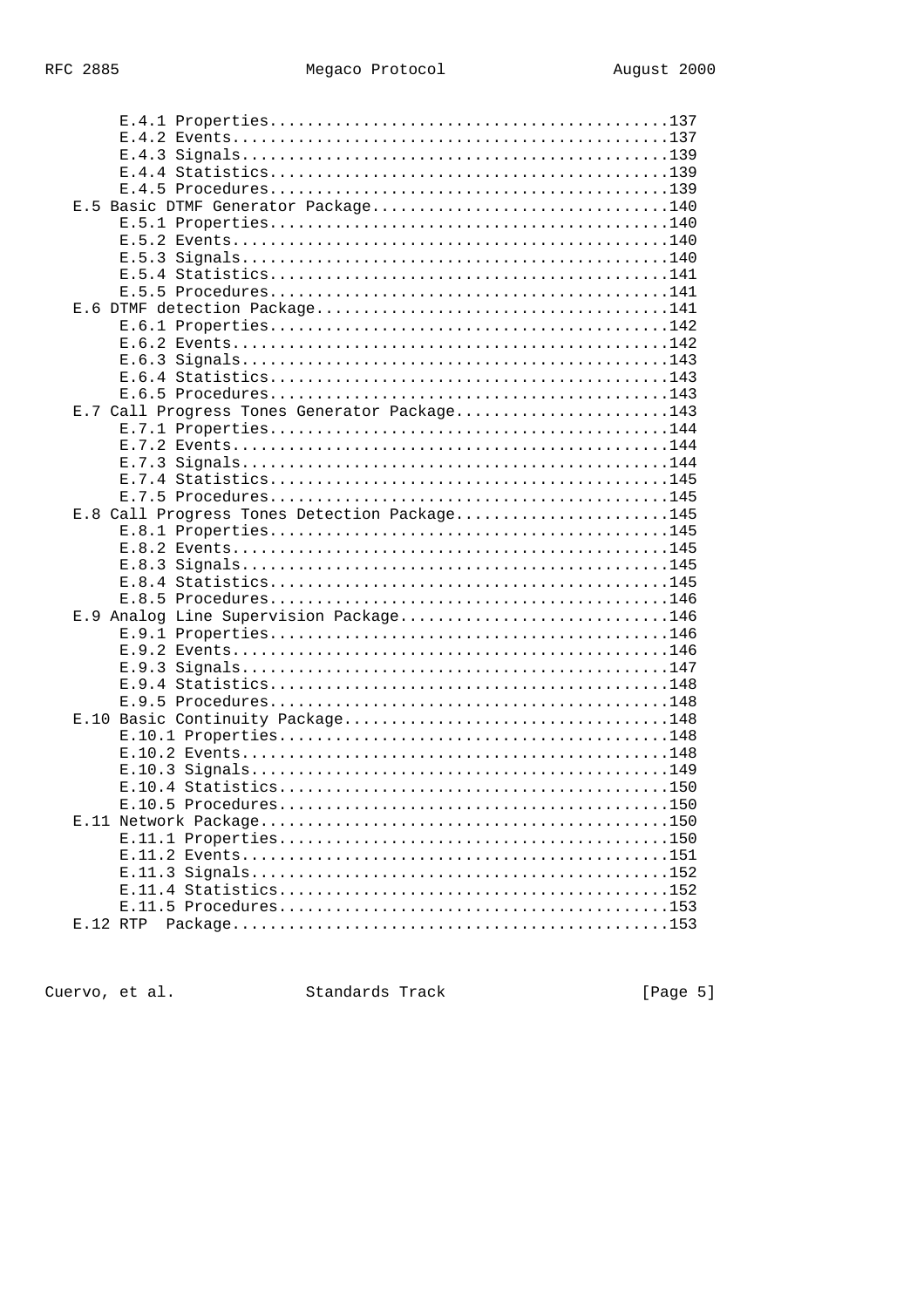| APPENDIX A EXAMPLE CALL FLOWS (INFORMATIVE)157                |
|---------------------------------------------------------------|
| A.1 Residential Gateway to Residential Gateway Call157        |
| A.1.1 Programming Residential GW Analog Line Terminations for |
|                                                               |
| A.1.2 Collecting Originator Digits and Initiating Termination |
|                                                               |
| Authors'                                                      |
|                                                               |
|                                                               |

#### 1. SCOPE

 This document defines the protocol used between elements of a physically decomposed multimedia gateway. There are no functional differences from a system view between a decomposed gateway, with distributed sub-components potentially on more than one physical device, and a monolithic gateway such as described in H.246. This recommendation does not define how gateways, multipoint control units or integrated voice response units (IVRs) work. Instead it creates a general framework that is suitable for these applications. Packet network interfaces may include IP, ATM or possibly others. The interfaces will support a variety of SCN signalling systems, including tone signalling, ISDN, ISUP, QSIG, and GSM. National variants of these signalling systems will be supported where applicable.

 The protocol definition in this document is common text with ITU-T Recommendation H.248. It meets the requirements documented in RFC 2805.

#### 2. REFERENCES

### 2.1 Normative references

 ITU-T Recommendation H.225.0 (1998): "Call Signalling Protocols and Media Stream Packetization for Packet Based Multimedia Communications Systems".

Cuervo, et al. Standards Track [Page 6]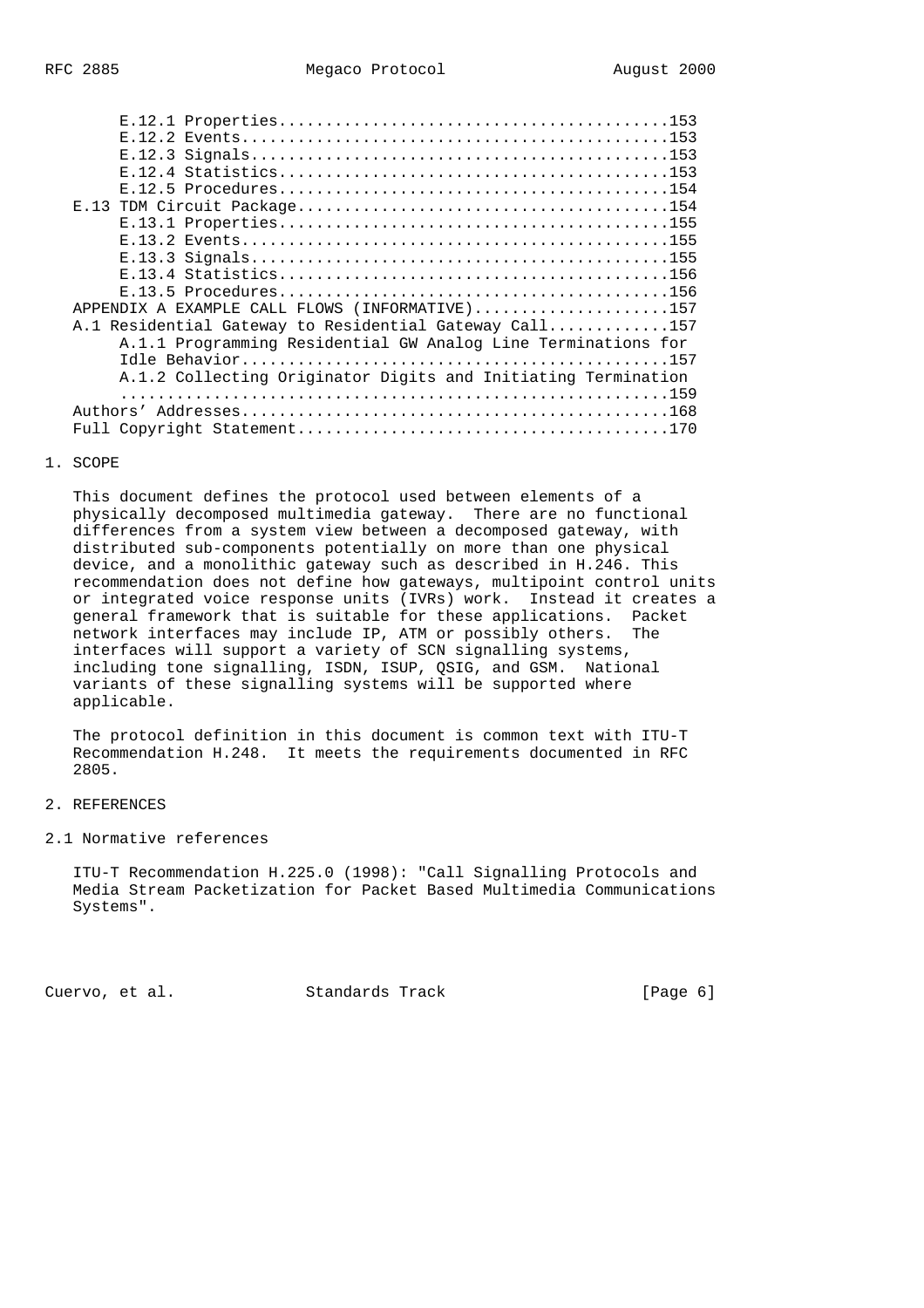ITU-T Recommendation H.235 (02/98): "Security and encryption for H-Series (H.323 and other H.245-based) multimedia terminals".

 ITU-T Recommendation H.245 (1998): "Control Protocol for Multimedia Communication".

 ITU-T Recommendation H.323 (1998): "Packet Based Multimedia Communication Systems".

 ITU-T Recommendation I.363.1 (08/96), "B-ISDN ATM Adaptation Layer specification: Type 1 AAL".

 ITU-T Recommendation I.363.2 (09/97), "B-ISDN ATM Adaptation Layer specification: Type 2 AAL".

 ITU-T Recommendation I.363.5 (08/96), "B-ISDN ATM Adaptation Layer specification: Type 5 AAL".

 ITU-T Recommendation I.366.1 (06/98), "Segmentation and Reassembly Service Specific Convergence Sublayer for the AAL type 2".

 ITU-T Recommendation I.366.2 (02/99), "AAL type 2 service specific convergence sublayer for trunking".

 ITU-T Recommendation I.371 (08/96), "Traffic control and congestion control in B-ISDN".

 ITU-T Recommendation Q.763 (09/97), "Signalling System No. 7 - ISDN user part formats and codes".

 ITU-T Recommendation Q.765, "Signalling System No. 7 - Application transport mechanism".

 ITU-T Recommendation Q.931 (05/98): "Digital Subscriber Signalling System No. 1 (DSS 1) - ISDN User-Network Interface Layer 3 Specification for Basic Call Control".

 ITU-T Recommendation Q.2630.1 (1999), "AAL Type 2 Signalling Protocol (Capability Set 1)".

 ITU-T Recommendation Q.2931 (10/95), "Broadband Integrated Services Digital Network (B-ISDN) - Digital Subscriber Signalling System No. 2 (DSS 2) - User-Network Interface (UNI) - Layer 3 specification for basic call/connection control".

 ITU-T Recommendation Q.2941.1 (09/97), "Digital Subscriber Signalling System No. 2 - Generic Identifier Transport".

Cuervo, et al. Standards Track [Page 7]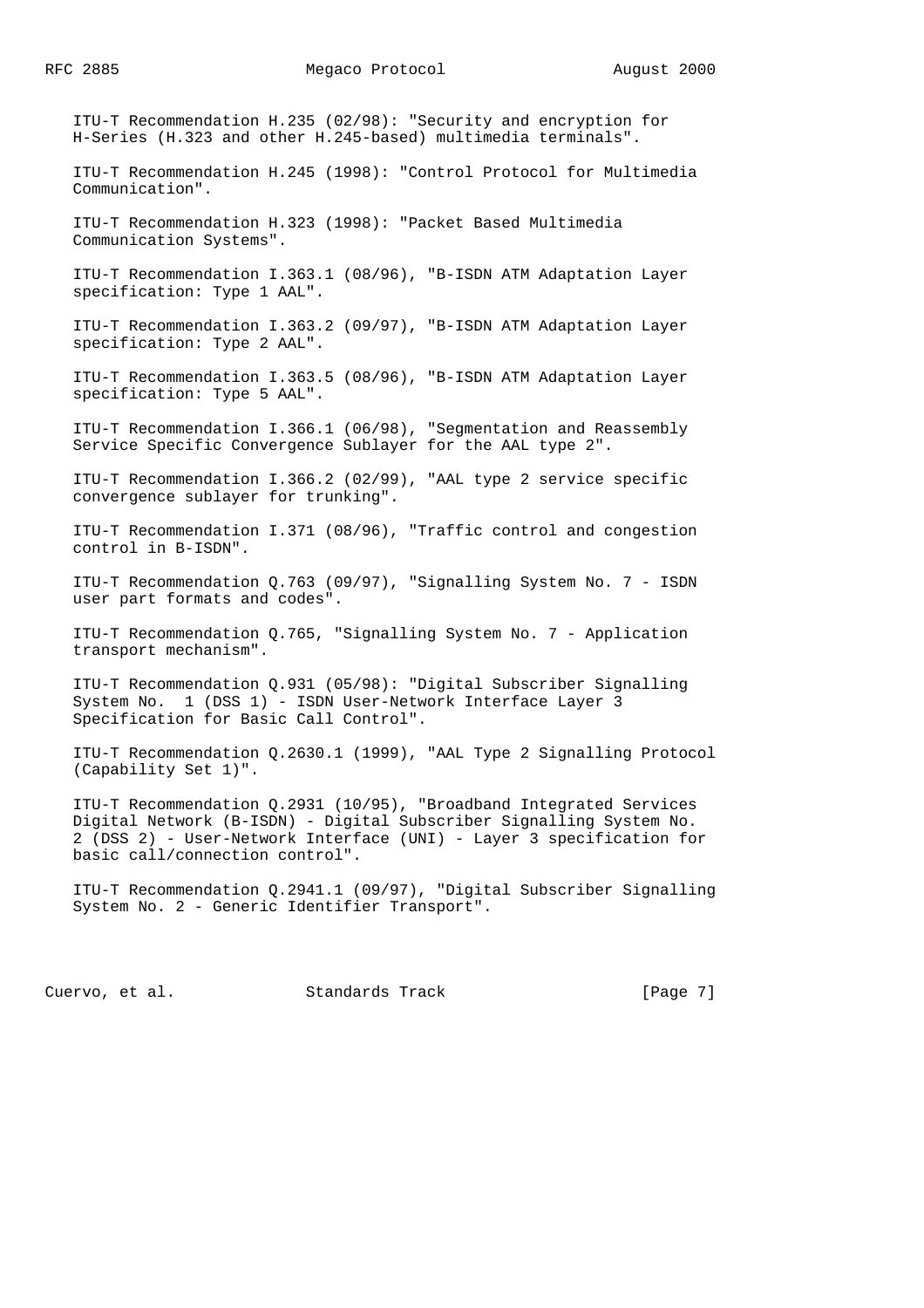ITU-T Recommendation Q.2961 (10/95), "Broadband integrated services digital network (B-ISDN) - Digital subscriber signalling system no.2 (DSS 2) - additional traffic parameters".

 ITU-T Recommendation Q.2961.2 (06/97), "Digital subscriber signalling system No. 2 - Additional traffic parameters: Support of ATM transfer capability in the broadband bearer capability information element."

 ITU-T Recommendation X.213 (11/1995), "Information technology - Open System Interconnection - Network service definition plus Amendment 1 (08/1997), Addition of the Internet protocol address format identifier".

 ITU-T Recommendation V.76 (08/96), "Generic multiplexer using V.42 LAPM-based procedures".

 ITU-T Recommendation X.680 (1997): "Information technology-Abstract Syntax Notation One (ASN.1): Specification of basic notation".

 ITU-T Recommendation H.246 (1998), "Interworking of H-series multimedia terminals with H-series multimedia terminals and voice/voiceband terminals on GSTN and ISDN".

 Rose, M. and D. Cass, "ISO Transport Service on top of the TCP, Version 3", RFC 1006, May 1987.

 Crocker, D. and P. Overell, "Augmented BNF for Syntax Specifications: ABNF", RFC 2234, November 1997.

 Handley, M. and V. Jacobson, "SDP: Session Description Protocol", RFC 2327, April 1998.

 Kent, S. and R. Atkinson, "IP Authentication Header", RFC 2402, November 1998.

 Kent, S. and R. Atkinson, "IP Encapsulating Security Payload (ESP)", RFC 2406, November 1998.

2.2 Informative references

 ITU-T Recommendation E.180/Q.35 (1998): "Technical characteristics of tones for the telephone service".

 CCITT Recommendation G.711 (1988), "Pulse Code Modulation (PCM) of voice frequencies".

 ITU-T Recommendation H.221 (05/99),"Frame structure for a 64 to 1920 kbit/s channel in audiovisual teleservices".

Cuervo, et al. Standards Track [Page 8]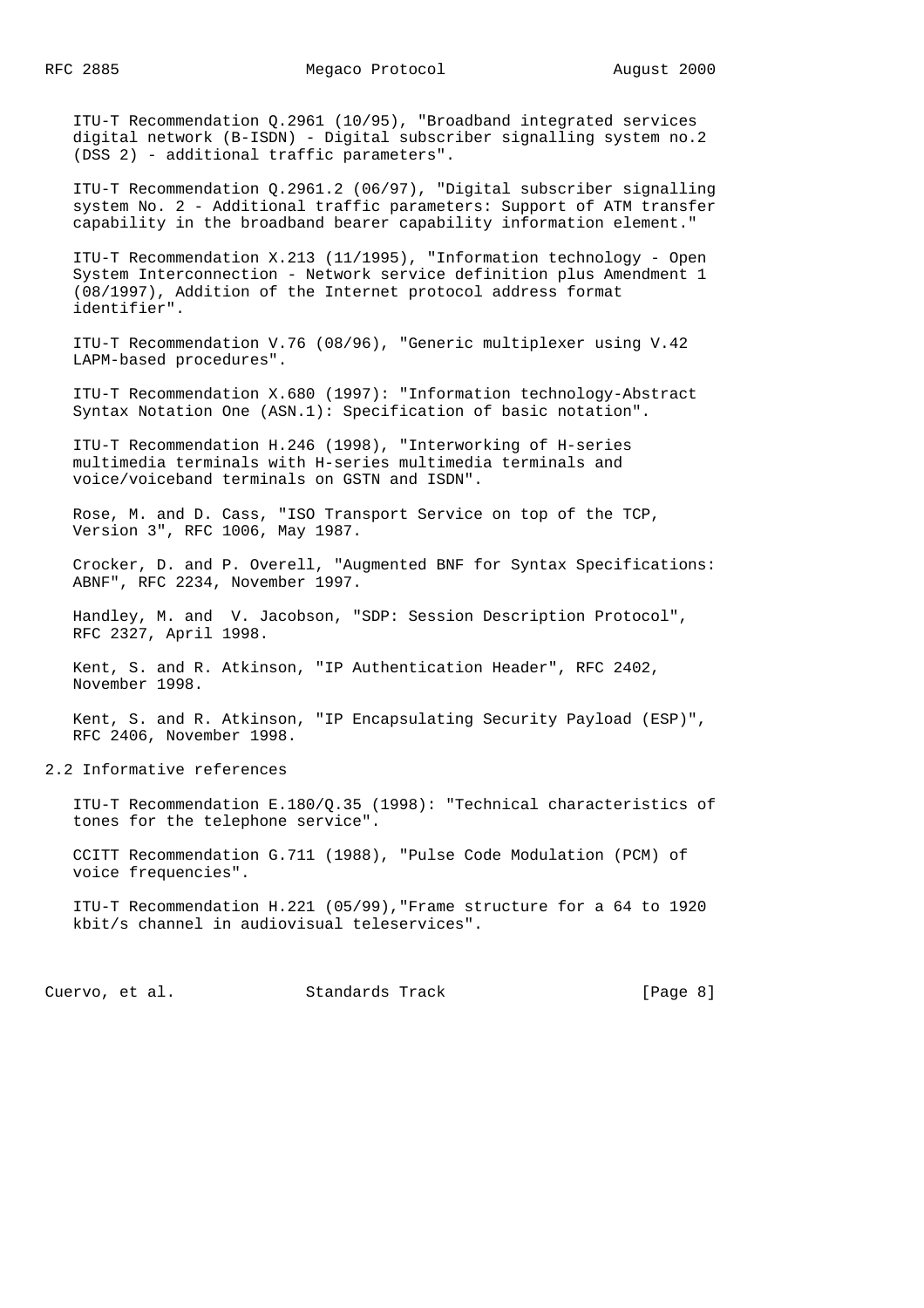ITU-T Recommendation H.223 (1996), "Multiplexing protocol for low bit rate multimedia communication".

ITU-T Recommendation Q.724 (1988): "Signalling procedures".

Postel, J., "User Datagram Protocol", STD 6, RFC 768, August 1980.

Postel, J., "Internet protocol", STD 5, RFC 791, September 1981.

 Postel, J., "TRANSMISSION CONTROL PROTOCOL", STD 7, RFC 793, September 1981.

 Simpson, W., "The Point-to-Point Protocol", STD 51, RFC 1661, July 1994.

 Schulzrinne, H., Casner, S., Frederick, R. and V. Jacobson, "RTP: A Transport Protocol for Real-Time Applications", RFC 1889, January 1996.

 Schulzrinne, H., "RTP Profile for Audio and Video Conferences with Minimal Control", RFC 1890, January 1996.

 Kent, S. and R. Atkinson, "Security Architecture for the Internet Protocol", RFC 2401, November 1998.

 Deering, S. and R. Hinden, "Internet Protocol, Version 6 (IPv6) Specification", RFC 2460, December 1998.

 Handley, M., Schulzrinne, H., Schooler, E. and J. Rosenberg, "SIP: Session Initiation Protocol", RFC 2543, March 1999.

 Greene, N., Ramalho, M. and B. Rosen, "Media Gateway control protocol architecture and requirements", RFC 2805, April 1999.

3. DEFINITIONS

 Access Gateway: A type of gateway that provides a User to Network Interface (UNI) such as ISDN.

 Descriptor: A syntactic element of the protocol that groups related properties. For instance, the properties of a media flow on the MG can be set by the MGC by including the appropriate descriptor in a command.

 Media Gateway (MG): The media gateway converts media provided in one type of network to the format required in another type of network. For example, a MG could terminate bearer channels from a switched circuit network (e.g., DS0s) and media streams from a packet network

Cuervo, et al. Standards Track [Page 9]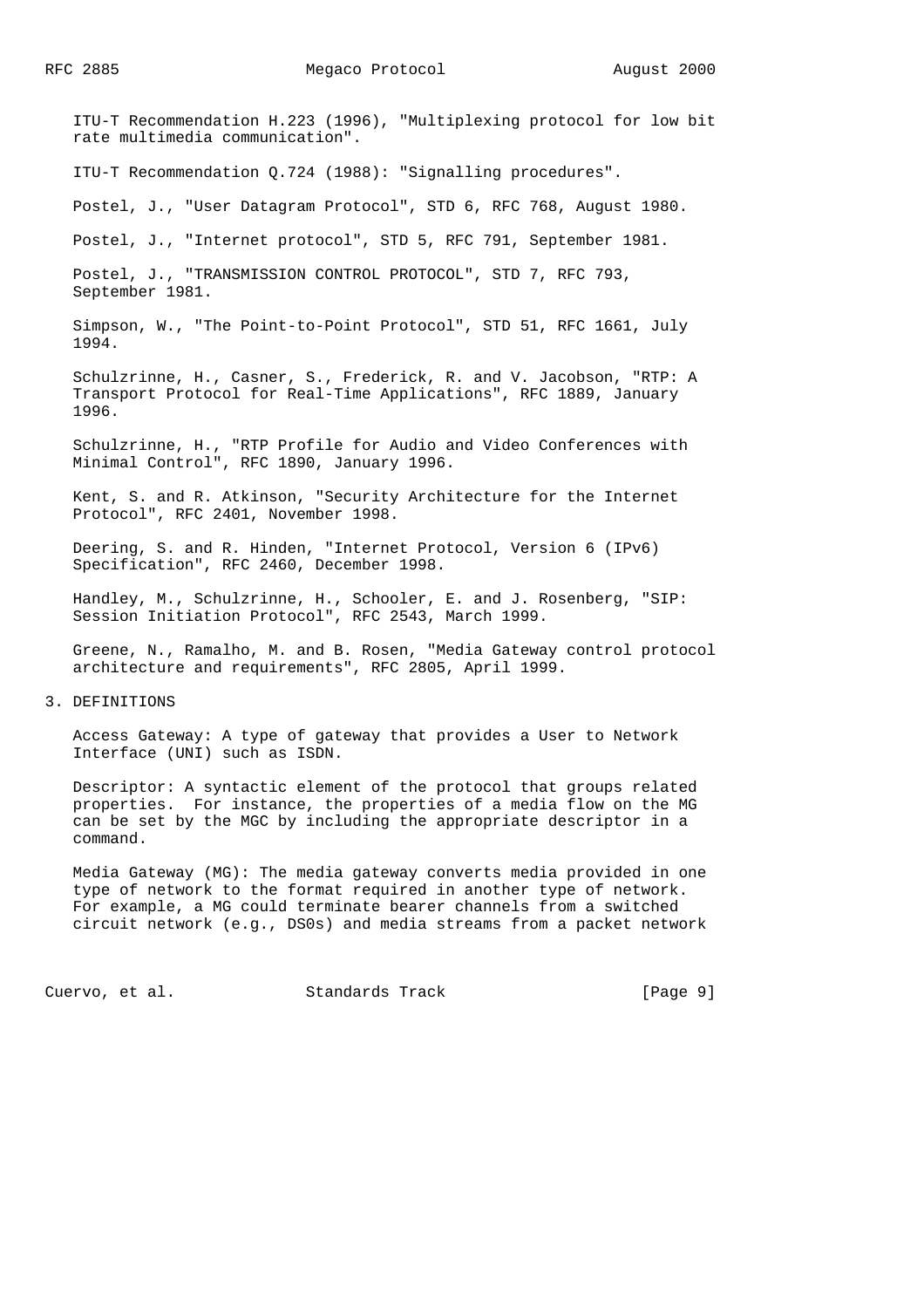(e.g., RTP streams in an IP network). This gateway may be capable of processing audio, video and T.120 alone or in any combination, and will be capable of full duplex media translations. The MG may also play audio/video messages and performs other IVR functions, or may perform media conferencing.

 Media Gateway Controller (MGC): Controls the parts of the call state that pertain to connection control for media channels in a MG.

 Multipoint Control Unit (MCU): An entity that controls the setup and coordination of a multi-user conference that typically includes processing of audio, video and data.

 Residential Gateway: A gateway that interworks an analogue line to a packet network. A residential gateway typically contains one or two analogue lines and is located at the customer premises.

 SCN FAS Signalling Gateway: This function contains the SCN Signalling Interface that terminates SS7, ISDN or other signalling links where the call control channel and bearer channels are collocated in the same physical span.

 SCN NFAS Signalling Gateway: This function contains the SCN Signalling Interface that terminates SS7 or other signalling links where the call control channels are separated from bearer channels.

 Stream: Bidirectional media or control flow received/sent by a media gateway as part of a call or conference.

 Trunk: A communication channel between two switching systems such as a DS0 on a T1 or E1 line.

 Trunking Gateway: A gateway between SCN network and packet network that typically terminates a large number of digital circuits.

# 4. ABBREVIATIONS

This recommendation defines the following terms.

| ATM         | Asynchronous Transfer Mode          |
|-------------|-------------------------------------|
| BRI         | Basic Rate Interface                |
| CAS         | Channel Associated Signalling       |
| DTMF        | Dual Tone Multi-Frequency           |
| FAS         | Facility Associated Signalling      |
| GW          | GateWay                             |
| <b>IANA</b> | Internet Assigned Numbers Authority |
| TP          | Internet Protocol                   |
| <b>TSUP</b> | ISDN User Part                      |
|             |                                     |

Cuervo, et al. Standards Track [Page 10]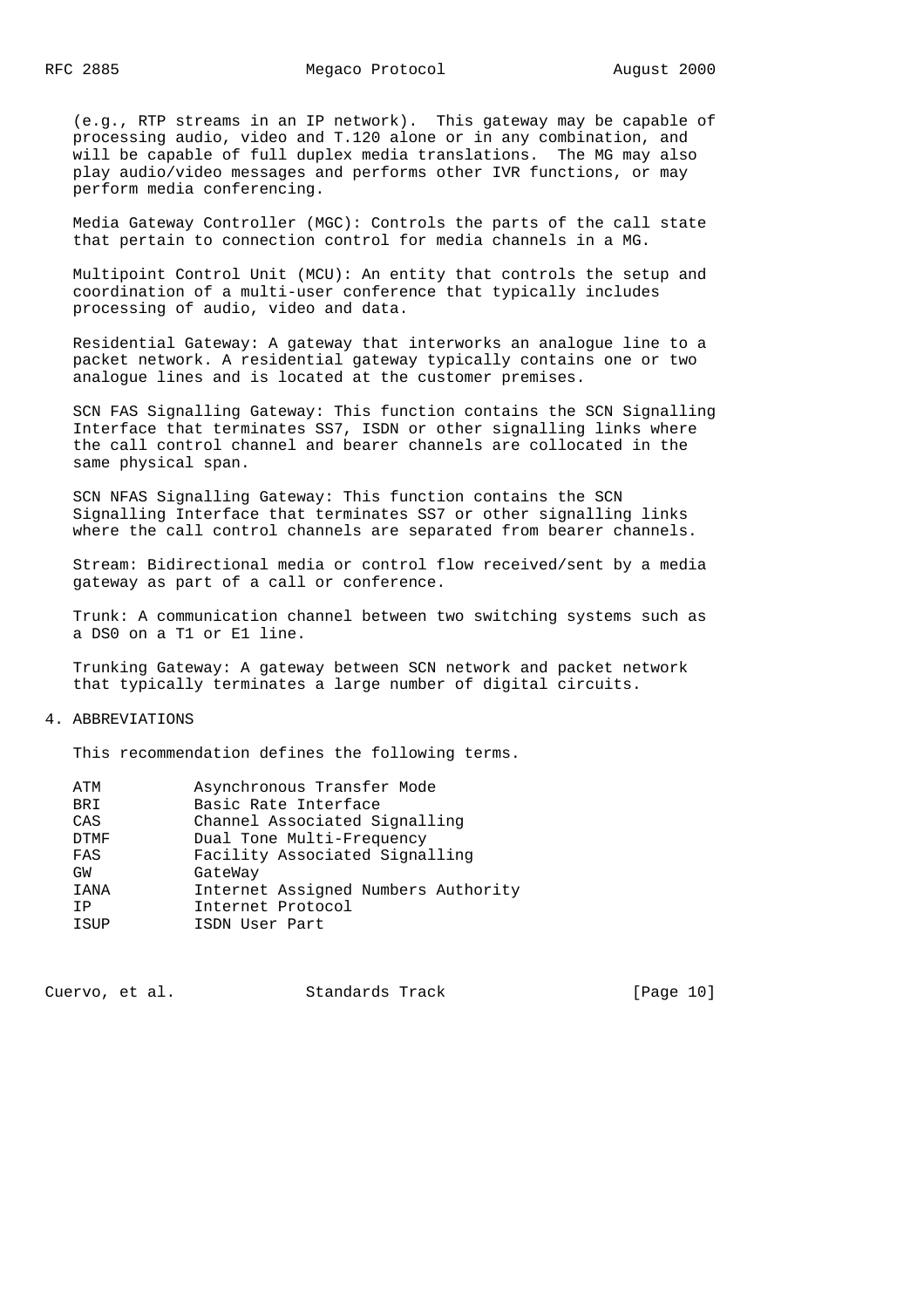| ΜG          | Media Gateway                      |
|-------------|------------------------------------|
| MGC         | Media Gateway Controller           |
| <b>NFAS</b> | Non-Facility Associated Signalling |
| PRI         | Primary Rate Interface             |
| PSTN        | Public Switched Telephone Network  |
| OoS         | Ouality of Service                 |
| <b>RTP</b>  | Real-time Transport Protocol       |
| SCN         | Switched Circuit Network           |
| SG          | Signalling Gateway                 |
| SS7         | Signalling System No. 7            |
|             |                                    |

#### 5. CONVENTIONS

 In this recommendation, "shall" refers to a mandatory requirement, while "should" refers to a suggested but optional feature or procedure. The term "may" refers to an optional course of action without expressing a preference.

6. CONNECTION MODEL

 The connection model for the protocol describes the logical entities, or objects, within the Media Gateway that can be controlled by the Media Gateway Controller. The main abstractions used in the connection model are Terminations and Contexts.

 A Termination sources and/or sinks one or more streams. In a multimedia conference, a Termination can be multimedia and sources or sinks multiple media streams. The media stream parameters, as well as modem, and bearer parameters are encapsulated within the Termination.

 A Context is an association between a collection of Terminations. There is a special type of Context, the null Context, which contains all Terminations that are not associated to any other Termination.

 For instance, in a decomposed access gateway, all idle lines are represented by Terminations in the null Context.

Cuervo, et al. Standards Track [Page 11]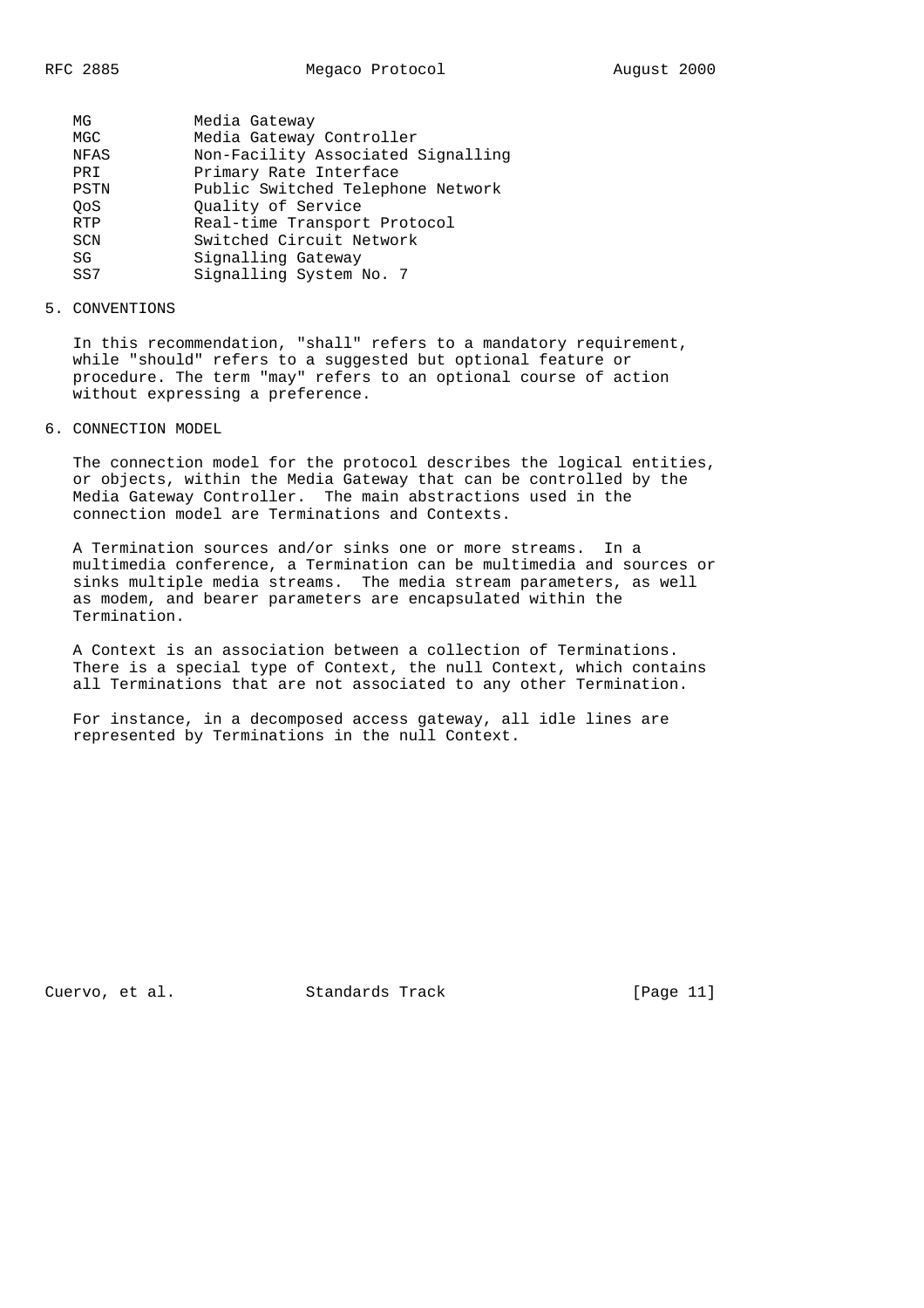Megaco Protocol



Figure 1: Example of H.248 Connection Model

Cuervo, et al.

Standards Track

[Page 12]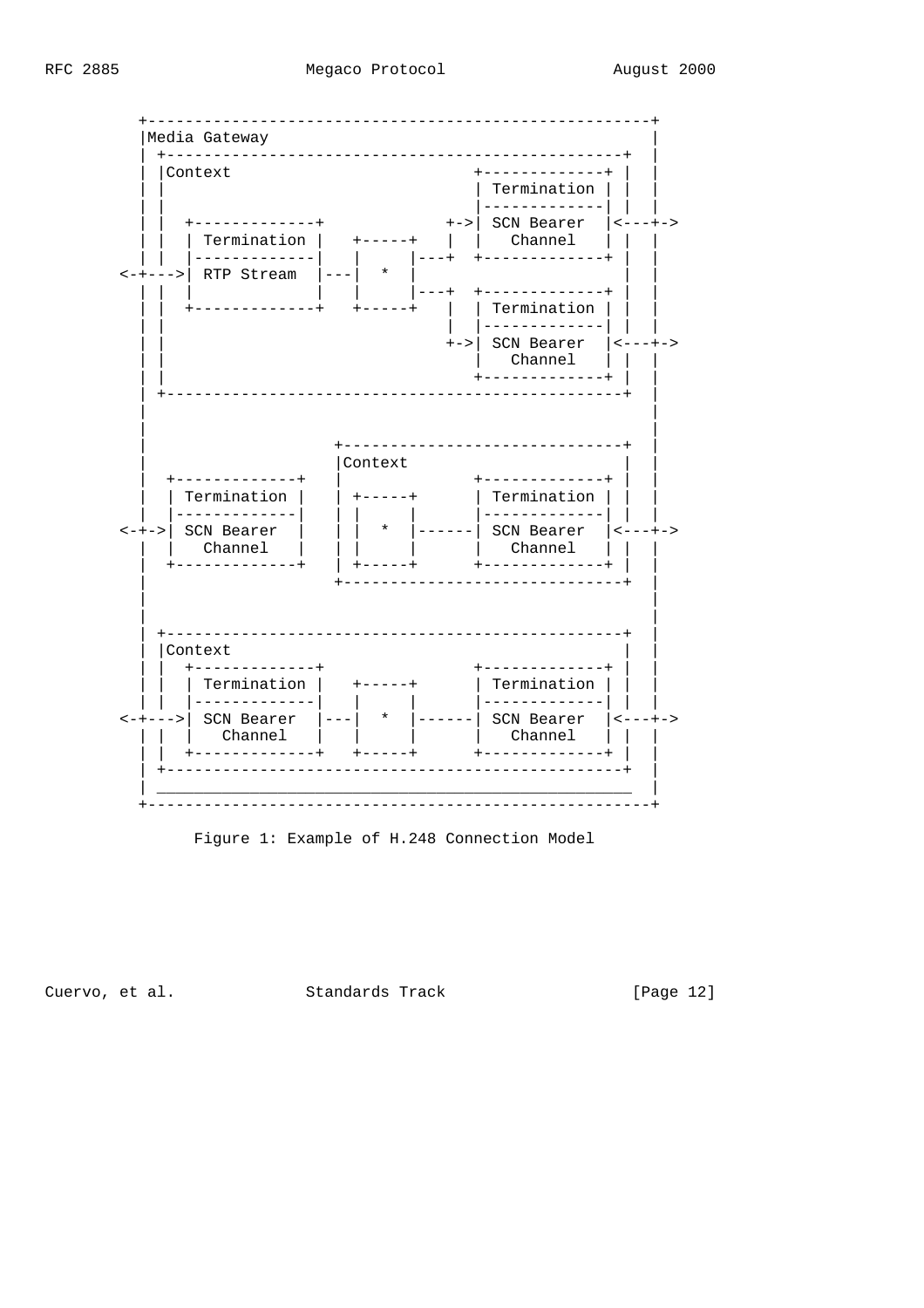Figure 1 is a graphical depiction of these concepts. The diagram of Figure 1 gives several examples and is not meant to be an all inclusive illustration. The asterisk box in each of the Contexts represents the logical association of Terminations implied by the Context.

 The example below shows an example of one way to accomplish a call waiting scenario in a decomposed access gateway, illustrating the relocation of a Termination between Contexts. Terminations T1 and T2 belong to Context C1 in a two-way audio call. A second audio call is waiting for T1 from Termination T3. T3 is alone in Context C2. T1 accepts the call from T3, placing T2 on hold. This action results in T1 moving into Context C2, as shown below.



Figure 2: Example Call Waiting Scenario / Alerting Applied to T1

Cuervo, et al. Standards Track [Page 13]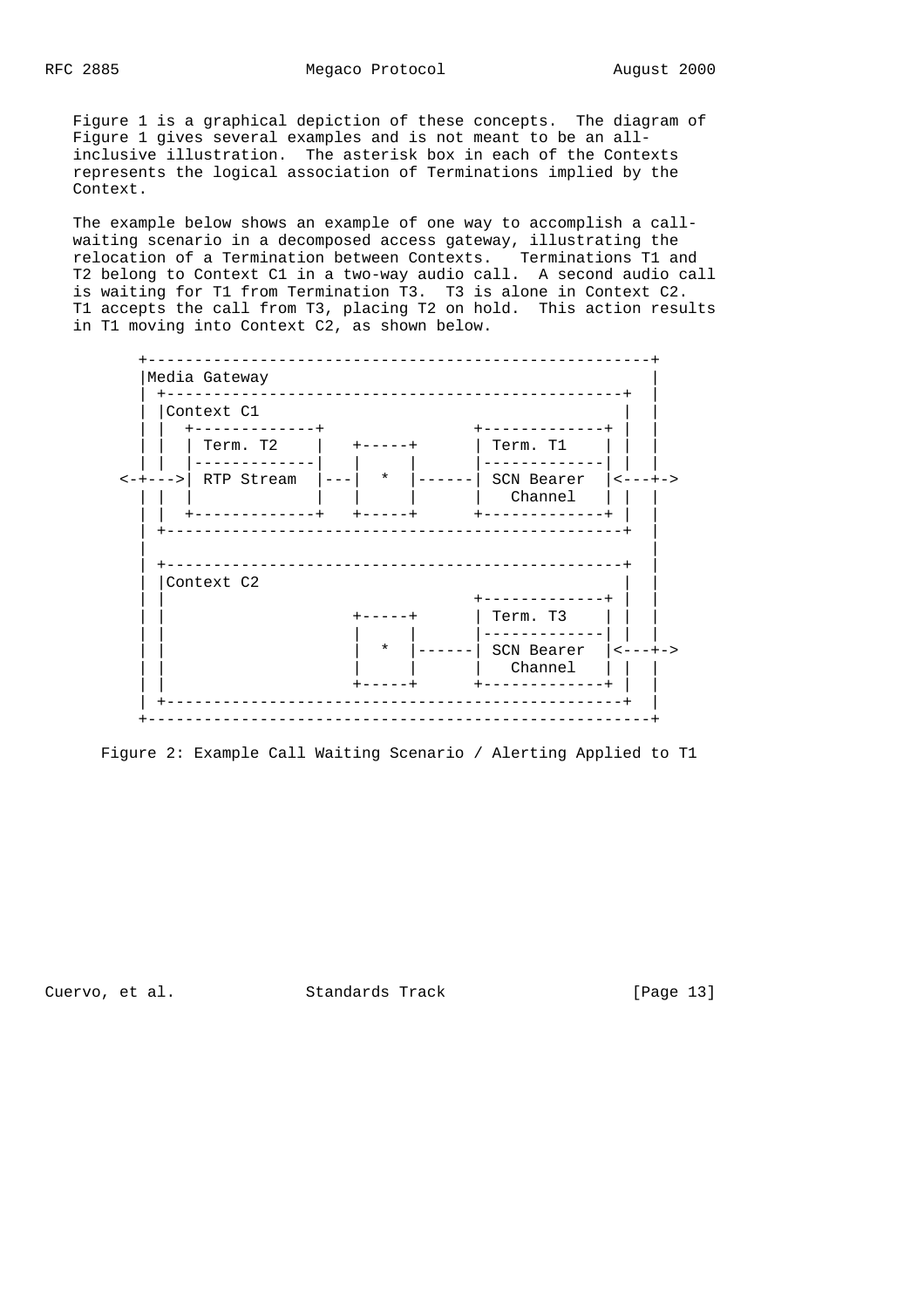

Figure 3. Example Call Waiting Scenario / Answer by T1

6.1 Contexts

 A Context is an association between a number of Terminations. The Context describes the topology (who hears/sees whom) and the media mixing and/or switching parameters if more than two Terminations are involved in the association.

 There is a special Context called the null Context. It contains Terminations that are not associated to any other Termination. Terminations in the null Context can have their parameters examined or modified, and may have events detected on them.

 In general, an Add command is used to add Terminations to Contexts. If the MGC does not specify an existing Context to which the Termination is to be added, the MG creates a new Context. A Termination may be removed from a Context with a Subtract command, and a Termination may be moved from one Context to another with a Move command. A Termination SHALL exist in only one Context at a time.

Cuervo, et al. Standards Track [Page 14]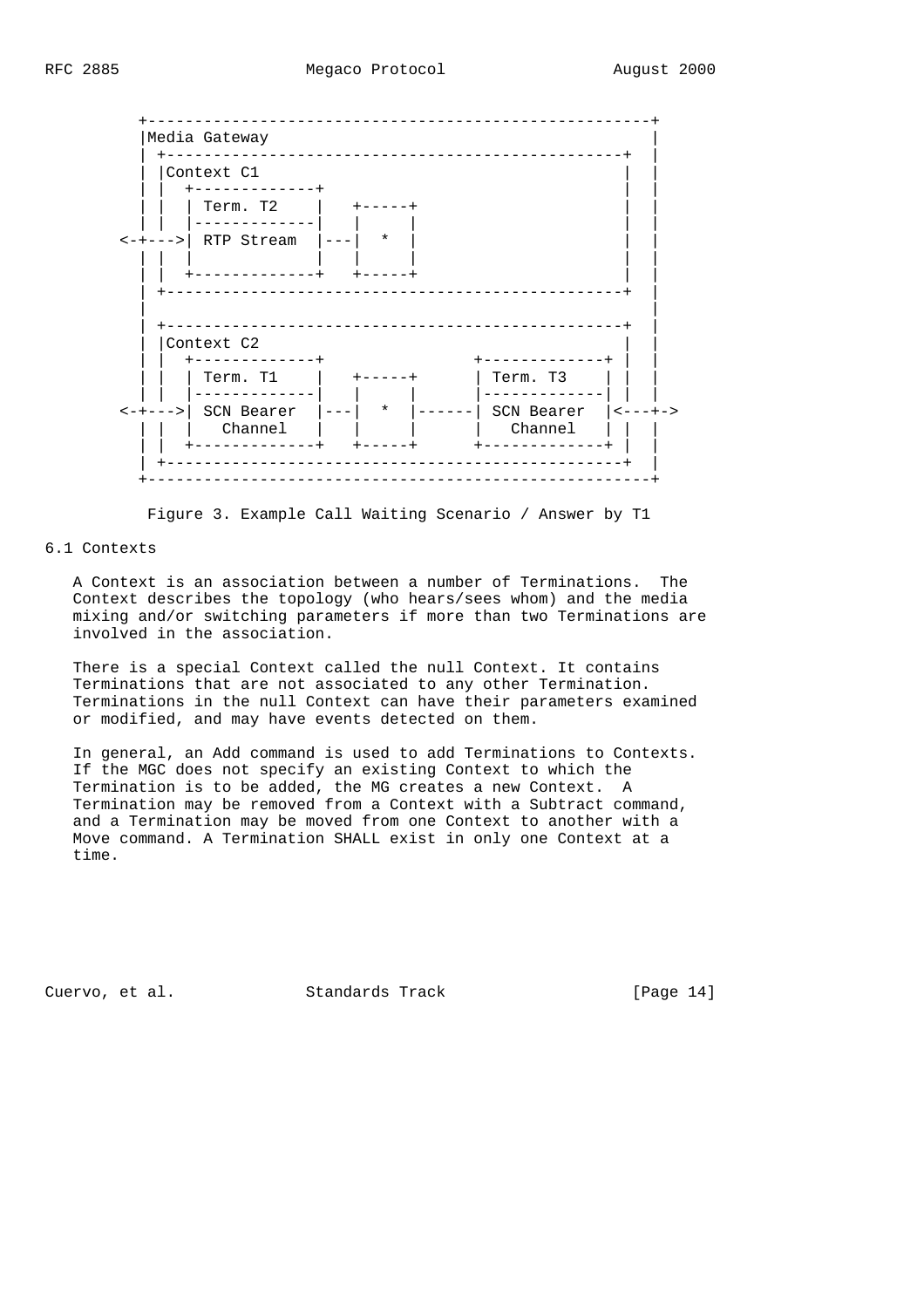The maximum number of Terminations in a Context is a MG property. Media gateways that offer only point-to-point connectivity might allow at most two Terminations per Context. Media gateways that support multipoint conferences might allow three or more terminations per Context.

## 6.1.1 Context Attributes and Descriptors

The attributes of Contexts are:

- . ContextID.
- . The topology (who hears/sees whom). The topology of a Context describes the flow of media between the Terminations within a Context. In contrast, the mode of a Termination (send/receive/\_) describes the flow of the media at the ingress/egress of the media gateway.
- . The priority is used for a context in order to provide the MG with information about a certain precedence handling for a context. The MGC can also use the priority to control autonomously the traffic precedence in the MG in a smooth way in certain situations (e.g. restart), when a lot of contexts must be handled simultaneously.
	- . An indicator for an emergency call is also provided to allow a preference handling in the MG.

## 6.1.2 Creating, Deleting and Modifying Contexts

 The protocol can be used to (implicitly) create Contexts and modify the parameter values of existing Contexts. The protocol has commands to add Terminations to Contexts, subtract them from Contexts, and to move Terminations between Contexts. Contexts are deleted implicitly when the last remaining Termination is subtracted or moved out.

#### 6.2 Terminations

 A Termination is a logical entity on a MG that sources and/or sinks media and/or control streams. A Termination is described by a number of characterizing Properties, which are grouped in a set of Descriptors that are included in commands. Terminations have unique identities (TerminationIDs), assigned by the MG at the time of their creation.

 Terminations representing physical entities have a semi-permanent existence. For example, a Termination representing a TDM channel might exist for as long as it is provisioned in the gateway.

Cuervo, et al. Standards Track [Page 15]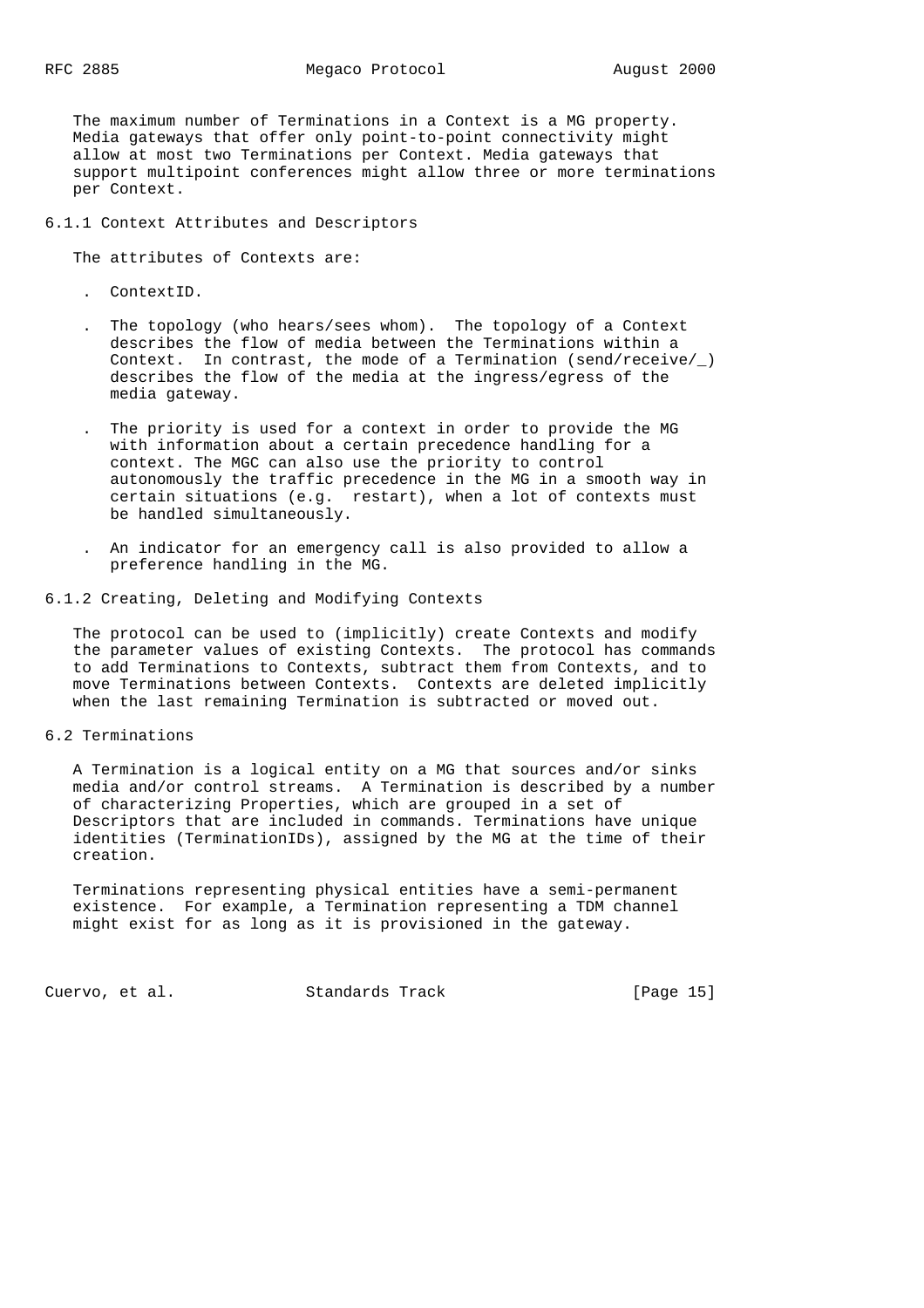Terminations representing ephemeral information flows, such as RTP flows, would usually exist only for the duration of their use.

 Ephemeral Terminations are created by means of an Add command. They are destroyed by means of a Subtract command. In contrast, when a physical Termination is Added to or Subtracted from a Context, it is taken from or to the null Context, respectively.

 Terminations may have signals applied to them. Signals are MG generated media streams such as tones and announcements as well as line signals such as hookswitch. Terminations may be programmed to detect Events, the occurrence of which can trigger notification messages to the MGC, or action by the MG. Statistics may be accumulated on a Termination. Statistics are reported to the MGC upon request (by means of the AuditValue command, see section 7.2.5) and when the Termination is taken out of the call it is in.

 Multimedia gateways may process multiplexed media streams. For example, Recommendation H.221 describes a frame structure for multiple media streams multiplexed on a number of digital 64 kbit/s channels. Such a case is handled in the connection model in the following way. For every bearer channel that carries part of the multiplexed streams, there is a Termination. The Terminations that source/sink the digital channels are connected to a separate Termination called the multiplexing Termination. This Termination describes the multiplex used (e.g. how the H.221 frames are carried over the digital channels used). The MuxDescriptor is used to this end. If multiple media are carried, this Termination contains multiple StreamDescriptors. The media streams can be associated with streams sourced/sunk by other Terminations in the Context.

 Terminations may be created which represent multiplexed bearers, such as an ATM AAL2. When a new multiplexed bearer is to be created, an ephemeral termination is created in a context established for this purpose. When the termination is subtracted, the multiplexed bearer is destroyed.

### 6.2.1 Termination Dynamics

 The protocol can be used to create new Terminations and to modify property values of existing Terminations. These modifications include the possibility of adding or removing events and/or signals. The Termination properties, and events and signals are described in the ensuing sections. An MGC can only release/modify terminations and the resources that the termination represents which it has previously seized via, e.g., the Add command.

Cuervo, et al. Standards Track [Page 16]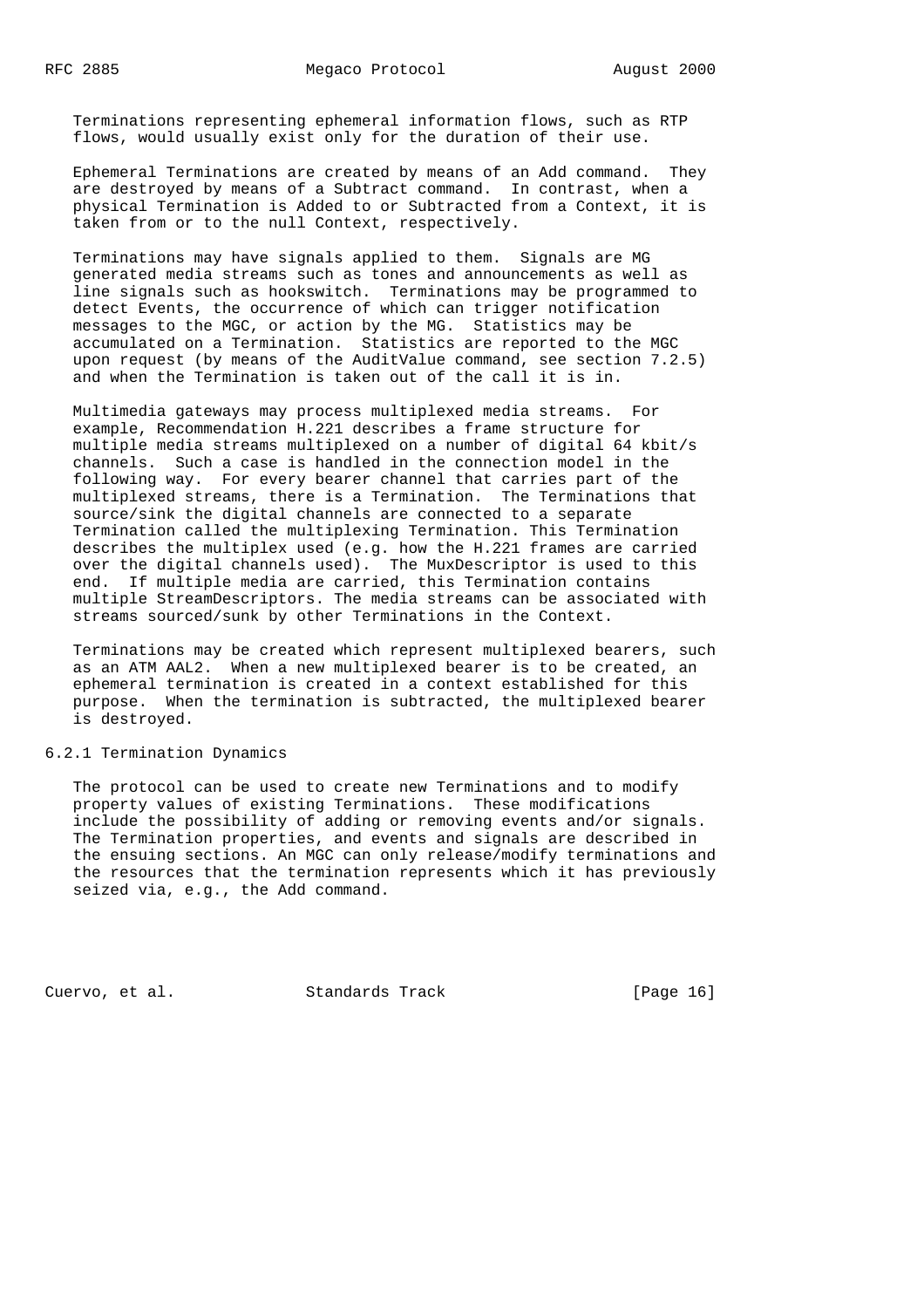### 6.2.2 TerminationIDs

 Terminations are referenced by a TerminationID, which is an arbitrary schema chosen by the MG.

 TerminationIDs of physical Terminations are provisioned in the Media Gateway. The TerminationIDs may be chosen to have structure. For instance, a TerminationID may consist of trunk group and a trunk within the group.

 A wildcarding mechanism using two types of wildcards can be used with TerminationIDs. The two wildcards are ALL and CHOOSE. The former is used to address multiple Terminations at once, while the latter is used to indicate to a media gateway that it must select a Termination satisfying the partially specified TerminationID. This allows, for instance, that a MGC instructs a MG to choose a circuit within a trunk group.

 When ALL is used in the TerminationID of a command, the effect is identical to repeating the command with each of the matching TerminationIDs. Since each of these commands may generate a response, the size of the entire response may be large. If individual responses are not required, a wildcard response may be requested. In such a case, a single response is generated, which contains the UNION of all of the individual responses which otherwise would have been generated, with duplicate values suppressed. Wildcard response may be particularly useful in the Audit commands.

 The encoding of the wildcarding mechanism is detailed in Annexes A and B.

# 6.2.3 Packages

 Different types of gateways may implement Terminations that have widely differing characteristics. Variations in Terminations are accommodated in the protocol by allowing Terminations to have optional Properties, Events, Signals and Statistics implemented by MGs.

 In order to achieve MG/MGC interoperability, such options are grouped into Packages, and a Termination realizes a set of such Packages. More information on definition of packages can be found in section 12. An MGC can audit a Termination to determine which Packages it realizes.

 Properties, Events, Signals and Statistics defined in Packages, as well as parameters to them, are referenced by identifiers (Ids). Identifiers are scoped. For each package, PropertyIds, EventIds,

Cuervo, et al. Standards Track [Page 17]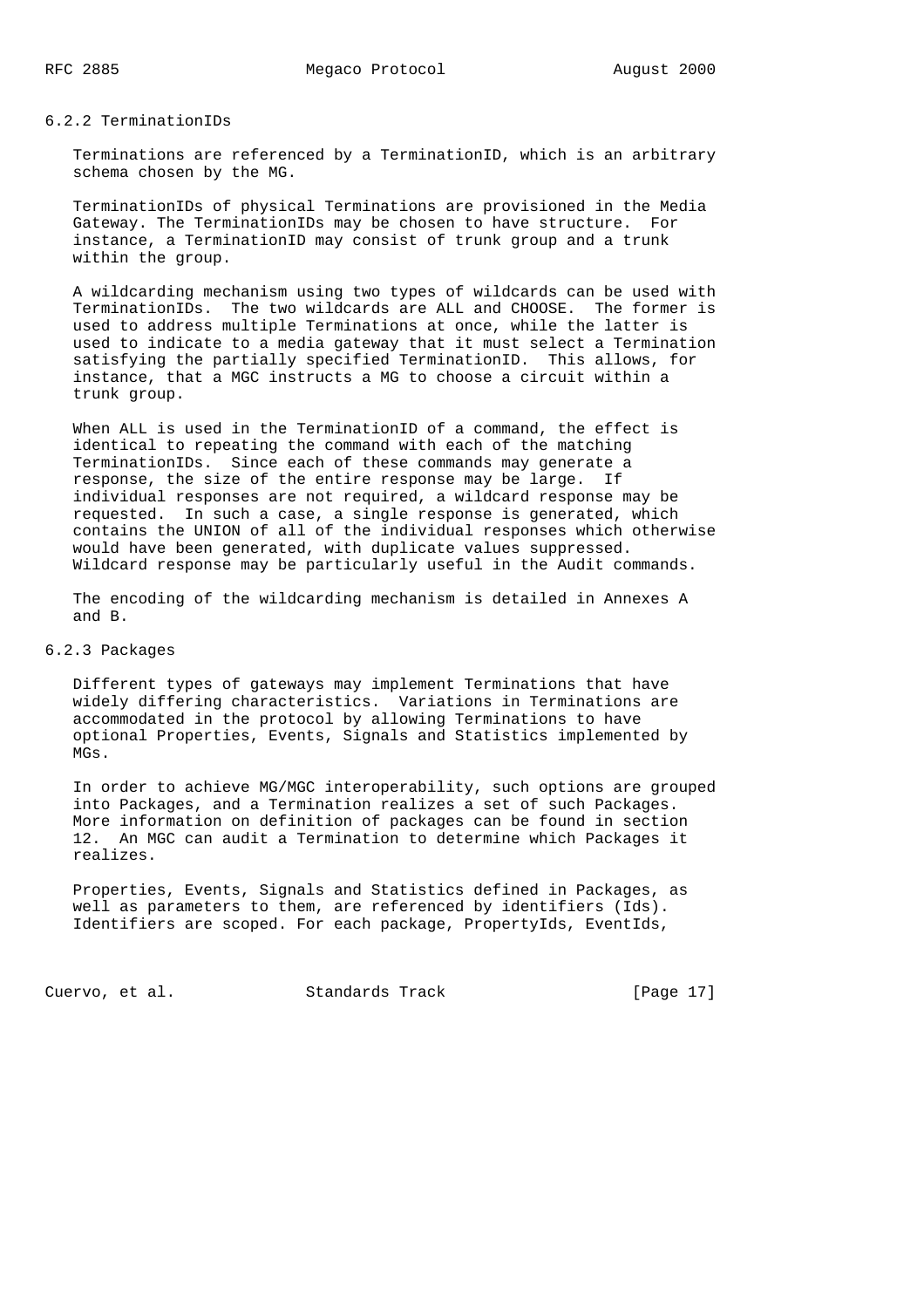SignalIds, StatisticsIds and ParameterIds have unique name spaces and the same identifier may be used in each of them. Two PropertyIds in different packages may also have the same identifier, etc.

6.2.4 Termination Properties and Descriptors

 Terminations have properties. The properties have unique PropertyIDs. Most properties have default values. When a Termination is created, properties get their default values, unless the controller specifically sets a different value. The default value of a property of a physical Termination can be changed by setting it to a different value when the Termination is in the null Context. Every time such a Termination returns to the null Context, the values of its properties are reset to this default value.

 There are a number of common properties for Terminations and properties specific to media streams. The common properties are also called the termination state properties. For each media stream, there are local properties and properties of the received and transmitted flows.

 Properties not included in the base protocol are defined in Packages. These properties are referred to by a name consisting of the PackageName and a PropertyId. Most properties have default values described in the Package description. Properties may be read- only or read/write. The possible values of a property may be audited, as can their current values. For properties that are read/write, the MGC can set their values. A property may be declared as "Global" which has a single value shared by all terminations realizing the package. Related properties are grouped into descriptors for convenience.

 When a Termination is Added to a Context, the value of its read/write properties can be set by including the appropriate descriptors as parameters to the Add command. Properties not mentioned in the command retain their prior values. Similarly, a property of a Termination in a Context may have its value changed by the Modify command. Properties not mentioned in the Modify command retain their prior values. Properties may also have their values changed when a Termination is moved from one Context to another as a result of a Move command. In some cases, descriptors are returned as output from a command.

 The following table lists all of the possible Descriptors and their use. Not all descriptors are legal as input or output parameters to every command.

Cuervo, et al. Standards Track [Page 18]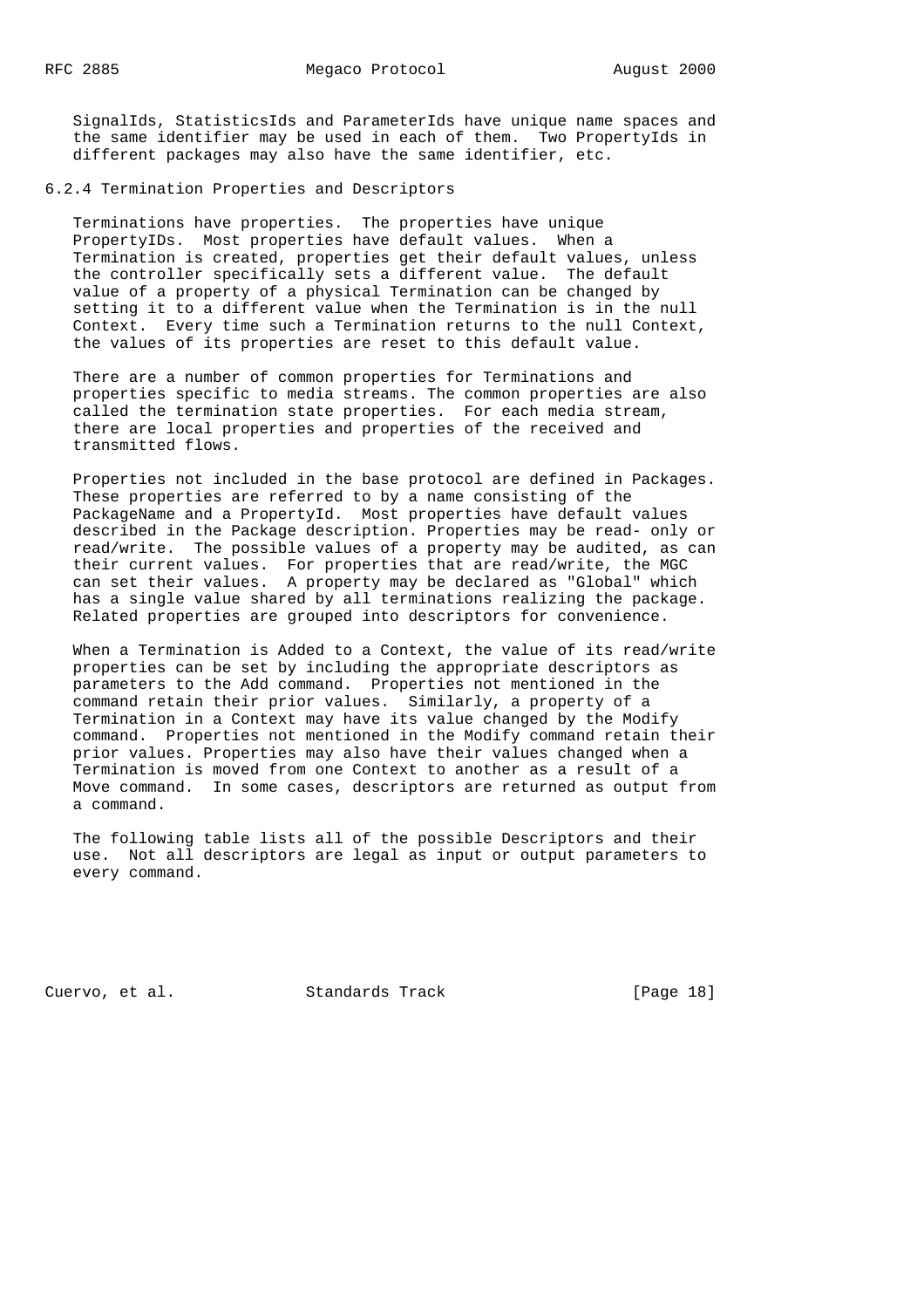RFC 2885 Megaco Protocol August 2000 Descriptor Name Description Modem Identifies modem type and properties when applicable. Mux Describes multiplex type for multimedia terminations (e.g. H.221, H.223, H.225.0) and Terminations forming the input mux. Media A list of media stream specifications (see 7.1.4). TerminationState Properties of a Termination (which can be defined in Packages) that are not stream specific. Stream A list of remote/local/localControl descriptors for a single stream. Local Contains properties that specify the media flows that the MG receives from the remote entity. Remote Contains properties that specify the media flows that the MG sends to the remote entity. LocalControl Contains properties (which can be defined in packages) that are of interest between the MG and the MGC. Events Describes events to be detected by the MG and what to do when an event is detected. EventBuffer Describes events to be detected by the MG when Event Buffering is active. Signals Describes signals and/or actions to be applied (e.g. Busy Tone) to the Terminations. Audit In Audit commands, identifies which information is desired. Packages In AuditValue, returns a list of Packages realized by Termination. DigitMap Instructions for handling DTMF tones at the MG. ServiceChange In ServiceChange, what, why service change occurred, etc. ObservedEvents In Notify or AuditValue, report of events observed. Statistics In Subtract and Audit, Report of Statistics kept on a Termination.

Cuervo, et al. Standards Track [Page 19]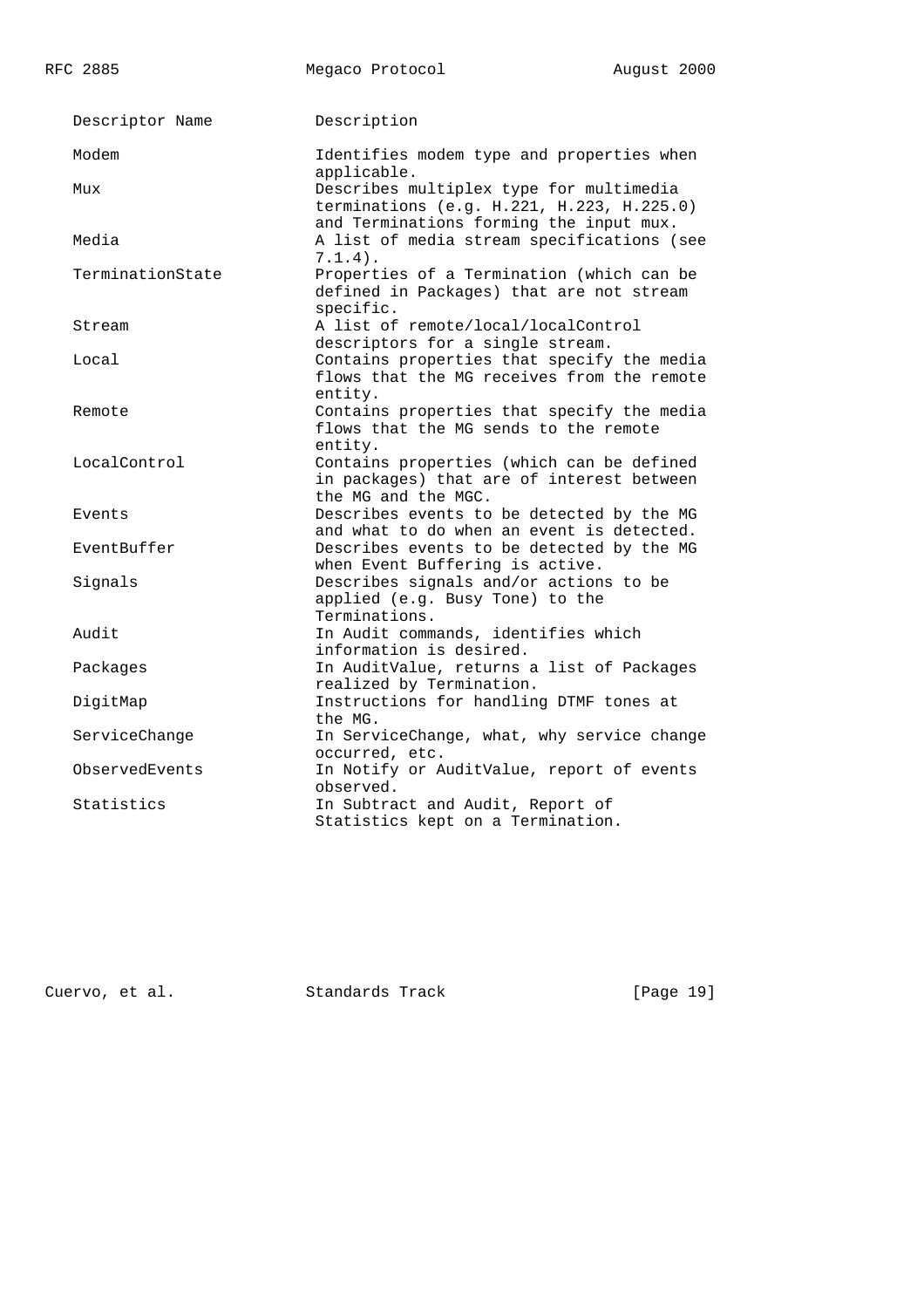6.2.5 Root Termination

 Occasionally, a command must refer to the entire gateway, rather than a termination within it. A special TerminationID, "Root" is reserved for this purpose. Packages may be defined on Root. Root thus may have properties and events (signals are not appropriate for root). Accordingly, the root TerminationID may appear in:

- . a Modify command to change a property or set an event
- . a Notify command to report an event
- . an AuditValue return to examine the values of properties implemented on root
- . an AuditCapability to determine what properties of root are implemented
- . a ServiceChange to declare the gateway in or out of service.

Any other use of the root TerminationID is an error.

## 7. COMMANDS

 The protocol provides commands for manipulating the logical entities of the protocol connection model, Contexts and Terminations. Commands provide control at the finest level of granularity supported by the protocol. For example, Commands exist to add Terminations to a Context, modify Terminations, subtract Terminations from a Context, and audit properties of Contexts or Terminations. Commands provide for complete control of the properties of Contexts and Terminations. This includes specifying which events a Termination is to report, which signals/actions are to be applied to a Termination and specifying the topology of a Context (who hears/sees whom).

 Most commands are for the specific use of the Media Gateway Controller as command initiator in controlling Media Gateways as command responders. The exceptions are the Notify and ServiceChange commands: Notify is sent from Media Gateway to Media Gateway Controller, and ServiceChange may be sent by either entity. Below is an overview of the commands; they are explained in more detail in section 7.2.

- 1. Add. The Add command adds a termination to a context. The Add command on the first Termination in a Context is used to create a Context.
- 2. Modify. The Modify command modifies the properties, events and signals of a termination.

Cuervo, et al. Standards Track [Page 20]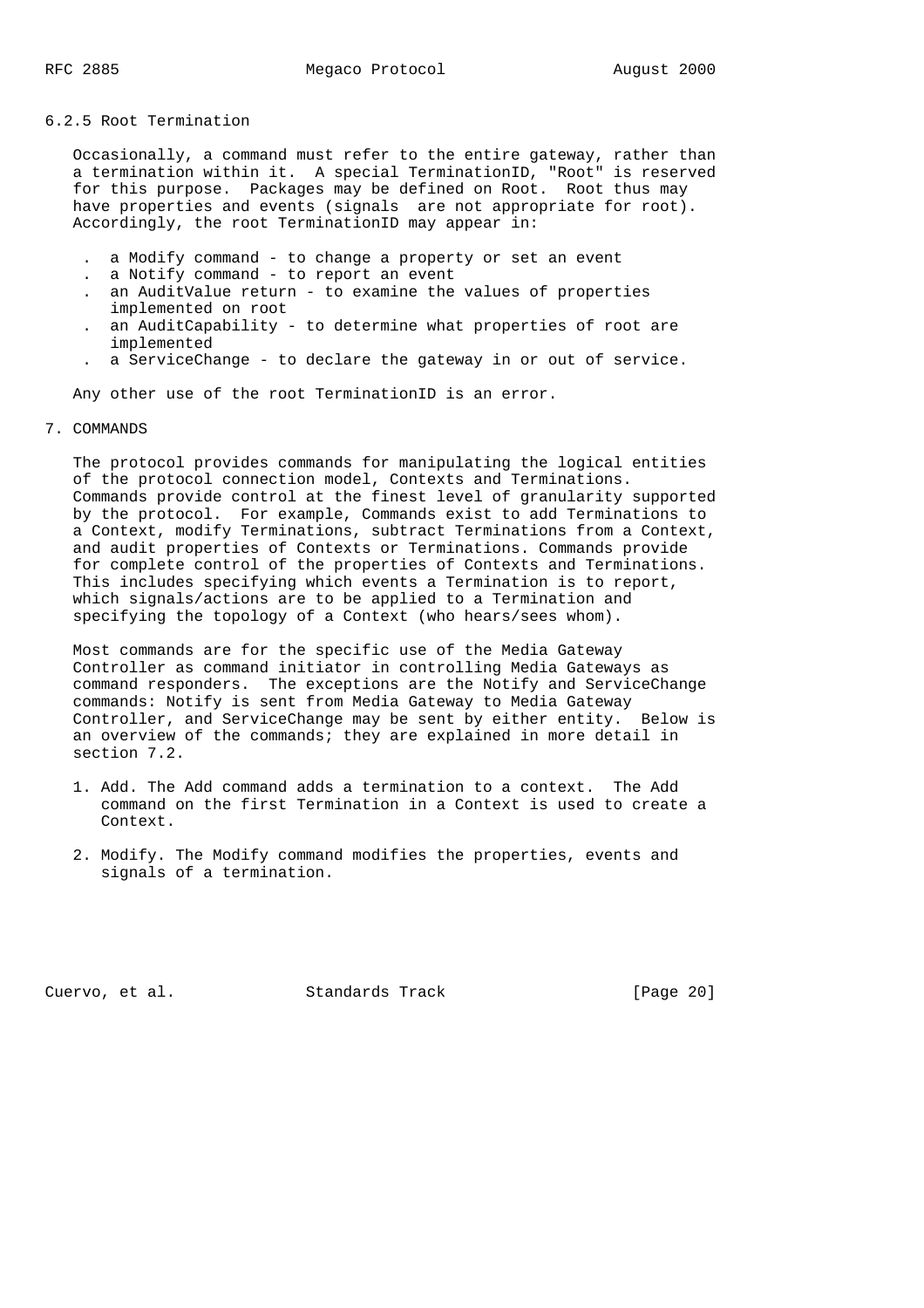- 3. Subtract. The Subtract command disconnects a Termination from its Context and returns statistics on the Termination's participation in the Context. The Subtract command on the last Termination in a Context deletes the Context.
- 4. Move. The Move command atomically moves a Termination to another context.
- 5. AuditValue. The AuditValue command returns the current state of properties, events, signals and statistics of Terminations.
- 6. AuditCapabilities. The AuditCapabilities command returns all the possible values for Termination properties, events and signals allowed by the Media Gateway.
- 7. Notify. The Notify command allows the Media Gateway to inform the Media Gateway Controller of the occurrence of events in the Media Gateway.
- 8. ServiceChange. The ServiceChange Command allows the Media Gateway to notify the Media Gateway Controller that a Termination or group of Terminations is about to be taken out of service or has just been returned to service. ServiceChange is also used by the MG to announce its availability to an MGC (registration), and to notify the MGC of impending or completed restart of the MG. The MGC may announce a handover to the MG by sending it a ServiceChange command. The MGC may also use ServiceChange to instruct the MG to take a Termination or group of Terminations in or out of service.

These commands are detailed in sections 7.2.1 through 7.2.8

## 7.1 Descriptors

 The parameters to a command are termed Descriptors. A Descriptor consists of a name and a list of items. Some items may have values. Many Commands share common Descriptors. This subsection enumerates these Descriptors. Descriptors may be returned as output from a command. Parameters and parameter usage specific to a given Command type are described in the subsection that describes the Command.

# 7.1.1 Specifying Parameters

 Command parameters are structured into a number of descriptors. In general, the text format of descriptors is DescriptorName=<someID>{parm=value, parm=value\_.}.

Cuervo, et al. Standards Track [Page 21]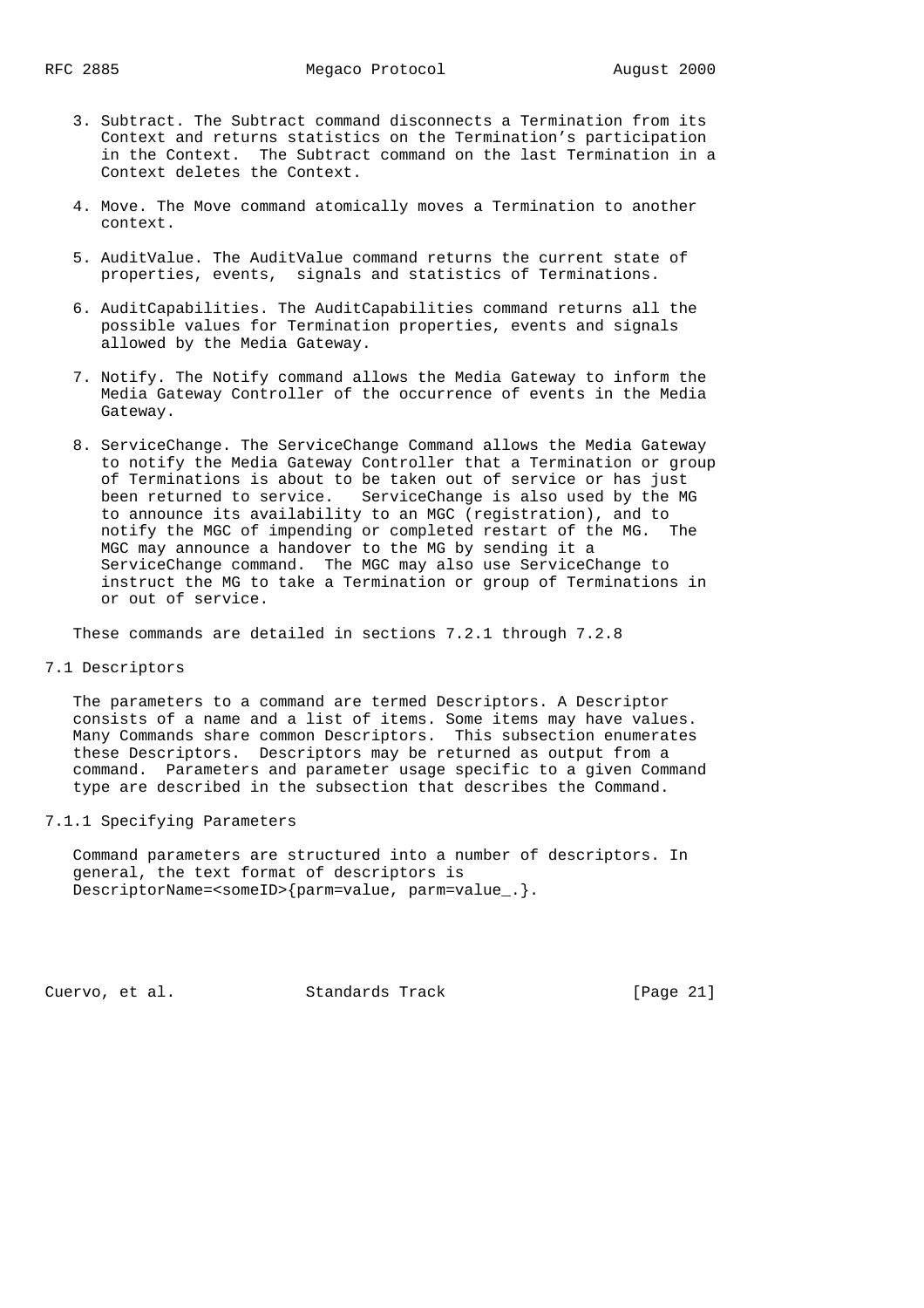Parameters may be fully specified, over-specified or under-specified:

- 1. Fully specified parameters have a single, unambiguous value that the command initiator is instructing the command responder to use for the specified parameter.
- 2. Under-specified parameters, using the CHOOSE value, allow the command responder to choose any value it can support.
- 3. Over-specified parameters have a list of potential values. The list order specifies the command initiator's order of preference of selection. The command responder chooses one value from the offered list and returns that value to the command initiator.

 Unspecified mandatory parameters (i.e. mandatory parameters not specified in a descriptor) result in the command responder retaining the previous value for that parameter. Unspecified optional parameters result in the command responder using the default value of the parameter. Whenever a parameter is underspecified or overspecified, the descriptor containing the value chosen by the responder is included as output from the command.

 Each command specifies the TerminationId the command operates on. This TerminationId may be "wildcarded". When the TerminationId of a command is wildcarded, the effect shall be as if the command was repeated with each of the TerminationIds matched.

#### 7.1.2 Modem Descriptor

 The Modem descriptor specifies the modem type and parameters, if any, required for use in e.g. H.324 and text conversation. The descriptor includes the following modem types: V.18, V.22, V.22bis, V.32, V.32bis, V.34, V.90, V.91, Synchronous ISDN, and allows for extensions. By default, no modem descriptor is present in a Termination.

#### 7.1.3 Multiplex Descriptor

 In multimedia calls, a number of media streams are carried on a (possibly different) number of bearers. The multiplex descriptor associates the media and the bearers. The descriptor includes the multiplex type:

- . H.221
- . H.223,
- . H.226,
- . V.76,
- . Possible Extensions

Cuervo, et al. Standards Track [Page 22]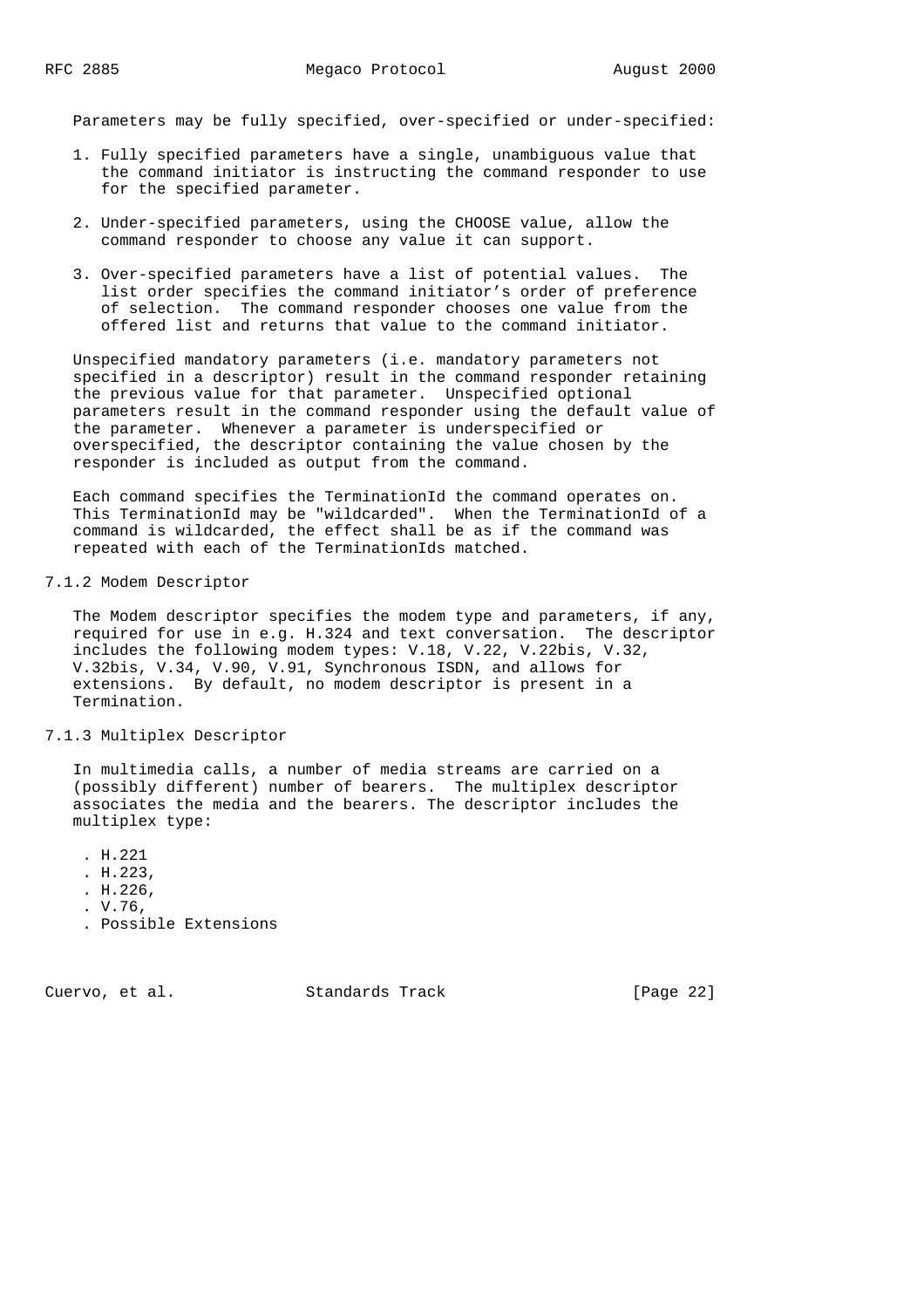and a set of TerminationIDs representing the multiplexed inputs, in order. For example:

Mux = H.221{ MyT3/1/2, MyT3/2/13, MyT3/3/6, MyT3/21/22}

7.1.4 Media Descriptor

 The Media Descriptor specifies the parameters for all the media streams. These parameters are structured into two descriptors, a Termination State Descriptor, which specifies the properties of a termination that are not stream dependent, and one or more Stream Descriptors each of which describes a single media stream.

 A stream is identified by a StreamID. The StreamID is used to link the streams in a Context that belong together. Multiple streams exiting a termination shall be synchronized with each other. Within the Stream Descriptor, there are up to three subsidiary descriptors, LocalControl, Local, and Remote. The relationship between these descriptors is thus:

 Media Descriptor TerminationStateDescriptor Stream Descriptor LocalControl Descriptor Local Descriptor Remote Descriptor

 As a convenience a LocalControl, Local, or Remote descriptor may be included in the Media Descriptor without an enclosing Stream descriptor. In this case, the StreamID is assumed to be 1.

7.1.5 Termination State Descriptor

 The Termination State Descriptor contains the ServiceStates property, the EventBufferControl property and properties of a termination (defined in Packages) that are not stream specific.

 The ServiceStates property describes the overall state of the termination (not stream-specific). A Termination can be in one of the following states: "test", "out of service", or "in service". The "test" state indicates that the termination is being tested. The state "out of service" indicates that the termination cannot be used for traffic. The state "in service" indicates that a termination can be used or is being used for normal traffic. "in service" is the default state.

Cuervo, et al. Standards Track [Page 23]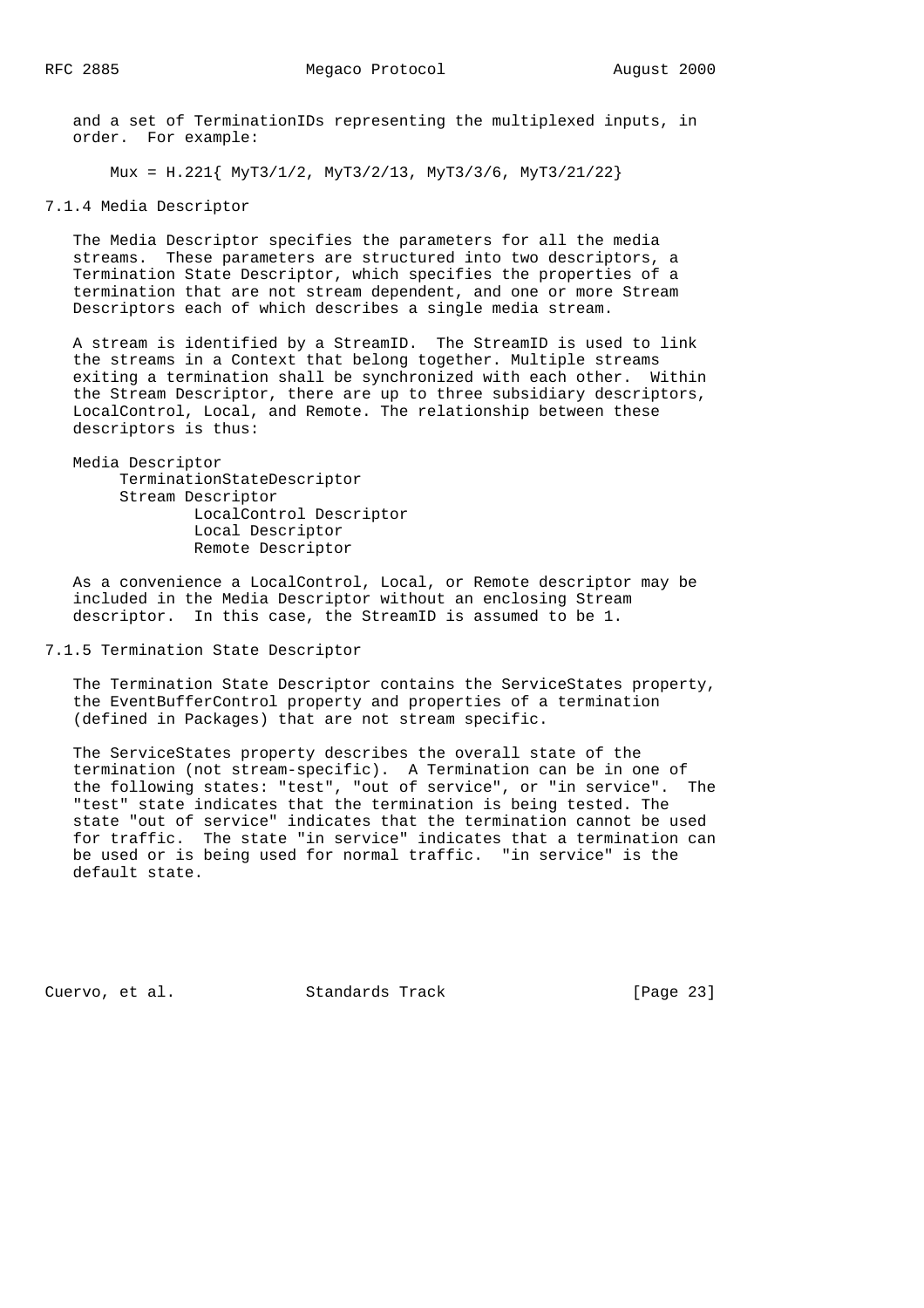Values assigned to Properties may be simple values

 (integer/string/enumeration) or may be underspecified, where more than one value is supplied and the MG may make a choice:

- . Alternative Values: multiple values in a list, one of which must be selected
- . Ranges: minimum and maximum values, any value between min and max must be selected, boundary values included
- . Greater Than/Less Than: value must be greater/less than specified value
- . CHOOSE Wildcard: the MG chooses from the allowed values for the property

 The EventBufferControl property specifies whether events are buffered following detection of an event in the Events Descriptor, or processed immediately. See section 7.1.9 for details.

## 7.1.6 Stream Descriptor

 A Stream descriptor specifies the parameters of a single bi directional stream. These parameters are structured into three descriptors: one that contains termination properties specific to a stream and one each for local and remote flows. The Stream Descriptor includes a StreamID which identifies the stream. Streams are created by specifying a new StreamID on one of the terminations in a Context. A stream is deleted by setting empty Local and Remote descriptors for the stream with ReserveGroup and ReserveValue in LocalControl set to "false" on all terminations in the context that previously supported that stream.

 StreamIDs are of local significance between MGC and MG and they are assigned by the MGC. Within a context, StreamID is a means by which to indicate which media flows are interconnected: streams with the same StreamID are connected.

 If a termination is moved from one context to another, the effect on the context to which the termination is moved is the same as in the case that a new termination were added with the same StreamIDs as the moved termination.

# 7.1.7 LocalControl Descriptor

 The LocalControl Descriptor contains the Mode property, the ReserveGroup and ReserveValue properties and properties of a termination (defined in Packages) that are stream specific, and are of interest between the MG and the MGC. Values of properties may be underspecified as in section 7.1.1.

Cuervo, et al. Standards Track [Page 24]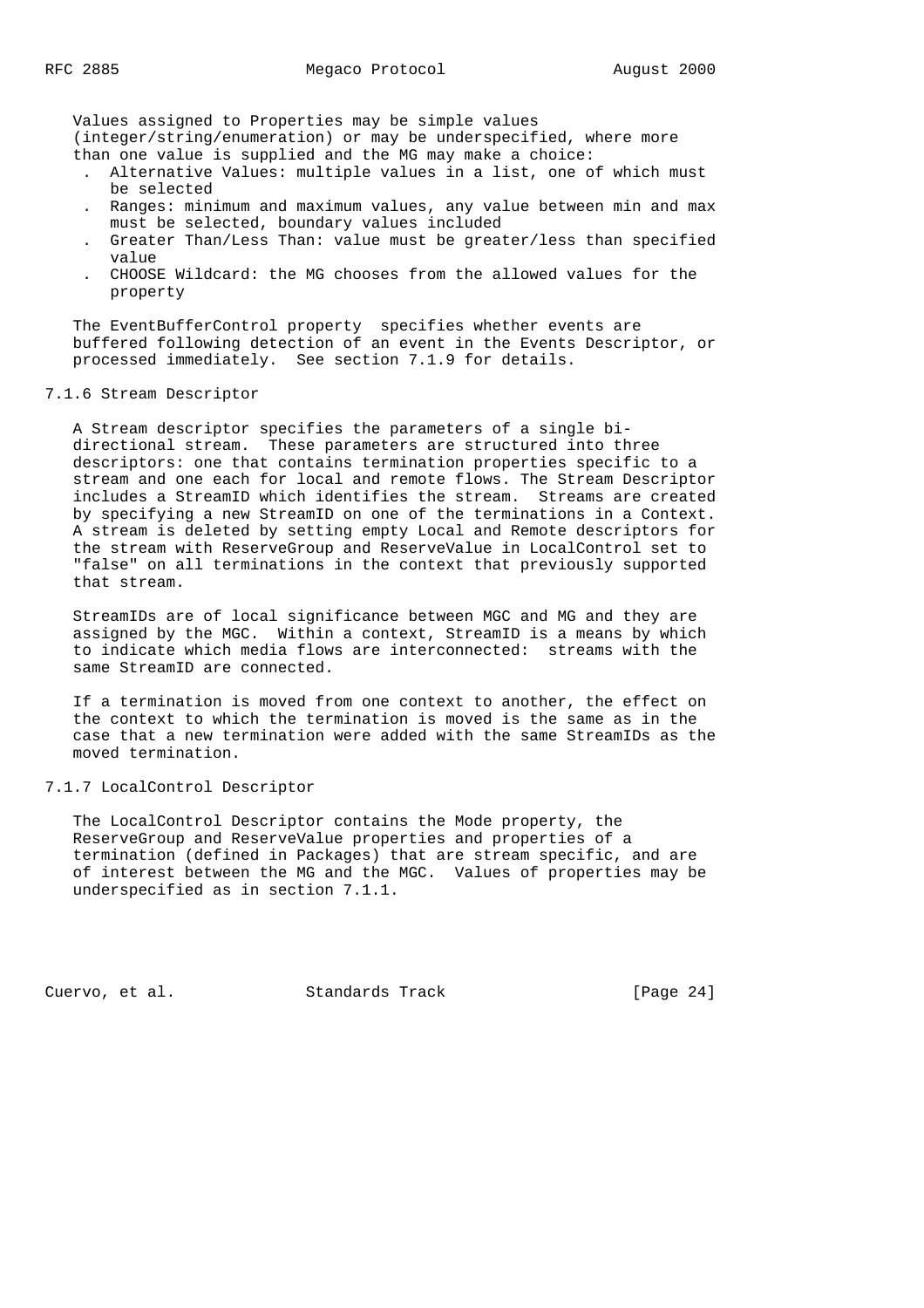The allowed values for the mode property are send-only, receive-only, send/receive, inactive and loop-back. "Send" and "receive" are with respect to the exterior of the context, so that, for example, a stream set to mode=sendonly does not pass received media into the context. Signals and Events are not affected by mode.

 The boolean-valued Reserve properties, ReserveValue and ReserveGroup, of a Termination indicate what the MG is expected to do when it receives a local and/or remote descriptor.

 If the value of a Reserve property is True, the MG SHALL reserve resources for all alternatives specified in the local and/or remote descriptors for which it currently has resources available. It SHALL respond with the alternatives for which it reserves resources. If it cannot not support any of the alternatives, it SHALL respond with a reply to the MGC that contains empty local and/or remote descriptors.

 If the value of a Reserve property is False, the MG SHALL choose one of the alternatives specified in the local descriptor (if present) and one of the alternatives specified in the remote descriptor (if present). If the MG has not yet reserved resources to support the selected alternative, it SHALL reserve the resources. If, on the other hand, it already reserved resources for the Termination addressed (because of a prior exchange with ReserveValue and/or ReserveGroup equal to True), it SHALL release any excess resources it reserved previously. Finally, the MG shall send a reply to the MGC containing the alternatives for the local and/or remote descriptor that it selected. If the MG does not have sufficient resources to support any of the alternatives specified, is SHALL respond with error 510 (insufficient resources).

The default value of ReserveValue and ReserveGroup is False.

 A new setting of the LocalControl Descriptor completely replaces the previous setting of that descriptor in the MG. Thus to retain information from the previous setting the MGC must include that information in the new setting. If the MGC wishes to delete some information from the existing descriptor, it merely resends the descriptor (in a Modify command) with the unwanted information stripped out.

7.1.8 Local and Remote Descriptors

 The MGC uses Local and Remote descriptors to reserve and commit MG resources for media decoding and encoding for the given Stream(s) and Termination to which they apply. The MG includes these descriptors in its response to indicate what it is actually prepared to support. The MG SHALL include additional properties and their values in its

Cuervo, et al. Standards Track [Page 25]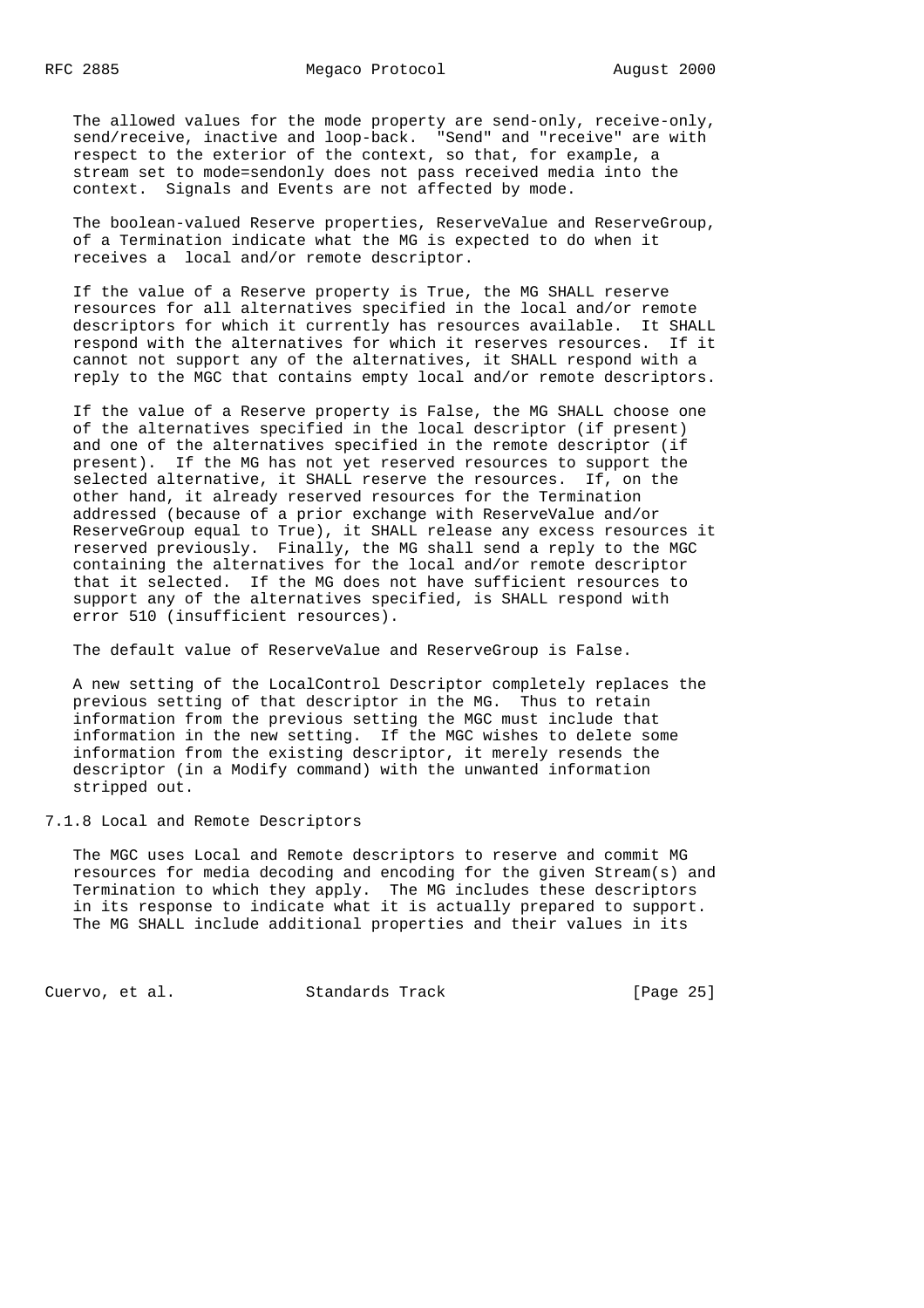response if these properties are mandatory yet not present in the requests made by the MGC (e.g., by specifying detailed video encoding parameters where the MGC only specified the payload type).

 Local refers to the media received by the MG and Remote refers to the media sent by the MG.

 When text encoding the protocol, the descriptors consist of session descriptions as defined in SDP (RFC2327). In session descriptions sent from the MGC to the MG, the following exceptions to the syntax of RFC 2327 are allowed:

- . the "s=", "t=" and "o=" lines are optional,
- . the use of CHOOSE is allowed in place of a single parameter value, and
- . the use of alternatives is allowed in place of a single parameter value.

 When multiple session descriptions are provided in one descriptor, the "v=" lines are required as delimiters; otherwise they are optional in session descriptions sent to the MG. Implementations shall accept session descriptions that are fully conformant to RFC2327. When binary encoding the protocol the descriptor consists of groups of properties (tag-value pairs) as specified in Annex C. Each such group may contain the parameters of a session description.

 Below, the semantics of the local and remote descriptors are specified in detail. The specification consists of two parts. The first part specifies the interpretation of the contents of the descriptor. The second part specifies the actions the MG must take upon receiving the local and remote descriptors. The actions to be taken by the MG depend on the values of the ReserveValue and ReserveGroup properties of the LocalControl descriptor.

Either the local or the remote descriptor or both may be

- . unspecified (i.e., absent),
- . empty,
- . underspecified through use of CHOOSE in a property value,
- . fully specified, or
- . overspecified through presentation of multiple groups of properties and possibly multiple property values in one or more of these groups.

Where the descriptors have been passed from the MGC to the MG, they are interpreted according to the rules given in section 7.1.1, with the following additional comments for clarification:

Cuervo, et al. Standards Track [Page 26]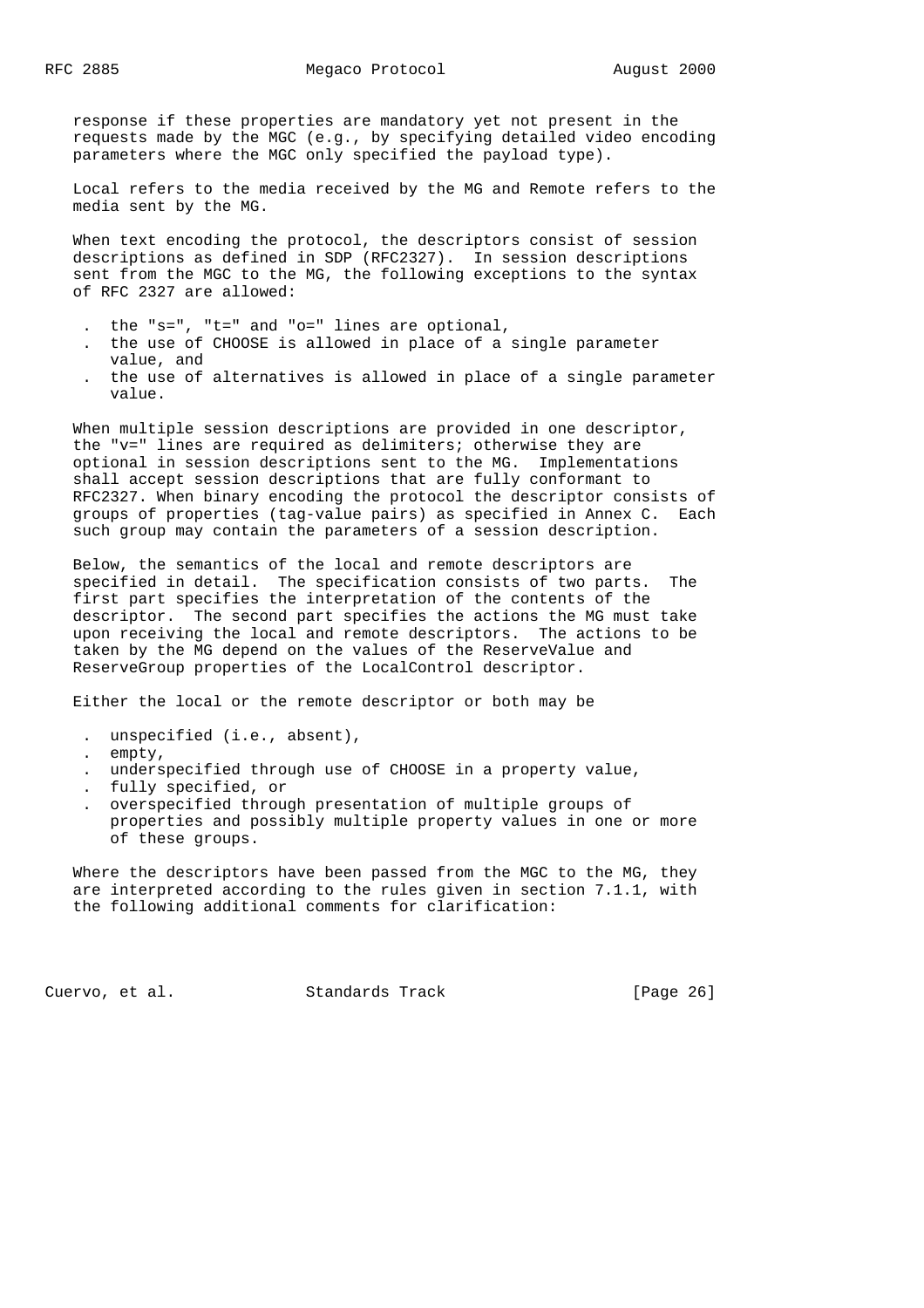(a) An unspecified Local or Remote descriptor is considered to be a missing mandatory parameter. It requires the MG to use whatever was last specified for that descriptor. It is possible that there was no previously-specified value, in which case the descriptor concerned is ignored in further processing of the command.

 (b) An empty Local (Remote) descriptor in a message from the MGC signifies a request to release any resources reserved for the media flow received (sent).

 (c) If multiple groups of properties are present in a Local or Remote descriptor or multiple values within a group, the order of preference is descending.

 (d) Underspecified or overspecified properties within a group of properties sent by the MGC are requests for the MG to choose one or more values which it can support for each of those properties. In case of an overspecified property, the list of values is in descending order of preference.

 Subject to the above rules, subsequent action depends on the values of the ReserveValue and ReserveGroup properties in LocalControl.

 If ReserveGroup is true, the MG reserves the resources required to support any of the requested property group alternatives that it can currently support. If ReserveValue is true, the MG reserves the resources required to support any of the requested property value alternatives that it can currently support.

 NOTE - If a Local or Remote descriptor contains multiple groups of properties, and ReserveGroup is true, then the MG is requested to reserve resources so that it can decode or encode the media stream according to any of the alternatives. For instance, if the Local descriptor contains two groups of properties, one specifying packetized G.711 A-law audio and the other G.723.1 audio, the MG reserves resources so that it can decode one audio stream encoded in either G.711 A-law format or G.723.1 format. The MG does not have to reserve resources to decode two audio streams simultaneously, one encoded in G.711 A-law and one in G.723.1. The intention for the use of ReserveValue is analogous.

 If ReserveGroup is true or ReserveValue is true, then the following rules apply.

 . If the MG has insufficient resources to support all alternatives requested by the MGC and the MGC requested resources in both Local and Remote, the MG should reserve resources to support at least one alternative each within Local and Remote.

Cuervo, et al. Standards Track [Page 27]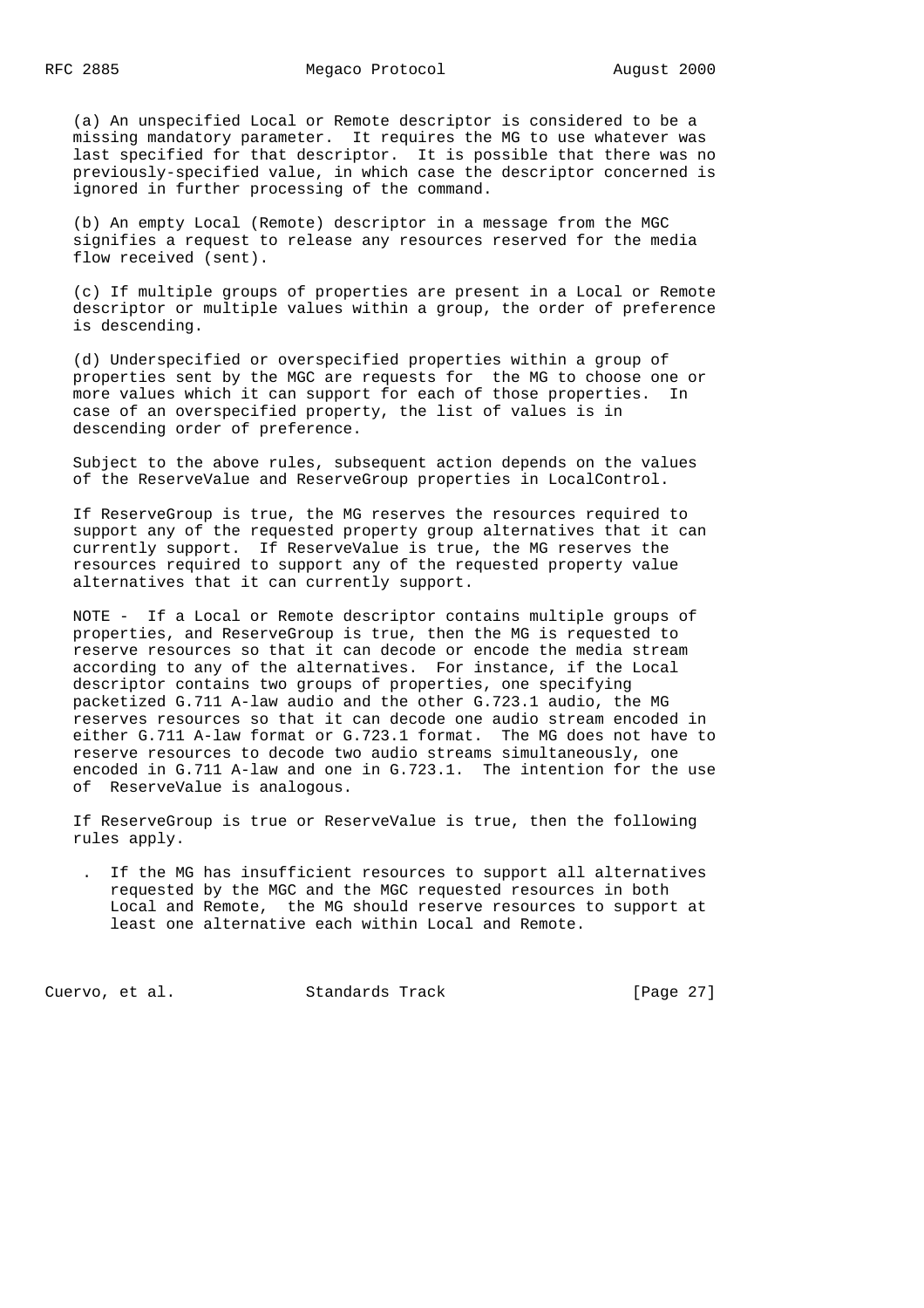- . If the MG has insufficient resources to support at least one alternative within a Local (Remote) descriptor received from the MGC, it shall return an empty Local (Remote) in response.
- . In its response to the MGC, when the MGC included Local and Remote descriptors, the MG SHALL include Local and Remote descriptors for all groups of properties and property values it reserved resources for. If the MG is incapable of supporting at least one of the alternatives within the Local (Remote) descriptor received from the MGC, it SHALL return an empty Local (Remote) descriptor.
- . If the Mode property of the LocalControl descriptor is RecvOnly or SendRecv, the MG must be prepared to receive media encoded according to any of the alternatives included in its response to the MGC.
- . If ReserveGroup is False and ReserveValue is false, then the MG SHOULD apply the following rules to resolve Local and Remote to a single alternative each:
- . The MG chooses the first alternative in Local for which it is able to support at least one alternative in Remote.
- . If the MG is unable to support at least one Local and one Remote alternative, it returns Error 510 (Insufficient Resources).
- . The MG returns its selected alternative in each of Local and Remote.

 A new setting of a Local or Remote Descriptor completely replaces the previous setting of that descriptor in the MG. Thus to retain information from the previous setting the MGC must include that information in the new setting. If the MGC wishes to delete some information from the existing descriptor, it merely resends the descriptor (in a Modify command) with the unwanted information stripped out.

## 7.1.9 Events Descriptor

 The EventsDescriptor parameter contains a RequestIdentifier and a list of events that the Media Gateway is requested to detect and report. The RequestIdentifier is used to correlate the request with the notifications that it may trigger. Requested events include, for example, fax tones, continuity test results, and on-hook and off-hook transitions.

Cuervo, et al. Standards Track [Page 28]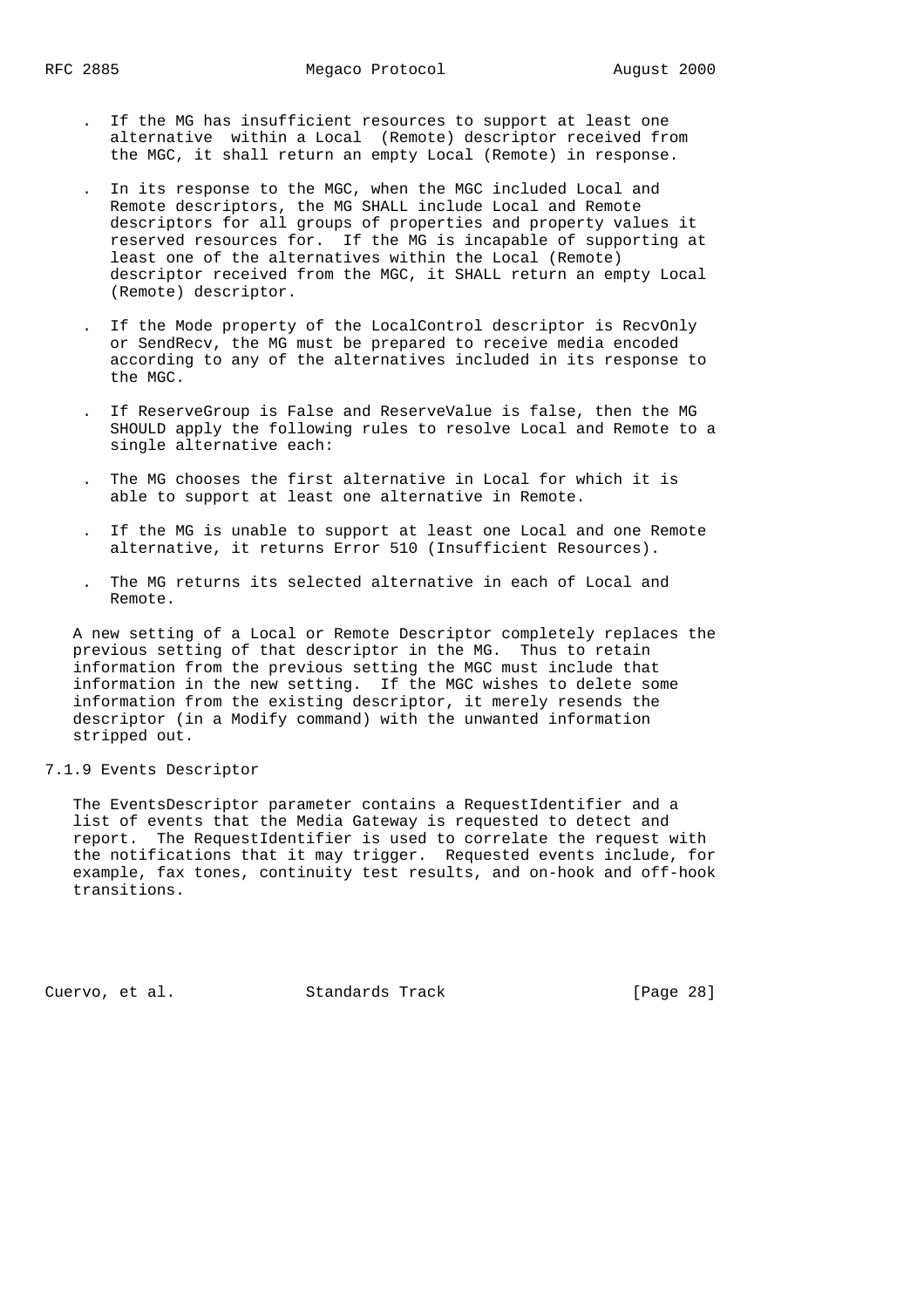Each event in the descriptor contains the Event name, an optional streamID, an optional KeepActive flag, and optional parameters. The Event name consists of a Package Name (where the event is defined) and an EventID. The ALL wildcard may be used for the EventID, indicating that all events from the specified package have to be detected. The default streamID is 0, indicating that the event to be detected is not related to a particular media stream. Events can have parameters. This allows a single event description to have some variation in meaning without creating large numbers of individual events. Further event parameters are defined in the package.

 The default action of the MG, when it detects an event in the Events Descriptor, is to send a Notify command to the MG. Any other action is for further study.

 If the value of the EventBufferControl property equals LockStep, following detection of such an event, normal handling of events is suspended. Any event which is subsequently detected and occurs in the EventBuffer Descriptor is added to the end of the EventBuffer (a FIFO queue), along with the time that it was detected. The MG SHALL wait for a new EventsDescriptor to be loaded. A new EventsDescriptor can be loaded either as the result of receiving a command with a new EventsDescriptor, or by activating an embedded EventsDescriptor.

 If EventBufferControl equals Off, the MG continues processing based on the active EventsDescriptor.

 In the case that an embedded EventsDescriptor being activated, the MG continues event processing based on the newly activated EventsDescriptor (Note - for purposes of EventBuffer handling, activation of an embedded EventsDescriptor is equivalent to receipt of a new EventsDescriptor).

 When the MG receives a command with a new EventsDescriptor, one or more events may have been buffered in the EventBuffer in the MG. The value of EventBufferControl then determines how the MG treats such buffered events.

Case 1

 If EventBufferControl = LockStep and the MG receives a new EventsDescriptor it will check the FIFO EventBuffer and take the following actions:

 1. If the EventBuffer is empty, the MG waits for detection of events based on the new EventsDescriptor.

Cuervo, et al. Standards Track [Page 29]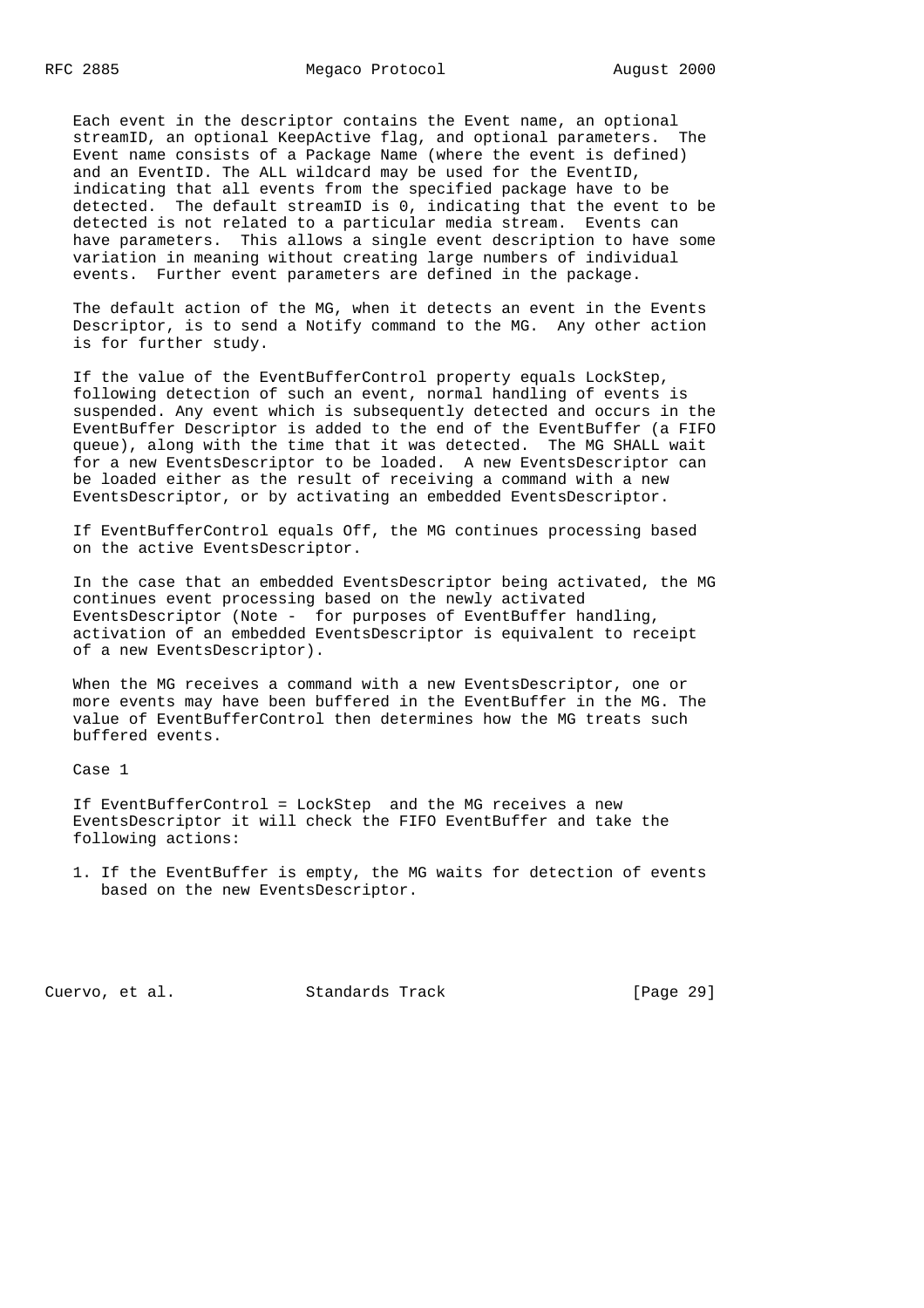2. If the EventBuffer is non-empty, the MG processes the FIFO queue starting with the first event:

 a) If the event in the queue is in the events listed in the new EventsDescriptor, the default action of the MG is to send a Notify command to the MGC and remove the event from the EventBuffer. Any other action is for further study. The time stamp of the Notify shall be the time the event was actually detected. The MG then waits for a new EventsDescriptor. While waiting for a new EventsDescriptor, any events matching the EventsBufferDescriptor will be placed in the EventBuffer and the event processing will repeat from step 1.

 b) If the event is not in the new EventsDescriptor, the MG SHALL discard the event and repeat from step 1.

Case 2

 If EventBufferControl equals Off and the MG receives a new EventsDescriptor, it processes new events with the new EventsDescriptor.

 If the MG receives a command instructing it to set the value of EventBufferControl to Off, all events in the EventBuffer SHALL be discarded.

 The MG may report several events in a single Transaction as long as this does not unnecessarily delay the reporting of individual events.

 For procedures regarding transmitting the Notify command, refer to the appropriate annex for specific transport considerations.

The default value of EventBufferControl is Off.

 Note - Since the EventBufferControl property is in the TerminationStateDescriptor, the MG might receive a command that changes the EventBufferControl property and does not include an EventsDescriptor.

 Normally, detection of an event shall cause any active signals to stop. When KeepActive is specified in the event, the MG shall not interrupt any signals active on the Termination on which the event is detected.

 An event can include an Embedded Signals descriptor and/or an Embedded Events Descriptor which, if present, replaces the current Signals/Events descriptor when the event is detected. It is possible, for example, to specify that the dial-tone Signal be

Cuervo, et al. Standards Track [Page 30]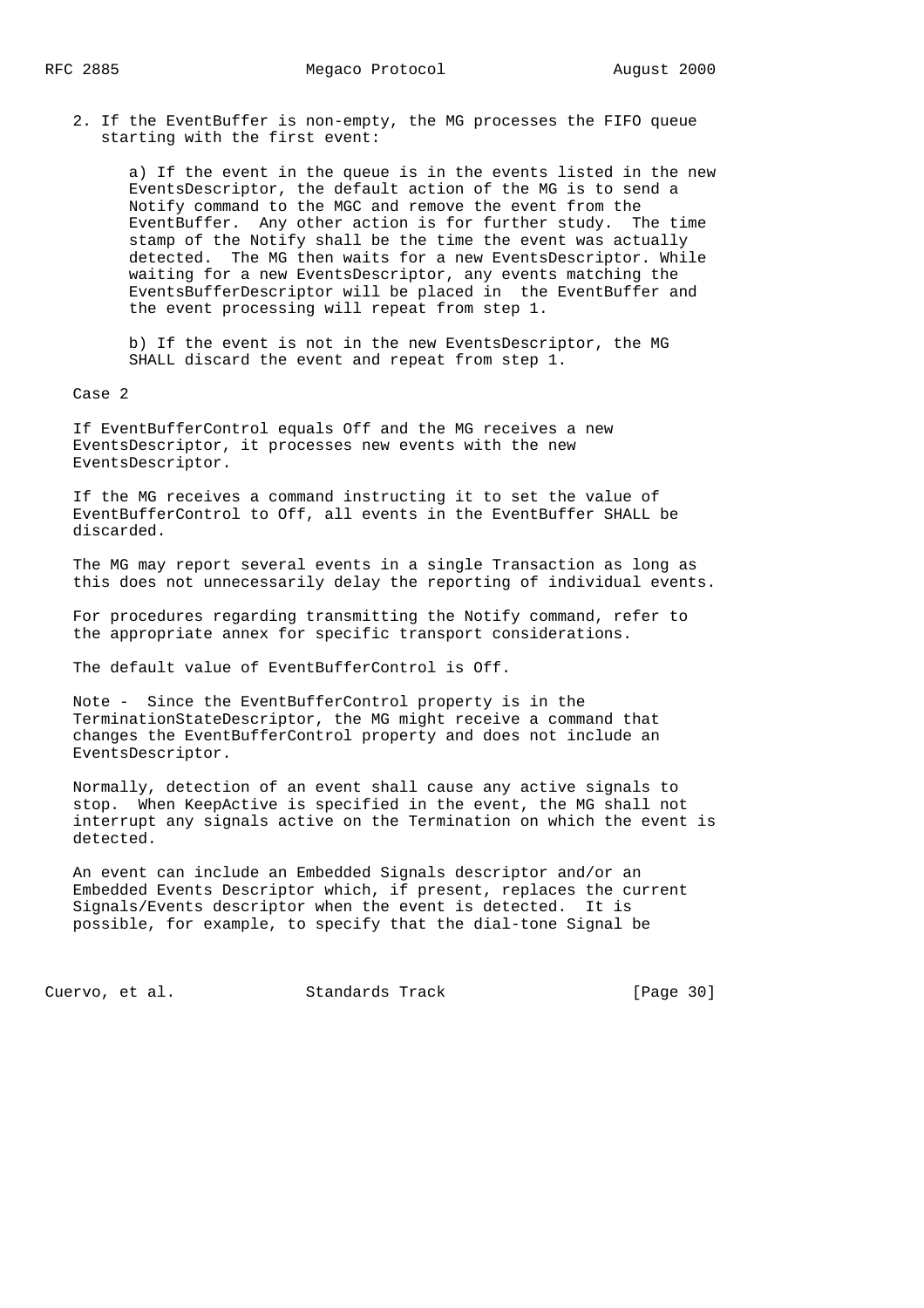generated when an off-hook Event is detected, or that the dial-tone Signal be stopped when a digit is detected. A media gateway controller shall not send EventsDescriptors with an event both marked KeepActive and containing an embedded SignalsDescriptor.

 Only one level of embedding is permitted. An embedded EventsDescriptor SHALL NOT contain another embedded EventsDescriptor; an embedded EventsDescriptor may contain an embedded SignalsDescriptor.

 An EventsDescriptor received by a media gateway replaces any previous Events Descriptor. Event notification in process shall complete, and events detected after the command containing the new EventsDescriptor executes, shall be processed according to the new EventsDescriptor.

# 7.1.10 EventBuffer Descriptor

 The EventBuffer Descriptor contains a list of events, with their parameters if any, that the MG is requested to detect and buffer when EventBufferControl equals LockStep (see 7.1.9).

# 7.1.11 Signals Descriptor

 A SignalsDescriptor is a parameter that contains the set of signals that the Media Gateway is asked to apply to a Termination. A SignalsDescriptor contains a number of signals and/or sequential signal lists. A SignalsDescriptor may contain zero signals and sequential signal lists. Support of sequential signal lists is optional.

 Signals are defined in packages. Signals shall be named with a Package name (in which the signal is defined) and a SignalID. No wildcard shall be used in the SignalID. Signals that occur in a SignalsDescriptor have an optional StreamID parameter (default is 0, to indicate that the signal is not related to a particular media stream), an optional signal type (see below), an optional duration and possibly parameters defined in the package that defines the signal. This allows a single signal to have some variation in meaning, obviating the need to create large numbers of individual signals. Finally, the optional parameter "notifyCompletion" allows a MGC to indicate that it wishes to be notified when the signal finishes playout. When the MGC enables the signal completion event (see section E.1.2) in an Events Descriptor, that event is detected whenever a signal terminates and "notifyCompletion" for that signal is set to TRUE. The signal completion event of section E.1.2 has a parameter that indicates how the signal terminated: it played to

Cuervo, et al. Standards Track [Page 31]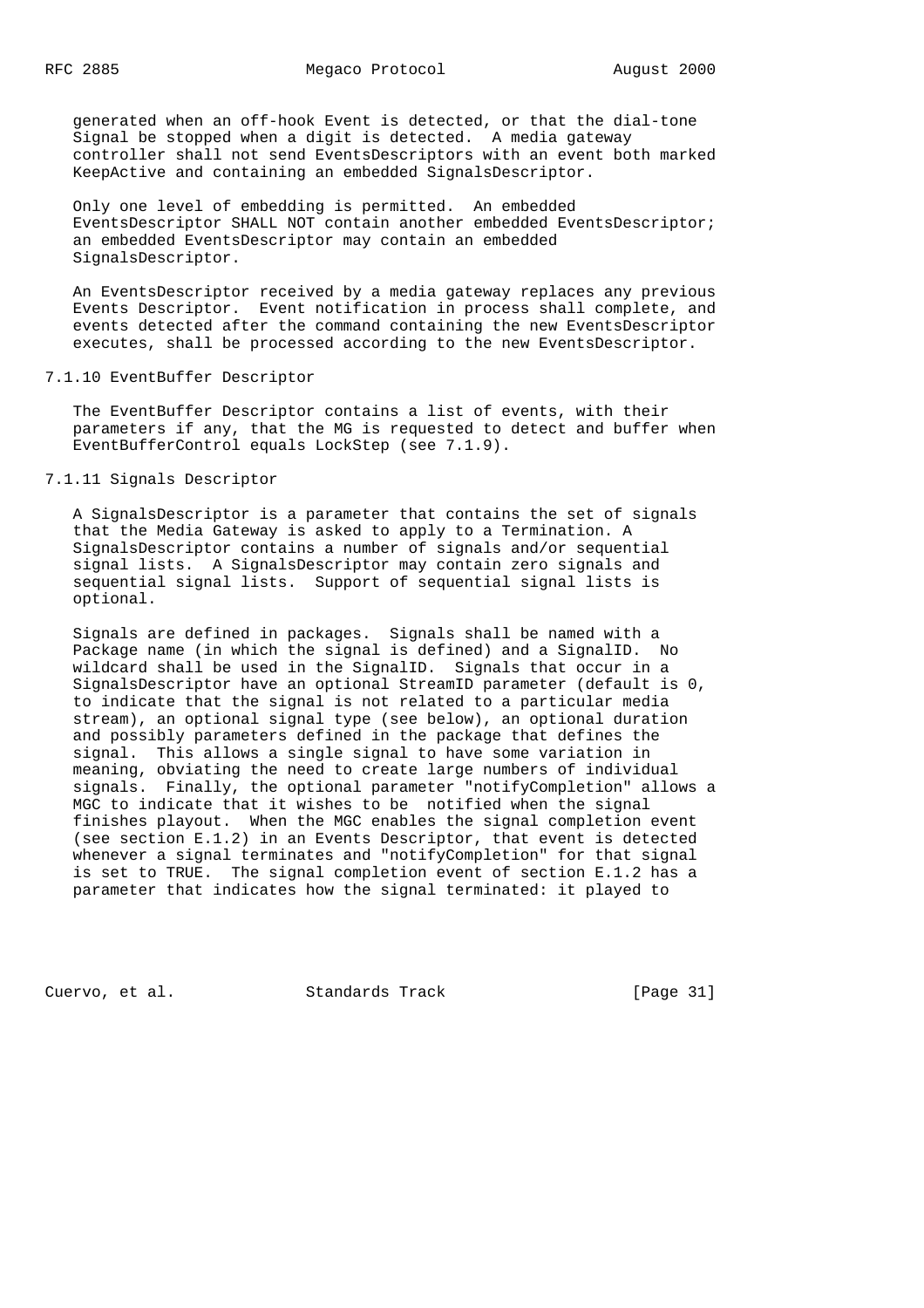completion, it was interrupted by an event, it was halted because a new SignalsDescriptor arrived, or the signal did not complete for some other reason.

 The duration is an integer value that is expressed in hundredths of a second.

There are three types of signals:

- . on/off the signal lasts until it is turned off,
- . timeout the signal lasts until it is turned off or a specific period of time elapses,
- . brief the signal duration is so short that it will stop on its own unless a new signal is applied that causes it to stop; no timeout value is needed.

 If the signal type is specified in a SignalsDescriptor, it overrides the default signal type (see Section 12.1.4). If duration is specified for an on/off signal, it SHALL be ignored.

 A sequential signal list consists of a signal list identifier, a sequence of signals to be played sequentially, and a signal type.

 Only the trailing element of the sequence of signals in a sequential signal list may be an on/off signal. If the trailing element of the sequence is an on/off signal, the signal type of the sequential signal list shall be on/off as well. If the sequence of signals in a sequential signal list contains signals of type timeout and the trailing element is not of type on/off, the type of the sequential signal list SHALL be set to timeout. The duration of a sequential signal list with type timeout is the sum of the durations of the signals it contains. If the sequence of signals in a sequential signal list contains only signals of type brief, the type of the sequential signal list SHALL be set to brief. A signal list is treated as a single signal of the specified type when played out.

 Multiple signals and sequential signal lists in the same SignalsDescriptor shall be played simultaneously.

 Signals are defined as proceeding from the termination towards the exterior of the Context unless otherwise specified in a package. When the same Signal is applied to multiple Terminations within one Transaction, the MG should consider using the same resource to generate these Signals.

 Production of a Signal on a Termination is stopped by application of a new SignalsDescriptor, or detection of an Event on the Termination (see section 7.1.9).

Cuervo, et al. Standards Track [Page 32]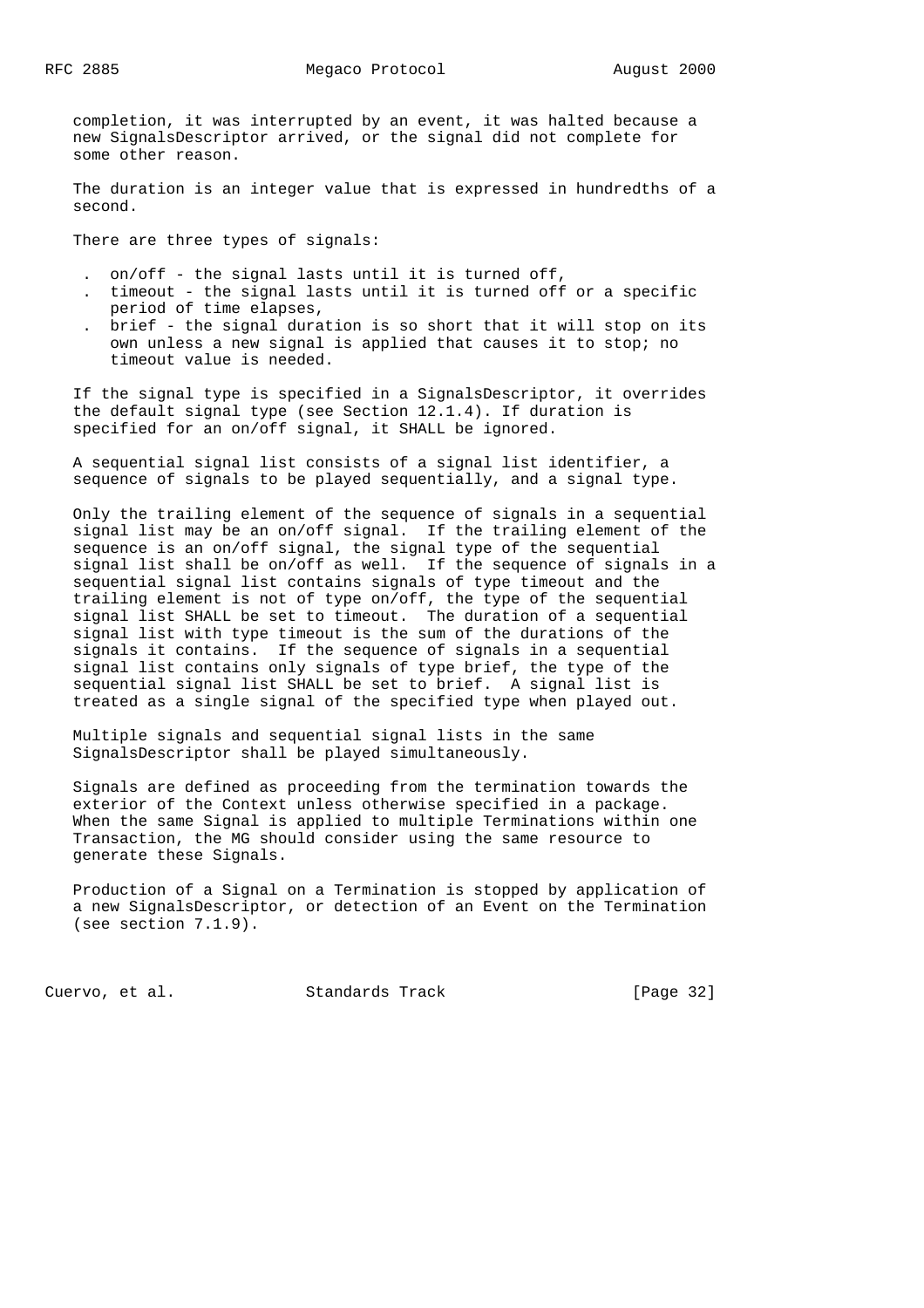A new SignalsDescriptor replaces any existing SignalsDescriptor. Any signals applied to the Termination not in the replacement descriptor shall be stopped, and new signals are applied, except as follows. Signals present in the replacement descriptor and containing the KeepActive flagshall be continued if they are currently playing and have not already completed. If a replacement signal descriptor contains a signal that is not currently playing and contains the KeepActive flag, that signal SHALL be ignored. If the replacement descriptor contains a sequential signal list with the same identifier as the existing descriptor, then

- . the signal type and sequence of signals in the sequential signal list in the replacement descriptor shall be ignored, and
- . the playing of the signals in the sequential signal list in the existing descriptor shall not be interrupted.

## 7.1.12 Audit Descriptor

 The Audit Descriptor specifies what information is to be audited. The Audit Descriptor specifies the list of descriptors to be returned. Audit may be used in any command to force the return of a descriptor even if the descriptor in the command was not present, or had no underspecified parameters. Possible items in the Audit Descriptor are:

 Modem  $M_{11}x$  Events Media Signals ObservedEvents DigitMap Statistics Packages EventBuffer

 Audit may be empty, in which case, no descriptors are returned. This is useful in Subtract, to inhibit return of statistics, especially when using wildcard.

## 7.1.13 ServiceChange Descriptor

The ServiceChangeDescriptor contains the following parameters:

- . ServiceChangeMethod
- . ServiceChangeReason
- . ServiceChangeAddress

Cuervo, et al. Standards Track [Page 33]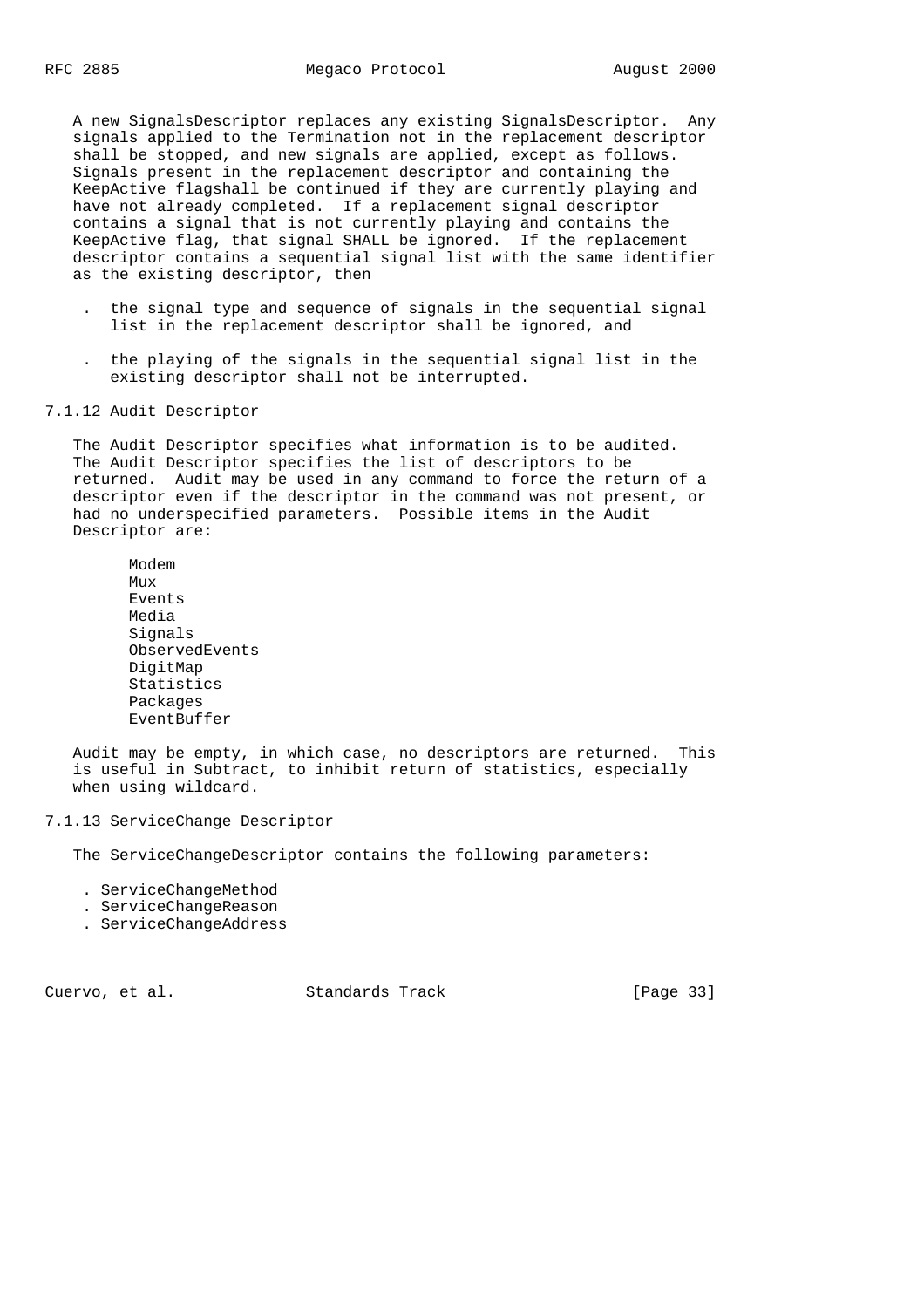- - . ServiceChangeDelay
	- . ServiceChangeProfile
	- . ServiceChangeVersion
	- . ServiceChangeMGCId
	- . TimeStamp

See section 7.2.8.

# 7.1.14 DigitMap Descriptor

 A DigitMap is a dialing plan resident in the Media Gateway used for detecting and reporting digit events received on a Termination. The DigitMap Descriptor contains a DigitMap name and the DigitMap to be assigned. A digit map may be preloaded into the MG by management action and referenced by name in an EventsDescriptor, may be defined dynamically and subsequently referenced by name, or the actual digitmap itself may be specified in the EventsDescriptor. It is permissible for a digit map completion event within an Events Descriptor to refer by name to a DigitMap which is defined by a DigitMap Descriptor within the same command, regardless of the transmitted order of the respective descriptors.

 DigitMaps defined in a DigitMapDescriptor can occur in any of the standard Termination manipulation Commands of the protocol. A DigitMap, once defined, can be used on all Terminations specified by the (possibly wildcarded) TerminationID in such a command. DigitMaps defined on the root Termination are global and can be used on every Termination in the MG, provided that a DigitMap with the same name has not been defined on the given Termination. When a DigitMap is defined dynamically in a DigitMap Descriptor:

- . A new DigitMap is created by specifying a name that is not yet defined. The value shall be present.
- . A DigitMap value is updated by supplying a new value for a name that is already defined. Terminations presently using the digitmap shall continue to use the old definition; subsequent EventsDescriptors specifying the name, including any EventsDescriptor in the command containing the DigitMap descriptor, shall use the new one.
- . A DigitMap is deleted by supplying an empty value for a name that is already defined. Terminations presently using the digitmap shall continue to use the old definition.

 The collection of digits according to a DigitMap may be protected by three timers, viz. a start timer (T), short timer (S), and long timer (L).

Cuervo, et al. Standards Track [Page 34]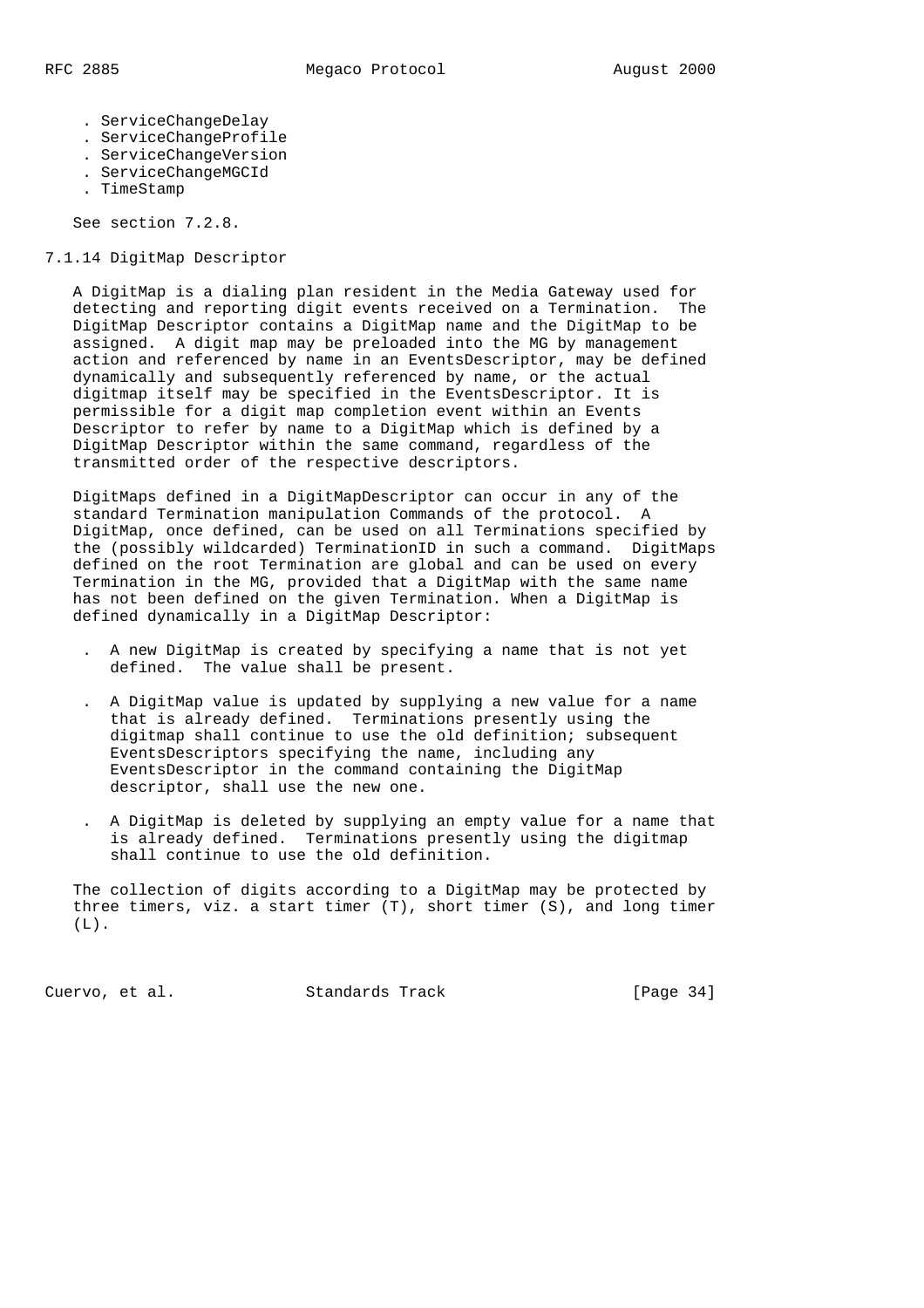- 1. The start timer (T) is used prior to any digits having been dialed.
- 2. If the Media Gateway can determine that at least one more digit is needed for a digit string to match any of the allowed patterns in the digit map, then the interdigit timer value should be set to a long (L) duration (e.g. 16 seconds).
- 3. If the digit string has matched one of the patterns in a digit map, but it is possible that more digits could be received which would cause a match with a different pattern, then instead of reporting the match immediately, the MG must apply the short timer (S) and wait for more digits.

 The timers are configurable parameters to a DigitMap. The Start timer is started at the beginning of every digit map use, but can be overridden.

 The formal syntax of the digit map is described by the DigitMap rule in the formal syntax description of the protocol (see Annex A and Annex B). A DigitMap, according to this syntax, is defined either by a string or by a list of strings. Each string in the list is an alternative event sequence, specified either as a sequence of digit map symbols or as a regular expression of digit map symbols. These digit map symbols, the digits "0" through "9" and letters "A" through a maximum value depending on the signalling system concerned, but never exceeding "K", correspond to specified events within a package which has been designated in the Events Descriptor on the termination to which the digit map is being applied. (The mapping between events and digit map symbols is defined in the documentation for packages associated with channel-associated signalling systems such as DTMF, MF, or R2. Digits "0" through "9" MUST be mapped to the corresponding digit events within the signalling system concerned. Letters should be allocated in logical fashion, facilitating the use of range notation for alternative events.)

 The letter "x" is used as a wildcard, designating any event corresponding to symbols in the range "0"-"9". The string may also contain explicit ranges and, more generally, explicit sets of symbols, designating alternative events any one of which satisfies that position of the digit map. Finally, the dot symbol "." stands for zero or more repetitions of the event selector (event, range of events, set of alternative events, or wildcard) that precedes it. As a consequence of the third timing rule above, inter-event timing while matching the dot symbol uses the short timer by default.

 In addition to these event symbols, the string may contain "S" and "L" inter-event timing specifiers and the "Z" duration modifier.

Cuervo, et al. Standards Track [Page 35]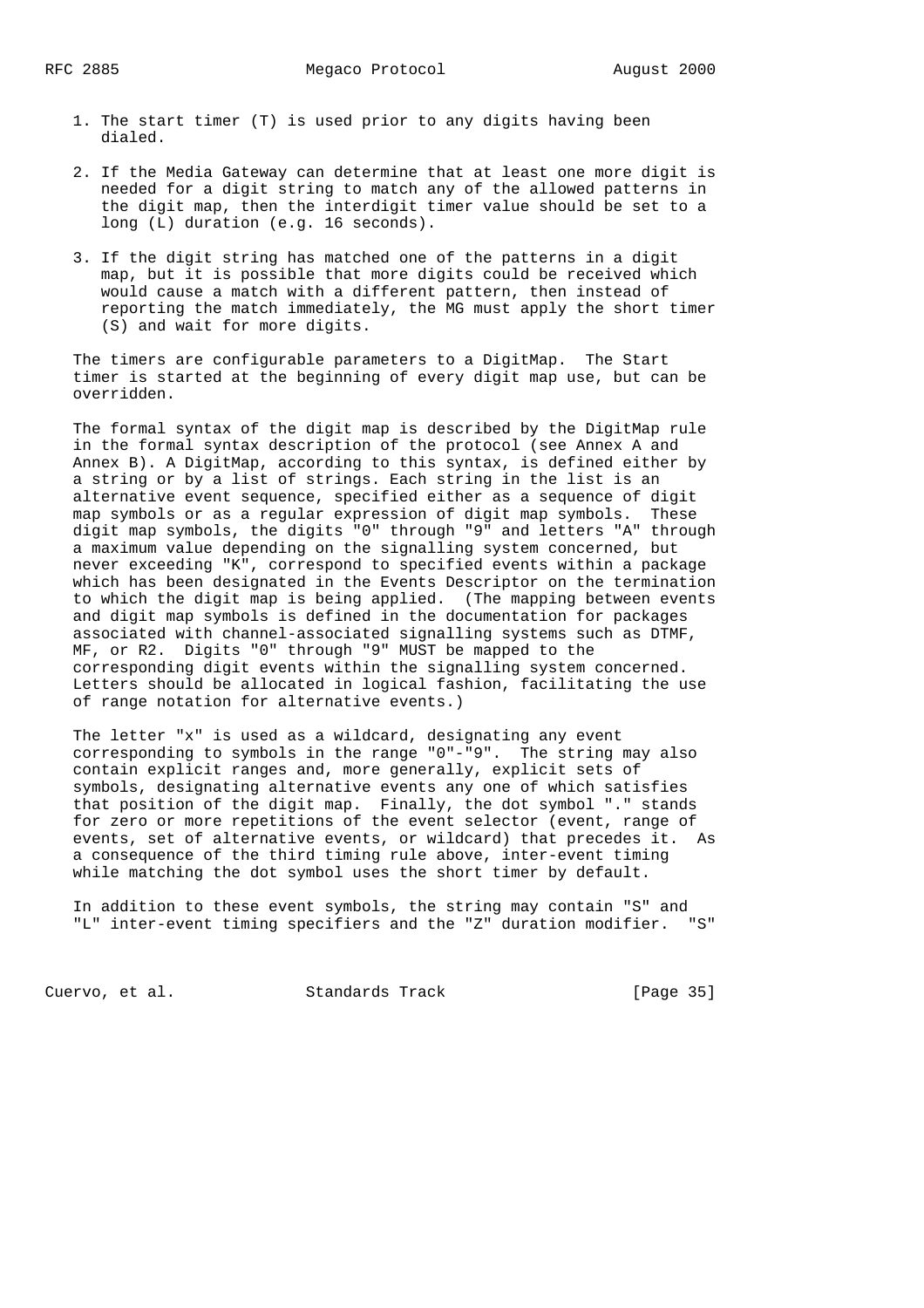and "L" respectively indicate that the MG should use the short (S) timer or the long (L) timer for subsequent events, over-riding the timing rules described above. A timer specifier following a dot specifies inter-event timing for all events matching the dot as well as for subsequent events. If an explicit timing specifier is in effect in one alternative event sequence, but none is given in any other candidate alternative, the timer value set by the explicit timing specifier must be used. If all sequences with explicit timing controls are dropped from the candidate set, timing reverts to the default rules given above. Finally, if conflicting timing specifiers are in effect in different alternative sequences, the results are undefined.

 A "Z" designates a long duration event: placed in front of the symbol(s) designating the event(s) which satisfy a given digit position, it indicates that that position is satisfied only if the duration of the event exceeds the long-duration threshold. The value of this threshold is assumed to be provisioned in the MG.

 A digit map is active while the events descriptor which invoked it is active and it has not completed. A digit map completes when:

- . a timer has expired, or
- . an alternative event sequence has been matched and no other alternative event sequence in the digit map could be matched through detection of an additional event (unambiguous match), or
- . an event has been detected such that a match to a complete alternative event sequence of the digit map will be impossible no matter what additional events are received.

 Upon completion, a digit map completion event as defined in the package providing the events being mapped into the digit map shall be generated. At that point the digit map is deactivated. Subsequent events in the package are processed as per the currently active event processing mechanisms.

 Pending completion, successive events shall be processed according to the following rules:

- 1. The "current dial string", an internal variable, is initially empty. The set of candidate alternative event sequences includes all of the alternatives specified in the digit map.
- 2. At each step, a timer is set to wait for the next event, based either on the default timing rules given above or on explicit timing specified in one or more alternative event sequences. If

Cuervo, et al. Standards Track [Page 36]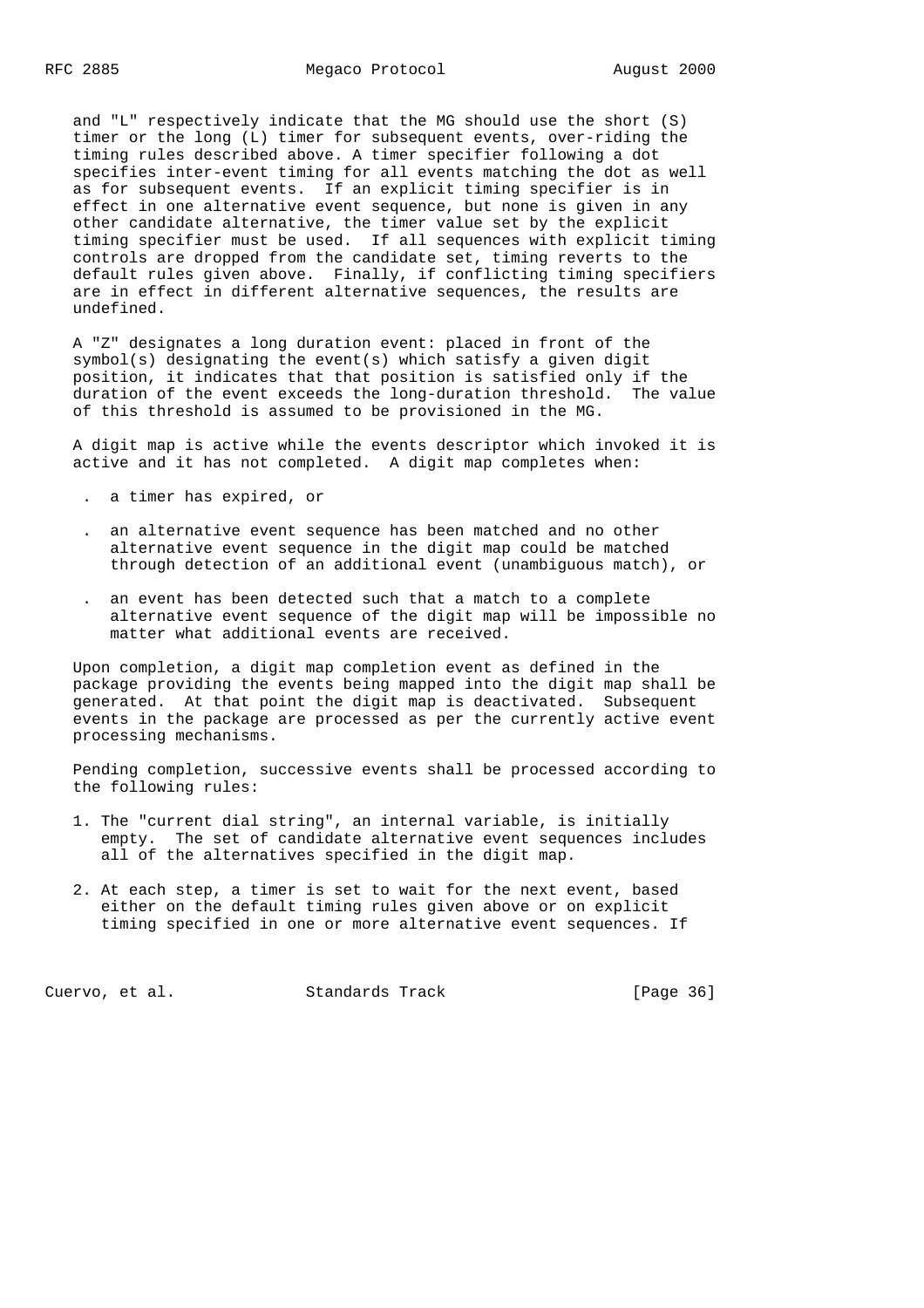the timer expires and a member of the candidate set of alternatives is fully satisfied, a timeout completion with full match is reported. If the timer expires and part or none of any candidate alternative is satisfied, a timeout completion with partial match is reported.

- 3. If an event is detected before the timer expires, it is mapped to a digit string symbol and provisionally added to the end of the current dial string. The duration of the event (long or not long) is noted if and only if this is relevant in the current symbol position (because at least one of the candidate alternative event sequences includes the "Z" modifier at this position in the sequence).
- 4. The current dial string is compared to the candidate alternative event sequences. If and only if a sequence expecting a long duration event at this position is matched (i.e. the event had long duration and met the specification for this position), then any alternative event sequences not specifying a long duration event at this position are discarded, and the current dial string is modified by inserting a "Z" in front of the symbol representing the latest event. Any sequence expecting a long-duration event at this position but not matching the observed event is discarded from the candidate set. If alternative event sequences not specifying a long duration event in the given position remain in the candidate set after application of the above rules, the observed event duration is treated as irrelevant in assessing matches to them.
- 5. If exactly one candidate remains, a completion event is generated indicating an unambiguous match. If no candidates remain, the latest event is removed from the current dial string and a completion event is generated indicating full match if one of the candidates from the previous step was fully satisfied before the latest event was detected, or partial match otherwise. The event removed from the current dial string will then be reported as per the currently active event processing mechanisms.
- 6. If no completion event is reported out of step 5 (because the candidate set still contains more than one alternative event sequence), processing returns to step 2.

 A digit map is activated whenever a new event descriptor is applied to the termination or embedded event descriptor is activated, and that event descriptor contains a digit map completion event which itself contains a digit map parameter. Each new activation of a digit map begins at step 1 of the above procedure, with a clear current dial string. Any previous contents of the current dial

Cuervo, et al. Standards Track [Page 37]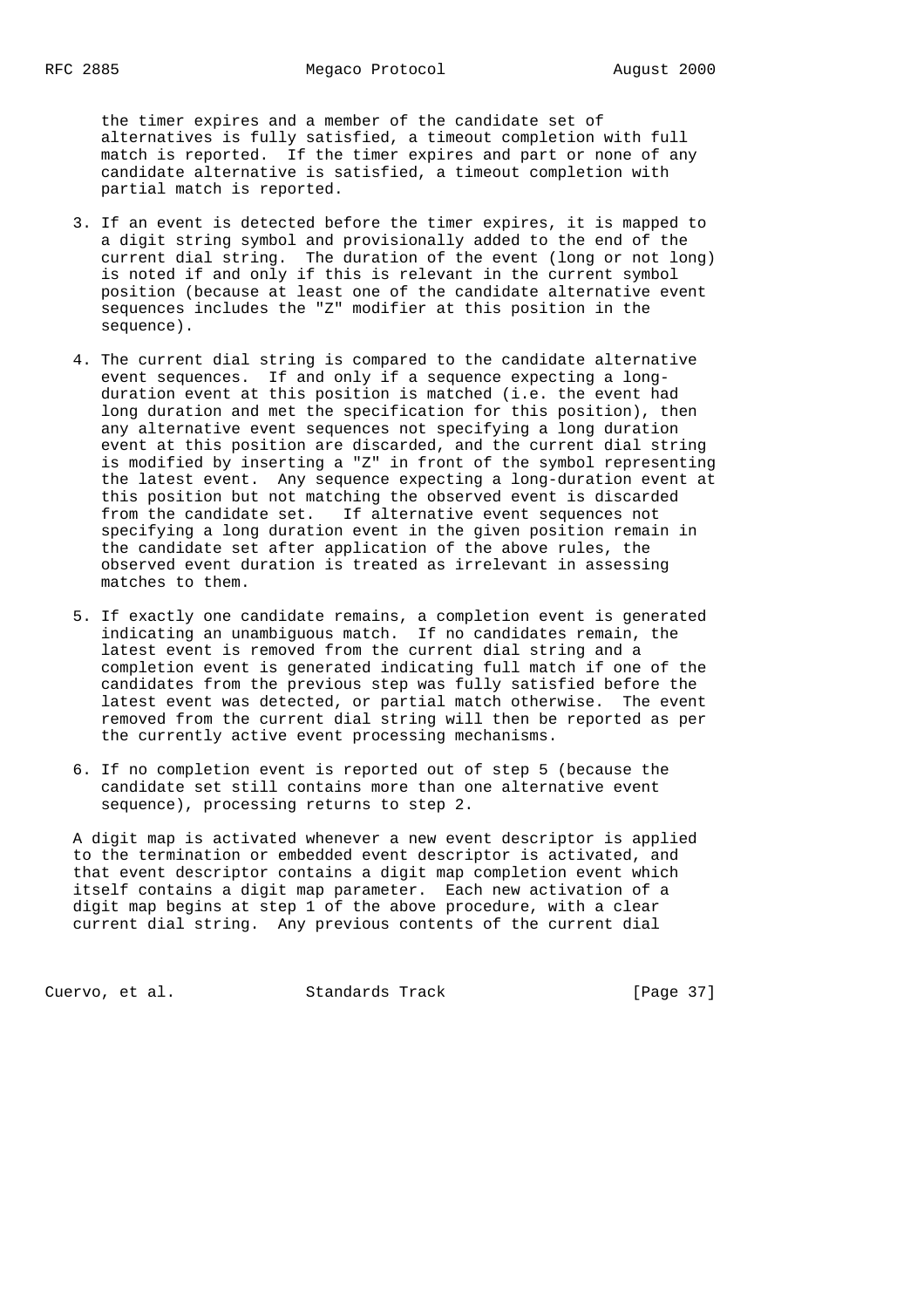string from an earlier activation are lost. While the digit map is activated, detection is enabled for all events defined in the package containing the specified digit map completion event. Normal event behaviour (e.g. stopping of signals unless the digit completion event has the KeepActive flag enabled) continues to apply for each such event detected, except that the events in the package containing the specified digit map completion event other than the completion event itself are not individually notified.

 Note that if a package contains a digit map completion event, then an event specification consisting of the package name with a wildcarded ItemID (Property Name) will activate a digit map if the event includes a digit map parameter. Regardless of whether a digit map is activated, this form of event specification will cause the individual events to be reported to the MGC as they are detected.

As an example, consider the following dial plan:

|                          | Local operator<br>Long distance operator |  |  |
|--------------------------|------------------------------------------|--|--|
| 0 <sub>0</sub>           |                                          |  |  |
| <b>XXXX</b>              | Local extension number                   |  |  |
|                          | (starts with 1-7)                        |  |  |
| 8xxxxxxx                 | Local number                             |  |  |
| #xxxxxxx                 | Off-site extension                       |  |  |
| $*_{xx}$                 | Star services                            |  |  |
| 91xxxxxxxxxx             | Long distance number                     |  |  |
| $9011 + up to 15 digits$ | International number                     |  |  |
|                          |                                          |  |  |

 If the DTMF detection package described in Annex E (section E.6) is used to collect the dialled digits, then the dialling plan shown above results in the following digit map:

(0| 00|[1-7]xxx|8xxxxxxx|Fxxxxxxx|Exx|91xxxxxxxxxx|9011x.)

7.1.15 Statistics Descriptor

 The Statistics parameter provides information describing the status and usage of a Termination during its existence within a specific Context. There is a set of standard statistics kept for each termination where appropriate (number of octets sent and received for example). The particular statistical properties that are reported for a given Termination are determined by the Packages realized by the Termination. By default, statistics are reported when the Termination is Subtracted from the Context. This behavior can be overridden by including an empty AuditDescriptor in the Subtract command. Statistics may also be returned from the AuditValue command, or any Add/Move/Modify command using the Audit descriptor.

Cuervo, et al. Standards Track [Page 38]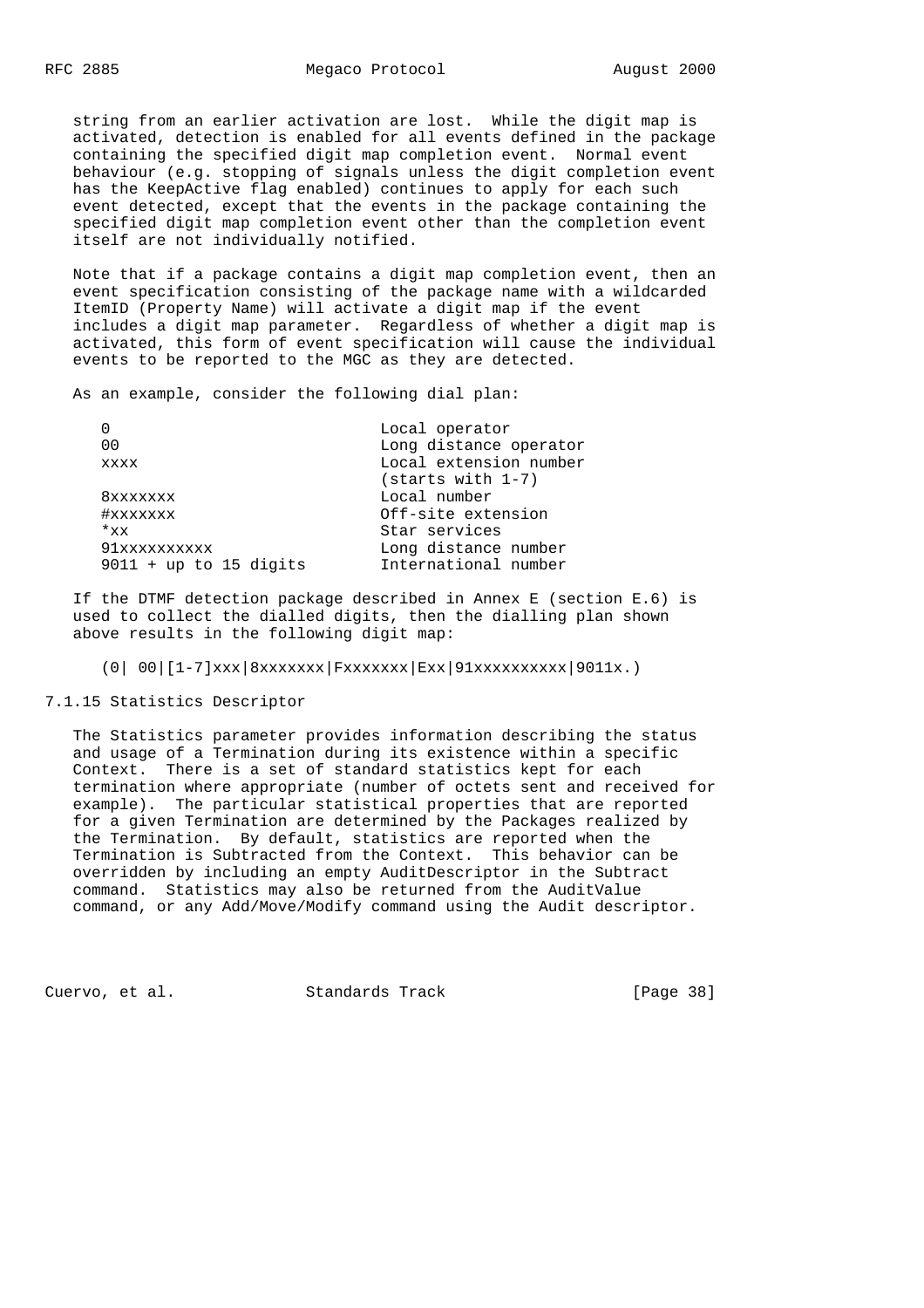Statistics are cumulative; reporting Statistics does not reset them. Statistics are reset when a Termination is Subtracted from a Context.

#### 7.1.16 Packages Descriptor

 Used only with the AuditValue command, the PackageDescriptor returns a list of Packages realized by the Termination.

# 7.1.17 ObservedEvents Descriptor

 ObservedEvents is supplied with the Notify command to inform the MGC of which event(s) were detected. Used with the AuditValue command, the ObservedEventsDescriptor returns events in the event buffer which have not been Notified. ObservedEvents contains the RequestIdentifier of the EventsDescriptor that triggered the notification, the event(s) detected and the detection time(s). Detection times are reported with a precision of hundredths of a second. Time is expressed in UTC.

## 7.1.18 Topology Descriptor

 A topology descriptor is used to specify flow directions between terminations in a Context. Contrary to the descriptors in previous sections, the topology descriptor applies to a Context instead of a Termination. The default topology of a Context is that each termination's transmission is received by all other terminations. The Topology Descriptor is optional to implement.

 The Topology Descriptor occurs before the commands in an action. It is possible to have an action containing only a Topology Descriptor, provided that the context to which the action applies already exists.

 A topology descriptor consists of a sequence of triples of the form (T1, T2, association). T1 and T2 specify Terminations within the Context, possibly using the ALL or CHOOSE wildcard. The association specifies how media flows between these two Terminations as follows.

- . (T1, T2, isolate) means that the Terminations matching T2 do not receive media from the Terminations matching T1, nor vice versa.
- . (T1, T2, oneway) means that the Terminations that match T2 receive media from the Terminations matching T1, but not vice versa. In this case use of the ALL wildcard such that there are Terminations that match both T1 and T2 is not allowed.
- . (T1, T2, bothway) means that the Terminations matching T2 receive media from the Terminations matching T1, and vice versa. In this case it is allowed to use wildcards such that there are

Cuervo, et al. Standards Track [Page 39]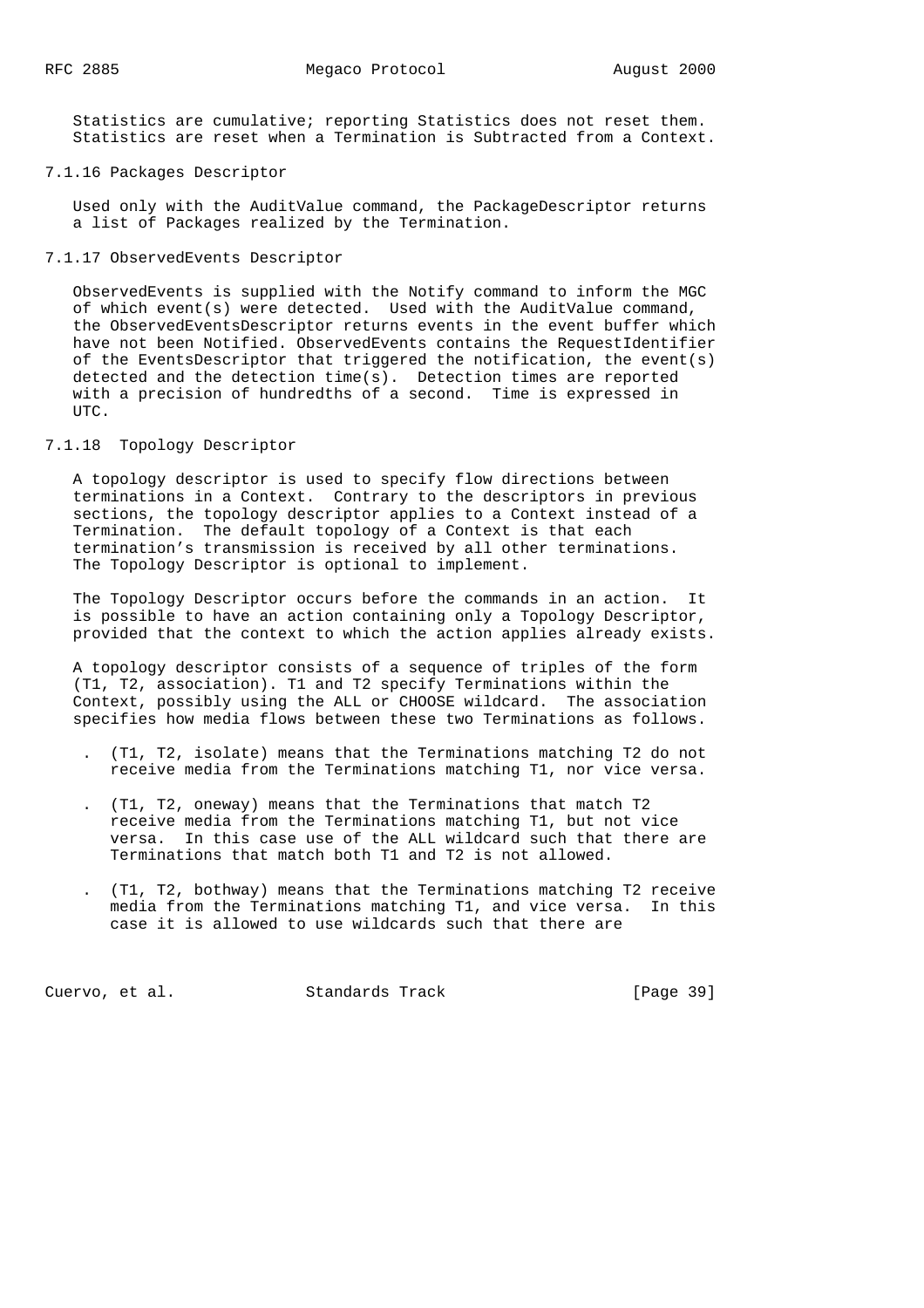Terminations that match both T1 and T2. However, if there is a Termination that matches both, no loopback is introduced; loopbacks are created by setting the TerminationMode. CHOOSE wildcards may be used in T1 and T2 as well, under the following restrictions:

- . the action (see section 8) of which the topology descriptor is part contains an Add command in which a CHOOSE wildcard is used;
- . if a CHOOSE wildcard occurs in T1 or T2, then a partial name SHALL NOT be specified.

 The CHOOSE wildcard in a topology descriptor matches the TerminationID that the MG assigns in the first Add command that uses a CHOOSE wildcard in the same action. An existing Termination that matches T1 or T2 in the Context to which a Termination is added, is connected to the newly added Termination as specified by the topology descriptor. The default association when a termination is not mentioned in the Topology descriptor is bothway (if T3 is added to a context with T1 and T2 with topology (T3,T1,oneway) it will be connected bothway to T2).

Cuervo, et al. Standards Track [Page 40]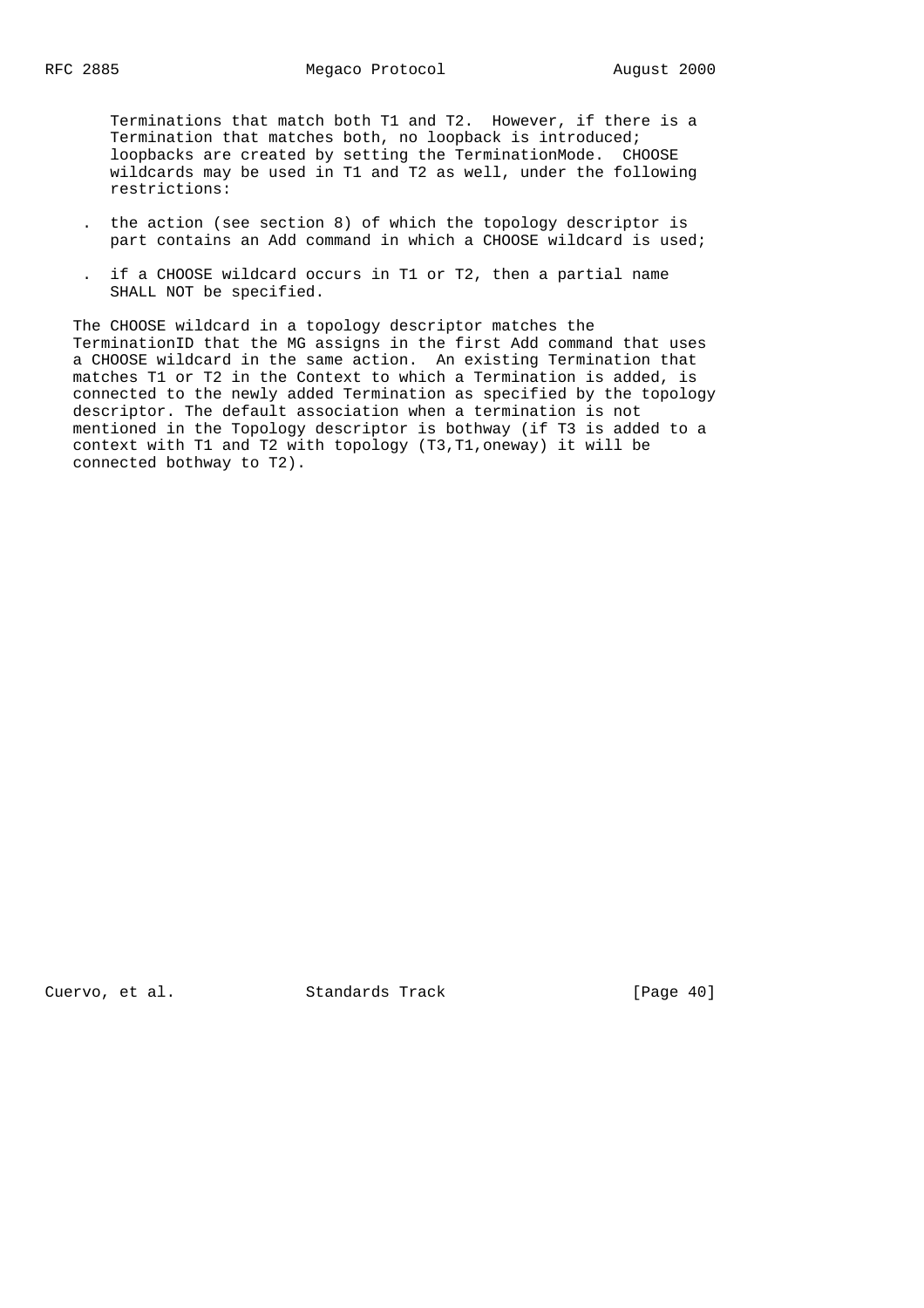The figure below and the table following it show some examples of the effect of including topology descriptors in actions. In these examples it is assumed that the topology descriptors are applied in sequence.



Cuervo, et al. Standards Track [Page 41]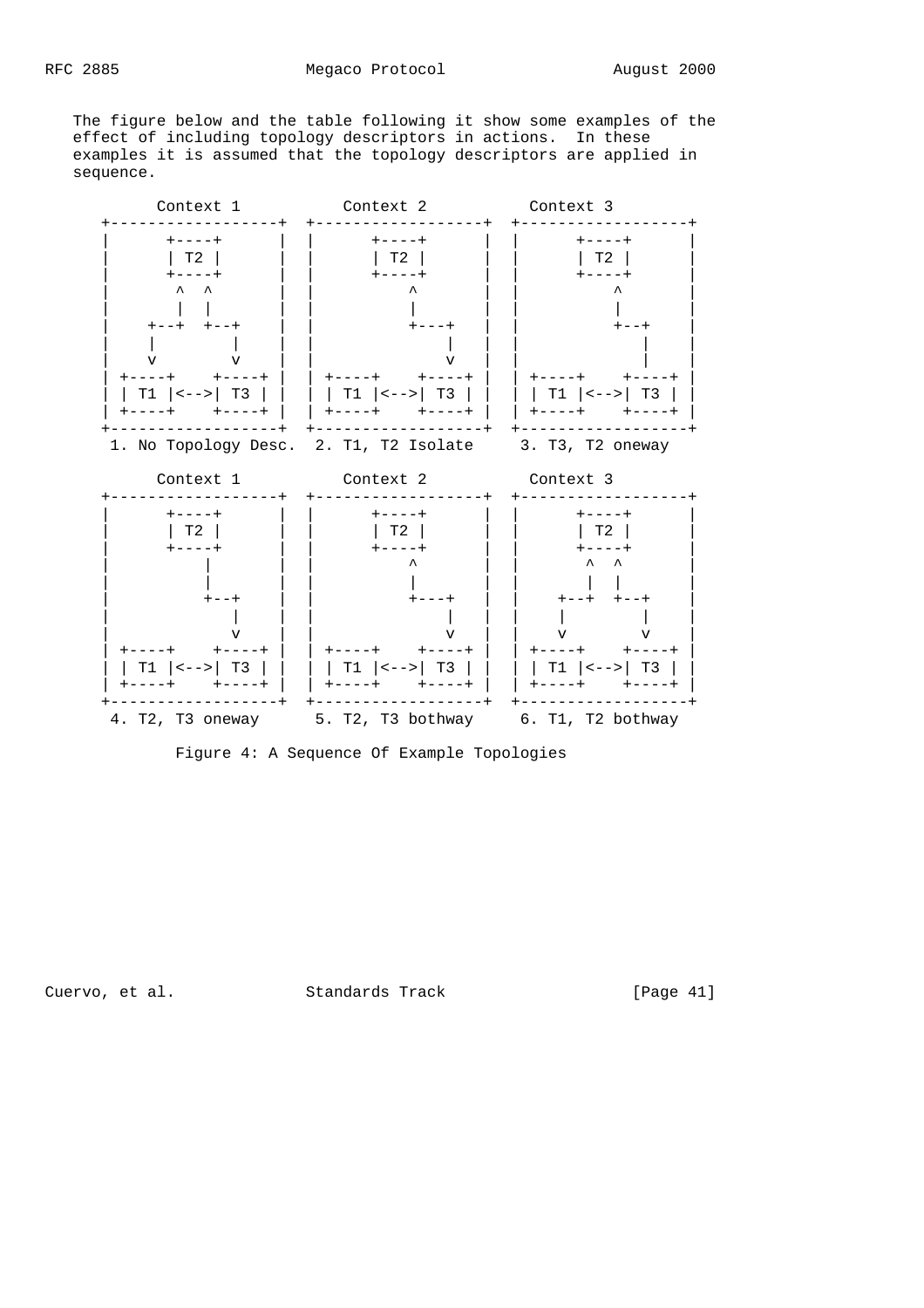Topology Description 1 No topology descriptors When no topology descriptors are included, all terminations have a both way connection to all other terminations. 2 T1, T2, Isolate Removes the connection between T1 and T2. T3 has a both way connection with both T1 and T2. T1 and T2 have bothway connection to T3. 3 T3, T2, oneway A oneway connection from T3 to T2 (i.e. T2 receives media flow from T3). A bothway connection between T1 and T3. 4 T2, T3, oneway A oneway connection between T2 to T3. T1 and T3 remain bothway connected 5 T2, T3 bothway T2 is bothway connected to T3. This results in the same as 2.

 6 T1, T2 bothway (T2, T3 bothway and T1,T3 bothway may be implied or explicit). All terminations have a bothway connection to all other terminations.

 A oneway connection must implemented in such a way that the other Terminations in the Context are not aware of the change in topology.

7.2 Command Application Programming Interface

 Following is an Application Programming Interface (API) describing the Commands of the protocol. This API is shown to illustrate the Commands and their parameters and is not intended to specify implementation (e.g. via use of blocking function calls). It describes the input parameters in parentheses after the command name and the return values in front of the Command. This is only for descriptive purposes; the actual Command syntax and encoding are specified in later subsections. All parameters enclosed by square brackets ([. . . ]) are considered optional.

Cuervo, et al. Standards Track [Page 42]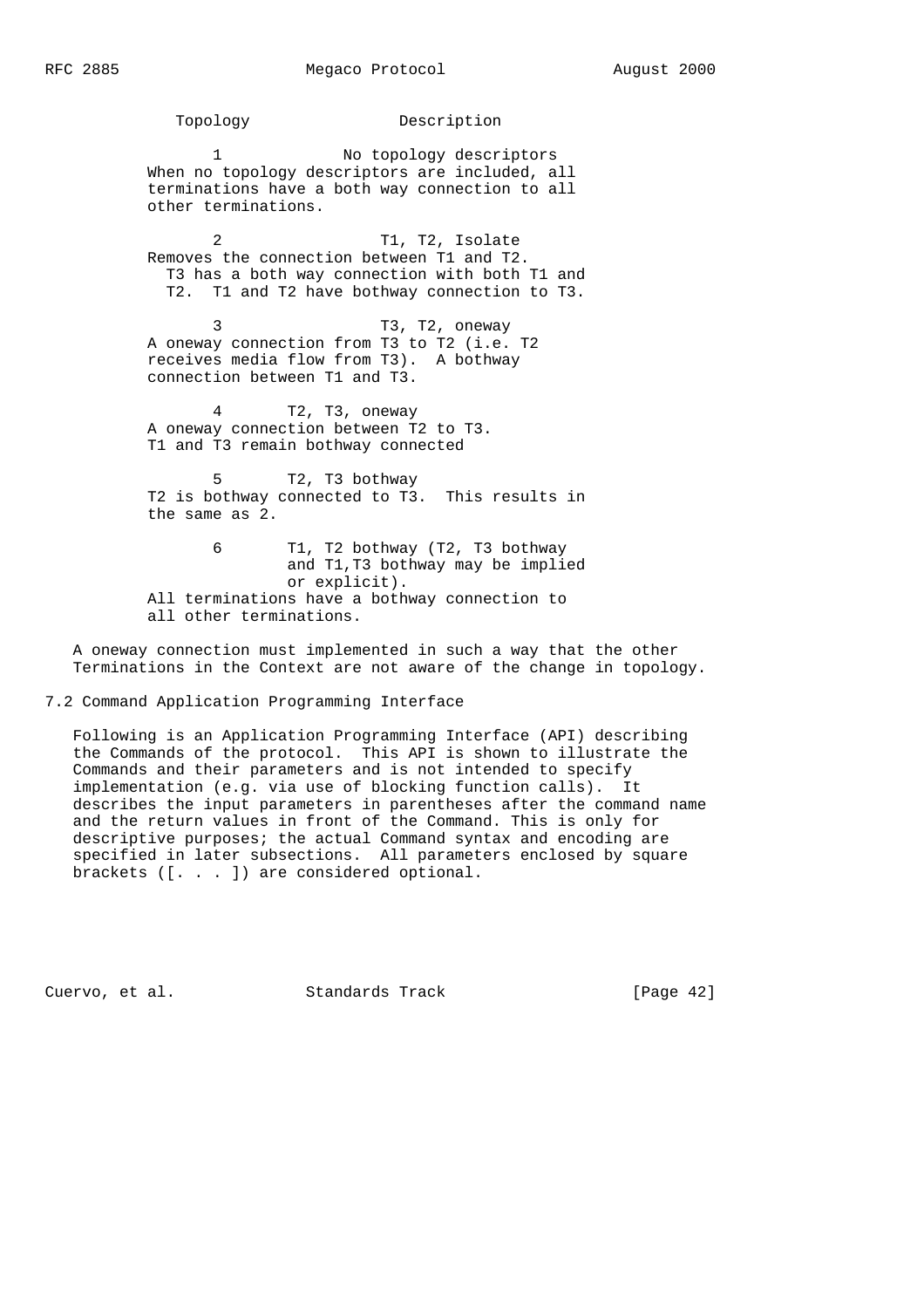7.2.1 Add

The Add Command adds a Termination to a Context.

```
 TerminationID
    [,MediaDescriptor]
   [, ModemDescriptor]
    [,MuxDescriptor]
    [,EventsDescriptor]
    [,SignalsDescriptor]
    [,DigitMapDescriptor]
    [,ObservedEventsDescriptor]
    [,EventBufferDescriptor]
    [,StatisticsDescriptor]
    [,PackagesDescriptor]
         Add( TerminationID
         [, MediaDescriptor]
         [, ModemDescriptor]
         [, MuxDescriptor]
         [, EventsDescriptor]
         [, SignalsDescriptor]
         [, DigitMapDescriptor]
         [, AuditDescriptor]
\overline{\phantom{a}}
```
 The TerminationID specifies the termination to be added to the Context. The Termination is either created, or taken from the null Context. For an existing Termination, the TerminationID would be specific. For a Termination that does not yet exist, the TerminationID is specified as CHOOSE in the command. The new TerminationID will be returned. Wildcards may be used in an Add, but such usage would be unusual. If the wildcard matches more than one TerminationID, all possible matches are attempted, with results reported for each one. The order of attempts when multiple TerminationIDs match is not specified.

The optional MediaDescriptor describes all media streams.

 The optional ModemDescriptor and MuxDescriptor specify a modem and multiplexer if applicable. For convenience, if a Multiplex Descriptor is present in an Add command and lists any Terminations that are not currently in the Context, such Terminations are added to the context as if individual Add commands listing the Terminations were invoked. If an error occurs on such an implied Add, error 471 - Implied Add for Multiplex failure shall be returned and further processing of the command shall cease.

Cuervo, et al. Standards Track [Page 43]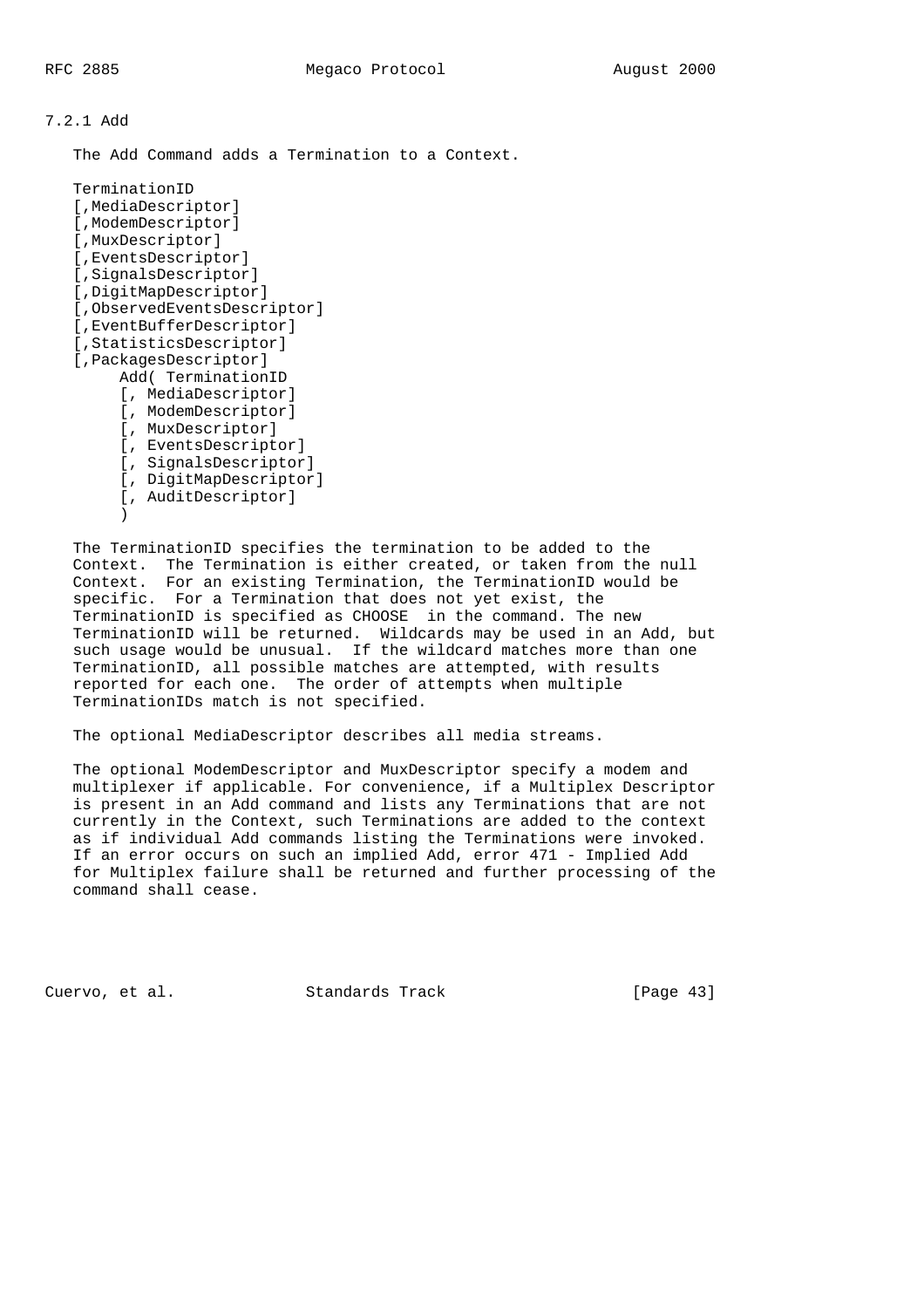The EventsDescriptor parameter is optional. If present, it provides the list of events that should be detected on the Termination.

 The SignalsDescriptor parameter is optional. If present, it provides the list of signals that should be applied to the Termination.

 The DigitMapDescriptor parameter is optional. If present, defines a DigitMap definition that may be used in an EventsDescriptor.

 The AuditDescriptor is optional. If present, the command will return descriptors as specified in the AuditDescriptor.

 All descriptors that can be modified could be returned by MG if a parameter was underspecified or overspecified. ObservedEvents, Statistics, and Packages, and the EventBuffer Descriptors are returned only if requested in the AuditDescriptor. Add SHALL NOT be used on a Termination with a serviceState of "OutofService".

7.2.2 Modify

The Modify Command modifies the properties of a Termination.

 TerminationID [,MediaDescriptor] [,ModemDescriptor] [,MuxDescriptor] [,EventsDescriptor] [,SignalsDescriptor] [,DigitMapDescriptor] [,ObservedEventsDescriptor] [,EventBufferDescriptor] [,StatisticsDescriptor] [,PackagesDescriptor] Modify( TerminationID [, MediaDescriptor] [, ModemDescriptor] [, MuxDescriptor] [, EventsDescriptor] [, SignalsDescriptor] [, DigitMapDescriptor] [, AuditDescriptor]  $\overline{\phantom{a}}$ 

 The TerminationID may be specific if a single Termination in the Context is to be modified. Use of wildcards in the TerminationID may be appropriate for some operations. If the wildcard matches more than one TerminationID, all possible matches are attempted, with results reported for each one. The order of attempts when multiple

Cuervo, et al. Standards Track [Page 44]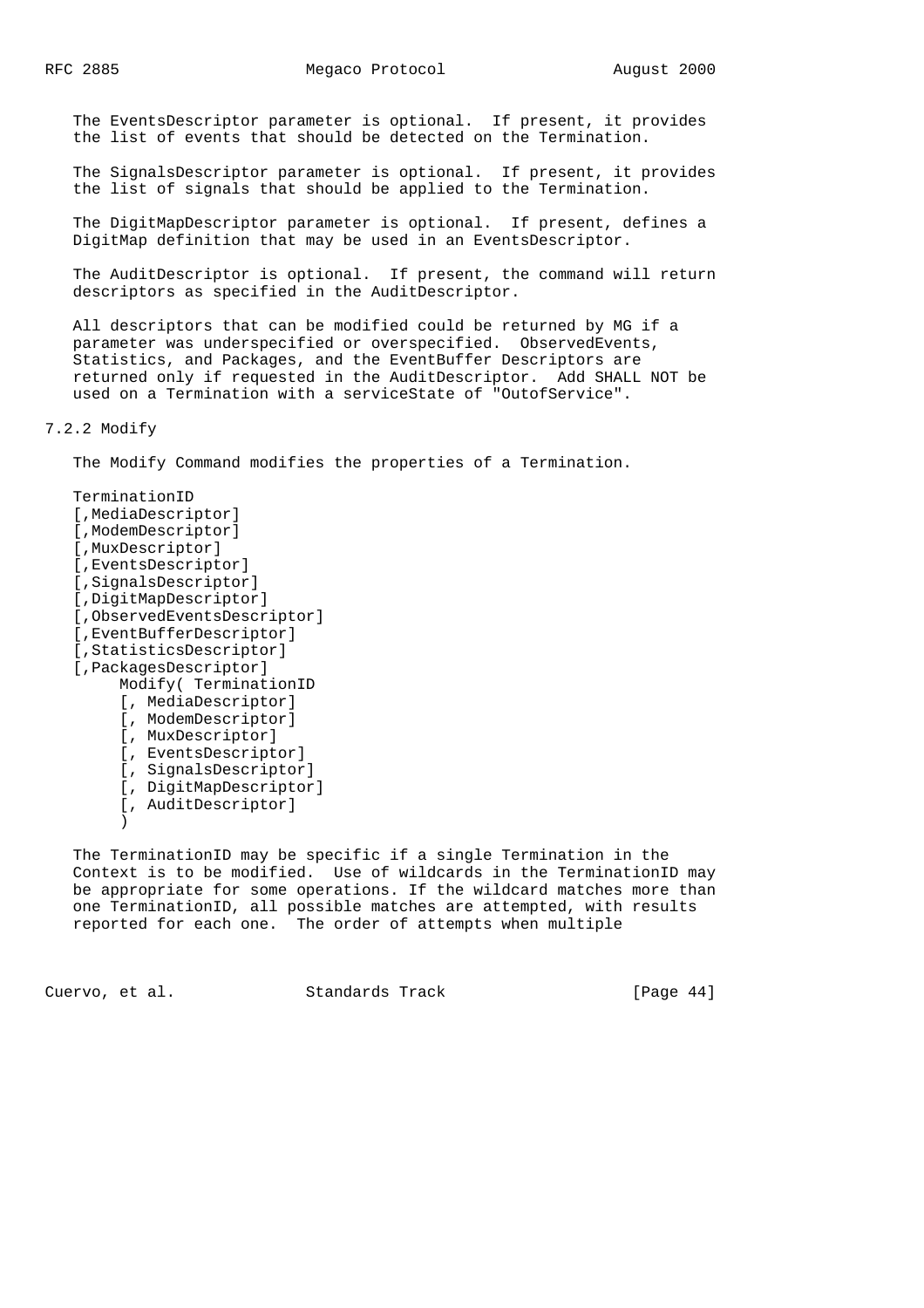TerminationIDs match is not specified. The CHOOSE option is an error, as the Modify command may only be used on existing Terminations.

 The remaining parameters to Modify are the same as those to Add. Possible return values are the same as those to Add.

## 7.2.3 Subtract

 The Subtract Command disconnects a Termination from its Context and returns statistics on the Termination's participation in the Context.

 TerminationID [,MediaDescriptor] [,ModemDescriptor] [,MuxDescriptor] [,EventsDescriptor] [,SignalsDescriptor] [,DigitMapDescriptor] [,ObservedEventsDescriptor] [,EventBufferDescriptor] [,StatisticsDescriptor] [,PackagesDescriptor] Subtract(TerminationID [, AuditDescriptor] )

 TerminationID in the input parameters represents the Termination that is being subtracted. The TerminationID may be specific or may be a wildcard value indicating that all (or a set of related) Terminations in the Context of the Subtract Command are to be subtracted. If the wildcard matches more than one TerminationID, all possible matches are attempted, with results reported for each one. The order of attempts when multiple TerminationIDs match is not specified. The CHOOSE option is an error, as the Subtract command may only be used on existing Terminations. ALL may be used as the ContextID as well as the TerminationId in a Subtract, which would have the effect of deleting all contexts, deleting all ephemeral terminations, and returning all physical terminations to Null context.

 By default, the Statistics parameter is returned to report information collected on the Termination or Terminations specified in the Command. The information reported applies to the Termination's or Terminations' existence in the Context from which it or they are being subtracted.

 The AuditDescriptor is optional. If present, the command will return descriptors as specified in the AuditDescriptor. Possible return values are the same as those to Add.

Cuervo, et al. Standards Track [Page 45]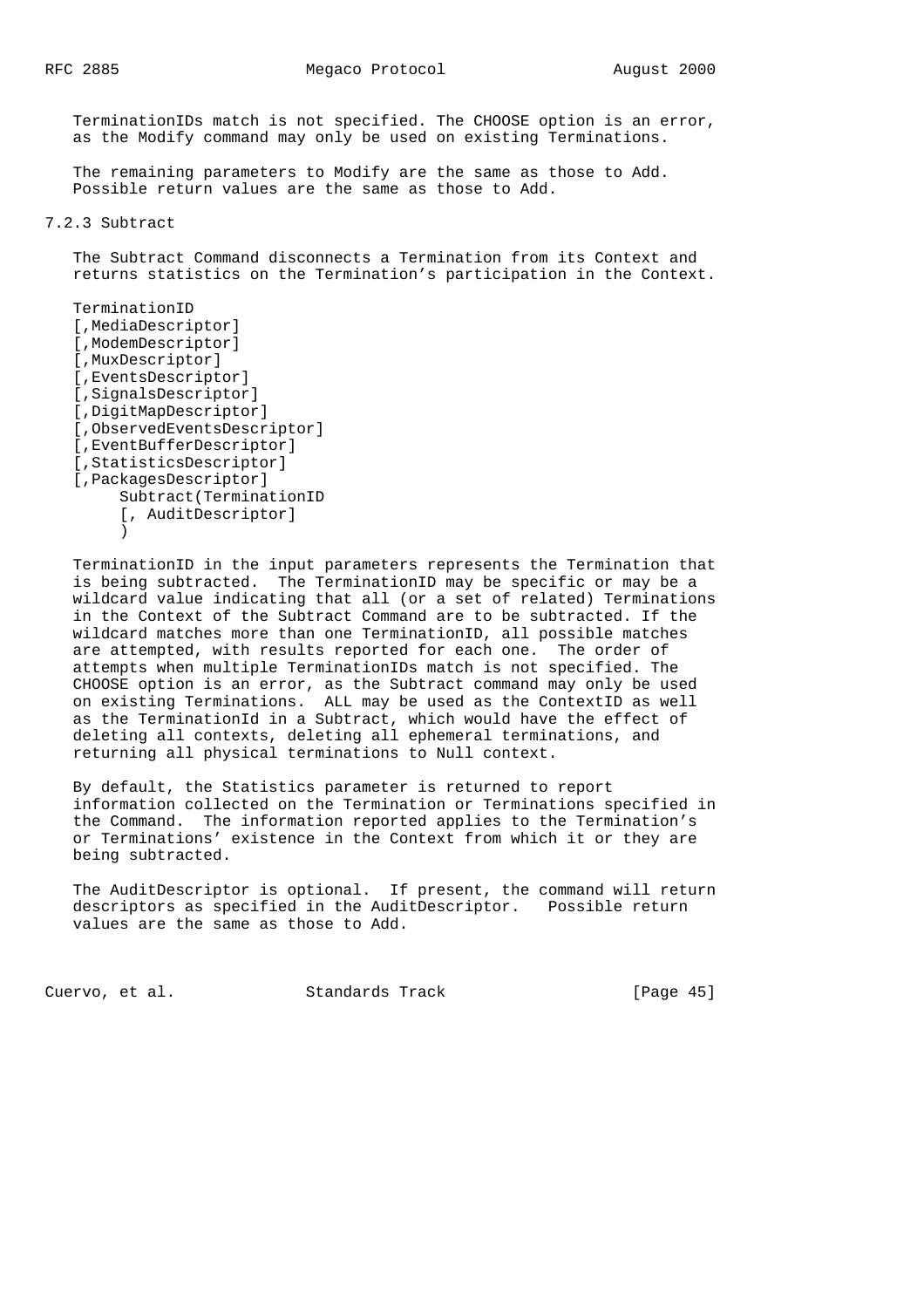When a provisioned Termination is Subtracted from a context, its property values shall revert to:

- . the default value, if specified for the property and not overridden by provisioning,
- . otherwise, the provisioned value.

## 7.2.4 Move

 The Move Command moves a Termination to another Context from its current Context in one atomic operation. The Move command is the only command that refers to a Termination in a Context different from that to which the command is applied. The Move command shall not be used to move Terminations to or from the null Context.

```
 TerminationID
    [,MediaDescriptor]
    [,ModemDescriptor]
    [,MuxDescriptor]
    [,EventsDescriptor]
    [,SignalsDescriptor]
    [,DigitMapDescriptor]
    [,ObservedEventsDescriptor]
    [,EventBufferDescriptor]
    [,StatisticsDescriptor]
    [,PackagesDescriptor]
         Move( TerminationID
         [, MediaDescriptor]
         [, ModemDescriptor]
         [, MuxDescriptor]
         [, EventsDescriptor]
         [, SignalsDescriptor]
         [, DigitMapDescriptor]
         [, AuditDescriptor]
\overline{\phantom{a}}
```
 The TerminationID specifies the Termination to be moved. It may be wildcarded. If the wildcard matches more than one TerminationID, all possible matches are attempted, with results reported for each one. The order of attempts when multiple TerminationIDs match is not specified. By convention, the Termination is subtracted from its previous Context. The Context to which the Termination is moved is indicated by the target ContextId in the Action. If the last remaining Termination is moved out of a Context, the Context is deleted.

Cuervo, et al. Standards Track [Page 46]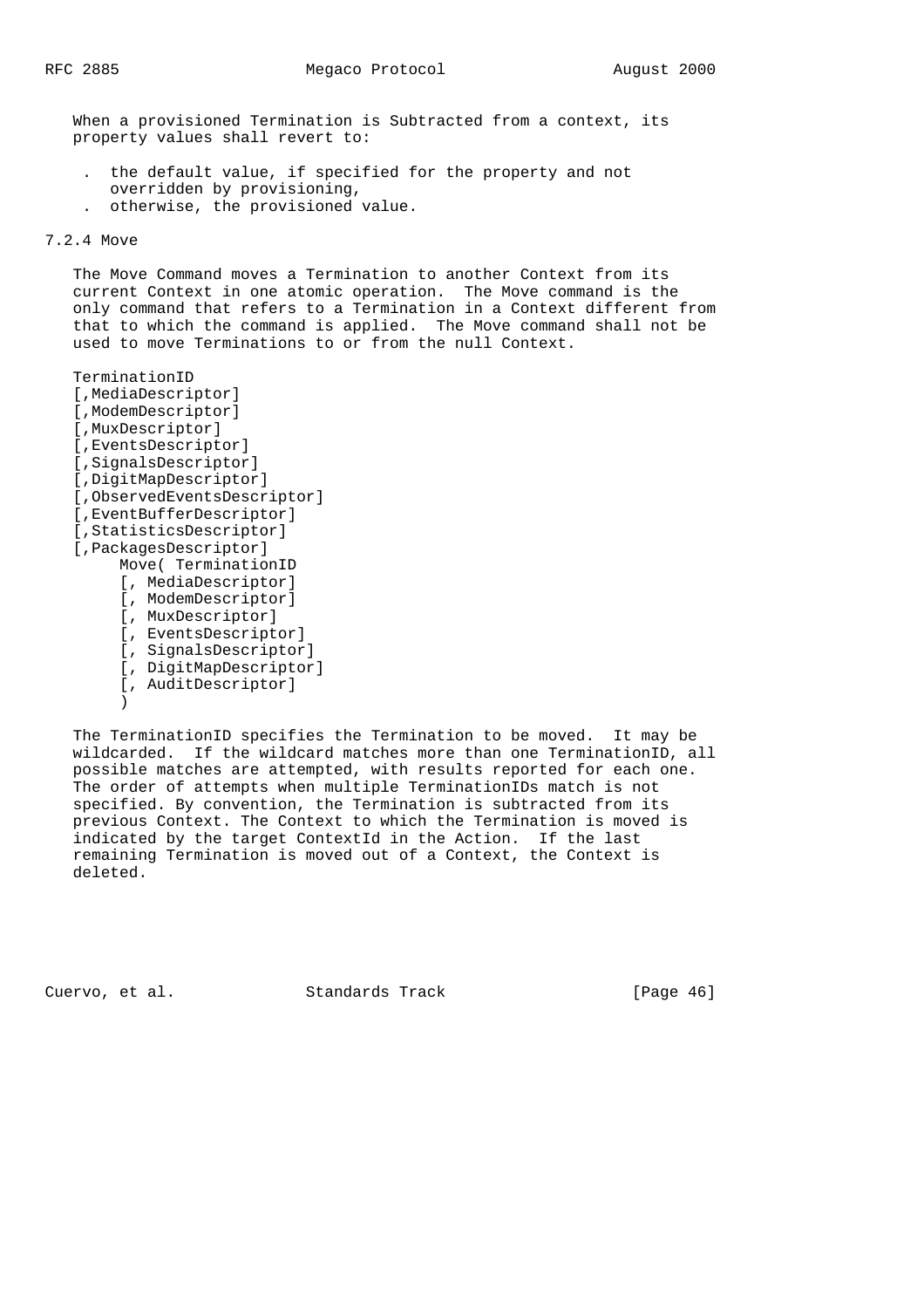The remaining descriptors are processed as in the Modify Command. The AuditDescriptor with the Statistics option, for example, would return statistics on the Termination just prior to the Move. Possible descriptors returned from Move are the same as for Add. Move SHALL NOT be used on a Termination with a serviceState of "OutofService".

## 7.2.5 AuditValue

 The AuditValue Command returns the current values of properties, events, signals and statistics associated with Terminations.

```
 TerminationID
    [,MediaDescriptor]
    [,ModemDescriptor]
    [,MuxDescriptor]
    [,EventsDescriptor]
    [,SignalsDescriptor]
    [,DigitMapDescriptor]
    [,ObservedEventsDescriptor]
    [,EventBufferDescriptor]
    [,StatisticsDescriptor]
    [,PackagesDescriptor]
         AuditValue(TerminationID,
         AuditDescriptor
\overline{\phantom{a}}
```
 TerminationID may be specific or wildcarded. If the wildcard matches more than one TerminationID, all possible matches are attempted, with results reported for each one. The order of attempts when multiple TerminationIDs match is not specified. If a wildcarded response is requested, only one command return is generated, with the contents containing the union of the values of all Terminations matching the wildcard. This convention may reduce the volume of data required to audit a group of Terminations. Use of CHOOSE is an error.

 The appropriate descriptors, with the current values for the Termination, are returned from AuditValue. Values appearing in multiple instances of a descriptor are defined to be alternate values supported, with each parameter in a descriptor considered independent.

 ObservedEvents returns a list of events in the EventBuffer, PackagesDescriptor returns a list of packages realized by the Termination. DigitMapDescriptor returns the name or value of the current DigitMap for the Termination. DigitMap requested in an AuditValue command with TerminationID ALL returns all DigitMaps in the gateway. Statistics returns the current values of all statistics

Cuervo, et al. Standards Track [Page 47]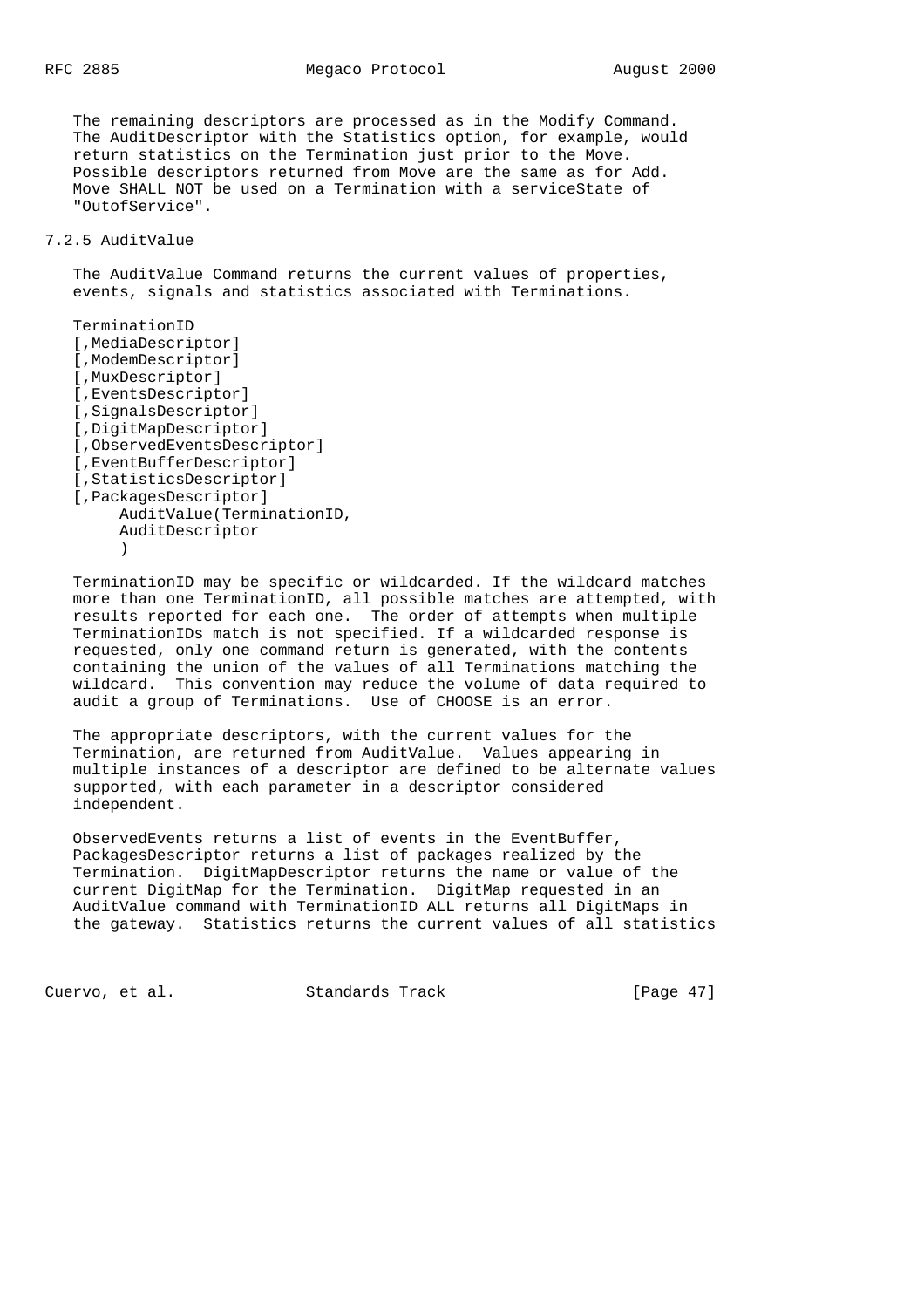being kept on the Termination. Specifying an empty Audit Descriptor results in only the TerminationID being returned. This may be useful to get a list of TerminationIDs when used with wildcard.

 AuditValue results depend on the Context, viz. specific, null, or wildcarded. The TerminationID may be specific, or wildcarded. The following illustrates other information that can be obtained with the Audit Command:

| ContextID | TerminationID | Information Obtained                                                                  |
|-----------|---------------|---------------------------------------------------------------------------------------|
| Specific  | wildcard      | Audit of matching<br>Terminations in a Context                                        |
| Specific  | specific      | Audit of a single<br>Termination in a Context                                         |
| Null      | Root          | Audit of Media Gateway state<br>and events                                            |
| Null      | wildcard      | Audit of all matching<br>Terminations in the Null<br>Context                          |
| Null      | specific      | Audit of a single<br>Termination outside of any<br>Context                            |
| All       | wildcard      | Audit of all matching<br>Terminations and the Context<br>to which they are associated |
| All       | Root          | List of all ContextIds                                                                |

7.2.6 AuditCapabilities

 The AuditCapabilities Command returns the possible values of properties, events, signals and statistics associated with Terminations.

 TerminationID [,MediaDescriptor] [,ModemDescriptor] [,MuxDescriptor] [,EventsDescriptor] [,SignalsDescriptor] [,ObservedEventsDescriptor] [,EventBufferDescriptor]

Cuervo, et al. Standards Track [Page 48]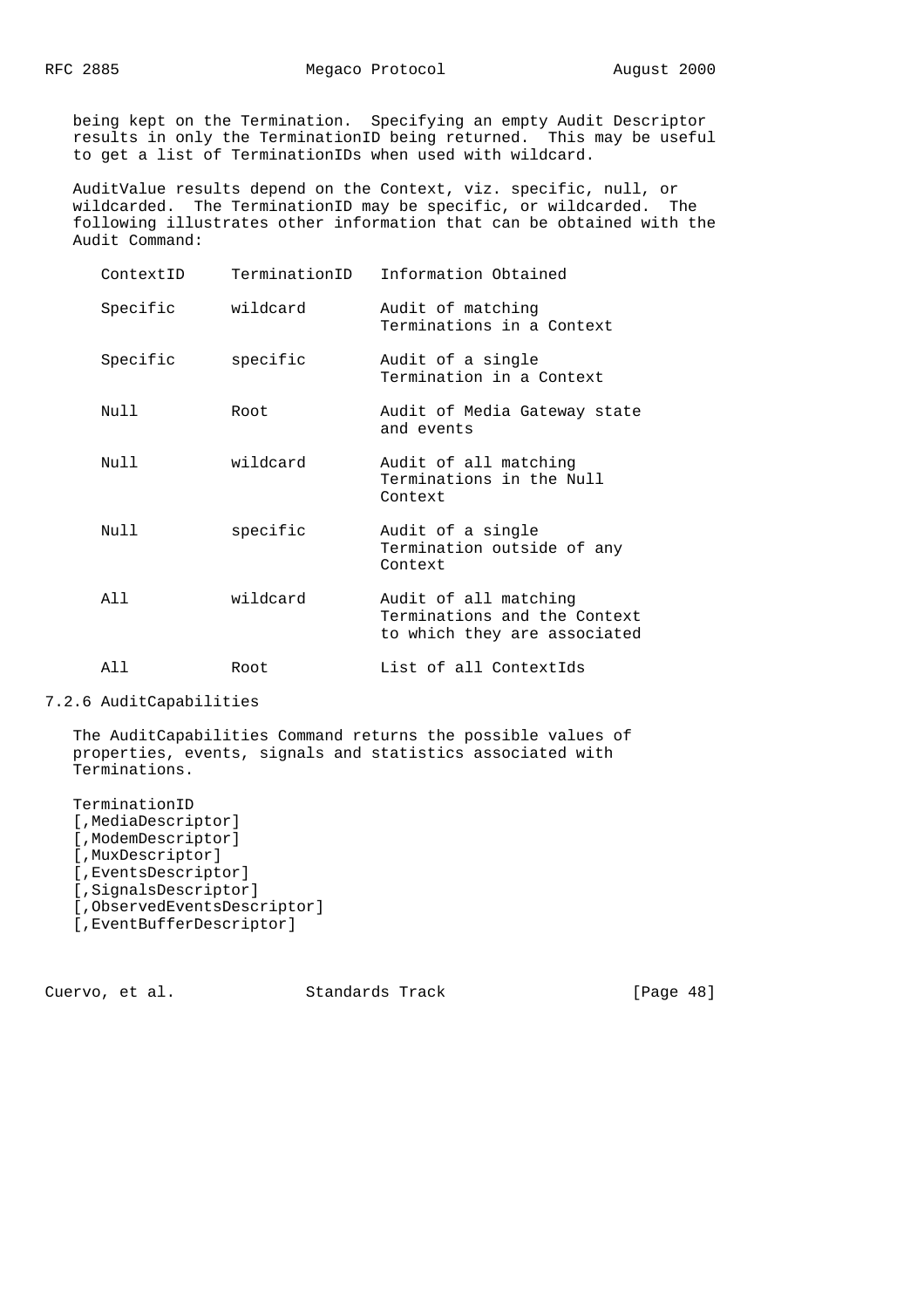[,StatisticsDescriptor] AuditCapabilities(TerminationID, AuditDescriptor  $\overline{\phantom{a}}$ 

 The appropriate descriptors, with the possible values for the Termination are returned from AuditCapabilities. Descriptors may be repeated where there are multiple possible values. If a wildcarded response is requested, only one command return is generated, with the contents containing the union of the values of all Terminations matching the wildcard. This convention may reduce the volume of data required to audit a group of Terminations.

 Interpretation of what capabilities are requested for various values of ContextID and TerminationID is the same as in AuditValue.

 The EventsDescriptor returns the list of possible events on the Termination together with the list of all possible values for the EventsDescriptor Parameters. The SignalsDescriptor returns the list of possible signals that could be applied to the Termination together with the list of all possible values for the Signals Parameters. StatisticsDescriptor returns the names of the statistics being kept on the termination. ObservedEventsDescriptor returns the names of active events on the termination. DigitMap and Packages are not legal in AuditCapability.

#### 7.2.7 Notify

 The Notify Command allows the Media Gateway to notify the Media Gateway Controller of events occurring within the Media Gateway.

```
 Notify(TerminationID,
 ObservedEventsDescriptor,
 [ErrorDescriptor]
 )
```
 The TerminationID parameter specifies the Termination issuing the Notify Command. The TerminationID shall be a fully qualified name.

 The ObservedEventsDescriptor contains the RequestID and a list of events that the Media Gateway detected in the order that they were detected. Each event in the list is accompanied by parameters associated with the event and an indication of the time that the event was detected. Procedures for sending Notify commands with RequestID equal to 0 are for further study.

Cuervo, et al. Standards Track [Page 49]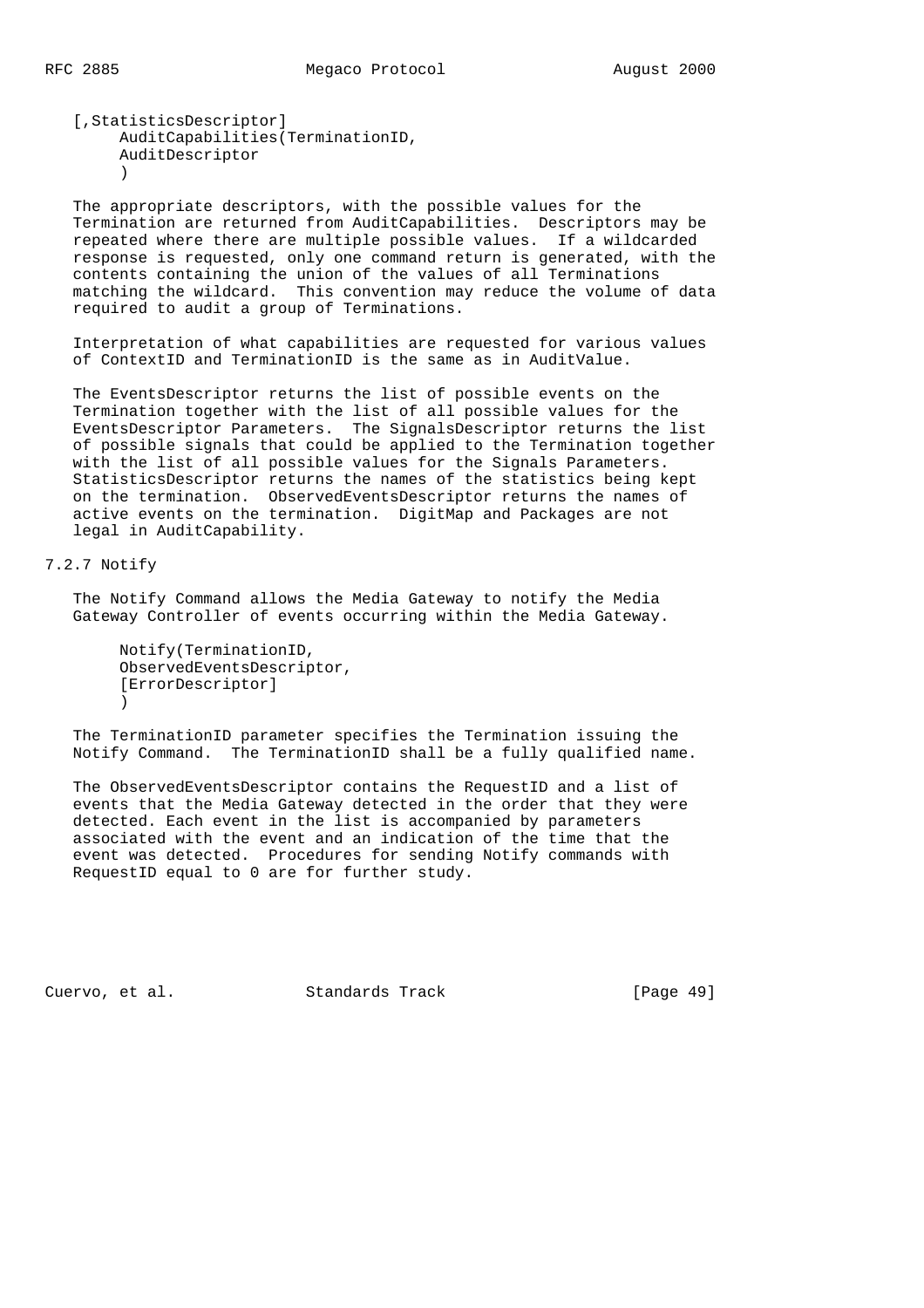Notify Commands with RequestID not equal to 0 shall occur only as the result of detection of an event specified by an Events Descriptor which is active on the termination concerned.

 The RequestID returns the RequestID parameter of the EventsDescriptor that triggered the Notify Command. It is used to correlate the notification with the request that triggered it. The events in the list must have been requested via the triggering EventsDescriptor or embedded events descriptor unless the RequestID is 0 (which is for further study).

# 7.2.8 ServiceChange

 The ServiceChange Command allows the Media Gateway to notify the Media Gateway Controller that a Termination or group of Terminations is about to be taken out of service or has just been returned to service. The Media Gateway Controller may indicate that Termination(s) shall be taken out of or returned to service. The Media Gateway may notify the MGC that the capability of a Termination has changed. It also allows a MGC to hand over control of a MG to another MGC.

```
 TerminationID,
    [ServiceChangeDescriptor]
          ServiceChange(TerminationID,
          ServiceChangeDescriptor
\overline{\phantom{a}}
```
 The TerminationID parameter specifies the Termination(s) that are taken out of or returned to service. Wildcarding of Termination names is permitted, with the exception that the CHOOSE mechanism shall not be used. Use of the "Root" TerminationID indicates a ServiceChange affecting the entire Media Gateway.

 The ServiceChangeDescriptor contains the following parameters as required:

- . ServiceChangeMethod
- . ServiceChangeReason
- . ServiceChangeDelay
- . ServiceChangeAddress
- . ServiceChangeProfile
- . ServiceChangeVersion
- . ServiceChangeMgcId
- . TimeStamp

 The ServiceChangeMethod parameter specifies the type of ServiceChange that will or has occurred:

Cuervo, et al. Standards Track [Page 50]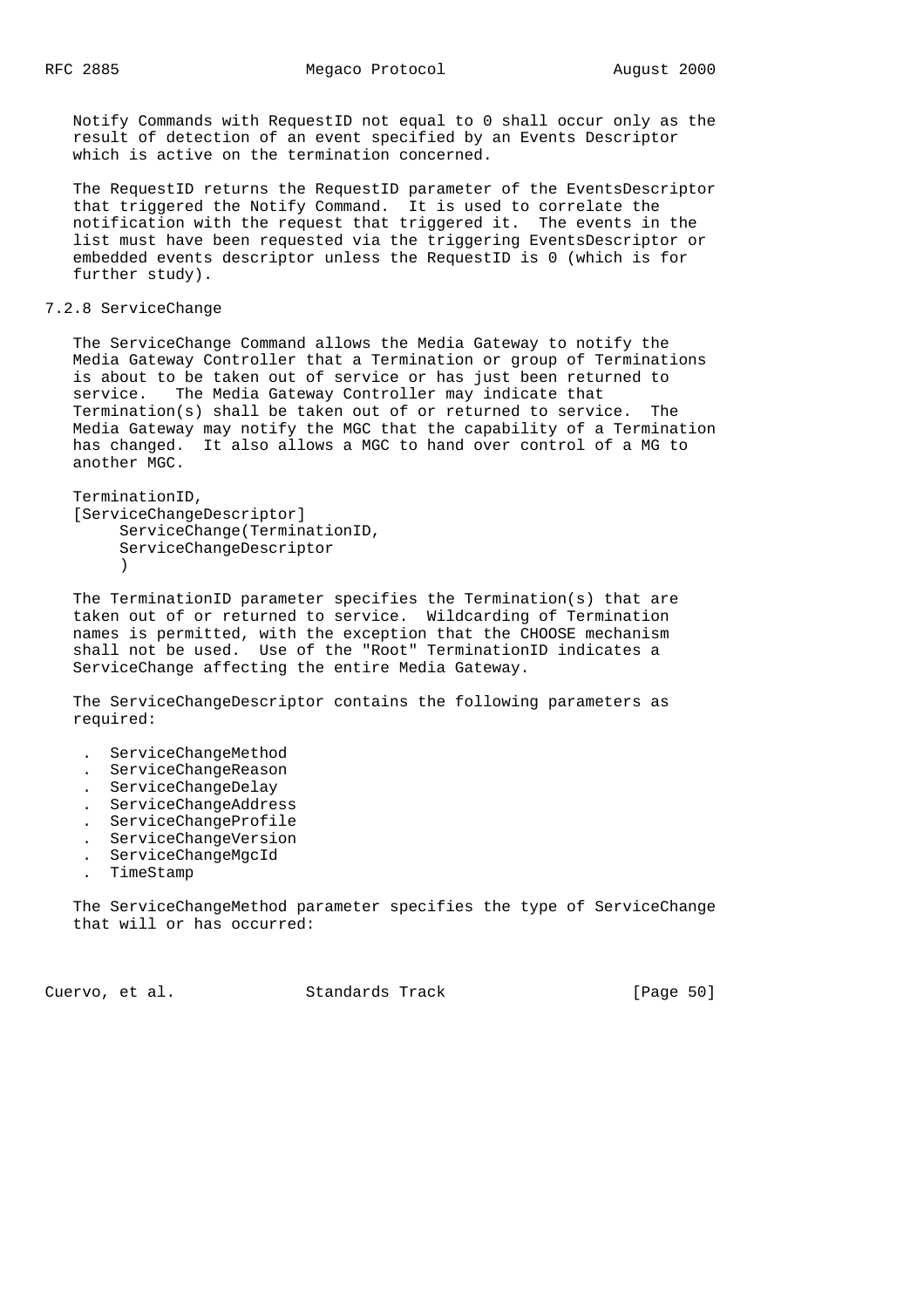- 1) Graceful indicates that the specified Terminations will be taken out of service after the specified ServiceChangeDelay; established connections are not yet affected, but the Media Gateway Controller should refrain from establishing new connections and should attempt to gracefully tear down existing connections. The MG should set termination serviceState at the expiry of ServiceChangeDelay or the removal of the termination from an active context (whichever is first), to "out of service".
- 2) Forced indicates that the specified Terminations were taken abruptly out of service and any established connections associated with them were lost. The MGC is responsible for cleaning up the context (if any) with which the failed termination is associated. At a minimum the termination shall be subtracted from the context. The termination serviceState should be "out of service".
- 3) Restart indicates that service will be restored on the specified Terminations after expiration of the ServiceChangeDelay. The serviceState should be set to "inService" upon expiry of ServiceChangeDelay.
- 4) Disconnected always applied with the Root TerminationID, indicates that the MG lost communication with the MGC, but it was subsequently restored. Since MG state may have changed, the MGC may wish to use the Audit command to resynchronize its state with the MG's.
- 5) Handoff sent from the MGC to the MG, this reason indicates that the MGC is going out of service and a new MGC association must be established. Sent from the MG to the MGC, this indicates that the MG is attempting to establish a new association in accordance with a Handoff received from the MGC with which it was previously associated.
- 6) Failover sent from MG to MGC to indicate the primary MG is out of service and a secondary MG is taking over.
- 7) Another value whose meaning is mutually understood between the MG and the MGC.

 The ServiceChangeReason parameter specifies the reason why the ServiceChange has or will occur. It consists of an alphanumeric token (IANA registered) and an explanatory string.

 The optional ServiceChangeAddress parameter specifies the address (e.g., IP port number for IP networks) to be used for subsequent communications. It can be specified in the input parameter descriptor or the returned result descriptor. ServiceChangeAddress

Cuervo, et al. Standards Track [Page 51]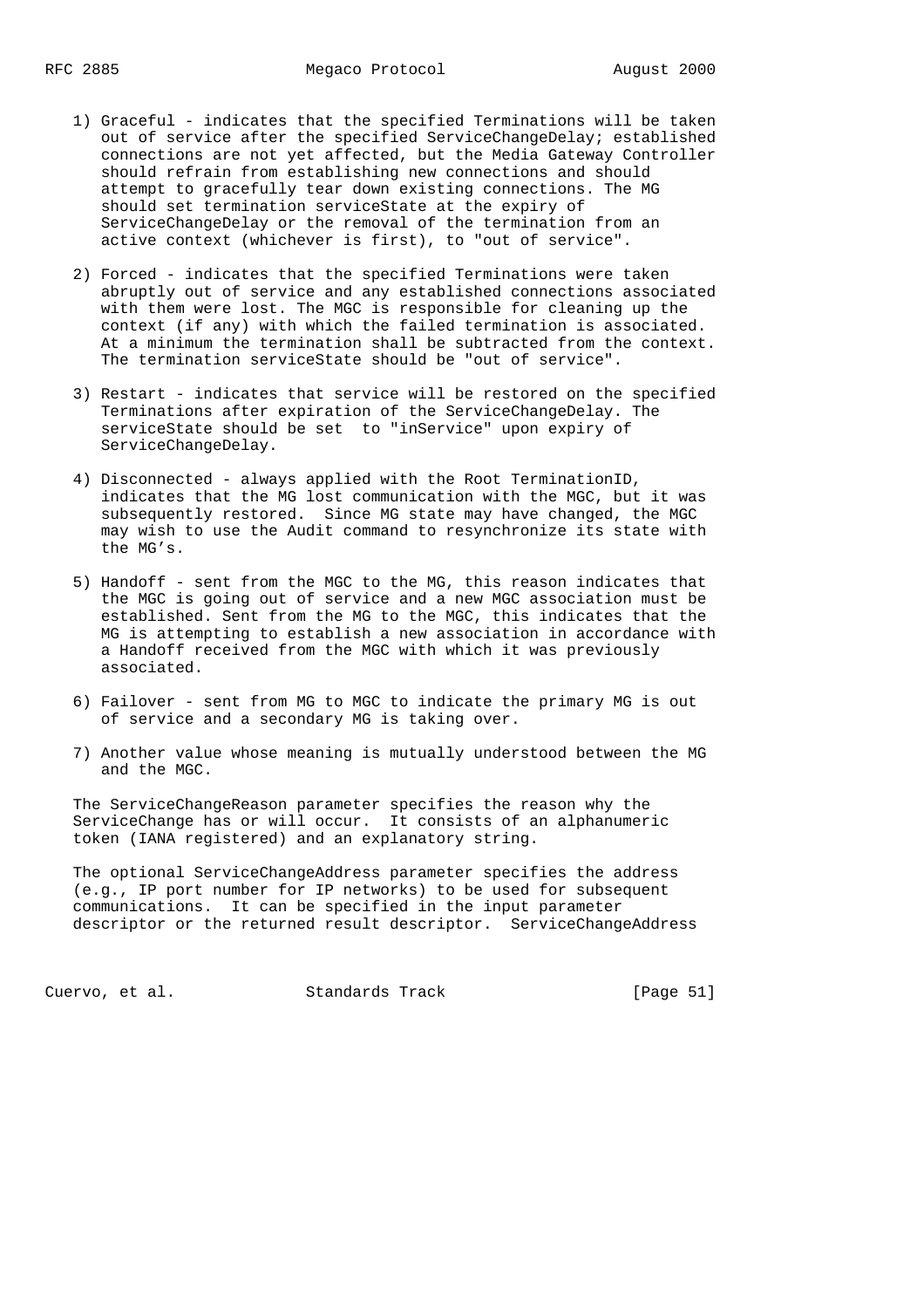and ServiceChangeMgcId parameters must not both be present in the ServiceChangeDescriptor or the ServiceChangeResultDescriptor. The serviceChangeAddress provides an address to be used within the context of the association currently being negotiated, while the ServiceChangeMgcId provides an alternate address where the MG should seek to establish another association.

 The optional ServiceChangeDelay parameter is expressed in seconds. If the delay is absent or set to zero, the delay value should be considered to be null. In the case of a "graceful" ServiceChangeMethod, a null delay indicates that the Media Gateway Controller should wait for the natural removal of existing connections and should not establish new connections. . For "graceful" only, a null delay means the MG must not set serviceState "out of service" until the termination is in the null context.

 The optional ServiceChangeProfile parameter specifies the Profile (if any) of the protocol supported. The ServiceChangeProfile includes the version of the profile supported.

 The optional ServiceChangeVersion parameter contains the protocol version and is used if protocol version negotiation occurs (see section 11.3).

 The optional TimeStamp parameter specifies the actual time as kept by the sender. It can be used by the responder to determine how its notion of time differs from that of its correspondent. TimeStamp is sent with a precision of hundredths of a second, and is expressed in UTC.

 The optional Extension parameter may contain any value whose meaning is mutually understood by the MG and MGC.

 A ServiceChange Command specifying the "Root" for the TerminationID and ServiceChangeMethod equal to Restart is a registration command by which a Media Gateway announces its existence to the Media Gateway Controller. The Media Gateway is expected to be provisioned with the name of one primary and optionally some number of alternate Media Gateway Controllers. Acknowledgement of the ServiceChange Command completes the registration process. The MG may specify the transport ServiceChangeAddress to be used by the MGC for sending messages in the ServiceChangeAddress parameter in the input ServiceChangeDescriptor. The MG may specify an address in the ServiceChangeAddress parameter of the ServiceChange request, and the MGC may also do so in the ServiceChange reply. In either case, the recipient must use the supplied address as the destination for all subsequent transaction requests within the association. At the same time, as indicated in section 9, transaction replies and pending

Cuervo, et al. Standards Track [Page 52]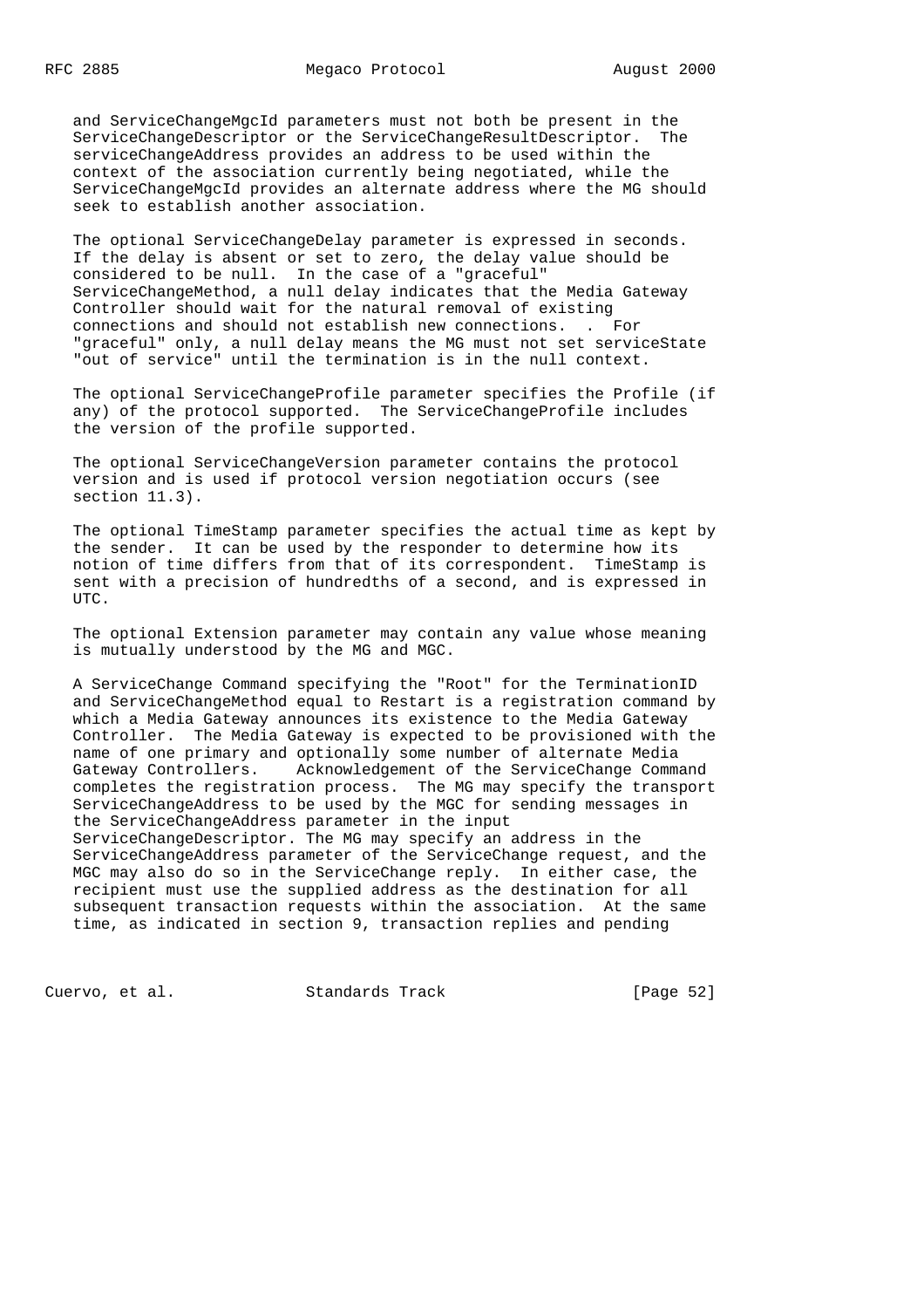indications must be sent to the address from which the corresponding requests originated. This must be done even if it implies extra messaging because commands and responses cannot be packed together. The TimeStamp parameter shall be sent with a registration command and its response.

 The Media Gateway Controller may return an ServiceChangeMgcId parameter that describes the Media Gateway Controller that should preferably be contacted for further service by the Media Gateway. In this case the Media Gateway shall reissue the ServiceChange command to the new Media Gateway Controller. The Gateway specified in an ServiceChangeMgcId, if provided, shall be contacted before any further alternate MGCs. On a HandOff message from MGC to MG, the ServiceChangeMgcId is the new MGC that will take over from the current MGC.

 The return from ServiceChange is empty except when the Root terminationID is used. In that case it includes the following parameters as required:

- . ServiceChangeAddress, if the responding MGC wishes to specify an new destination for messages from the MG for the remainder of the association;
- . ServiceChangeMgcId, if the responding MGC does not wish to sustain an association with the MG;
- . ServiceChangeProfile, if the responder wishes to negotiate the profile to be used for the association;
- . ServiceChangeVersion, if the responder wishes to negotiate the version of the protocol to be used for the association.

 The following ServiceChangeReasons are defined. This list may be extended by an IANA registration as outlined in section 13.3

 900 Service Restored 901 Cold Boot 902 Warm Boot 903 MGC Directed Change 904 Termination malfunctioning 905 Termination taken out of service 906 Loss of lower layer connectivity (e.g. downstream sync) 907 Transmission Failure 908 MG Impending Failure 909 MGC Impending Failure 910 Media Capability Failure 911 Modem Capability Failure

Cuervo, et al. Standards Track [Page 53]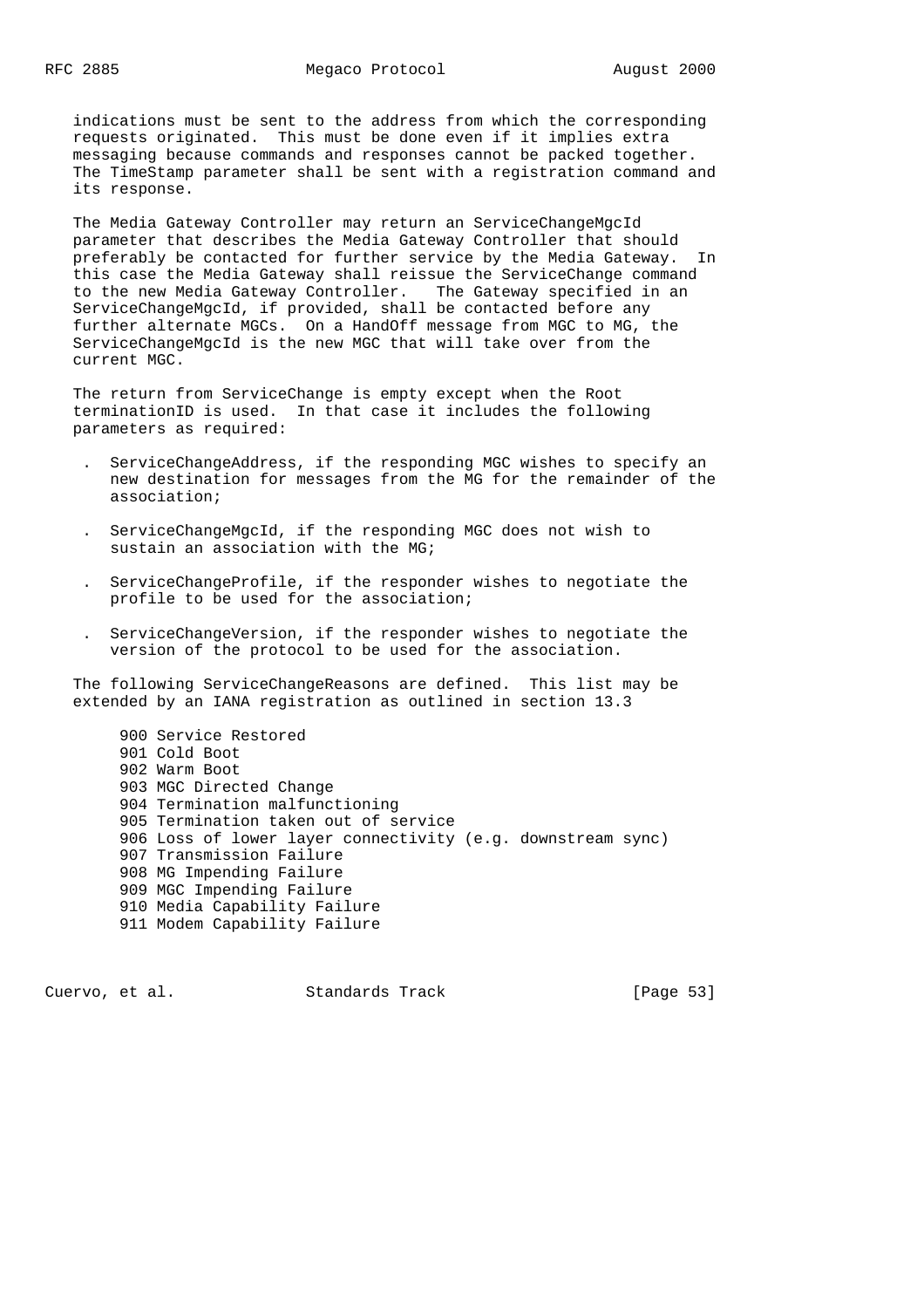912 Mux Capability Failure 913 Signal Capability Failure 914 Event Capability Failure 915 State Loss

7.2.9 Manipulating and Auditing Context Attributes

 The commands of the protocol as discussed in the preceding sections apply to terminations. This section specifies how contexts are manipulated and audited.

 Commands are grouped into actions (see section 8). An action applies to one context. In addition to commands, an action may contain context manipulation and auditing instructions.

 An action request sent to a MG may include a request to audit attributes of a context. An action may also include a request to change the attributes of a context.

 The context properties that may be included in an action reply are used to return information to a MGC. This can be information requested by an audit of context attributes or details of the effect of manipulation of a context.

 If a MG receives an action which contains both a request to audit context attributes and a request to manipulate those attributes, the response SHALL include the values of the attributes after processing the manipulation request.

7.2.10 Generic Command Syntax

 The protocol can be encoded in a binary format or in a text format. MGCs should support both encoding formats. MGs may support both formats.

 The protocol syntax for the binary format of the protocol is defined in Annex A. Annex C specifies the encoding of the Local and Remote descriptors for use with the binary format.

 A complete ABNF of the text encoding of the protocol per RFC2234 is given in Annex B. SDP is used as the encoding of the Local and Remote Descriptors for use with the text encoding as modified in section 7.1.8.

Cuervo, et al. Standards Track [Page 54]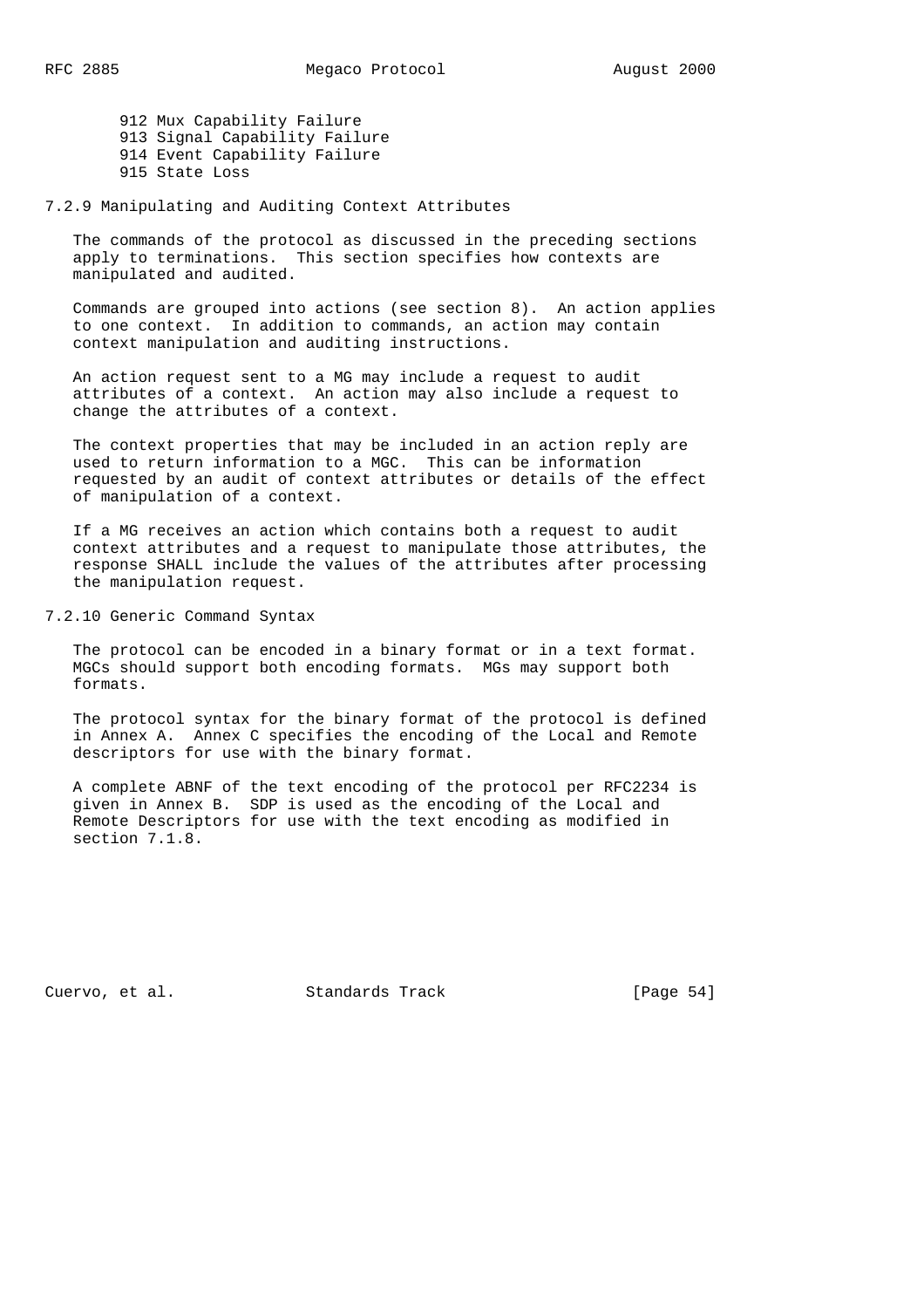RFC 2885 Megaco Protocol August 2000

7.3 Command Error Codes

 Errors consist of an IANA registered error code and an explanatory string. Sending the explanatory string is optional. Implementations are encouraged to append diagnostic information to the end of the string.

 When a MG reports an error to a MGC, it does so in an error descriptor. An error descriptor consists of an error code and optionally the associated explanatory string.

The identified error codes are:

 400 - Bad Request 401 - Protocol Error 402 - Unauthorized 403 - Syntax Error in Transaction 404 - Syntax Error in TransactionReply 405 - Syntax Error in TransactionPending 406 - Version Not Supported 410 - Incorrect identifier 411 - The transaction refers to an unknown ContextId 412 - No ContextIDs available 421 - Unknown action or illegal combination of actions 422 - Syntax Error in Action 430 - Unknown TerminationID 431 - No TerminationID matched a wildcard 432 - Out of TerminationIDs or No TerminationID available 433 - TerminationID is already in a Context 440 - Unsupported or unknown Package 441 - Missing RemoteDescriptor 442 - Syntax Error in Command 443 - Unsupported or Unknown Command 444 - Unsupported or Unknown Descriptor 445 - Unsupported or Unknown Property 446 - Unsupported or Unknown Parameter 447 - Descriptor not legal in this command 448 - Descriptor appears twice in a command 450 - No such property in this package 451 - No such event in this package 452 - No such signal in this package 453 - No such statistic in this package 454 - No such parameter value in this package 455 - Parameter illegal in this Descriptor 456 - Parameter or Property appears twice in this Descriptor 461 - TransactionIDs in Reply do not match Request

Cuervo, et al. Standards Track [Page 55]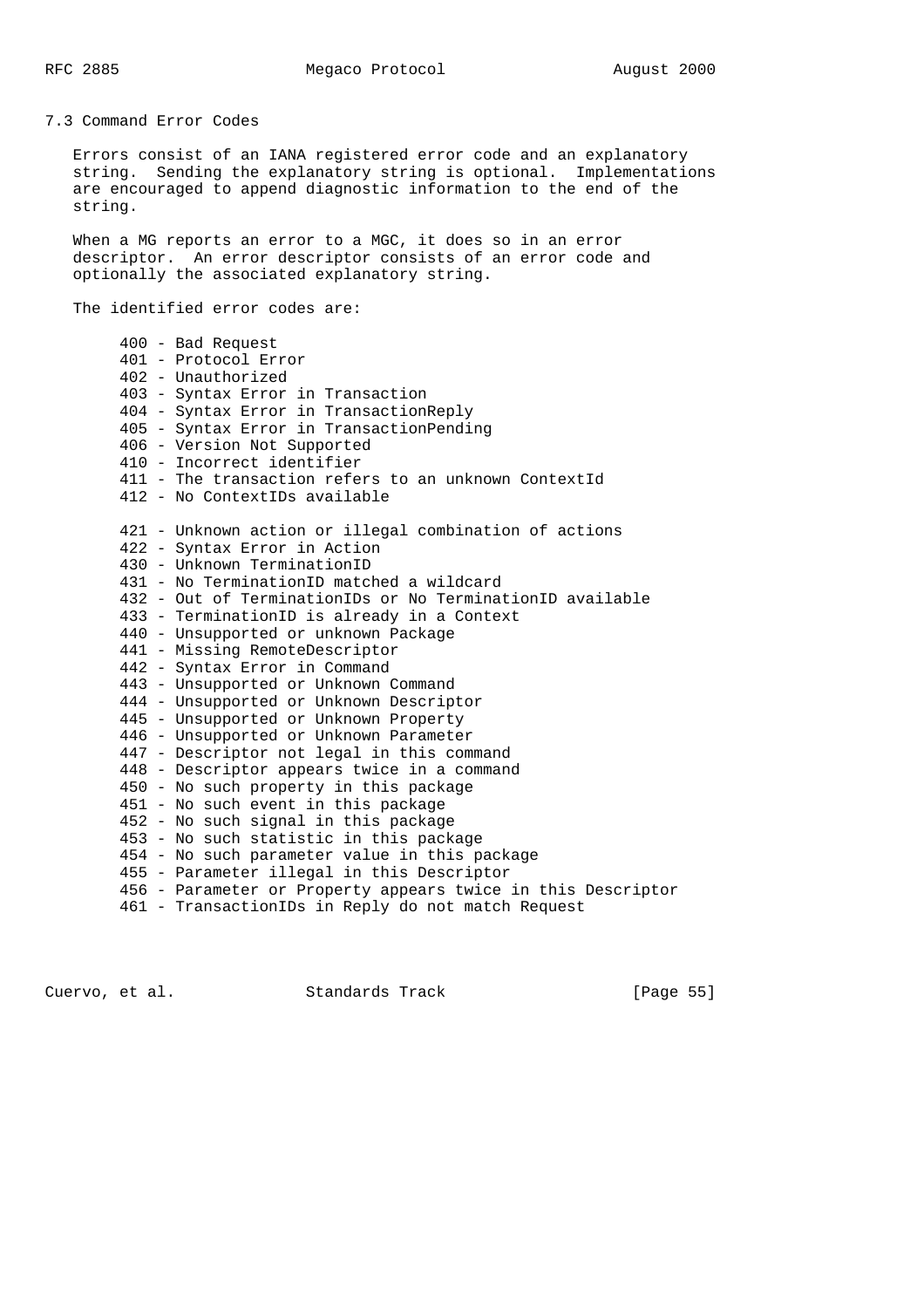| 462 - Commands in Transaction Reply do not match commands in  |
|---------------------------------------------------------------|
| request                                                       |
| 463 - TerminationID of Transaction Reply does not match       |
| request                                                       |
| 464 - Missing reply in Transaction Reply                      |
| 465 - TransactionID in Transaction Pending does not match any |
| open request                                                  |
| 466 - Illegal Duplicate Transaction Request                   |
| 467 - Illegal Duplicate Transaction Reply                     |
| 471 - Implied Add for Multiplex failure                       |
|                                                               |
| 500 - Internal Gateway Error                                  |
| 501 - Not Implemented                                         |
| 502 - Not ready.                                              |
| 503 - Service Unavailable                                     |
| 504 - Command Received from unauthorized entity               |
| 505 - Command Received before Restart Response                |
| 510 - Insufficient resources                                  |
| 512 - Media Gateway unequipped to detect requested Event      |
| 513 - Media Gateway unequipped to generate requested Signals  |
| 514 - Media Gateway cannot send the specified announcement    |
| 515 - Unsupported Media Type                                  |
| 517 - Unsupported or invalid mode                             |
| 518 - Event buffer full                                       |
| 519 - Out of space to store digit map                         |
| 520 - Media Gateway does not have a digit map                 |
| 521 - Termination is "ServiceChangeing"                       |
| 526 - Insufficient bandwidth                                  |
| 529 - Internal hardware failure                               |
| 530 - Temporary Network failure                               |
| 531 - Permanent Network failure                               |

581 - Does Not Exist

# 8. TRANSACTIONS

 Commands between the Media Gateway Controller and the Media Gateway are grouped into Transactions, each of which is identified by a TransactionID. Transactions consist of one or more Actions. An Action consists of a series of Commands that are limited to operating within a single Context. Consequently each Action typically specifies a ContextID. However, there are two circumstances where a specific ContextID is not provided with an Action. One is the case of modification of a Termination outside of a Context. The other is where the controller requests the gateway to create a new Context. Following is a graphic representation of the Transaction, Action and Command relationships.

Cuervo, et al. Standards Track [Page 56]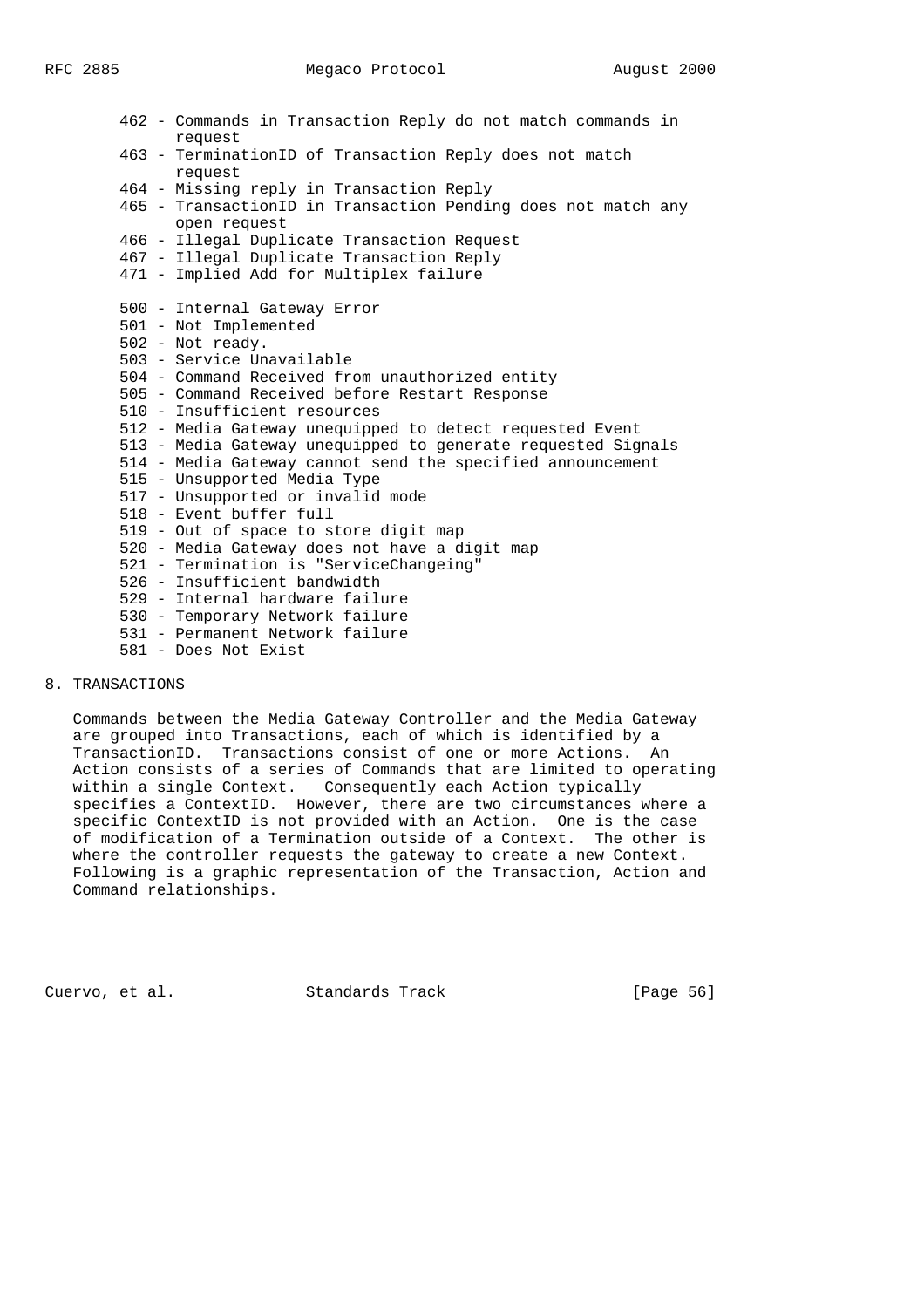| Action 1<br>---------+      |                   | $+ - - - - - - - - +$ +---------+                | $+ - - - - - - - - +$ |
|-----------------------------|-------------------|--------------------------------------------------|-----------------------|
| 1                           | 2                 | Command   Command   Command   Command<br>3       | 4                     |
| $+ - - - - - - - - +$       |                   |                                                  |                       |
|                             |                   |                                                  |                       |
| Action 2                    |                   |                                                  |                       |
| +---------+<br>Command      |                   |                                                  |                       |
| $\mathbf{1}$<br>+---------+ |                   |                                                  |                       |
|                             |                   | _____________________________                    |                       |
| Action 3                    |                   | _________________________                        |                       |
|                             | Command   Command | +---------+ +---------+ +---------+<br>  Command |                       |
| $\mathbf{1}$                | 2                 | 3                                                |                       |

Figure 5 Transactions, Actions and Commands

 Transactions are presented as TransactionRequests. Corresponding responses to a TransactionRequest are received in a single reply, possibly preceded by a number of TransactionPending messages (see section 8.2.3).

 Transactions guarantee ordered Command processing. That is, Commands within a Transaction are executed sequentially. Ordering of Transactions is NOT guaranteed - transactions may be executed in any order, or simultaneously.

 At the first failing Command in a Transaction, processing of the remaining Commands in that Transaction stops. If a command contains a wildcarded TerminationID, the command is attempted with each of the actual TerminationIDs matching the wildcard. A response within the TransactionReply is included for each matching TerminationID, even if one or more instances generated an error. If any TerminationID matching a wildcard results in an error when executed, any commands following the wildcarded command are not attempted. Commands may be marked as "Optional" which can override this behaviour - if a

Cuervo, et al. Standards Track [Page 57]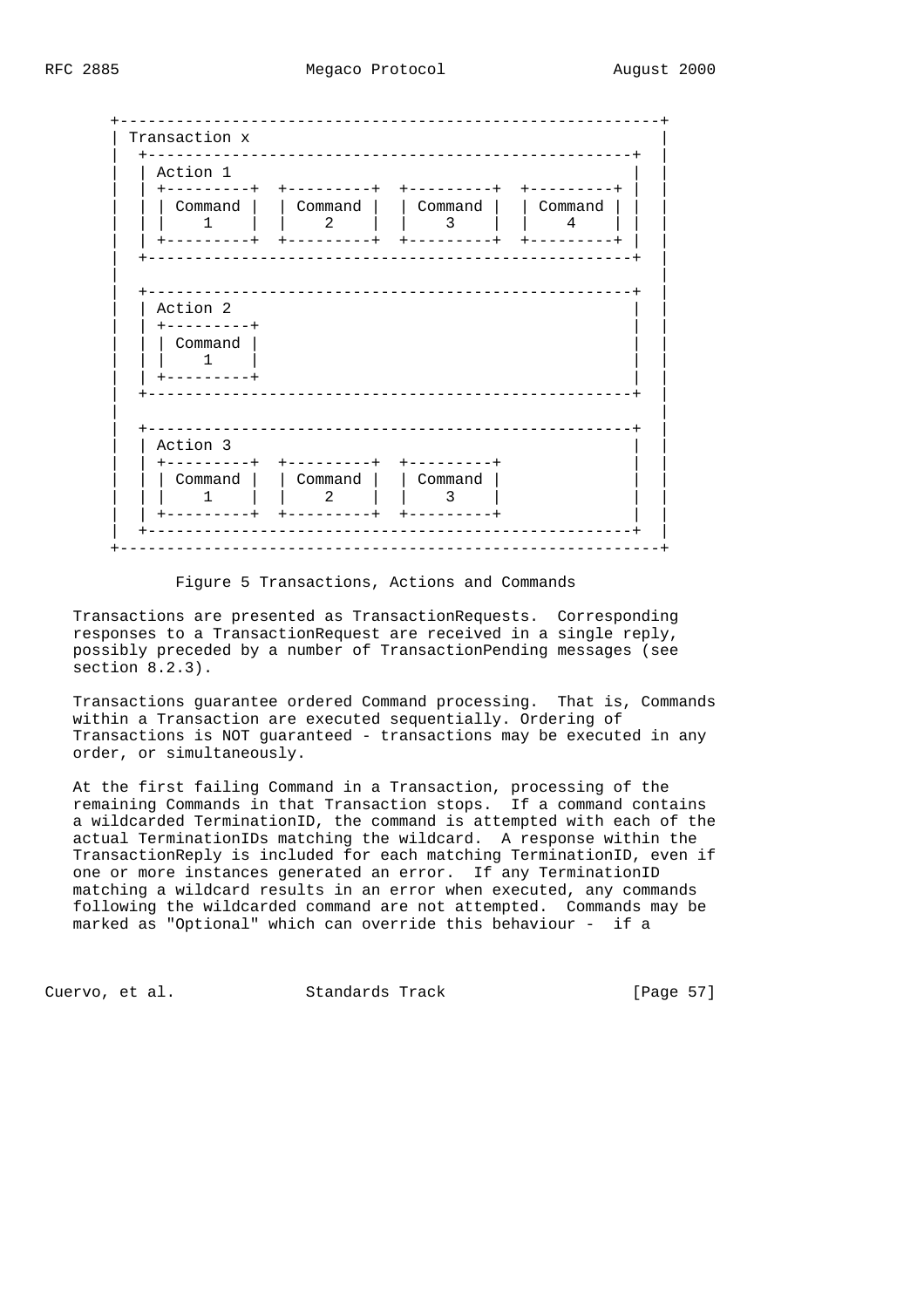command marked as Optional results in an error, subsequent commands in the Transaction will be executed. A TransactionReply includes the results for all of the Commands in the corresponding TransactionRequest. The TransactionReply includes the return values for the Commands that were executed successfully, and the Command and error descriptor for any Command that failed. TransactionPending is used to periodically notify the receiver that a Transaction has not completed yet, but is actively being processed.

 Applications SHOULD implement an application level timer per transaction. Expiration of the timer should cause a retransmission of the request. Receipt of a Reply should cancel the timer. Receipt of Pending should restart the timer.

8.1 Common Parameters

8.1.1 Transaction Identifiers

 Transactions are identified by a TransactionID, which is assigned by sender and is unique within the scope of the sender.

8.1.2 Context Identifiers

 Contexts are identified by a ContextID, which is assigned by the Media Gateway and is unique within the scope of the Media Gateway. The Media Gateway Controller shall use the ContextID supplied by the Media Gateway in all subsequent Transactions relating to that Context. The protocol makes reference to a distinguished value that may be used by the Media Gateway Controller when referring to a Termination that is currently not associated with a Context, namely the null ContextID.

 The CHOOSE wildcard is used to request that the Media Gateway create a new Context. The MGC shall not use partially specified ContextIDs containing the CHOOSE wildcard.

The MGC may use the ALL wildcard to address all Contexts on the MG.

8.2 Transaction Application Programming Interface

 Following is an Application Programming Interface (API) describing the Transactions of the protocol. This API is shown to illustrate the Transactions and their parameters and is not intended to specify implementation (e.g. via use of blocking function calls). It will describe the input parameters and return values expected to be used by the various Transactions of the protocol from a very high level. Transaction syntax and encodings are specified in later subsections.

Cuervo, et al. Standards Track [Page 58]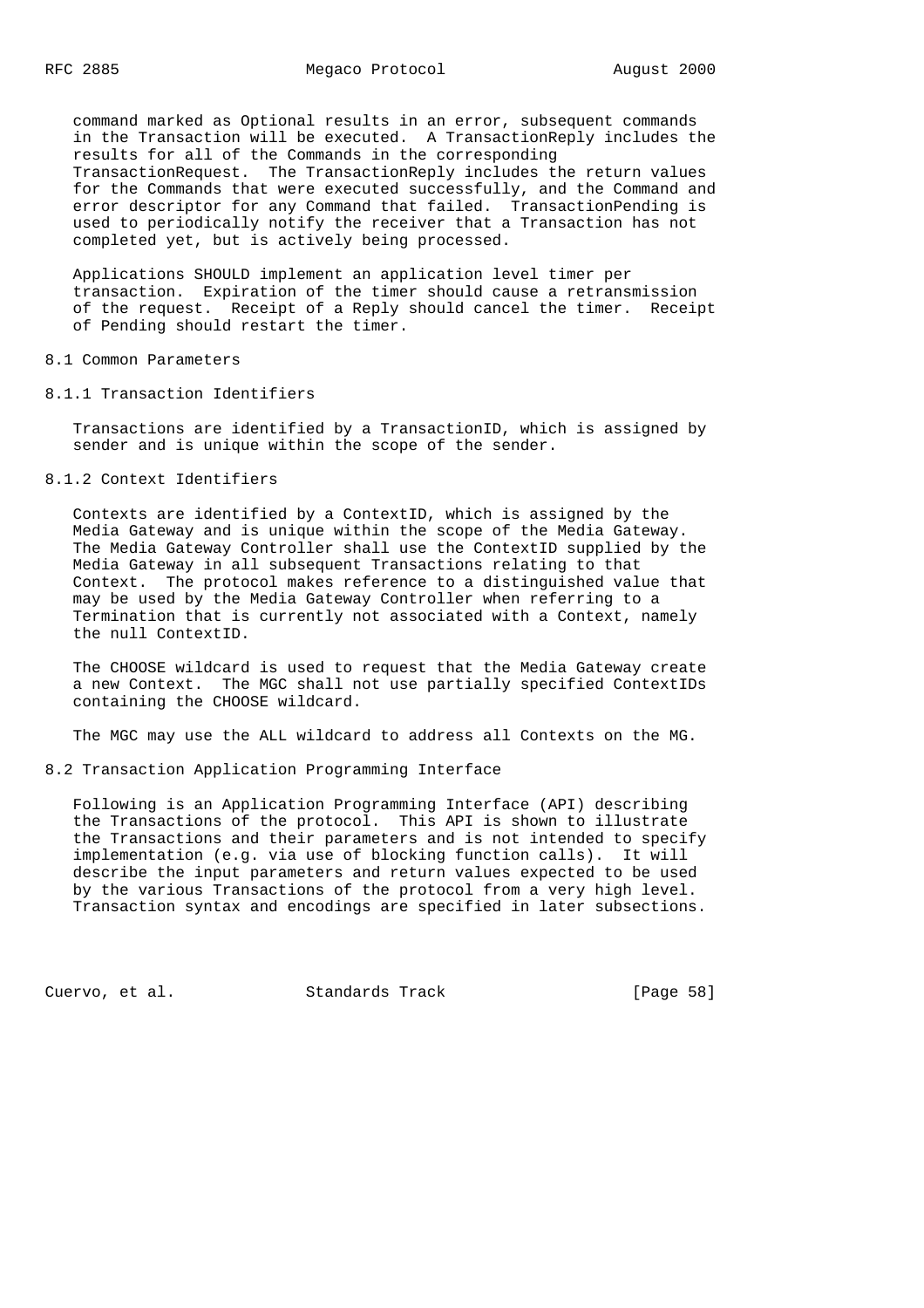#### 8.2.1 TransactionRequest

 The TransactionRequest is invoked by the sender. There is one Transaction per request invocation. A request contains one or more Actions, each of which specifies its target Context and one or more Commands per Context.

 TransactionRequest(TransactionId { ContextID {Command \_ Command}, . . . ContextID {Command \_ Command } })

 The TransactionID parameter must specify a value for later correlation with the TransactionReply or TransactionPending response from the receiver.

 The ContextID parameter must specify a value to pertain to all Commands that follow up to either the next specification of a ContextID parameter or the end of the TransactionRequest, whichever comes first.

 The Command parameter represents one of the Commands mentioned in the "Command Details" subsection titled "Application Programming Interface".

# 8.2.2 TransactionReply

 The TransactionReply is invoked by the receiver. There is one reply invocation per transaction. A reply contains one or more Actions, each of which must specify its target Context and one or more Responses per Context.

 TransactionReply(TransactionID { ContextID { Response \_ Response }, . . . ContextID { Response \_ Response } })

 The TransactionID parameter must be the same as that of the corresponding TransactionRequest.

 The ContextID parameter must specify a value to pertain to all Responses for the action. The ContextID may be specific or null.

 Each of the Response parameters represents a return value as mentioned in section 7.2, or an error descriptor if the command execution encountered an error. Commands after the point of failure are not processed and, therefore, Responses are not issued for them.

Cuervo, et al. Standards Track [Page 59]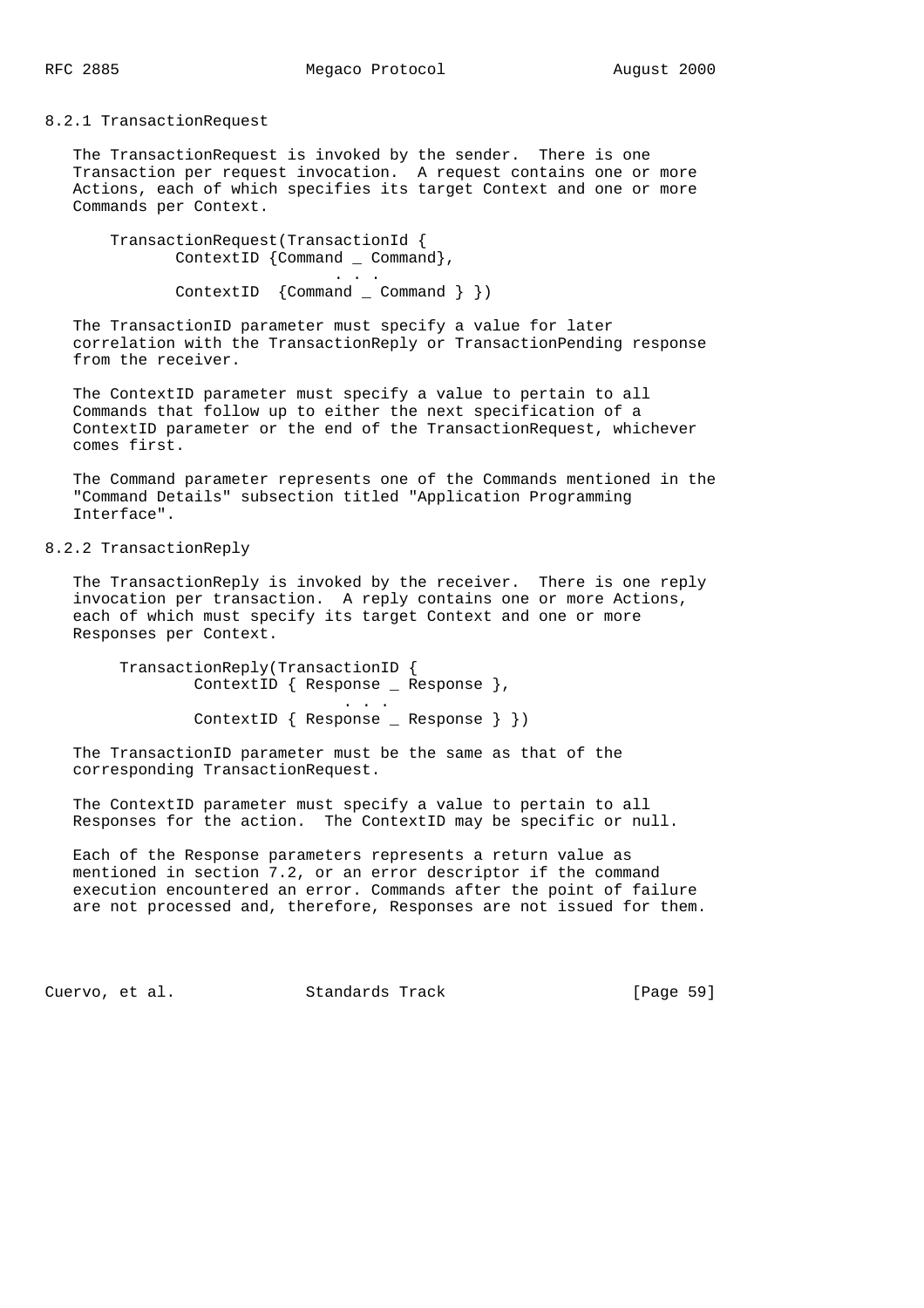An exception to this occurs if a command has been marked as optional in the Transaction request. If the optional command generates an error, the transaction still continues to execute, so the Reply would, in this case, have Responses after an Error.

 If the receiver encounters an error in processing a ContextID, the requested Action response will consist of the context ID and a single error descriptor, 422 Syntax Error in Action.

 If the receiver encounters an error such that it cannot determine a legal Action, it will return a TransactionReply consisting of the TransactionID and a single error descriptor, 422 Syntax Error in Action. If the end of an action cannot be reliably determined but one or more Actions can be parsed, it will process them and then send 422 Syntax Error in Action as the last action for the transaction. If the receiver encounters an error such that is cannot determine a legal Transaction, it will return a TransactionReply with a null TransactionID and a single error descriptor (403 Syntax Error in Transaction).

 If the end of a transaction can not be reliably determined and one or more Actions can be parsed, it will process them and then return 403 Syntax Error in Transaction as the last action reply for the transaction. If no Actions can be parsed, it will return 403 Syntax Error in Transaction as the only reply

 If the terminationID cannot be reliably determined it will send 442 Syntax Error in Command as the action reply.

 If the end of a command cannot be reliably determined it will return 442 Syntax Error in Transaction as the reply to the last action it can parse.

## 8.2.3 TransactionPending

 The receiver invokes the TransactionPending. A TransactionPending indicates that the Transaction is actively being processed, but has not been completed. It is used to prevent the sender from assuming the TransactionRequest was lost where the Transaction will take some time to complete.

TransactionPending(TransactionID { } )

 The TransactionID parameter must be the same as that of the corresponding TransactionRequest. A property of root (normalMGExecutionTime) is settable by the MGC to indicate the interval within which the MGC expects a response to any transaction from the MG. Another property (normalMGCExecutionTime) is settable

Cuervo, et al. Standards Track [Page 60]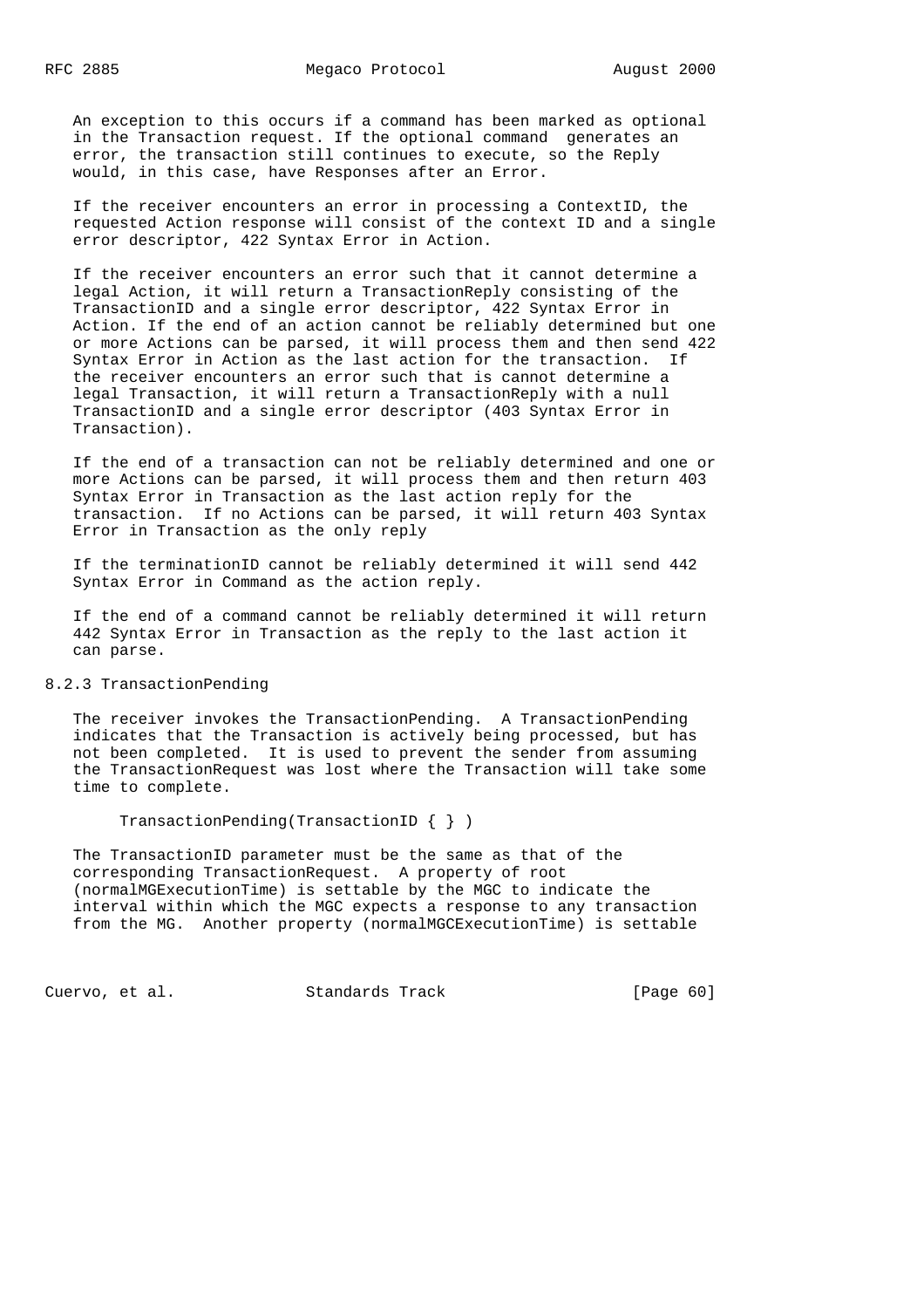by the MGC to indicate the interval within which the MG should expects a response to any transaction from the MGC. Senders may receive more than one TransactionPending for a command. If a duplicate request is received when pending, the responder may send a duplicate pending immediately, or continue waiting for its timer to trigger another Transaction Pending.

## 8.3 Messages

 Multiple Transactions can be concatenated into a Message. Messages have a header, which includes the identity of the sender. The Message Identifier (MID) of a message is set to a provisioned name (e.g. domain address/domain name/device name) of the entity transmitting the message. Domain name is a suggested default.

 Every Message contains a Version Number identifying the version of the protocol the message conforms to. Versions consist of one or two digits, beginning with version 1 for the present version of the protocol.

 The transactions in a message are treated independently. There is no order implied, there is no application or protocol acknowledgement of a message.

#### 9. TRANSPORT

 The transport mechanism for the protocol should allow the reliable transport of transactions between an MGC and MG. The transport shall remain independent of what particular commands are being sent and shall be applicable to all application states. There are several transports defined for the protocol, which are defined in normative Annexes to this document. Additional Transports may be defined as additional annexes in subsequent editions of this document, or in separate documents. For transport of the protocol over IP, MGCs shall implement both TCP and UDP/ALF, an MG shall implement TCP or UDP/ALF or both.

 The MG is provisioned with a name or address (such as DNS name or IP address) of a primary and zero or more secondary MGCs (see section 7.2.8) that is the address the MG uses to send messages to the MGC. If TCP or UDP is used as the protocol transport and the port to which the initial ServiceChange request is to be sent is not otherwise known, that request should be sent to the default port number for the protocol. This port number is 2944 for text-encoded operation or 2945 for binary-encoded operation, for either UDP or TCP. The MGC receives the message containing the ServiceChange request from the MG and can determine the MG's address from it. As described in section 7.2.8, either the MG or the MGC may supply an address in the

Cuervo, et al. Standards Track [Page 61]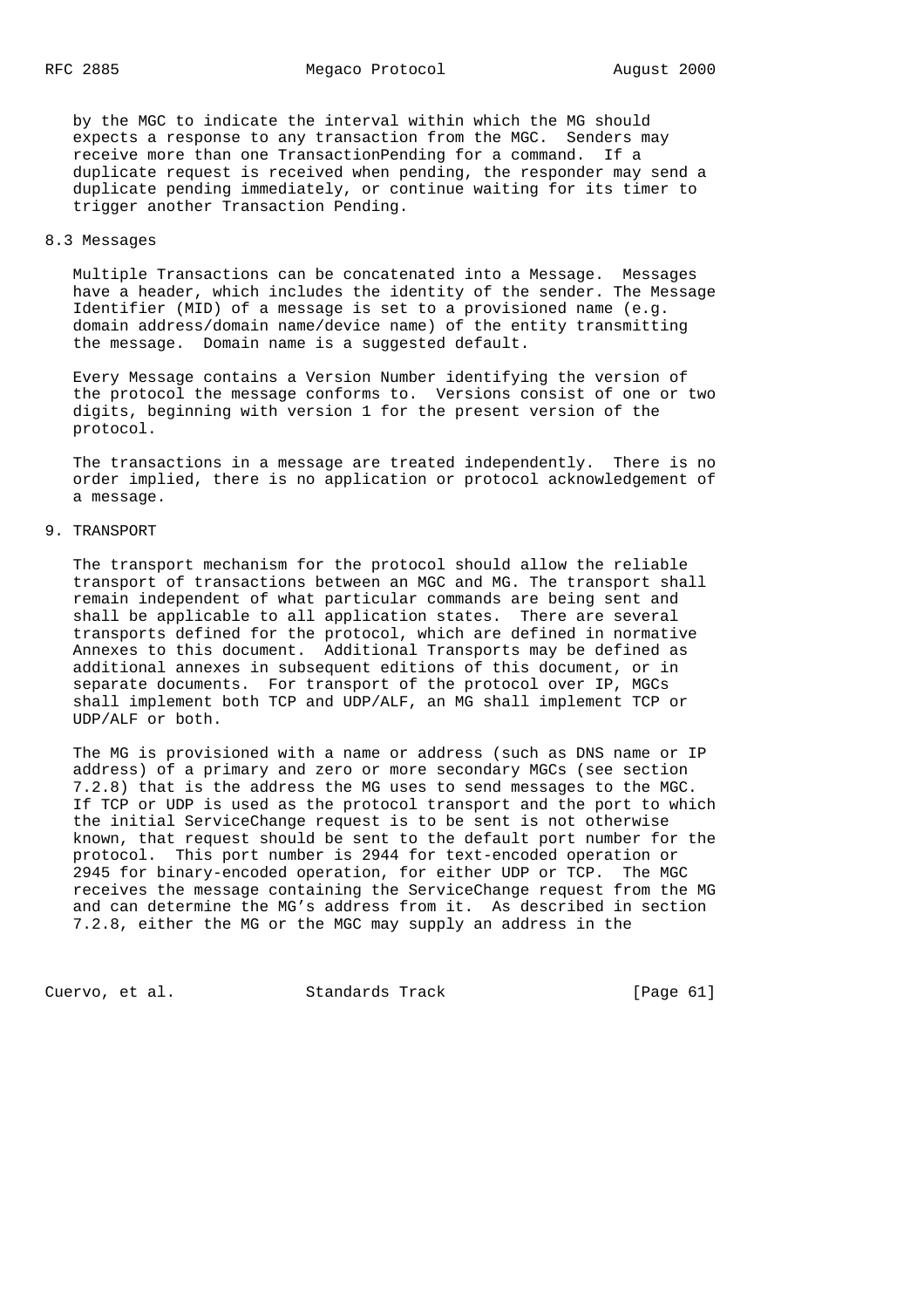ServiceChangeAddress parameter to which subsequent transaction requests must be addressed, but responses (including the response to the initial ServiceChange request) must always be sent back to the address which was the source of the corresponding request.

9.1 Ordering of Commands

 This document does not mandate that the underlying transport protocol guarantees the sequencing of transactions sent to an entity. This property tends to maximize the timeliness of actions, but it has a few drawbacks. For example:

- . Notify commands may be delayed and arrive at the MGC after the transmission of a new command changing the EventsDescriptor
- . If a new command is transmitted before a previous one is acknowledged, there is no guarantee that prior command will be executed before the new one.

 Media Gateway Controllers that want to guarantee consistent operation of the Media Gateway may use the following rules. These rules are with respect to commands that are in different transactions. Commands that are in the same transaction are executed in order (see section 8).

- 1. When a Media Gateway handles several Terminations, commands pertaining to the different Terminations may be sent in parallel, for example following a model where each Termination (or group of Terminations) is controlled by its own process or its own thread.
- 2. On a Termination, there should normally be at most one outstanding command (Add or Modify or Move), unless the outstanding commands are in the same transaction. However, a Subtract command may be issued at any time. In consequence, a Media Gateway may sometimes receive a Modify command that applies to a previously subtracted Termination. Such commands should be ignored, and an error code should be returned.
- 3. On a given Termination, there should normally be at most one outstanding Notify command at any time.
- 4. In some cases, an implicitly or explicitly wildcarded Subtract command that applies to a group of Terminations may step in front of a pending Add command. The Media Gateway Controller should individually delete all Terminations for which an Add command was pending at the time of the global Subtract command. Also, new Add

Cuervo, et al. Standards Track [Page 62]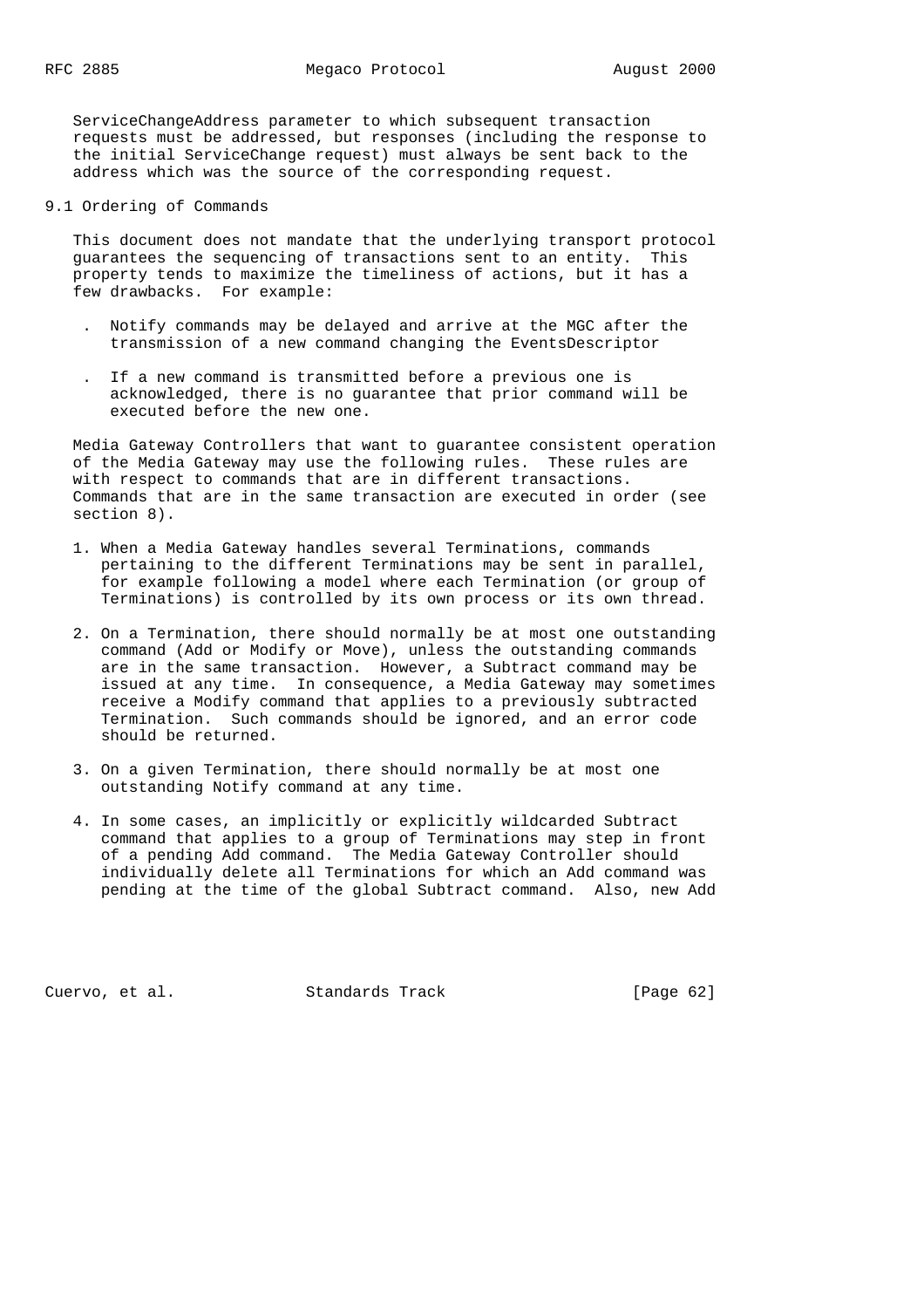commands for Terminations named by the wild-carding (or implied in a Multiplex descriptor) should not be sent until the wild-carded Subtract command is acknowledged.

- 5. AuditValue and AuditCapability are not subject to any sequencing.
- 6. ServiceChange shall always be the first command sent by a MG as defined by the restart procedure. Any other command or response must be delivered after this ServiceChange command.

 These rules do not affect the command responder, which should always respond to commands.

9.2 Protection against Restart Avalanche

 In the event that a large number of Media Gateways are powered on simultaneously and they were to all initiate a ServiceChange transaction, the Media Gateway Controller would very likely be swamped, leading to message losses and network congestion during the critical period of service restoration. In order to prevent such avalanches, the following behavior is suggested:

- 1. When a Media Gateway is powered on, it should initiate a restart timer to a random value, uniformly distributed between 0 and a maximum waiting delay (MWD). Care should be taken to avoid synchronicity of the random number generation between multiple Media Gateways that would use the same algorithm.
- 2. The Media Gateway should then wait for either the end of this timer or the detection of a local user activity, such as for example an off-hook transition on a residential Media Gateway.
- 3. When the timer elapses, or when an activity is detected, the Media Gateway should initiate the restart procedure.

 The restart procedure simply requires the MG to guarantee that the first message that the Media Gateway Controller sees from this MG is a ServiceChange message informing the Media Gateway Controller about the restart.

 Note - The value of MWD is a configuration parameter that depends on the type of the Media Gateway. The following reasoning may be used to determine the value of this delay on residential gateways.

 Media Gateway Controllers are typically dimensioned to handle the peak hour traffic load, during which, in average, 10% of the lines will be busy, placing calls whose average duration is typically 3 minutes. The processing of a call typically involves 5 to 6 Media

Cuervo, et al. Standards Track [Page 63]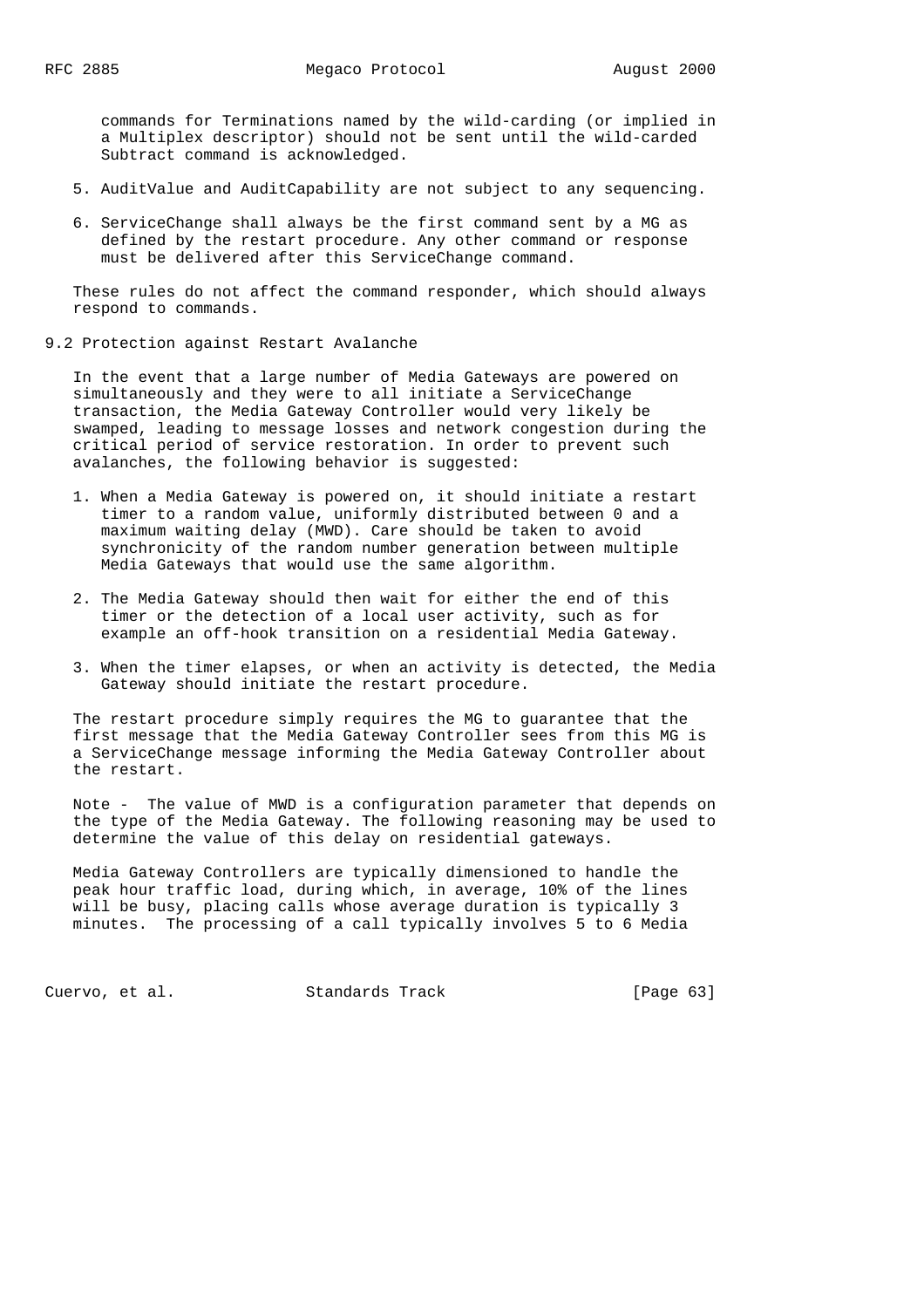Gateway Controller transactions between each Media Gateway and the Media Gateway Controller. This simple calculation shows that the Media Gateway Controller is expected to handle 5 to 6 transactions for each Termination, every 30 minutes on average, or, to put it otherwise, about one transaction per Termination every 5 to 6 minutes on average. This suggests that a reasonable value of MWD for a residential gateway would be 10 to 12 minutes. In the absence of explicit configuration, residential gateways should adopt a value of 600 seconds for MWD.

 The same reasoning suggests that the value of MWD should be much shorter for trunking gateways or for business gateways, because they handle a large number of Terminations, and also because the usage rate of these Terminations is much higher than 10% during the peak busy hour, a typical value being 60%. These Terminations, during the peak hour, are this expected to contribute about one transaction per minute to the Media Gateway Controller load. A reasonable algorithm is to make the value of MWD per "trunk" Termination six times shorter than the MWD per residential gateway, and also inversely proportional to the number of Terminations that are being restarted. For example MWD should be set to 2.5 seconds for a gateway that handles a T1 line, or to 60 milliseconds for a gateway that handles a T3 line.

#### 10. SECURITY CONSIDERATIONS

 This section covers security when using the protocol in an IP environment.

## 10.1 Protection of Protocol Connections

 A security mechanism is clearly needed to prevent unauthorized entities from using the protocol defined in this document for setting up unauthorized calls or interfering with authorized calls. The security mechanism for the protocol when transported over IP networks is IPsec [RFC2401 to RFC2411].

 The AH header [RFC2402] affords data origin authentication, connectionless integrity and optional anti-replay protection of messages passed between the MG and the MGC. The ESP header [RFC2406] provides confidentiality of messages, if desired. For instance, the ESP encryption service should be requested if the session descriptions are used to carry session keys, as defined in SDP.

 Implementations of the protocol defined in this document employing the ESP header SHALL comply with section 5 of [RFC2406], which defines a minimum set of algorithms for integrity checking and

Cuervo, et al. Standards Track [Page 64]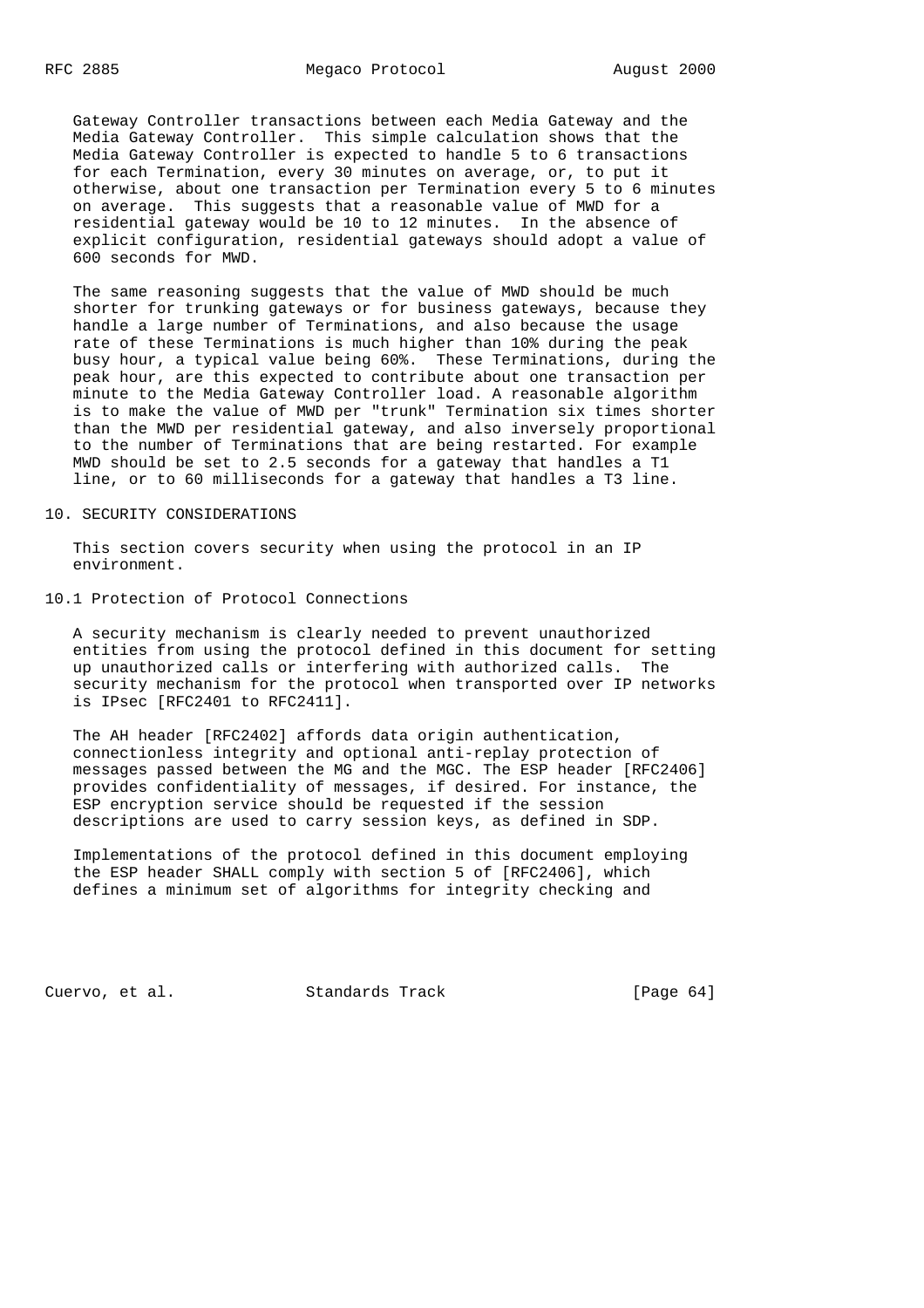encryption. Similarly, implementations employing the AH header SHALL comply with section 5 of [RFC2402], which defines a minimum set of algorithms for integrity checking using manual keys.

 Implementations SHOULD use IKE [RFC2409] to permit more robust keying options. Implementations employing IKE SHOULD support authentication with RSA signatures and RSA public key encryption.

#### 10.2 Interim AH scheme

 Implementation of IPsec requires that the AH or ESP header be inserted immediately after the IP header. This cannot be easily done at the application level. Therefore, this presents a deployment problem for the protocol defined in this document where the underlying network implementation does not support IPsec.

 As an interim solution, an optional AH header is defined within the H.248 protocol header. The header fields are exactly those of the SPI, SEQUENCE NUMBER and DATA fields as defined in [RFC2402]. The semantics of the header fields are the same as the "transport mode" of [RFC2402], except for the calculation of the Integrity Check value (ICV). In IPsec, the ICV is calculated over the entire IP packet including the IP header. This prevents spoofing of the IP addresses. To retain the same functionality, the ICV calculation should be performed across the entire transaction prepended by a synthesized IP header consisting of a 32 bit source IP address, a 32 bit destination address and an 16 bit UDP encoded as 10 hex digits. When the interim AH mechanism is employed when TCP is the transport Layer, the UDP Port above becomes the TCP port, and all other operations are the same.

 Implementations of the H.248 protocol SHALL implement IPsec where the underlying operating system and the transport network supports IPsec. Implementations of the protocol using IPv4 SHALL implement the interim AH scheme. However, this interim scheme SHALL NOT be used when the underlying network layer supports IPsec. IPv6 implementations are assumed to support IPsec and SHALL NOT use the interim AH scheme.

 All implementations of the interim AH mechanism SHALL comply with section 5 of [RFC2402] which defines a minimum set of algorithms for integrity checking using manual keys.

 The interim AH interim scheme does not provide protection against eavesdropping; thus forbidding third parties from monitoring the connections set up by a given termination. Also, it does not provide protection against replay attacks. These procedures do not necessarily protect against denial of service attacks by misbehaving

Cuervo, et al. Standards Track [Page 65]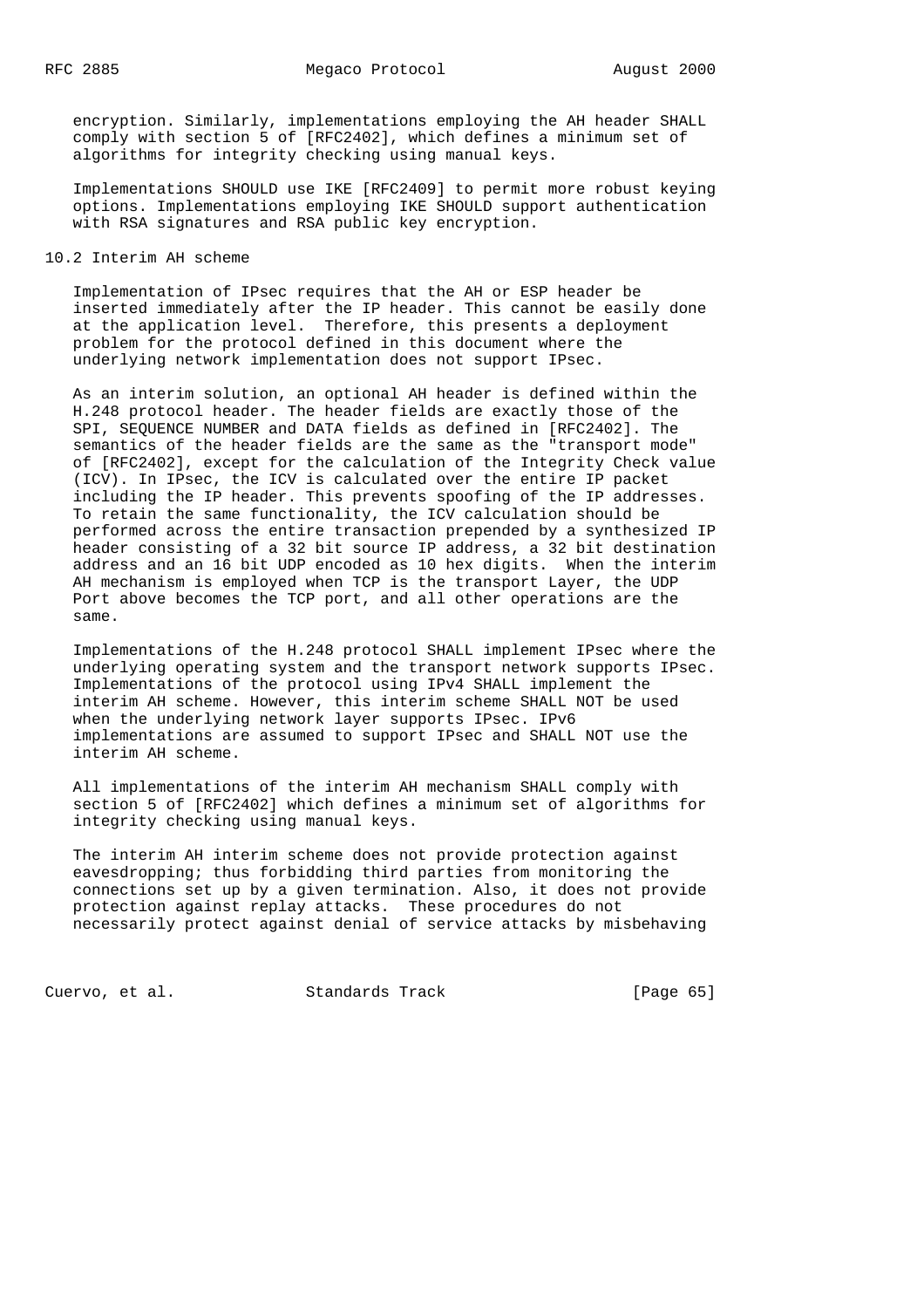MGs or misbehaving MGCs. However, they will provide an identification of these misbehaving entities, which should then be deprived of their authorization through maintenance procedures.

10.3 Protection of Media Connections

 The protocol allows the MGC to provide MGs with "session keys" that can be used to encrypt the audio messages, protecting against eavesdropping.

 A specific problem of packet networks is "uncontrolled barge-in". This attack can be performed by directing media packets to the IP address and UDP port used by a connection. If no protection is implemented, the packets must be decompressed and the signals must be played on the "line side".

 A basic protection against this attack is to only accept packets from known sources, checking for example that the IP source address and UDP source port match the values announced in the Remote Descriptor. This has two inconveniences: it slows down connection establishment and it can be fooled by source spoofing:

- . To enable the address-based protection, the MGC must obtain the remote session description of the egress MG and pass it to the ingress MG. This requires at least one network roundtrip, and leaves us with a dilemma: either allow the call to proceed without waiting for the round trip to complete, and risk for example, "clipping" a remote announcement, or wait for the full roundtrip and settle for slower call-set-up procedures.
- . Source spoofing is only effective if the attacker can obtain valid pairs of source destination addresses and ports, for example by listening to a fraction of the traffic. To fight source spoofing, one could try to control all access points to the network. But this is in practice very hard to achieve.

 An alternative to checking the source address is to encrypt and authenticate the packets, using a secret key that is conveyed during the call set-up procedure. This will not slow down the call set-up, and provides strong protection against address spoofing.

## 11. MG-MGC CONTROL INTERFACE

 The control association between MG and MGC is initiated at MG cold start, and announced by a ServiceChange message, but can be changed by subsequent events, such as failures or manual service events. While the protocol does not have an explicit mechanism to support

Cuervo, et al. Standards Track [Page 66]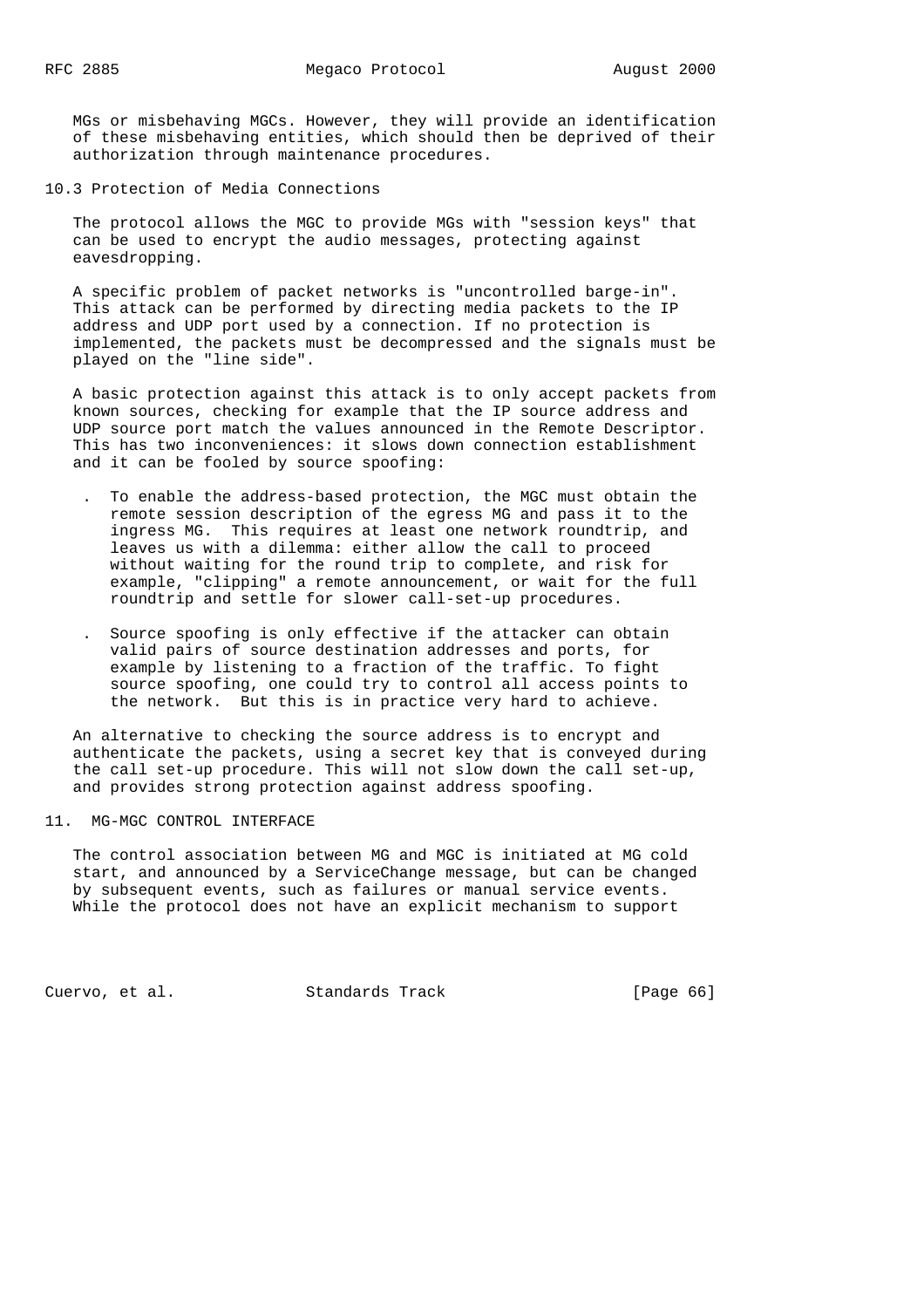multiple MGCs controlling a physical MG, it has been designed to support the multiple logical MG (within a single physical MG) that can be associated with different MGCs.

### 11.1 Multiple Virtual MGs

 A physical Media Gateway may be partitioned into one or more Virtual MGs. A virtual MG consists of a set of statically partitioned physical Terminations and/or sets of ephemeral Terminations. A physical Termination is controlled by one MGC. The model does not require that other resources be statically allocated, just Terminations. The mechanism for allocating Terminations to virtual MGs is a management method outside the scope of the protocol. Each of the virtual MGs appears to the MGC as a complete MG client.

 A physical MG may have only one network interface, which must be shared across virtual MGs. In such a case, the packet/cell side Termination is shared. It should be noted however, that in use, such interfaces require an ephemeral instance of the Termination to be created per flow, and thus sharing the Termination is straightforward. This mechanism does lead to a complication, namely that the MG must always know which of its controlling MGCs should be notified if an event occurs on the interface.

 In normal operation, the Virtual MG will be instructed by the MGC to create network flows (if it is the originating side), or to expect flow requests (if it is the terminating side), and no confusion will arise. However, if an unexpected event occurs, the Virtual MG must know what to do with respect to the physical resources it is controlling.

 If recovering from the event requires manipulation of a physical interface's state, only one MGC should do so. These issues are resolved by allowing any of the MGCs to create EventsDescriptors to be notified of such events, but only one MGC can have read/write access to the physical interface properties; all other MGCs have read-only access. The management mechanism is used to designate which MGC has read/write capability, and is designated the Master MGC.

 Each virtual MG has its own Root Termination. In most cases the values for the properties of the Root Termination are independently settable by each MGC. Where there can only be one value, the parameter is read-only to all but the Master MGC.

 ServiceChange may only be applied to a Termination or set of Terminations partitioned to the Virtual MG or created (in the case of ephemeral Terminations) by that Virtual MG.

Cuervo, et al. Standards Track [Page 67]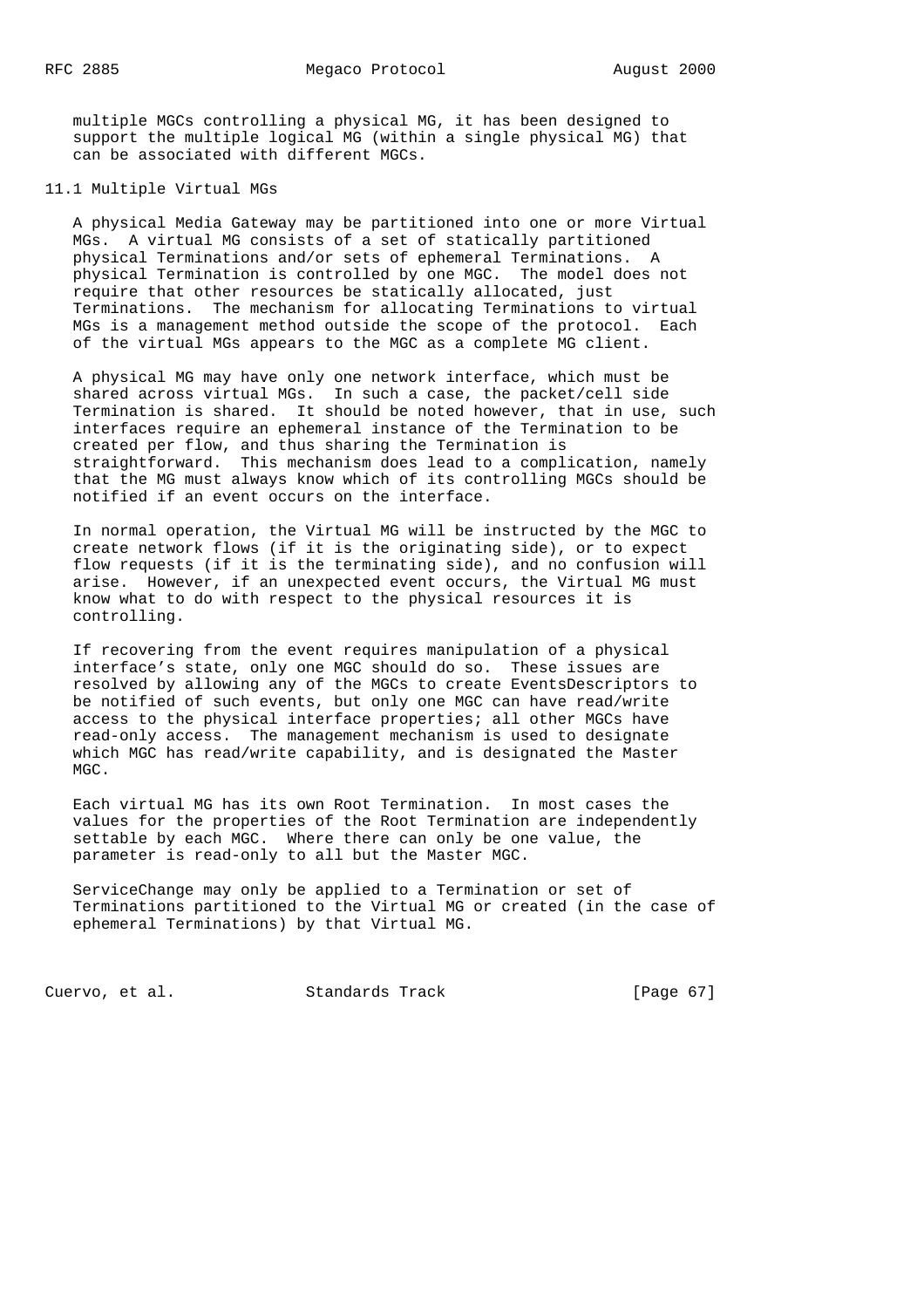## 11.2 Cold Start

 A MG is pre-provisioned by a management mechanism outside the scope of this protocol with a Primary and (optionally) an ordered list of Secondary MGCs. Upon a cold start of the MG, it will issue a ServiceChange command with a "Restart" method, on the Root Termination to its primary MGC. If the MGC accepts the MG, it will send a Transaction Accept, with the ServiceChangeMgcId set to itself. If the MG receives an ServiceChangeMgcId not equal to the MGC it contacted, it sends a ServiceChange to the MGC specified in the ServiceChangeMgcId. It continues this process until it gets a controlling MGC to accept its registration, or it fails to get a reply. Upon failure to obtain a reply, either from the Primary MGC, or a designated successor, the MG tries its pre-provisioned Secondary MGCs, in order. If the MG is unable to comply and it has established a transport connection to the MGC, it should close that connection. In any event, it should reject all subsequent requests from the MGC with Error 406 Version Not Supported.

 It is possible that the reply to a ServiceChange with Restart will be lost, and a command will be received by the MG prior to the receipt of the ServiceChange response. The MG shall issue error 505 - Command Received before Restart Response.

#### 11.3 Negotiation of Protocol Version

 The first ServiceChange command from an MG shall contain the version number of the protocol supported by the MG in the ServiceChangeVersion parameter. Upon receiving such a message, if the MGC supports only a lower version, then the MGC shall send a ServiceChangeReply with the lower version and thereafter all the messages between MG and MGC shall conform to the lower version of the protocol. If the MG is unable to comply and it has established a transport connection to the MGC, it should close that connection. In any event, it should reject all subsequent requests from the MGC with Error 406 Version Not supported.

 If the MGC supports a higher version than the MG but is able to support the lower version proposed by the MG, it shall send a ServiceChangeReply with the lower version and thereafter all the messages between MG and MGC shall conform to the lower version of the protocol. If the MGC is unable to comply, it shall reject the association, with Error 406 Version Not Supported.

 Protocol version negotiation may also occur at "handoff" and "failover" ServiceChanges.

Cuervo, et al. Standards Track [Page 68]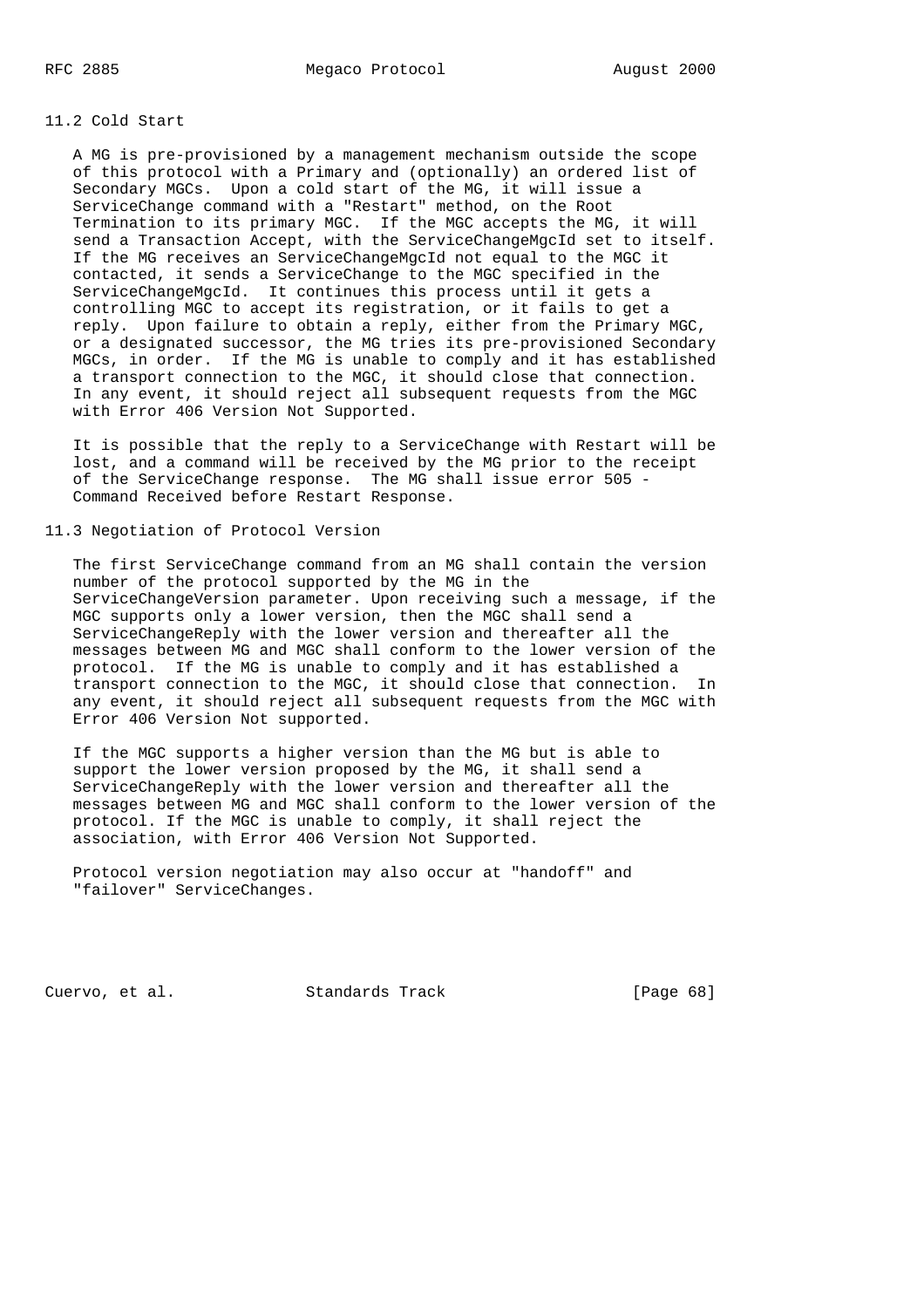When extending the protocol with new versions, the following rules should be followed.

- 1. Existing protocol elements, i.e., procedures, parameters, descriptor, property, values, should not be changed unless a protocol error needs to be corrected or it becomes necessary to change the operation of the service that is being supported by the protocol.
- 2. The semantics of a command, a parameter, descriptor, property, value should not be changed.
- 3. Established rules for formatting and encoding messages and parameters should not be modified.
- 4. When information elements are found to be obsolete they can be marked as not used. However, the identifier for that information element will be marked as reserved. In that way it can not be used in future versions.
- 11.4 Failure of an MG

 If a MG fails, but is capable of sending a message to the MGC, it sends a ServiceChange with an appropriate method (graceful or forced) and specifies the Root TerminationID. When it returns to service, it sends a ServiceChange with a "Restart" method.

 Allowing the MGC to send duplicate messages to both MGs accommodates pairs of MGs that are capable of redundant failover of one of the MGs. Only the Working MG shall accept or reject transactions. Upon failover, the Primary MG sends a ServiceChange command with a "Failover" method and a "MG Impending Failure" reason. The MGC then uses the primary MG as the active MG. When the error condition is repaired, the Working MG can send a "ServiceChange" with a "Restart" method.

11.5 Failure of an MGC

 If the MG detects a failure of its controlling MGC, it attempts to contact the next MGC on its pre-provisioned list. It starts its attempts at the beginning (Primary MGC), unless that was the MGC that failed, in which case it starts at its first Secondary MGC. It sends a ServiceChange message with a "Failover" method and a " MGC Impending Failure" reason.

 In partial failure, or manual maintenance reasons, an MGC may wish to direct its controlled MGs to use a different MGC. To do so, it sends a ServiceChange method to the MG with a "HandOff" method, and its

Cuervo, et al. Standards Track [Page 69]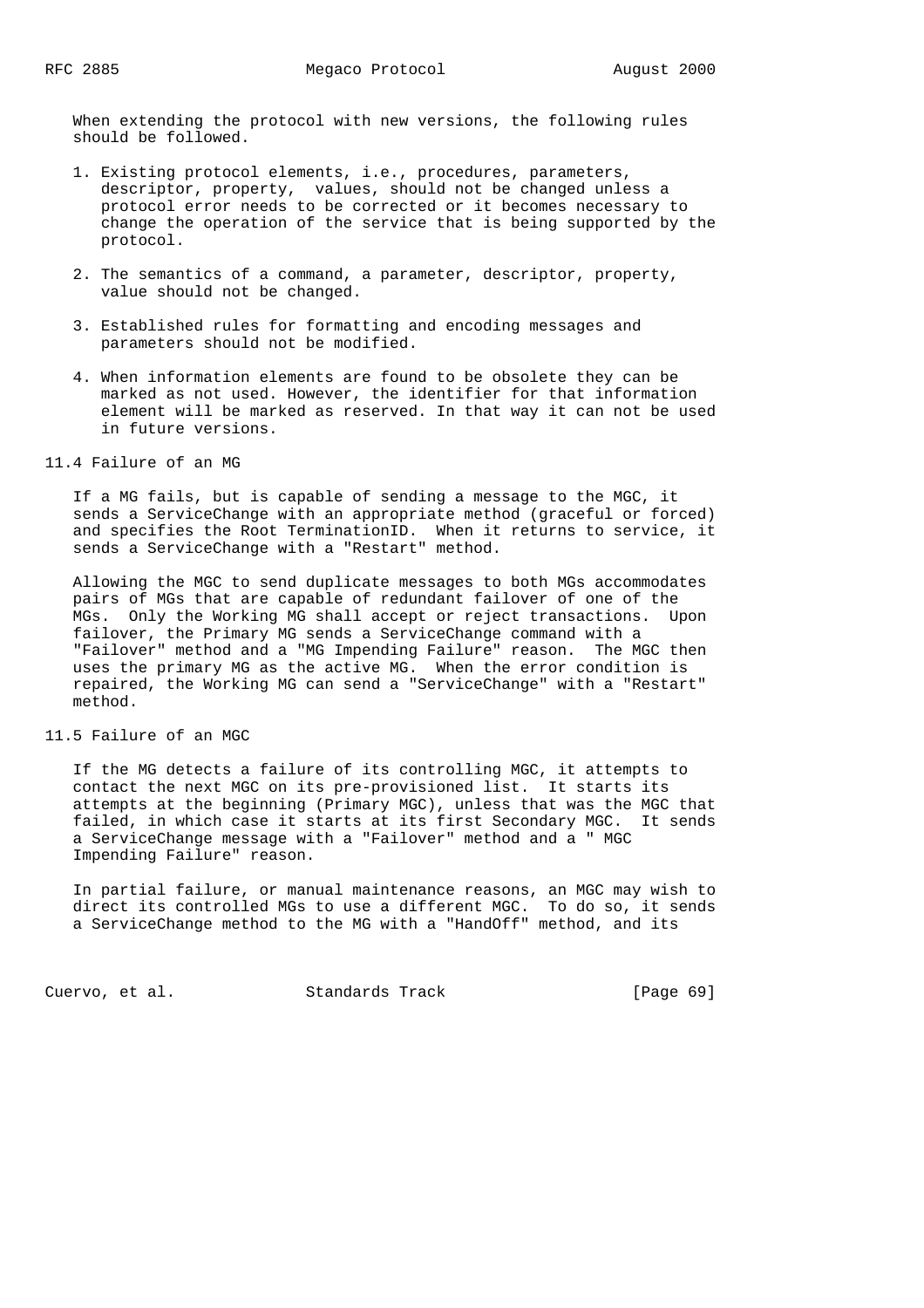designated replacement in ServiceChangeMgcId. The MG should send a ServiceChange message with a "Handoff" method and a "MGC directed change" reason to the designated MGC. If it fails to get a reply, or fails to see an Audit command subsequently, it should behave as if its MGC failed, and start contacting secondary MGCs. If the MG is unable to establish a control relationship with any MGC, it shall wait a random amount of time as described in section 9.2 and then start contacting its primary, and if necessary, its secondary MGCs again.

 No recommendation is made on how the MGCs involved in the Handoff maintain state information; this is considered to be out of scope of this recommendation. The MGC and MG may take the following steps when Handoff occurs. When the MGC initiates a HandOff, the handover should be transparent to Operations on the Media Gateway. Transactions can be executed in any order, and could be in progress when the ServiceChange is executed. Accordingly, commands in progress continue, transaction replies are sent to the new MGC (after a new control association is established), and the MG should expect outstanding transaction replies from the new MGC. No new messages shall be sent to the new MGC until the control association is established. Repeated transaction requests shall be directed to the new MGC. The MG shall maintain state on all terminations and contexts.

 It is possible that the MGC could be implemented in such a way that a failed MGC is replaced by a working MGC where the identity of the new MGC is the same as the failed one. In such a case, ServiceChangeMgcId would be specified with the previous value and the MG shall behave as if the value was changed, and send a ServiceChange message, as above.

 Pairs of MGCs that are capable of redundant failover can notify the controlled MGs of the failover by the above mechanism.

12. PACKAGE DEFINITION

 The primary mechanism for extension is by means of Packages. Packages define additional Properties, Events, Signals and Statistics that may occur on Terminations.

Packages defined by IETF will appear in separate RFCs.

 Packages defined by ITU-T may appear in the relevant recommendations (e.g. as annexes).

Cuervo, et al. Standards Track [Page 70]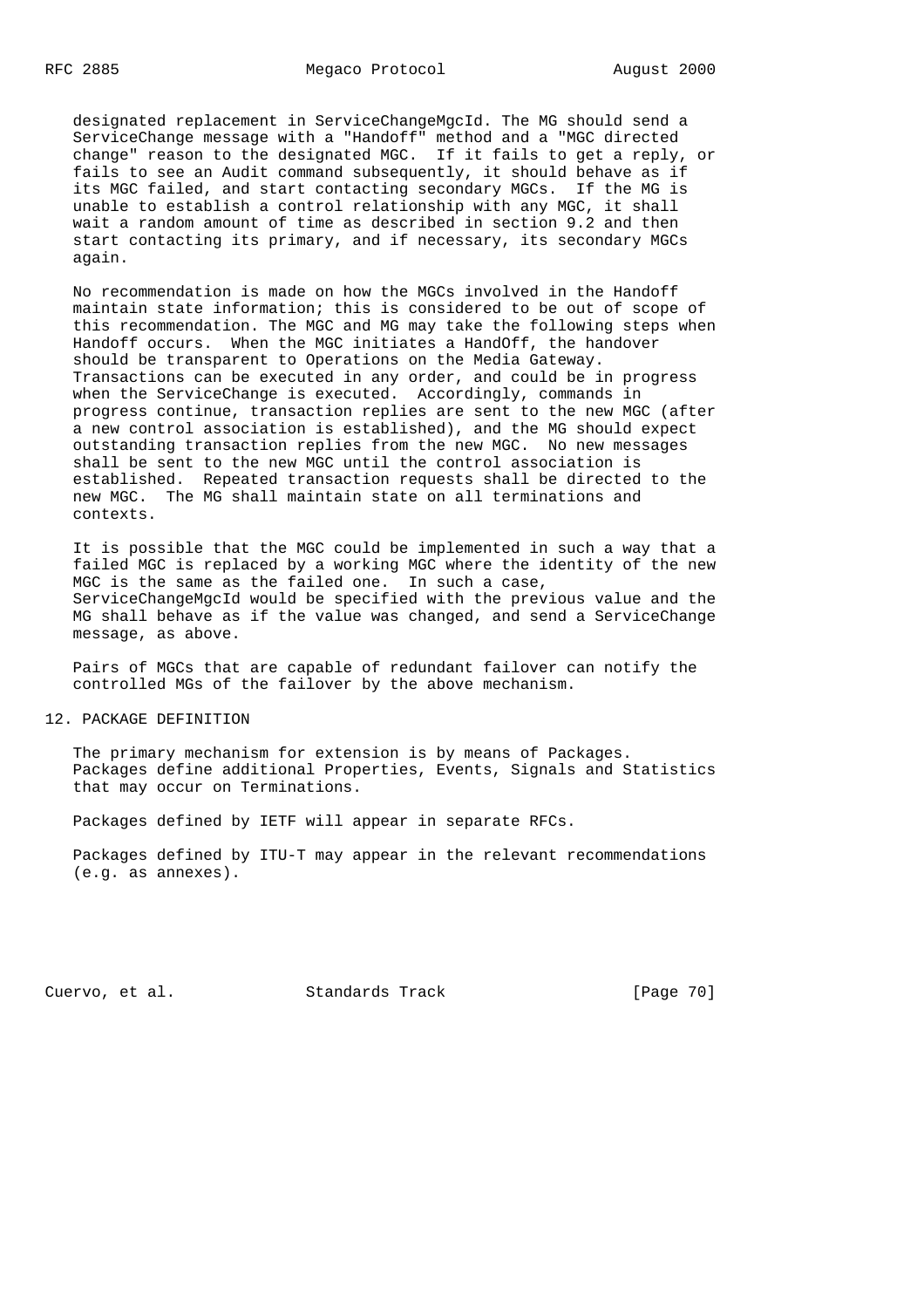- 1. A public document or a standard forum document, which can be referenced as the document that describes the package following the guideline above, should be specified.
- 2. The document shall specify the version of the Package that it describes.
- 3. The document should be available on a public web server and should have a stable URL. The site should provide a mechanism to provide comments and appropriate responses should be returned.

#### 12.1 Guidelines for defining packages

Packages define Properties, Events, Signals, and Statistics.

 Packages may also define new error codes according to the guidelines given in section 13.2. This is a matter of documentary convenience: the package documentation is submitted to IANA in support of the error code registration. If a package is modified, it is unnecessary to provide IANA with a new document reference in support of the error code unless the description of the error code itself is modified.

 Names of all such defined constructs shall consist of the PackageID (which uniquely identifies the package) and the ID of the item (which uniquely identifies the item in that package). In the text encoding the two shall be separated by a forward slash ("/") character. Example: togen/playtone is the text encoding to refer to the play tone signal in the tone generation package.

A Package will contain the following sections:

#### 12.1.1 Package

Overall description of the package, specifying:

- . Package Name: only descriptive,
- . PackageID: Is an identifier
- . Description:
- . Version: A new version of a package can only add additional Properties, Events, Signals, Statistics and new possible values for an existing parameter described in the original package. No deletions or modifications shall be allowed. A version is an integer in the range from 1 to 99.
- . Extends (Optional): A package may extend an existing package. The version of the original package must be specified. When a package extends another package it shall only add additional Properties, Events, Signals, Statistics and new possible values for an

Cuervo, et al. Standards Track [Page 71]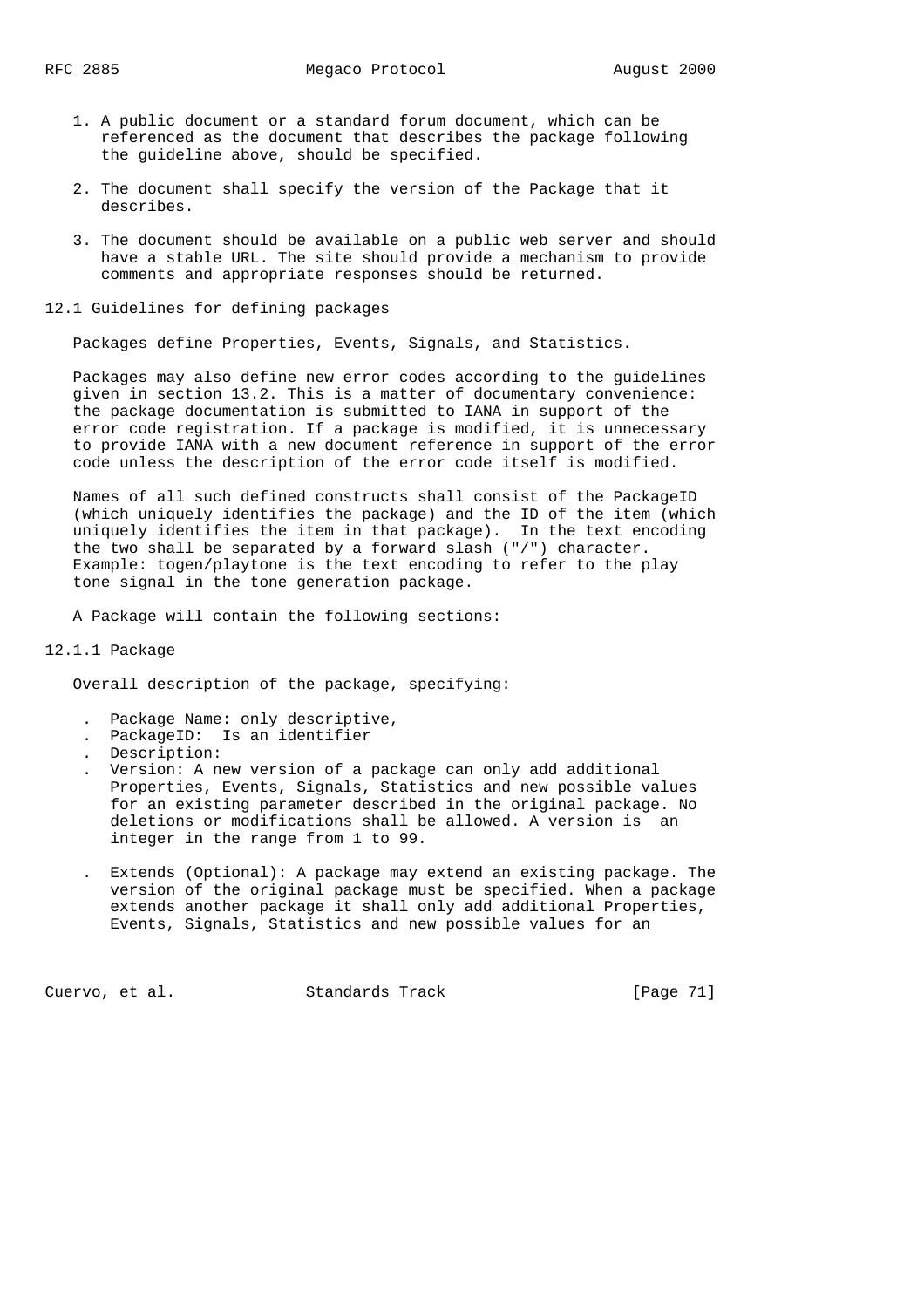existing parameter described in the original package. An extended package shall not redefine or overload a name defined in the original package. Hence, if package B version 1 extends package A version 1, version 2 of B will not be able to extend the A version 2 if A version 2 defines a name already in B version 1.

# 12.1.2 Properties

Properties defined by the package, specifying:

- . Property Name: only descriptive.
- . PropertyID: Is an identifier
- . Description:
- . Type: One of: String: UTF-8 string Integer: 4 byte signed integer Double: 8 byte signed integer Character: Unicode UTF-8 encoding of a single letter. Could be more than one octet. Enumeration: One of a list of possible unique values (See 12.3) Sub-list: A list of several values from a list Boolean
- . Possible Values:
- . Defined in: Which H.248 descriptor the property is defined in. LocalControl is for stream dependent properties. TerminationState is for stream independent properties.
- . Characteristics: Read / Write or both, and (optionally), global: Indicates whether a property is read-only, or read-write, and if it is global. If Global is omitted, the property is not global. If a property is declared as global, the value of the property is shared by all terminations realizing the package.

#### 12.1.3 Events

Events defined by the package, specifying:

- . Event name: only descriptive.
- . EventID: Is an identifier
- . Description:
- . EventsDescriptor Parameters: Parameters used by the MGC to configure the event, and found in the EventsDescriptor. See section 12.2.

Cuervo, et al. Standards Track [Page 72]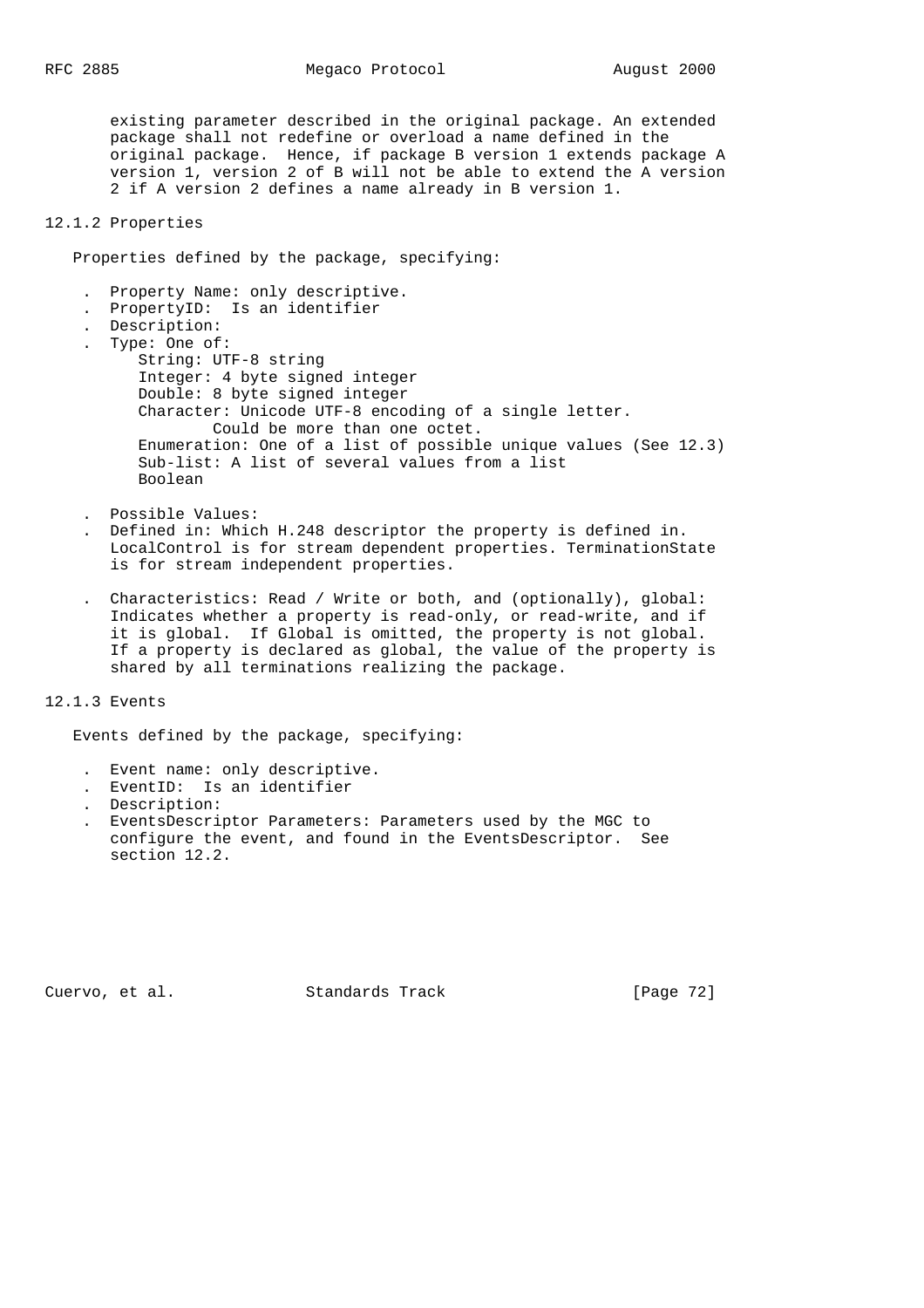. ObservedEventsDescriptor Parameters: Parameters returned to the MGC in Notify requests and in replies to command requests from the MGC that audit ObservedEventsDescriptor, and found in the ObservedEventsDescriptor. See section 12.2.

12.1.4 Signals

- . Signals defined by the package, specifying:
- . Signal Name: only descriptive.
- . SignalID: Is an identifier. SignalID is used in a
- SignalsDescriptor
- . Description
- . SignalType: One of:
	- OO (On/Off)
		- TO (TimeOut)
		- BR (Brief)

 Note - SignalType may be defined such that it is dependent on the value of one or more parameters. Signals that would be played with SignalType BR should have a default duration. The package has to define the default duration and signalType.

- . Duration: in hundredths of seconds
- . Additional Parameters: See section 12.2

12.1.5 Statistics

Statistics defined by the package, specifying:

- . Statistic name: only descriptive.
- . StatisticID: Is an identifier. StatisticID is used in a
- StatisticsDescriptor.
- . Description
- . Units: unit of measure, e.g. milliseconds, packets.
- 12.1.6 Procedures

Additional guidance on the use of the package.

- 12.2 Guidelines to defining Properties, Statistics and Parameters to Events and Signals.
	- . Parameter Name: only descriptive
	- . ParameterID: Is an identifier
	- . Type: One of: String: UTF-8 octet string Integer: 4 octet signed integer Double: 8 octet signed integer

Cuervo, et al. Standards Track [Page 73]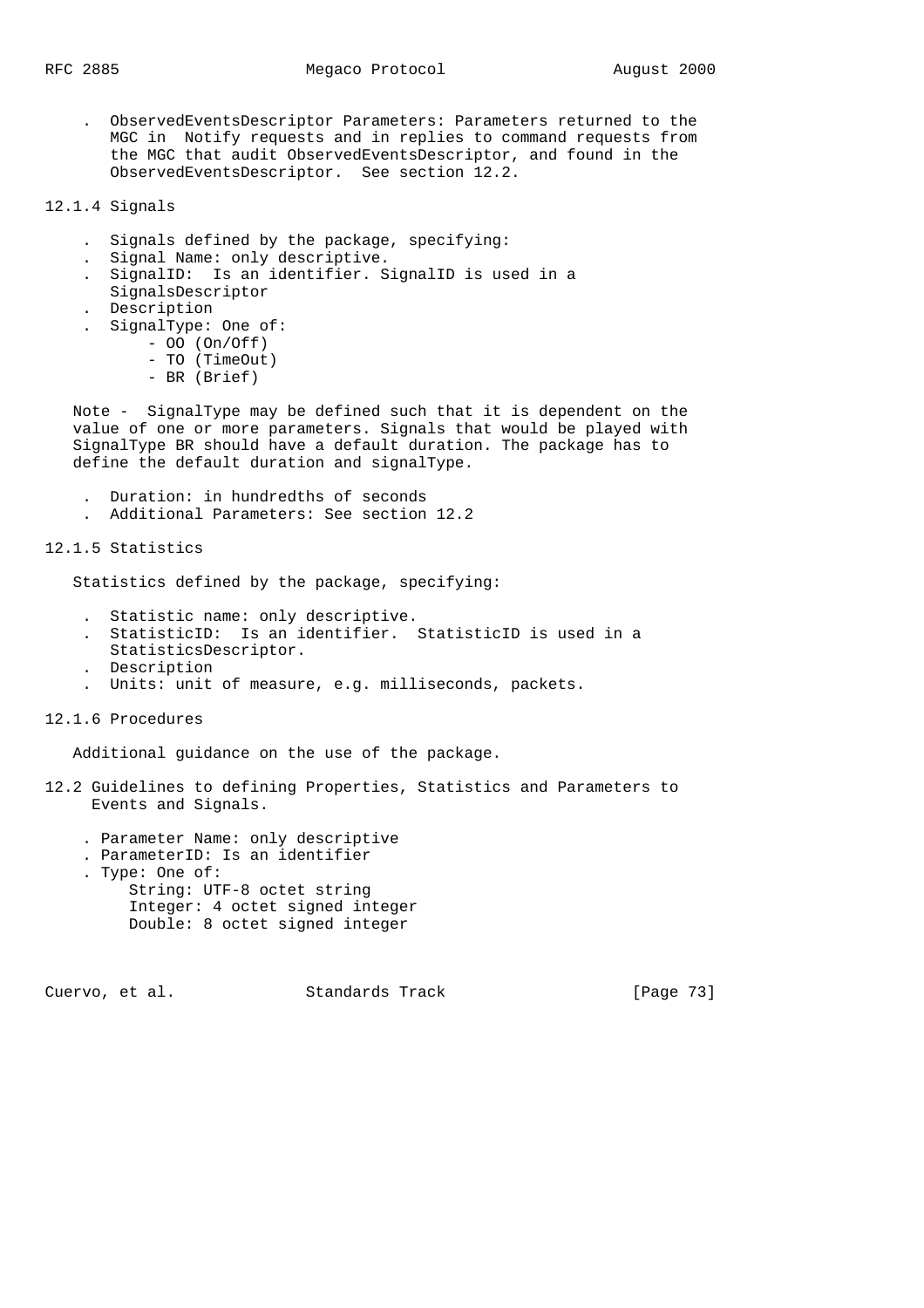Character: Unicode UTF-8 encoding of a single letter. Could be more than one octet. Enumeration: One of a list of possible unique values (See 12.3) Sub-list: A list of several values from a list Boolean

- . Possible values:
- . Description:

## 12.3 Lists

 Possible values for parameters include enumerations. Enumerations may be defined in a list. It is recommended that the list be IANA registered so that packages that extend the list can be defined without concern for conflicting names.

12.4 Identifiers

 Identifiers in text encoding shall be strings of up to 64 characters, containing no spaces, starting with an alphanumeric character and consisting of alphanumeric characters and / or digits, and possibly including the special character underscore ("\_").

Identifiers in binary encoding are 2 octets long.

 Both text and binary values shall be specified for each identifier, including identifiers used as values in enumerated types.

12.5 Package Registration

 A package can be registered with IANA for interoperability reasons. See section 13 for IANA considerations.

13. IANA CONSIDERATIONS

13.1 Packages

 The following considerations SHALL be met to register a package with IANA:

 1. A unique string name, unique serial number and version number is registered for each package. The string name is used with text encoding. The serial number shall be used with binary encoding. Serial Numbers 60000-64565 are reserved for private use. Serial number 0 is reserved.

Cuervo, et al. Standards Track [Page 74]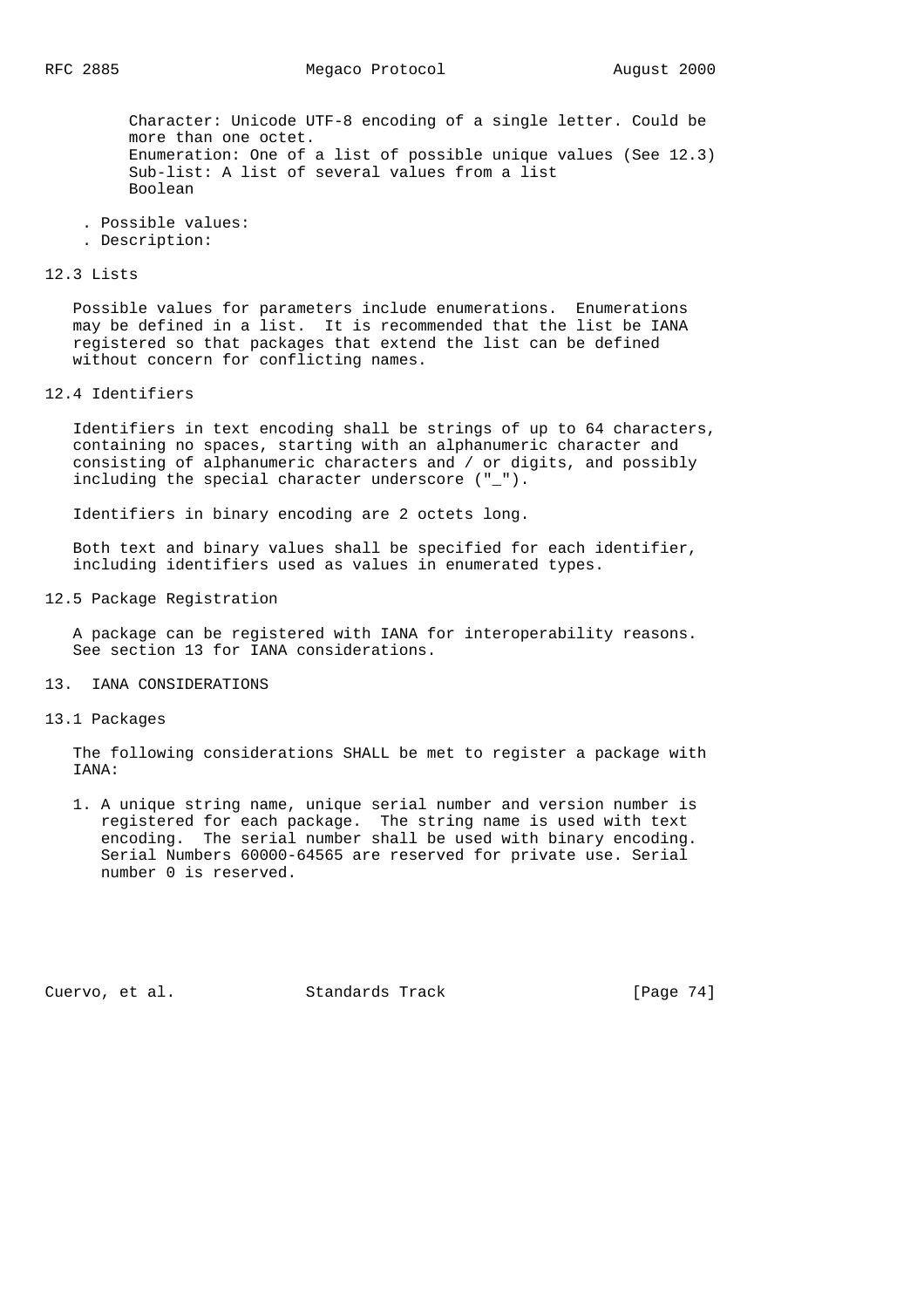- 2. A contact name, email and postal addresses for that contact shall be specified. The contact information shall be updated by the defining organization as necessary.
- 3. A reference to a document that describes the package, which should be public:

 The document shall specify the version of the Package that it describes.

 If the document is public, it should be located on a public web server and should have a stable URL. The site should provide a mechanism to provide comments and appropriate responses should be returned.

- 4. Packages registered by other than recognized standards bodies shall have a minimum package name length of 8 characters.
- 5. All other package names are first come-first served if all other conditions are met
- 13.2 Error Codes

 The following considerations SHALL be met to register an error code with IANA:

- 1. An error number and a one line (80 character maximum) string is registered for each error.
- 2. A complete description of the conditions under which the error is detected shall be included in a publicly available document. The description shall be sufficiently clear to differentiate the error from all other existing error codes.
- 3. The document should be available on a public web server and should have a stable URL.
- 4. Error numbers registered by recognized standards bodies shall have 3 or 4 character error numbers.
- 5. Error numbers registered by all other organizations or individuals shall have 4 character error numbers.
- 6. An error number shall not be redefined, nor modified except by the organization or individual that originally defined it, or their successors or assigns.

Cuervo, et al. Standards Track [Page 75]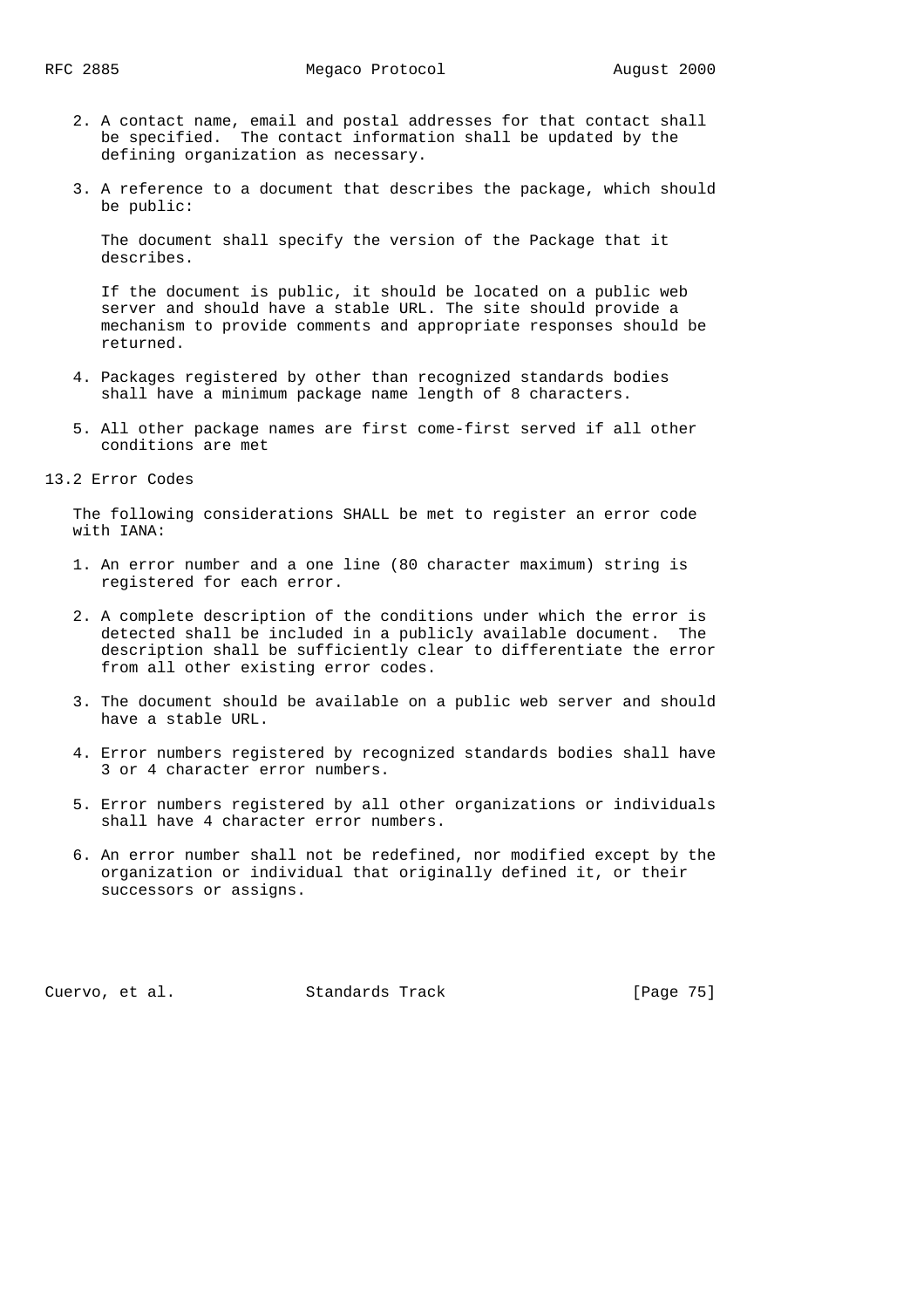## 13.3 ServiceChange Reasons

 The following considerations SHALL be met to register service change reason with IANA:

- 1. A one phrase, 80-character maximum, unique reason code is registered for each reason.
- 2. A complete description of the conditions under which the reason is used is detected shall be included in a publicly available document. The description shall be sufficiently clear to differentiate the reason from all other existing reasons.
- 3. The document should be available on a public web server and should have a stable URL.

Cuervo, et al. Standards Track [Page 76]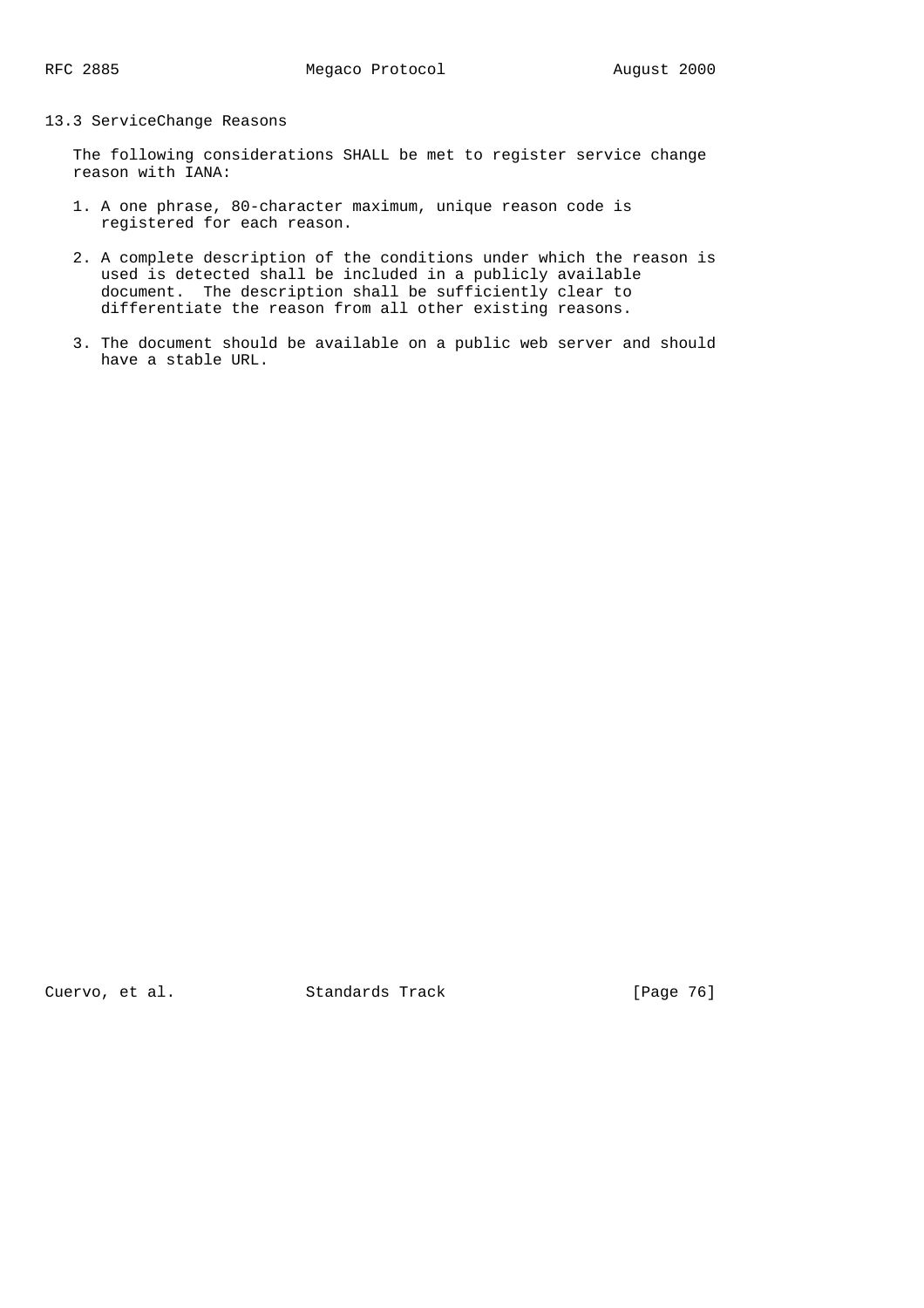## ANNEX A: BINARY ENCODING OF THE PROTOCOL (NORMATIVE)

 This Annex specifies the syntax of messages using the notation defined in ASN.1 [ITU-T Recommendation X.680 (1997): Information Technology - Abstract Syntax Notation One (ASN.1) - Specification of basic notation.]. Messages shall be encoded for transmission by applying the basic encoding rules specified in [ITU-T Recommendation X.690(1994) Information Technology - ASN.1 Encoding Rules: Specification of Basic Encoding Rules (BER)].

## A.1 Coding of wildcards

 The use of wildcards ALL and CHOOSE is allowed in the protocol. This allows a MGC to partially specify Termination IDs and let the MG choose from the values that conform to the partial specification. Termination IDs may encode a hierarchy of names. This hierarchy is provisioned. For instance, a TerminationID may consist of a trunk group, a trunk within the group and a circuit. Wildcarding must be possible at all levels. The following paragraphs explain how this is achieved.

 The ASN.1 description uses octet strings of up to 8 octets in length for Termination IDs. This means that Termination IDs consist of at most 64 bits. A fully specified Termination ID may be preceded by a sequence of wildcarding fields. A wildcarding field is octet in length. Bit 7 (the most significant bit) of this octet specifies what type of wildcarding is invoked: if the bit value equals 1, then the ALL wildcard is used; if the bit value if 0, then the CHOOSE wildcard is used. Bit 6 of the wildcarding field specifies whether the wildcarding pertains to one level in the hierarchical naming scheme (bit value 0) or to the level of the hierarchy specified in the wildcarding field plus all lower levels (bit value 1). Bits 0 through 5 of the wildcarding field specify the bit position in the Termination ID at which the starts.

 We illustrate this scheme with some examples. In these examples, the most significant bit in a string of bits appears on the left hand side.

 Assume that Termination IDs are three octets long and that each octet represents a level in a hierarchical naming scheme. A valid Termination ID is 00000001 00011110 01010101.

 Addressing ALL names with prefix 00000001 00011110 is done as follows: wildcarding field: 10000111 Termination ID: 00000001 00011110 xxxxxxxx.

Cuervo, et al. Standards Track [Page 77]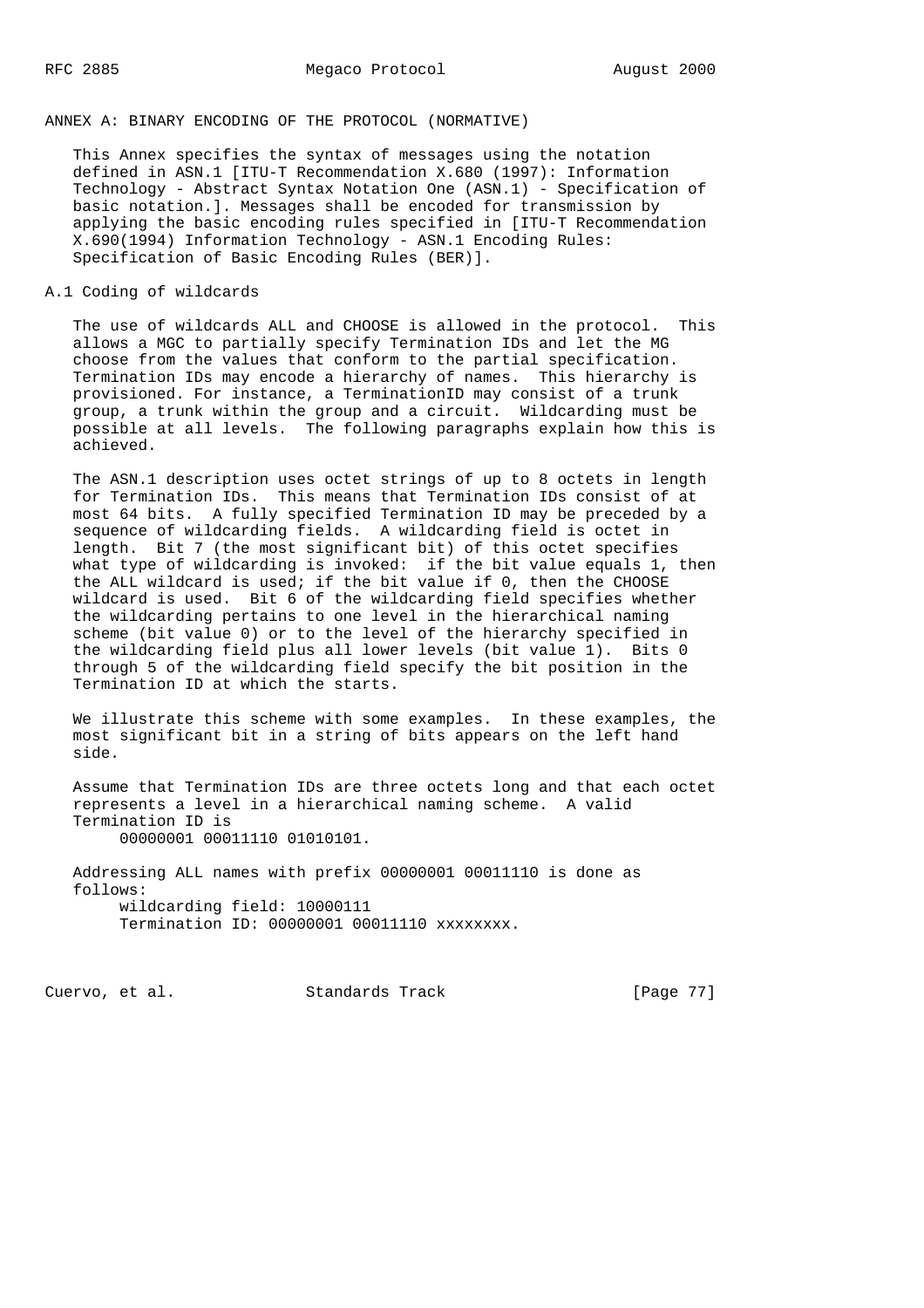The values of the bits labeled "x" is irrelevant and shall be ignored by the receiver.

 Indicating to the receiver that is must choose a name with 00011110 as the second octet is done as follows: wildcarding fields: 00010111 followed by 00000111 Termination ID: xxxxxxxx 00011110 xxxxxxxx.

 The first wildcard field indicates a CHOOSE wildcard for the level in the naming hierarchy starting at bit 23, the highest level in our assumed naming scheme. The second wildcard field indicates a CHOOSE wildcard for the level in the naming hierarchy starting at bit 7, the lowest level in our assumed naming scheme.

 Finally, a CHOOSE-wildcarded name with the highest level of the name equal to 00000001 is specified as follows: wildcard field: 01001111 Termination ID: 0000001 xxxxxxxx xxxxxxxx .

 Bit value 1 at bit position 6 of the first octet of the wildcard field indicates that the wildcarding pertains to the specified level in the naming hierarchy and all lower levels.

 Context IDs may also be wildcarded. In the case of Context IDs, however, specifying partial names is not allowed. Context ID 0x0 SHALL be used to indicate the NULL Context, Context ID 0xFFFFFFFE SHALL be used to indicate a CHOOSE wildcard, and Context ID 0xFFFFFFFF SHALL be used to indicate an ALL wildcard.

 TerminationID 0xFFFFFFFFFFFFFFFF SHALL be used to indicate the ROOT Termination.

A.2 ASN.1 syntax specification

 This section contains the ASN.1 specification of the H.248 protocol syntax.

 NOTE - In case a transport mechanism is used that employs application level framing, the definition of Transaction below changes. Refer to the annex defining the transport mechanism for the definition that applies in that case.

 NOTE - The ASN.1 specification below contains a clause defining TerminationIDList as a sequence of TerminationIDs. The length of this sequence SHALL be one. The SEQUENCE OF construct is present only to allow future extensions.

MEDIA-GATEWAY-CONTROL DEFINITIONS AUTOMATIC TAGS::= BEGIN

Cuervo, et al. Standards Track [Page 78]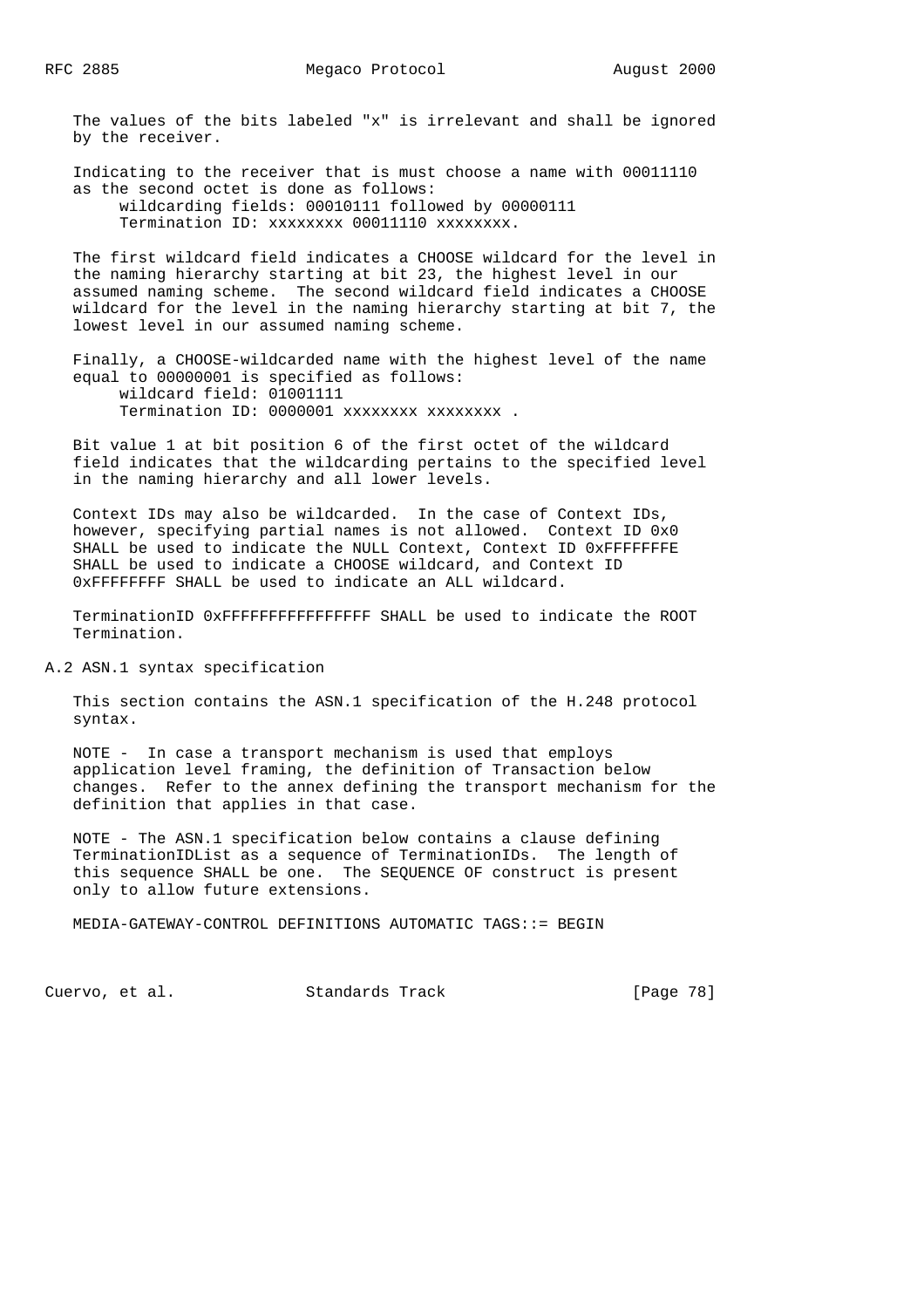```
 MegacoMessage ::= SEQUENCE
   {
       authHeader AuthenticationHeader OPTIONAL,
      mess Message
   }
   AuthenticationHeader ::= SEQUENCE
   {
     secParmIndex SecurityParmIndex,
     seqNum SequenceNum,
      ad AuthData
   }
  SecurityParmIndex ::= OCTET STRING(SIZE(4))
  SequenceNum ::= OCTET STRING(SIZE(4))
  AuthData ::= OCTET STRING (SIZE (16..32))
   Message ::= SEQUENCE
   {
     version INTEGER(0..99),
   -- The version of the protocol defined here is equal to 1.
     mId MId, -- Name/address of message originator
      messageBody CHOICE
       {
messageError ErrorDescriptor,
 transactions SEQUENCE OF Transaction
       },
       ...
   }
   MId ::= CHOICE
   {
      ip4Address IP4Address,
      ip6Address IP6Address,
     domainName DomainName,
     deviceName PathName,
     mtpAddress 0CTET STRING(SIZE(2)),
    -- Addressing structure of mtpAddress:
   -- 15 0<br>-- | PC | NI |
 -- | PC | NI |
 -- 14 bits 2 bits
      ...
   }
   DomainName ::= SEQUENCE
   {
```
Cuervo, et al. Standards Track [Page 79]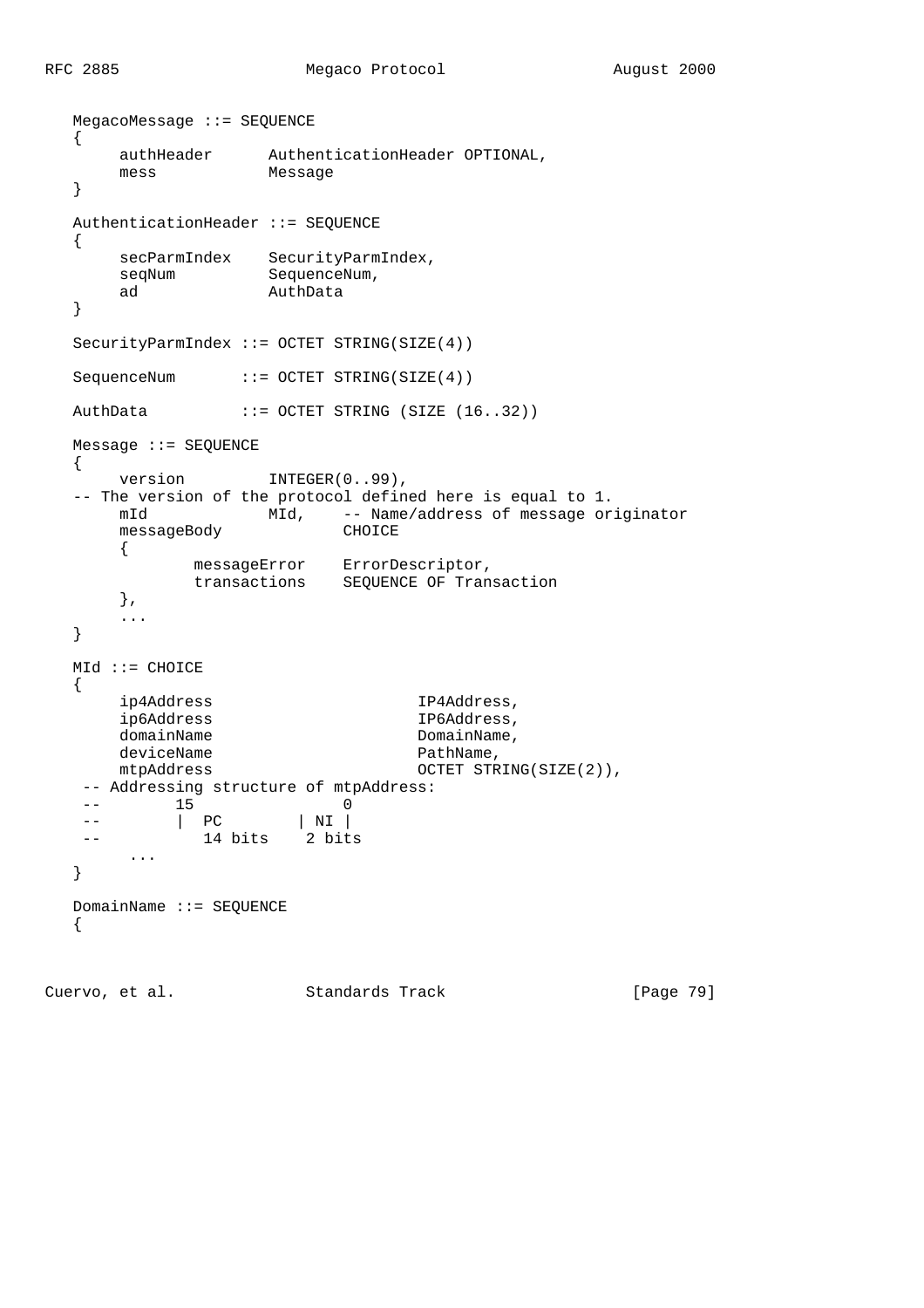```
name IA5String,
        -- The name starts with an alphanumeric digit followed by a
        -- sequence of alphanumeric digits, hyphens and dots. No two
       -- dots shall occur consecutively.
        portNumber INTEGER(0..65535) OPTIONAL
   }
   IP4Address ::= SEQUENCE
   {
 address OCTET STRING (SIZE(4)),
 portNumber INTEGER(0..65535) OPTIONAL
   }
   IP6Address ::= SEQUENCE
   {
 address OCTET STRING (SIZE(16)),
 portNumber INTEGER(0..65535) OPTIONAL
   }
  PathName ::= IA5String(SIZE (1..64))
   -- See section A.3
   Transaction ::= CHOICE
   {
 transactionRequest TransactionRequest,
 transactionPending TransactionPending,
 transactionReply TransactionReply,
        transactionResponseAck TransactionResponseAck,
           -- use of response acks is dependent on underlying
   transport
       ...
   }
   TransactionId ::= INTEGER(0..4294967295) -- 32 bit unsigned integer
   TransactionRequest ::= SEQUENCE
   {
      transactionId TransactionId,<br>actions SEQUENCE OF Ac
                             SEQUENCE OF ActionRequest,
        ...
   }
   TransactionPending ::= SEQUENCE
   {
      transactionId TransactionId,
       ...
   }
```
Cuervo, et al. Standards Track [Page 80]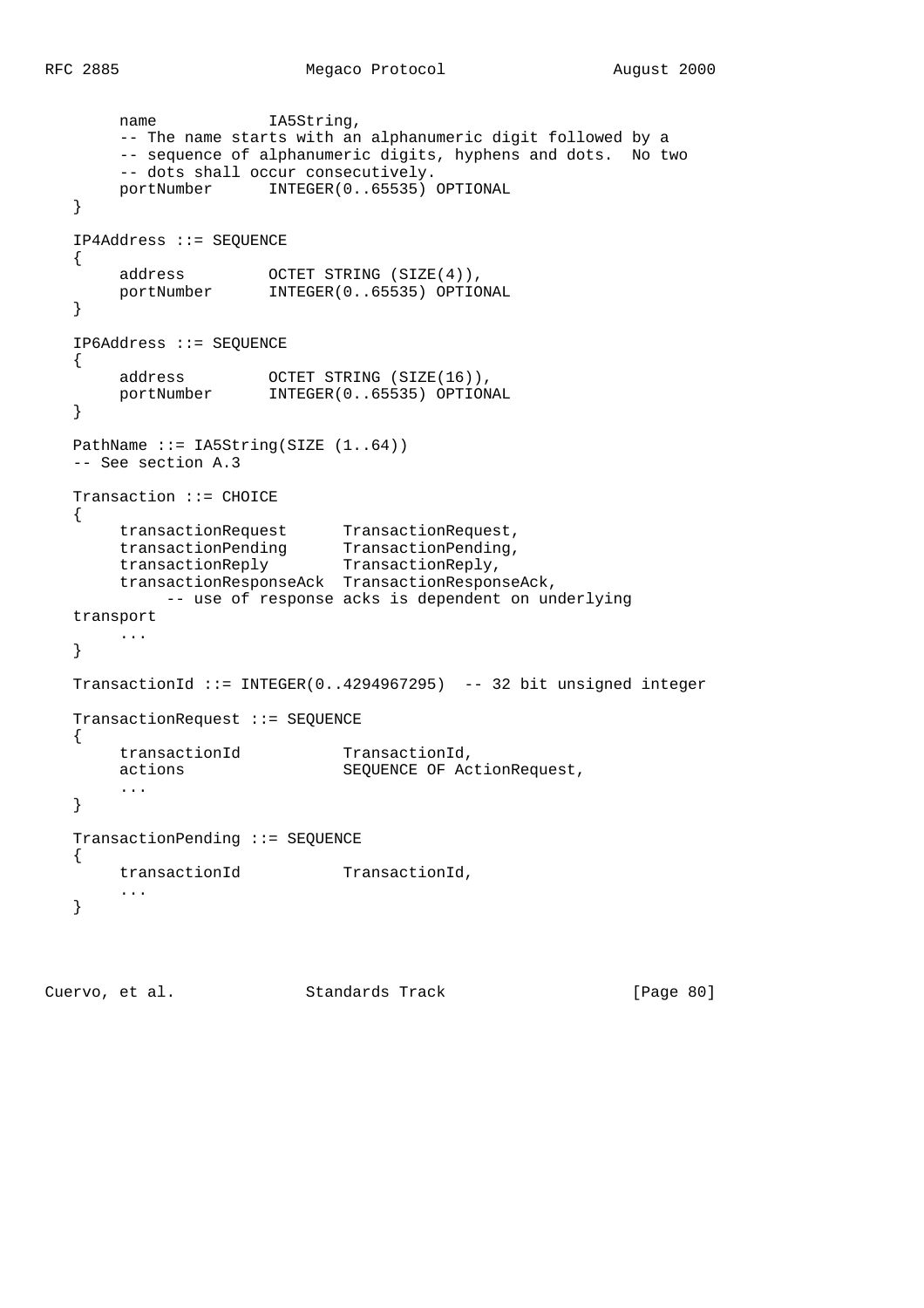```
 TransactionReply ::= SEQUENCE
   {
transactionId TransactionId,
 transactionResult CHOICE
\{ transactionError ErrorDescriptor,
 actionReplies SEQUENCE OF ActionReply
       },
       ...
   }
   TransactionResponseAck ::= SEQUENCE
   {
 firstAck TransactionId,
 lastAck TransactionId OPTIONAL
   }
   ErrorDescriptor ::= SEQUENCE
   {
errorCode ErrorCode,
 errorText ErrorText OPTIONAL
   }
   ErrorCode ::= INTEGER(0..65535)
   -- See section 13 for IANA considerations w.r.t. error codes
   ErrorText ::= IA5String
   ContextID ::= INTEGER(0..4294967295)
   -- Context NULL Value: 0
   -- Context CHOOSE Value: 429467294 (0xFFFFFFFE)
   -- Context ALL Value: 4294967295 (0xFFFFFFFF)
   ActionRequest ::= SEQUENCE
   {
 contextId ContextID,
 contextRequest ContextRequest OPTIONAL,
 contextAttrAuditReq ContextAttrAuditRequest OPTIONAL,
 commandRequests SEQUENCE OF CommandRequest
   }
   ActionReply ::= SEQUENCE
   {
 contextId ContextID,
 errorDescriptor ErrorDescriptor OPTIONAL,
 contextReply ContextRequest OPTIONAL,
```
Cuervo, et al. Standards Track [Page 81]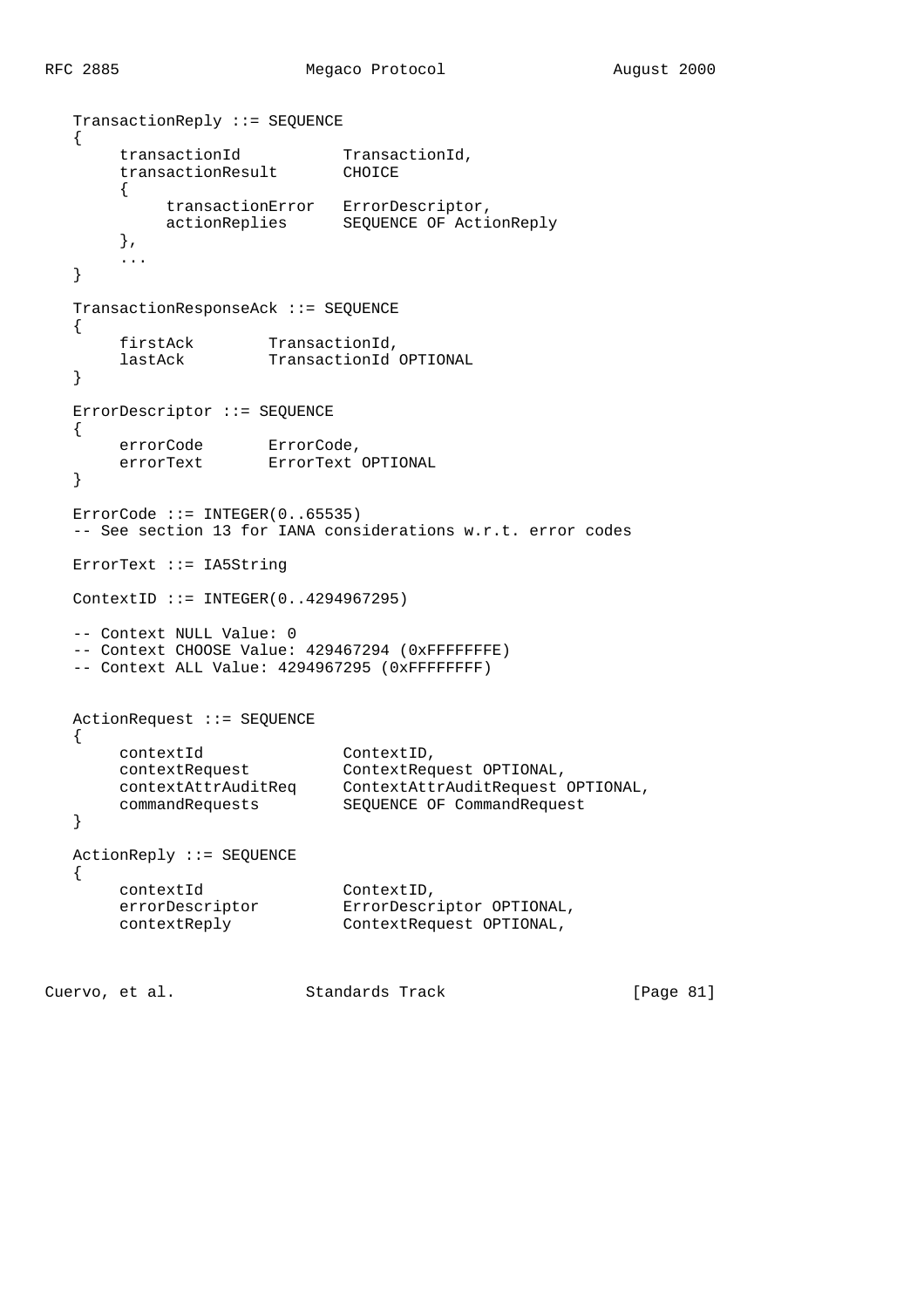```
 commandReply SEQUENCE OF CommandReply
   }
   ContextRequest ::= SEQUENCE
   {
       priority \texttt{INTER(0..15) \text{ OPTIONAL},}<br>emergency BOOLEAN OPTIONAL,
emergency BOOLEAN OPTIONAL,
 topologyReq SEQUENCE OF TopologyRequest OPTIONAL,
         ...
   }
   ContextAttrAuditRequest ::= SEQUENCE
  \{ topology NULL OPTIONAL,
emergency MULL OPTIONAL,
 priority NULL OPTIONAL,
        ...
   }
   CommandRequest ::= SEQUENCE
   {
command command,
 optional NULL OPTIONAL,
wildcardReturn MULL OPTIONAL,
        ...
   }
   Command ::= CHOICE
   {
       addReq AmmRequest,
       moveReq and AmmRequest, modReq and AmmRequest, and AmmRequest, and AmmRequest, and AmmRequest, and AmmRequest, and AmmRequest, and AmmRequest, and AmmRequest, and AmmRequest, and AmmRequest, and AmmReques
                               AmmRequest,
        -- Add, Move, Modify requests have the same parameters
subtractReq SubtractRequest,
 auditCapRequest AuditRequest,
 auditValueRequest AuditRequest,
notifyReq NotifyRequest,
       notifyReq serviceChangeReq ServiceChangeRequest,
        ...
   }
   CommandReply ::= CHOICE
   {
       addReply AmmsReply, and addReply, and \mathbb{R} ammsReply, \mathbb{R}moveReply <br>modReply <br>AmmsReply, <br>AmmsReply,
modReply ammsReply,
subtractReply AmmsReply,
        -- Add, Move, Modify, Subtract replies have the same parameters
```
Cuervo, et al. Standards Track [Page 82]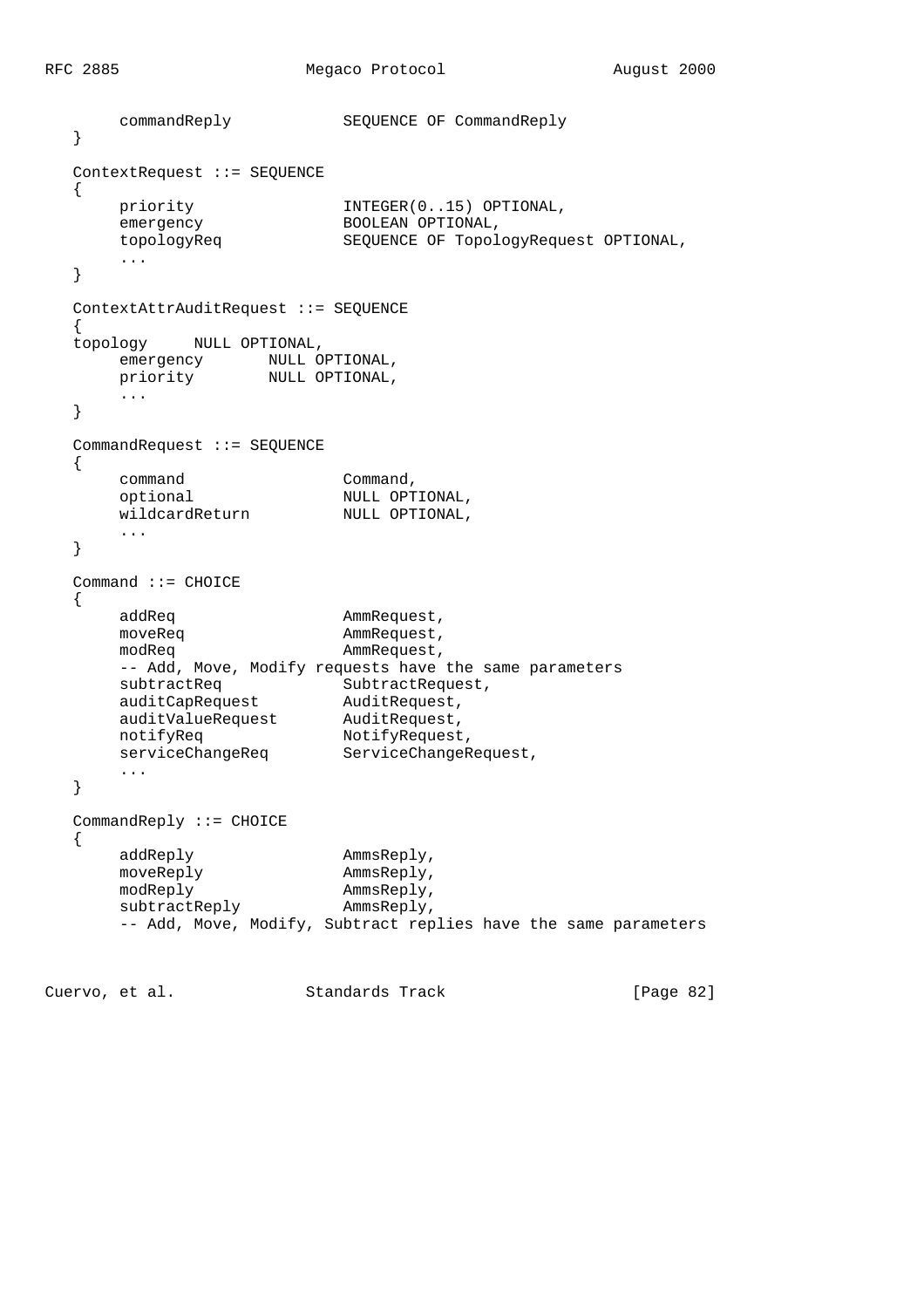```
auditCapReply AuditReply,
 auditValueReply AuditReply,
notifyReply NotifyReply,
      serviceChangeReply ServiceChangeReply,
       ...
   }
   TopologyRequest ::= SEQUENCE
   {
terminationFrom TerminationID,
terminationTo TerminationID,
 topologyDirection ENUMERATED
      \{ bothway(0),
             isolate(1),
             oneway(2)
       }
   }
   AmmRequest ::= SEQUENCE
  \{ terminationID TerminationIDList,
 mediaDescriptor MediaDescriptor OPTIONAL,
 modemDescriptor ModemDescriptor OPTIONAL,
 muxDescriptor MuxDescriptor OPTIONAL,
 eventsDescriptor EventsDescriptor OPTIONAL,
 eventBufferDescriptor EventBufferDescriptor OPTIONAL,
 signalsDescriptor SignalsDescriptor OPTIONAL,
 digitMapDescriptor DigitMapDescriptor OPTIONAL,
 auditDescriptor AuditDescriptor OPTIONAL,
       ...
   }
   AmmsReply ::= SEQUENCE
   {
 terminationID TerminationIDList,
 terminationAudit TerminationAudit OPTIONAL
   }
   SubtractRequest ::= SEQUENCE
   {
 terminationID TerminationIDList,
 auditDescriptor AuditDescriptor OPTIONAL,
       ...
   }
   AuditRequest ::= SEQUENCE
   {
```
Cuervo, et al. Standards Track [Page 83]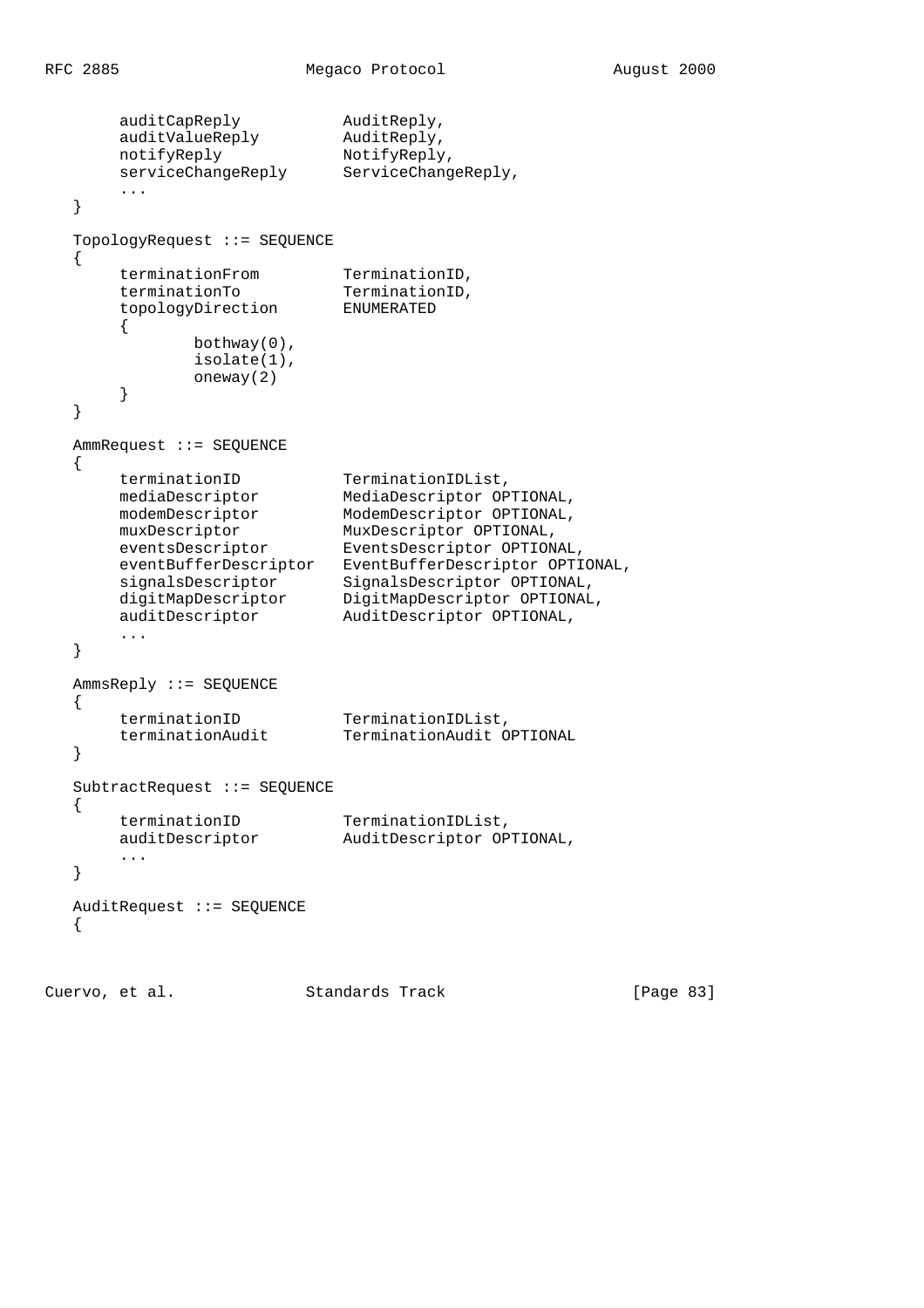```
terminationID TerminationID,
 auditDescriptor AuditDescriptor,
       ...
   }
   AuditReply ::= SEQUENCE
   {
terminationID TerminationID,
 auditResult AuditResult
   }
   AuditResult ::= CHOICE
   {
      contextAuditResult TerminationIDList,
      terminationAuditResult TerminationAudit
   }
   AuditDescriptor ::= SEQUENCE
   {
       auditToken BIT STRING
       {
             muxToken(0), modemToken(1), mediaToken(2),
             eventsToken(3), signalsToken(4),
            digitMapToken(5), statsToken(6),
             observedEventsToken(7),
             packagesToken(8), eventBufferToken(9)
       } OPTIONAL,
       ...
   }
   TerminationAudit ::= SEQUENCE OF AuditReturnParameter
   AuditReturnParameter ::= CHOICE
   {
errorDescriptor ErrorDescriptor,
mediaDescriptor MediaDescriptor,
modemDescriptor ModemDescriptor,
muxDescriptor MuxDescriptor,
eventsDescriptor EventsDescriptor,
 eventBufferDescriptor EventBufferDescriptor,
signalsDescriptor SignalsDescriptor,
digitMapDescriptor DigitMapDescriptor,
 observedEventsDescriptor ObservedEventsDescriptor,
 statisticsDescriptor StatisticsDescriptor,
packagesDescriptor PackagesDescriptor,
 ...
   }
```
Cuervo, et al. Standards Track [Page 84]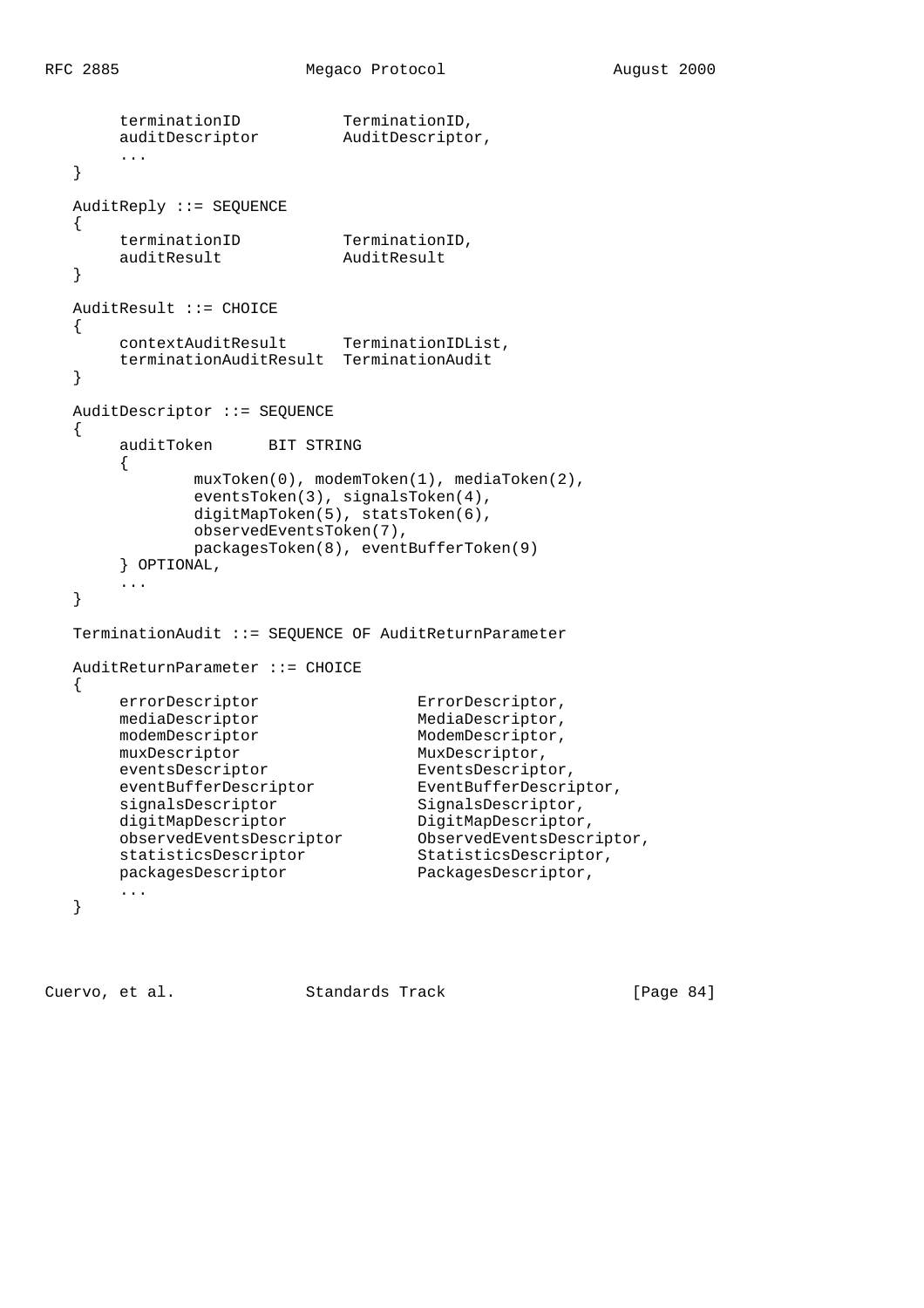```
 NotifyRequest ::= SEQUENCE
   {
terminationID TerminationIDList,
 observedEventsDescriptor ObservedEventsDescriptor,
 errorDescriptor ErrorDescriptor OPTIONAL,
       ...
   }
   NotifyReply ::= SEQUENCE
   {
      terminationID TerminationIDList OPTIONAL,
     errorDescriptor ErrorDescriptor OPTIONAL,
       ...
   }
   ObservedEventsDescriptor ::= SEQUENCE
   {
      requestId RequestID,
     observedEventLst SEQUENCE OF ObservedEvent
   }
   ObservedEvent ::= SEQUENCE
   {
     eventName EventName,
      streamID StreamID OPTIONAL,
                              SEQUENCE OF EventParameter,
     timeNotation TimeNotation OPTIONAL
   }
   EventName ::= PkgdName
   EventParameter ::= SEQUENCE
   {
     eventParameterName mane,
     value Value Value
   }
   ServiceChangeRequest ::= SEQUENCE
   {
terminationID TerminationIDList,
serviceChangeParms ServiceChangeParm,
      ...
   }
   ServiceChangeReply ::= SEQUENCE
   {
     terminationID<br>serviceChangeResult ServiceChangeResult,
     serviceChangeResult
```
Cuervo, et al. Standards Track [Page 85]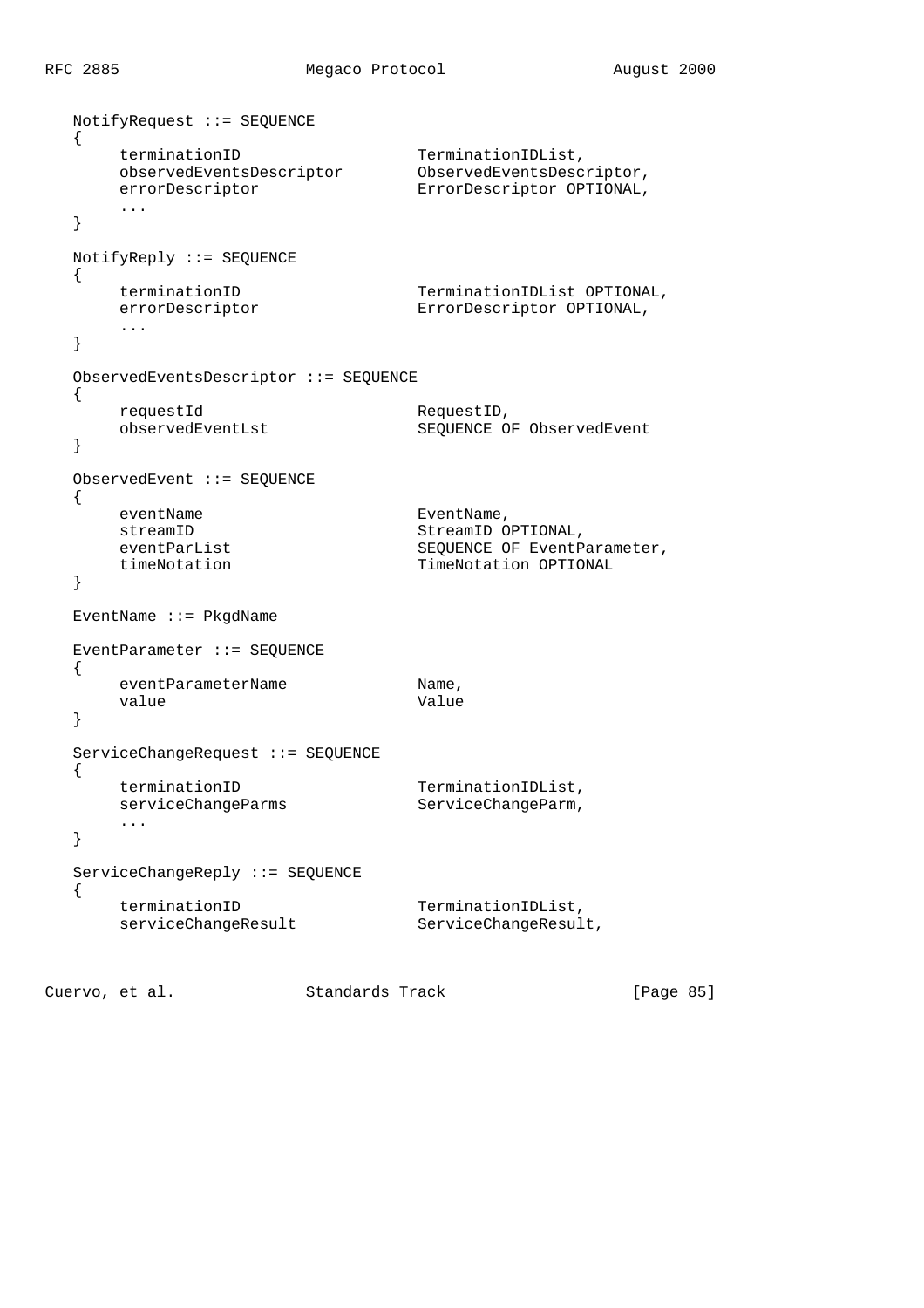```
 ...
   }
   -- For ServiceChangeResult, no parameters are mandatory. Hence the
   -- distinction between ServiceChangeParm and ServiceChangeResParm.
   ServiceChangeResult ::= CHOICE
   {
      errorDescriptor ErrorDescriptor,
      serviceChangeResParms ServiceChangeResParm
   }
   WildcardField ::= OCTET STRING(SIZE(1))
   TerminationID ::= SEQUENCE
   {
      wildcard SEQUENCE OF WildcardField,<br>id 0CTET STRING(SIZE(1..8))
                   OCTET STRING(SIZE(1..8))
   }
   -- See Section A.1 for explanation of wildcarding mechanism.
   -- Termination ID 0xFFFFFFFFFFFFFFFF indicates the ROOT Termination.
   TerminationIDList ::= SEQUENCE OF TerminationID
   MediaDescriptor ::= SEQUENCE
   {
       termStateDescr TerminationStateDescriptor OPTIONAL,
       streams CHOICE
 {
oneStream StreamParms,
 multiStream SEQUENCE OF StreamDescriptor
               },
       ...
   }
   StreamDescriptor ::= SEQUENCE
   {
      streamID StreamID,
      streamParms StreamParms
   }
   StreamParms ::= SEQUENCE
   {
 localControlDescriptor LocalControlDescriptor OPTIONAL,
 localDescriptor LocalRemoteDescriptor OPTIONAL,
 remoteDescriptor LocalRemoteDescriptor OPTIONAL,
       ...
   }
```
Cuervo, et al. Standards Track [Page 86]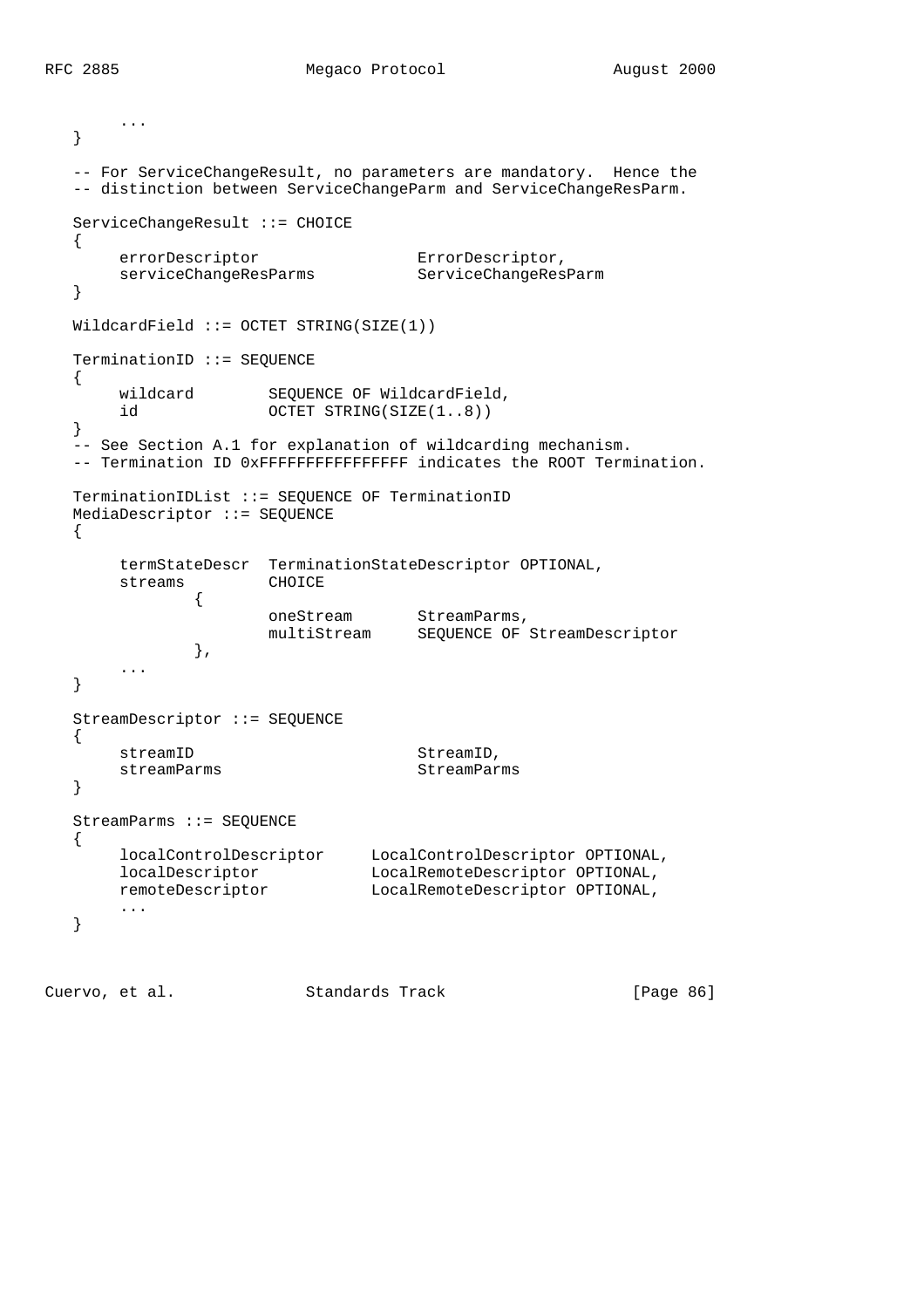```
 LocalControlDescriptor ::= SEQUENCE
   {
        streamMode StreamMode OPTIONAL,
 reserveValue BOOLEAN,
 reserveGroup BOOLEAN,
        propertyParms SEQUENCE OF PropertyParm,
        ...
   }
   StreamMode ::= ENUMERATED
   {
       sendOnly(0),
        recvOnly(1),
        sendRecv(2),
        inactive(3),
        loopBack(4),
               ...
   }
   -- In PropertyParm, value is a SEQUENCE OF octet string. When sent
   -- by an MGC the interpretation is as follows:
  -- empty sequence means CHOOSE
   -- one element sequence specifies value
   -- longer sequence means "choose one of the values"
  -- The relation field may only be selected if the value sequence
   -- has length 1. It indicates that the MG has to choose a value
  - for the property. E.g., x > 3 (using the greaterThan
   -- value for relation) instructs the MG to choose any value larger
   -- than 3 for property x.
   -- The range field may only be selected if the value sequence
   -- has length 2. It indicates that the MG has to choose a value
   -- in the range between the first octet in the value sequence and
   -- the trailing octet in the value sequence, including the
   -- boundary values.
   -- When sent by the MG, only responses to an AuditCapability request
   -- may contain multiple values, a range, or a relation field.
   PropertyParm ::= SEQUENCE
   {
       name PkgdName,
        value SEQUENCE OF OCTET STRING,
        extraInfo CHOICE
               {
relation Relation,
range BOOLEAN
                } OPTIONAL
   }
```
Cuervo, et al. Standards Track [Page 87]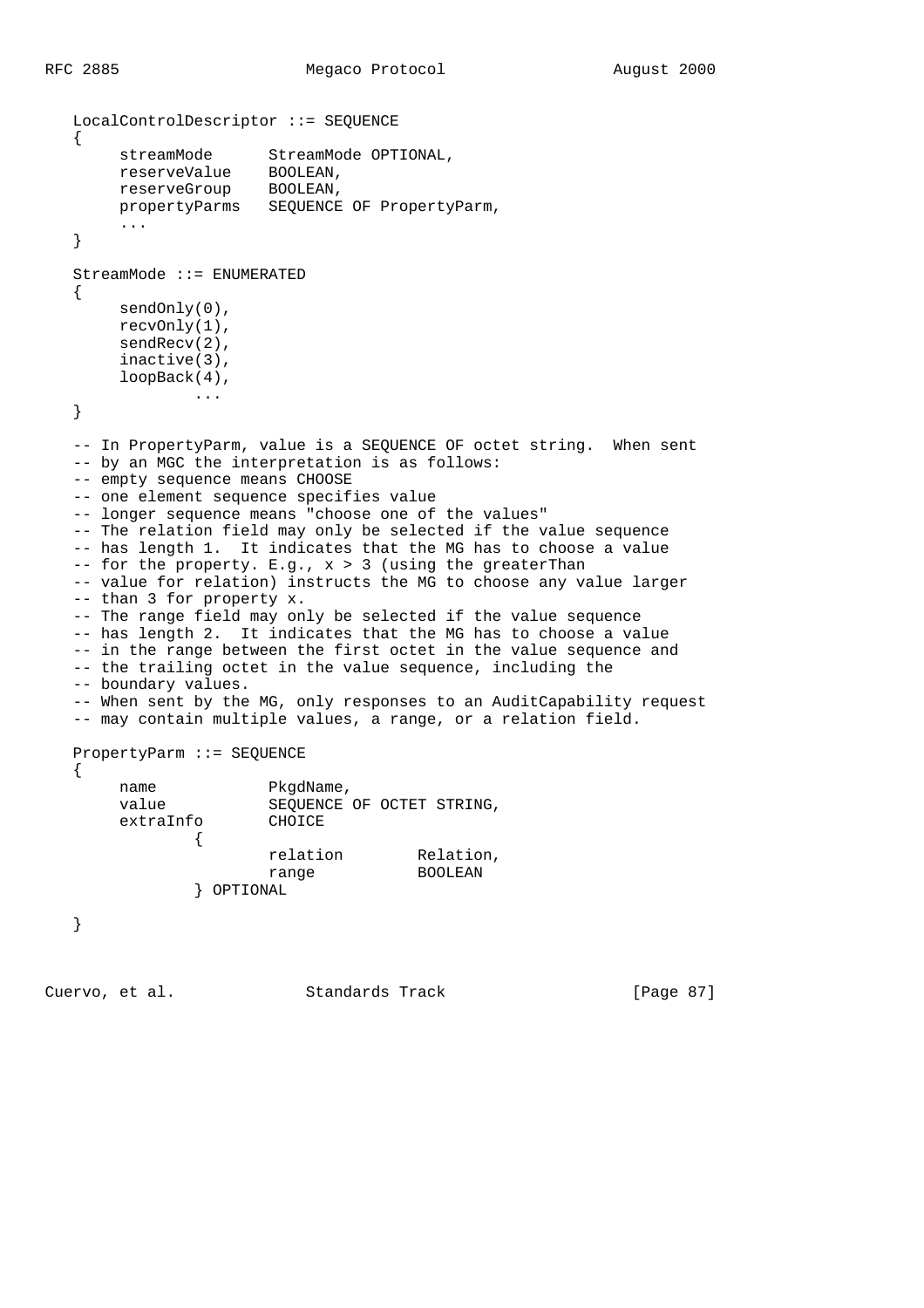```
Name ::= OCTET STRING(SIZE(2))
  PkqdName ::= OCTET STRING(SIZE(4)) -- represents Package Name (2 octets) plus Property Name (2 octets)
   -- To wildcard a package use 0xFFFF for first two octets, choose
   -- is not allowed. To reference native property tag specified in
   -- Annex C, use 0x0000 as first two octets.
   -- Wildcarding of Package Name is permitted only if Property Name is
   -- also wildcarded.
   Relation ::= ENUMERATED
   {
        greaterThan(0),
        smallerThan(1),
        unequalTo(2),
        ...
   }
   LocalRemoteDescriptor ::= SEQUENCE
   {
        propGrps SEQUENCE OF PropertyGroup,
        ...
   }
   PropertyGroup ::= SEQUENCE OF PropertyParm
   TerminationStateDescriptor ::= SEQUENCE
   {
 propertyParms SEQUENCE OF PropertyParm,
 eventBufferControl EventBufferControl OPTIONAL,
serviceState ServiceState OPTIONAL,
        ...
   }
   EventBufferControl ::= ENUMERATED
   {
       Off(0),
        LockStep(1),
        ...
   }
   ServiceState ::= ENUMERATED
   {
        test(0),
        outOfSvc(1),
        inSvc(2),
         ...
   }
```
Cuervo, et al. Standards Track [Page 88]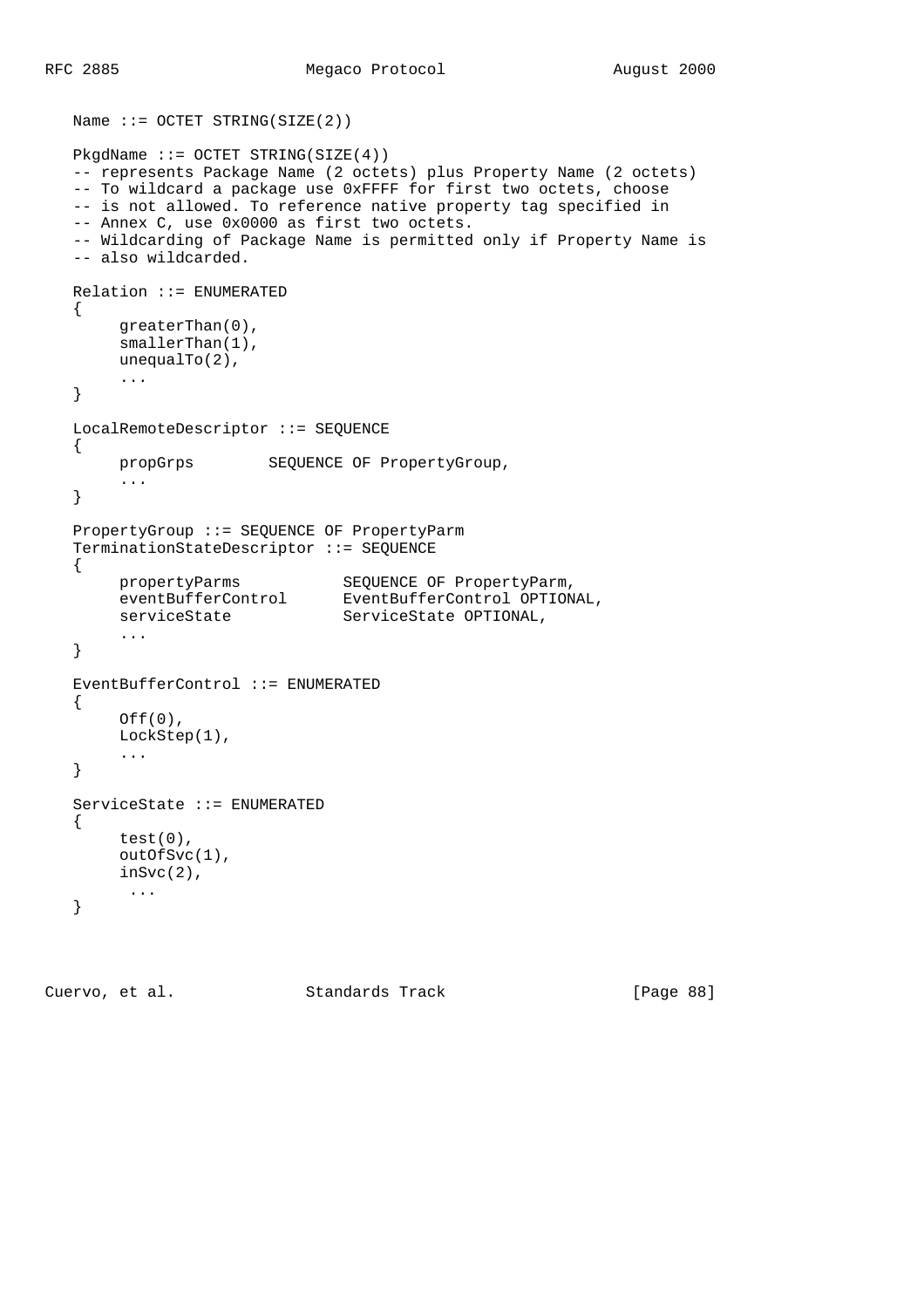```
 MuxDescriptor ::= SEQUENCE
   {
       muxType MuxType,
       termList SEQUENCE OF TerminationID,<br>nonStandardData NonStandardData OPTIONAL,
                           NonStandardData OPTIONAL,
        ...
   }
   MuxType ::= ENUMERATED
   {
       h221(0),
      h223(1),
       h226(2),
        v76(3),
        ...
   }
   StreamID ::= INTEGER(0..65535) -- 16 bit unsigned integer
   EventsDescriptor ::= SEQUENCE
   {
      requestID RequestID,<br>eventList SEQUENCE O
                           SEQUENCE OF RequestedEvent
   }
   RequestedEvent ::= SEQUENCE
   {
      pkgdName PkgdName,<br>streamID StreamID<br>eventAction Requested
streamID StreamID OPTIONAL,
 eventAction RequestedActions OPTIONAL,
evParList SEQUENCE OF EventParameter
   }
   RequestedActions ::= SEQUENCE
   {
keepActive BOOLEAN,
eventDM EventDM OPTIONAL,
secondEvent SecondEventsDescriptor OPTIONAL,
 signalsDescriptor SignalsDescriptor OPTIONAL,
        ...
   }
   EventDM ::= CHOICE
 { digitMapName DigitMapName,
 digitMapValue DigitMapValue
   }
```
Cuervo, et al. Standards Track [Page 89]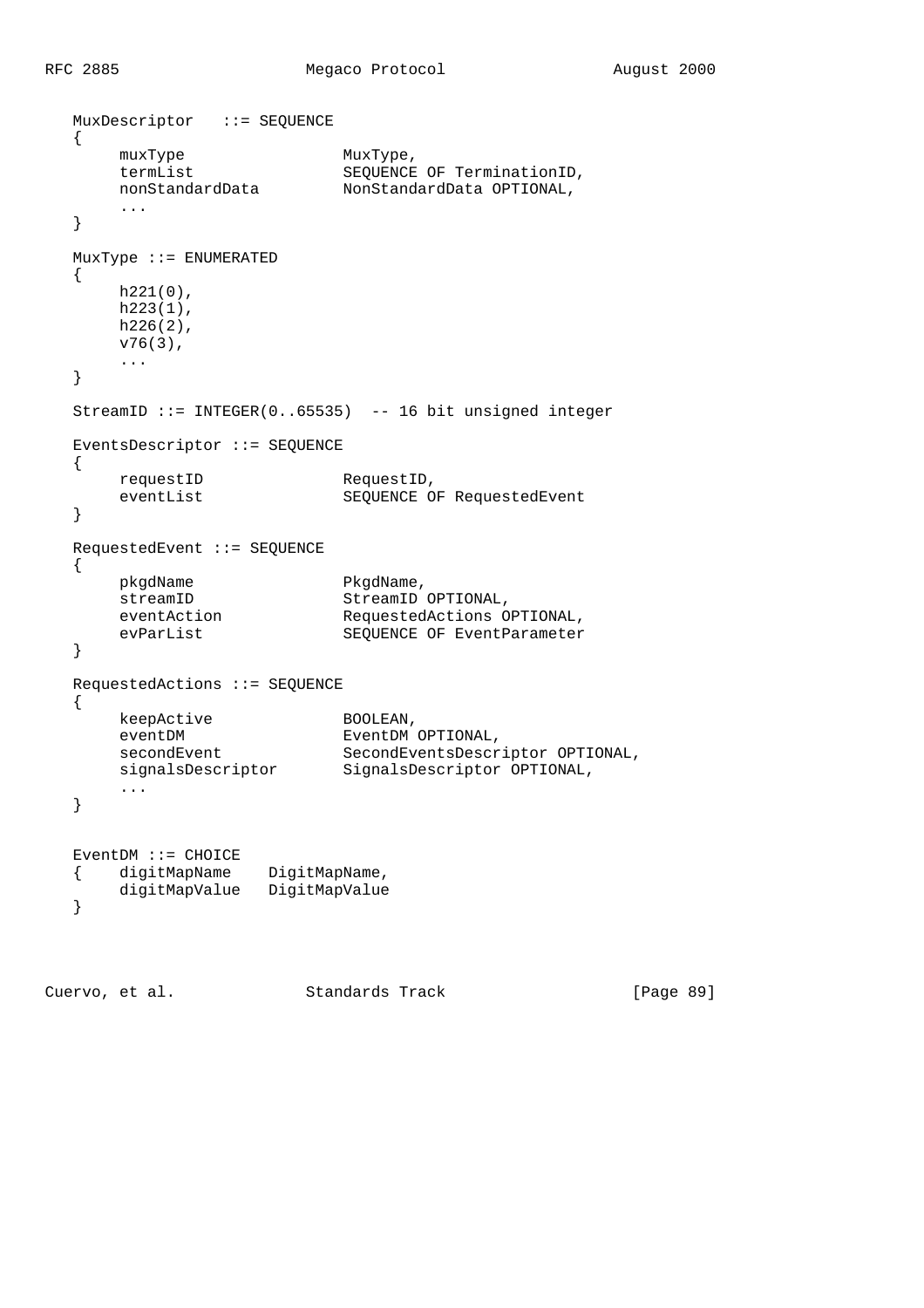RFC 2885 Megaco Protocol August 2000

```
 SecondEventsDescriptor ::= SEQUENCE
   {
      requestID RequestID,
      eventList SEQUENCE OF SecondRequestedEvent
   }
   SecondRequestedEvent ::= SEQUENCE
   {
       pkgdName PkgdName,
     streamID StreamID OPTIONAL,
      eventAction SecondRequestedActions OPTIONAL,
       evParList SEQUENCE OF EventParameter
   }
   SecondRequestedActions ::= SEQUENCE
   {
      keepActive BOOLEAN,
       eventDM EventDM OPTIONAL,
      signalsDescriptor SignalsDescriptor OPTIONAL,
       ...
   }
   EventBufferDescriptor ::= SEQUENCE OF ObservedEvent
   SignalsDescriptor ::= SEQUENCE OF SignalRequest
   SignalRequest ::=CHOICE
   {
signal Signal,
 seqSigList SeqSigList
   }
   SeqSigList ::= SEQUENCE
   {
       id INTEGER(0..65535),
       signalList SEQUENCE OF Signal
   }
   Signal ::= SEQUENCE
   {
      signalName SignalName,
      streamID StreamID OPTIONAL,
      sigType SignalType OPTIONAL,
      duration INTEGER (0..65535) OPTIONAL,
 notifyCompletion BOOLEAN OPTIONAL,
keepActive BOOLEAN OPTIONAL,
      sigParList SEQUENCE OF SigParameter
   }
```
Cuervo, et al. Standards Track [Page 90]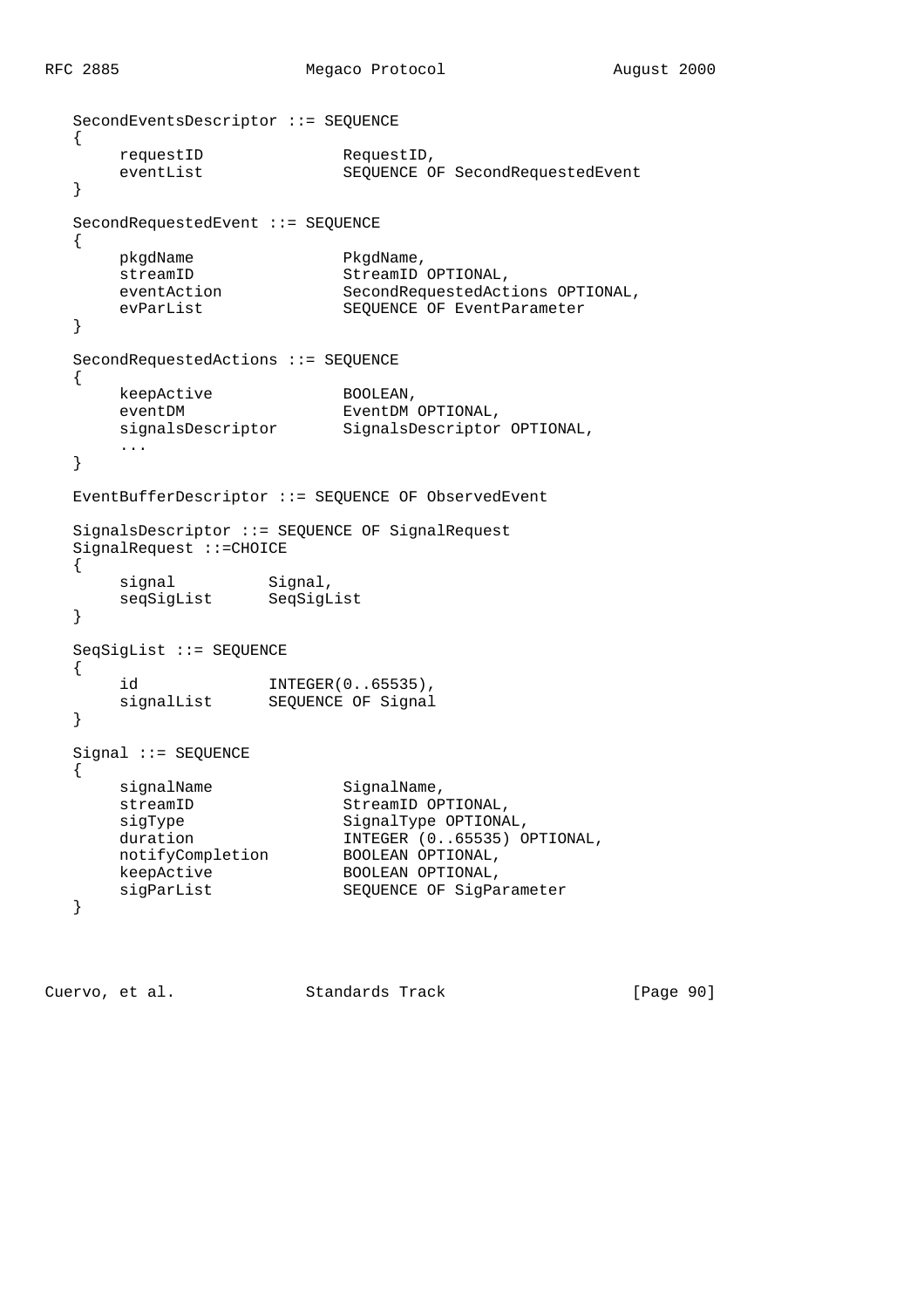```
 SignalType ::= ENUMERATED
   {
        brief(0),
        onOff(1),
        timeOut(2),
        ...
   }
   SignalName ::= PkgdName
   SigParameter ::= SEQUENCE
   {
       sigParameterName Mame,
       value Value Value
   }
   RequestID ::= INTEGER(0..4294967295) -- 32 bit unsigned integer
   ModemDescriptor ::= SEQUENCE
   {
       mtl SEQUENCE OF ModemType,
       mpl<br>
SEQUENCE OF PropertyParam,<br>
NonStandardData OPTIONALNonStandardData OPTIONAL
   }
   ModemType ::= ENUMERATED
   {
        v18(0),
        v22(1),
        v22bis(2),
        v32(3),
        v32bis(4),
        v34(5),
        v90(6),
        v91(7),
        synchISDN(8),
        ...
   }
   DigitMapDescriptor ::= SEQUENCE
   {
digitMapName DigitMapName,
 digitMapValue DigitMapValue
   }
   DigitMapName ::= Name
   DigitMapValue ::= SEQUENCE
Cuervo, et al. Standards Track [Page 91]
```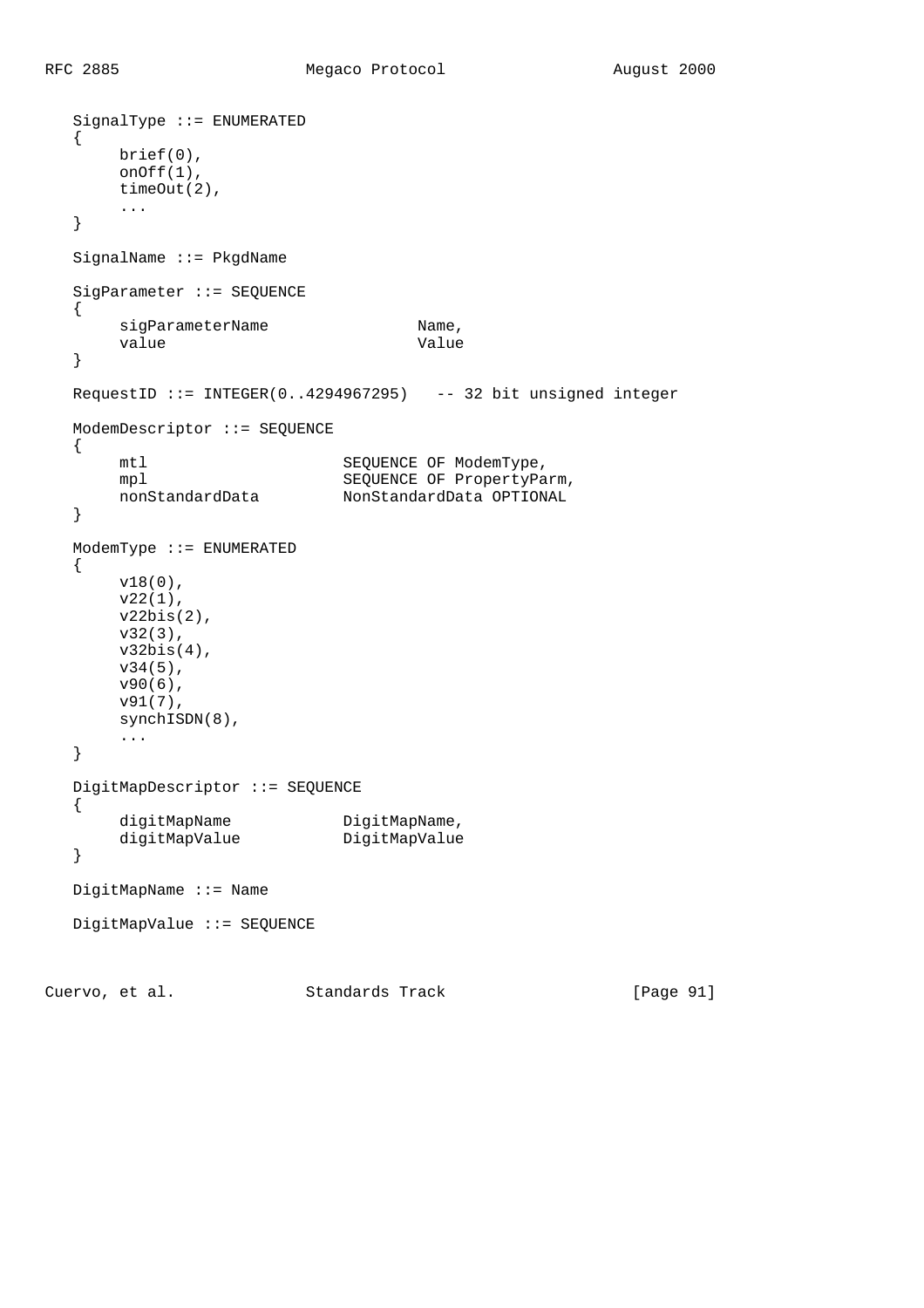```
 {
      startTimer INTEGER(0..99) OPTIONAL,
      shortTimer INTEGER(0..99) OPTIONAL,
      longTimer INTEGER(0..99) OPTIONAL,
       digitMapBody IA5String
       -- See Section A.3 for explanation of digit map syntax
   }
   ServiceChangeParm ::= SEQUENCE
   {
       serviceChangeMethod ServiceChangeMethod,
       serviceChangeAddress ServiceChangeAddress OPTIONAL,
       serviceChangeVersion INTEGER(0..99) OPTIONAL,
 serviceChangeProfile ServiceChangeProfile OPTIONAL,
 serviceChangeReason Value,
 serviceChangeDelay INTEGER(0..4294967295) OPTIONAL,
                                -- 32 bit unsigned integer
       serviceChangeMgcId MId OPTIONAL,
timeStamp TimeNotation OPTIONAL,
 nonStandardData NonStandardData OPTIONAL,
   }
   ServiceChangeAddress ::= CHOICE
   {
 portNumber INTEGER(0..65535), -- TCP/UDP port number
 ip4Address IP4Address,
 ip6Address IP6Address,
domainName DomainName,
deviceName PathName,
 mtpAddress OCTET STRING(SIZE(2)),
       ...
   }
   ServiceChangeResParm ::= SEQUENCE
   {
       serviceChangeMgcId MId OPTIONAL,
      serviceChangeAddress ServiceChangeAddress OPTIONAL,
       serviceChangeVersion INTEGER(0..99) OPTIONAL,
       serviceChangeProfile ServiceChangeProfile OPTIONAL
   }
   ServiceChangeMethod ::= ENUMERATED
   {
       failover(0),
       forced(1),
       graceful(2),
       restart(3),
       disconnected(4),
```
Cuervo, et al. Standards Track [Page 92]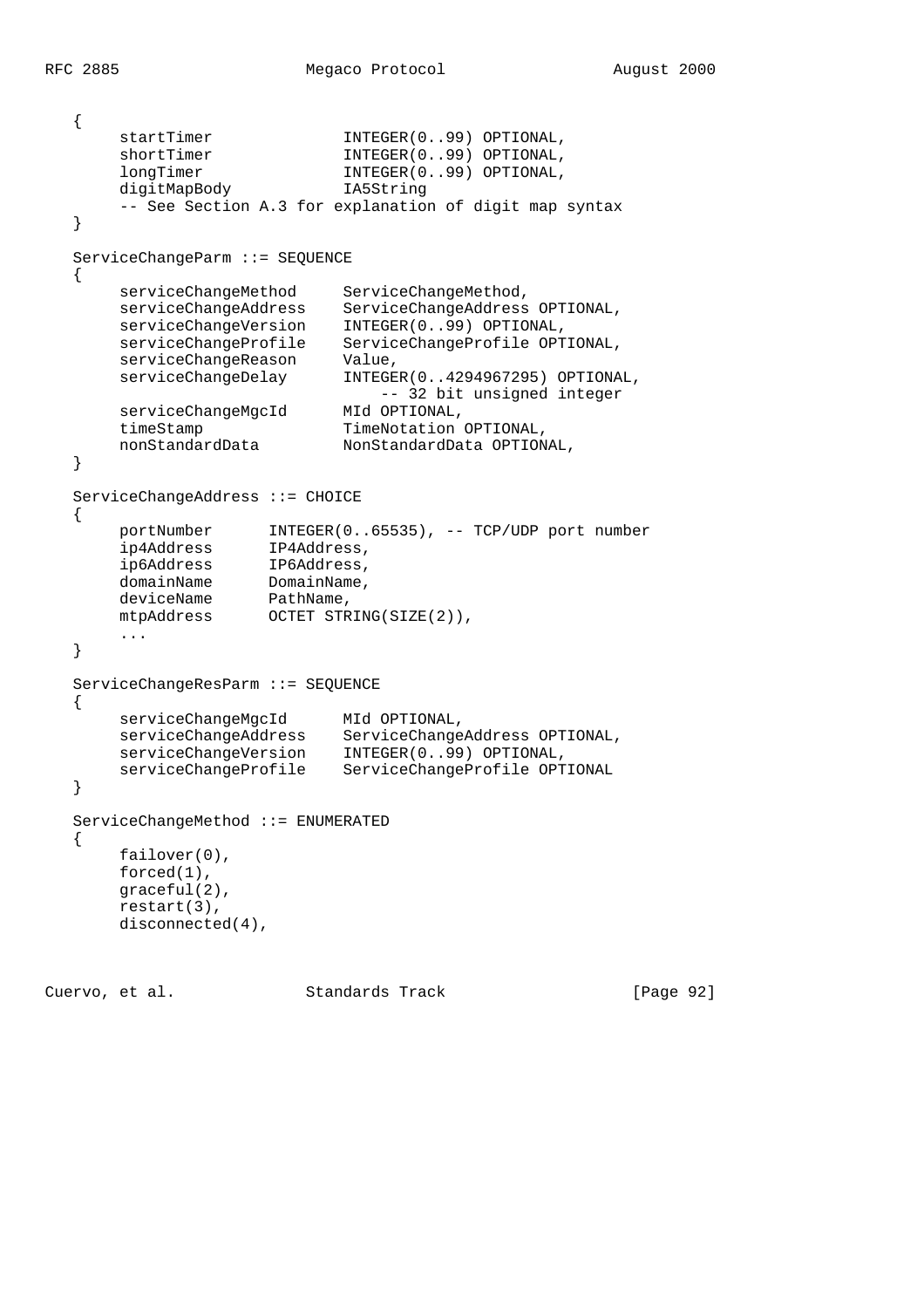```
 handOff(5),
       ...
   }
   ServiceChangeProfile ::= SEQUENCE
   {
profileName Name,
version INTEGER(0..99)
   }
   PackagesDescriptor ::= SEQUENCE OF PackagesItem
   PackagesItem ::= SEQUENCE
   {
      packageName Name,
      packageVersion INTEGER(0..99)
   }
   StatisticsDescriptor ::= SEQUENCE OF StatisticsParameter
   StatisticsParameter ::= SEQUENCE
   {
      statName PkgdName,
      statValue Value
   }
   NonStandardData ::= SEQUENCE
   {
       nonStandardIdentifier NonStandardIdentifier,
       data OCTET STRING
   }
   NonStandardIdentifier ::= CHOICE
   {
 object OBJECT IDENTIFIER,
h221NonStandard H221NonStandard,
experimental I IA5STRING(SIZE(8)),
    -- first two characters should be "X-" or "X+"
       ...
   }
   H221NonStandard ::= SEQUENCE
  \{ t35CountryCode INTEGER(0..255), -- country, as per T.35
       t35Extension INTEGER(0..255), -- assigned nationally
     manufacturerCode   INTEGER(0..65535), -- assigned nationally
       ...
   }
```
Cuervo, et al. Standards Track [Page 93]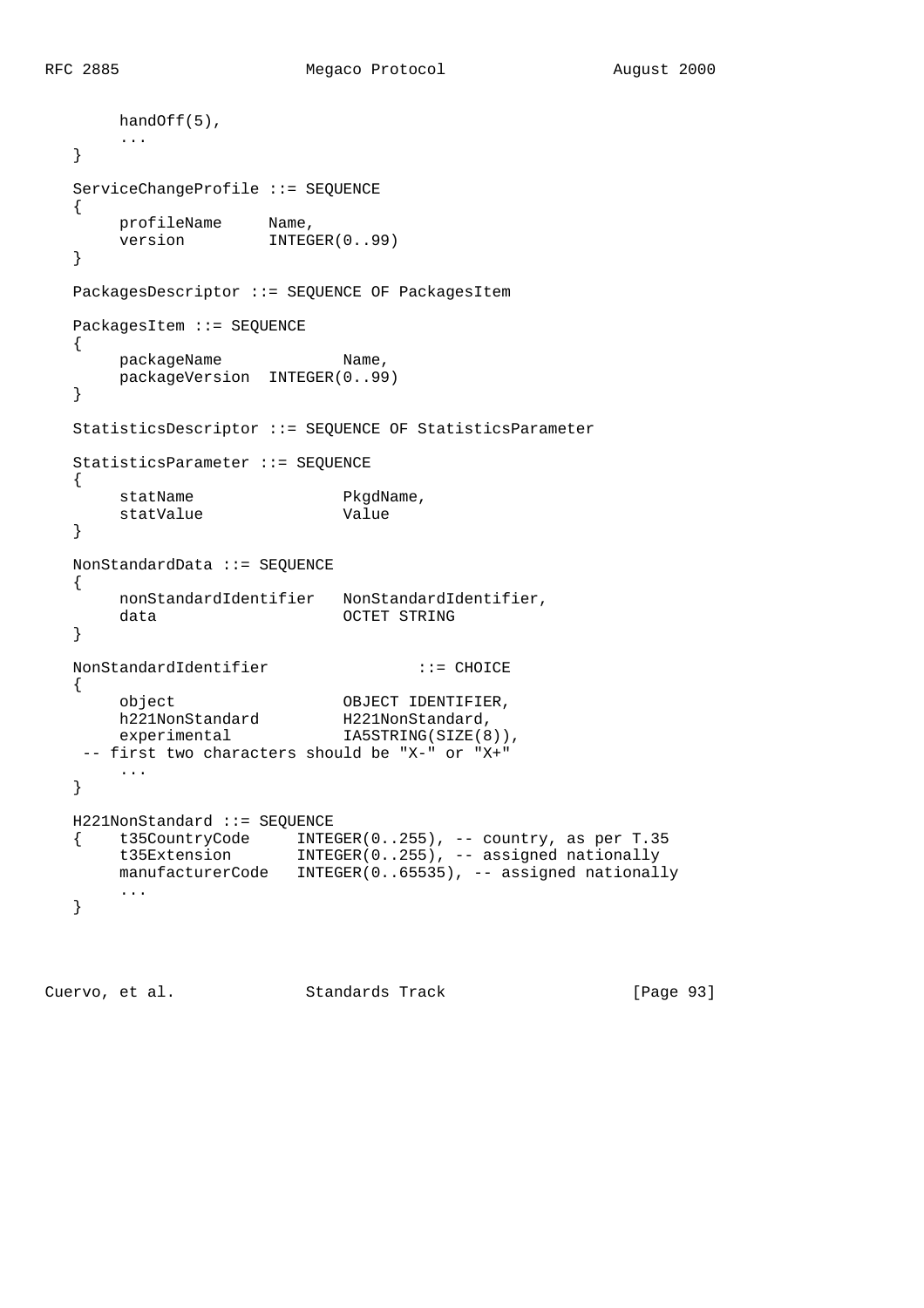```
 TimeNotation ::= SEQUENCE
   {
 date IA5String(SIZE(8)), -- yyyymmdd format
 time IA5String(SIZE(8)) -- hhmmssss format
   }
   Value ::= OCTET STRING
```
END

A.3 Digit maps and path names

 From a syntactic viewpoint, digit maps are strings with syntactic restrictions imposed upon them. The syntax of valid digit maps is specified in ABNF [RFC 2234]. The syntax for digit maps presented in this section is for illustrative purposes only. The definition of digitMap in Annex B takes precedence in the case of differences between the two. digitMap = (digitString / LWSP "(" LWSP digitStringList LWSP ")" LWSP)

 digitStringList = digitString \*( LWSP "/" LWSP digitString ) digitString = 1\*(digitStringElement) digitStringElement = digitPosition [DOT] digitPosition = digitMapLetter / digitMapRange digitMapRange = ("x" / LWSP "[" LWSP digitLetter LWSP "]" LWSP) digitLetter = \*((DIGIT "-" DIGIT) /digitMapLetter)

digitMapLetter = DIGIT  $/$  %x41-4B  $/$  %x61-6B  $/$  ;a-k and A-K  $/$   $8x41-4B$   $/$   $8x61-6B$ <br> $/$  "L"  $/$  "S" ; Inter-event timers ;(long, short) / "Z"  $\blacksquare$  ;Long duration event  $LWSP = * (WSP / COMMENT / EOL)$  $WSP = SP / HTAB$  COMMENT = ";" \*(SafeChar / RestChar / WSP) EOL  $EOL = (CR [LF]) / LF$  $SP =  $\frac{8}{2} \times 20$$  $HTAB =  $\circ$ x09$  $CR =$   $x0D$  $LF =  $\delta x0A$$ SafeChar = DIGIT / ALPHA / "+" / "-" / "&" / "!" / "\_" / "/" / "'" / "?" / "@" / "^" / "'" / "˜" / "\*" / "\$" / "\" / "(" / ")" / "%" / "." RestChar = ";" / "[" / "]" / "{" / "}" / ":" / "," / "#" /  $C = \frac{1}{2}$   $C = \frac{1}{2}$   $C = \frac{1}{2}$   $C = \frac{1}{2}$   $C = \frac{1}{2}$   $C = \frac{1}{2}$   $C = \frac{1}{2}$   $C = \frac{1}{2}$   $C = \frac{1}{2}$   $C = \frac{1}{2}$   $C = \frac{1}{2}$   $C = \frac{1}{2}$   $C = \frac{1}{2}$   $C = \frac{1}{2}$   $C = \frac{1}{2}$   $C = \frac{1}{2}$   $C = \frac{1}{2}$   $C = \frac{1}{2}$   $C = \frac$ ; digits 0 through 9

Cuervo, et al. Standards Track [Page 94]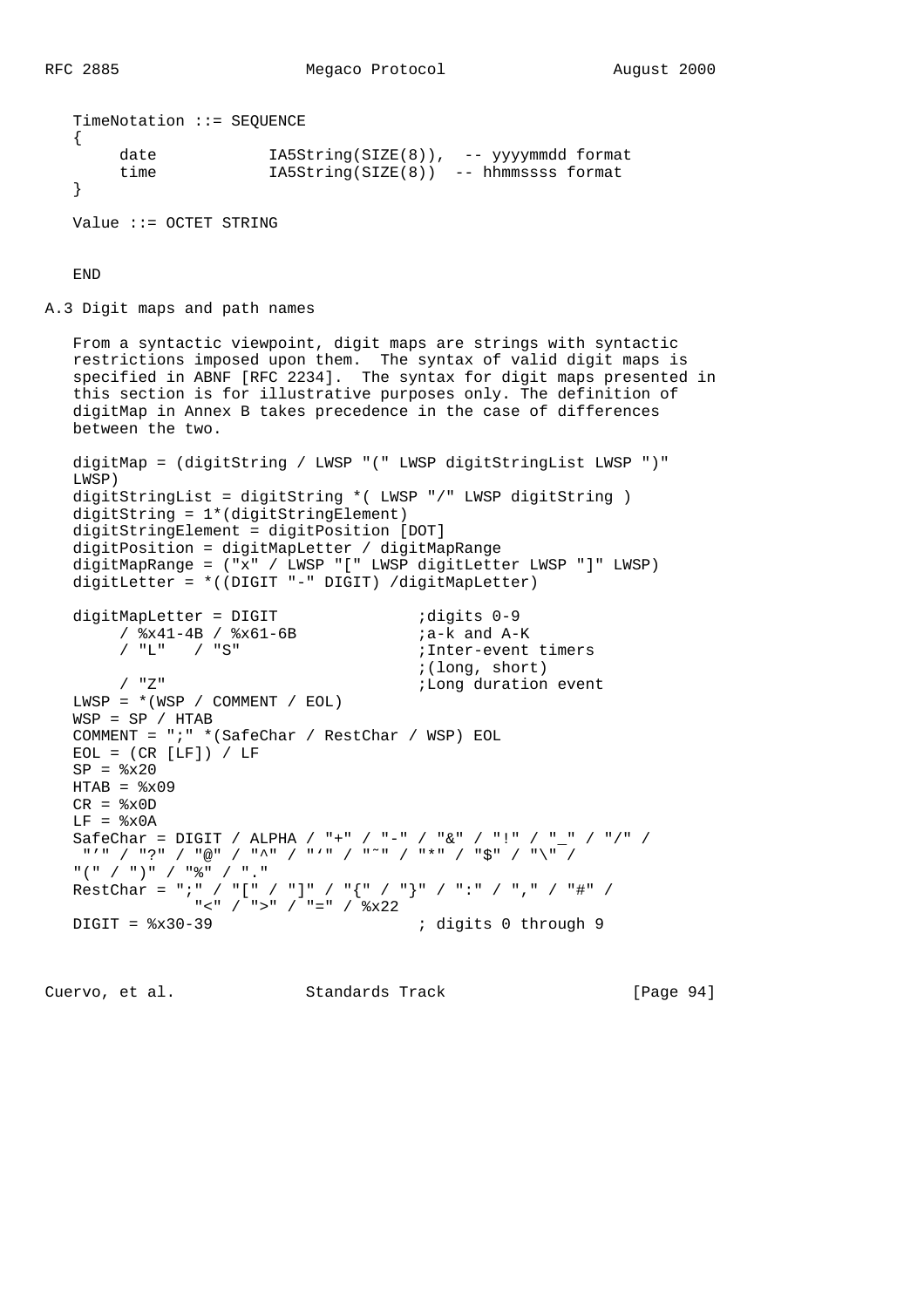ALPHA =  $8x41-5A$  /  $8x61-7A$  ; A-Z, a-z A path name is also a string with syntactic restrictions imposed upon it. The ABNF production defining it is copied from Annex B.

 PathName = NAME \*(["/"] ["\*"] ["@"] (ALPHA / DIGIT)) ["\*"] NAME = ALPHA  $*63$ (ALPHA / DIGIT / " " )

ANNEX B TEXT ENCODING OF THE PROTOCOL (NORMATIVE)

B.1 Coding of wildcards

 In a text encoding of the protocol, while TerminationIDs are arbitrary, by judicious choice of names, the wildcard character, "\*" may be made more useful. When the wildcard character is encountered, it will "match" all TerminationIDs having the same previous and following characters (if appropriate). For example, if there were TerminationIDs of R13/3/1, R13/3/2 and R13/3/3, the TerminationID R13/3/\* would match all of them. There are some circumstances where ALL Terminations must be referred to. The TerminationID "\*" suffices, and is referred to as ALL. The CHOOSE TerminationID "\$" may be used to signal to the MG that it has to create an ephemeral Termination or select an idle physical Termination.

B.2 ABNF specification

|                                              | The protocol syntax is presented in ABNF according to RFC2234.                                                    |
|----------------------------------------------|-------------------------------------------------------------------------------------------------------------------|
| megacoMessage                                | = LWSP [authenticationHeader SEP ] message                                                                        |
|                                              | authenticationHeader = AuthToken EOUAL SecurityParmIndex COLON<br>SequenceNum COLON AuthData                      |
| SecurityParmIndex<br>SequenceNum<br>AuthData | $= "0x" 8(HEXDIG)$<br>$= "0x" 8(HEXDIG)$<br>$= "0x" 32*64(HEXDIG)$                                                |
| message                                      | = MegacopToken SLASH Version SEP mId SEP messageBody<br>; The version of the protocol defined here is equal to 1. |
| messageBody                                  | = ( errorDescriptor / transactionList )                                                                           |
| transactionList                              | $= 1$ *( transactionRequest / transactionReply                                                                    |

transactionList transactionPending / transactionResponseAck ) ;Use of response acks is dependent on underlying transport

transactionPending = PendingToken EQUAL TransactionID LBRKT RBRKT

Cuervo, et al. Standards Track [Page 95]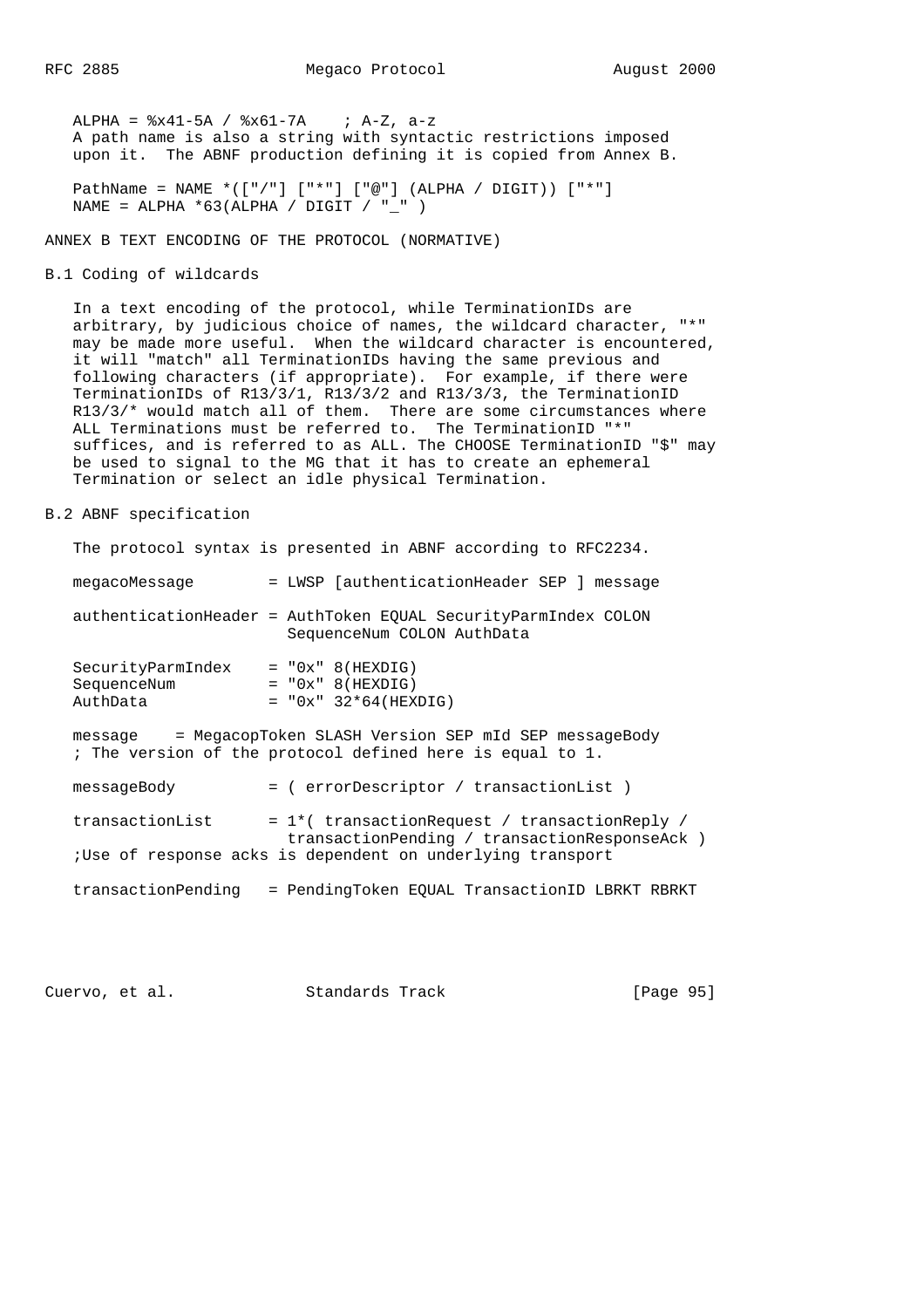transactionResponseAck = ResponseAckToken LBRKT transactionAck \*(COMMA transactionAck) RBRKT transactionAck = transactionID / (transactionID "-" transactionID) transactionRequest = TransToken EQUAL TransactionID LBRKT actionRequest \*(COMMA actionRequest) RBRKT actionRequest = CtxToken EQUAL ContextID LBRKT (( contextRequest [COMMA commandRequestList]) / commandRequestList) RBRKT contextRequest = ((contextProperties [COMMA contextAudit]) / contextAudit) contextProperties = contextProperty \*(COMMA contextProperty) ; at-most-once contextProperty = (topologyDescriptor / priority / EmergencyToken) contextAudit = ContextAuditToken LBRKT contextAuditProperties \*(COMMA contextAuditProperties) RBRKT ; at-most-once contextAuditProperties = ( TopologyToken / EmergencyToken / PriorityToken ) commandRequestList= ["O-"] commandRequest \*(COMMA ["O-"] commandRequest) commandRequest = ( ammRequest / subtractRequest / auditRequest / notifyRequest / serviceChangeRequest) transactionReply = ReplyToken EQUAL TransactionID LBRKT ( errorDescriptor / actionReplyList ) RBRKT actionReplyList = actionReply \*(COMMA actionReply ) actionReply = CtxToken EQUAL ContextID LBRKT ( errorDescriptor / commandReply ) RBRKT commandReply = (( contextProperties [COMMA commandReplyList] ) / commandReplyList ) commandReplyList = commandReplys \*(COMMA commandReplys )

Cuervo, et al. Standards Track [Page 96]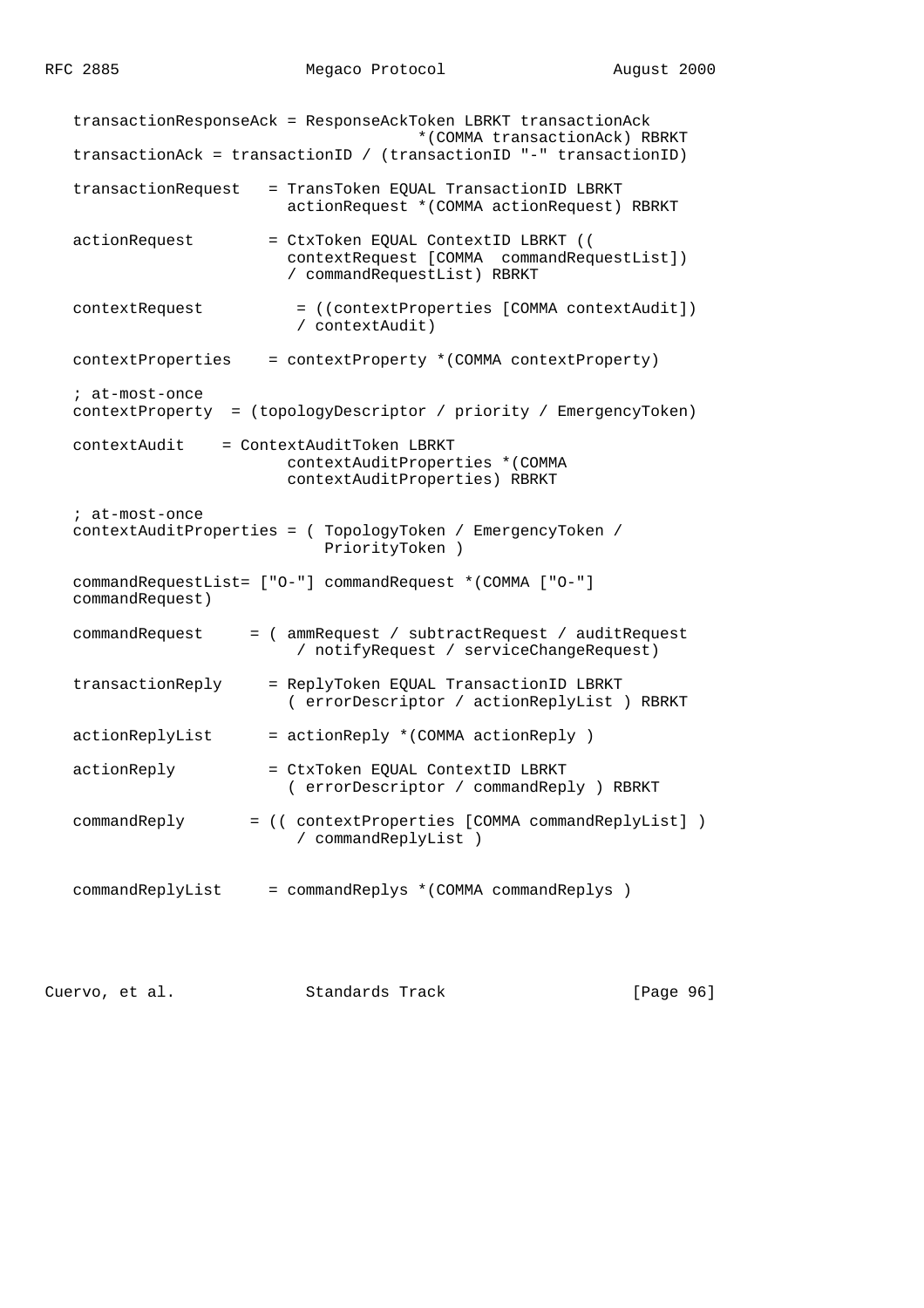| RFC 2885                      |                                      | Megaco Protocol                                                                                                                                                                                                                                                         | August 2000 |  |
|-------------------------------|--------------------------------------|-------------------------------------------------------------------------------------------------------------------------------------------------------------------------------------------------------------------------------------------------------------------------|-------------|--|
| commandReplys                 |                                      | = (serviceChangeReply / auditReply / ammsReply<br>/ notifyReply )                                                                                                                                                                                                       |             |  |
| ammRequest                    |                                      | ;Add Move and Modify have the same request parameters<br>= (AddToken / MoveToken / ModifyToken ) EQUAL<br>TerminationID [LBRKT ammParameter *(COMMA<br>ammParameter) RBRKT]                                                                                             |             |  |
| ;at-most-once<br>ammParameter |                                      | = (mediaDescriptor / modemDescriptor /<br>muxDescriptor / eventsDescriptor /<br>signalsDescriptor / digitMapDescriptor /<br>eventBufferDescriptor / auditDescriptor)                                                                                                    |             |  |
| ammsReply                     |                                      | = (AddToken / MoveToken / ModifyToken /<br>SubtractToken ) EQUAL TerminationID [ LBRKT<br>terminationAudit RBRKT 1                                                                                                                                                      |             |  |
|                               | subtractRequest                      | = ["W-"] SubtractToken EQUAL TerminationID<br>[ LBRKT auditDescriptor RBRKT]                                                                                                                                                                                            |             |  |
| auditRequest                  |                                      | = ["W-"] (AuditValueToken / AuditCapToken )<br>EQUAL TerminationID LBRKT auditDescriptor RBRKT                                                                                                                                                                          |             |  |
| auditReply                    |                                      | = (AuditValueToken / AuditCapToken )<br>( contextTerminationAudit / auditOther)                                                                                                                                                                                         |             |  |
| auditOther                    |                                      | = EQUAL TerminationID LBRKT<br>terminationAudit RBRKT                                                                                                                                                                                                                   |             |  |
|                               | terminationAudit                     | = auditReturnParameter *(COMMA<br>auditReturnParameter)                                                                                                                                                                                                                 |             |  |
|                               |                                      | contextTerminationAudit = EQUAL CtxToken ( terminationIDList /<br>LBRKT errorDescriptor RBRKT )                                                                                                                                                                         |             |  |
|                               | iat-most-once except errorDescriptor | auditReturnParameter = (mediaDescriptor / modemDescriptor /<br>muxDescriptor / eventsDescriptor /<br>signalsDescriptor / digitMapDescriptor /<br>observedEventsDescriptor / eventBufferDescriptor /<br>statisticsDescriptor / packagesDescriptor /<br>errorDescriptor ) |             |  |
|                               | auditDescriptor                      | = AuditToken LBRKT [ auditItem<br>*(COMMA auditItem) ] RBRKT                                                                                                                                                                                                            |             |  |

Cuervo, et al. Standards Track [Page 97]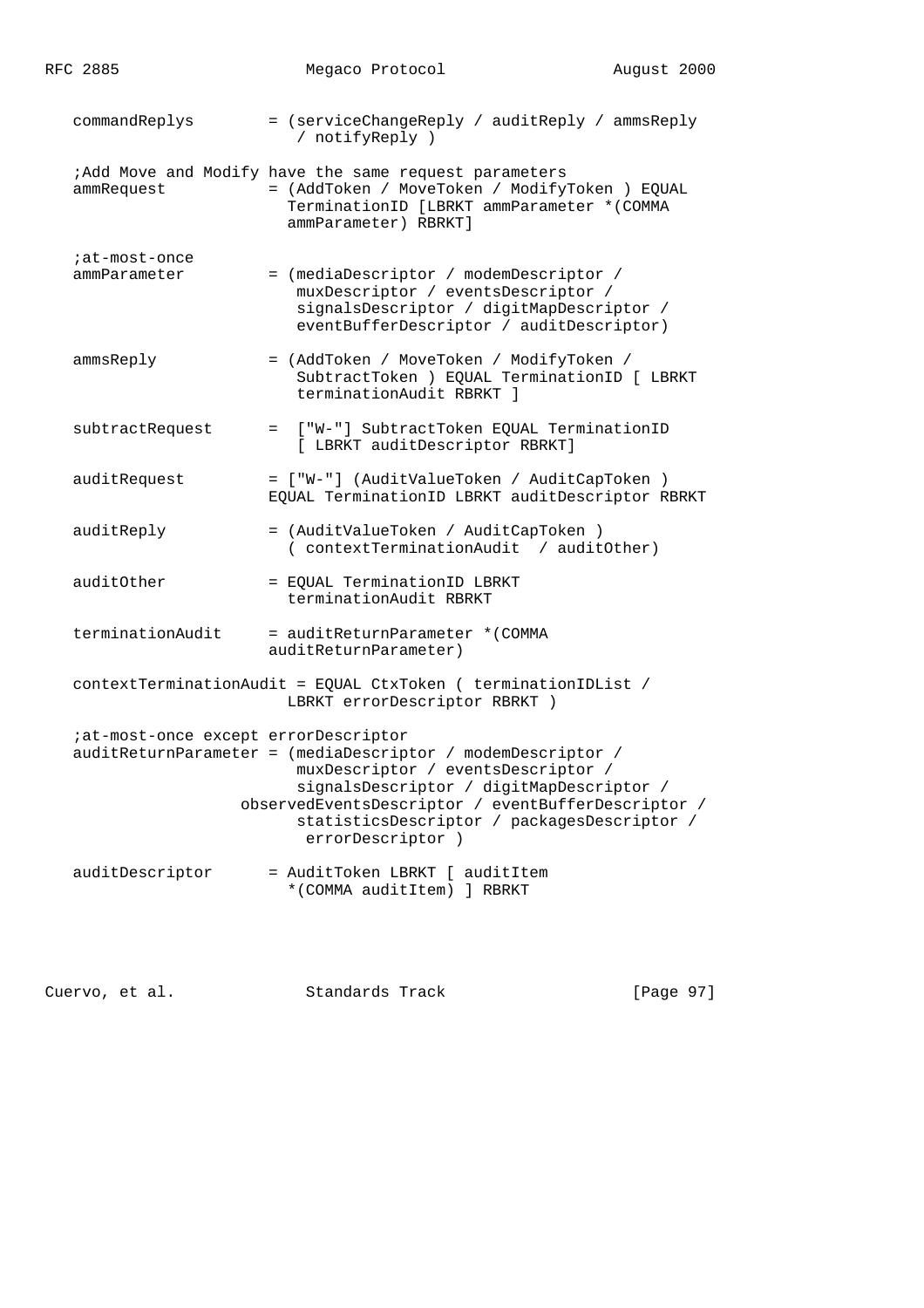| RFC 2885                                                                                          | Megaco Protocol                                                                                                                                                                                                                                                                                                                                                                                        | August 2000 |  |
|---------------------------------------------------------------------------------------------------|--------------------------------------------------------------------------------------------------------------------------------------------------------------------------------------------------------------------------------------------------------------------------------------------------------------------------------------------------------------------------------------------------------|-------------|--|
| notifyRequest                                                                                     | = NotifyToken EQUAL TerminationID<br>LBRKT ( observedEventsDescriptor<br>[ COMMA errorDescriptor ] ) RBRKT                                                                                                                                                                                                                                                                                             |             |  |
| notifyReply                                                                                       | = NotifyToken EQUAL TerminationID<br>[ LBRKT errorDescriptor RBRKT ]                                                                                                                                                                                                                                                                                                                                   |             |  |
|                                                                                                   | serviceChangeRequest = ServiceChangeToken EQUAL TerminationID<br>LBRKT serviceChangeDescriptor RBRKT                                                                                                                                                                                                                                                                                                   |             |  |
|                                                                                                   | serviceChangeReply = ServiceChangeToken EQUAL TerminationID<br>[LBRKT (errorDescriptor /<br>serviceChangeReplyDescriptor) RBRKT]                                                                                                                                                                                                                                                                       |             |  |
| errorDescriptor                                                                                   | = ErrorToken EQUAL ErrorCode<br>LBRKT [quotedString] RBRKT                                                                                                                                                                                                                                                                                                                                             |             |  |
| ErrorCode                                                                                         | $= 1*4(DIGIT)$ ; could be extended                                                                                                                                                                                                                                                                                                                                                                     |             |  |
| TransactionID                                                                                     | $=$ UINT32                                                                                                                                                                                                                                                                                                                                                                                             |             |  |
| mId                                                                                               | = (( domainAddress / domainName )<br>[":" portNumber]) / mtpAddress / deviceName                                                                                                                                                                                                                                                                                                                       |             |  |
| ; in a domain name.                                                                               | ; ABNF allows two or more consecutive "." although it is meaningless                                                                                                                                                                                                                                                                                                                                   |             |  |
| domainName                                                                                        | $= "<- (ALPHA / DIGIT) *63 (ALPHA / DIGIT / "-" /$<br>$"$ , $"$ ) $"$ > $"$                                                                                                                                                                                                                                                                                                                            |             |  |
| deviceName                                                                                        | = pathNAME                                                                                                                                                                                                                                                                                                                                                                                             |             |  |
| ContextID                                                                                         | $=$ (UINT32 / "*" / "-" / "\$")                                                                                                                                                                                                                                                                                                                                                                        |             |  |
| domainAddress<br>IPv6address<br>IPv4address<br>V4hex<br>; IPv6prefix<br>hexpart<br>hexseq<br>hex4 | = "[" (IPv4address / IPv6address) "]"<br>;RFC2373 contains the definition of IP6Addresses.<br>= hexpart [ ":" IPv4address ]<br>= V4hex DOT V4hex DOT V4hex DOT V4hex<br>$= 1*3(DIGIT)$ ; "0""225"<br>; this production, while occurring in RFC2373, is not referenced<br>= hexpart SLASH 1*2DIGIT<br>= hexseq "::" [ hexseq ] / "::" [ hexseq ] / hexseq<br>= $hex4 * ( " : " hex4)$<br>$= 1*4$ HEXDIG |             |  |
| portNumber                                                                                        | = UINT16                                                                                                                                                                                                                                                                                                                                                                                               |             |  |
| ; An mtp address is two octets long<br>mtpAddress                                                 | = MTPToken LBRKT octetString RBRKT                                                                                                                                                                                                                                                                                                                                                                     |             |  |

Cuervo, et al. Standards Track [Page 98]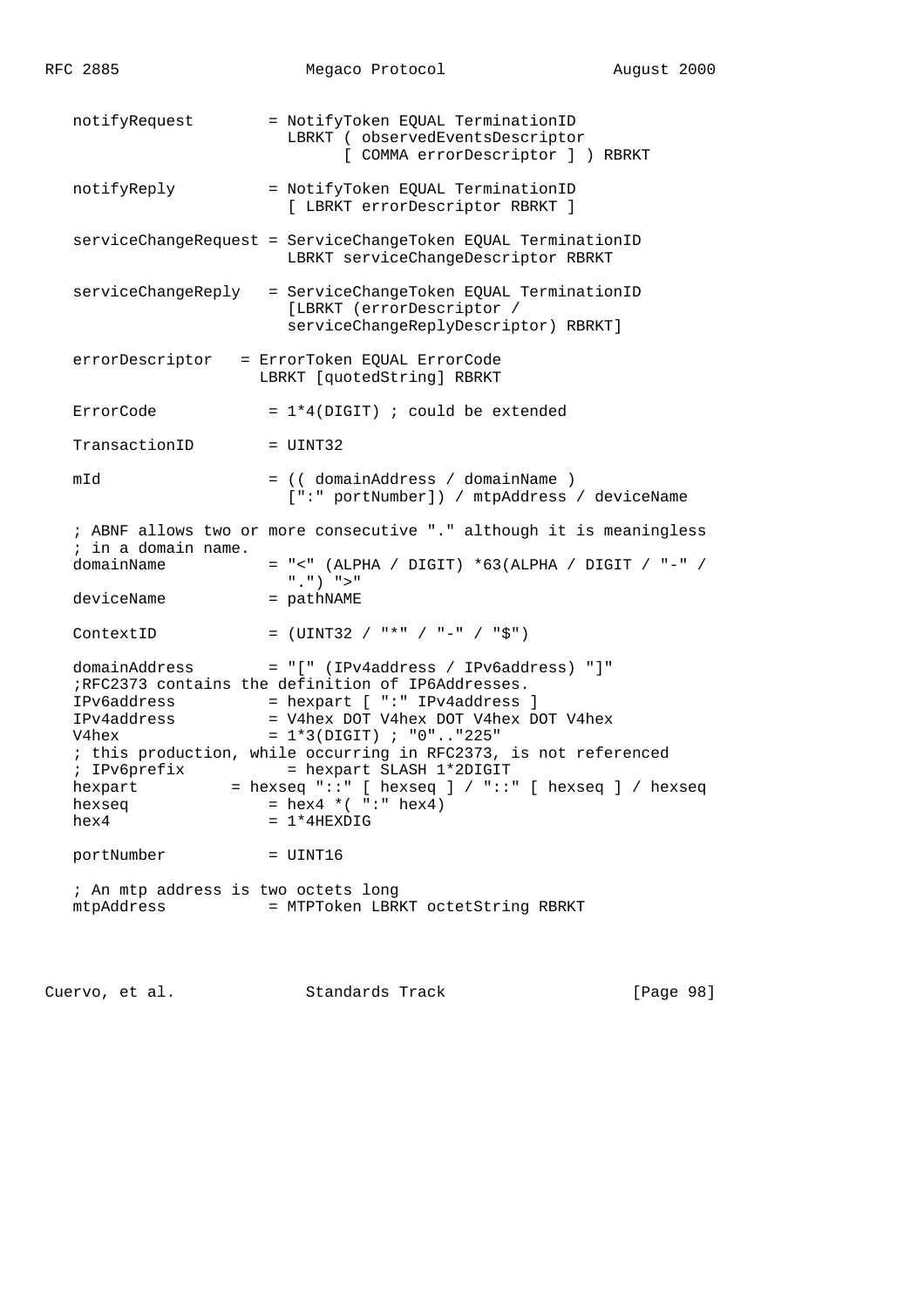```
 terminationIDList = LBRKT TerminationID *(COMMA TerminationID)
   RBRKT
   ; Total length of pathNAME must not exceed 64 chars.
  pathNAME = [\n    "*"] NAME *(\n    "/" / "*" / ALPHA / DIGIT / "_" / "$" ) ["@" pathDomainName ]
   ; ABNF allows two or more consecutive "." although it is meaningless
   ; in a path domain name.
  pathDomainName = (ALPHA / DIGIT / "*") *63(ALPHA / DIGIT / "-" / "*" / ".")
  TerminationID = "ROOT" / pathNAME / "$" / "*"
   mediaDescriptor = MediaToken LBRKT mediaParm *(COMMA mediaParm)
                       RBRKT
   ; at-most-once per item
   ; and either streamParm or streamDescriptor but not both
  mediaParm = (streamParm / streamDescriptor /
                          terminationStateDescriptor)
   ; at-most-once
   streamParm = ( localDescriptor / remoteDescriptor /
                          localControlDescriptor )
   streamDescriptor = StreamToken EQUAL StreamID LBRKT streamParm
                         *(COMMA streamParm) RBRKT
   localControlDescriptor = LocalControlToken LBRKT localParm
                           *(COMMA localParm) RBRKT
   ; at-most-once per item
   localParm = ( streamMode / propertyParm /
   reservedValueMode
        / reservedGroupMode )
 reservedValueMode = ReservedValueToken EQUAL ( "ON" / "OFF" )
 reservedGroupMode = ReservedGroupToken EQUAL ( "ON" / "OFF" )
  streamMode = ModeToken EQUAL streamModes
   streamModes = (SendonlyToken / RecvonlyToken /
   SendrecvToken /
                         InactiveToken / LoopbackToken )
```
Cuervo, et al. Standards Track [Page 99]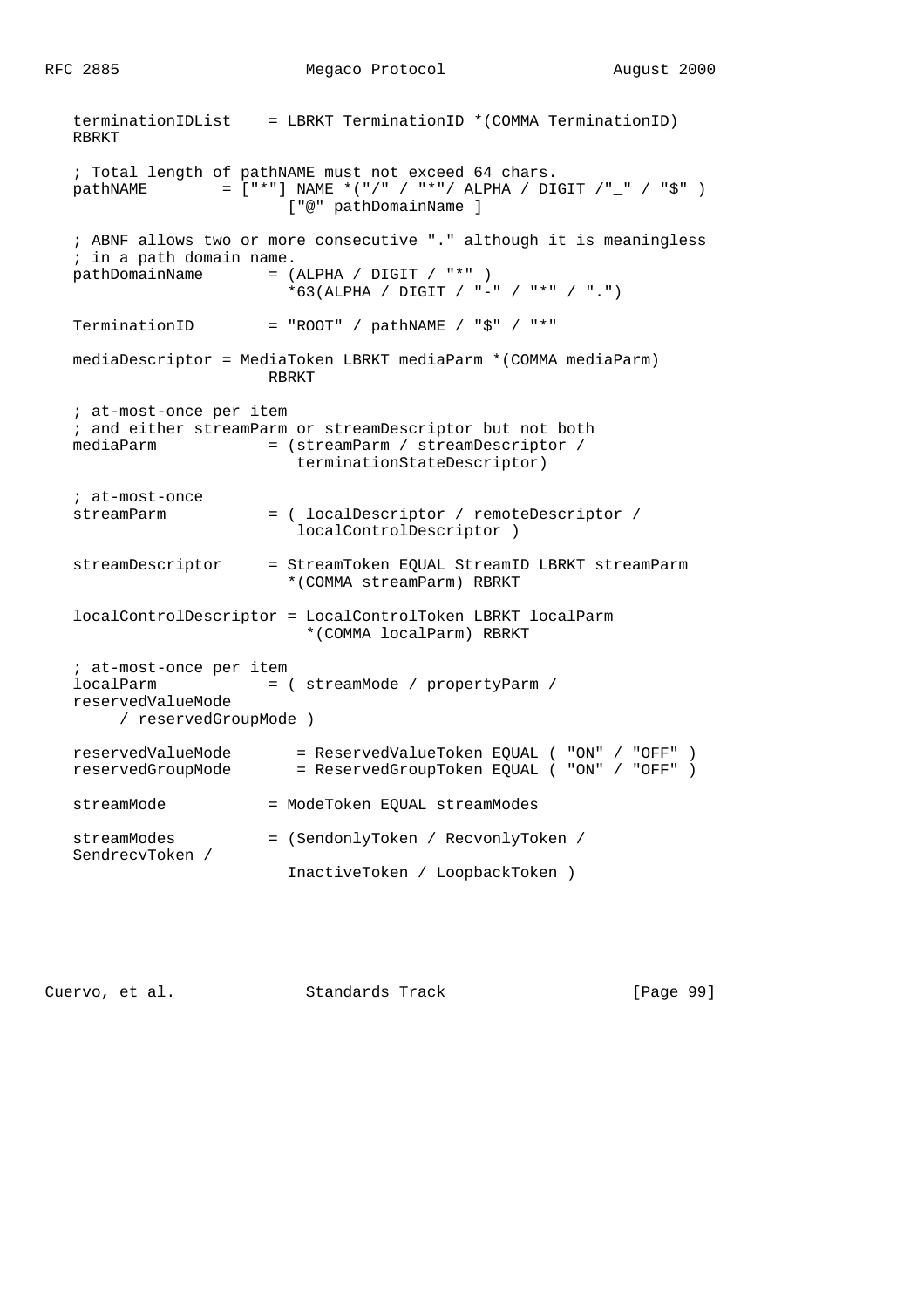RFC 2885 Megaco Protocol August 2000

propertyParm = pkgdName parmValue parmValue = (EQUAL alternativeValue/ INEQUAL VALUE) alternativeValue = ( VALUE / LSBRKT VALUE \*(COMMA VALUE) RSBRKT / LSBRKT VALUE DOT DOT VALUE RSBRKT ) INEQUAL = LWSP (">" / "<" / "#" ) LWSP  $LSBRKT$  =  $LWSP$  "["  $LWSP$  $RSBRKT$  = LWSP " $]$ " LWSP localDescriptor = LocalToken LBRKT octetString RBRKT remoteDescriptor = RemoteToken LBRKT octetString RBRKT eventBufferDescriptor= EventBufferToken LBRKT observedEvent \*( COMMA observedEvent ) RBRKT eventBufferControl = BufferToken EQUAL ( "OFF" / LockStepToken ) terminationStateDescriptor = TerminationStateToken LBRKT terminationStateParm \*( COMMA terminationStateParm ) RBRKT ; at-most-once per item terminationStateParm =(propertyParm / serviceStates / eventBufferControl ) serviceStates = ServiceStatesToken EQUAL ( TestToken / OutOfSvcToken / InSvcToken ) muxDescriptor = MuxToken EQUAL MuxType terminationIDList MuxType = ( H221Token / H223Token / H226Token / V76Token / extensionParameter ) StreamID = UINT16 pkgdName = (PackageName SLASH ItemID) ;specific item / (PackageName SLASH "\*") ;all events in package / ("\*" SLASH "\*") ; all events supported by the MG PackageName = NAME ItemID = NAME eventsDescriptor = EventsToken EQUAL RequestID LBRKT requestedEvent \*( COMMA requestedEvent ) RBRKT requestedEvent = pkgdName [ LBRKT eventParameter \*( COMMA eventParameter ) RBRKT ]

Cuervo, et al. Standards Track [Page 100]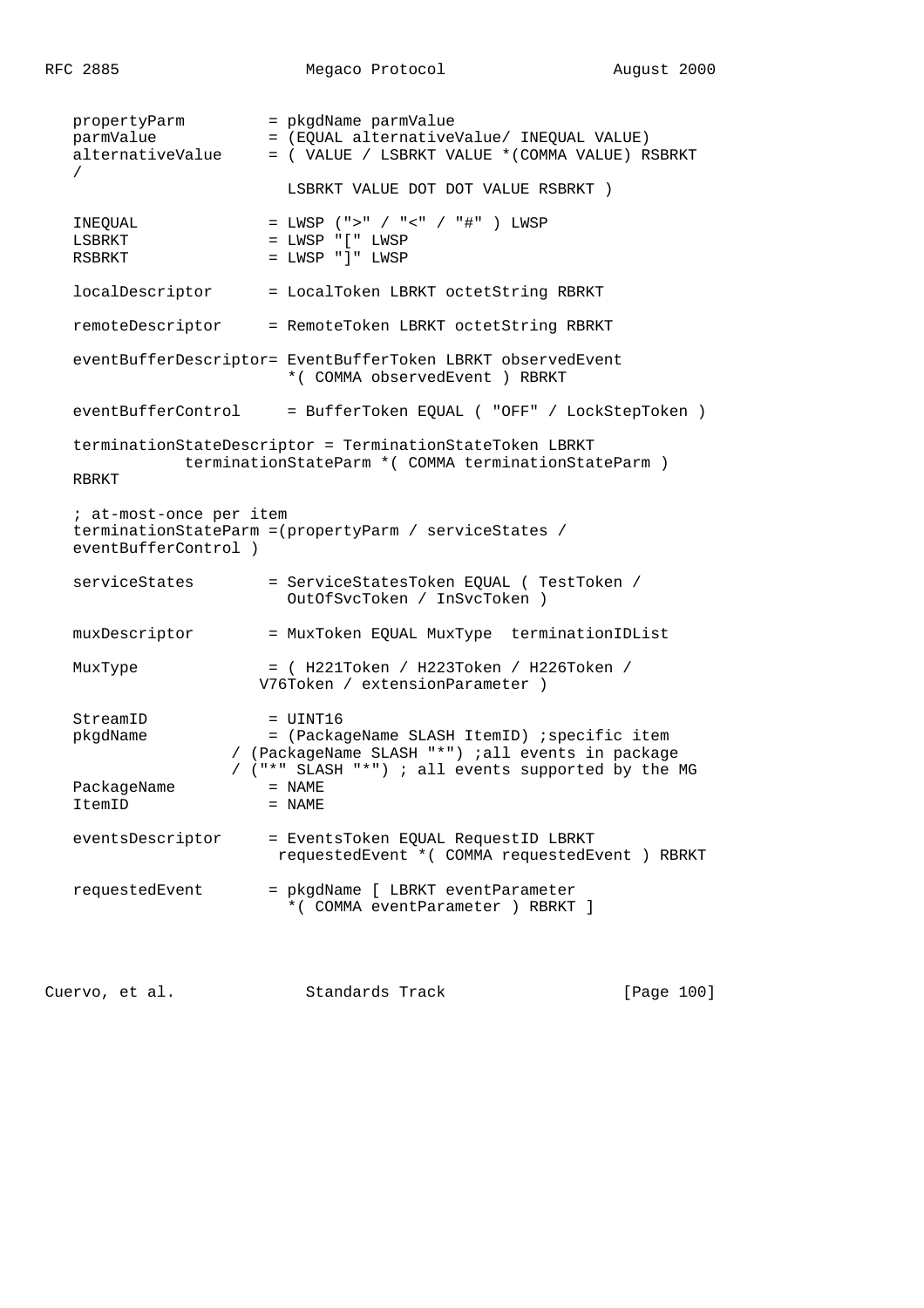RFC 2885 Megaco Protocol August 2000

 ; at-most-once each of KeepActiveToken , eventDM and eventStream ;at most one of either embedWithSig or embedNoSig but not both ;KeepActiveToken and embedWithSig must not both be present eventParameter = (  $embedWithSig$  /  $embedNoSig$  / KeepActiveToken /eventDM / eventStream / eventOther ) embedWithSig = EmbedToken LBRKT signalsDescriptor [COMMA embedFirst ] RBRKT embedNoSiq = EmbedToken LBRKT embedFirst RBRKT ; at-most-once of each embedFirst = EventsToken EQUAL RequestID LBRKT secondRequestedEvent \*(COMMA secondRequestedEvent) RBRKT secondRequestedEvent = pkgdName [ LBRKT secondEventParameter \*( COMMA secondEventParameter ) RBRKT ] ; at-most-once each of embedSig , KeepActiveToken, eventDM or ; eventStream ; KeepActiveToken and embedSig must not both be present secondEventParameter = ( EmbedSig / KeepActiveToken / eventDM / eventStream / eventOther ) embedSig = EmbedToken LBRKT signalsDescriptor RBRKT eventStream = StreamToken EQUAL StreamID eventOther = eventParameterName parmValue eventParameterName = NAME eventDM = DigitMapToken ((EQUAL digitMapName ) / (LBRKT digitMapValue RBRKT )) signalsDescriptor = SignalsToken LBRKT [ signalParm \*(COMMA signalParm)] RBRKT signalParm = signalList / signalRequest signalRequest = signalName [ LBRKT sigParameter \*(COMMA sigParameter) RBRKT ] signalList = SignalListToken EQUAL signalListId LBRKT signalListParm \*(COMMA signalListParm) RBRKT signalListId = UINT16

Cuervo, et al. Standards Track [Page 101]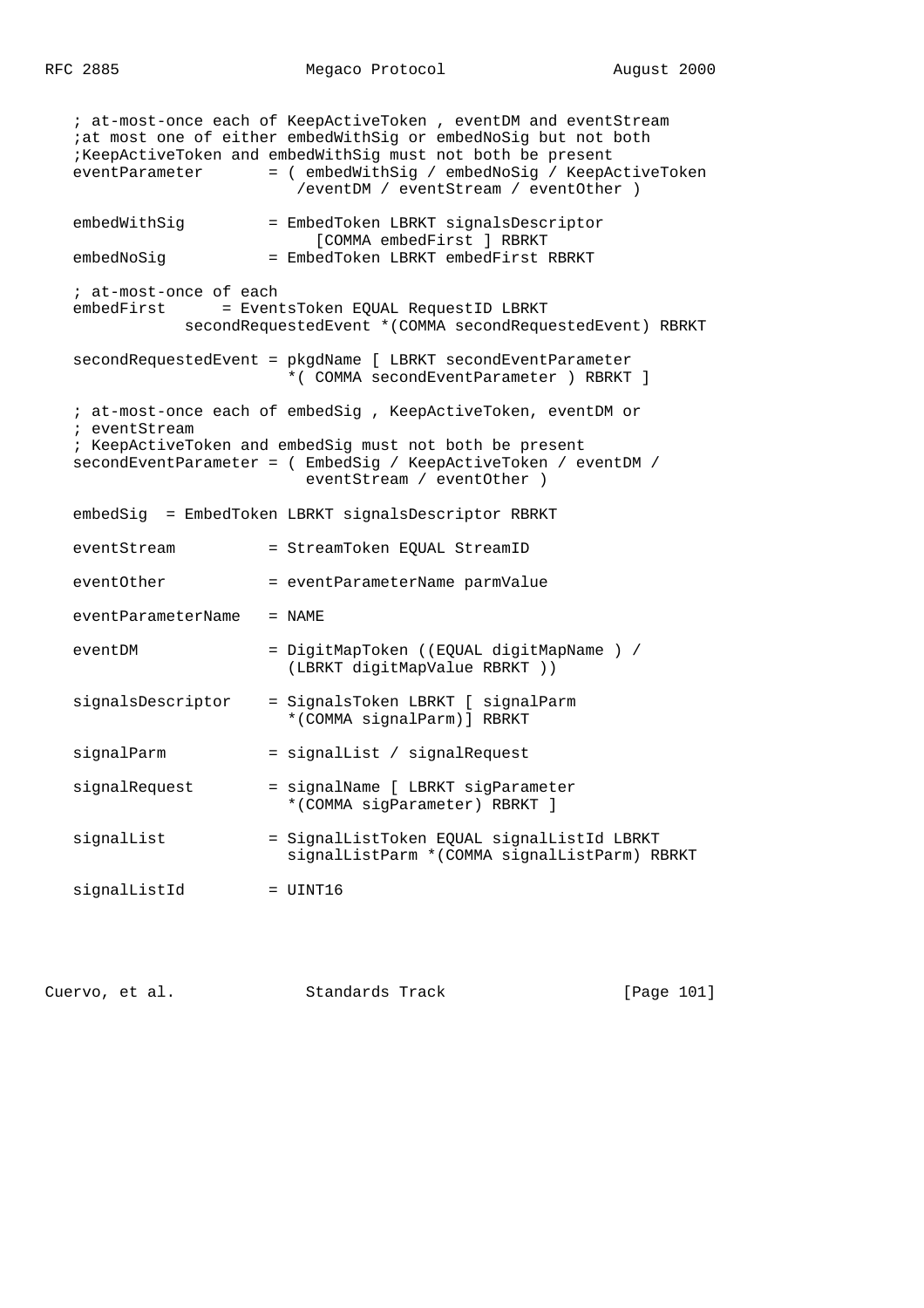|                    | iexactly once signalType, at most once duration and every signal                                                                                   |            |
|--------------------|----------------------------------------------------------------------------------------------------------------------------------------------------|------------|
| iparameter         |                                                                                                                                                    |            |
| signalListParm     | = signalRequest                                                                                                                                    |            |
| signalName         | = pkgdName                                                                                                                                         |            |
|                    | ;at-most-once sigStream, at-most-once sigSignalType,                                                                                               |            |
|                    | iat-most-once sigDuration, every signalParameterName at most once                                                                                  |            |
| siqParameter       | = sigStream / sigSignalType / sigDuration / sigOther                                                                                               |            |
|                    | / notifyCompletion / KeepActiveToken                                                                                                               |            |
| sigStream          | = StreamToken EQUAL StreamID                                                                                                                       |            |
| sigOther           | = sigParameterName parmValue                                                                                                                       |            |
| sigParameterName   | $=$ NAME                                                                                                                                           |            |
| sigSignalType      | = SignalTypeToken EQUAL signalType                                                                                                                 |            |
|                    |                                                                                                                                                    |            |
| signalType         | = (OnOffToken / TimeOutToken / BriefToken)                                                                                                         |            |
| sigDuration        | = DurationToken EQUAL UINT16                                                                                                                       |            |
| notifyCompletion   | = NotifyCompletionToken EQUAL ("ON" / "OFF")                                                                                                       |            |
|                    | observedEventsDescriptor = ObservedEventsToken EQUAL RequestID<br>LBRKT observedEvent *(COMMA observedEvent) RBRKT                                 |            |
|                    | itime per event, because it might be buffered                                                                                                      |            |
| observedEvent      | = [ TimeStamp LWSP COLON] LWSP                                                                                                                     |            |
|                    | pkgdName [ LBRKT observedEventParameter                                                                                                            |            |
|                    | *(COMMA observedEventParameter) RBRKT ]                                                                                                            |            |
|                    |                                                                                                                                                    |            |
|                    | iat-most-once eventStream, every eventParameterName at most once<br>observedEventParameter = eventStream / eventOther                              |            |
| RequestID          | $=$ UINT32                                                                                                                                         |            |
| modemDescriptor    | = ModemToken (( EQUAL modemType) /<br>(LSBRKT modemType * (COMMA modemType) RSBRKT))<br>[ LBRKT NAME parmValue<br>* (COMMA NAME parmValue) RBRKT ] |            |
| ; at-most-once     |                                                                                                                                                    |            |
| modemType          | = (V32bisToken / V22bisToken / V18Token /                                                                                                          |            |
|                    | V22Token / V32Token / V34Token / V90Token /                                                                                                        |            |
|                    |                                                                                                                                                    |            |
|                    | V91Token / SynchISDNToken / extensionParameter)                                                                                                    |            |
| digitMapDescriptor | = DigitMapToken EQUAL digitMapName                                                                                                                 |            |
|                    | ( LBRKT digitMapValue RBRKT )                                                                                                                      |            |
| digitMapName       | $=$ NAME                                                                                                                                           |            |
| digitMapValue      | = ["T" COLON Timer COMMA] ["S" COLON Timer COMMA]                                                                                                  |            |
|                    | ["L" COLON Timer COMMA] digitMap                                                                                                                   |            |
| Timer              | $= 1*2DIGIT$                                                                                                                                       |            |
| $digitMap =$       |                                                                                                                                                    |            |
|                    | digitString / LWSP "(" LWSP digitStringList LWSP ")" LWSP)                                                                                         |            |
|                    |                                                                                                                                                    |            |
| Cuervo, et al.     | Standards Track                                                                                                                                    | [Page 102] |
|                    |                                                                                                                                                    |            |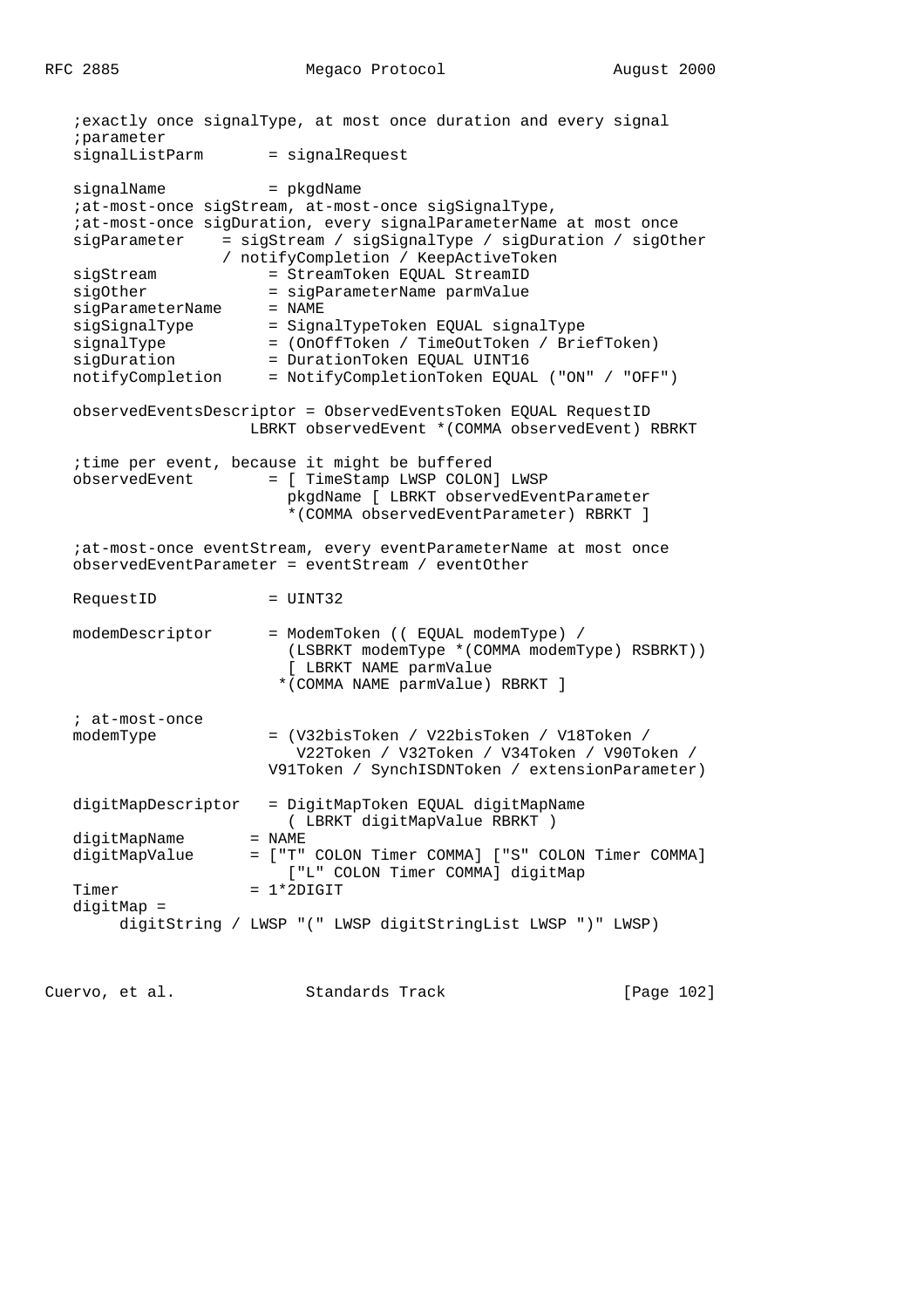| digitStringList<br>digitString<br>digitStringElement<br>digitPosition<br>digitMapRange<br>digitLetter<br>digitMapLetter<br>/Z" | = digitString *( LWSP " " LWSP digitString )<br>= 1*(digitStringElement)<br>= digitPosition [DOT]<br>= digitMapLetter / digitMapRange<br>= ("x" / LWSP "[" LWSP digitLetter LWSP "]" LWSP)<br>= *((DIGIT "-" DIGIT ) / digitMapLetter)<br>= DIGIT : Basic event symbols<br>/ %x41-4B / %x61-6B ; a-k, A-K<br>/ "L" / "S" : Inter-event timers (long, short)<br>;Long duration modifier |
|--------------------------------------------------------------------------------------------------------------------------------|----------------------------------------------------------------------------------------------------------------------------------------------------------------------------------------------------------------------------------------------------------------------------------------------------------------------------------------------------------------------------------------|
| iat-most-once<br>auditItem                                                                                                     | = ( MuxToken / ModemToken / MediaToken /<br>SignalsToken / EventBufferToken /<br>DigitMapToken / StatsToken / EventsToken /<br>ObservedEventsToken / PackagesToken )                                                                                                                                                                                                                   |
|                                                                                                                                | serviceChangeDescriptor = ServicesToken LBRKT serviceChangeParm<br>*(COMMA serviceChangeParm) RBRKT                                                                                                                                                                                                                                                                                    |
| serviceChangeParm                                                                                                              | = (serviceChangeMethod / serviceChangeReason /<br>serviceChangeDelay / serviceChangeAddress /<br>serviceChangeProfile / extension / TimeStamp /<br>serviceChangeMgcId / serviceChangeVersion )                                                                                                                                                                                         |
|                                                                                                                                | serviceChangeReplyDescriptor = ServicesToken LBRKT<br>servChgReplyParm * (COMMA servChgReplyParm) RBRKT                                                                                                                                                                                                                                                                                |
| servChgReplyParm<br>serviceChangeMethod                                                                                        | iat-most-once. Version is REQUIRED on first ServiceChange response<br>= (serviceChangeAddress / serviceChangeMgcId /<br>serviceChangeProfile / serviceChangeVersion )<br>= MethodToken EQUAL (FailoverToken /<br>ForcedToken / GracefulToken / RestartToken /<br>DisconnectedToken / HandOffToken /<br>extensionParameter)                                                             |
| serviceChangeReason<br>serviceChangeDelay = DelayToken<br>serviceChangeMgcId<br>extension                                      | = ReasonToken EQUAL VALUE<br>EQUAL UINT32<br>serviceChangeAddress = ServiceChangeAddressToken EQUAL VALUE<br>= MgcIdToken<br>EQUAL mId<br>serviceChangeProfile = ProfileToken EQUAL NAME SLASH Version<br>serviceChangeVersion = VersionToken EQUAL Version<br>= extensionParameter parmValue                                                                                          |
| packagesDescriptor                                                                                                             | = PackagesToken LBRKT packagesItem<br>*(COMMA packagesItem) RBRKT                                                                                                                                                                                                                                                                                                                      |
| Version                                                                                                                        | $= 1*2(DIGIT)$                                                                                                                                                                                                                                                                                                                                                                         |

Cuervo, et al. Standards Track [Page 103]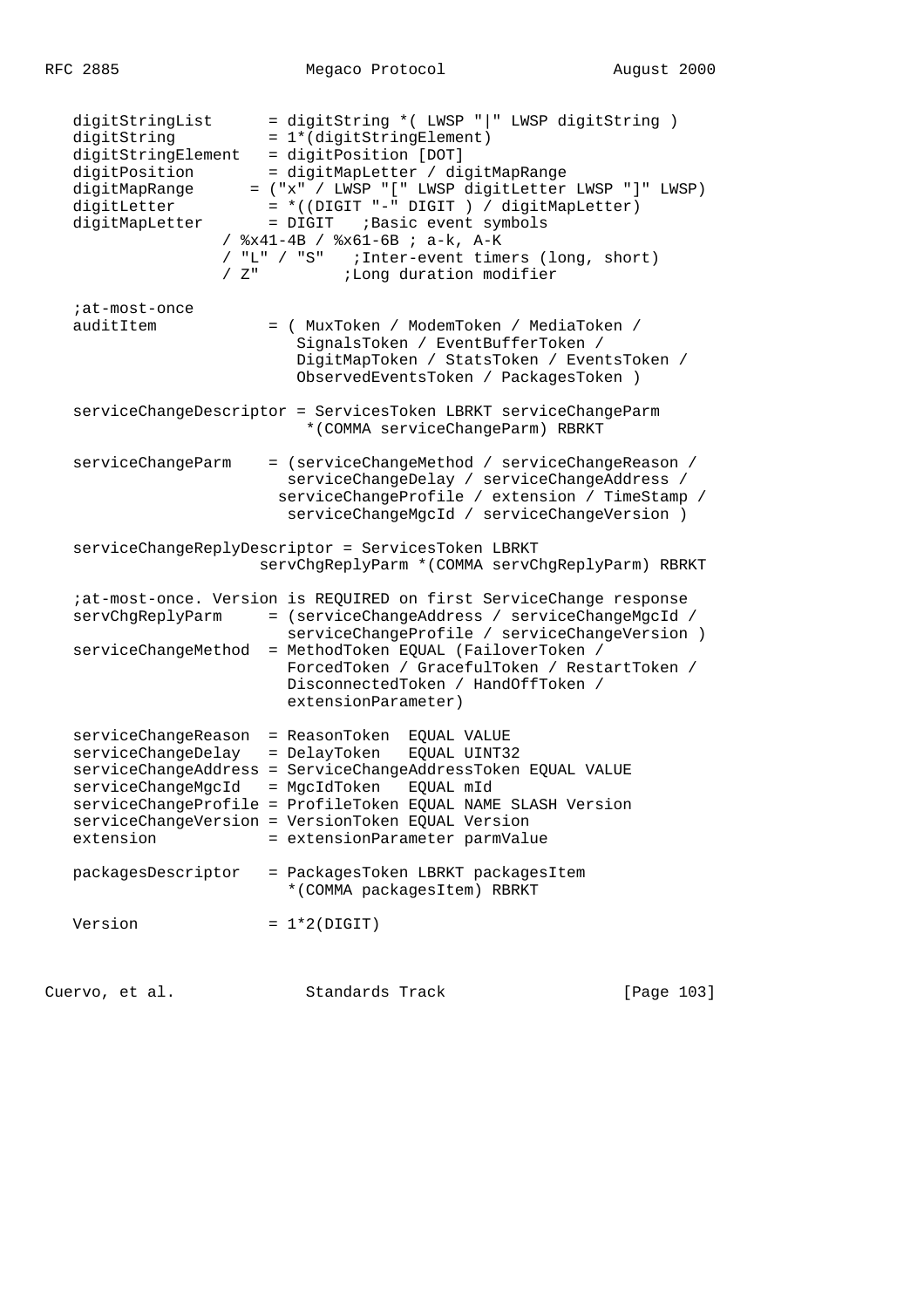|  | RFC 2885                                                                     |                                                                   | Megaco Protocol                                                                                                                                                                                                                                                                                                                               | August 2000 |  |
|--|------------------------------------------------------------------------------|-------------------------------------------------------------------|-----------------------------------------------------------------------------------------------------------------------------------------------------------------------------------------------------------------------------------------------------------------------------------------------------------------------------------------------|-------------|--|
|  | packagesItem                                                                 | $=$ NAME $"$ -" UINT16                                            |                                                                                                                                                                                                                                                                                                                                               |             |  |
|  | TimeStamp<br>; Date = yyyymmdd<br>Date<br>$:$ Time = hhmmssss<br>Time        |                                                                   | = Date "T" Time $i$ per ISO 8601:1988                                                                                                                                                                                                                                                                                                         |             |  |
|  |                                                                              | $= 8(DIGIT)$<br>$= 8(DIGIT)$                                      |                                                                                                                                                                                                                                                                                                                                               |             |  |
|  |                                                                              |                                                                   | statisticsDescriptor = StatsToken LBRKT statisticsParameter<br>*(COMMA statisticsParameter ) RBRKT                                                                                                                                                                                                                                            |             |  |
|  | <i>i</i> at-most-once per item<br>statisticsParameter = pkgdName EQUAL VALUE |                                                                   |                                                                                                                                                                                                                                                                                                                                               |             |  |
|  | topologyDescriptor                                                           |                                                                   | = TopologyToken LBRKT terminationA COMMA<br>terminationB COMMA topologyDirection RBRKT                                                                                                                                                                                                                                                        |             |  |
|  | terminationA                                                                 | = TerminationID                                                   |                                                                                                                                                                                                                                                                                                                                               |             |  |
|  | terminationB<br>topologyDirection                                            | = TerminationID                                                   | = BothwayToken / IsolateToken / OnewayToken                                                                                                                                                                                                                                                                                                   |             |  |
|  | priority                                                                     |                                                                   | = PriorityToken EQUAL UINT16                                                                                                                                                                                                                                                                                                                  |             |  |
|  | extensionParameter                                                           |                                                                   | $= "X"$ ("-" / "+") $1*6(ALPHA / DIGIT)$                                                                                                                                                                                                                                                                                                      |             |  |
|  | ; To be safe, use EOL in this ABNF.                                          |                                                                   | ; octetString is used to describe SDP defined in RFC2327.<br>; Caution should be taken if CRLF in RFC2327 is used.<br>; Whenever "}" appears in SDP, it is escaped by "\", e.g., "\}"<br>octetString = $*(\text{nonEscapeChar})$<br>nonEscapeChar = $(*\n\\ *&01-7C / *x7E-FF )$<br>quotedString = DQUOTE 1*(SafeChar / RestChar/ WSP) DQUOTE |             |  |
|  | UINT16<br>UINT32                                                             |                                                                   | $= 1*5(DIGIT)$ ; $x0-FFFF$<br>$= 1*10(DIGIT)$ ; $8x0-FFFFFFFF$                                                                                                                                                                                                                                                                                |             |  |
|  | NAME<br>VALUE<br>SafeChar                                                    |                                                                   | = ALPHA *63(ALPHA / DIGIT / " " )<br>= quotedString / 1*(SafeChar)<br>= DIGIT / ALPHA / "+" / "-" / "&" /<br>/ "@" / " " / "/" / "' / "', " / " / "   " / "   "<br>"스" / " '" / "~ " / "* " / "\$ " / " \ " /<br>"(" / ")" / "응" / " " / "."                                                                                                  |             |  |
|  | EQUAL<br><b>COLON</b><br>LBRKT<br>RBRKT<br>COMMA<br>DOT<br>SLASH             | $=$ $8x3A$<br>$=$ LWSP $8x7D$ LWSP ;<br>$=$ $\&x2E$<br>$=$ $8x2F$ | $=$ LWSP $8x3D$ LWSP ; "="<br>$\mathcal{L}$ , $\mathcal{L}$ , $\mathcal{L}$ , $\mathcal{L}$ , $\mathcal{L}$ , $\mathcal{L}$<br>= LWSP $8x7B$ LWSP ; " $\{$ "<br>$"$ } "<br>= LWSP %x2C LWSP ; ", "<br>$\mathcal{V} = \mathcal{V}$ .<br>$; "$ /"                                                                                               |             |  |

Cuervo, et al. Standards Track [Page 104]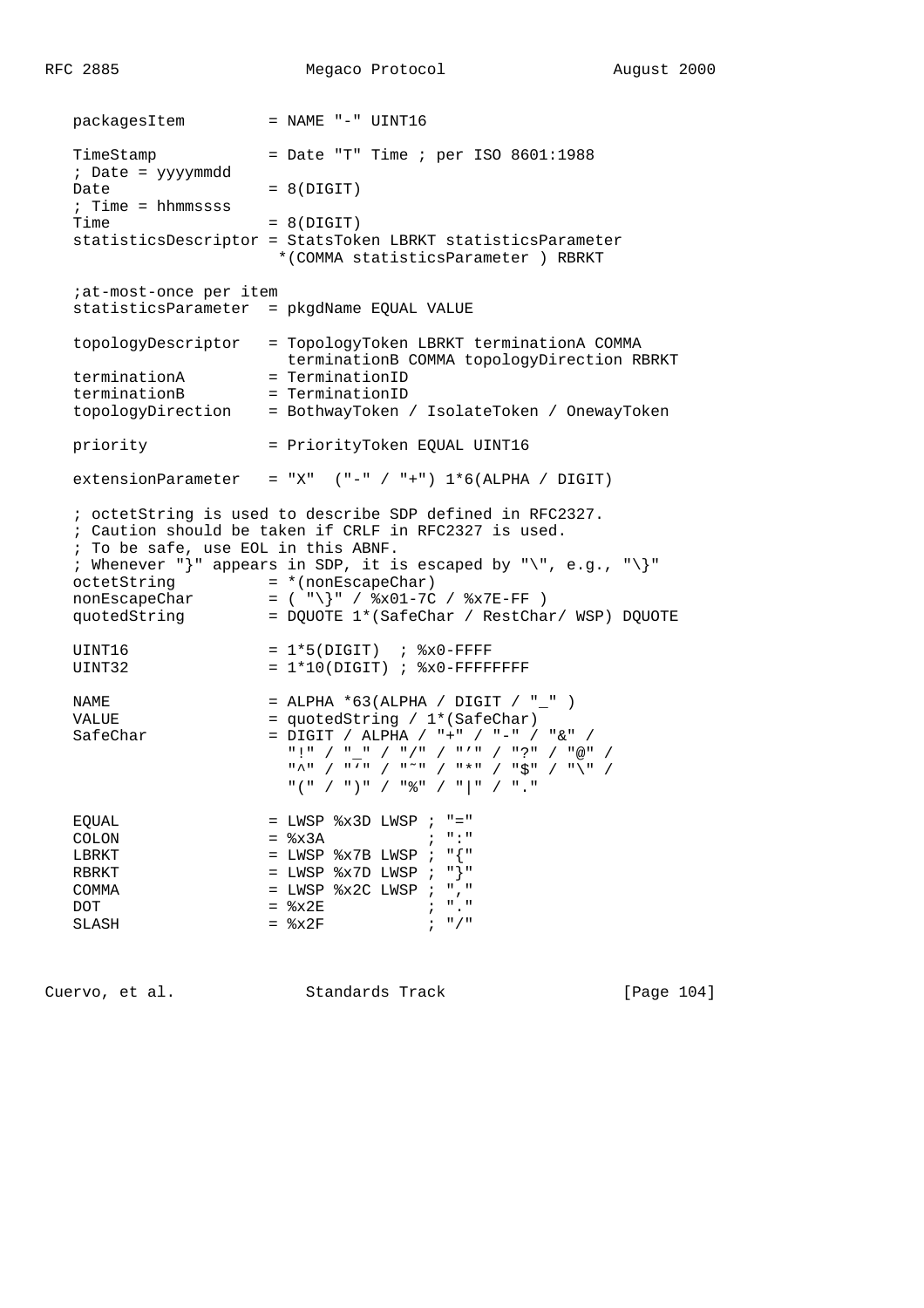ALPHA = %x41-5A / %x61-7A ; A-Z / a-z  $DIGIT$  =  $x30-39$  ; 0-9  $DQUOTE$  =  $x22$  ; "(Double Quote) HEXDIG = ( DIGIT / "A" / "B" / "C" / "D" / "E" / "F" )  $SP$  =  $\frac{1}{2}x20$  ; space HTAB  $=$   $2\pi$ 09  $\pi$  horizontal tab CR = %x0D ; Carriage return  $LF$  =  $*x0A$  ; linefeed  $LWSP$  = \*( $WSP$  / COMMENT / EOL )  $EOL$  = (CR  $[LF] / LF$  ) WSP  $=$  SP / HTAB ; white space SEP = (WSP / EOL / COMMENT) LWSP COMMENT = ";" \*(SafeChar/ RestChar / WSP / %x22) EOL RestChar = ";" / "[" / "]" / "{" / "}" / ":" / "," / "#" /  $\mathbb{Z}^n$  /  $\mathbb{Z}^n$  /  $\mathbb{Z}^n$  /  $\mathbb{Z}^n$  /  $\mathbb{Z}^n$  /  $\mathbb{Z}^n$  AddToken = ("Add" / "A") AuditToken = ("Audit" / "AT") AuditCapToken = ("AuditCapability" / "AC") AuditValueToken = ("AuditValue" / "AV") AuthToken = ("Authentication" / "AU") BothwayToken ("Bothway" / "BW") BriefToken = ("Brief" / "BR")  $\text{BufferToken}$  = ("Buffer" / "BF") CtxToken = ("Context" / "C") ContextAuditToken = ("ContextAudit" / "CA") DigitMapToken = ("DigitMap" / "DM") DiscardToken = ("Discard" / "DS") DisconnectedToken = ("Disconnected" / "DC") DelayToken = ("Delay" / "DL") DurationToken = ("Duration" / "DR") EmbedToken = ("Embed" / "EB") EmergencyToken = ("Emergency" / "EM") ErrorToken = ("Error" / "ER") EventBufferToken = ("EventBuffer" / "EB") EventsToken = ("Events" / "E") FailoverToken ("Failover" / "FL") ForcedToken = ("Forced" / "FO") GracefulToken = ("Graceful" / "GR") H221Token = ("H221" ) H223Token = ("H223" ) H226Token = ("H226" ) HandOffToken = ("HandOff" / "HO") InactiveToken = ("Inactive" / "IN") IsolateToken = ("Isolate" / "IS") InSvcToken = ("InService" / "IV")

Cuervo, et al. Standards Track [Page 105]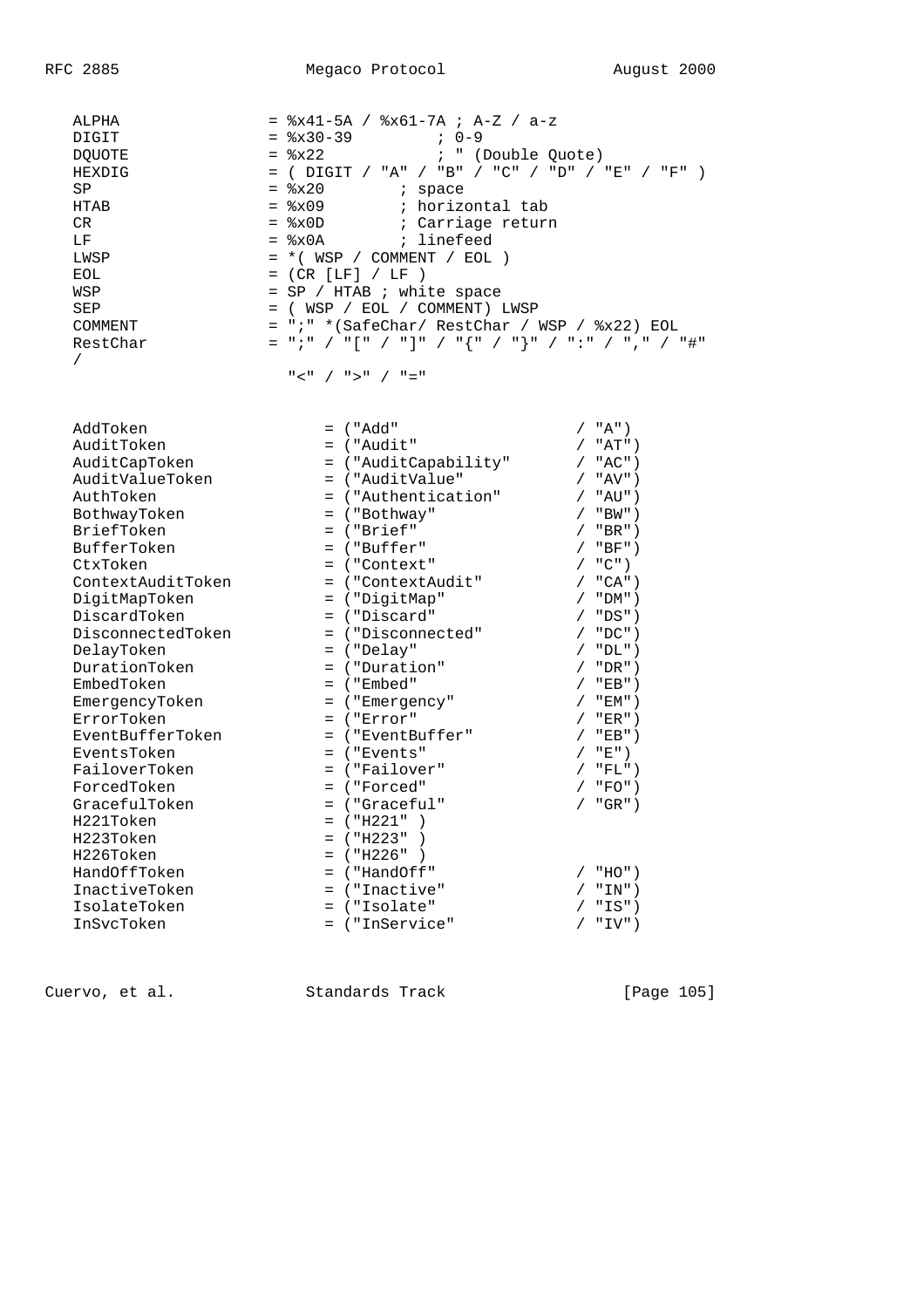| KeepActiveToken           | = ("KeepActive"           |            | $"KA"$ )  |
|---------------------------|---------------------------|------------|-----------|
| LocalToken                | = ("Local"                |            | "L")      |
| LocalControlToken         | = ("LocalControl"         |            | "O")      |
| LockStepToken             | = ("LockStep"             |            | $"SP"$ )  |
| LoopbackToken             | = ("Loopback"             |            | $/$ "LB") |
| MediaToken                | = ("Media"                |            | $"M"$ )   |
| MegacopToken              | $=$ ("MEGACO"             |            | " ' "     |
| MethodToken               | = ("Method"               |            | "MT")     |
| MgcIdToken                | = ("MgcIdToTry"           |            | "MG")     |
| ModeToken                 | = ("Mode"                 |            | $"MO"$ )  |
| ModifyToken               | = ("Modify"               |            | $"MF"$ )  |
| ModemToken                | = ("Modem"                |            | "MD" )    |
| MoveToken                 | $=$ ("Move"               | $\sqrt{2}$ | " $MV"$ ) |
| MTPToken                  | $=$ ("MTP")               |            |           |
| MuxToken                  | = ("Mux"                  |            | "MX")     |
| NotifyToken               | = ("Notify"               |            | "N")      |
| NotifyCompletionToken     | = ("NotifyCompletion"     |            | " $NC"$ ) |
| ObservedEventsToken       | = ("ObservedEvents"       |            | $"OE"$ )  |
| OnewayToken               | = ("Oneway"               |            | "OW" )    |
| OnOffToken                | $=$ ("OnOff"              | $\sqrt{2}$ | $"OO"$ )  |
| OutOfSvcToken             | = ("OutOfService"         |            | $"OS"$ )  |
| PackagesToken             | = ("Packages"             |            | " $PG"$ ) |
| PendingToken              | = ("Pending"              |            | $"PN"$ )  |
| PriorityToken             | = ("Priority"             |            | $"PR"$ )  |
| ProfileToken              | = ("Profile"              |            | $"PF"$ )  |
| ReasonToken               | = ("Reason"               |            | $"RE"$ )  |
| RecvonlyToken             | = ("ReceiveOnly"          |            | $"RC"$ )  |
| ReplyToken                | $=$ ("Reply"              |            | "P")      |
| RestartToken              | = ("Restart"              | $\sqrt{2}$ | $"RS"$ )  |
| RemoteToken               | = ("Remote"               |            | "R")      |
| ReservedGroupToken        | = ("ReservedGroup"        | $\sqrt{2}$ | " $RG$ ") |
| ReservedValueToken        | = ("ReservedValue"        |            | "RV"      |
| SendonlyToken             | = ("SendOnly"             |            | $"SO"$ )  |
| SendrecvToken             | = ("SendReceive"          |            | $"SR"$ )  |
| ServicesToken             | = ("Services"             | $\sqrt{2}$ | $"SV"$ )  |
| ServiceStatesToken        | = ("ServiceStates"        |            | $"SI"$ )  |
| ServiceChangeToken        | = ("ServiceChange"        |            | $"SC"$ )  |
| ServiceChangeAddressToken | = ("ServiceChangeAddress" |            | $"AD"$ )  |
| SignalListToken           | = ("SignalList"           |            | $"SL"$ )  |
| SignalsToken              | = ("Signals"              |            | $"SG"$ )  |
| SignalTypeToken           | = ("SignalType"           | $\sqrt{2}$ | $"SY"$ )  |
| StatsToken                | = ("Statistics"           |            | $/$ "SA") |
| StreamToken               | = ("Stream"               |            | $"ST"$ )  |
| SubtractToken             | = ("Subtract"             |            | "S")      |
| SynchISDNToken            | = ("SynchISDN"            |            | $"SN"$ )  |
| TerminationStateToken     | = ("TerminationState"     |            | "TS")     |
| TestToken                 | $=$ ("Test"               |            | $"TE"$ )  |
| TimeOutToken              | = ("TimeOut"              |            | $"TO"$ )  |

Cuervo, et al. Standards Track [Page 106]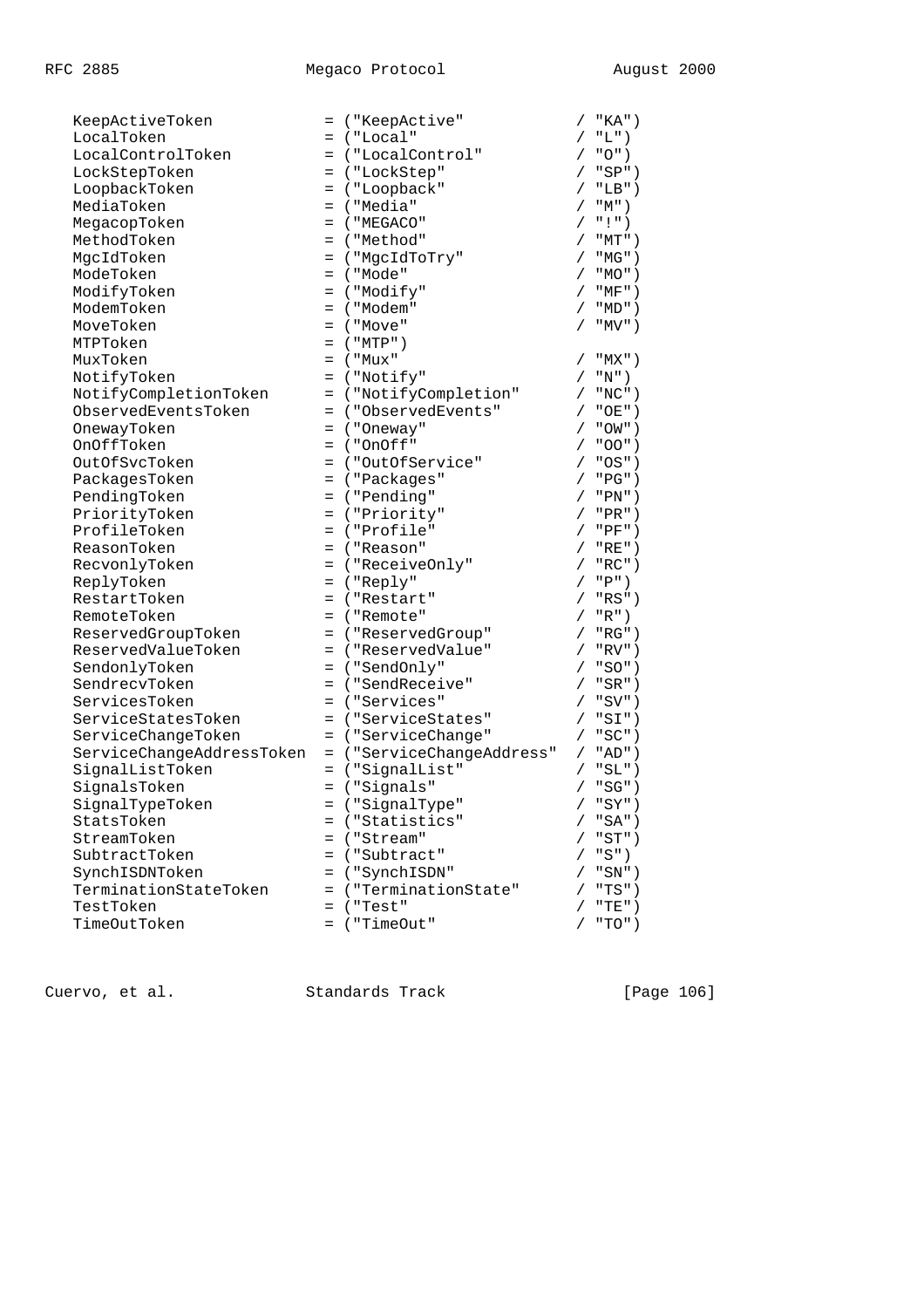| TopologyToken    | = ("Topology"                     | "TP") |
|------------------|-----------------------------------|-------|
| TransToken       | = ("Transaction"                  | "T")  |
| ResponseAckToken | = ("TransactionResponseAck"/ "K") |       |
| V18Token         | $=$ ("V18")                       |       |
| V22Token         | $=$ ("V22")                       |       |
| V22bisToken      | $=$ ("V22b")                      |       |
| V32Token         | $=$ ("V32")                       |       |
| V32bisToken      | $=$ ("V32b")                      |       |
| V34Token         | $=$ ("V34")                       |       |
| V76Token         | $=$ ("V76")                       |       |
| V90Token         | $=$ ("V90")                       |       |
| V91Token         | $=$ ("V91")                       |       |

ANNEX C TAGS FOR MEDIA STREAM PROPERTIES (NORMATIVE)

 Parameters for Local descriptors and Remote descriptors are specified as tag-value pairs if binary encoding is used for the protocol. This annex contains the property names (PropertyID), the tags (Property Tag), type of the property (Type) and the values (Value).Values presented in the Value field when the field contains references shall be regarded as "information". The reference contains the normative values. If a value field does not contain a reference then the values in that field can be considered as "normative".

 Tags are given as hexadecimal numbers in this annex. When setting the value of a property, a MGC may underspecify the value according to one of the mechanisms specified in section 7.1.1.

 For type "enumeration" the value is represented by the value in brackets, e.g., Send(0), Receive(1).

C.1 General Media Attributes

| PropertyID         | Property<br>Taq                   | Type                | Value                                         |
|--------------------|-----------------------------------|---------------------|-----------------------------------------------|
| Media              | 1001                              | Enumeration         | $Audio(0)$ , $Video(1)$ ,<br>$Data(2)$ ,      |
| Transmission mode  | 1002                              | Enumeration         | $Send(0)$ , $Receive(1)$ ,<br>Send&Receive(2) |
| Number of Channels | 1003                              | Unsigned<br>Integer | $0 - 255$                                     |
| Sampling rate      | 1004                              | Unsigned<br>Integer | $0 - 2^{\lambda}32$                           |
| Bitrate            | 1005<br>Note - units of 100 bit/s | Integer             | (0.14294967295)                               |

Cuervo, et al. Standards Track [Page 107]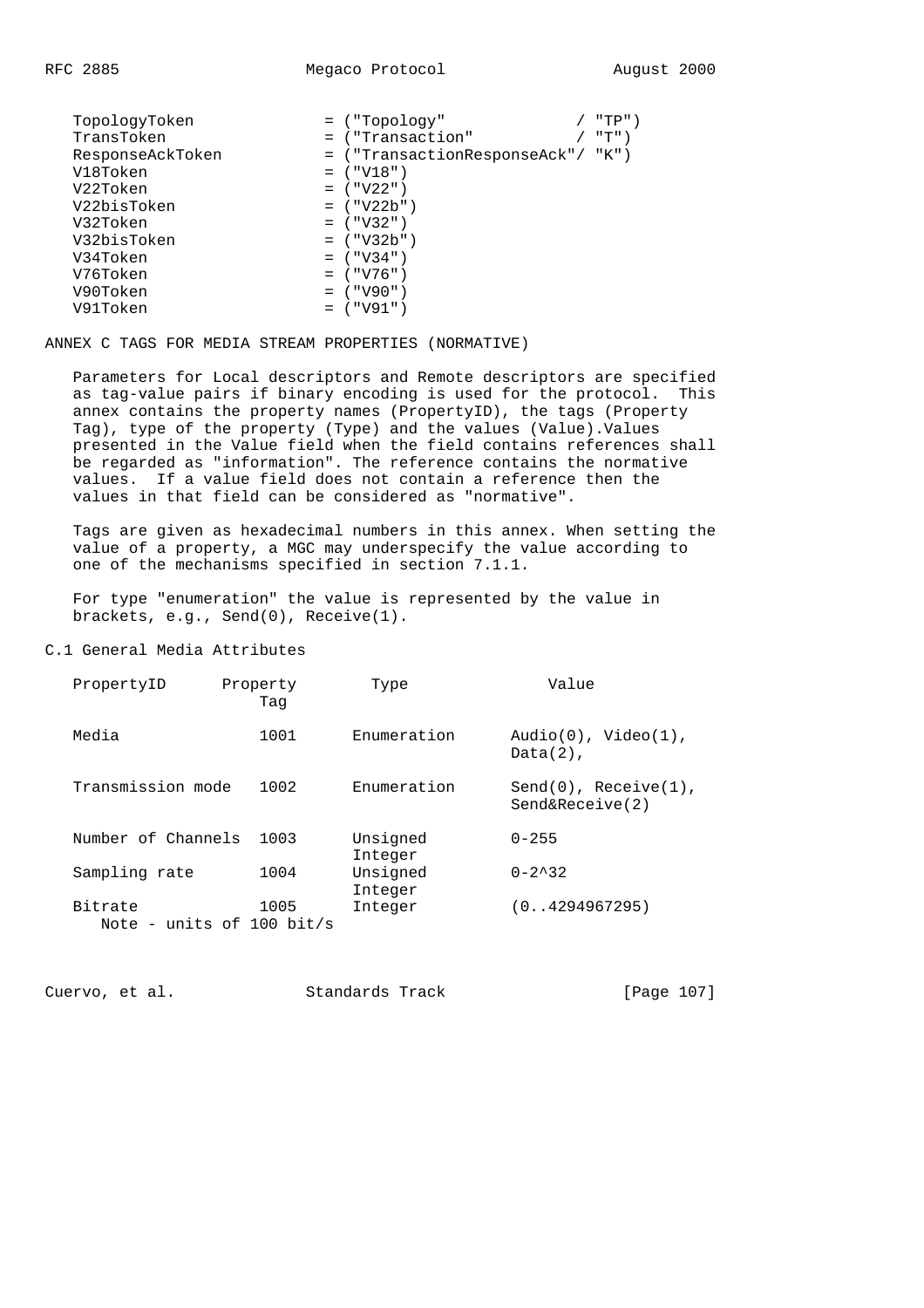ACodec 1006 Octet String Audio Codec Type: Reference: ITU-T Rec. Q.765 - Application transport mechanism. Non-ITU codecs are defined with the appropriate standards organisation under a defined Organizational Identifier.

| Samplepp                            | 1007     | Unsigned<br>Integer                                      | Maximum samples or<br>frames per packet: 0-<br>65535                                      |
|-------------------------------------|----------|----------------------------------------------------------|-------------------------------------------------------------------------------------------|
| Silencesupp                         | 1008     | <b>BOOLEAN</b>                                           | Silence Suppression:<br>True/false                                                        |
| Encrypttype                         | 1009     | Octet string                                             | Ref.: rec. H.245                                                                          |
| Encryptkey                          | 100A     | Octet string<br>SIZE(065535)                             | Encryption key                                                                            |
| Ref.: rec. H.235                    |          |                                                          |                                                                                           |
| Echocanc                            | 100B     | Enumeration                                              | Echo Canceller:<br>Off(0), G.165(1),<br>G168(2)                                           |
| Gain                                | 100C     | Unsigned<br>Integer                                      | Gain in db: 0-65535                                                                       |
| Jitterbuff                          | 100D     | Unsigned<br>Integer                                      | Jitter buffer size in<br>$ms: 0-65535$                                                    |
| PropDelay                           | 100E     | Unsigned<br>Integer                                      | Propagation Delay:<br>0.065535                                                            |
| dependent on the bearer technology. |          | Maximum propagation delay in milliseconds for the bearer | connection between two media gateways. The maximum delay will be                          |
| RTPpayload                          | 100F     | integer                                                  | Payload type in RTP<br>Profile for Audio and<br>Video Conferences<br>with Minimal Control |
| Ref.: RFC 1890                      |          |                                                          |                                                                                           |
| C.2 Mux Properties                  |          |                                                          |                                                                                           |
| PropertyID                          | Property | Type                                                     | Value                                                                                     |

|       | Taq  |                 |                                                   |
|-------|------|-----------------|---------------------------------------------------|
| H.221 | 2001 | Octet<br>string | Ref.: rec. H.245,<br>H222LogicalChannelParameters |

Cuervo, et al. Standards Track [Page 108]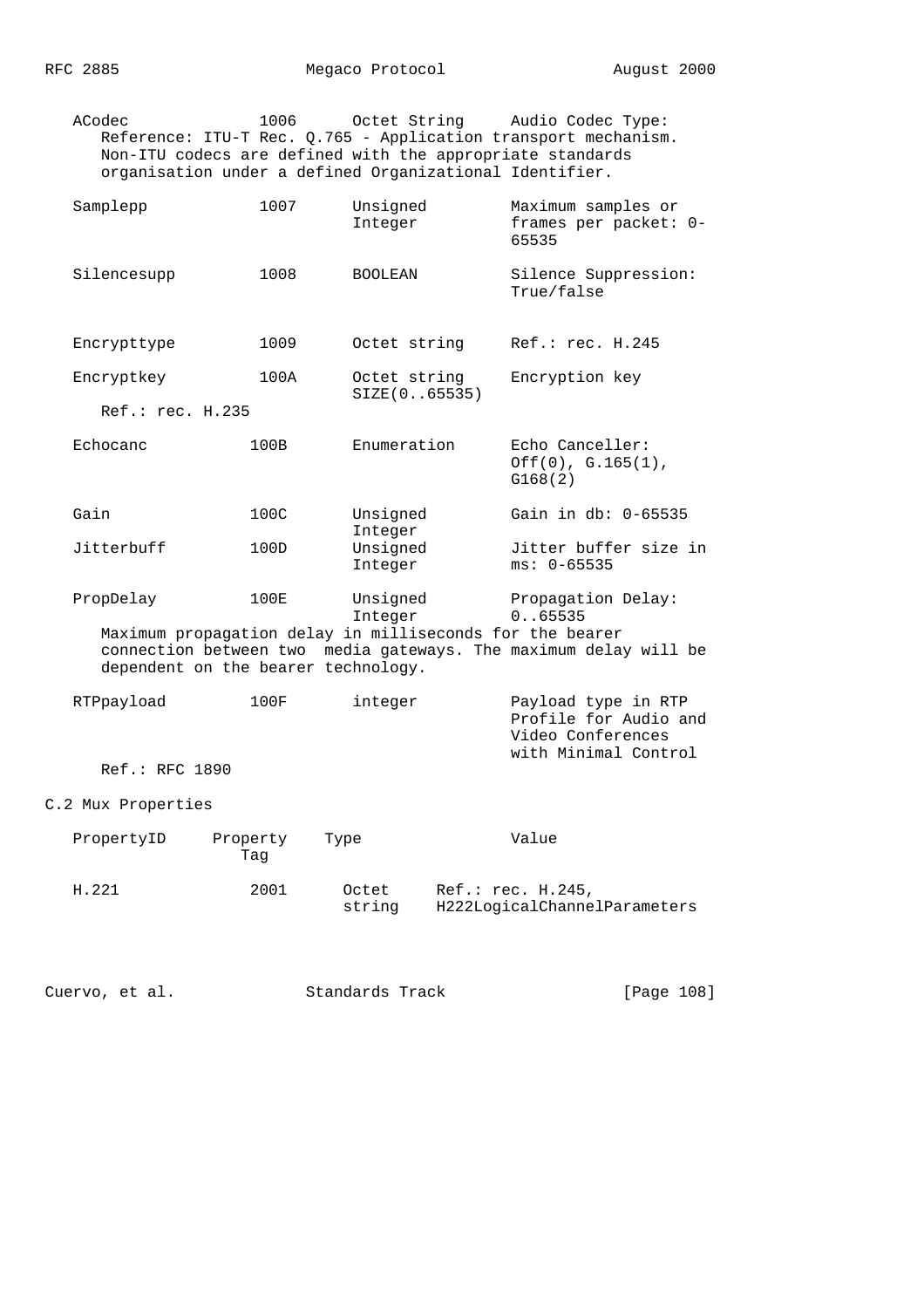| RFC 2885                      |                                                     | Megaco Protocol              | August 2000                                                                           |
|-------------------------------|-----------------------------------------------------|------------------------------|---------------------------------------------------------------------------------------|
| H223                          | 2002                                                | Octet<br>string              | Ref.: rec. H.245,<br>H223LogicalChannelParameters                                     |
| V76                           | 2003                                                | Octet<br>String              | Ref.: rec. H.245,<br>V76LogicalChannelParameters                                      |
| H2250                         | 2004                                                | Octet<br>String              | Ref.: rec. H.245,<br>H2250LogicalChannelParameters                                    |
| C.3 General bearer properties |                                                     |                              |                                                                                       |
| PropertyID                    | Property                                            | Type                         | Value                                                                                 |
| Mediatx                       | Tag<br>3001                                         | Enumeration                  | Media Transport Type:<br>TDM Circuit(0), ATM(1),<br>$FR(2)$ , $Ipv4(3)$ , $Ipv6(4)$ , |
| BIR                           | 3002                                                | 4 OCTET                      | Value depends on<br>transport technology                                              |
| NSAP                          | 3003<br>Reference: ITU X.213 Annex A                | 1-20 OCTETS                  | See NSAP                                                                              |
| C.4 General ATM properties    |                                                     |                              |                                                                                       |
| PropertyID                    | Property<br>Tag                                     | Type                         | Value                                                                                 |
| AESA                          | 4001                                                | 20 OCTETS                    | ATM End System Address                                                                |
| <b>VPVC</b>                   | 4002                                                | $2 \times 16$ bit<br>integer | VPC/VCI                                                                               |
| SC                            | 4003<br>Reference: ITU Recommendation Q.2931 (1995) | 4 bits                       | Service Category                                                                      |
| <b>BCOB</b>                   | 4004                                                |                              | 5 bit integer Broadband Bearer Class                                                  |
|                               | Reference: ITU Recommendation Q.2961.2 (06/97)      |                              |                                                                                       |
| <b>BBTC</b>                   | 4005                                                | octet                        | Broadband Transfer                                                                    |
|                               | Reference: ITU Recommendation Q.2961 (10/95)        |                              | Capability                                                                            |
| ATC                           | 4006                                                | Enumeration                  | I.371 ATM Traffic<br>Capability                                                       |
|                               |                                                     |                              |                                                                                       |

Cuervo, et al. Standards Track [Page 109]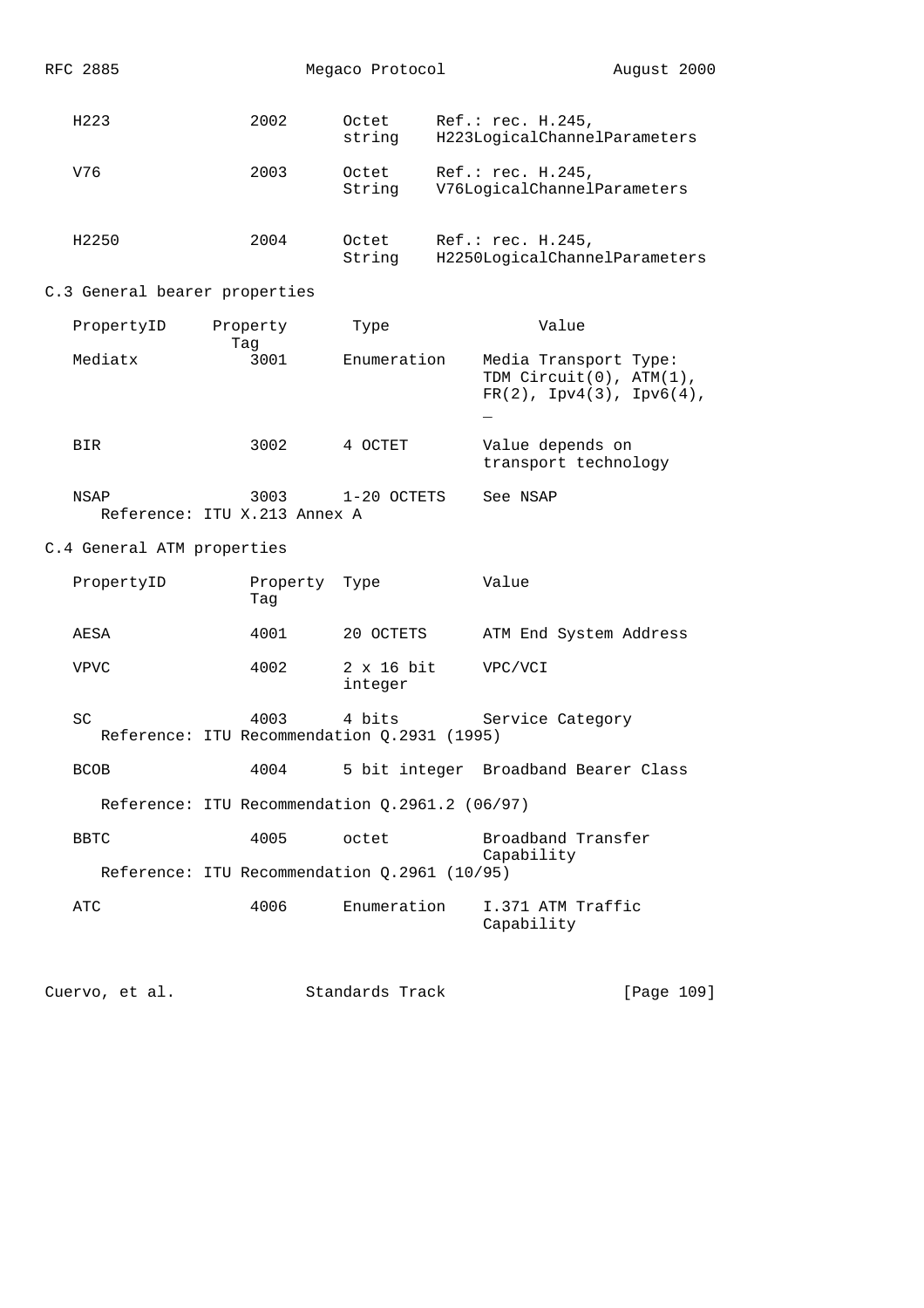RFC 2885 Megaco Protocol August 2000

 Reference: ITU Recommendation I.371: DBR(0), SBR1(1), SBR2(2), SBR(3), ABT/IT(4), ABT/DT(5), ABR(6) STC 4007 2 bits Susceptibility to clipping Reference: ITU Recommendation Q.2931 (1995) 00 Susceptible 01 Not-susceptible UPCC 4008 2 bits User Plane Connection configuration: Reference: ITU Recommendation Q.2931 (1995) 00 Pt-to-pt, 01 Pt-to-mpt PCR0 4009 24 bit Peak Cell Rate (For integer CLP=0) Reference: ITU Recommendation I.371 SCR0 400A 24 bit Sustainable Cell Rate integer (For CLP=0) Reference: ITU Recommendation I.371 MBS0 400B 24 bit Maximum Burst Size (For integer CLP=0) Reference: ITU Recommendation I.371 PCR1 400C 24 bit Peak Cell Rate (For integer reak Cel<br>integer CLP=0+1) Reference: ITU Recommendation I.371 SCR2 400D 24 bit Sustainable Cell Rate<br>integer (For CLP=0+1)  $(For CLP=0+1)$  Reference: ITU Recommendation I.371 MBS3 400E 24 bit Maximum Burst Size (For integer CLP=0+1) Reference: ITU Recommendation I.371 BEI 400F Boolean Best Effort Indicator TI 1010 Boolean Tagging FD 4011 Boolean Frame Discard

Cuervo, et al. Standards Track [Page 110]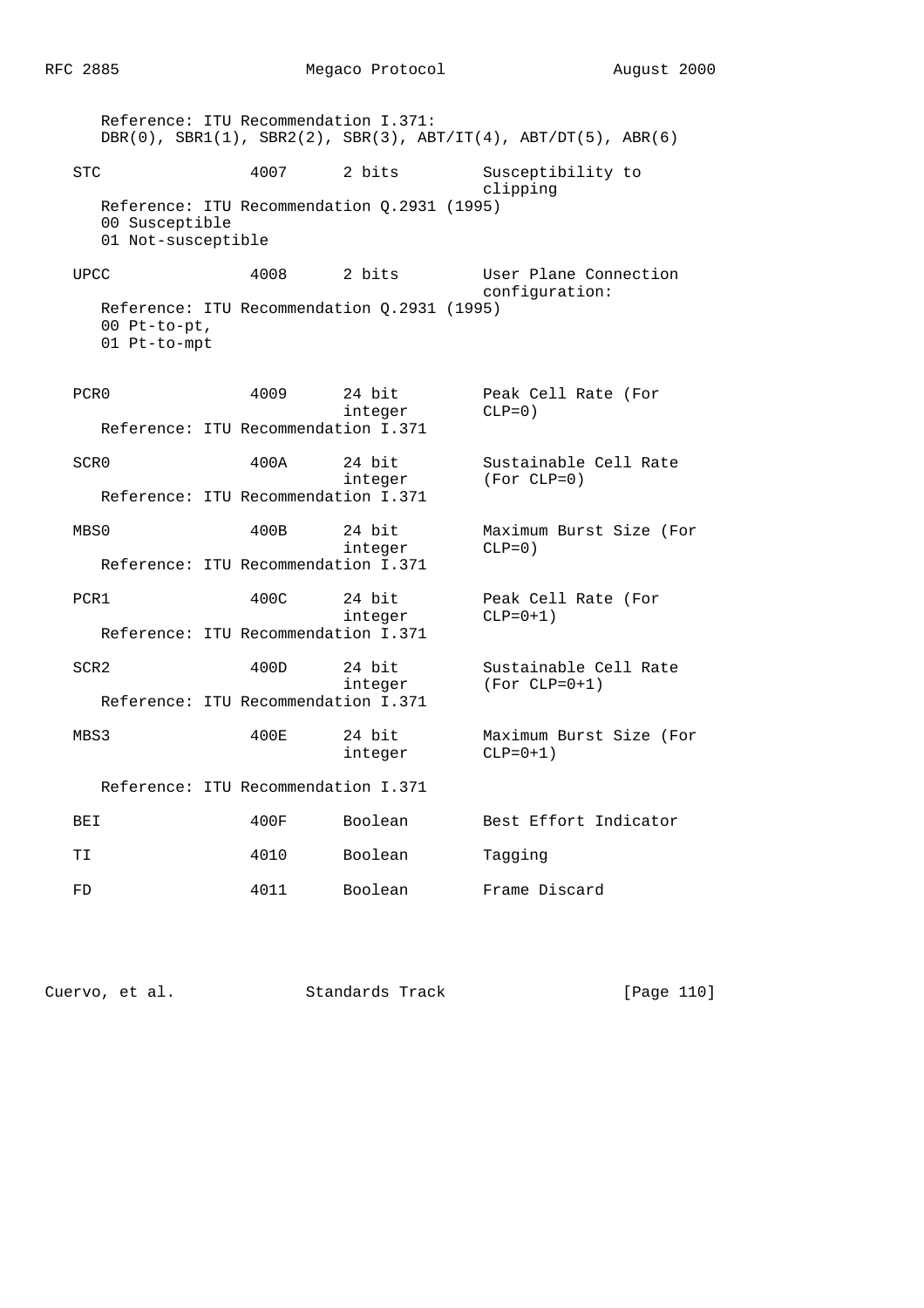| RFC 2885                               |      | Megaco Protocol                             | August 2000                                      |
|----------------------------------------|------|---------------------------------------------|--------------------------------------------------|
| FCDV                                   | 4012 | 24 bit<br>integer                           | Forward P-P CDV                                  |
| <b>BCDV</b>                            | 4013 | 24 bit<br>integer                           | Backward P-P CDV                                 |
| FCLR0                                  | 4014 | 8 bit integer                               | Forward Cell Loss Ratio<br>$(For CLP=0)$         |
| BCLR0                                  | 4015 | 8 bit integer                               | Backward P-P Cell Loss<br>Ratio (For CLP=0)      |
| FCLR1                                  | 4016 | 8 bit integer                               | Forward Cell Loss Ratio                          |
| BCLR1                                  | 4017 | 8 bit integer                               | Backward P-P Cell Loss<br>Ratio (For $CLP=0+1$ ) |
| FCDV                                   | 4018 | 24 bit<br>integer                           | Forward Cell Delay<br>Variation                  |
| <b>BCDV</b>                            | 4019 | 24 bit<br>integer                           | Backward Cell Delay<br>Variation                 |
| FACDV                                  | 401A | 24 bit<br>integer                           | Forward Acceptable P-P-P<br><b>CDV</b>           |
| BACDV                                  | 401B | 24 bit<br>integer                           | Backward Acceptable P-P<br><b>CDV</b>            |
| <b>FCCDV</b>                           | 401C | 24 bit<br>integer                           | Forward Cumulative P-P<br>CDV                    |
| <b>BCCDV</b>                           | 401D | 24 bit<br>integer                           | Backward Cumulative P-P<br>CDV                   |
| FCLR                                   | 401E | 8 bit integer                               | Acceptable Forward Cell<br>Loss Ratio            |
| <b>BCLR</b>                            | 401F | 8 bit integer                               | Acceptable Backward Cell<br>Loss Ratio           |
| EETD                                   | 4020 | 16 bit<br>integer                           | End-to-end transit delay                         |
| Mediatx (See<br>General<br>Properties) | 4021 |                                             | AAL Type                                         |
|                                        |      | Reference: ITU Recommendation Q.2931 (1995) |                                                  |

Cuervo, et al. Standards Track [Page 111]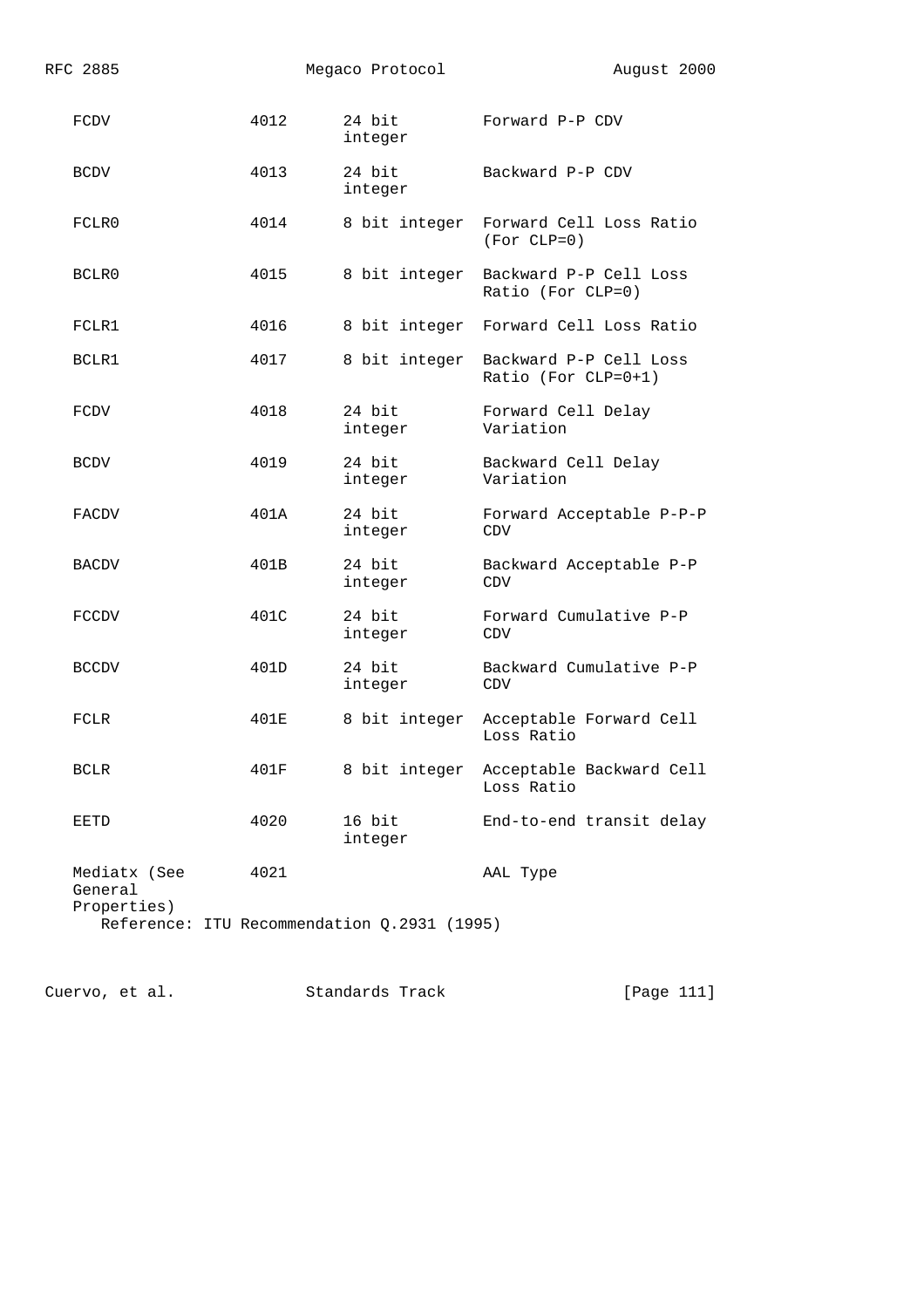| OosClass        | 4022                                        | Integer 0-4 Oos Class         |
|-----------------|---------------------------------------------|-------------------------------|
|                 | Reference: ITU Recommendation Q.2931 (1995) |                               |
|                 | QoS Parameter Application:                  |                               |
| Oos Class0 OoS  |                                             | ApplicationBest Effort        |
|                 | Parameter Unspecified                       |                               |
| $\Omega$        | Unspecified                                 | Best EffortConstant Bit rate  |
|                 | Specified                                   | circuit emulation             |
| $\mathbf{1}$    | Specified                                   | Constant Bit rate circuit     |
|                 | Specified                                   | emulationVariable bit rate    |
|                 |                                             | video and audio               |
| $\mathfrak{D}$  | Specified                                   | Variable bit rate video and   |
|                 | Specified                                   | audioConnection-oriented data |
| 3               | Specified                                   | Connection-oriented           |
|                 | Specified                                   | dataConnectionless data       |
| 4               | Specified                                   | Connectionless data           |
|                 |                                             |                               |
| AALtype         | 4023<br>1 OCTET                             | AAL Type                      |
|                 | Reference: ITU Recommendation Q.2931 (1995) |                               |
| 00000000        | AAL for voice                               |                               |
| 00000001        | AAL type 1                                  |                               |
| 00000010        | AAL type 2                                  |                               |
| 00000011        | AAL type 3/4                                |                               |
| 00000101        | AAL type 5                                  |                               |
| 00010000        | user defined AAL                            |                               |
| C.5 Frame Relay |                                             |                               |
| PropertyID      | Property<br>Type                            | Value                         |

|                                                  | Taq  |                  |                                 |
|--------------------------------------------------|------|------------------|---------------------------------|
| DLCI                                             | 5001 | Unsigned Integer | Data link connection<br>id      |
| CID                                              | 5002 | Unsigned Integer | sub-channel id.                 |
| SID/Noiselevel                                   | 5003 | Unsigned Integer | silence insertion<br>descriptor |
| Primary Payload<br>type<br>Covers FAX and codecs | 5004 | Unsigned Integer | Primary Payload Type            |

Cuervo, et al. Standards Track [Page 112]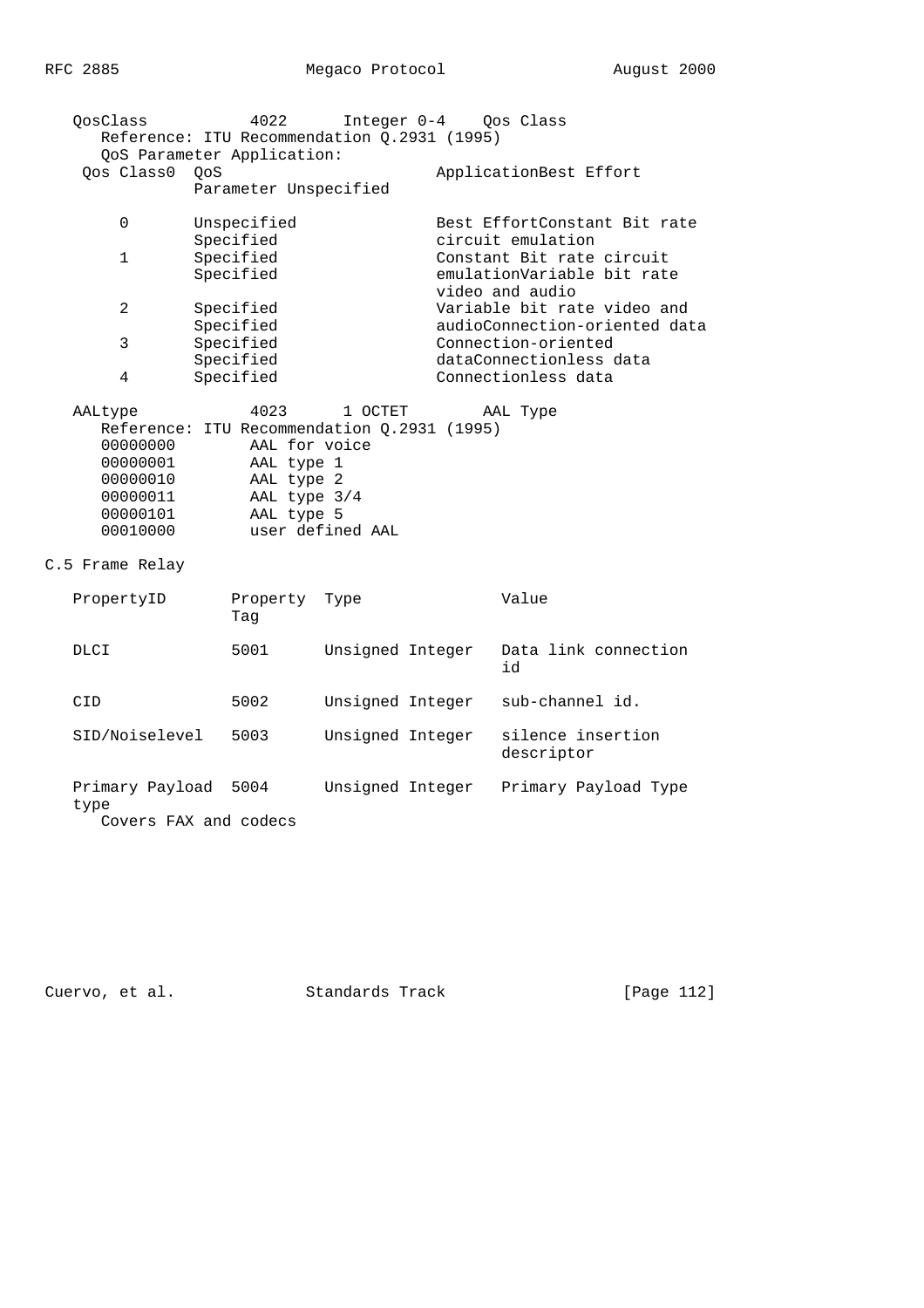# C.6 IP

| PropertyID                                               | Property Type<br>Tag |                                                                                                                         | Value                                                             |
|----------------------------------------------------------|----------------------|-------------------------------------------------------------------------------------------------------------------------|-------------------------------------------------------------------|
| IPv4<br>Reference: IETF RFC791                           | 6001                 | 32 BITS<br>Ipv4Address                                                                                                  | Ipv4Address:                                                      |
| IPv6<br>Reference: IETF RFC2460                          | 6002                 | 128 BITS                                                                                                                | IPv6 Address:                                                     |
| Port                                                     | 6003                 | unsigned integer                                                                                                        | $0 - 65535$                                                       |
| Porttype                                                 | 6004                 | enumerated                                                                                                              | TCP(0), UDP(1),<br>SCTP(2)                                        |
| C.7 ATM AAL2                                             |                      |                                                                                                                         |                                                                   |
| PropertyID                                               | Property Type<br>Tag |                                                                                                                         | Value                                                             |
| AESA                                                     | 7001                 | 20 OCTETS                                                                                                               | AAL2 service endpoint<br>address                                  |
| ESEA<br>NSEA                                             |                      | as defined in Reference: ITU Recommendation Q.2630.1                                                                    |                                                                   |
| BIR.                                                     | See C.3 4 OCTETS     |                                                                                                                         | Served user generated<br>reference                                |
| SUGR                                                     |                      | as defined in Reference: ITU Recommendation Q.2630.1                                                                    |                                                                   |
| ALC                                                      | 7002                 | 12 OCTETS                                                                                                               | AAL2 link<br>characteristics                                      |
| max/average CPS-SDU bitrate,<br>max/average CPS-SDU size |                      | as defined in Reference: ITU Recommendation Q.2630.1                                                                    |                                                                   |
| <b>SSCS</b>                                              | 7003                 | I.366.2:<br>audio (8 OCTETS)<br>multirate (3 OCTETS)<br>or I.366.1:<br>SAR-assured (14 OCTETS)/<br>unassured (7 OCTETS) | Service<br>specific<br>convergence<br>sublayer<br>information     |
| I.366.2: audio/multirate                                 |                      |                                                                                                                         | as defined in Reference: 0.2630.1 and used in I.366.1 and I.366.2 |

Cuervo, et al. Standards Track [Page 113]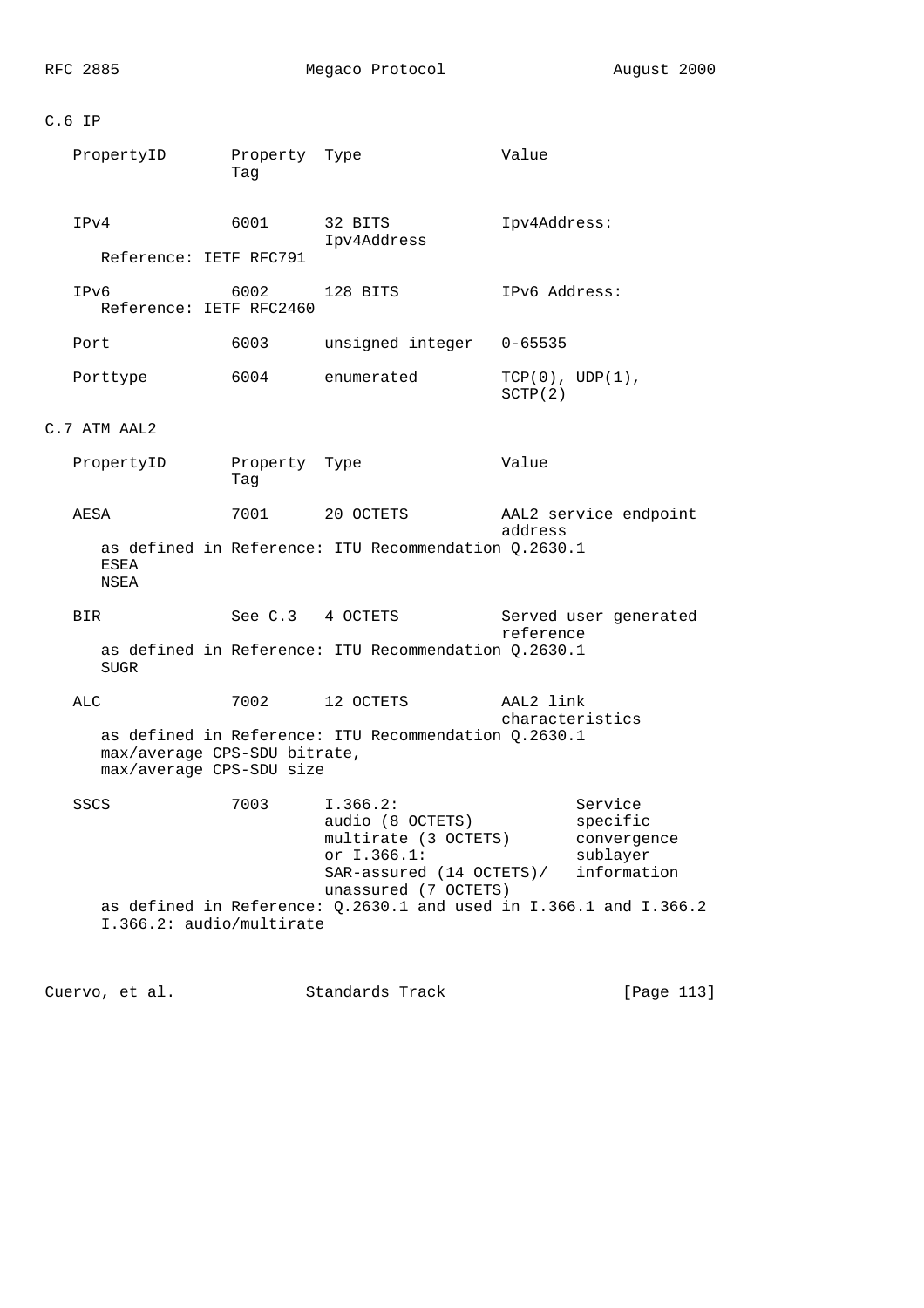| I.366.1: SAR-assured/unassured                                        |                            |                                                        |                                                                               |
|-----------------------------------------------------------------------|----------------------------|--------------------------------------------------------|-------------------------------------------------------------------------------|
| SUT                                                                   | 7004                       | $1.254$ octets                                         | Served user transport<br>parameter                                            |
|                                                                       |                            | as defined in Reference: ITU Recommendation Q.2630.1   |                                                                               |
| TCI                                                                   | 7005                       | BOOLEAN                                                | Test connection<br>indicator                                                  |
|                                                                       |                            | as defined in Reference: ITU Recommendation Q.2630.1   |                                                                               |
| Timer_CU                                                              | 7006                       | 32 bit integer                                         | Timer-CU: Milliseconds<br>to hold partially<br>filled cell before<br>sending. |
| MaxCPSSDU                                                             | 7007                       | 8 bit integer                                          | Maximum Common Part<br>Sublayer Service Data<br>Unit                          |
| Ref.: rec. Q.2630.1                                                   |                            |                                                        |                                                                               |
| SCLP                                                                  | 7008                       | Boolean                                                | Set Cell Local<br>PriorityLP bit:<br>True if CLP bit is to<br>be set          |
| EETR<br>End to End Timing Required:<br>In broadband bearer capability | 7009                       | Boolean<br>Reference: ITU Recommendation Q.2931 (1995) | Timing Requirements                                                           |
| CID<br>Ref.: rec. I.363.2 (09/97)                                     | 700A                       | 8 bits                                                 | subchannel id, 0-255                                                          |
| C.8 ATM AAL1                                                          |                            |                                                        |                                                                               |
| PropertyID                                                            | Property Type<br>Taq       |                                                        | Value                                                                         |
| BIR.<br>4 OCTETS                                                      | <b>See</b><br>Table<br>C.3 | $Ref.:$ Recommendation $Q.2941.1$ (09/97)              | GIT (Generic<br>Identifier Transport)                                         |
| AAL1ST                                                                | 8001                       | 1 OCTET                                                | AAL1 Subtype:                                                                 |
| 00000000                                                              | Null                       | Reference: ITU Recommendation Q.2931 (1995)            |                                                                               |
| Cuervo, et al.                                                        |                            | Standards Track                                        | [Page 114]                                                                    |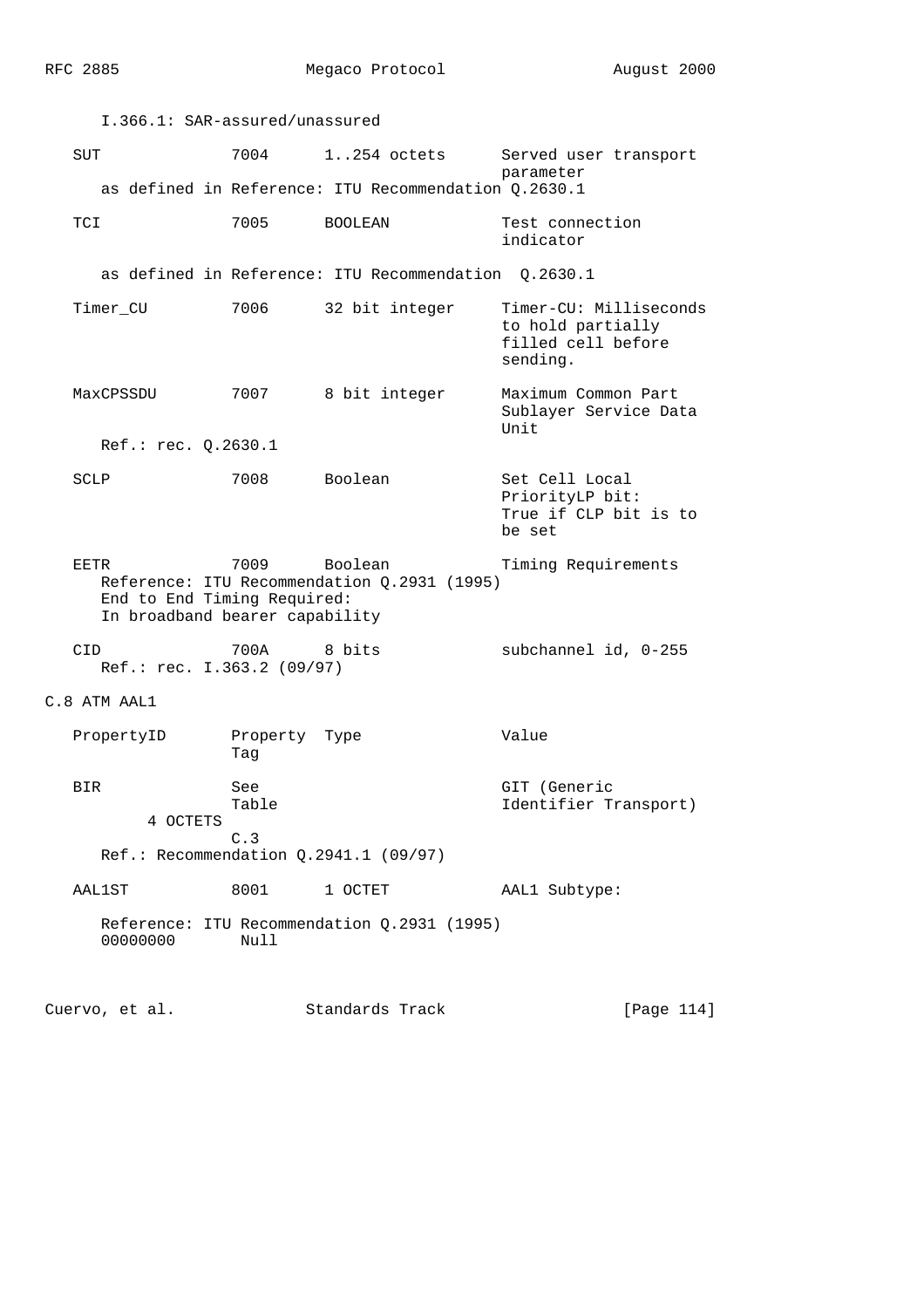| 00000001             |                                             |             | voiceband signal transport on 64kbit/s |                                           |
|----------------------|---------------------------------------------|-------------|----------------------------------------|-------------------------------------------|
| 00000010             | circuit transport                           |             |                                        |                                           |
| 00000100             |                                             |             | high-quality audio signal transport    |                                           |
| 00000101             | video signal transport                      |             |                                        |                                           |
| CBRR                 | 8002                                        | 1 OCTET     |                                        | CBR Rate                                  |
|                      | Reference: ITU Recommendation Q.2931 (1995) |             |                                        |                                           |
| 00000001             |                                             | $64$ kbit/s |                                        |                                           |
| 00000100             | $1544$ kbit/s                               |             |                                        |                                           |
| 00000101             | $6312$ kbit/s                               |             |                                        |                                           |
| 00000110             | $32064$ kbit/s                              |             |                                        |                                           |
| 00000111             | 44736 kbit/s                                |             |                                        |                                           |
| 00001000             | $97728$ kbit/s                              |             |                                        |                                           |
| 00010000             | $2048$ kbit/s                               |             |                                        |                                           |
| 00010001<br>00010010 | $8448$ kbit/s<br>34368 kbit/s               |             |                                        |                                           |
| 00010011             | $139264$ kbit/s                             |             |                                        |                                           |
| 01000000             | n x 64 kbit/s                               |             |                                        |                                           |
| 01000001             | n * 8 kbit/s                                |             |                                        |                                           |
| MULT                 | See                                         |             |                                        | Multiplier, or n x                        |
|                      | Table                                       |             |                                        | 64k/8k/300                                |
|                      | C.9                                         |             |                                        |                                           |
|                      | Reference: ITU Recommendation Q.2931 (1995) |             |                                        |                                           |
| SCRI                 | 8003                                        | 1 OCTECT    |                                        | Source Clock Frequency<br>Recovery Method |
|                      | Reference: ITU Recommendation Q.2931 (1995) |             |                                        |                                           |
| 00000000             | NULL                                        |             |                                        |                                           |
| 00000001             | <b>SRTS</b>                                 |             |                                        |                                           |
| 00000010             | ACM                                         |             |                                        |                                           |
| ECM                  | 8004                                        | 1 OCTECT    |                                        | Error Correction                          |
|                      |                                             |             |                                        | Method                                    |
|                      | Reference: ITU Recommendation Q.2931 (1995) |             |                                        |                                           |
| 00000000             | Null                                        |             |                                        |                                           |
| 00000001             | FEC-LOSS                                    |             |                                        |                                           |
| 00000010             | FEC-DELAY                                   |             |                                        |                                           |
| SDTB                 | 8005                                        |             | 16 bit integer                         | Structured Data                           |
|                      | Reference: ITU Recommendation I.363.1       |             |                                        | Transfer Blocksize                        |
|                      | Block size of SDT CBR service               |             |                                        |                                           |
|                      |                                             |             |                                        |                                           |
| PFCI                 | 8006                                        |             | 8 bit integer                          | Partially filled cells                    |
|                      | Reference: ITU Recommendation I.363.1       |             |                                        | indentifier                               |
|                      |                                             |             |                                        |                                           |
| Cuervo, et al.       |                                             |             | Standards Track                        | [Page 115]                                |
|                      |                                             |             |                                        |                                           |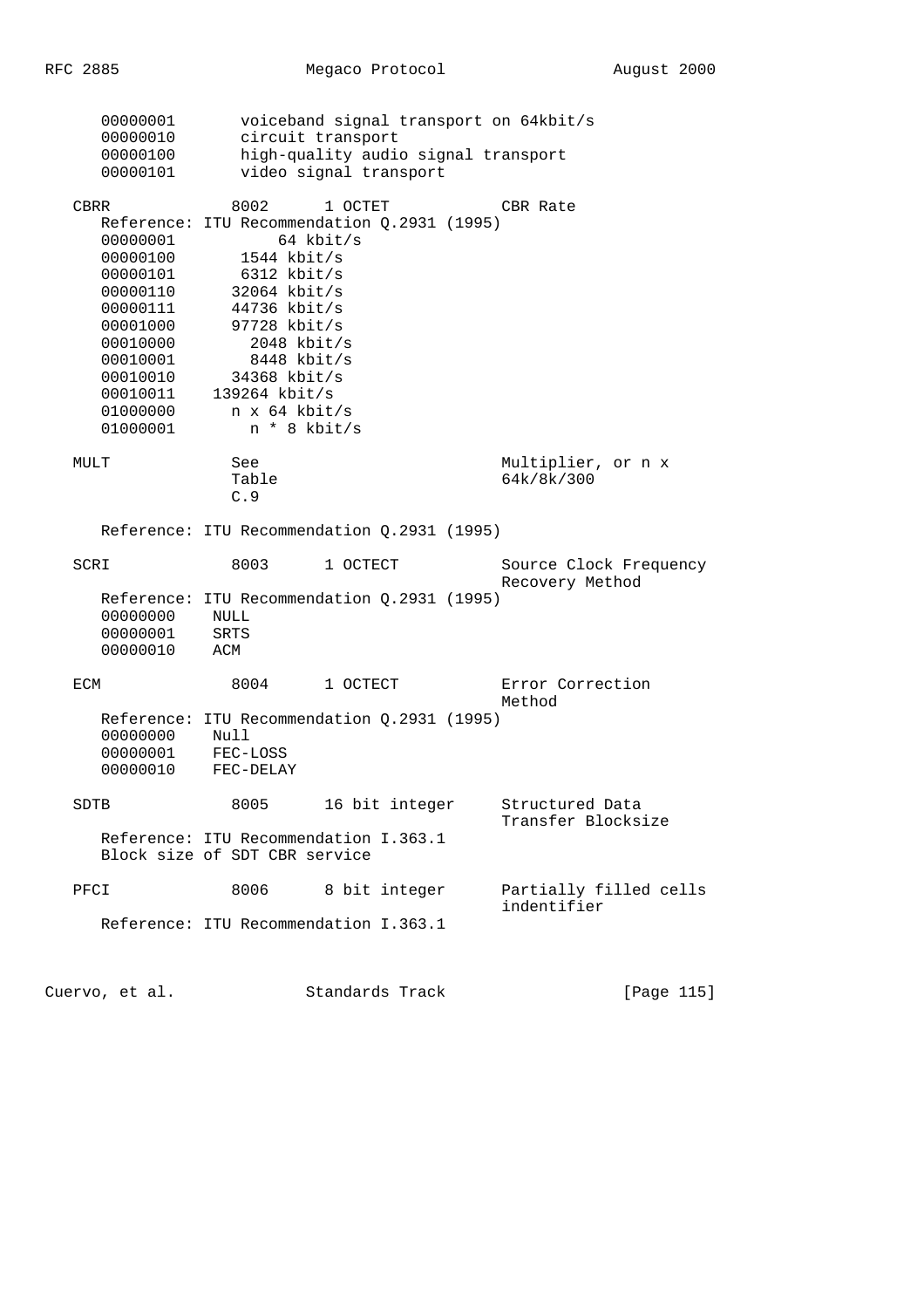$1 - 47$  EETR See See Table C.7 See Table C.7 Table C.7 C.9 Bearer Capabilities PropertyID Property Type Value Tag TMR 9001 1 OCTET Transmission Medium Requirement (Q.763) Reference: ITU Recommendation Q.763(09/97) Bit 8 7 6 5 4 3 2 1 00000000 - speech 00000001 - spare 00000010 - 64 kbit/s unrestricted 00000011 - 3.1 kHz audio 00000100 - reserved for alternate speech (service 2)/64 kbit/s unrestricted (service 1) 00000101 - reserved for alternate 64 kbit/s unrestricted (service 1)/speech (service 2) 00000110 - 64 kbit/s preferred 00000111 - 2 x 64 kbit/s unrestricted 00001000 - 384 kbit/s unrestricted 00001001 - 1536 kbit/s unrestricted 00001010 - 1920 kbit/s unrestricted 00001011 through 00001111- spare 00010000 - 3 x 64 kbit/s unrestricted 00010001 - 4 x 64 kbit/s unrestricted 00010010 - 5 x 64 kbit/s unrestricted 00010011 spare 00010100 - 7 x 64 kbit/s unrestricted 00010101 - 8 x 64 kbit/s unrestricted 00010110 - 9 x 64 kbit/s unrestricted 00010111 - 10 x 64 kbit/s unrestricted 00011000 - 11 x 64 kbit/s unrestricted 00011001 - 12 x 64 kbit/s unrestricted 00011010 - 13 x 64 kbit/s unrestricted 00011011 - 14 x 64 kbit/s unrestricted 00011100 - 15 x 64 kbit/s unrestricted 00011101 - 16 x 64 kbit/s unrestricted 00011110 - 17 x 64 kbit/s unrestricted 00011111 - 18 x 64 kbit/s unrestricted 00100000 - 19 x 64 kbit/s unrestricted

Cuervo, et al. Standards Track [Page 116]

00100001 - 20 x 64 kbit/s unrestricted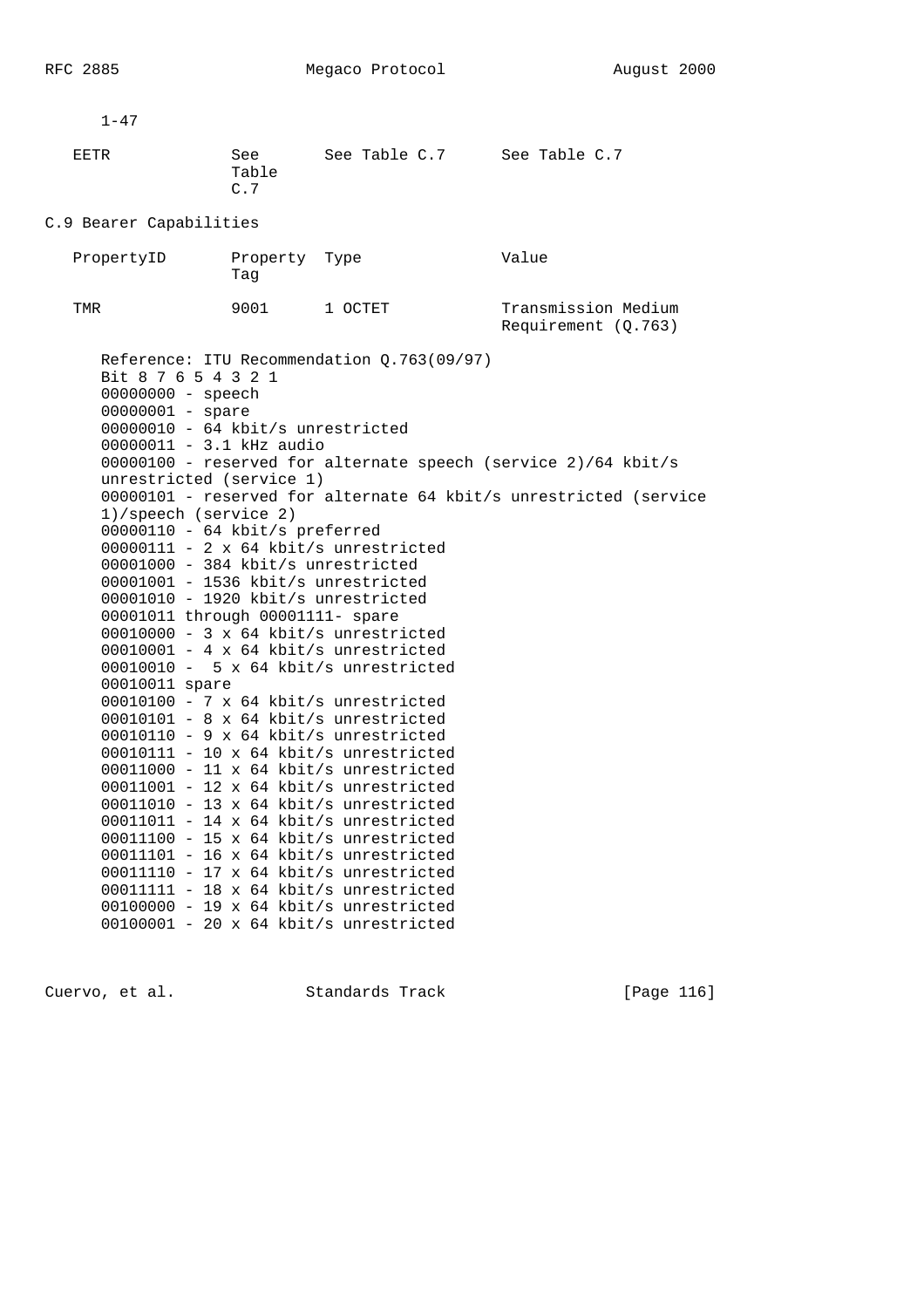```
 00100010 - 21 x 64 kbit/s unrestricted
   00100011 - 22 x 64 kbit/s unrestricted
   00100100 - 23x 64 kbit/s unrestricted
   00100101 - spare
   00100110 - 25 x 64 kbit/s unrestricted
   00100111 - 26 x 64 kbit/s unrestricted
   00101000 - 27 x 64 kbit/s unrestricted
   00101001 - 28 x 64 kbit/s unrestricted
   00101010 - 29 x 64 kbit/s unrestricted
   00101011 through 11111111 Spare
TMRSR 5002 1 OCTET Transmission Medium
                                           Requirement Subrate
   0 - unspecified
   1 - 8kbit/s
   2 - 16kbit/s
   3 - 32kbit/s
Contcheck 9003 BOOLEAN Continuity Check
   Reference: ITU Recommendation Q.763(09/97)
   0 - Not required on this circuit
   1 - Required on this circuit
ITC 3004 5 BITS 1nformation Transfer
                                            Capability
   Reference: ITU Recommendation Q.763(09/97)
   Bits 5 4 3 2 1
   00000 - Speech
   01000 -Unrestricted digital information
   01001- Restricted digital information
   10000 3.1 kHz audio
   10001 - Unrestricted digital information with tones/announcements
   (Note 2)
   11000 -Video
   All other values are reserved.
 TransMode 9005 2 BITS Transfer Mode
   Reference: ITU Recommendation Q.931 (1998)
   Bit 2 1
   00 - Circuit mode
   10 - Packet mode
```
RFC 2885 Megaco Protocol August 2000

TransRate 9006 5 BITS Transfer Rate Reference: ITU Recommendation Q.931 (1998) Bit 5 4 3 2 1 00000 - This code shall be used for packet mode calls 10000 - 64 kbit/s

Cuervo, et al. Standards Track [Page 117]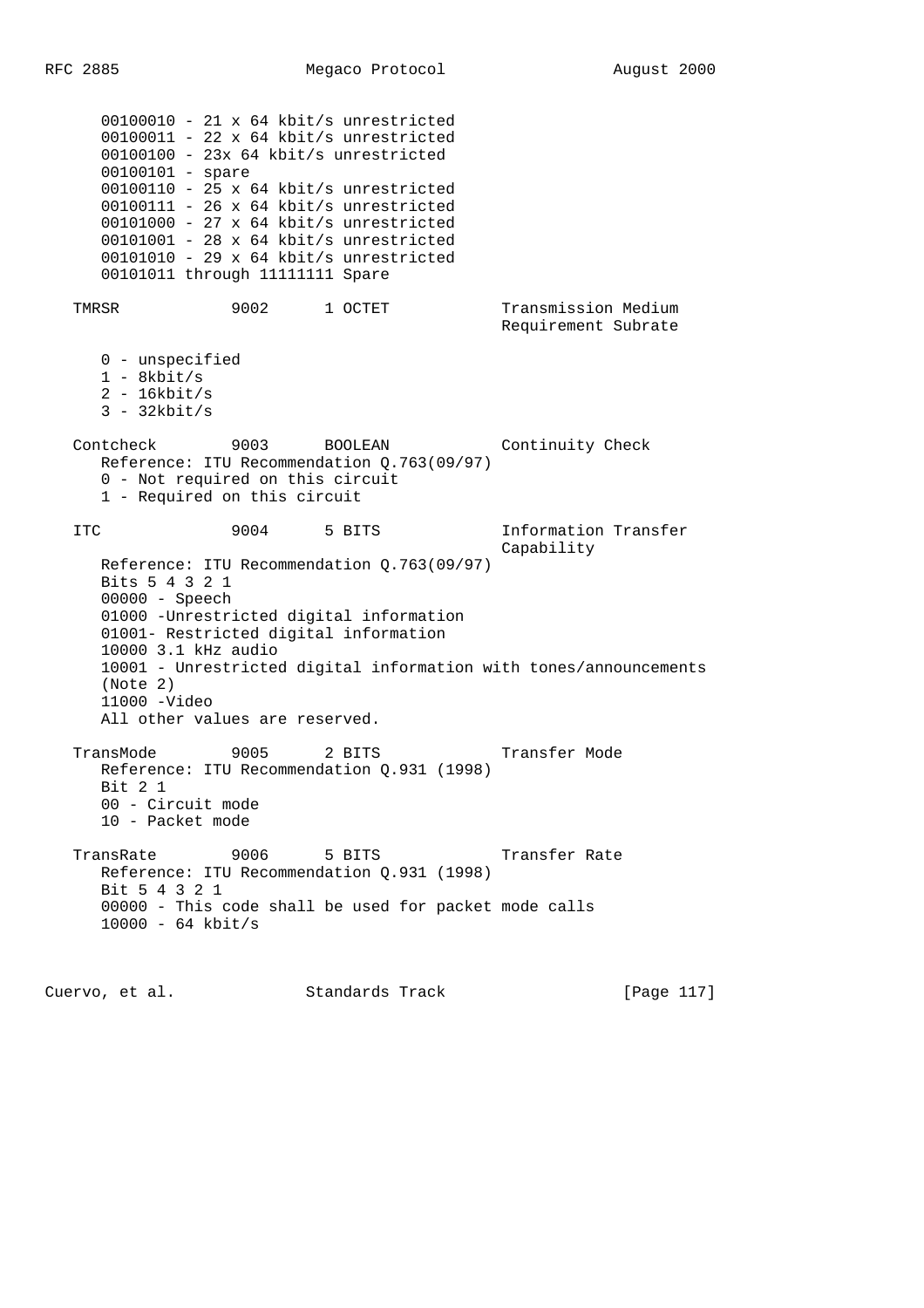10001 - 2 x 64 kbit/s 10011 -384 kbit/s 10101 -1536 kbit/s 10111 -1920 kbit/s 11000 - Multirate (64 kbit/s base rate) MULT 5007 7 BITS Rate Multiplier Reference: ITU Recommendation Q.931 (1998) Any value from 2 to n (maximum number of B-channels) USI 9008 5 BITS User Information Layer 1 Protocol Reference: ITU Recommendation Q.931 (1998) Bits 5 4 3 2 1 00001 - CCITT standardized rate adaption V.110 and X.30. 00010 - Recommendation G.711 u-law 00011 - Recommendation G.711 A-law 00100 - Recommendation G.721 32 kbit/s ADPCM and Recommendation I.460. 00101 - Recommendations H.221 and H.242 00110 - Recommendations H.223 and H.245 00111 - Non-ITU-T standardized rate adaption. 01000 - ITU-T standardized rate adaption V.120. 01001 - CCITT standardized rate adaption X.31 HDLC flag stuffing. All other values are reserved. syncasync 9009 BOOLEAN Synchronous/ Asynchronous Reference: ITU Recommendation Q.931 (1998) 0 - Synchronous data 1 - Asynchronous data negotiation 900A BOOLEAN Negotiation Reference: ITU Recommendation Q.931 (1998) 0 - In-band negotiation possible 1 - In-band negotiation not possible Userrate 900B 5 BITS User Rate Reference: ITU Recommendation Q.931 (1998) Bits 5 4 3 2 1 00000 - Rate is indicated by E-bits specified in Recommendation I.460 or may be negotiated in-band 00001 - 0.6 kbit/s Recommendations V.6 and X.1 00010 - 1.2 kbit/s Recommendation V.6 00011 - 2.4 kbit/s Recommendations V.6 and X.1 00100 - 3.6 kbit/s Recommendation V.6 00101 - 4.8 kbit/s Recommendations V.6 and X.1 00110 - 7.2 kbit/s RecommendationV.6

Cuervo, et al. Standards Track [Page 118]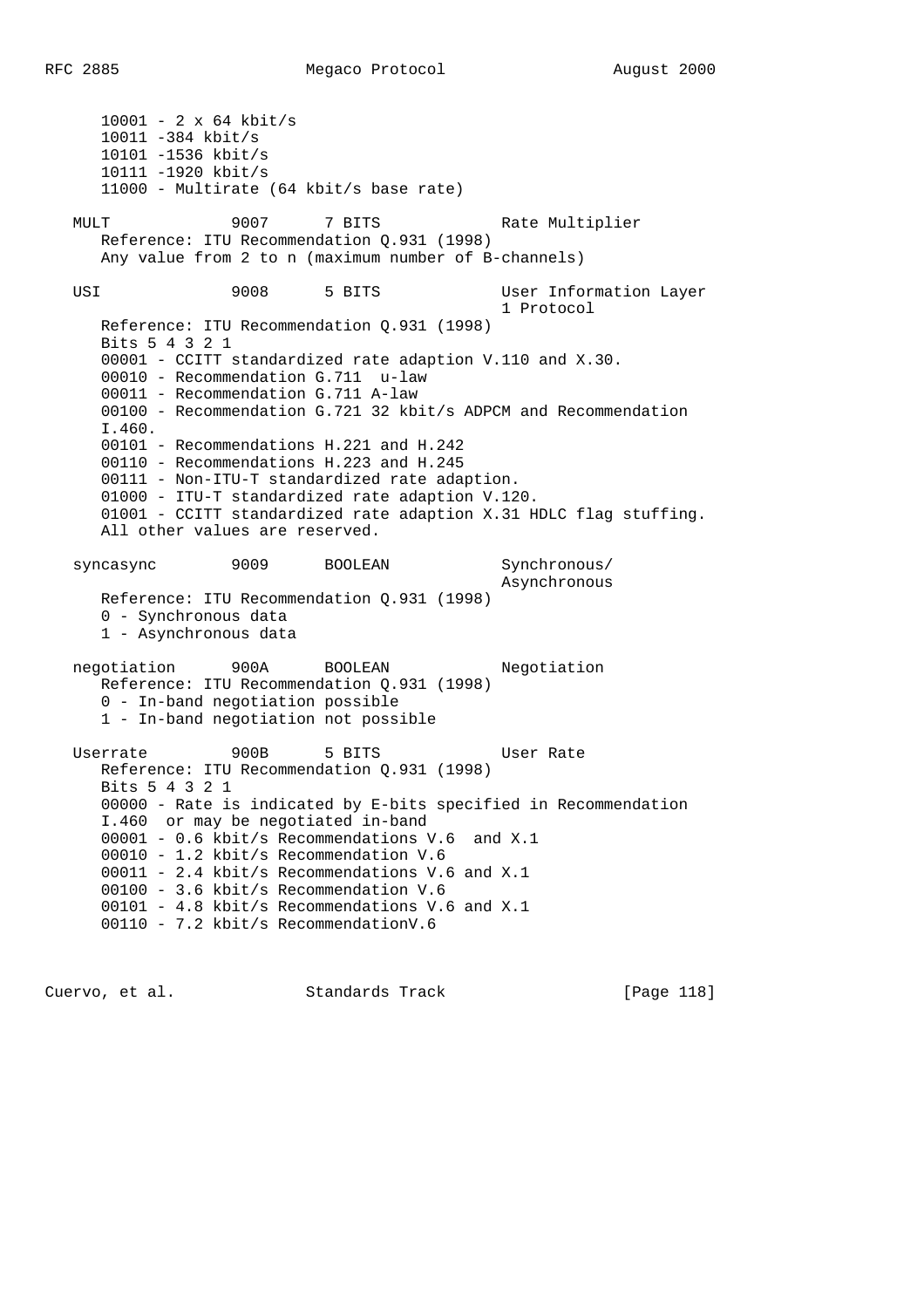00111 - 8 kbit/s Recommendation I.460 01000 - 9.6 kbit/s Recommendations V.6 and X.1 01001 - 14.4 kbit/s Recommendation V.6 01010 - 16 kbit/s Recommendation I.460 01011 - 19.2 kbit/s Recommendation V.6 01100 - 32 kbit/s Recommendation I.460 01101 - 38.4 kbit/s Recommendation V.110 01110 - 48 kbit/s Recommendations V.6 and X.1 01111 - 56 kbit/s Recommendation V.6 10010 - 57.6 kbit/s Recommendation V.14 extended 10011 - 28.8 kbit/s Recommendation V.110 10100 - 24 kbit/s Recommendation V.110 10101 - 0.1345 kbit/s Recommendation X.1 10110 - 0.100 kbit/s Recommendation X.1  $10111 - 0.075/1.2$  kbit/s Recommendations V.6 and X.1 11000 - 1.2/0.075 kbit/s Recommendations V.6 and X.1 11001 - 0.050 kbit/s Recommendations V.6 and X.1 11010 - 0.075 kbit/s Recommendations V.6 and X.1 11011 - 0.110 kbit/s Recommendations V.6 and X.1 11100 - 0.150 kbit/s Recommendations V.6 and X.1 11101 - 0.200 kbit/s Recommendations V.6 and X.1 11110 - 0.300 kbit/s Recommendations V.6 and X.1 11111 - 12 kbit/s Recommendation V.6 All other values are reserved. INTRATE 900C 2 BITS Intermediate Rate Reference: ITU Recommendation Q.931 (1998) Bit 2 1 00 - Not used  $01 - 8$  kbit/s 10 - 16 kbit/s 11 - 32 kbit/s nictx 900D BOOLEAN Network Independent Clock (NIC) on transmission Reference: ITU Recommendation Q.931 (1998) 0 - Not required to send data with network independent clock 1 - Required to send data with network independent clock nicrx 900E BOOLEAN Network independent clock (NIC) on reception Reference: ITU Recommendation Q.931 (1998) 0 - Cannot accept data with network independent clock (i.e. sender does not support this optional procedure) 1 - Can accept data with network independent clock (i.e. sender does support this optional procedure)

Cuervo, et al. Standards Track [Page 119]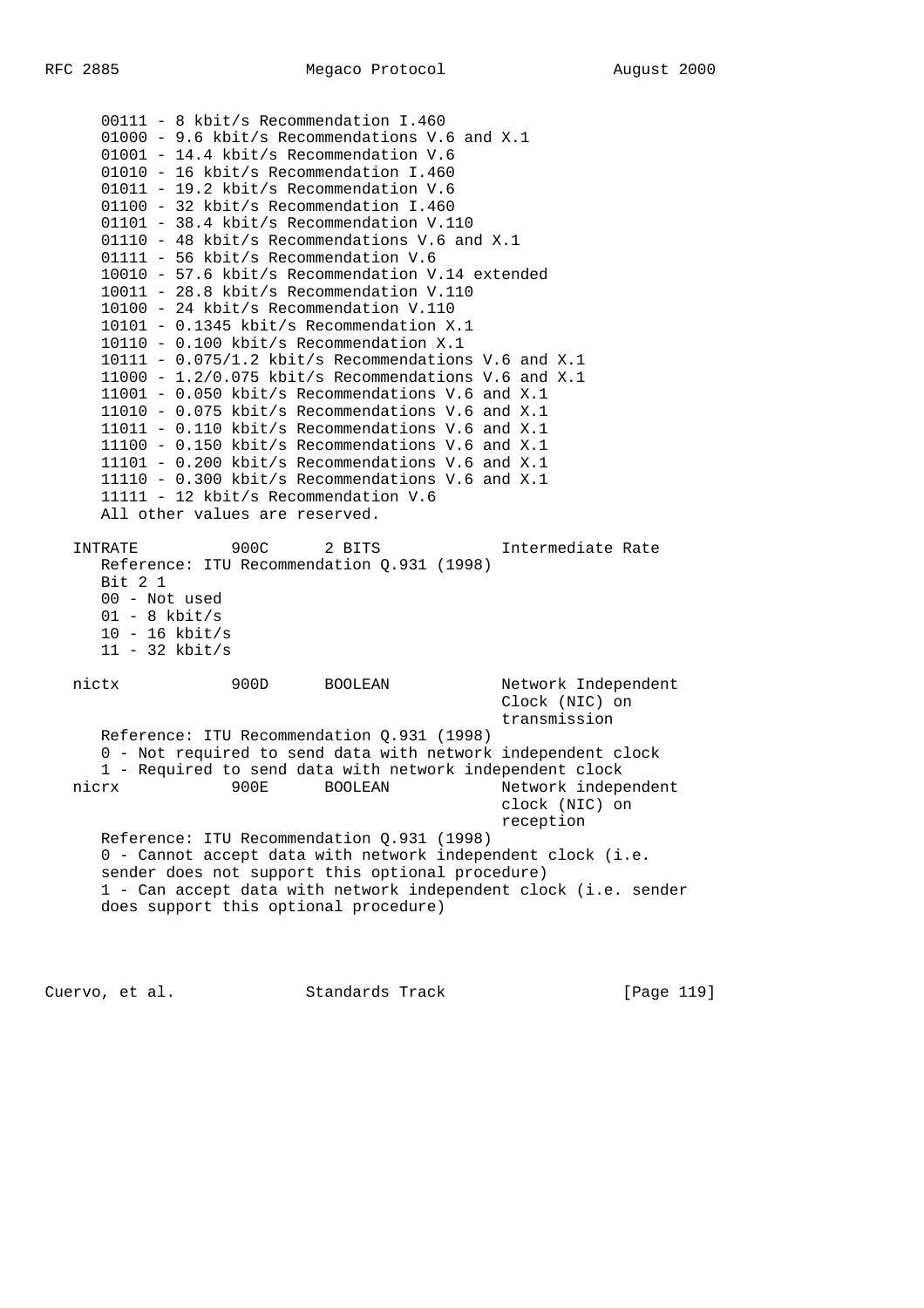RFC 2885 Megaco Protocol August 2000

 flowconttx 900F BOOLEAN Flow Control on transmission (Tx) Reference: ITU Recommendation Q.931 (1998) 0 - Not required to send data with flow control mechanism 1 - Required to send data with flow control mechanism flowcontrx 9010 BOOLEAN Flow control on reception (Rx) Reference: ITU Recommendation Q.931 (1998) 0 - Cannot accept data with flow control mechanism (i.e. sender does not support this optional procedure) 1 - Can accept data with flow control mechanism (i.e. sender does support this optional procedure) rateadapthdr 9011 BOOLEAN Rate adaption header/no header Reference: ITU Recommendation Q.931 (1998) 0 - Rate adaption header not included 1 - Rate adaption header included multiframe 9012 BOOLEAN Multiple frame establishment support in data link Reference: ITU Recommendation Q.931 (1998) 0 - Multiple frame establishment not supported. Only UI frames allowed. 1 - Multiple frame establishment supported OPMODE 9013 BOOLEAN Mode of operation Reference: ITU Recommendation Q.931 (1998) 0 Bit transparent mode of operation 1 Protocol sensitive mode of operation llidnegot 9014 BOOLEAN Logical link identifier negotiation Reference: ITU Recommendation Q.931 (1998) 0 Default, LLI = 256 only 1 Full protocol negotiation assign 9015 BOOLEAN Assignor/assignee Reference: ITU Recommendation Q.931 (1998) 0 Message originator is "Default assignee" 1 Message originator is "Assignor only" inbandneg 9016 BOOLEAN In-band/out-band negotiation Reference: ITU Recommendation Q.931 (1998) Cuervo, et al. Standards Track [Page 120]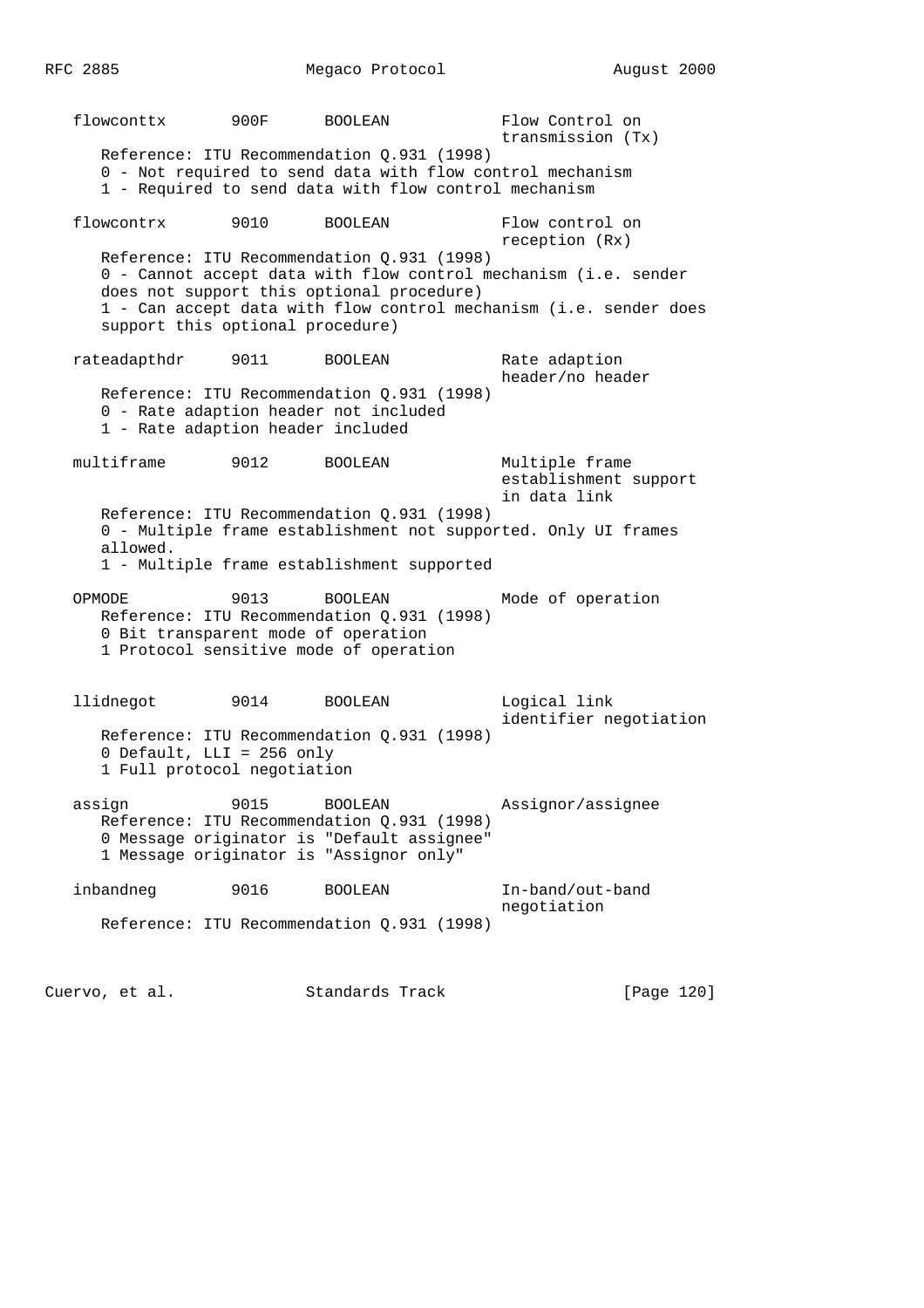0- Negotiation is done with USER INFORMATION messages on a temporary signalling connection 1- Negotiation is done in-band using logical link zero stopbits 9017 2 BITS Number of stop bits Reference: ITU Recommendation Q.931 (1998) Bits 2 1 00 - Not used 01 - 1 bit 10 - 1.5 bits 11 - 2 bits databits 9018 2 BIT Number of data bits excluding parity Bit if present Reference: ITU Recommendation Q.931 (1998) Bit 2 1 00 - Not used 01 - 5 bits 10 - 7 bits 11 - 8 bits parity 9019 3 BIT Parity information Reference: ITU Recommendation Q.931 (1998) Bit 3 2 1 000 - Odd 010 - Even 011 -None 100 - Forced to 0 101 - Forced to 1 All other values are reserved. duplexmode 901A BOOLEAN Mode duplex Reference: ITU Recommendation Q.931 (1998) 0 - Half duplex 1 - Full duplex modem 901B 6 BIT Modem Type Reference: ITU Recommendation Q.931 (1998) Bits 6 5 4 3 2 1 00000 through 000101 National Use 010001 - Recommendation V.21 010010 - Recommendation V.22 010011 - Recommendation V.22 bis 010100 - Recommendation V.23 010101 - Recommendation V.26 011001 - Recommendation V.26 bis 010111 -Recommendation V.26 ter

Cuervo, et al. Standards Track [Page 121]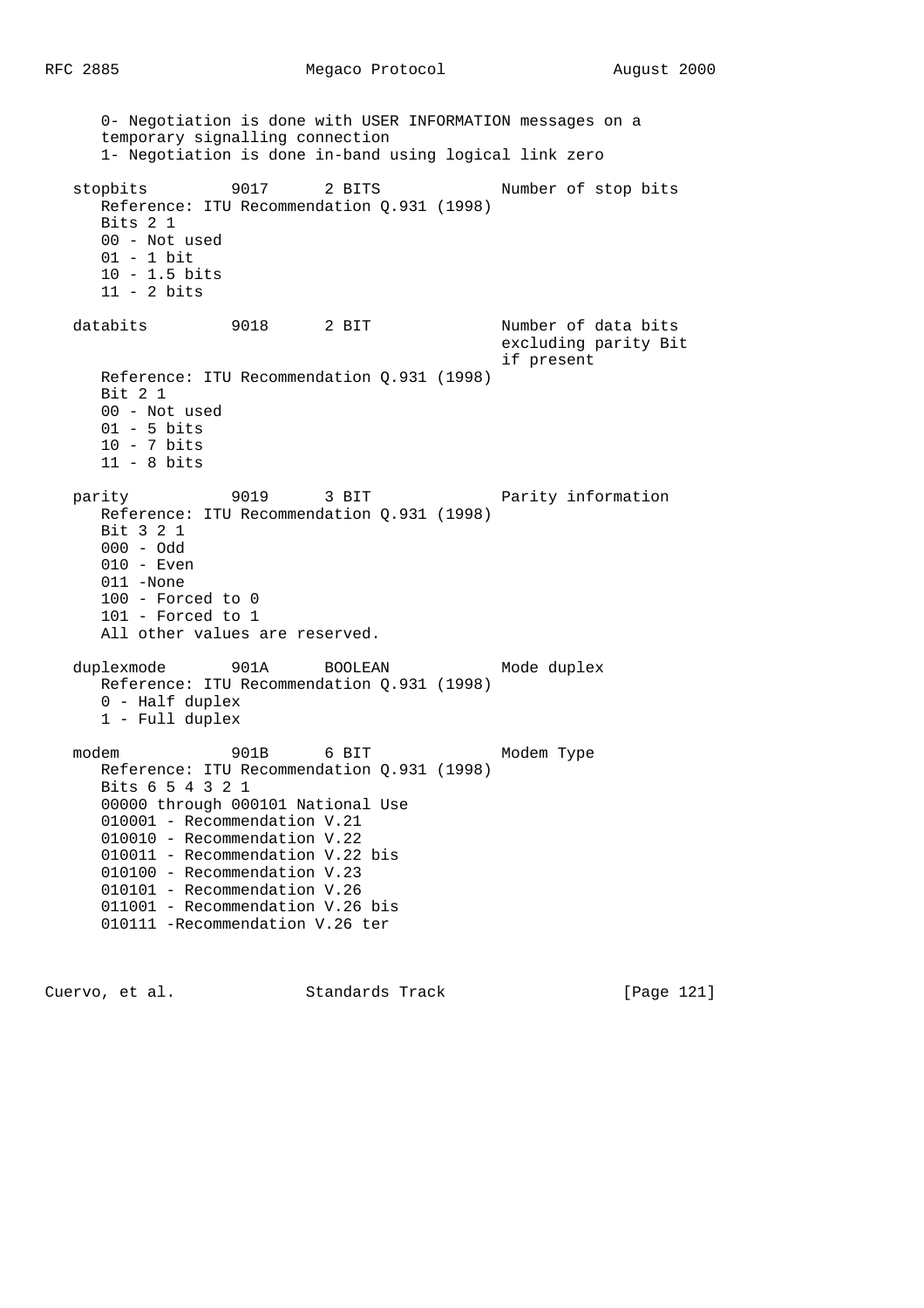011000 - RecommendationV.27 011001 - Recommendation V.27 bis 011010 - Recommendation V.27 ter 011011 - Recommendation V.29 011101 - Recommendation V.32 011110 - Recommendation V.34 100000 through 101111 National Use 110000 through 111111 User Specified layer2prot 901C 5 BIT User information layer 2 protocol Reference: ITU Recommendation Q.931 (1998) Bit 5 4 3 2 1 00010 - Recommendation Q.921/I.441 [3] 00110 - Recommendation X.25 [5], link layer 01100 - LAN logical link control (ISO/IEC 8802-2) All other values are reserved. layer3prot 901D 5 BIT User information layer 3 protocol Reference: ITU Recommendation Q.931 (1998) Bit 5 4 3 2 1 00010 - Recommendation Q.931/I.451 00110 - Recommendation X.25, packet layer 01011 - ISO/IEC TR 9577 (Protocol identification in the network layer) All other values are reserved. addlayer3prot 901E OCTET Additional User Information layer 3 protocol Reference: ITU Recommendation Q.931 (1998) Bits 4321 4321 1100 1100 - Internet Protocol (RFC 791) (ISO/IEC TR 9577) 1100 1111 - Point-to-point Protocol (RFC 1548) DialledN 901F 30 OCTETS Dialled Number DiallingN 9020 30 OCTETS Dialling Number ECHOCI 9021 Enumeration Echo Control Information echo canceler off (0), incoming echo canceler on (1), outgoing echo canceler on (2), incoming and outgoing echo canceler on (3) NCI 9022 1 OCTET Nature of Connection Indicators Reference: ITU Recommendation Q.763

Cuervo, et al. Standards Track [Page 122]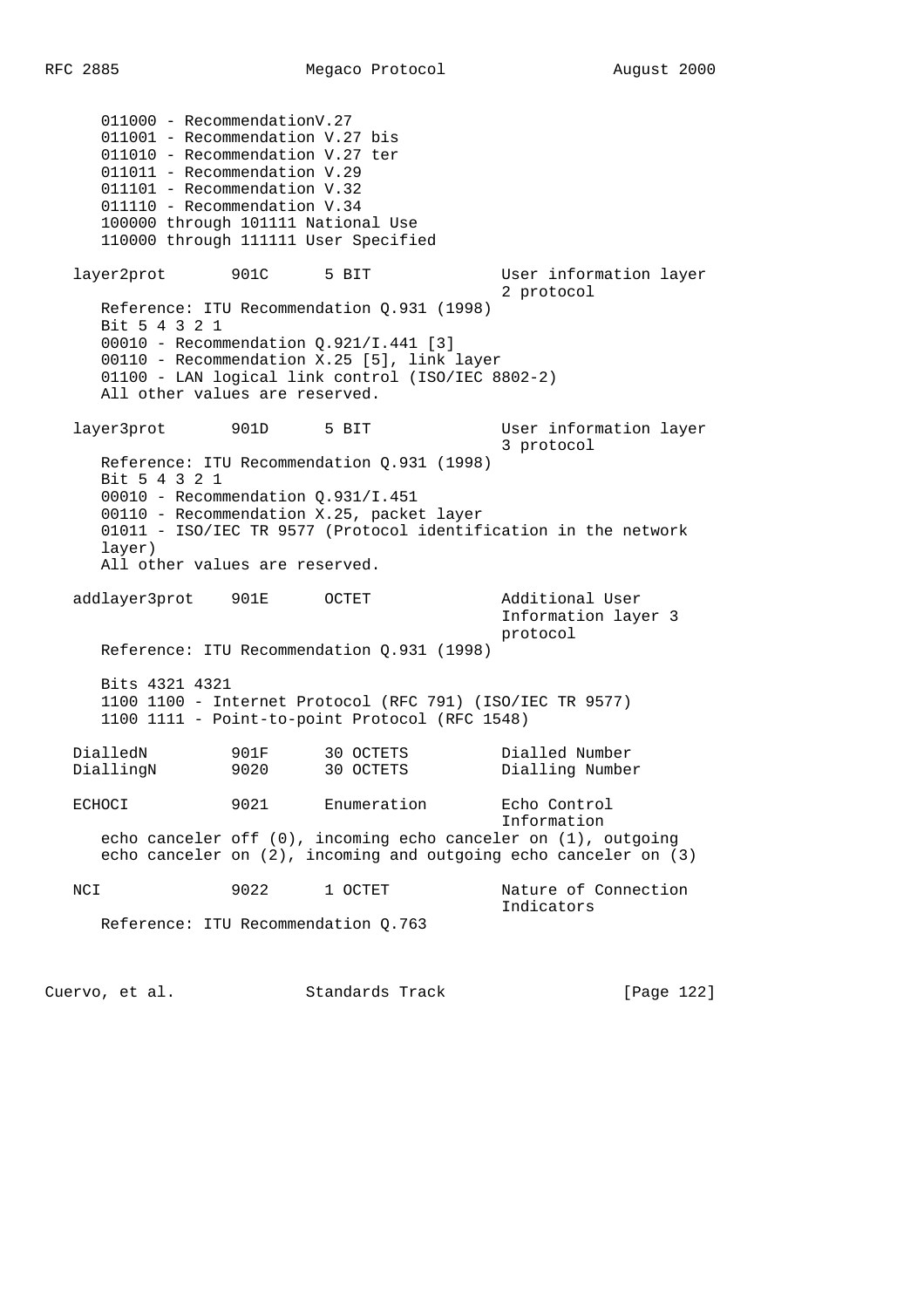Bits 8 7 6 5 4 3 2 1 Bits 2 1 Satellite Indicator 0 0 0 0 no satellite circuit in the connection 0 1 one satellite circuit in the connection 1 0 two satellite circuits in the connection 1 1 spare Bits 4 3 Continuity check indicator 0 0 continuity check not required 0 1 continuity check required on this circuit 1 0 continuity check performed on a previous circuit 1 1 spare Bits 5 Echo control device indicator 0 outgoing echo control device not included 1 outgoing echo control device included Bits 8 7 6 Spare C.10 AAL5 Properties PropertyID Property Type Value Tag FMSDU A001 32 bit integer Forward Maximum CPCS- SDU Size: Reference: ITU Recommendation Q.2931 (1995) Maximum CPCS-SDU size sent in the direction from the calling user to the called user. BMSDU A002 32 bit integer Backwards Maximum CPCS-SDU Size Reference: ITU Recommendation Q.2931 (1995) Maximum CPCS-SDU size sent in the direction from the called user to the calling user. SSCS See See table C.7 See table C.7 table C.7 Additional values: VPI/VCI SC See See Table C.4 See table C.4 Table C.4

Cuervo, et al. Standards Track [Page 123]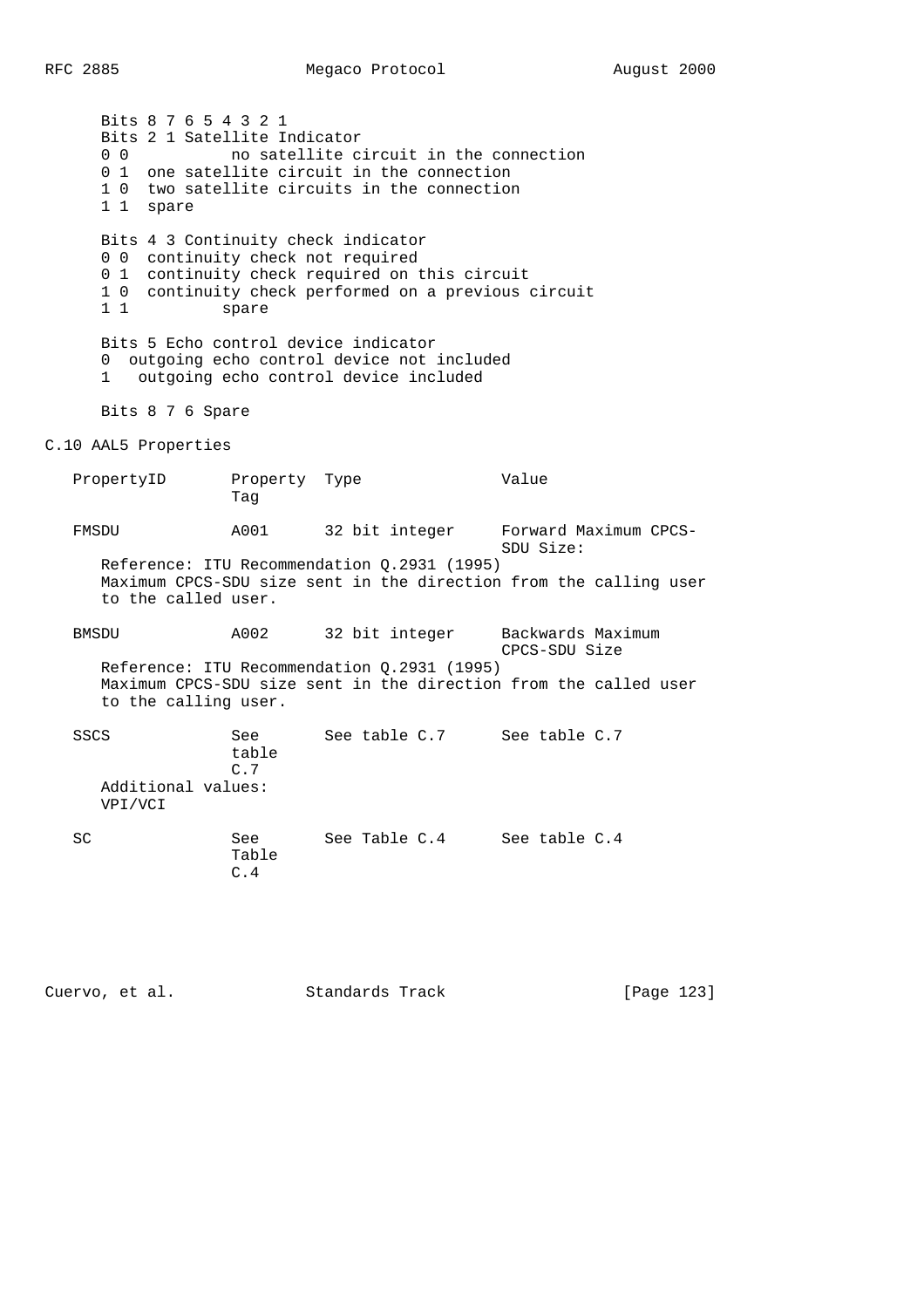# C.11 SDP Equivalents

| PropertyID | Property Type<br>Taq |        | Value                              |
|------------|----------------------|--------|------------------------------------|
| SDP V      | <b>B001</b>          | STRING | Protocol Version                   |
| SDP 0      | B002                 | STRING | Owner/creator and<br>session ID    |
| SDP S      | B003                 | STRING | Sesson name                        |
| SDP I      | B004                 | STRING | Session identifier                 |
| SDP U      | <b>B005</b>          | STRING | URI of descriptor                  |
| $SDC$ $E$  | B006                 | STRING | email address                      |
| SDP P      | B007                 | STRING | phone number                       |
|            |                      |        |                                    |
| $SDP_C$    | <b>B008</b>          | STRING | Connection information             |
| SDP B      | B009                 | STRING | Bandwidth Information              |
| $SDP_Z$    | B00A                 | STRING | time zone adjustment               |
| SDP K      | B00B                 | STRING | Encryption Key                     |
| SDP A      | B <sub>0</sub> 0C    | STRING | Zero or more session<br>attributes |
| SDP T      | B00D                 | STRING | Active Session Time                |
| SDP R      | B00E                 | STRING | Zero or more repeat<br>times       |

 Reference in all cases: IETF RFC2327, "Session Description Protocol"

# C.12 H.245

| PropertyID | Property Type    |              | Value              |
|------------|------------------|--------------|--------------------|
|            | Taq              |              |                    |
| OLC.       | C <sub>001</sub> | octet string | The value of H.245 |
|            |                  |              | OpenLogicalChannel |
|            |                  |              | structure.         |

Cuervo, et al. Standards Track [Page 124]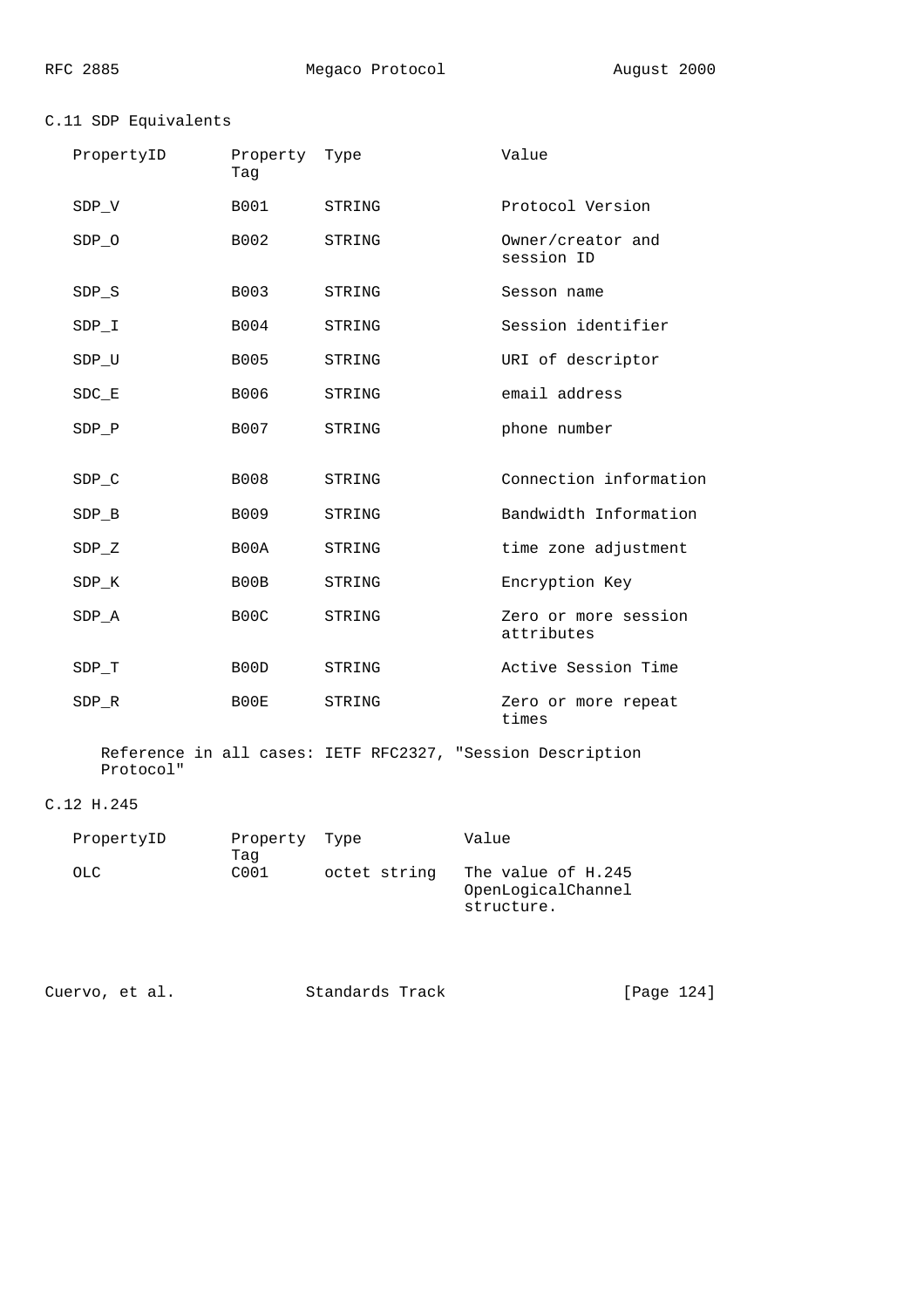RFC 2885 Megaco Protocol August 2000 OLCack C002 octet string The value of H.245 OpenLogicalChannelAck structure.<br>، C003 octet string The value OLCcnf C003 octet string The value of H.245 OpenLogicalChannelConfirm structure. OLCrej C004 octet string The value of H.245 OpenLogicalChannelReject structure. CLC C005 octet string The value of H.245 CloseLogicalChannel structure. CLCack C006 octet string The value of H.245 CloseLogicalChannelAck structure. Reference in all cases: ITU-T Recommendation H.245

ANNEX D TRANSPORT OVER IP (NORMATIVE)

D.1 Transport over IP/UDP using Application Level Framing

 Protocol messages defined in this document may be transmitted over UDP. When no port is provided by the peer (see section 7.2.8), commands should be sent to the default port number, 2944 for text encoded operation or 2945 for binary-encoded operation. Responses must be sent to the address and port from which the corresponding commands were sent except if the response is to a handoff or failover, in which case the procedures of 11.5 apply.

 Implementors using IP/UDP with ALF should be aware of the restrictions of the MTU on the maximum message size.

D.1.1 Providing At-Most-Once Functionality

 Messages, being carried over UDP, may be subject to losses. In the absence of a timely response, commands are repeated. Most commands are not idempotent. The state of the MG would become unpredictable if, for example, Add commands were executed several times. The transmission procedures shall thus provide an "At-Most-Once" functionality.

 Peer protocol entities are expected to keep in memory a list of the responses that they sent to recent transactions and a list of the transactions that are currently outstanding. The transaction identifier of each incoming message is compared to the transaction identifiers of the recent responses sent to the same MId. If a match is found, the entity does not execute the transaction, but simply repeats the response. If no match is found, the message will be

Cuervo, et al. Standards Track [Page 125]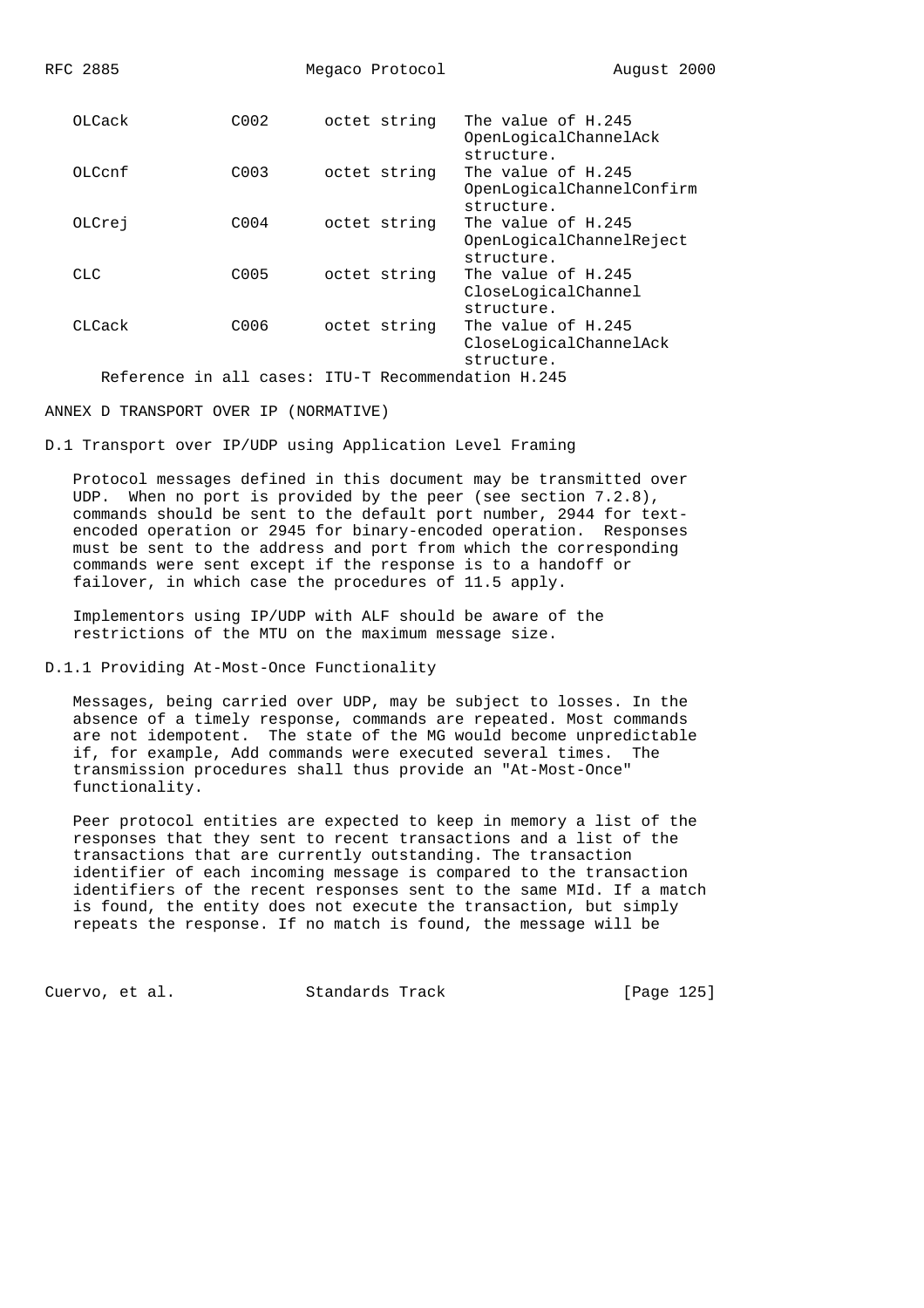compared to the list of currently outstanding transactions. If a match is found in that list, indicating a duplicate transaction, the entity does not execute the transaction (see section 8.2.3 for procedures on sending TransactionPending).

 The procedure uses a long timer value, noted LONG-TIMER in the following. The timer should be set larger than the maximum duration of a transaction, which should take into account the maximum number of repetitions, the maximum value of the repetition timer and the maximum propagation delay of a packet in the network. A suggested value is 30 seconds.

 The copy of the responses may be destroyed either LONG-TIMER seconds after the response is issued, or when the entity receives a confirmation that the response has been received, through the "Response Acknowledgement parameter". For transactions that are acknowledged through this parameter, the entity shall keep a copy of the transaction-id for LONG-TIMER seconds after the response is issued, in order to detect and ignore duplicate copies of the transaction request that could be produced by the network.

D.1.2 Transaction identifiers and three-way handshake

#### D.1.2.1 Transaction identifiers

 Transaction identifiers are 32 bit integer numbers. A Media Gateway Controller may decide to use a specific number space for each of the MGs that they manage, or to use the same number space for all MGs that belong to some arbitrary group. MGCs may decide to share the load of managing a large MG between several independent processes. These processes will share the same transaction number space. There are multiple possible implementations of this sharing, such as having a centralized allocation of transaction identifiers, or pre allocating non-overlapping ranges of identifiers to different processes. The implementations shall guarantee that unique transaction identifiers are allocated to all transactions that originate from a logical MGC (identical mId). MGs can simply detect duplicate transactions by looking at the transaction identifier and mId only.

## D.1.2.2 Three-way handshake

 The TransactionResponse Acknowledgement parameter can be found in any message. It carries a set of "confirmed transaction-id ranges". Entities may choose to delete the copies of the responses to transactions whose id is included in "confirmed transaction-id

Cuervo, et al. Standards Track [Page 126]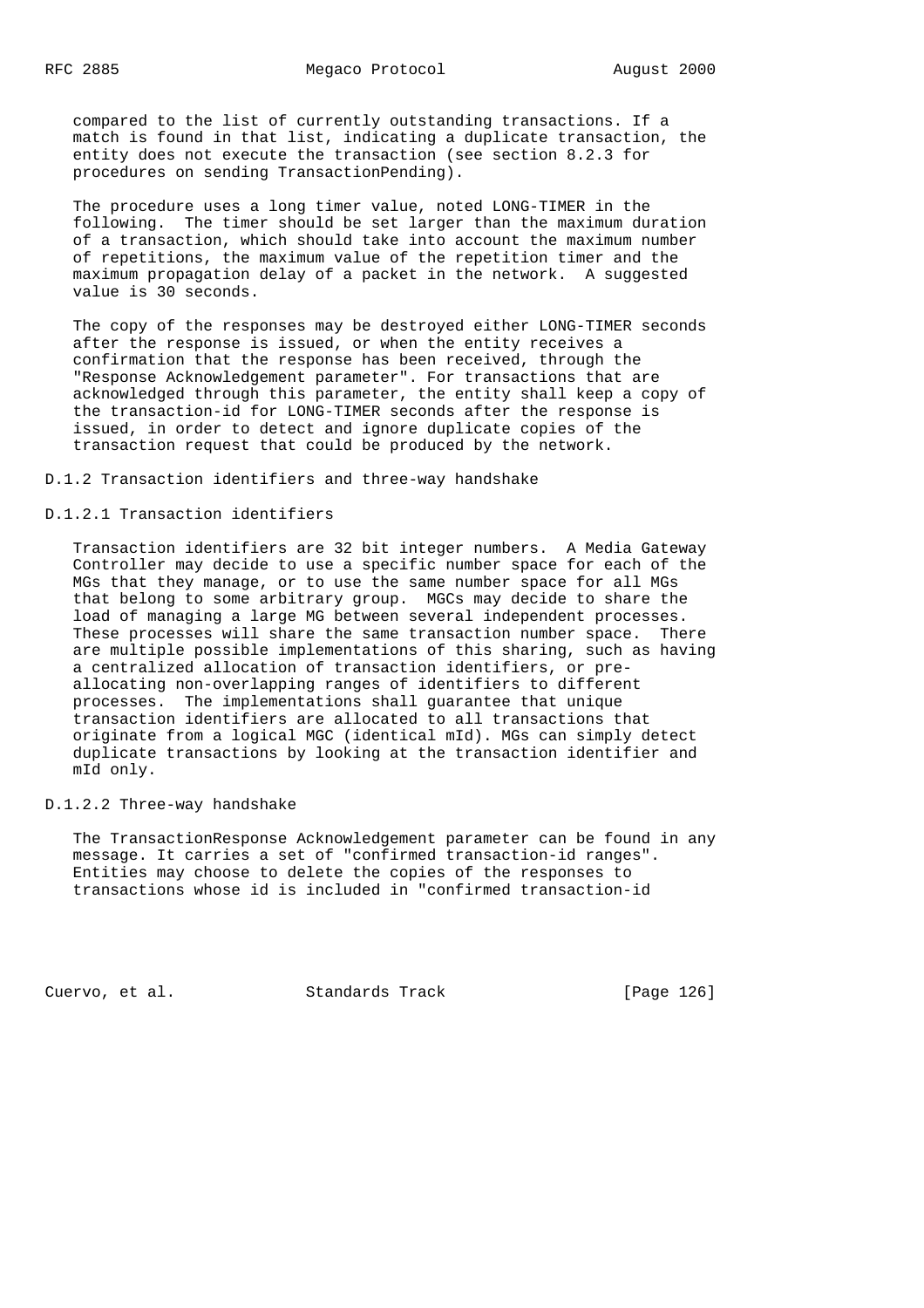ranges" received in the transaction response messages. They should silently discard further commands when the transaction-id falls within these ranges.

 The "confirmed transaction-id ranges" values shall not be used if more than LONG-TIMER seconds have elapsed since the MG issued its last response to that MGC, or when a MG resumes operation. In this situation, transactions should be accepted and processed, without any test on the transaction-id.

 Messages that carry the "Transaction Response Acknowledgement" parameter may be transmitted in any order. The entity shall retain the "confirmed transaction-id ranges" receivedfor LONG-TIMER seconds.

 In the binary encoding, if only the firstAck is present in a response acknowledgement (see Annex A.2), only one transaction is acknowledged. If both firstAck and lastAck are present, then the range of transactions from firstAck to lastAck is acknowledged. In the text encoding, a horizontal dash is used to indicate a range of transactions being acknowledged (see Annex B.2).

D.1.3 Computing retransmission timers

 It is the responsibility of the requesting entity to provide suitable time outs for all outstanding transactions, and to retry transactions when time outs have been exceeded. Furthermore, when repeated transactions fail to be acknowledged, it is the responsibility of the requesting entity to seek redundant services and/or clear existing or pending connections.

 The specification purposely avoids specifying any value for the retransmission timers. These values are typically network dependent. The retransmission timers should normally estimate the timer value by measuring the time spent between the sending of a command and the return of a response.

 Note - One possibility is to use the algorithm implemented in TCP- IP, which uses two variables:

- . The average acknowledgement delay, AAD, estimated through an exponentially smoothed average of the observed delays.
- . The average deviation, ADEV, estimated through an exponentially smoothed average of the absolute value of the difference between the observed delay and the current average. The retransmission timer, in TCP, is set to the sum of the average delay plus N times the average deviation. The maximum value of the timer should however be bounded for the protocol defined in this

Cuervo, et al. Standards Track [Page 127]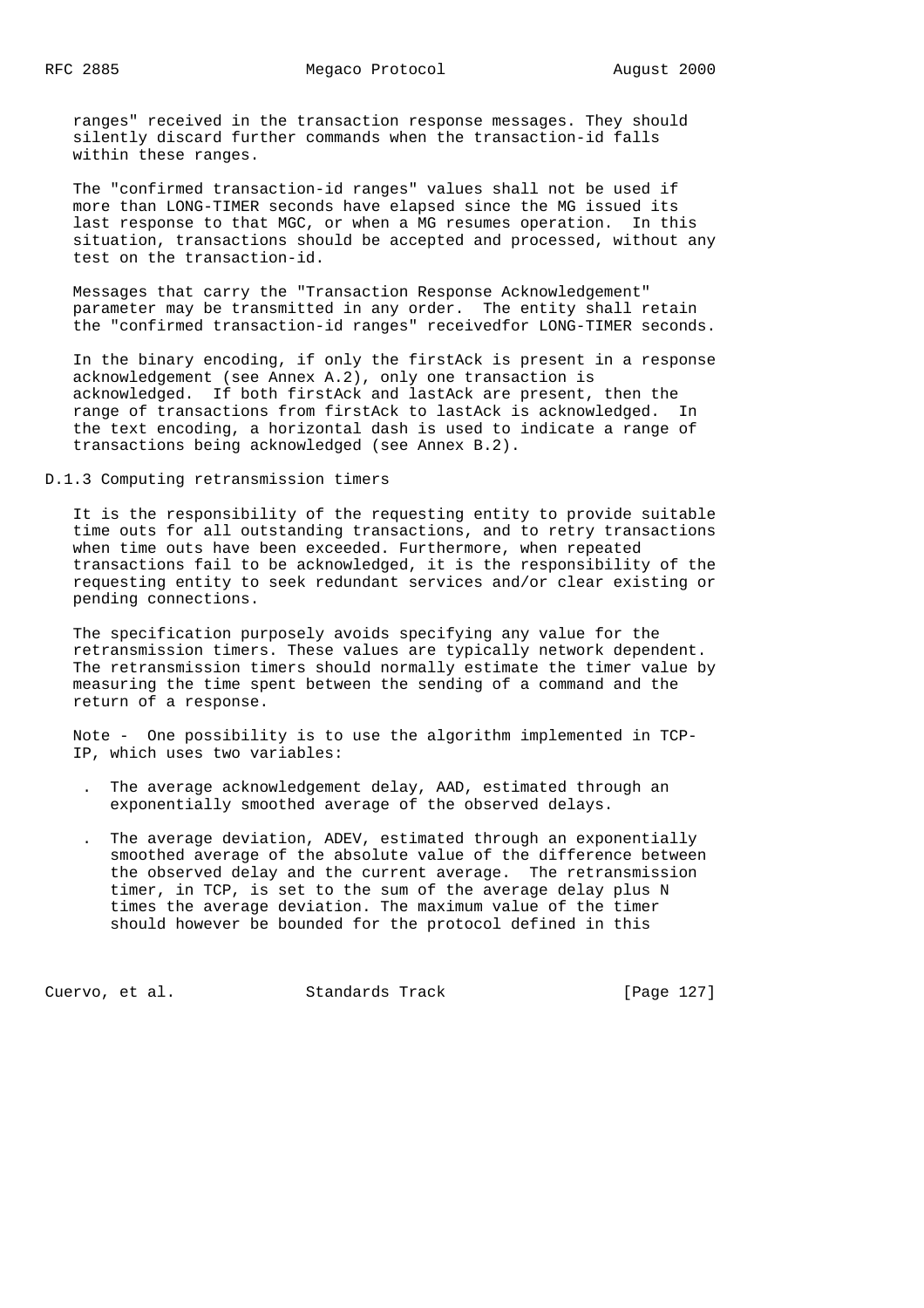document, in order to guarantee that no repeated packet would be received by the gateways after LONG-TIMER seconds. A suggested maximum value is 4 seconds.

After any retransmission, the entity should do the following:

- . It should double the estimated value of the average delay, AAD
- . It should compute a random value, uniformly distributed between 0.5 AAD and AAD
- . It should set the retransmission timer to the sum of that random value and N times the average deviation.

 This procedure has two effects. Because it includes an exponentially increasing component, it will automatically slow down the stream of messages in case of congestion. Because it includes a random component, it will break the potential synchronization between notifications triggered by the same external event.

## D.1.4 Provisional responses

 Executing some transactions may require a long time. Long execution times may interact with the timer based retransmission procedure. This may result either in an inordinate number of retransmissions, or in timer values that become too long to be efficient. Entities that can predict that a transaction will require a long execution time may send a provisional response, "Transaction Pending".

 Entities that receive a Transaction Pending shall switch to a different repetition timer for repeating requests. The root termination has a property (ProvisionalResponseTimerValue), which can be set to the requested maximum number of milliseconds between receipt of a command and transmission of the TransactionPending response. Upon receipt of a final response, an immediate confirmation shall be sent, and normal repetition timers shall be used thereafter. Receipt of a Transaction Pending after receipt of a reply shall be ignored.

## D.1.5 Repeating Requests, Responses and Acknowledgements

 The protocol is organized as a set of transactions, each of which is composed request and a response, commonly referred to as an acknowledgement. The protocol messages, being carried over UDP, may be subject to losses. In the absence of a timely response, transactions are repeated. Entities are expected to keep in memory a

Cuervo, et al. Standards Track [Page 128]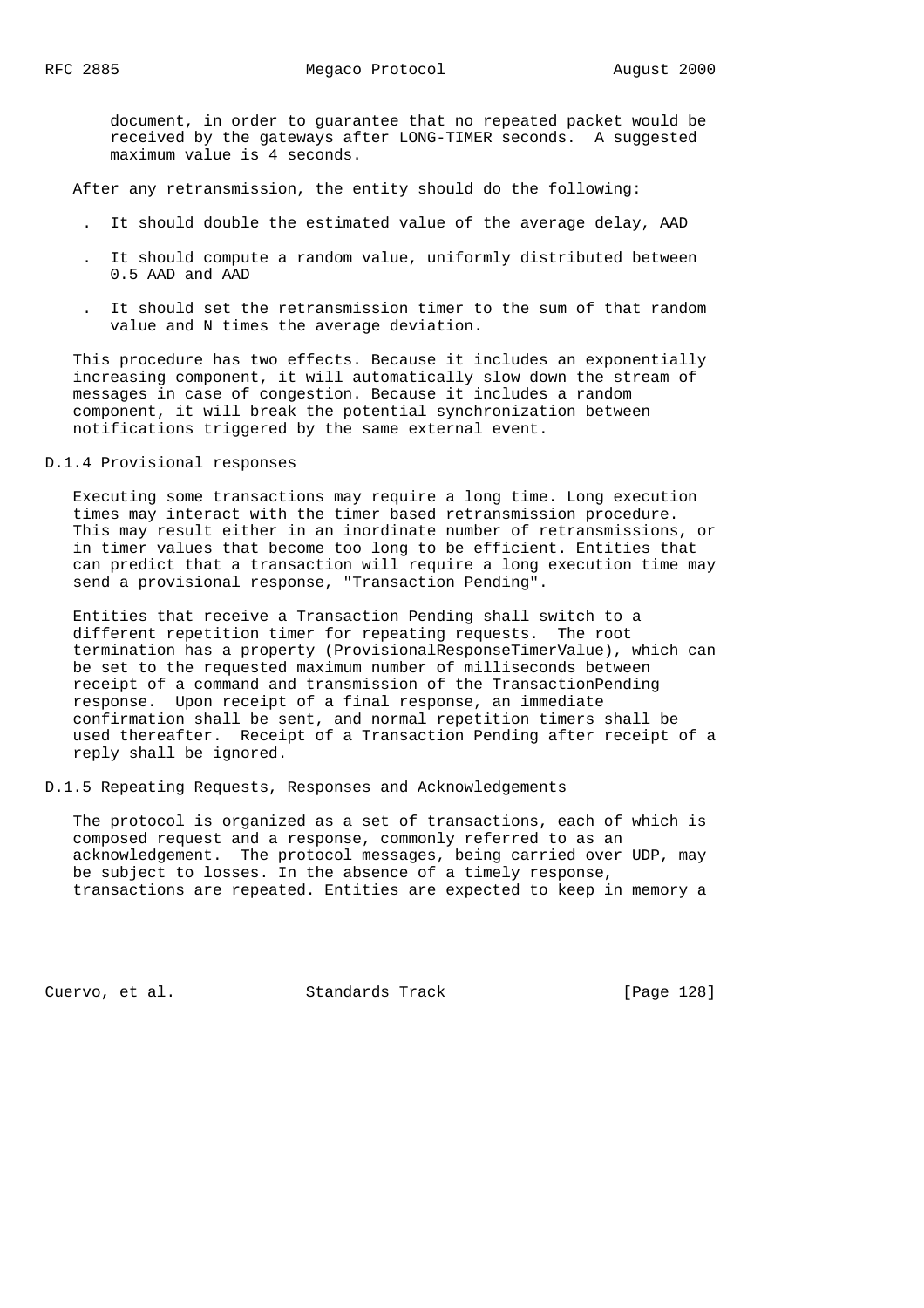list of the responses that they sent to recent transactions, i.e. a list of all the responses they sent over the last LONG-TIMER seconds, and a list of the transactions that are currently being executed.

 The repetition mechanism is used to guard against three types of possible errors:

- . transmission errors, when for example a packet is lost due to noise on a line or congestion in a queue;
- . component failure, when for example an interface to a entity becomes unavailable;
- . entity failure, when for example an entire entity become unavailable.

 The entities should be able to derive from the past history an estimate of the packet loss rate due to transmission errors. In a properly configured system, this loss rate should be kept very low, typically less than 1%. If a Media Gateway Controller or a Media Gateway has to repeat a message more than a few times, it is very legitimate to assume that something else than a transmission error is occurring. For example, given a loss rate of 1%, the probability that five consecutive transmission attempts fail is 1 in 100 billion, an event that should occur less than once every 10 days for a Media Gateway Controller that processes 1 000 transactions per second. (Indeed, the number of repetition that is considered excessive should be a function of the prevailing packet loss rate.) We should note that the "suspicion threshold", which we will call "Max1", is normally lower than the "disconnection threshold", which should be set to a larger value.

 A classic retransmission algorithm would simply count the number of successive repetitions, and conclude that the association is broken after retransmitting the packet an excessive number of times (typically between 7 and 11 times.) In order to account for the possibility of an undetected or in-progress "failover", we modify the classic algorithm so that if the Media Gateway receives a valid ServiceChange message announcing a failover, it will start transmitting outstanding commands to that new MGC. Responses to commands are still transmitted to the source address of the command.

 In order to automatically adapt to network load, this document specifies exponentially increasing timers. If the initial timer is set to 200 milliseconds, the loss of a fifth retransmission will be detected after about 6 seconds. This is probably an acceptable waiting delay to detect a failover. The repetitions should continue after that delay not only in order to perhaps overcome a transient

Cuervo, et al. Standards Track [Page 129]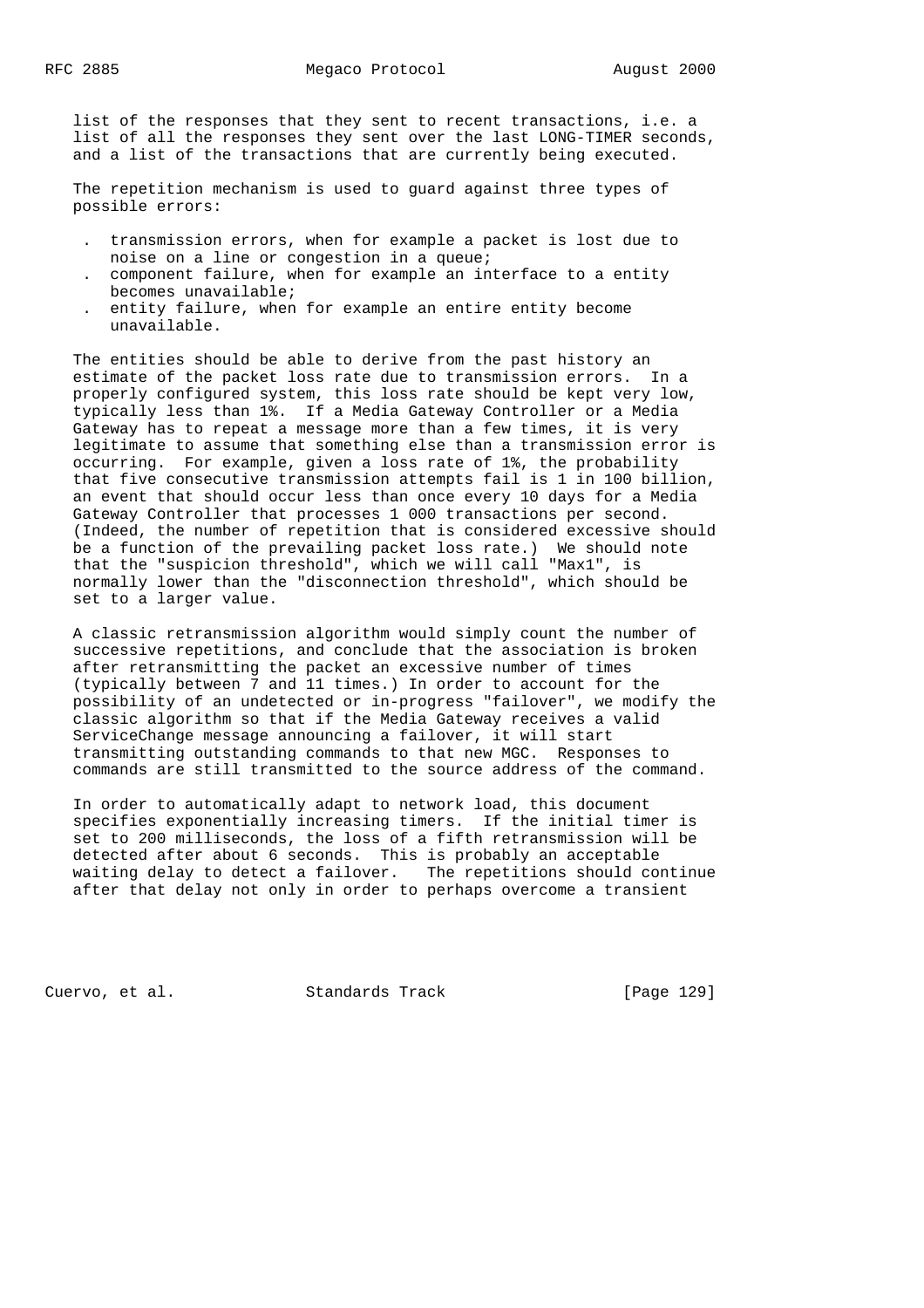connectivity problem, but also in order to allow some more time for the execution of a failover - waiting a total delay of 30 seconds is probably acceptable.

 It is, however, important that the maximum delay of retransmissions be bounded. Prior to any retransmission, it is checked that the time elapsed since the sending of the initial datagram is no greater than T-MAX. If more than T-MAX time has elapsed, the MG concludes that the MGC has failed, and it begins its recovery process. When the MG establishes a new control association, it can retransmit to the new MGC. Alternatively, a MG may use a ServiceChange with ServiceChangeMethod equal to disconnected to inform the new MGC that the MG lost one or more transactions. The value T-MAX is related to the LONG-TIMER value: the LONG-TIMER value is obtained by adding to T-MAX the maximum propagation delay in the network.

D.2 using TCP

 Protocol messages as defined in this document may be transmitted over TCP. When no port is specified by the other side (see section 7.2.8), the commands should be sent to the default port. The defined protocol has messages as the unit of transfer, while TCP is a stream-oriented protocol. TPKT, according to RFC1006 SHALL be used to delineate messages within the TCP stream.

 In a transaction-oriented protocol, there are still ways for transaction requests or responses to be lost. As such, it is recommended that entities using TCP transport implement application level timers for each request and each response, similar to those specified for application level framing over UDP.

D.2.1 Providing the At-Most-Once functionality

 Messages, being carried over TCP, are not subject to transport losses, but loss of a transaction request or its reply may nonetheless be noted in real implementations. In the absence of a timely response, commands are repeated. Most commands are not idempotent. The state of the MG would become unpredictable if, for example, Add commands were executed several times.

 To guard against such losses, it is recommended that entities follow the procedures in section D.1.1

D.2.2 Transaction identifiers and three way handshake

 For the same reasons, it is possible that transaction replies may be lost even with a reliable delivery protocol such as TCP. It is recommended that entities follow the procedures in section D.1.2.2.

Cuervo, et al. Standards Track [Page 130]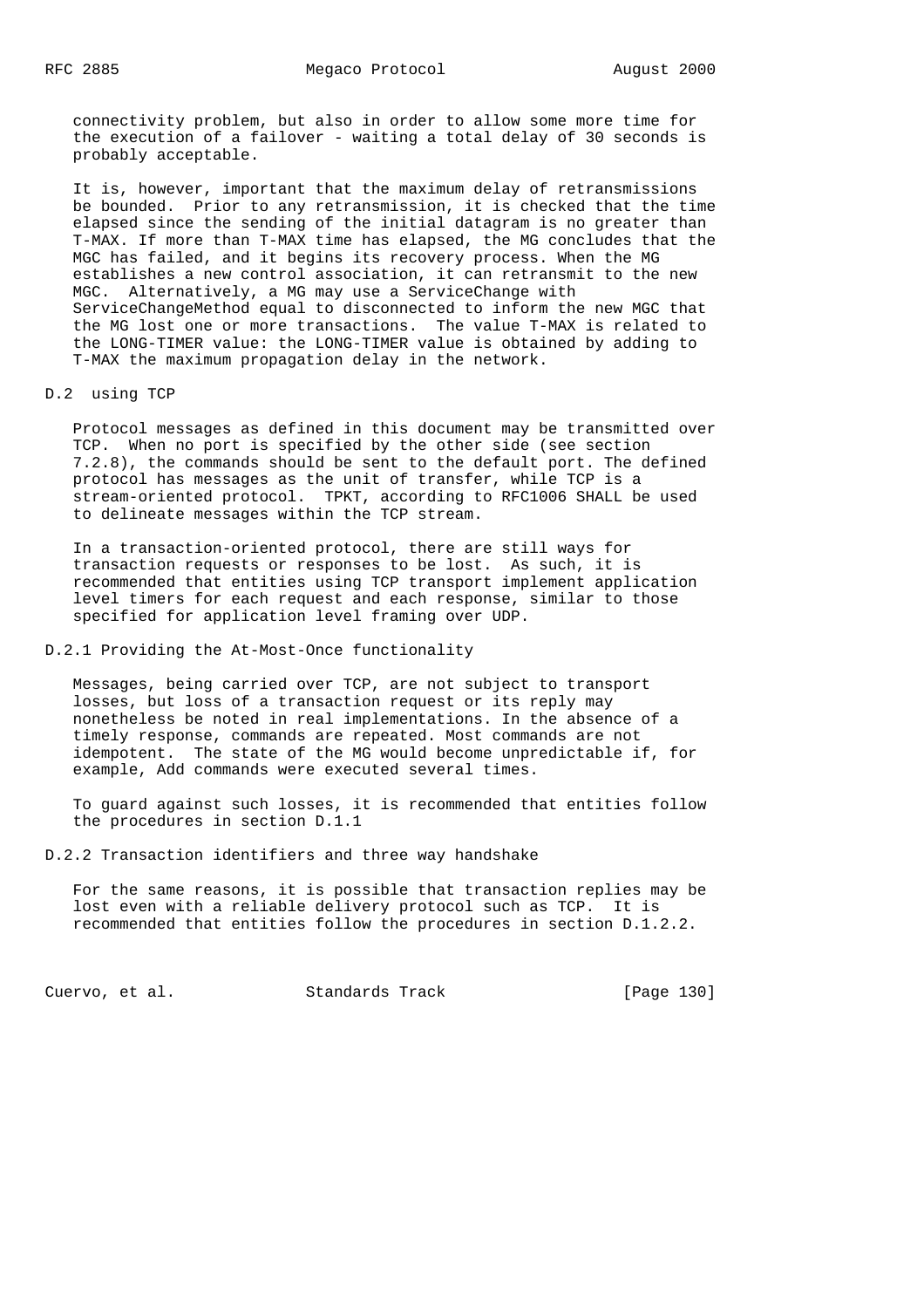#### D.2.3 Computing retransmission timers

 With reliable delivery, the incidence of loss of a transaction request or reply is expected to be very low. Therefore, only simple timer mechanisms are required. Exponential back-off algorithms should not be necessary, although they could be employed where, as in an MGC, the code to do so is already required, since MGCs must implement ALF/UDP as well as TCP.

## D.2.4 Provisional responses

 As with UDP, executing some transactions may require a long time. Entities that can predict that a transaction will require a long execution time may send a provisional response, "Transaction Pending". They should send this response if they receive a repetition of a transaction that is still being executed.

 Entities that receive a Transaction Pending shall switch to a longer repetition timer for that transaction.

 Entities shall retain Transactions and replies until they are confirmed. The basic procedure of section D.1.4 should be followed, but simple timer values should be sufficient. There is no need to send an immediate confirmation upon receipt of a final response.

#### D.2.5 Ordering of commands

 TCP provides ordered delivery of transactions. No special procedures are required. It should be noted that ALF/UDP allows sending entity to modify its behavior under congestion, and in particular, could reorder transactions when congestion is encountered. TCP could not achieve the same results.

## ANNEX E BASIC PACKAGES

 This Annex contains definitions of some packages for use with the Megaco protocol.

# E.1 Generic

 PackageID: g (0x000e) Version: 1 Extends: None

Description: Generic package for commonly encountered items.

Cuervo, et al. Standards Track [Page 131]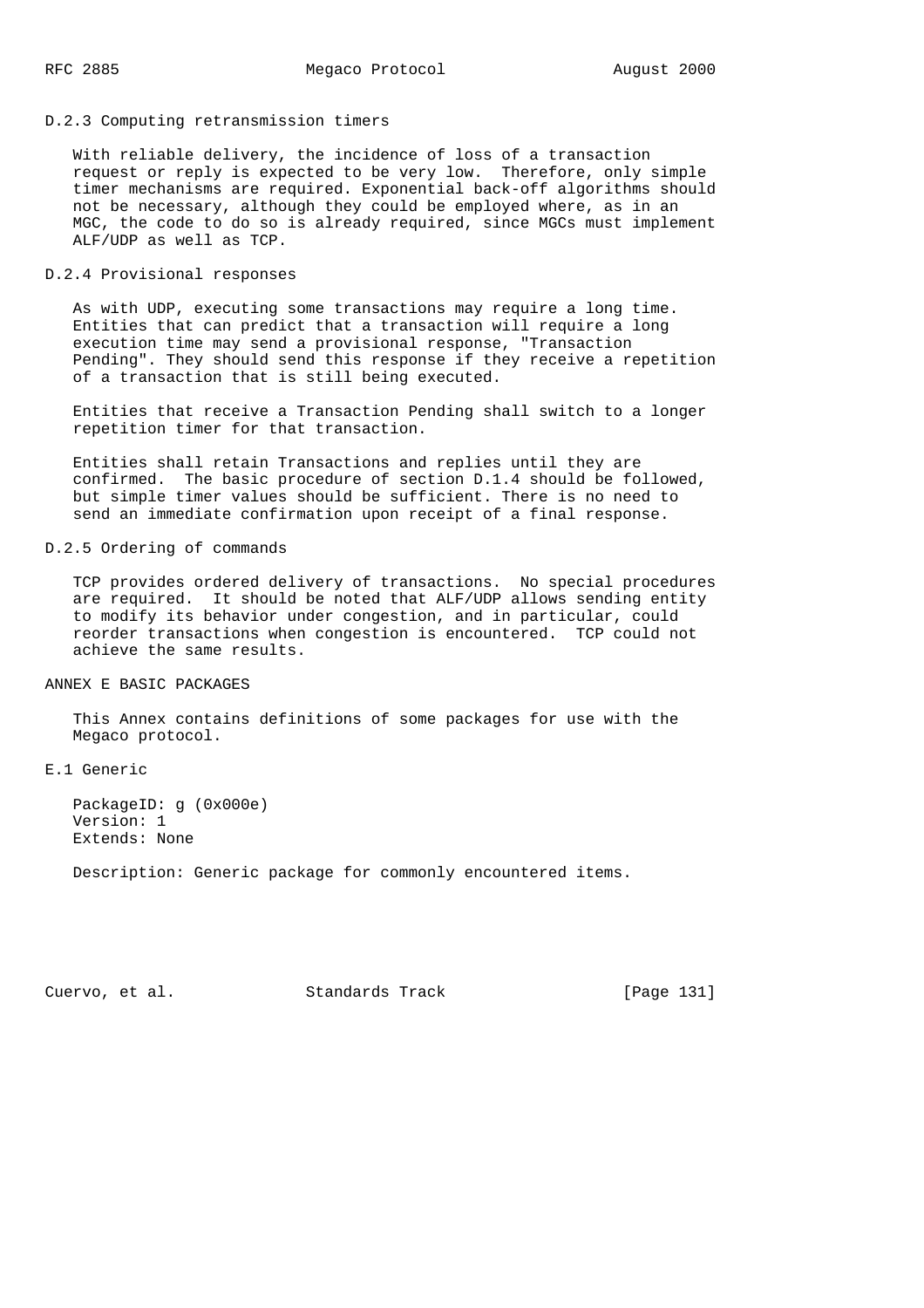E.1.1 Properties None E.1.2 Events Cause ----- EventID: cause (0x0001) Generic error event ObservedEvents Descriptor Parameters: General Cause ------------- ParameterID: Generalcause (0x0001) Description: This parameter groups the failures into six groups, which the MGC may act upon. Possible values: Enumerated, "NR" Normal Release (0x0001) "UR" Unavailable Resources (0x0002) "FT" Failure, Temporary (0x0003) "FP" Failure, Permanent (0x0004) "IW" Interworking Error (0x0005) "UN" Unsupported (0x0006) Failure Cause ------------- ParameterID: Failurecause (0x0002) Description: The Release Cause is the value generated by the Released equipment, i.e. a released network connection. The concerned value is defined in the appropriate bearer control protocol. Possible Values: OCTET STRING Signal Completion ----------------- EventID: sc (0x0002) Indicates termination of one or more signals for which the notifyCompletion parameter was set to "ON". For further procedural description, see sections 7.1.11, 7.1.17, and 7.2.7.

Cuervo, et al. Standards Track [Page 132]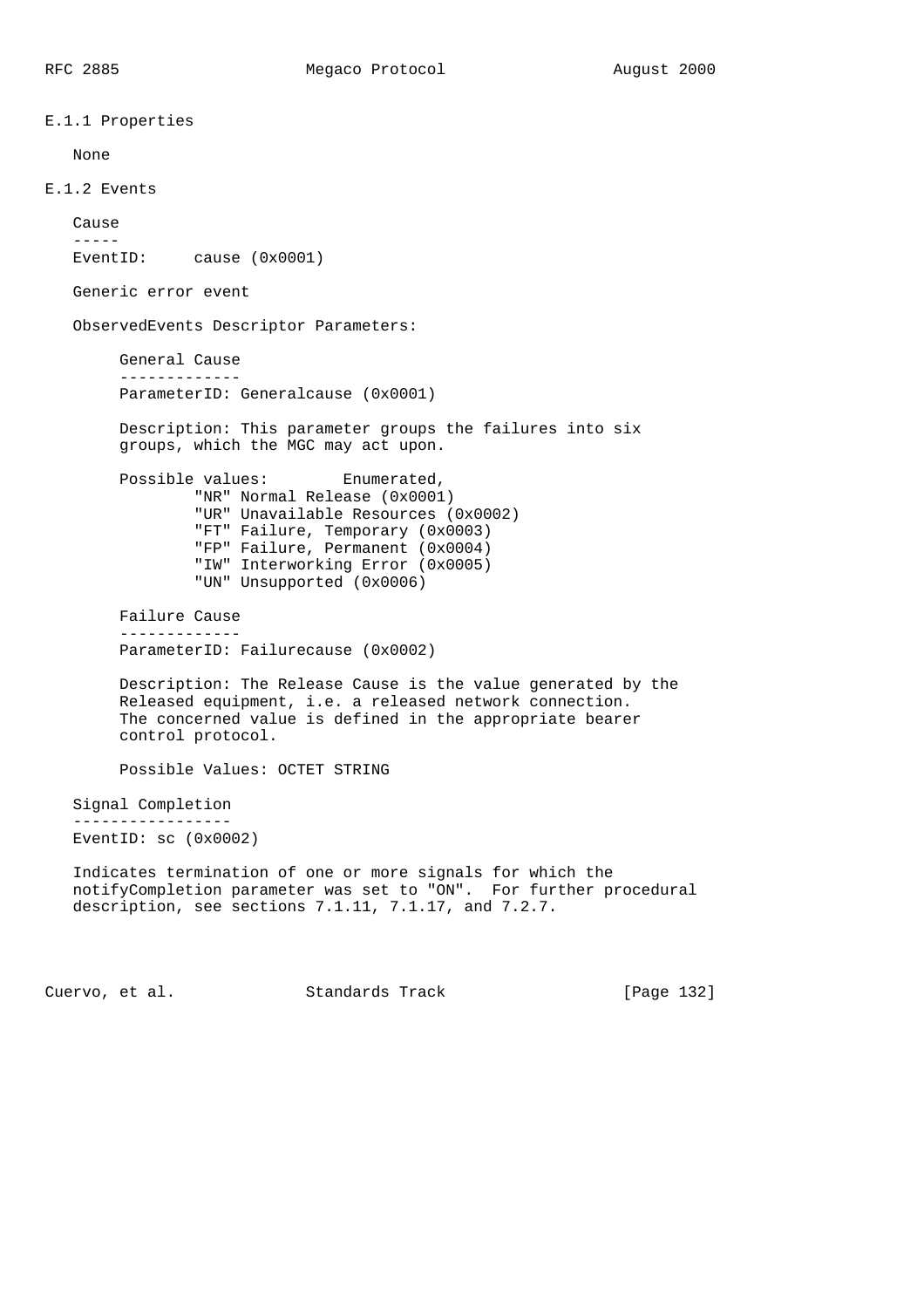ObservedEvents Descriptor parameters:

 Signal Identity --------------- ParameterID: SigID (0x0001)

This parameter identifies the signals which have terminated.

Type: list

 Possible values: a list of signals and/or sequential signal lists which have terminated. A signal outside of a sequential signal list shall be identified using the pkgdName syntax without wildcarding. An individual signal inside of a sequential signal list shall be identified using the sequential signal list syntax with the correct signal list identifier, enclosing the name of the specific signal which terminated in pkgdName syntax.

 Termination Method ------------------ ParameterID: Meth (0x0002) Indicates the means by which the signal terminated. Type: enumeration Possible values: "TO" (0x0001) Duration expired "EV" (0x0002) Interrupted by event "SD" (0x0003) Halted by new Signals Descriptor "NC" (0x0004) Not completed, other cause

```
E.1.3 Signals
```
None

```
E.1.4 Statistics
```
None

E.2 Base Root Package

 Base Root Package PackageID: root (0x000f) Version: 1 Extends: None

Cuervo, et al. Standards Track [Page 133]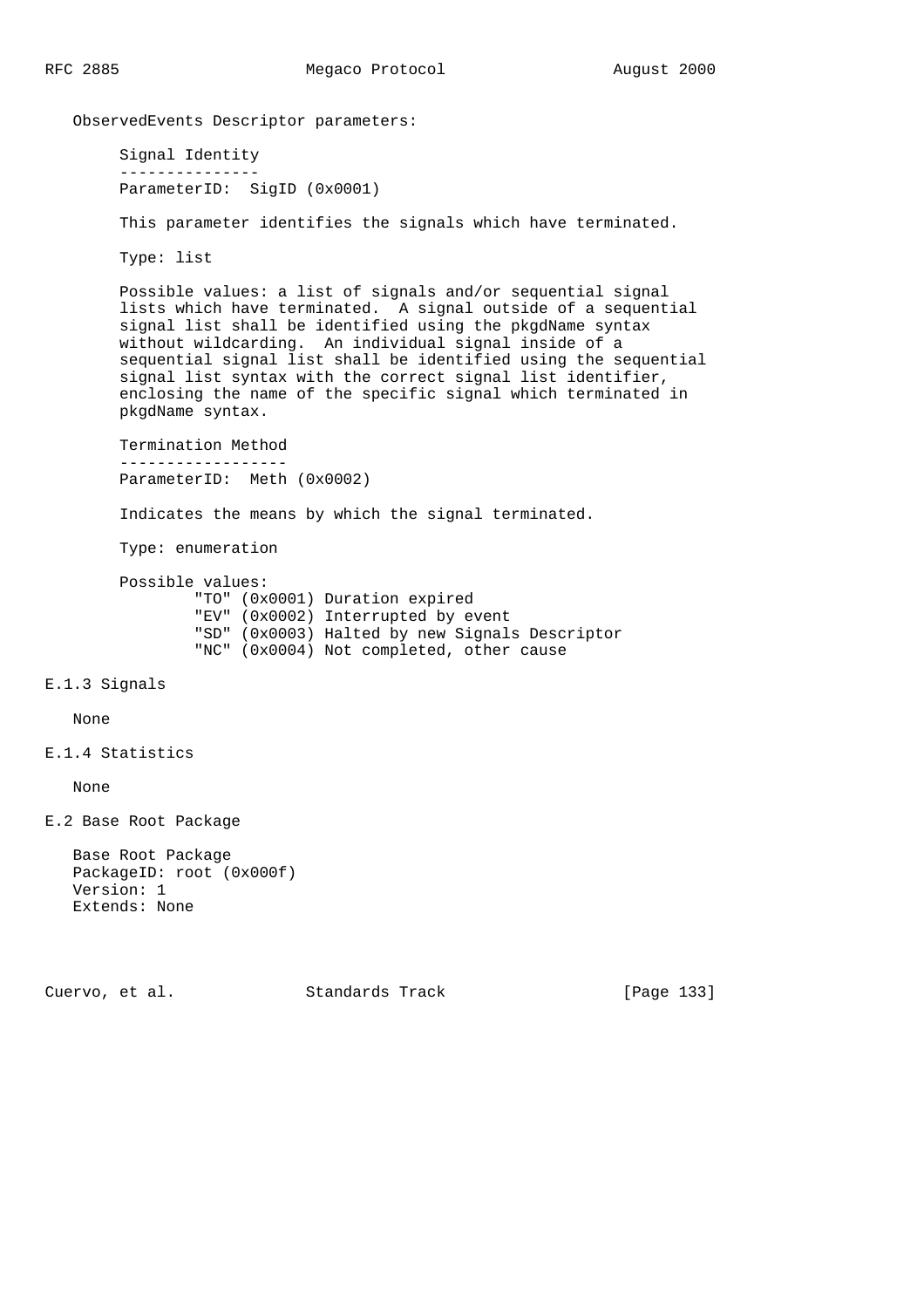Description: This package defines Gateway wide properties.

```
E.2.1 Properties
   MaxNrOfContexts
    ---------------
    PropertyID: maxNumberOfContexts (0x0001)
    The value of this property gives the maximum number of contexts that
    can exist at any time. The NULL context is not included in this
    number.
    Type: Double
    Possible values: 1 and up
    MaxTerminationsPerContext
    -------------------------
    PropertyID: maxTerminationsPerContext (0x0002)
    The maximum number of allowed terminations in a context, see section
    6.1
    Type: Integer
    Possible Values: any integer
    Defined In: TerminationState
    normalMGExecutionTime
    ---------------------
    PropertyId: normalMGExecutionTime (0x0003)
    Settable by the MGC to indicate the interval within which the MGC
    expects a response to any transaction from the MG (exclusive of
    network delay)
    Type: Integer
    Possible Values: any integer, represents milliseconds
    normalMGCExecutionTime
    ----------------------
    PropertyId: normalMGCExecutionTime (0x0004)
    Settable by the MGC to indicate the interval within which the MG
    should expects a response to any transaction from the MGC (exclusive
    of network delay)
Cuervo, et al. Standards Track [Page 134]
```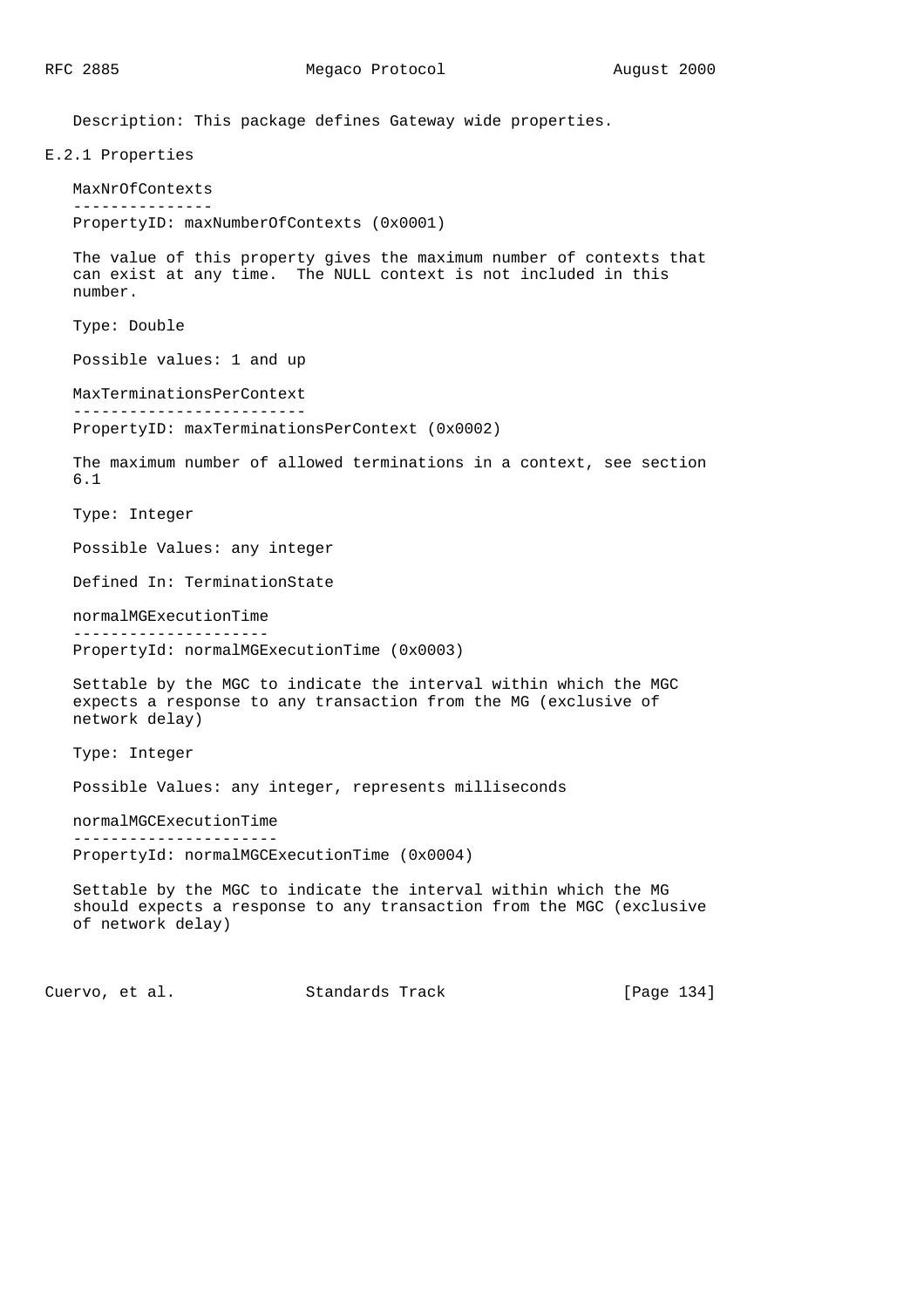Type: Integer

Possible Values: any integer, represents milliseconds

 ProvisionalResponseTimerValue ----------------------------- PropertyId: ProvisionalResponseTimerValue (0x0005)

 Indicates the time within which to expect a Pending Response if a Transaction cannot be completed. Initially set to normalMGExecutionTime or normalMGCExecutionTime as appropriate, plus network delay, but may be lowered.

E.2.2 Events

None

E.2.3 Signals

None

E.2.4 Statistics

None

E.2.5 Procedures

None

- E.3 Tone Generator Package
	- PackageID: tonegen (0x0001) Version: 1 Extends: None
	- Description:

 This package defines signals to generate audio tones. This package does not specify parameter values. It is intended to be extendable. Generally, tones are defined as an individual signal with a parameter, ind, representing "interdigit" time delay, and a tone id to be used with playtones. A tone id should be kept consistent with any tone generation for the same tone. MGs are expected to be provisioned with the characteristics of appropriate tones for the country in which the MG is located.

E.3.1 Properties

None

Cuervo, et al. Standards Track [Page 135]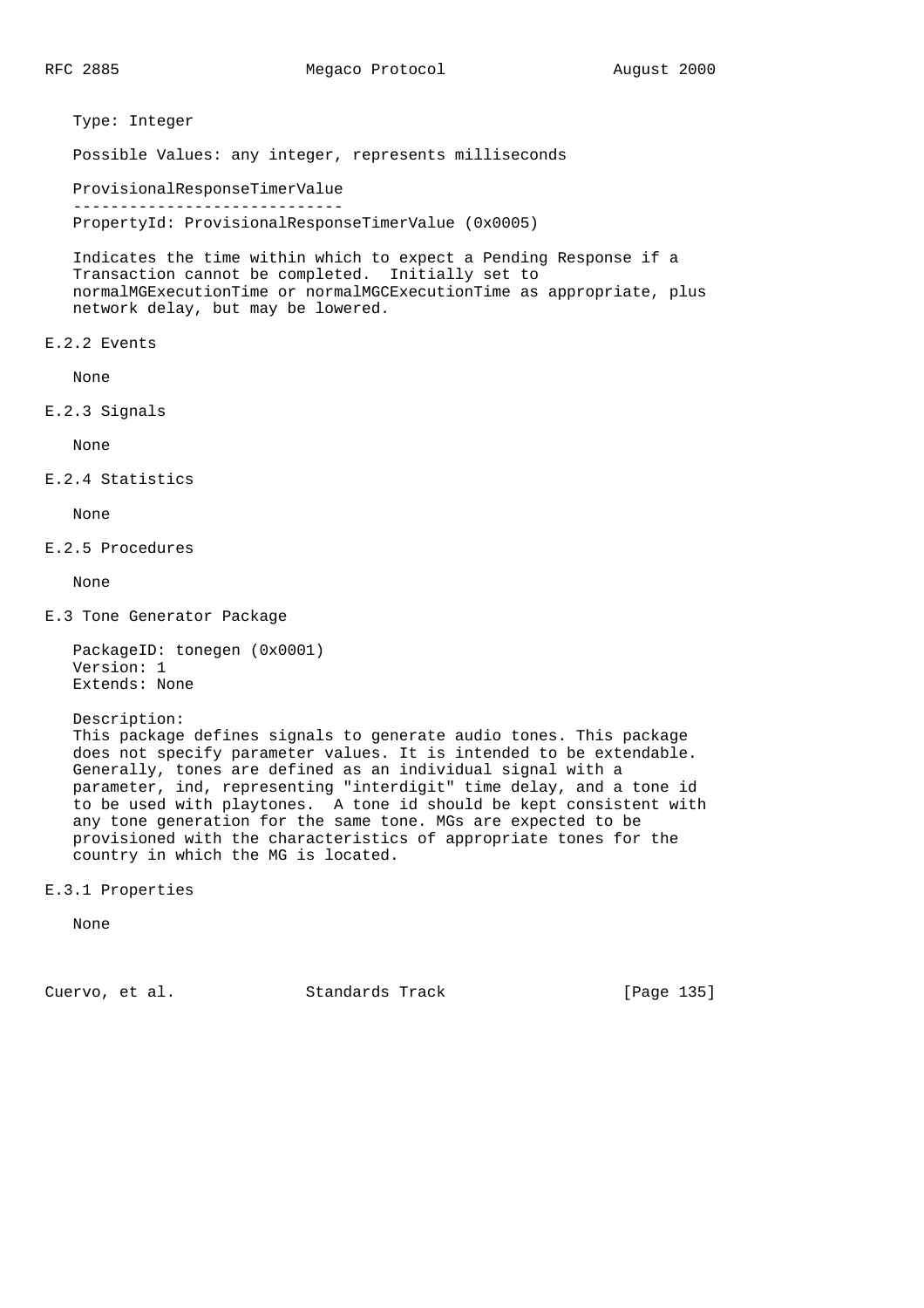E.3.2 Events None E.3.3 Signals Play tone --------- SignalID: pt (0x0001) Plays audio tone over an audio channel Signal Type: Brief Duration: Provisioned Additional Parameters: Tone id list ------------ ParameterID: tl (0x0001) Type: list of tone ids. List of tones to be played in sequence. The list SHALL contain one or more tone ids. Inter signal duration --------------------- ParameterID: ind (0x0002) Type: integer. Timeout between two consecutive tones in milliseconds No tone ids are specified in this package. Packages that extend this package can add possible values for tone id as well as adding individual tone signals. E.3.4 Statistics None E.3.5 Procedures None

Cuervo, et al. Standards Track [Page 136]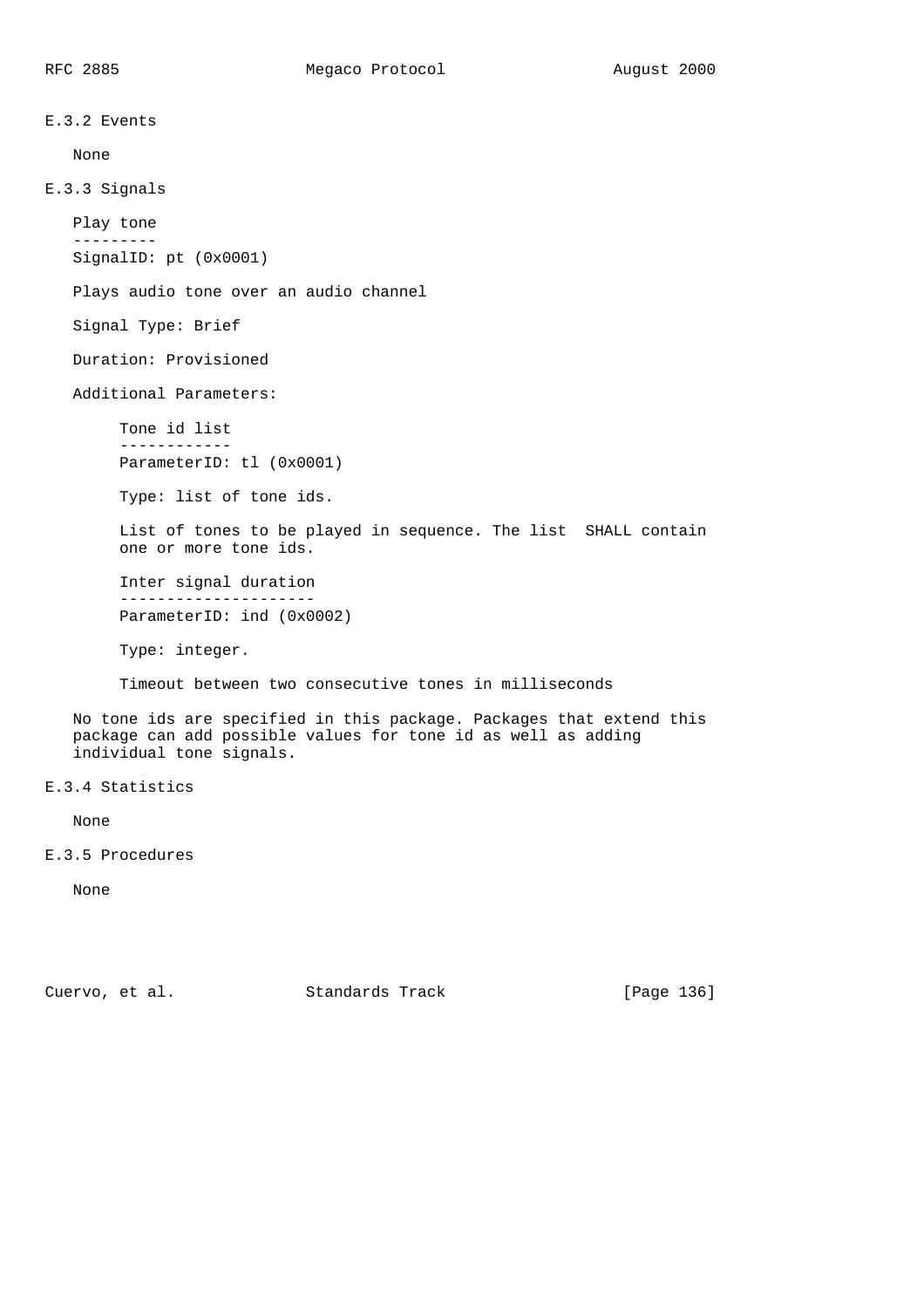E.4 Tone Detection Package

```
 PackageID: tonedet (0x0002)
 Version: 1
 Extends: None
```
 This Package defines events for audio tone detection. Tones are selected by name (tone id). MGs are expected to be provisioned with the characteristics of appropriate tones for the country in which the MG is located.

 This package does not specify parameter values. It is intended to be extendable.

E.4.1 Properties

None

E.4.2 Events

```
 Start tone detected
 -------------------
 EventID: std, 0x0001
```
 Detects the start of a tone. The characteristics of positive tone detection is implementation dependent.

EventsDescriptor parameters:

 Tone id list ------------ ParameterID: tl (0x0001)

Type: list of tone ids

 Possible values: The only tone id defined in this package is "wild card" which is "\*" in text encoding and 0x0000 in binary. Extensions to this package would add possible values for tone id. If tl is "wild card", any tone id is detected.

ObservedEventsDescriptor parameters:

 Tone id -------- ParameterID: tid (0x0003) Type: Enumeration

Cuervo, et al. Standards Track [Page 137]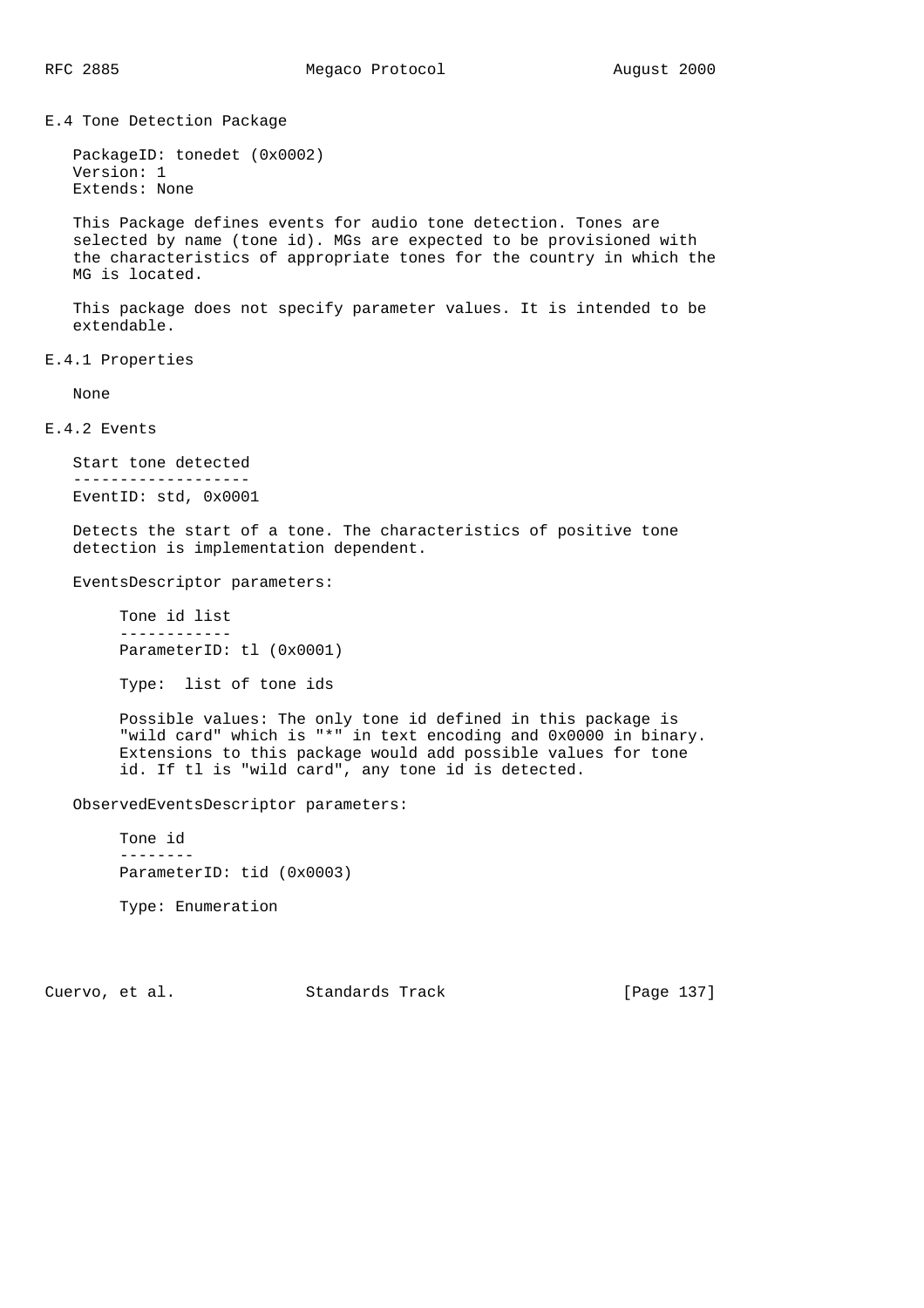Possible values: "wildcard" as defined above is the only value defined in this package. Extensions to this package would add additional possible values for tone id. End tone detected ----------------- EventID: etd, 0x0002 Detects the end of a tone. EventDescriptor parameters: Tone id list ------------ ParameterID: tl (0x0001) Type: enumeration or list of enumerated types Possible values: No possible values are specified in this package. Extensions to this package would add possible values for tone id. ObservedEventsDescriptor parameters: Tone id ------- ParameterID: tid (0x0003) Type: Enumeration Possible values: "wildcard" as defined above is the only value defined in this package. Extensions to this package would add possible values for tone id Duration -------- ParameterId: dur (0x0002) Type: integer, in milliseconds This parameter contains the duration of the tone from first detection until it stopped. Long tone detected ------------------ EventID: ltd, 0x0003

Cuervo, et al. Standards Track [Page 138]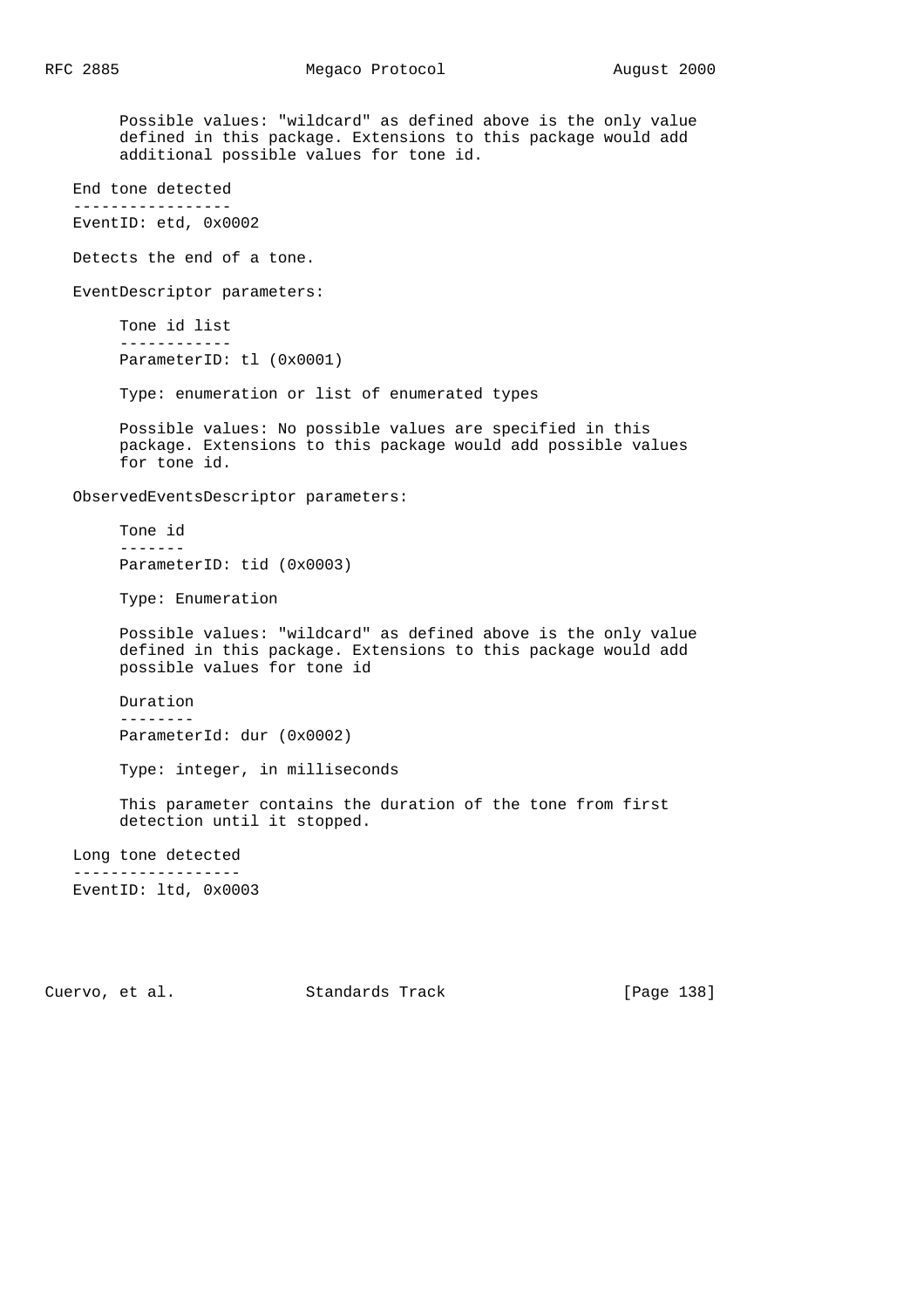Detects that a tone has been playing for at least a certain amount of time

EventDescriptor parameters:

 Tone id list ------------ ParameterID: tl (0x0001)

Type: enumeration or list

 Possible values: "wildcard" as defined above is the only value defined in this package. Extensions to this package would add possible values for tone id

 Duration: --------- ParameterID: dur (0x0002)

Type: integer, duration to test against

Possible values: any legal integer, expressed in milliseconds.

ObservedEventsDescriptor parameters:

 Tone id ------- ParameterID: tid (0x0003)

 Possible values: No possible values are specified in this package. Extensions to this package would add possible values for tone id.

E.4.3 Signals

None

# E.4.4 Statistics

None

E.4.5 Procedures

None

Cuervo, et al. Standards Track [Page 139]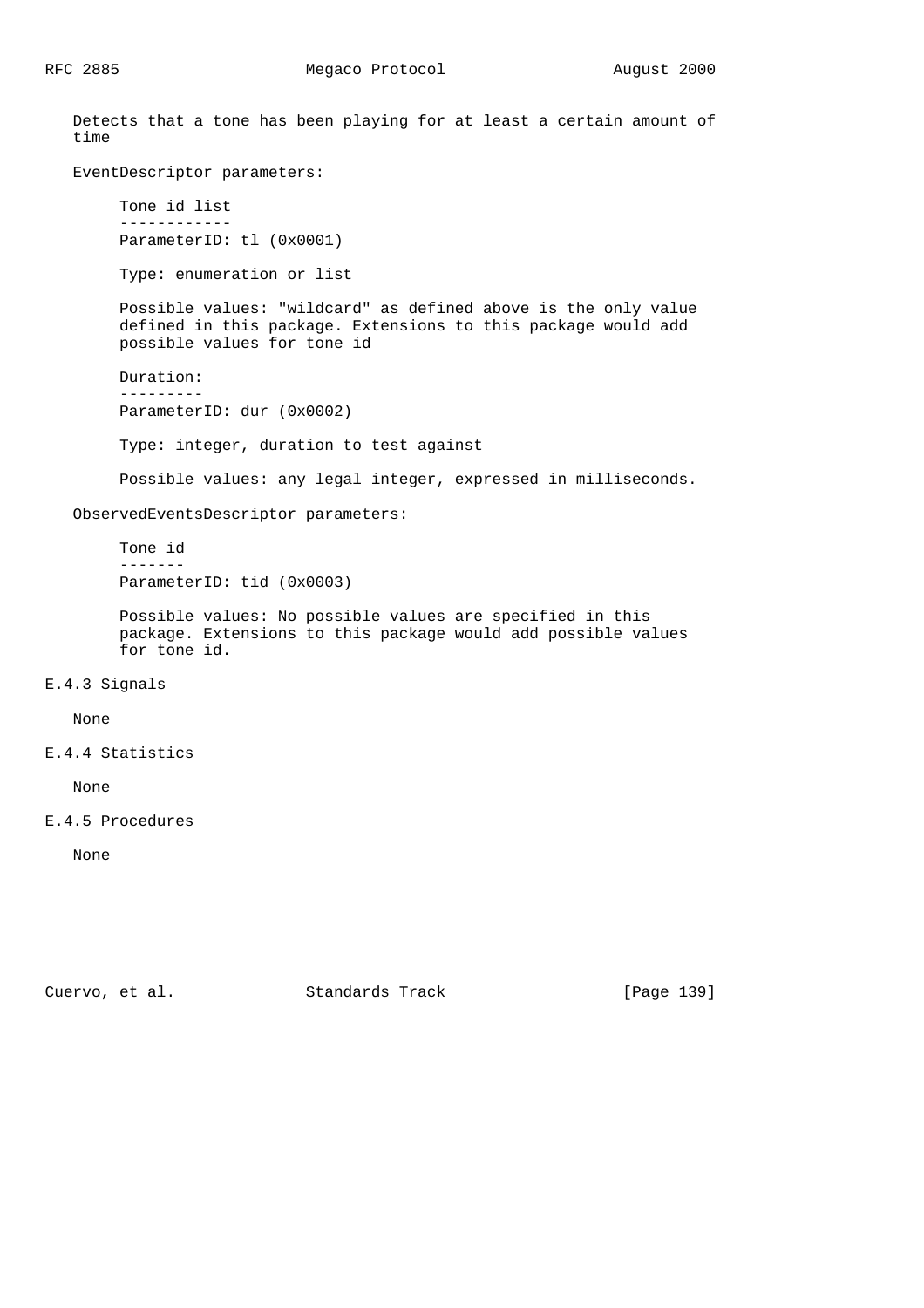E.5 Basic DTMF Generator Package

PackageID: dg (0x0003) Version: 1 Extends: tonegen version 1

 This package defines the basic DTMF tones as signals and extends the allowed values of parameter tl of playtone in tonegen.

E.5.1 Properties

None

E.5.2 Events

None

E.5.3 Signals

 dtmf character 0 ---------------- SignalID: d0 (0x0010)

 Generate DTMF 0 tone. The physical characteristic of DTMF 0 is defined in the gateway.

Signal Type: Brief

Duration: Provisioned

Additional Parameters:

None

 Additional Values: -----------------

d0 (0x0010) is defined as a toneid for playtone.

 The other dtmf characters are specified in exactly the same way. A table with all signal names and signal IDs is included. Note that each dtmf character is defined as both a signal and a toneid, thus extending the basic tone generation package. Also note that dtmf SignalIds are different from the names used in a digit map.

Cuervo, et al. Standards Track [Page 140]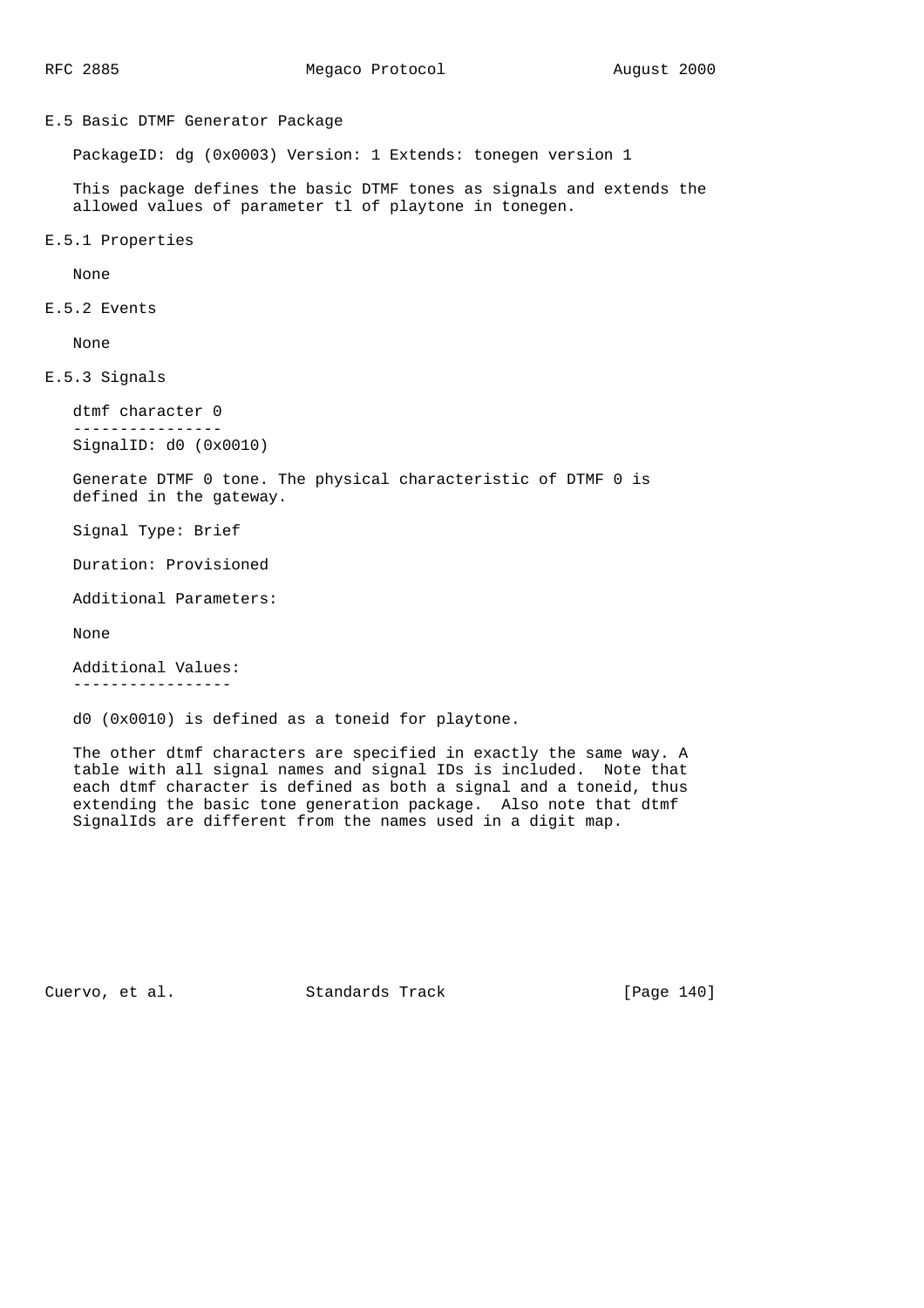| Signal Name                                                                                                                                                                                                              |  | Signal ID/tone id                                                                                                                                         |  |
|--------------------------------------------------------------------------------------------------------------------------------------------------------------------------------------------------------------------------|--|-----------------------------------------------------------------------------------------------------------------------------------------------------------|--|
| dtmf character 0<br>dtmf character 1<br>dtmf character 2<br>dtmf character 3<br>dtmf character 4<br>dtmf character 5<br>dtmf character 6<br>dtmf character 7<br>dtmf character 8<br>dtmf character 9<br>dtmf character * |  | d0(0x0010)<br>d1 (0x0011)<br>d2(0x0012)<br>d3 (0x0013)<br>d4 (0x0014)<br>d5(0x0015)<br>d6(0x0016)<br>d7(0x0017)<br>d8(0x0018)<br>d9(0x0019)<br>ds(0x0020) |  |
| dtmf character #<br>dtmf character A<br>dtmf character B<br>dtmf character C<br>dtmf character D                                                                                                                         |  | do (0x0021)<br>da $(0x001a)$<br>db (0x001b)<br>dc (0x001c)<br>dd(0x001d)                                                                                  |  |

## E.5.4 Statistics

# None

## E.5.5 Procedures

None

E.6 DTMF detection Package

 PackageID: dd (0x0004) Version: 1 Extends: tonedet version 1

 This package defines the basic DTMF tones detection. This Package extends the possible values of tone id in the "start tone detected" "end tone detected" and "long tone detected" events.

 Additional tone id values are all tone ids described in package dg (basic DTMF generator package).

 The following table maps DTMF events to digit map symbols as described in section 7.1.14.

Cuervo, et al. Standards Track [Page 141]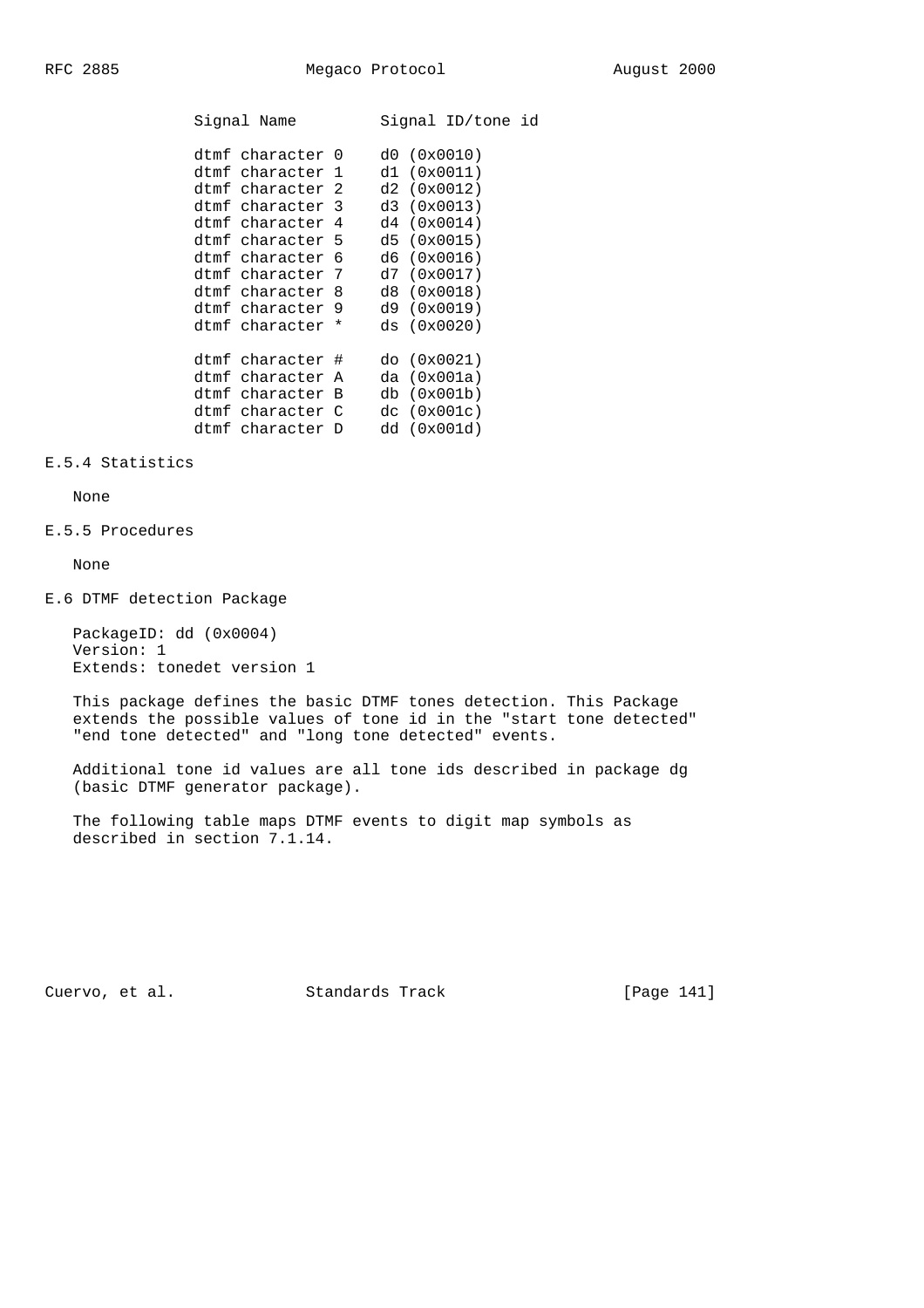| <b>DTMF</b> | Event |    | Symbol |
|-------------|-------|----|--------|
| d0          | "0"   |    |        |
|             |       |    |        |
| d1          | "1"   |    |        |
| d2          | "2"   |    |        |
| d3          | "3"   |    |        |
| d4          | "4"   |    |        |
| d5          | "5"   |    |        |
| d6          | "6"   |    |        |
| d7          | " 7 " |    |        |
| d8          | " 8 " |    |        |
| d9          | " 9"  |    |        |
| da          | "A"   |    | or "a" |
| db          | "B"   | or | "b"    |
| dc          | "C"   | or | "C"    |
| dd          | "D"   | or | "d"    |
| ds          | "E"   | or | "e"    |
| do          | "F"   | or | "f"    |

## E.6.1 Properties

None

## E.6.2 Events

 DTMF digits -----------

 EventIds are defined with the same names as the SignalIds defined in the table found in section E.5.3.

 DigitMap Completion Event ------------------------- EventID: ce, 0x0001

Generated when a digit map completes as described in section 7.1.14.

 EventsDescriptor parameters: digit map processing is activated only if a digit map parameter is present, specifying a digit map by name or by value. Other parameters such as a KeepActive flag or embedded Events or Signals Descriptors may be present.

ObservedEventsDescriptor parameters:

```
 DigitString
 -----------
 ParameterID: ds (0x0001)
```
Cuervo, et al. Standards Track [Page 142]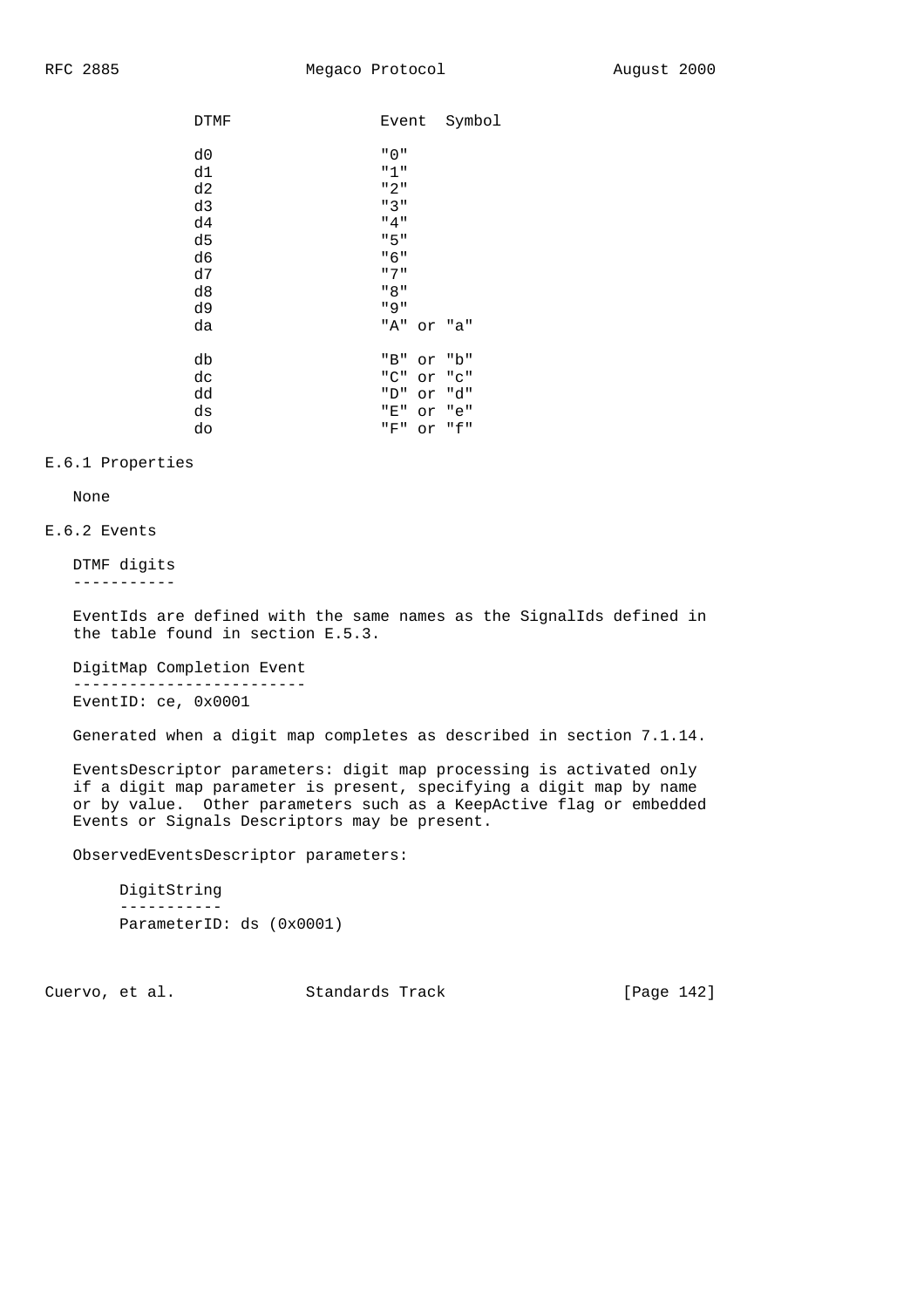Type: string of digit map symbols (possibly empty) returned as a quotedString. Possible values: a sequence of the characters "0" through "9", "A" through "F", and the long duration modifier "L". Description: the portion of the current dial string as described in section 7.1.14 which matched part or all of an alternative event sequence specified in the digit map. Termination Method ------------------ ParameterID: Meth (0x0003) Type: enumeration Possible values: "UM" (0x0001) Unambiguous match "PM" (0x0002) Partial match, completion by timer expiry or unmatched event "FM" (0x0003) Full match, completion by timer expiry or unmatched event Description: indicates the reason for generation of the event. See the procedures in section 7.1.14. E.6.3 Signals None E.6.4 Statistics None E.6.5 Procedures None E.7 Call Progress Tones Generator Package PackageID: cg, 0x0005 Version: 1 Extends: tonegen version 1 This package defines the basic call progress tones as signals and extends the allowed values of the tl parameter of playtone in tonegen.

Cuervo, et al. Standards Track [Page 143]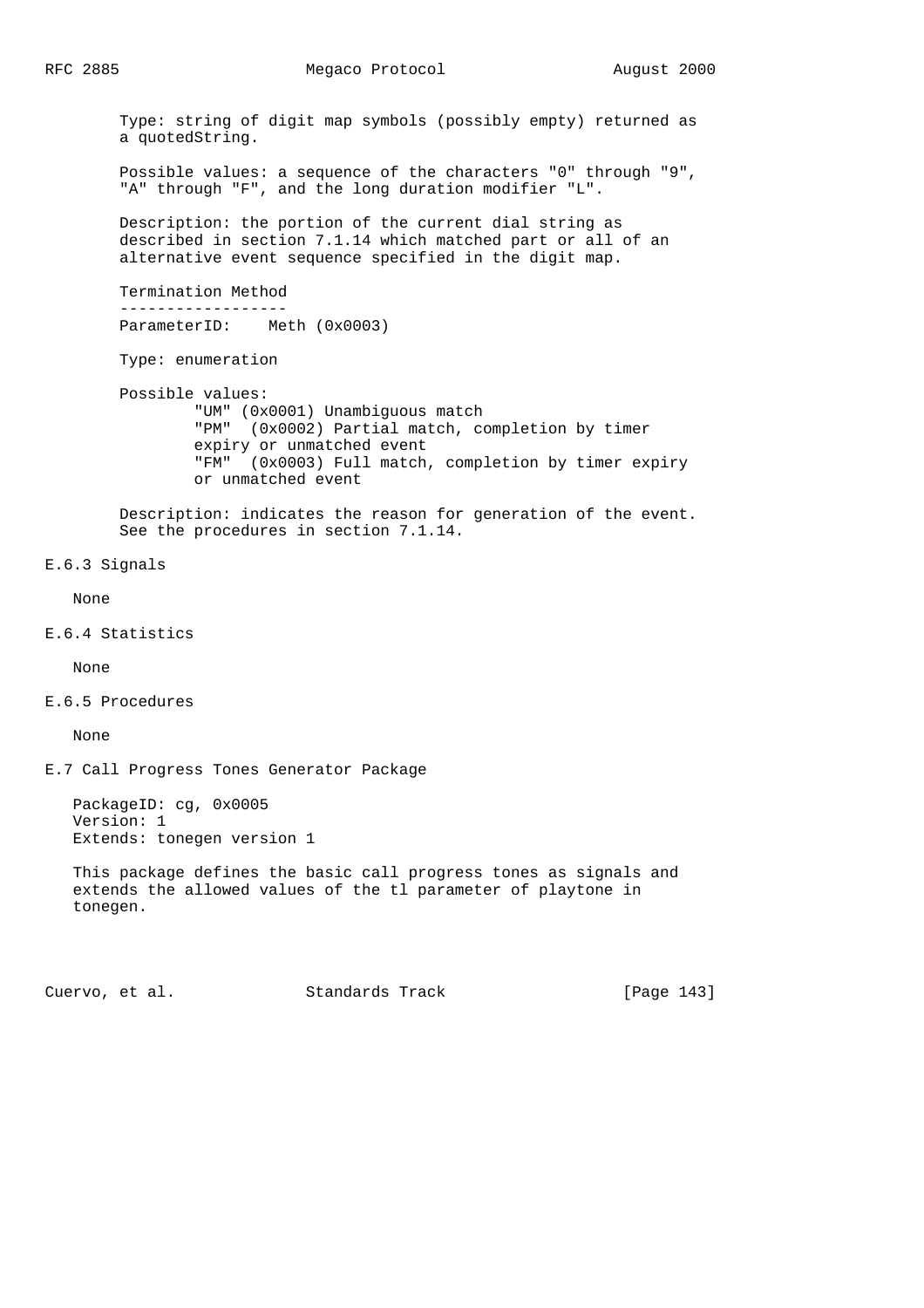E.7.1 Properties

None

E.7.2 Events

None

E.7.3 Signals

 Dial Tone --------- SignaID: dt (0x0030)

 Generate dial tone. The physical characteristic of dial tone is available in the gateway.

Signal Type: Timeout

Duration: Provisioned

 Additional Parameters: None

 Additional Values -----------------

 dt (0x0030) is defined as a tone id for playtone The other tones of this package are defined in exactly the same way. A table with all signal names and signal IDs is included. Note that each tone is defined as both a signal and a toneid, thus extending the basic tone generation package.

| Signal Name               | Signal ID/tone id |
|---------------------------|-------------------|
| Dial Tone                 | dt (0x0030)       |
| Ringing Tone              | rt(0x0031)        |
| Busy Tone                 | bt $(0x0032)$     |
| Congestion Tone           | ct (0x0033)       |
| Special Information Tone  | sit(0x0034)       |
| Warning Tone              | wt (0x0035)       |
| Payphone Recognition Tone | pt (0x0036)       |
| Call Waiting Tone         | cw (0x0037)       |
| Caller Waiting Tone       | $cr$ $(0x0038)$   |
|                           |                   |

Cuervo, et al. Standards Track [Page 144]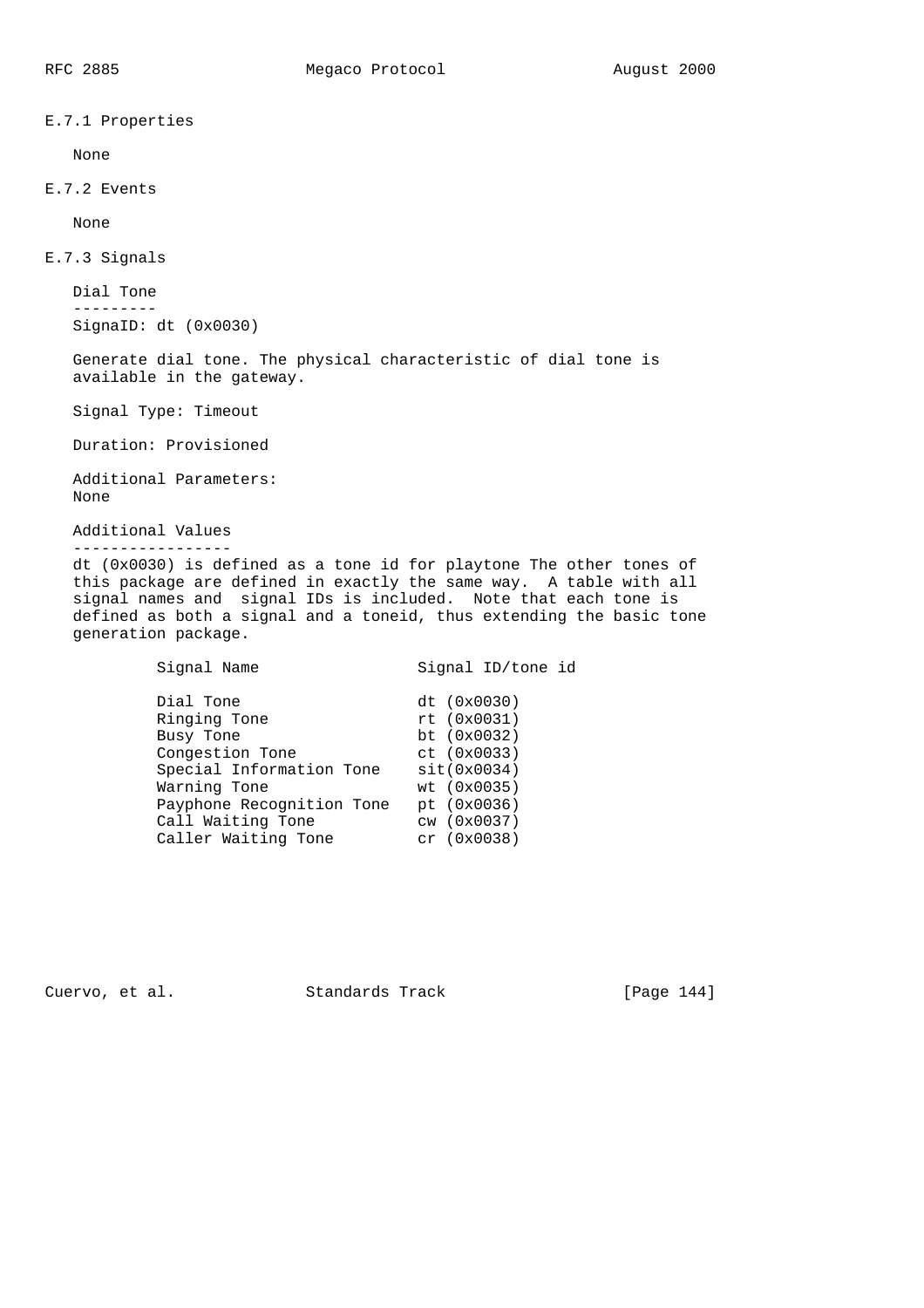### E.7.4 Statistics

None

### E.7.5 Procedures

 NOTE - The required set of tone ids corresponds to those defined in Recommendation E.180/Q.35 [ITU-T Recommendation E.180/Q.35 (1998)]. See E.180 for definition of the meanings of these tones.

E.8 Call Progress Tones Detection Package

 PackageID: cd (0x0006) Version: 1 Extends: tonedet version 1

 This package defines the basic call progress detection tones. This Package extends the possible values of tone id in the "start tone detected", "end tone detected" and "long tone detected" events.

# Additional values

-----------------

 tone id values are defined for start tone detected, end tone detected and long tone detected with the same values as those in package cg (call progress tones generation package).

 The required set of tone ids corresponds to Recommendation E.180/Q.35 [ITU-T Recommendation E.180/Q.35 (1998)]. See Recommendation E.180/Q.35 for definition of the meanings of these tones.

E.8.1 Properties

none

### E.8.2 Events

 Events are defined as in the call progress tones generator package (cg) for the tones listed in the table of section E.7.3

E.8.3 Signals

none

## E.8.4 Statistics

none

Cuervo, et al. Standards Track [Page 145]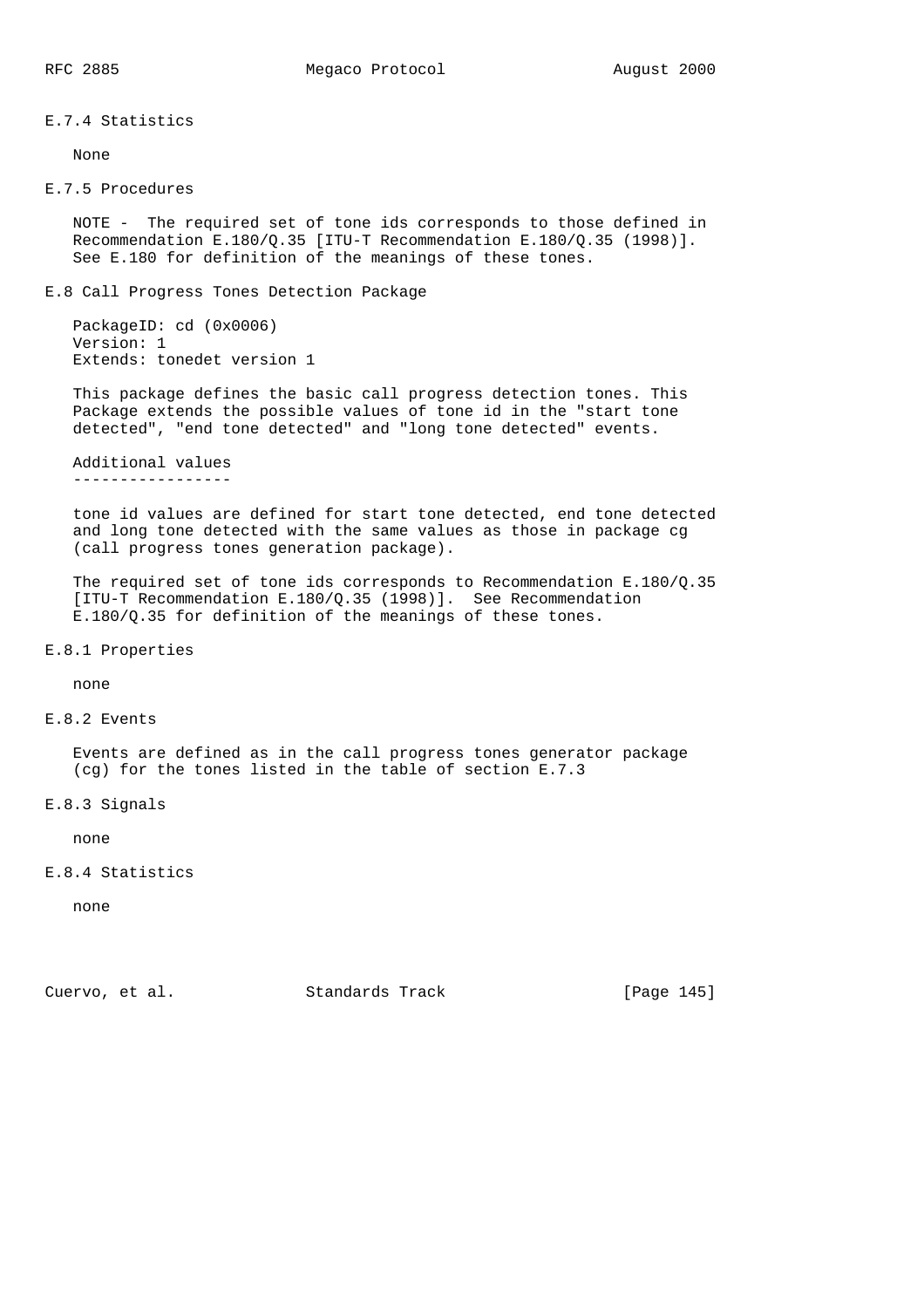E.8.5 Procedures

none

E.9 Analog Line Supervision Package

```
 PackageID: al, 0x0009
 Version: 1
 Extends: None
```
This package defines events and signals for an analog line.

E.9.1 Properties

None

E.9.2 Events

```
 onhook
 ------
 EventID: on (0x0004)
```
 Detects handset going on hook. Whenever an events descriptor is activated that requests monitoring for an on-hook event and the line is already on-hook, then the MG shall immediately generate an on-hook event.

EventDescriptor parameters

None

ObservedEventsDescriptor parameters

None

 offhook -------

EventID: of (0x0005)

 Detects handset going off hook. Whenever an events descriptor is activated that requests monitoring for an off-hook event and the line is already off-hook, then the MG shall immediately generate an off hook event.

EventDescriptor parameters

None

Cuervo, et al. Standards Track [Page 146]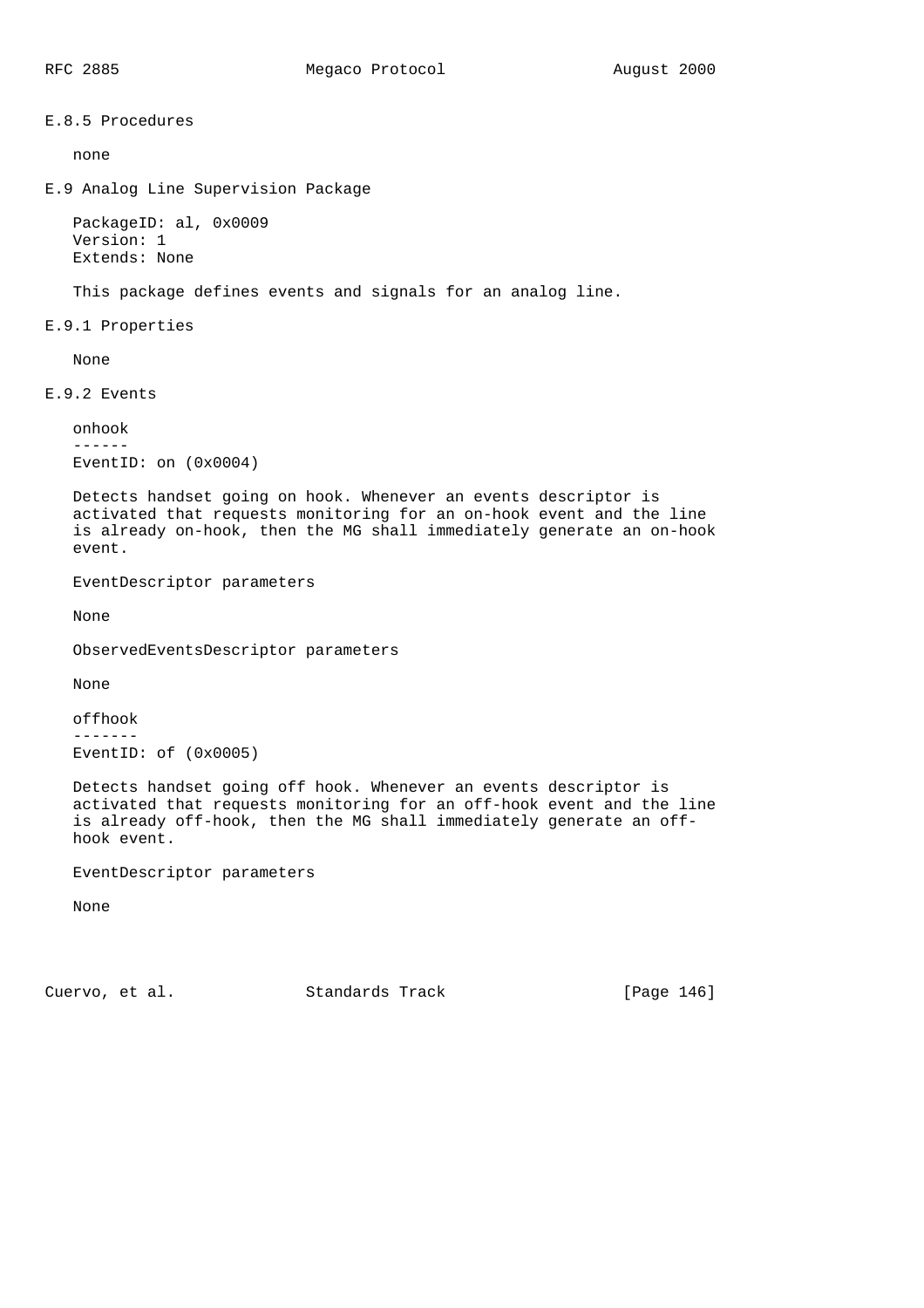ObservedEventsDescriptor parameters

None

 flashhook --------- EventID: fl, 0x0006

 Detects handset flash. A flash occurs when an onhook is followed by an offhook between a minimum and maximum duration.

EventDescriptor parameters

 Minimum duration ---------------- ParameterID: mindur (0x0004) Type: integer in milliseconds Default value is provisioned Maximum duration ---------------- ParameterID: maxdur (0x0005) Type: integer in milliseconds Default value is provisioned ObservedEventsDescriptor parameters

None

ring

E.9.3 Signals

 ---- SignalID: ri, 0x0002

Applies ringing on the line

Signal Type: TimeOut

Duration: Provisioned

Additional Parameters:

Cadence

Cuervo, et al. Standards Track [Page 147]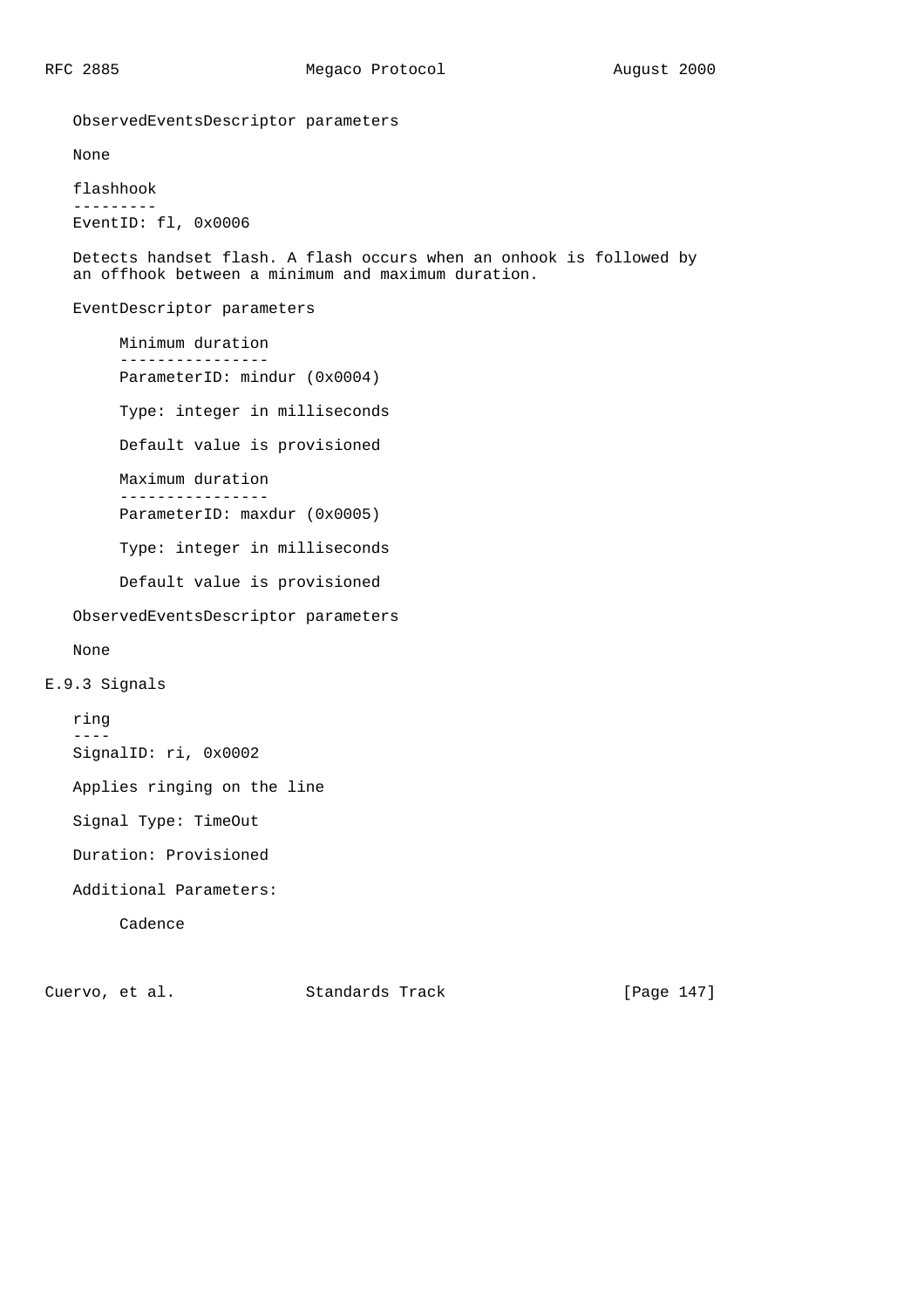ParameterID: cad (0x0006) Type: list of integers representing durations of alternating on and off segments, constituting a complete ringing cycle starting with an on. Units in milliseconds. Default is fixed or provisioned. Restricted function MGs may ignore cadence values they are incapable of generating. Frequency --------- ParameterID: freq (0x0007) Type: integer in Hz Default is fixed or provisioned. Restricted function MGs may ignore frequency values they are incapable of generating. E.9.4 Statistics None E.9.5 Procedures None E.10 Basic Continuity Package PackageID: ct (0x000a) Version: 1 Extends: None This package defines events and signals for continuity test. The continuity test includes provision of either a loopback or transceiver functionality. E.10.1 Properties None

E.10.2 Events

 Completion ---------- EventID: cmp, 0x0005

This event detects test completion of continuity test.

Cuervo, et al. Standards Track [Page 148]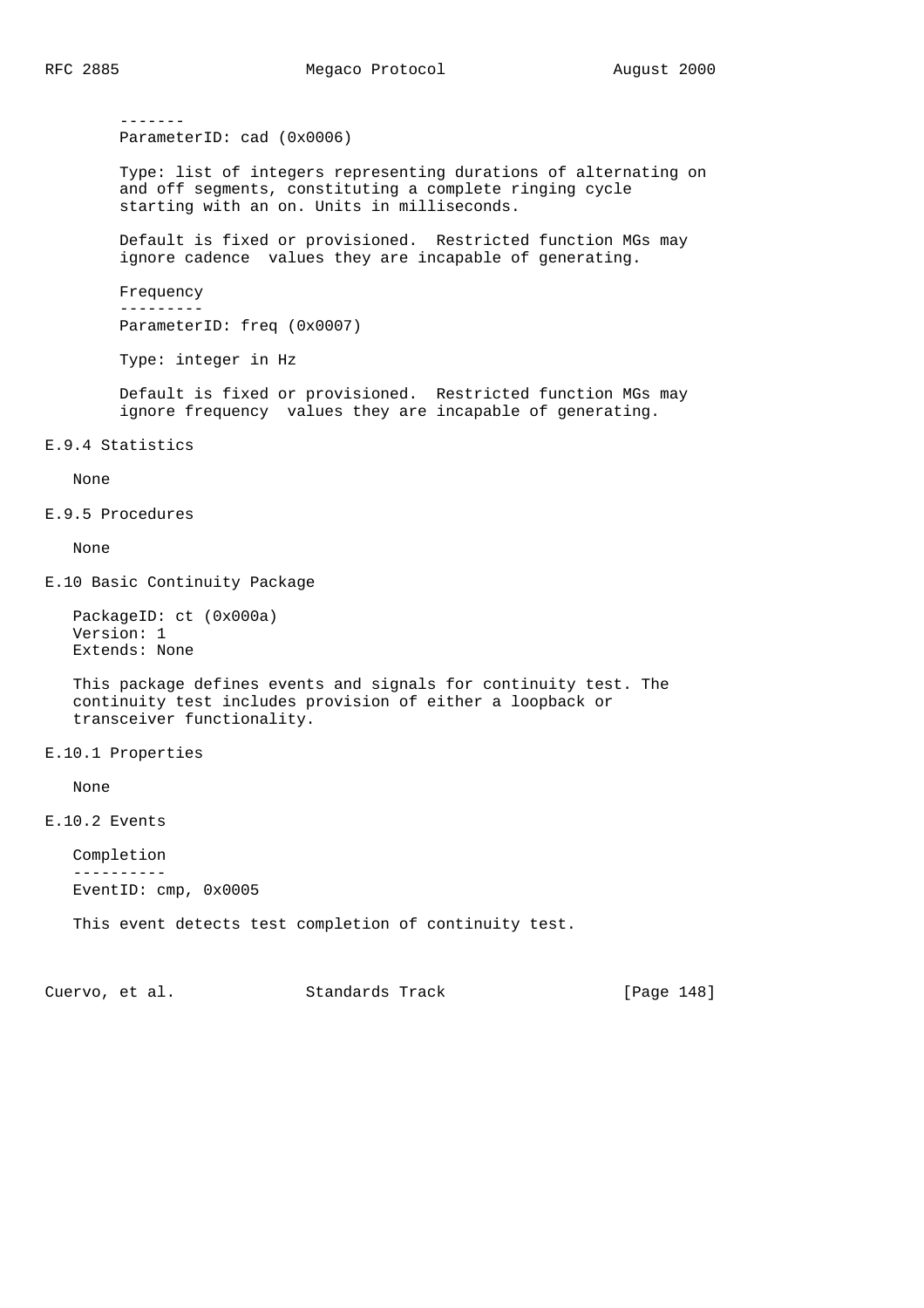EventDescriptor parameters None ObservedEventsDescriptor parameters Result ------ ParameterID: res (0x0008) Type: Enumeration Possible values: success (0x0001), failure (0x0000) E.10.3 Signals Continuity test --------------- SignalID: ct (0x0003) Initiates sending of continuity test tone on the termination to which it is applied. Signal Type: TimeOut Default value is provisioned Additional Parameters: None Respond ------- SignalID: rsp (0x0004) The signal is used to respond to a continuity test . See section E.10.5 for further explanation. Signal Type: TimeOut Default duration is provisioned Additional Parameters: None.

Cuervo, et al. Standards Track [Page 149]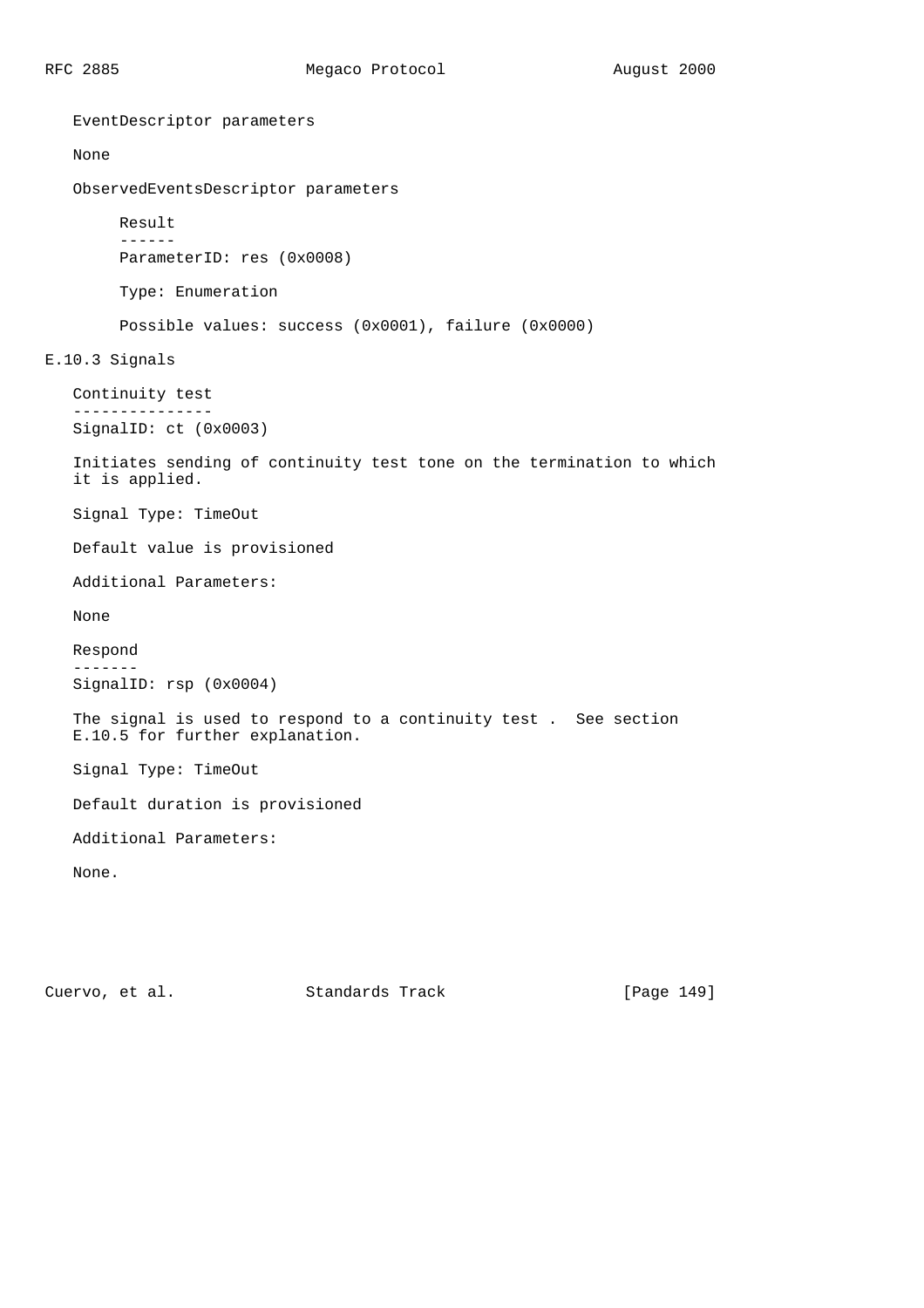E.10.4 Statistics

None

#### E.10.5 Procedures

 When a MGC wants to initiate a continuity test, it sends a command to the MG containing

- . a signals descriptor with the ct signal, and
- . an events descriptor containing the cmp event.

 Upon reception of a command containing the ct signal and cmp event, the MG initiates the continuity test tone for the specified termination. If the return tone is detected before the signal times out, the cmp event shall be generated with the value of the result parameter equal to success. In all other cases, the cmp event shall be generated with the value of the result parameter equal to failure.

 When a MGC wants the MG to respond to a continuity test, it sends a command to the MG containing a signals descriptor with the rsp signal. Upon reception of a command with the rsp signal, the MG awaits reception of the continuity test tone. When the tone is received before the rsp signal times out, the MG returns the applicable return tone. If the rsp signal times out, the MG removes the detection and the return tone (if that was playing).

 When a continuity test is performed on a termination, no echo devices or codecs shall be active on that termination.

 Performing voice path assurance as part of continuity testing is provisioned by bilateral agreement between network operators.

E.11 Network Package

 PackageID: nt (0x000b) Version: 1 Extends: None

 This package defines properties of network terminations independent of network type.

E.11.1 Properties

 Maximum Jitter Buffer --------------------- PropertyID: jit (0x0007)

This property puts a maximum size on the jitter buffer.

Cuervo, et al. Standards Track [Page 150]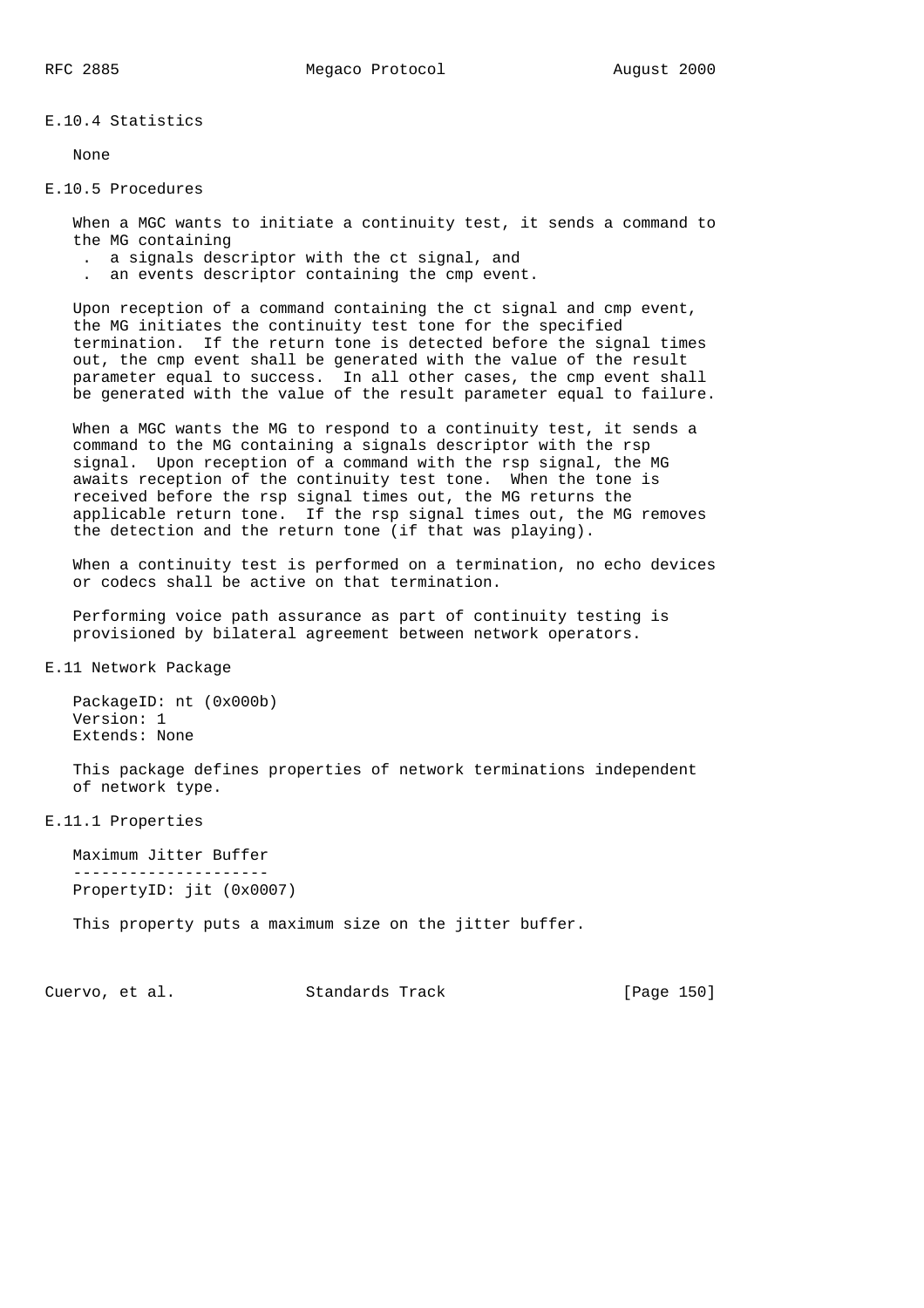Type: integer in milliseconds

Possible Values: This property is specified in milliseconds.

Defined In: LocalControlDescriptor

Characteristics: read/write

### E.11.2 Events

```
 network failure
 ---------------
 EventID: netfail, 0x0005
```
 The termination generates this event upon detection of a failure due to external or internal network reasons.

EventDescriptor parameters

None

ObservedEventsDescriptor parameters

 cause -----

ParameterID: cs (0x0001)

Type: String

Possible values: any text string

 This parameter may be included with the failure event to provide diagnostic information on the reason of failure.

```
 quality alert
 -------------
```

```
 EventID: qualert, 0x0006
```
 This property allows the MG to indicate a loss of quality of the network connection. The MG may do this by measuring packet loss, interarrival jitter, propogation delay and then indicating this using a percentage of quality loss.

EventDescriptor parameters

```
 Threshold
 ---------
 ParameterId: th (0x0001)
```
Cuervo, et al. Standards Track [Page 151]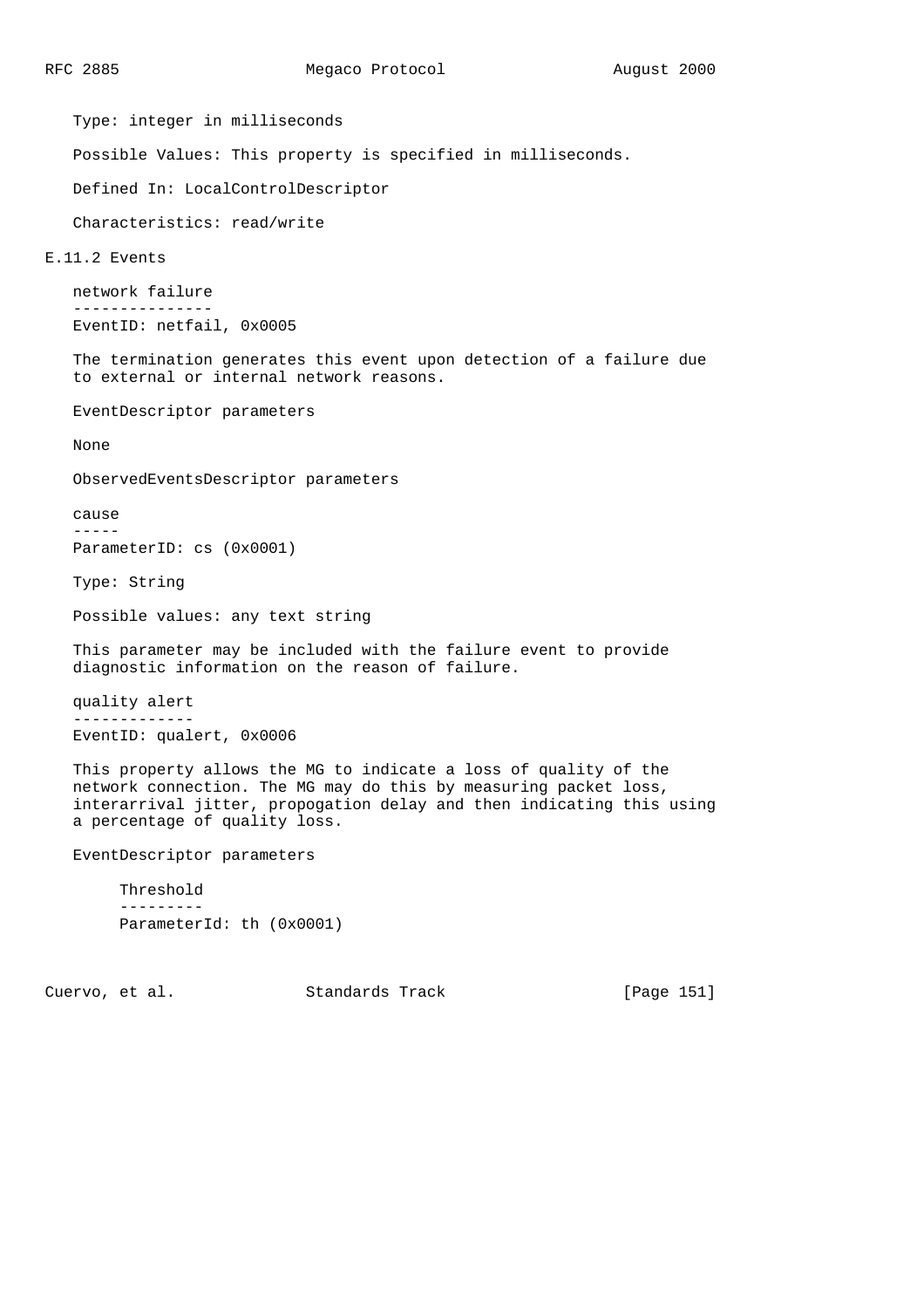Type: integer

 Possible Values: threshold for percent of quality loss measured, calculated based on a provisioned method, that could take into consideration packet loss, jitter, and delay for example. Event is triggered when calculation exceeds the threshold.

ObservedEventsDescriptor parameters

```
 Threshold
 ---------
 ParameterId: th (0x0001)
```
Type: integer

 Possible Values: percent of quality loss measured, calculated based on a provisioned method, that could take into consideration packet loss, jitter, and delay for example.

E.11.3 Signals

none

E.11.4 Statistics

```
 Duration
 --------
 StatisticsID: dur (0x0001)
```
 Description: Provides duration of time the termination has been in the context.

Type: Double, in milliseconds

 Octets Sent ----------- StatisticID: os (0x0002)

Type: double

Possible Values: any 64 bit integer

 Octets Received ---------------

```
 StatisticID: or (0x0003)
```
Type: double

Cuervo, et al. Standards Track [Page 152]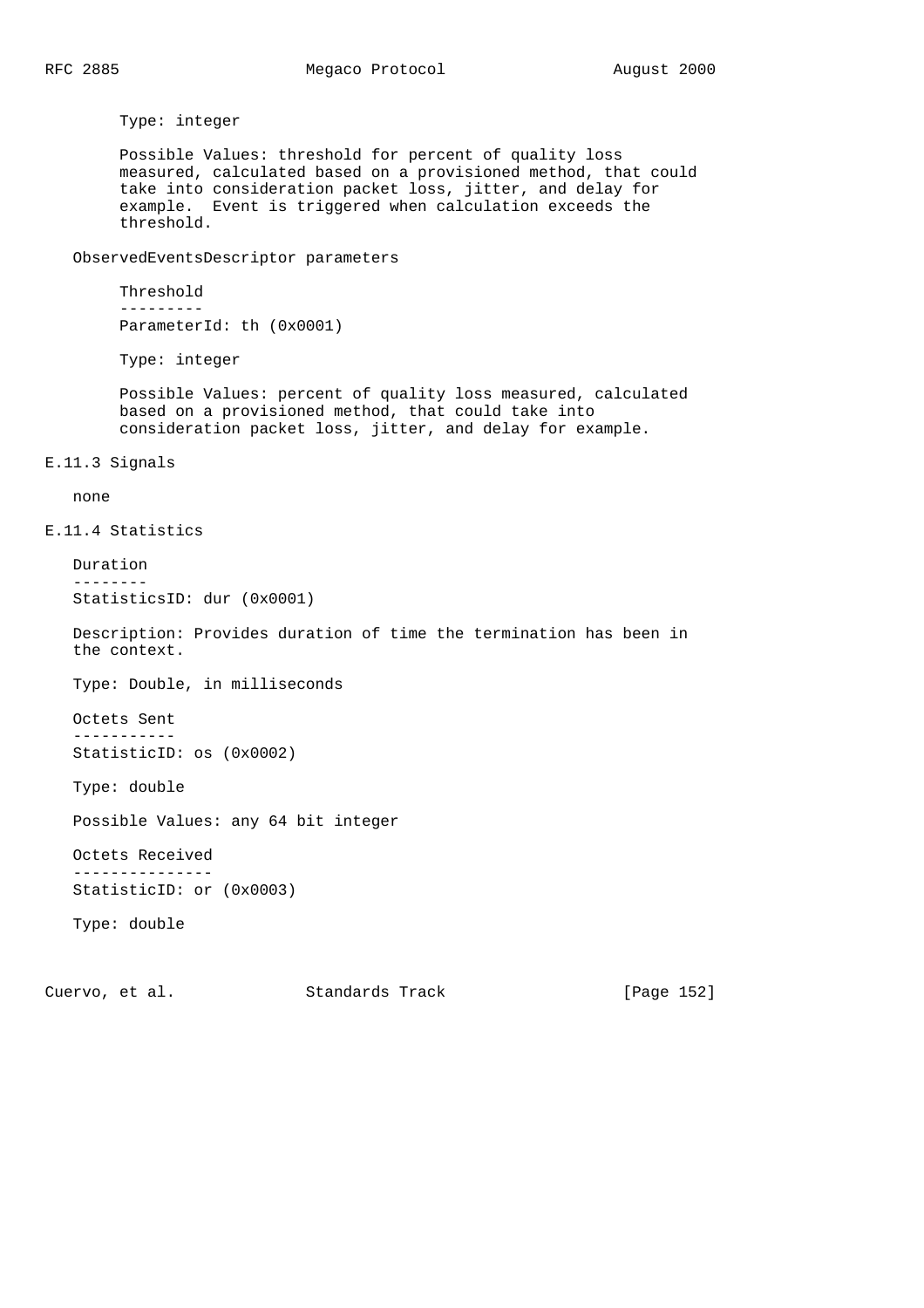Possible Values: any 64 bit integer

# E.11.5 Procedures

none

E.12 RTP Package

 PackageID: rtp (0x000c) Version: 1 Extends: Network Package version 1

 This package is used to support packet based multimedia data transfer by means of the Real-time Transport Protocol (RTP) [RFC 1889].

E.12.1 Properties

None

E.12.2 Events

 Payload Transition EventID: pltrans, 0x0001 This event detects and notifies when there is a transition of the RTP payload format from one format to another.

EventDescriptor parameters

None

ObservedEventsDescriptor parameters

 rtppayload ---------- ParameterID: rtppltype, 0x01

Type: list of enumerated types.

 Possible values: The encoding method shall be specified by using one or several valid encoding names, as defined in the RTP AV Profile or registered with IANA.

E.12.3 Signals

None

E.12.4 Statistics

Packets Sent ------------ StatisticID: ps (0x0004)

Cuervo, et al. Standards Track [Page 153]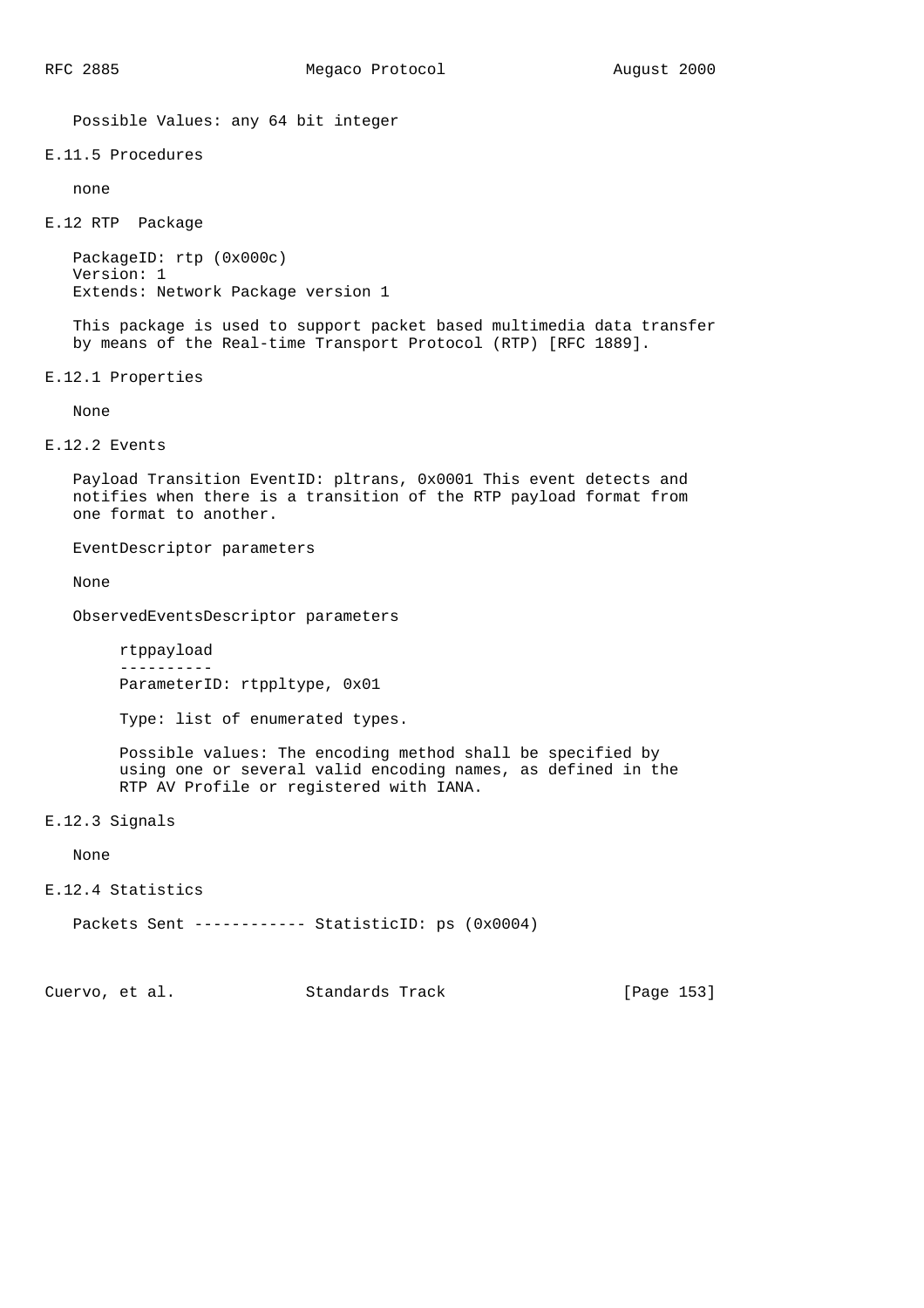RFC 2885 Megaco Protocol August 2000

 Type: double Possible Values: any 64 bit integer Packets Received ---------------- StatisticID: pr (0x0005) Type: double Possible Values: any 64 bit integer Packet Loss ----------- StatisticID: pl (0x0006) Describes the current rate of packet loss on an RTP stream, as defined in IETF RFC 1889. Packet loss is expressed as percentage value: number of packets lost in the interval between two reception reports, divided by the number of packets expected during that interval. Type: double Possible Values: a 32 bit whole number and a 32 bit fraction. Jitter ------ StatisticID: jit (0x0007) Requests the current value of the interarrival jitter on an RTP stream as defined in IETF RFC 1889. Jitter measures the variation in interarrival time for RTP data packets. Delay ----- StatisticID:delay (0x0008) Requests the current value of packet propagation delay expressed in timestamp units. Same as average latency. E.12.5 Procedures none E.13 TDM Circuit Package PackageID: tdmc (0x000d) Version: 1 Extends: Network Package version 1 This package is used to support TDM circuit terminations. Cuervo, et al. Standards Track [Page 154]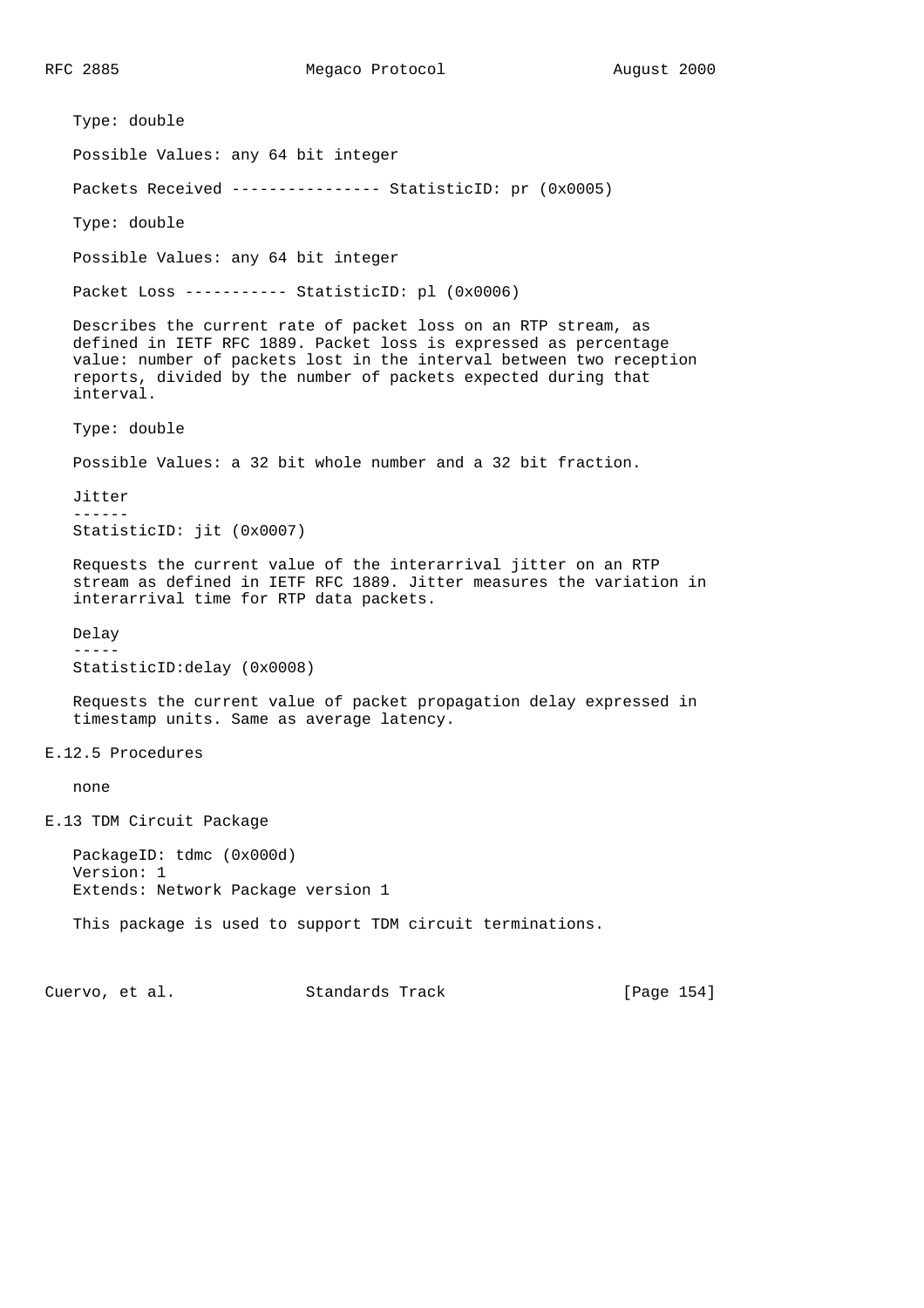E.13.1 Properties Echo Cancellation ----------------- PropertyID: ec (0x0008) By default, the telephony gateways always perform echo cancellation. However, it is necessary, for some calls, to turn off these operations. Type: boolean Possible Values: "on" (when the echo cancellation is requested) and "off" (when it is turned off.) The default is "on". Defined In: LocalControlDescriptor Characteristics: read/write Gain Control ------------ PropertyID: gain (0x000a) Gain control, or usage of of signal level adaptation and noise level reduction is used to adapt the level of the signal. However, it is necessary, for example for modem calls, to turn off this function. Type: enumeration (integer) Possible Values: The gain control parameter may either be specified as "automatic" (0xffffffff), or as an explicit number of decibels of gain (any other integer value). The default is provisioned in the MG. Defined In: LocalControlDescriptor Characteristics: read/write E.13.2 Events none E.13.3 Signals none

Cuervo, et al. Standards Track [Page 155]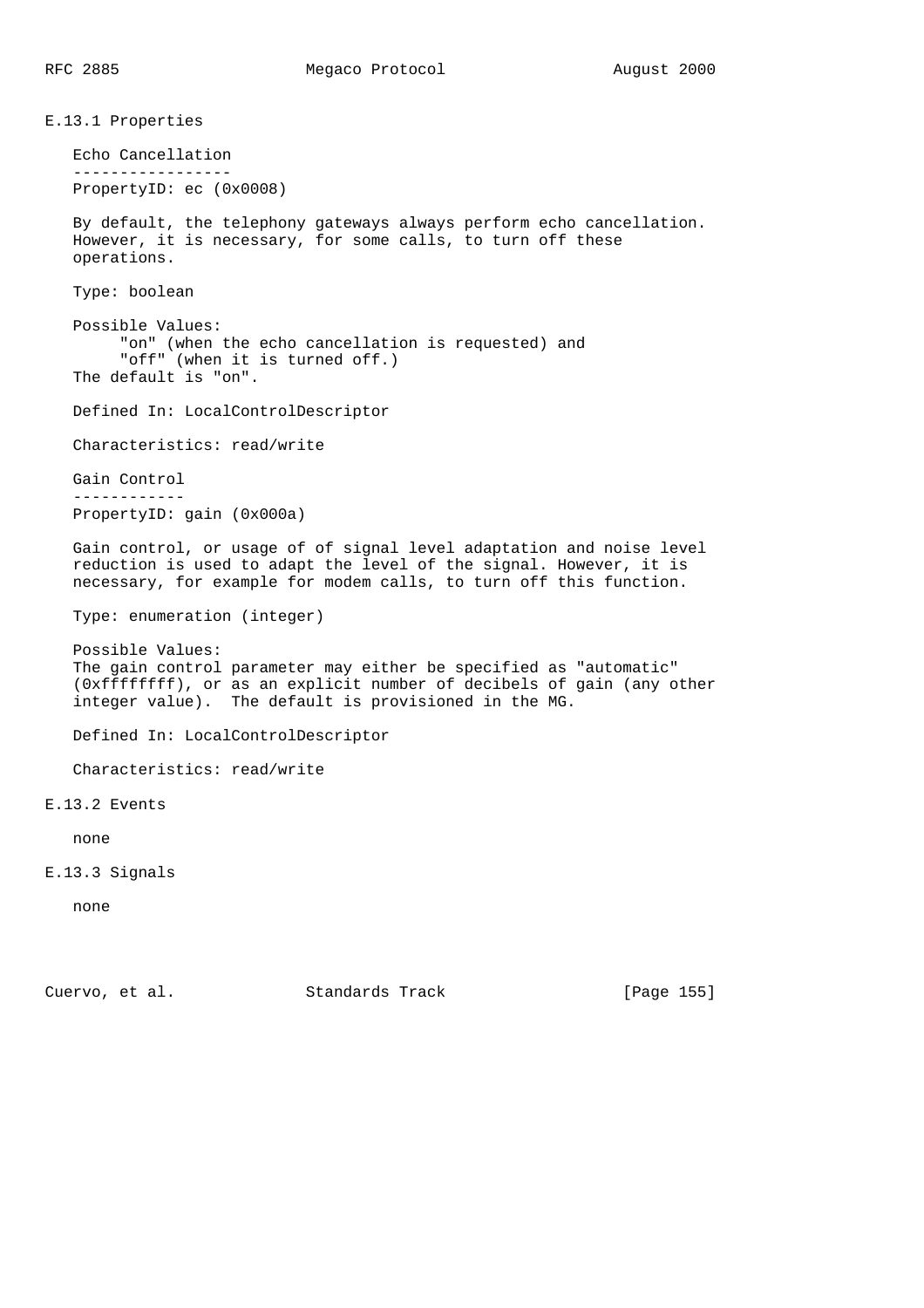# E.13.4 Statistics

None

# E.13.5 Procedures

None

Cuervo, et al. Standards Track [Page 156]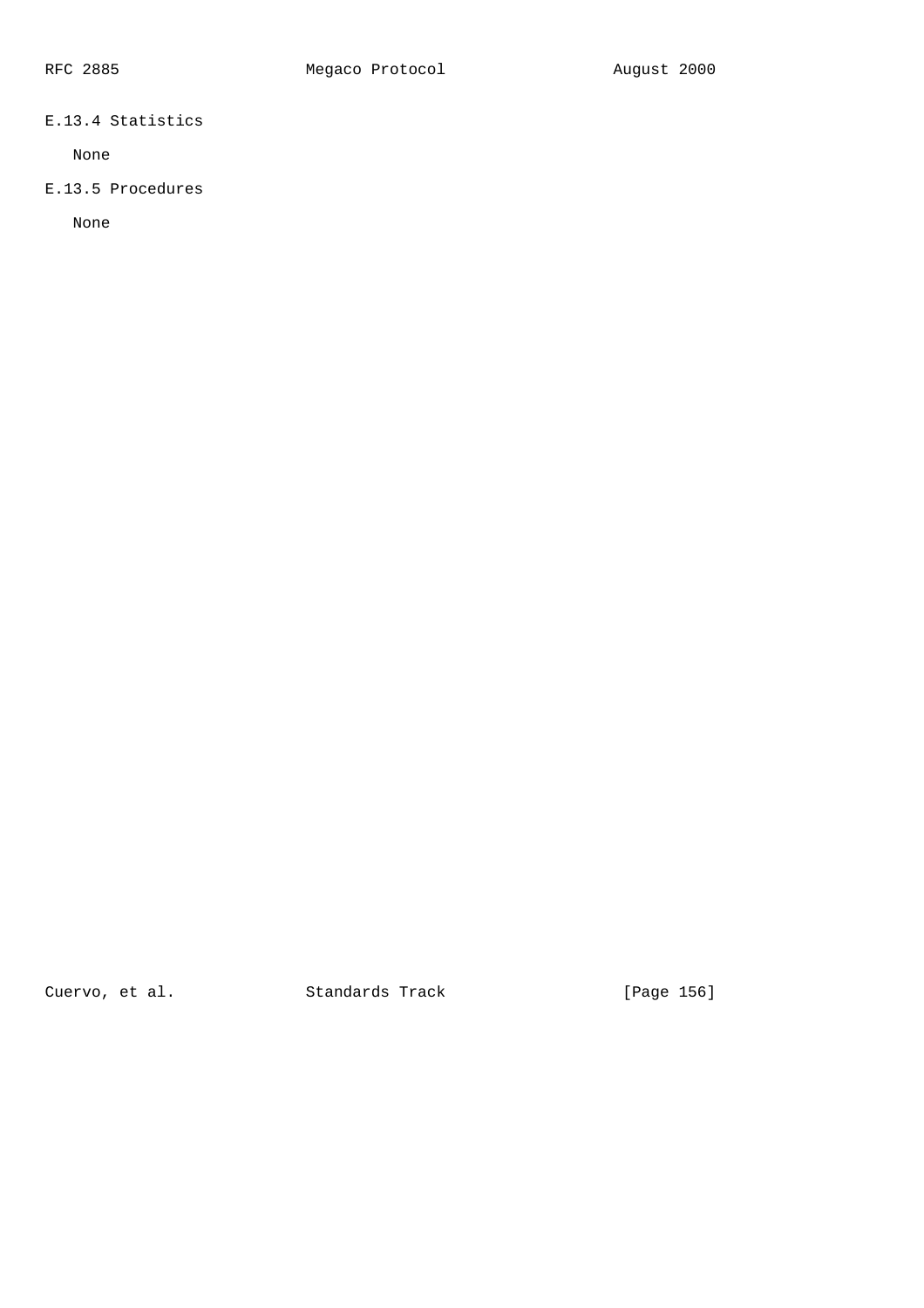## APPENDIX A EXAMPLE CALL FLOWS (INFORMATIVE)

 All Megaco implementors must read the normative part of this document carefully before implementing from it. No one should use the examples in this section as stand-alone explanations of how to create protocol messages.

 The examples in this section use SDP for encoding of the Local and Remote stream descriptors. SDP is defined in RFC 2327. If there is any discrepancy between the SDP in the examples, and RFC 2327, the RFC should be consulted for correctness. Audio profiles used are those defined in RFC 1890, and others registered with IANA. For example, G.711 A-law is called PCMA in the SDP, and is assigned profile 0. G.723 is profile 4, and H263 is profile 34. See also

http://www.iana.org/numbers.htm#R

A.1 Residential Gateway to Residential Gateway Call

 This example scenario illustrates the use of the elements of the protocol to set up a Residential Gateway to Residential Gateway call over an IP-based network. For simplicity, this example assumes that both Residential Gateways involved in the call are controlled by the same Media Gateway Controller.

A.1.1 Programming Residential GW Analog Line Terminations for Idle Behavior

 The following illustrates the API invocations from the Media Gateway Controller and Media Gateways to get the Terminations in this scenario programmed for idle behavior. Both the originating and terminating Media Gateways have idle AnalogLine Terminations programmed to look for call initiation events (i.e.-offhook) by using the Modify Command with the appropriate parameters. The null Context is used to indicate that the Terminations are not yet involved in a Context. The ROOT termination is used to indicate the entire MG instead of a termination within the MG.

Cuervo, et al. Standards Track [Page 157]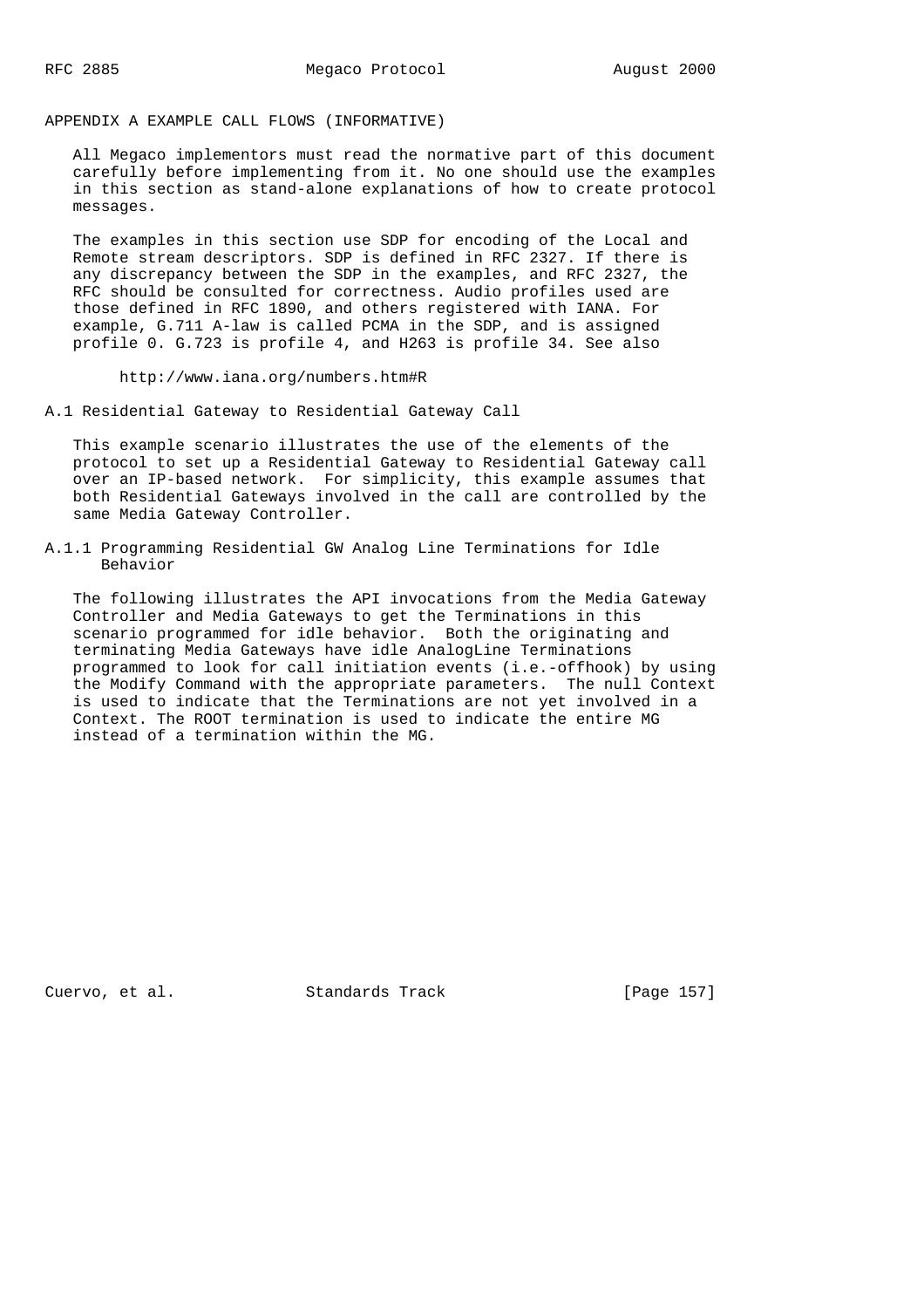```
 In this example, MG1 has the IP address 124.124.124.222, MG2 is
   125.125.125.111, and the MGC is 123.123.123.4. The default Megaco
   port is 55555 for all three.
   1. An MG registers with an MGC using the ServiceChange command:
   MG1 to MGC:
   MEGACO/1 [124.124.124.222]
   Transaction = 9998 {
      Context = - {
           ServiceChange = ROOT {Services {
               Method=Restart,
               ServiceChangeAddress=55555, Profile=ResGW/1}
 }
       }
    }
   2. The MGC sends a reply:
   MGC to MG1:
   MEGACO/1 [123.123.123.4]:55555
   Reply = 9998 {
     Context = - {ServiceChange = ROOT {
        Services {ServiceChangeAddress=55555, Profile=ResGW/1} } }
    }
    3. The MGC programs a Termination in the NULL context. The
    terminationId is A4444, the streamId is 1, the requestId in the
   Events descriptor is 2222. The mId is the identifier of the sender
   of this message, in this case, it is the IP address and port
    [123.123.123.4]:55555. Mode for this stream is set to SendReceive.
   "al" is the analog line supervision package.
   MGC to MG1:
   MEGACO/1 [123.123.123.4]:55555
   Transaction = 9999 {
      Context = - {
          Modify = A4444 {
               Media { Stream = 1 {
                        LocalControl {
                            Mode = SendReceive,
                           ds0/gain=2, ; in dB,
                       ds0/ec=G165},
\},
                        Local {
  v=0 c=IN IP4 $
Cuervo, et al. Standards Track [Page 158]
```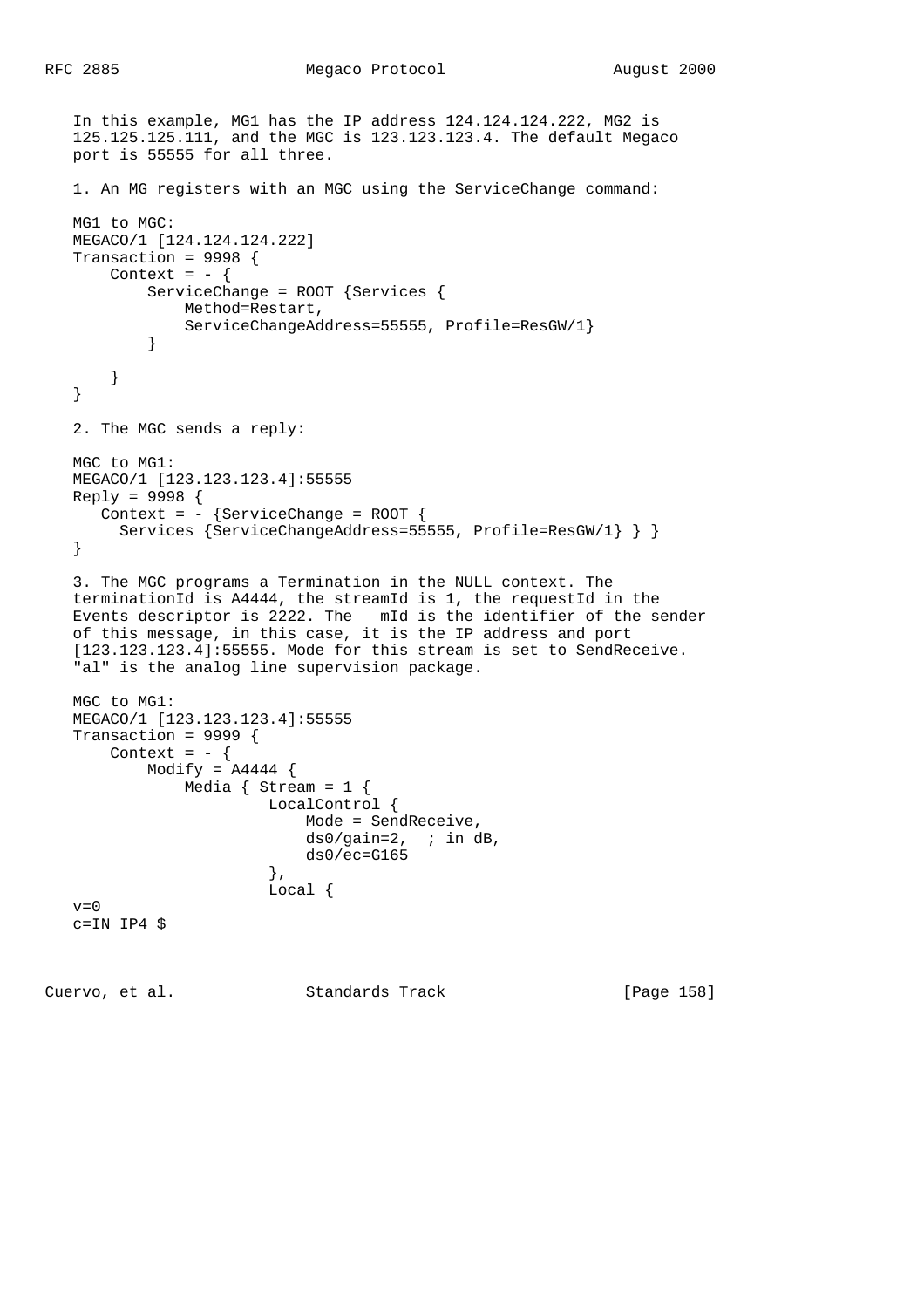```
 m=audio $ RTP/AVP 0
   a=fmtp:PCMU VAD=X-NNVAD ; special voice activity
                      ; detection algorithm
 }
 }
             },
           Events = 2222 {al/of}
         }
      }
   }
```
 The dialplan script could have been loaded into the MG previously. Its function would be to wait for the OffHook, turn on dialtone and start collecting DTMF digits. However in this example, we use the digit map, which is put into place after the offhook is detected (step 5 below).

 Note that the embedded EventsDescriptor could have been used to combine steps 3 and 4 with steps 8 and 9, eliminating steps 6 and 7.

```
 4. The MG1 accepts the Modify with this reply:
 MG1 to MGC:
 MEGACO/1 [124.124.124.222]:55555
 Reply = 9999 {
   Context = - {Modify = A4444}
 }
```
 5. A similar exchange happens between MG2 and the MGC, resulting in an idle Termination called A5555.

A.1.2 Collecting Originator Digits and Initiating Termination

 The following builds upon the previously shown conditions. It illustrates the transactions from the Media Gateway Controller and originating Media Gateway (MG1) to get the originating Termination (A4444) through the stages of digit collection required to initiate a connection to the terminating Media Gateway (MG2).

 6. MG1 detects an offhook event from User 1 and reports it to the Media Gateway Controller via the Notify Command.

```
 MG1 to MGC:
 MEGACO/1 [124.124.124.222]:55555
 Transaction = 10000 {
  Context = - {
      Notify = A4444 {ObservedEvents = 2222 {
          19990729T22000000:al/of}}
```
Cuervo, et al. Standards Track [Page 159]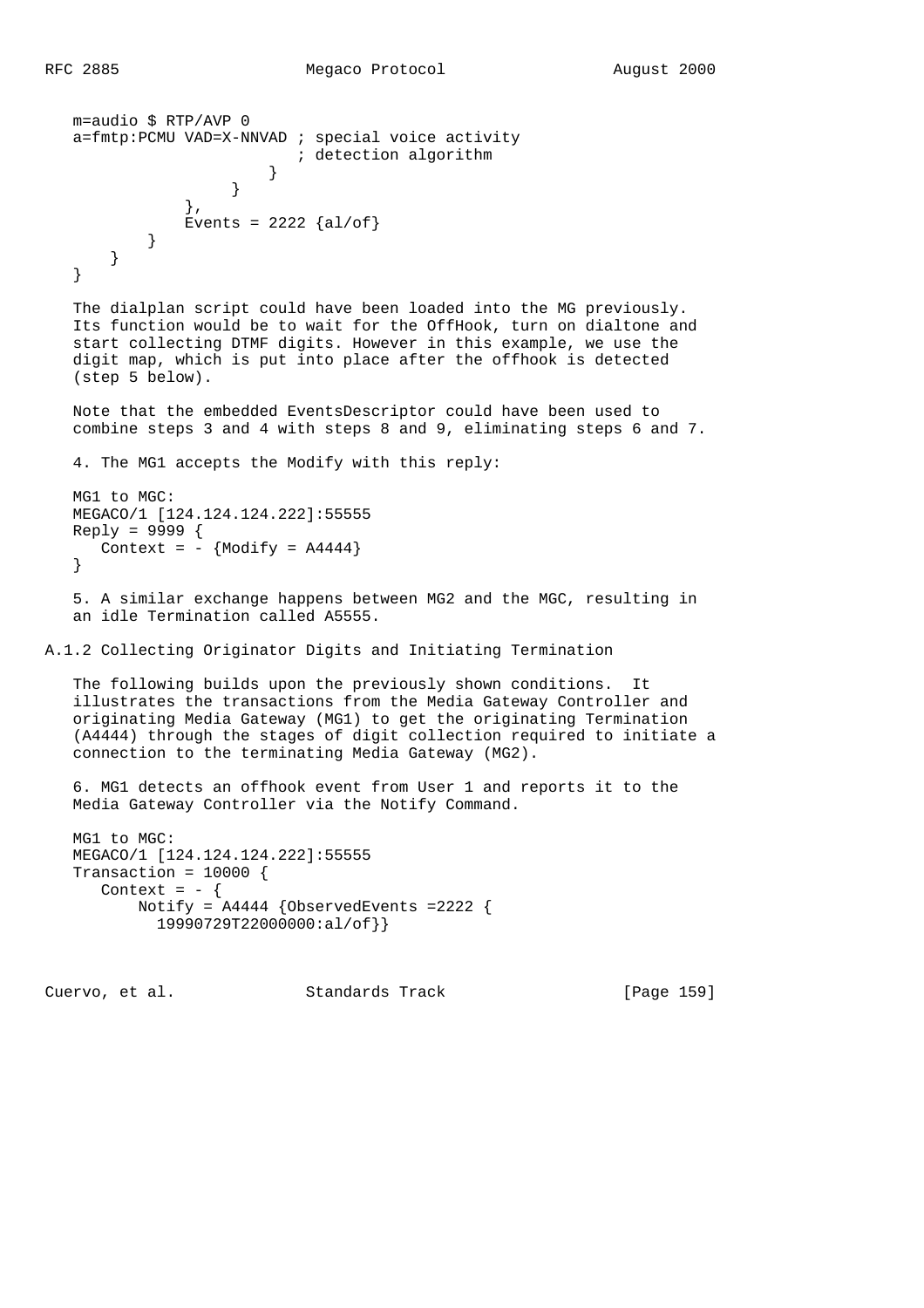```
 }
    }
    7. And the Notify is acknowledged.
    MGC to MG1:
    MEGACO/1 [123.123.123.4]:55555
   Reply = 10000 {
      Context = - {Notify = A4444}
    }
    8. The MGC Modifies the termination to play dial tone, to look for
    digits according to Dialplan0 and to look for the on-hook event now.
    MGC to MG1:
    MEGACO/1 [123.123.123.4]:55555
    Transaction = 10001 {
      Context = - {
          Modify = A4444 {
               Events = 2223 {
                    al/on, dd/ce {DigitMap=Dialplan0}
                },
                Signals {cg/dt},
                DigitMap= Dialplan0{
   (0| 00| [1-7]xxx|8xxxxxxx|Fxxxxxxx|Exx|91xxxxxxxxxxx|9011x. ) }
        }
    }
    9. And the Modify is acknowledged.
    MG1 to MGC:
    MEGACO/1 [124.124.124.222]:55555
    Reply = 10001 {
      Context = - {Modify = A4444}
    }
    10. Next, digits are accumulated by MG1 as they are dialed by User
    1. Dialtone is stopped upon detection of the first digit. When an
    appropriate match is made of collected digits against the currently
    programmed Dialplan for A4444, another Notify is sent to the Media
    Gateway Controller.
    MG1 to MGC:
    MEGACO/1 [124.124.124.222]:55555
    Transaction = 10002 {
     Context = - {
          Notify = A4444 {ObservedEvents =2223 {
Cuervo, et al. Standards Track [Page 160]
```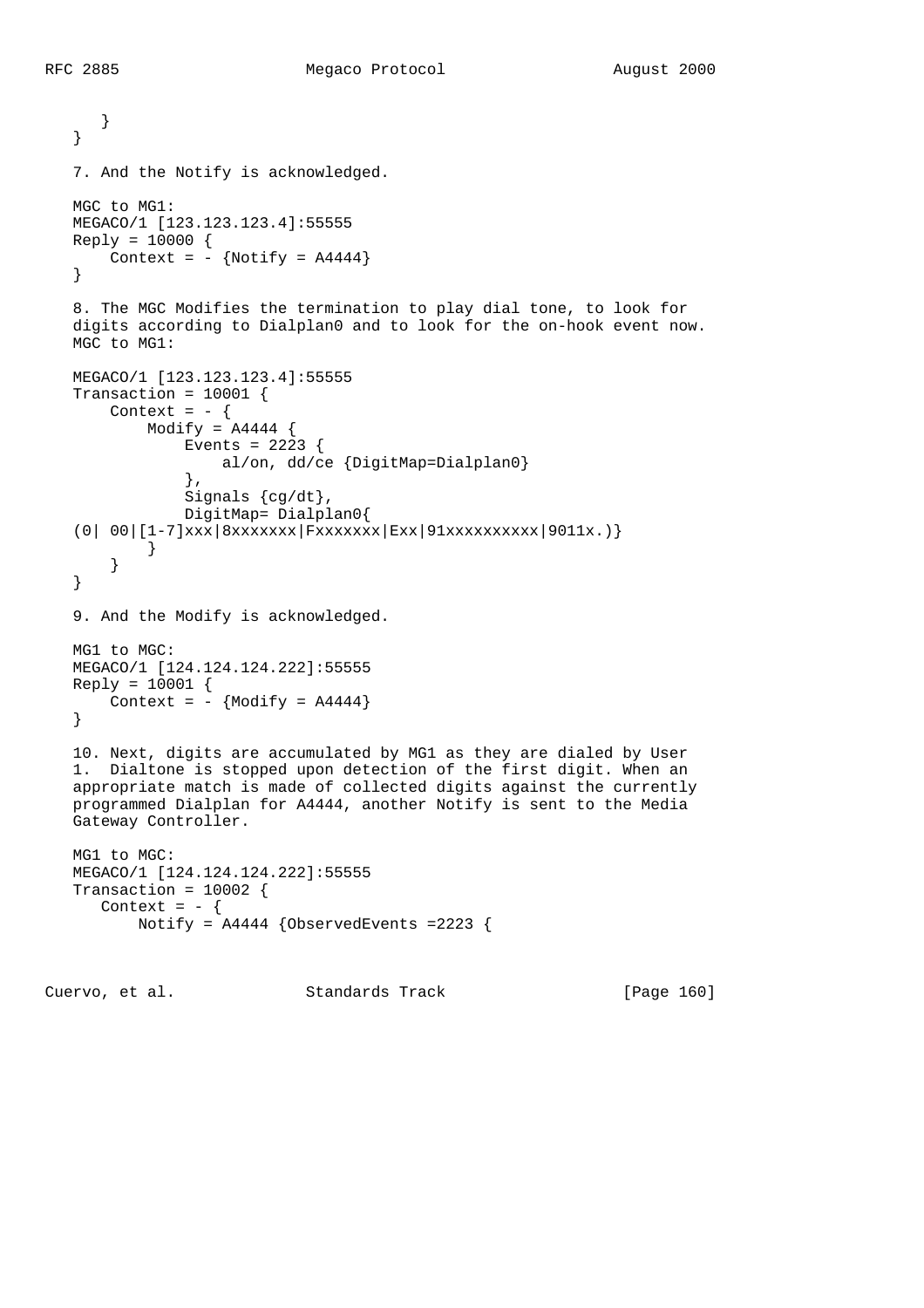```
 19990729T22010001:dd/ce{ds="916135551212",Meth=FM}}}
      }
   }
   11. And the Notify is acknowledged.
   MGC to MG1:
   MEGACO/1 [123.123.123.4]:55555
  Reply = 10002 {
      Context = - {Notify = A4444}
   }
   12. The controller then analyses the digits and determines that a
   connection needs to be made from MG1 to MG2. Both the TDM
   termination A4444, and an RTP termination are added to a new context
   in MG1. Mode is ReceiveOnly since Remote descriptor values are not
   yet specified. Preferred codecs are in the MGC's preferred order of
   choice.
   MGC to MG1:
   MEGACO/1 [123.123.123.4]:55555
   Transaction = 10003 {
      Context = \frac{1}{2} {
         Add = A4444,Add = \sharp {
              Media {
               Stream = 1 \{ LocalControl {
                         Mode = ReceiveOnly,
                        nt/jit=40, \mathfrak{i} in ms
\},
                     Local {
  v=0 c=IN IP4 $
   m=audio $ RTP/AVP 4
   a=ptime:30
  v=0 c=IN IP4 $
   m=audio $ RTP/AVP 0
 }
 }
             }
          }
       }
   }
```
Cuervo, et al. Standards Track [Page 161]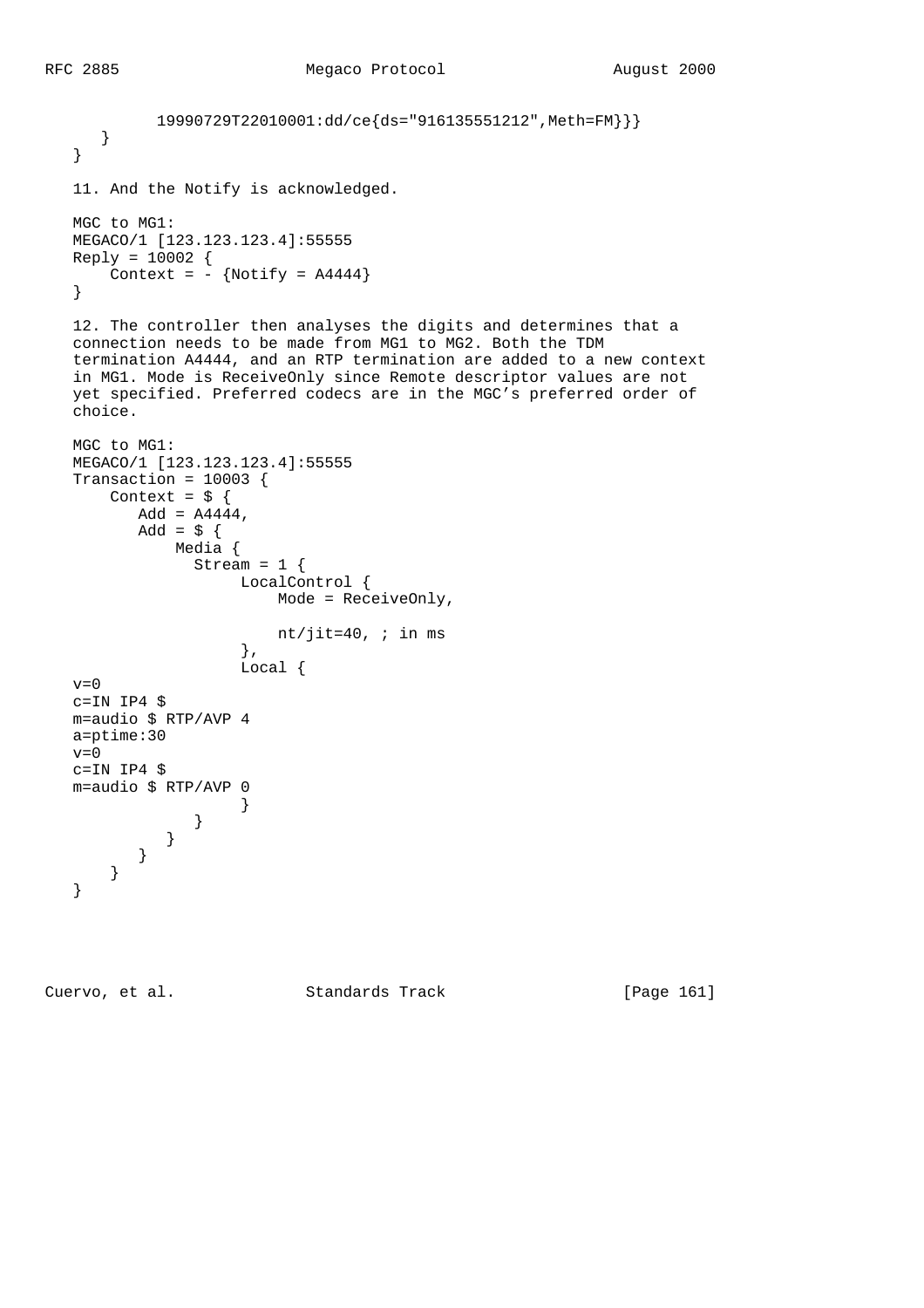```
 NOTE - The MGC states its preferred parameter values as a series of
   sdp blocks in Local. The MG fills in the Local Descriptor in the
   Reply.
   13. MG1 acknowledges the new Termination and fills in the Local IP
   address and UDP port. It also makes a choice for the codec based on
   the MGC preferences in Local. MG1 sets the RTP port to 2222.
   MEGACO/1 [124.124.124.222]:55555
   Reply = 10003 {
     Context = 2000 {
        Add = A4444, Add=A4445{
             Media {
                Stream = 1 \{ Local {
  v=0 c=IN IP4 124.124.124.222
   m=audio 2222 RTP/AVP 4
   a=ptime:30
   a=recvonly
                     } ; RTP profile for G.723 is 4
 }
             }
          }
       }
    }
   14. The MGC will now associate A5555 with a new Context on MG2, and
   establish an RTP Stream (i.e, A5556 will be assigned), SendReceive
   connection through to the originating user, User 1. The MGC also
   sets ring on A5555.
   MGC to MG2:
   MEGACO/1 [123.123.123.4]:55555
   Transaction = 50003 {
      Context = \frac{1}{2} {
           Add = A5555 { Media {
               Stream = 1 \{LocalControl {Mode = SendReceive} } },
                Events=1234{al/of}
                Signals {al/ri}
                },
          Add = \frac{1}{5} {Media {
               Stream = 1 {
                     LocalControl {
                        Mode = SendReceive,
                       nt/jit=40 i in ms
                     },
```
Cuervo, et al. Standards Track [Page 162]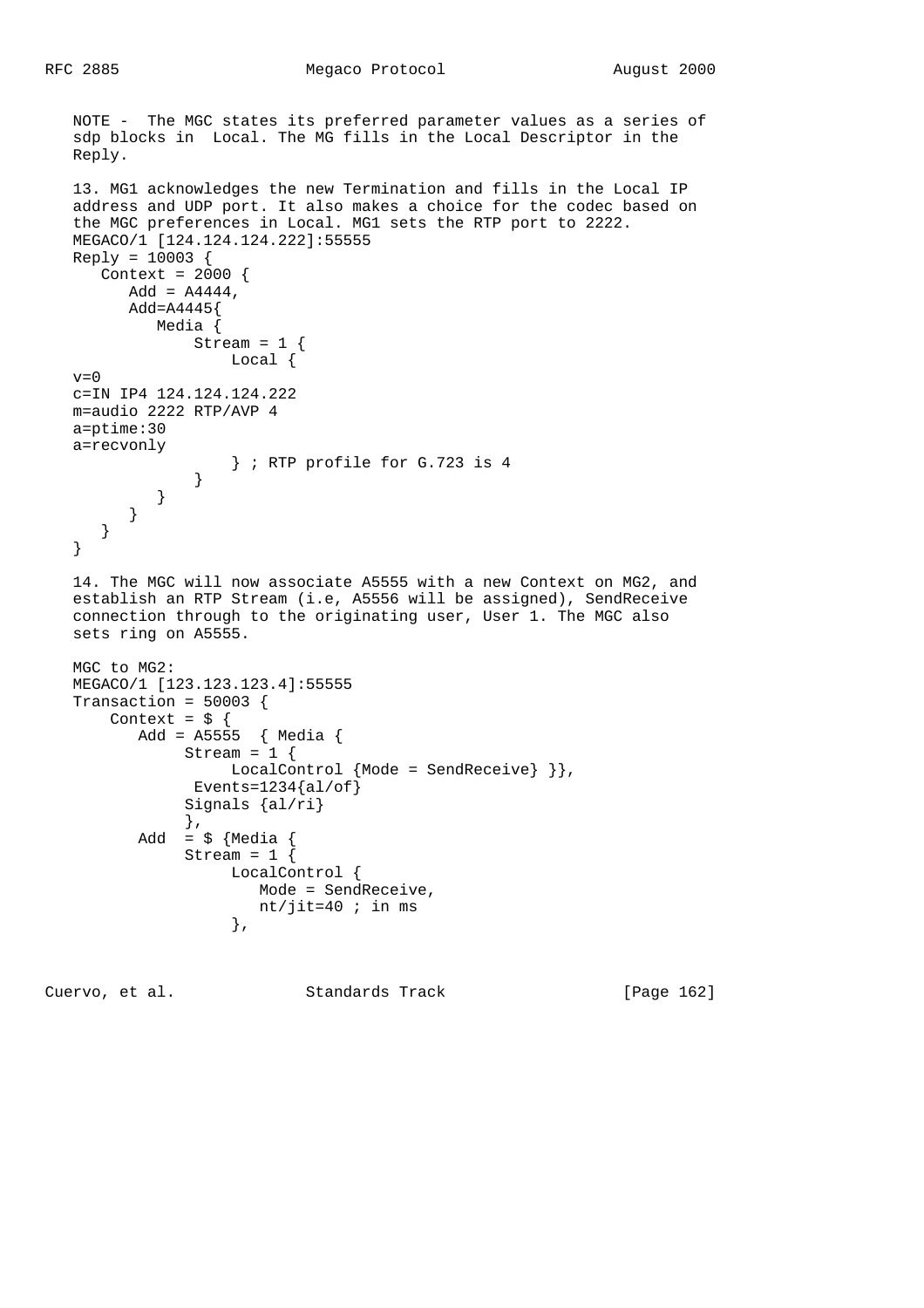```
 Local {
  v=0 c=IN IP4 $
   m=audio $ RTP/AVP 4
   a=ptime:30
\},
                    Remote {
  v=0 c=IN IP4 124.124.124.222
   m=audio 2222 RTP/AVP 4
   a=ptime:30
                } ; RTP profile for G.723 is 4
 }
 }
         }
      }
   }
   15. This is acknowledged. The stream port number is different from
   the control port number. In this case it is 1111 (in the SDP).
   MG2 to MGC:
   MEGACO/1 [124.124.124.222]:55555
  Reply = 50003 {
      Context = 5000 {
       Add = A5555\Add = A5556 Media {
               Stream = 1 {
                  Local {
  v=0 c=IN IP4 125.125.125.111
   m=audio 1111 RTP/AVP 4
   }
               } ; RTP profile for G723 is 4
 }
          }
      }
   }
   16. The above IPAddr and UDPport need to be given to MG1 now.
   MGC to MG1:
   MEGACO/1 [123.123.123.4]:55555
   Transaction = 10005 {
     Context = 2000 {
      Modify = A4444 {
```
Cuervo, et al. Standards Track [Page 163]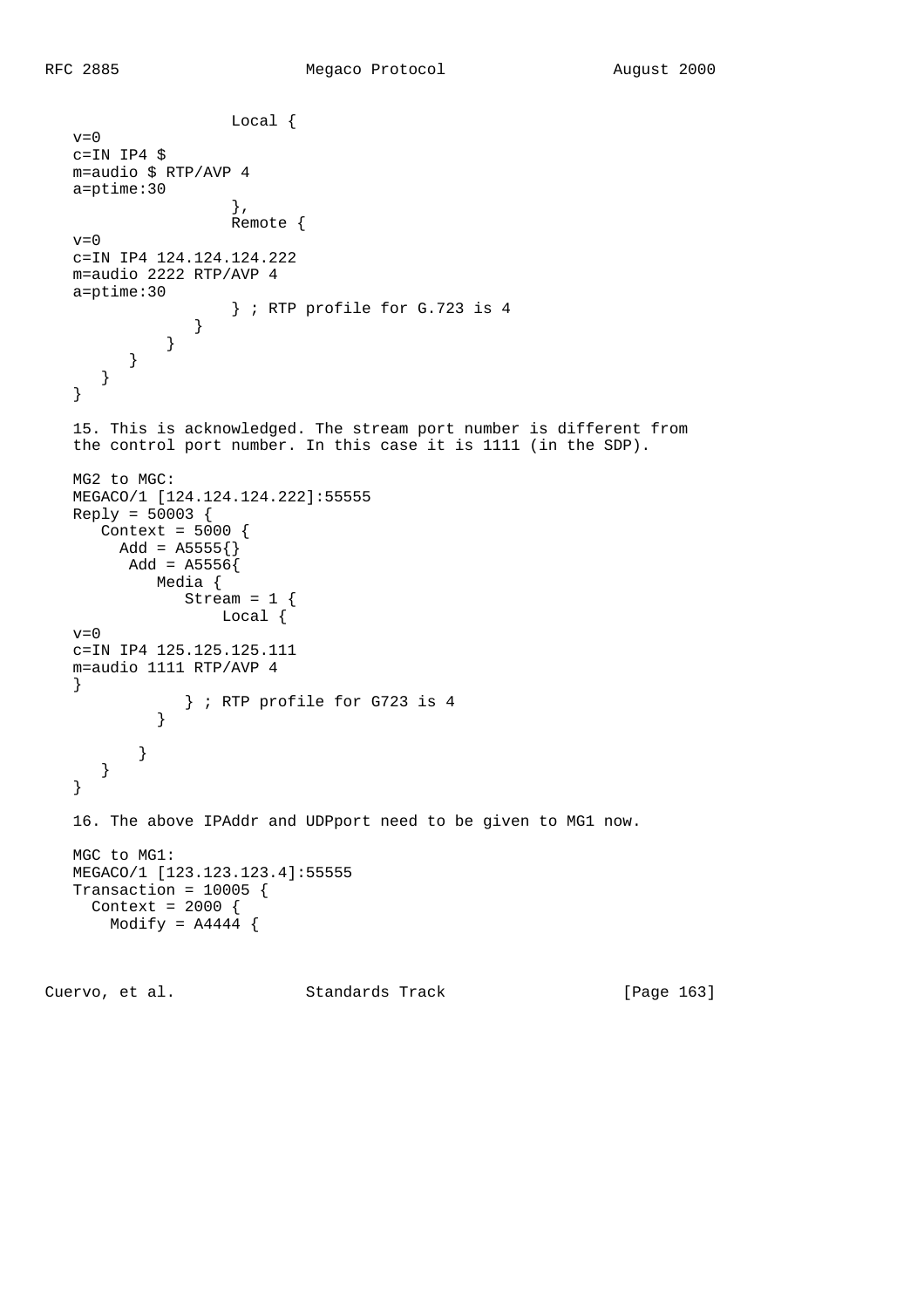```
 Signals {cg/rt}
       },
      Modify = A4445 Media {
             Stream = 1 {
                   Remote {
  v=0 c=IN IP4 125.125.125.111
   m=audio 1111 RTP/AVP 4
 }
                } ; RTP profile for G723 is 4
 }
       }
     }
   }
   MG1 to MGC:
   MEGACO/1 [124.124.124.222]:55555
   Reply = 10005 {
     Context = 2000 {Modify = A4444, Modify = A4445} }
   17. The two gateways are now connected and User 1 hears the
   RingBack. The MG2 now waits until User2 picks up the receiver and
   then the two-way call is established.
   From MG2 to MGC:
   MEGACO/1 [125.125.125.111]:55555
  Transaction = 50005 {
      Context = 5000 {
          Notify = A5555 {ObservedEvents =1234 {
            19990729T22020002:al/of}}
      }
   }
   From MGC to MG2:
   MEGACO/1 [123.123.123.4]:55555
   Reply = 50005 {
      Context = - {Notify = A5555}
   }
   From MGC to MG2:
   MEGACO/1 [123.123.123.4]:55555
  Transaction = 50006 {
```
Cuervo, et al. Standards Track [Page 164]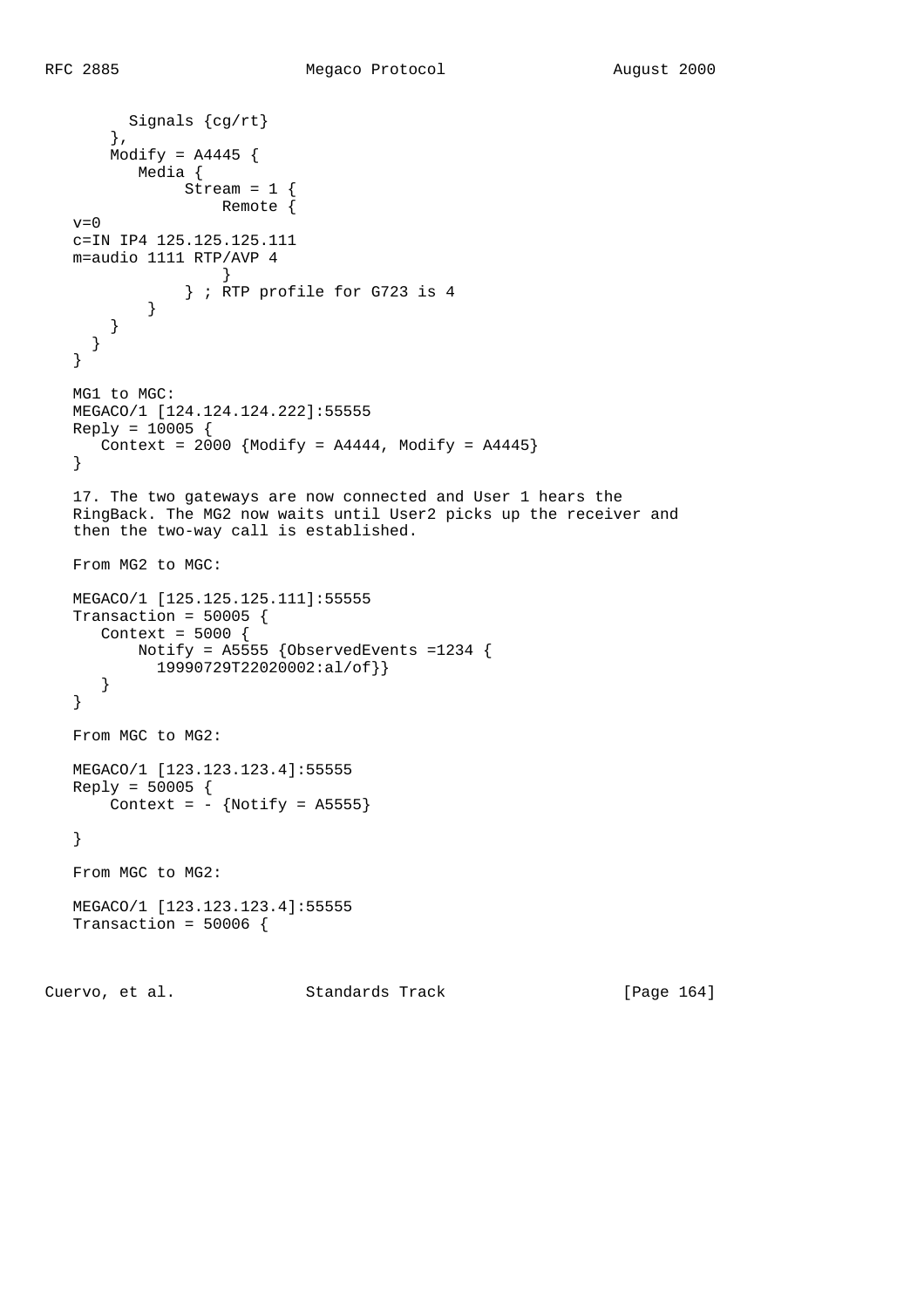```
 Context = 5000 {
        Modify = A5555 {
          Events = 1235 \{al/on\},
           Signals \{\} ; to turn off ringing
          }
      }
   }
   From MG2 to MGC:
   MEGACO/1 [125.125.125.111]:55555
  Reply = 50006 {
   Context = 5000 {Modify = A4445}
   }
   18. Change mode on MG1 to SendReceive, and stop the ringback.
   MGC to MG1:
   MEGACO/1 [123.123.123.4]:55555
   Transaction = 10006 {
      Context = 2000 {
        Modify = A4445 {
            Media {
               Stream = 1 \{ LocalControl {
                  Mode=SendReceive<br>}
 }
 }
            }
          },
        Modify = A4444 {
           Signals { }
          }
      }
   }
   from MG1 to MGC:
   MEGACO/1 [124.124.124.222]:55555
   Reply = 10006 {
     Context = 2000 {Modify = A4445, Modify = A4444} 19. The MGC decides to Audit the RTP termination on MG2.
   MEGACO/1 [123.123.123.4]:55555
   Transaction = 50007 {
     Context = - {AuditValue = A5556}
         Audit{Media, DigitMap, Events, Signals, Packages, Statistics
   }}
```
Cuervo, et al. Standards Track [Page 165]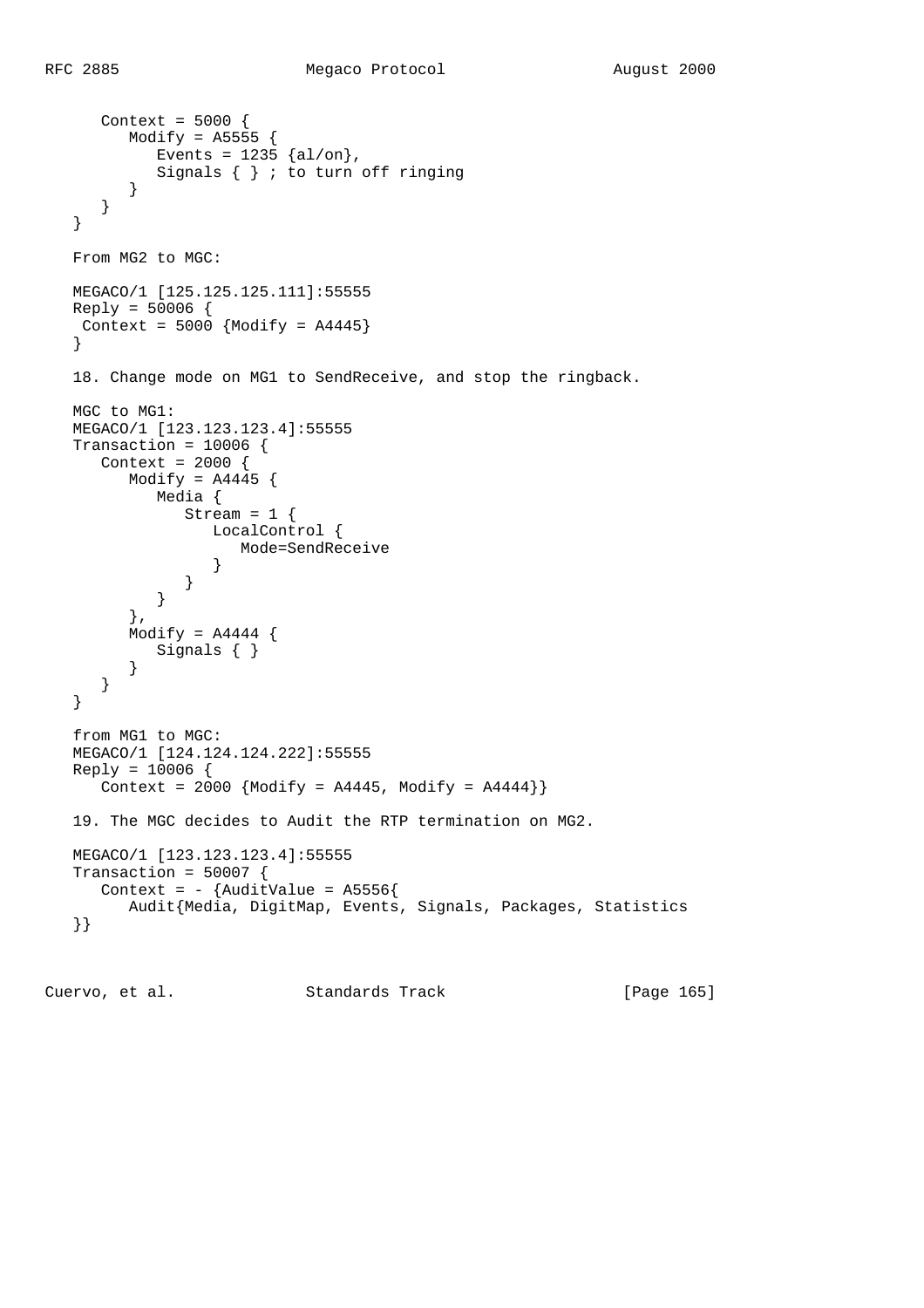```
 }
   }
   20. The MG2 replies. An RTP termination has no events nor signals,
   so these are left out in the reply .
   MEGACO/1 [125.125.125.111]:55555
  Reply = 50007 {
   Context = - {
  AuditValue = A5556 {
             Media {
               Stream = 1 \{ LocalControl { Mode = SendReceive,
                       nt/jit=40 },
                    Local {
  v=0 c=IN IP4 125.125.125.111
   m=audio 1111 RTP/AVP 4
   a=ptime:30
                    },
                    Remote {
  v=0 c=IN IP4 124.124.124.222
   m=audio 2222 RTP/AVP 4
   a=ptime:30
 } } },
 Packages {nt-1, rtp-1},
             Statistics { rtp/ps=1200, ; packets sent
                          nt/os=62300, ; octets sent
                          rtp/pr=700, ; packets received
                          nt/or=45100, ; octets received
                          rtp/pl=0.2, ; % packet loss
                          rtp/jit=20,
                          rtp/delay=40 } ; avg latency
          }
      }
   }
   21. When the MGC receives an onhook signal from one of the MGs, it
   brings down the call. In this example, the user at MG2 hangs up
   first.
   From MG2 to MGC:
   MEGACO/1 [125.125.125.111]:55555
   Transaction = 50008 {
     Context = 5000 {
          Notify = A5555 {ObservedEvents =1235 {
```
Cuervo, et al. Standards Track [Page 166]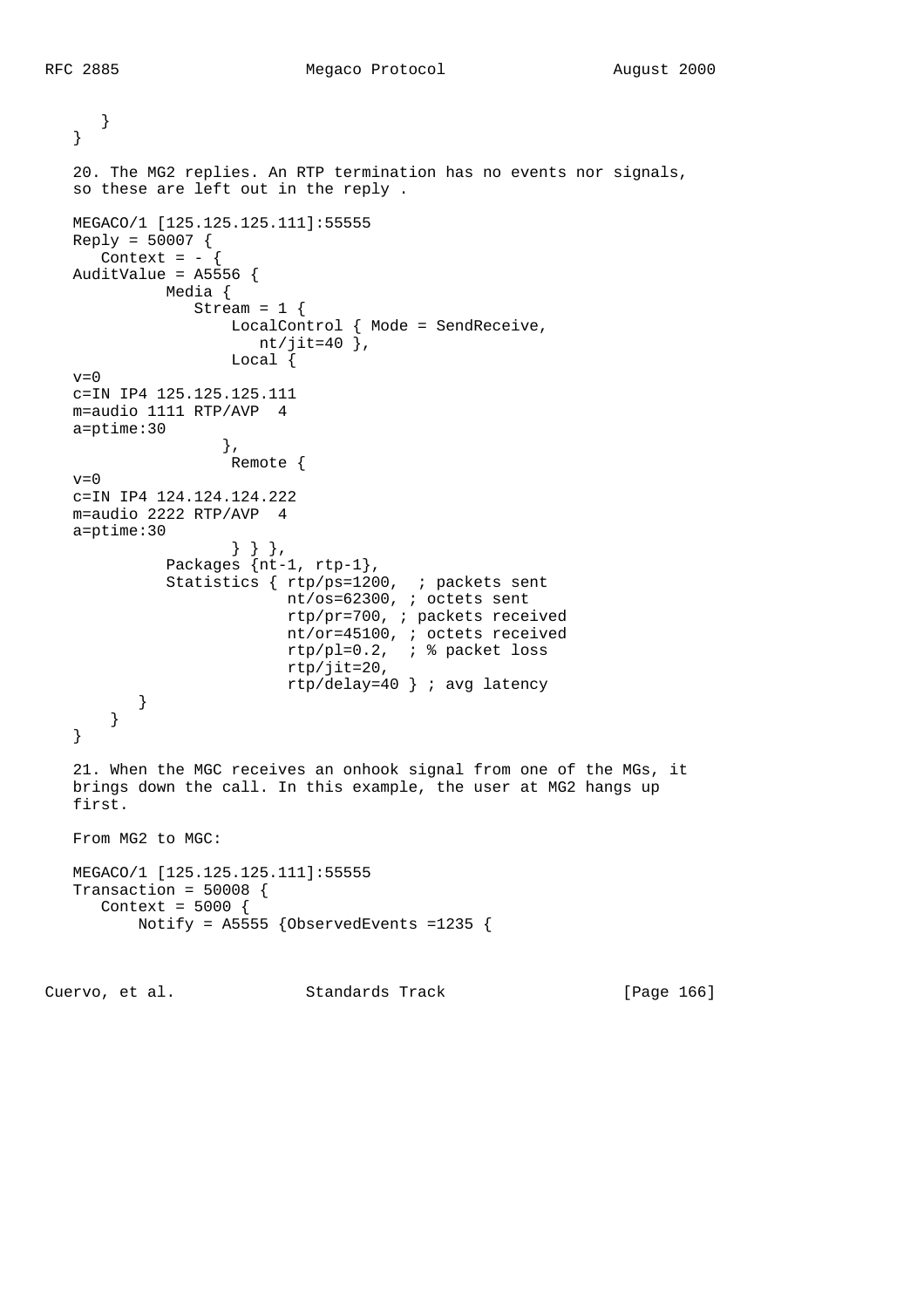```
19990729T24020002:al/on}<br>}
 }
      }
   }
   From MGC to MG2:
   MEGACO/1 [123.123.123.4]:55555
  Reply = 50008 {
     Context = - {Notify = A5555}
   }
   22. The MGC now sends both MGs a Subtract to take down the call.
   Only the subtracts to MG2 are shown here. Each termination has its
   own set of statistics that it gathers. An MGC may not need to
   request both to be returned. A5555 is a physical termination, and
   A5556 is an RTP termination.
   From MGC to MG2:
   MEGACO/1 [123.123.123.4]:55555
   Transaction = 50009 {
      Context = 5000 {
 Subtract = A5555 {Audit{Statistics}},
 Subtract = A5556 {Audit{Statistics}}
      }
   }
   From MG2 to MGC:
   MEGACO/1 [125.125.125.111]:55555
   Reply = 50009 {
     Context = 5000 {
        Subtract = A5555 {
             Statistics {
                nt/os=45123, ; Octets Sent
                nt/dur=40 ; in seconds
 }
          },
          Subtract = A5556 {
             Statistics {
                rtp/ps=1245, ; packets sent
                nt/os=62345, ; octets sent
                rtp/pr=780, ; packets received
                nt/or=45123, ; octets received
                rtp/pl=10, ; % packets lost
                rtp/jit=27,
```
Cuervo, et al. Standards Track [Page 167]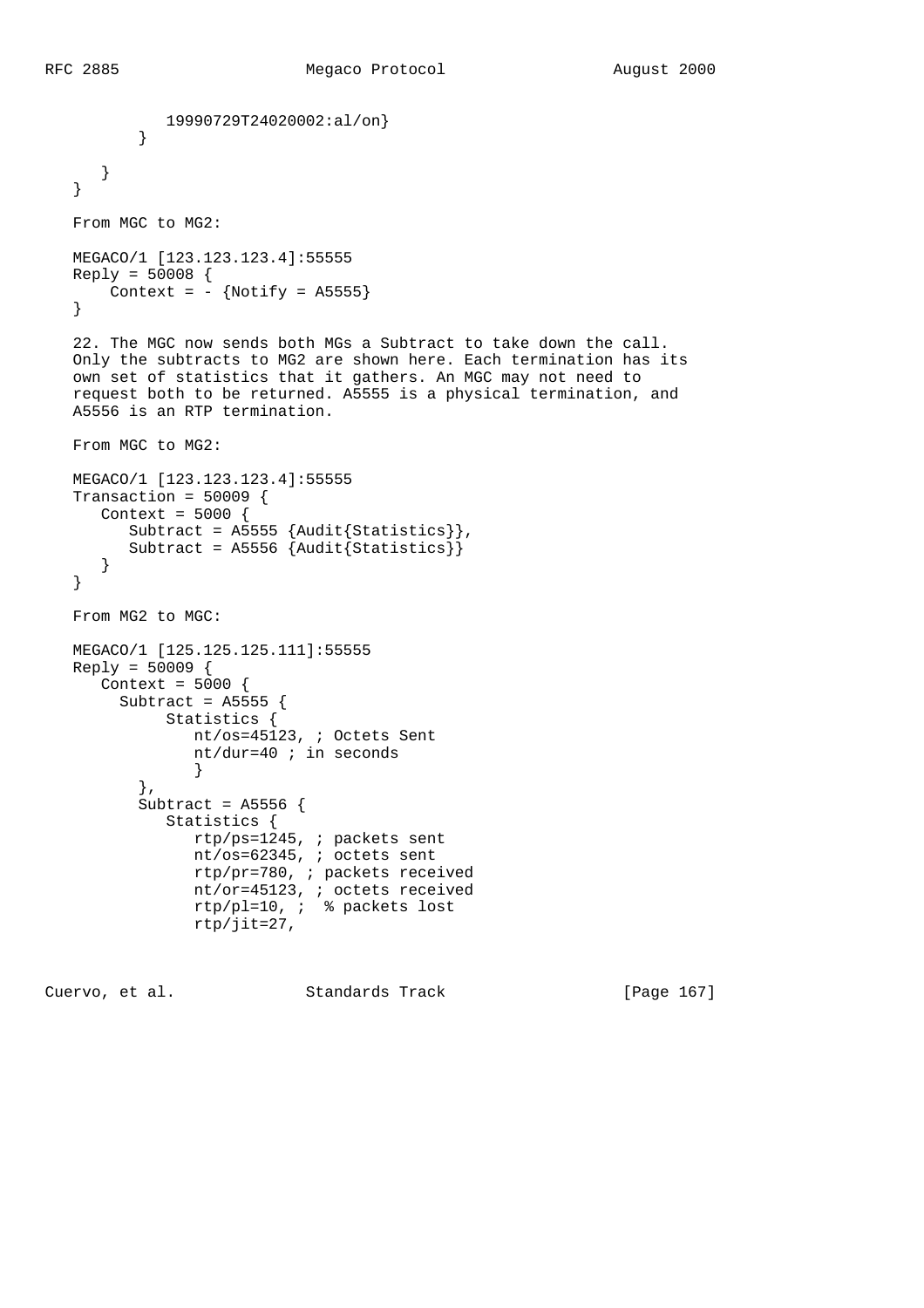}

```
 rtp/delay=48 ; average latency
        }
    }
 }
```
 23. The MGC now sets up both MG1 and MG2 to be ready to detect the next off-hook event. See step 1. Note that this could be the default state of a termination in the null context, and if this were the case, no message need be sent from the MGC to the MG. Once a termination returns to the null context, it goes back to the default termination values for that termination.

Authors' Addresses

 Fernando Cuervo Nortel Networks P.O. Box 3511, Station C Ottawa, ON K1Y 4H7 Canada E-mail: fcuervo@nortelnetworks.com Nancy Greene Nortel Networks

 P.O. Box 3511, Station C Ottawa, ON K1Y 4H7 Canada E-mail: ngreene@nortelnetworks.com

 Christian Huitema Microsoft Corporation One Microsoft Way Redmond, WA 98052-6399 USA E-mail: huitema@microsoft.com

 Abdallah Rayhan Nortel Networks P.O. Box 3511, Station C Ottawa, ON K1Y 4H7 Canada E-mail: arayhan@nortelnetworks.com

Cuervo, et al. Standards Track [Page 168]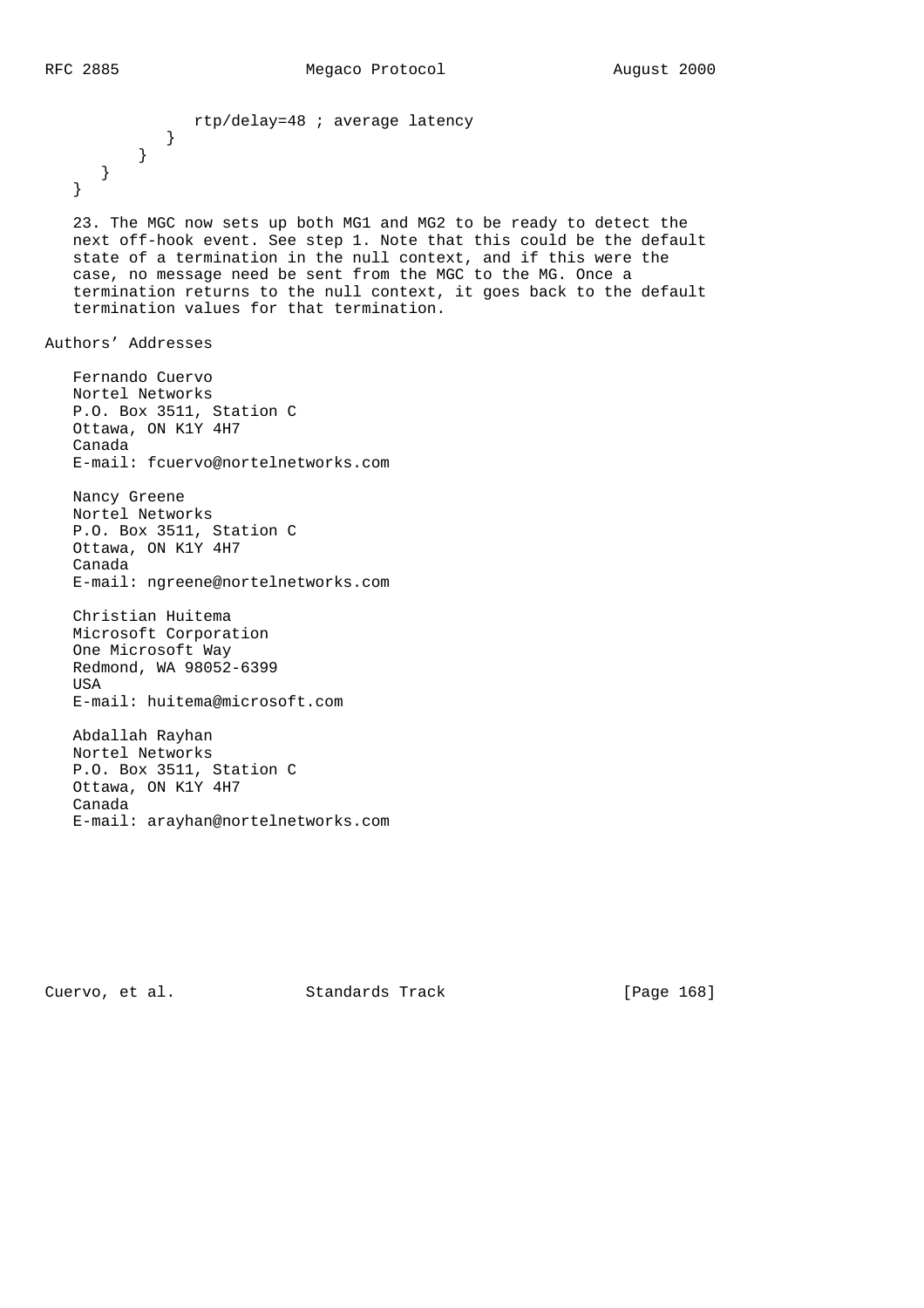Brian Rosen Marconi 1000 FORE Drive Warrendale, PA 15086 USA E-mail: brian.rosen@marconi.com

 John Segers Lucent Technologies, Room HE 303 Dept. Forward Looking Work P.O. Box 18, 1270 AA Huizen The Netherlands E-mail: jsegers@lucent.com

Cuervo, et al. Standards Track [Page 169]